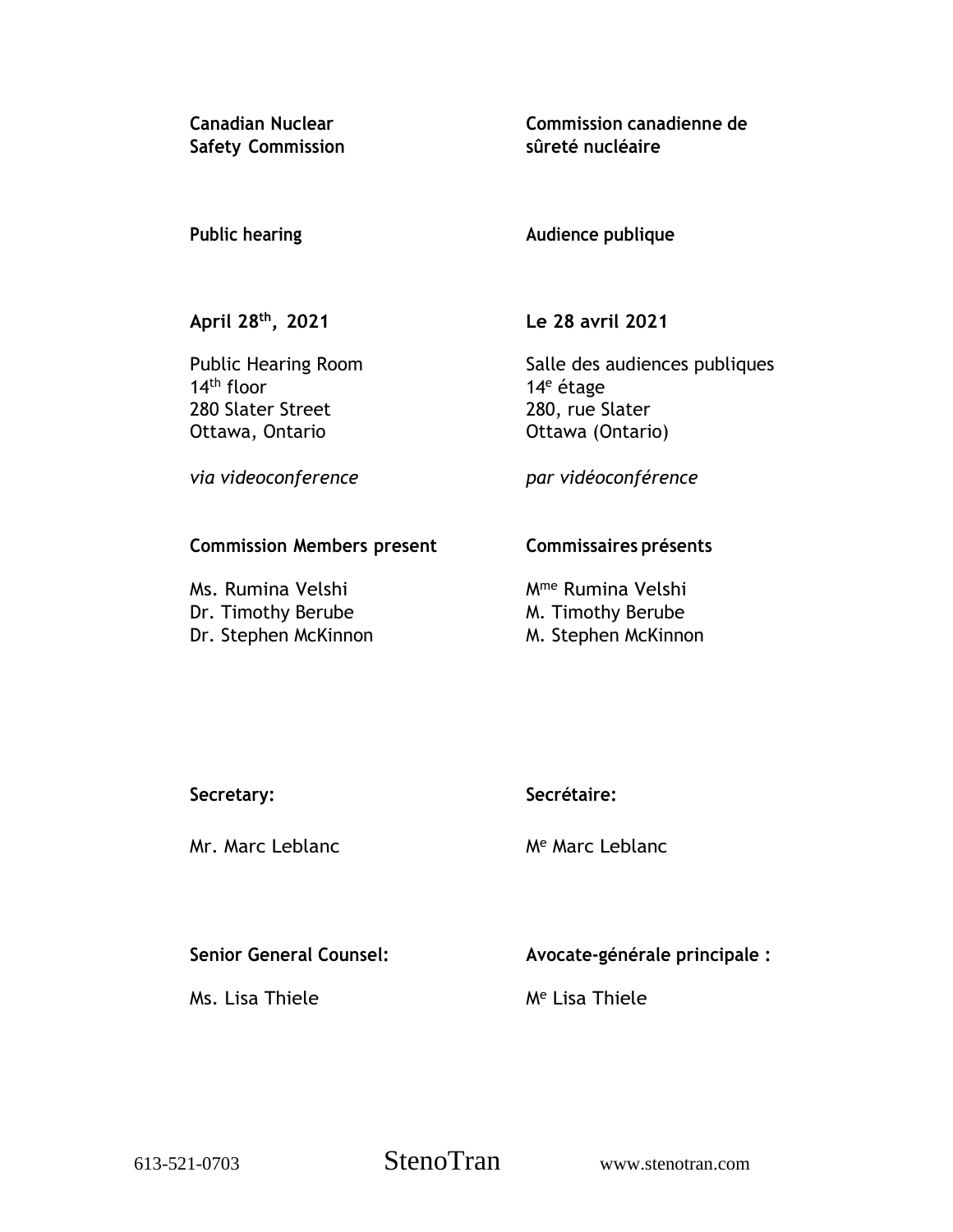## **TABLE OF CONTENTS**

|                                                                                         | <b>PAGE</b> |
|-----------------------------------------------------------------------------------------|-------------|
| Opening Remarks                                                                         | 1           |
| CMD 21-H1.B<br>Adoption of Agenda                                                       | 3           |
| CMD 21-H2.1/21-H2.1A<br>Oral presentation by Cameco Corporation                         | 6           |
| CMD 21-H2/21-H2.A<br>Oral presentation by CNSC staff                                    | 38          |
| CMD 21-H2.32A/21-H2.32B<br>Oral presentation by<br>Ya'thi Néné Land and Resource Office | 68          |
| CMD 21-H2.6/21-H2.6A<br>Oral presentation from the<br>Saskatchewan Mining Association   | 101         |
| CMD 21-H2.2/21-H2.2A<br>Oral presentation by Rick Robillard                             | 120         |
| CMD 21-H2.29A<br>Oral presentation from the<br>English River First Nation               | 132         |
| CMD 21-H2.10/21-H2.10A<br>Oral presentation by Orano Canada Inc.                        | 169         |
| CMD 21-H2.13<br>Oral presentation by Taryn Roske                                        | 181         |
| CMD 21-H2.15<br>Oral presentation by Athabasca Basin Development                        | 195         |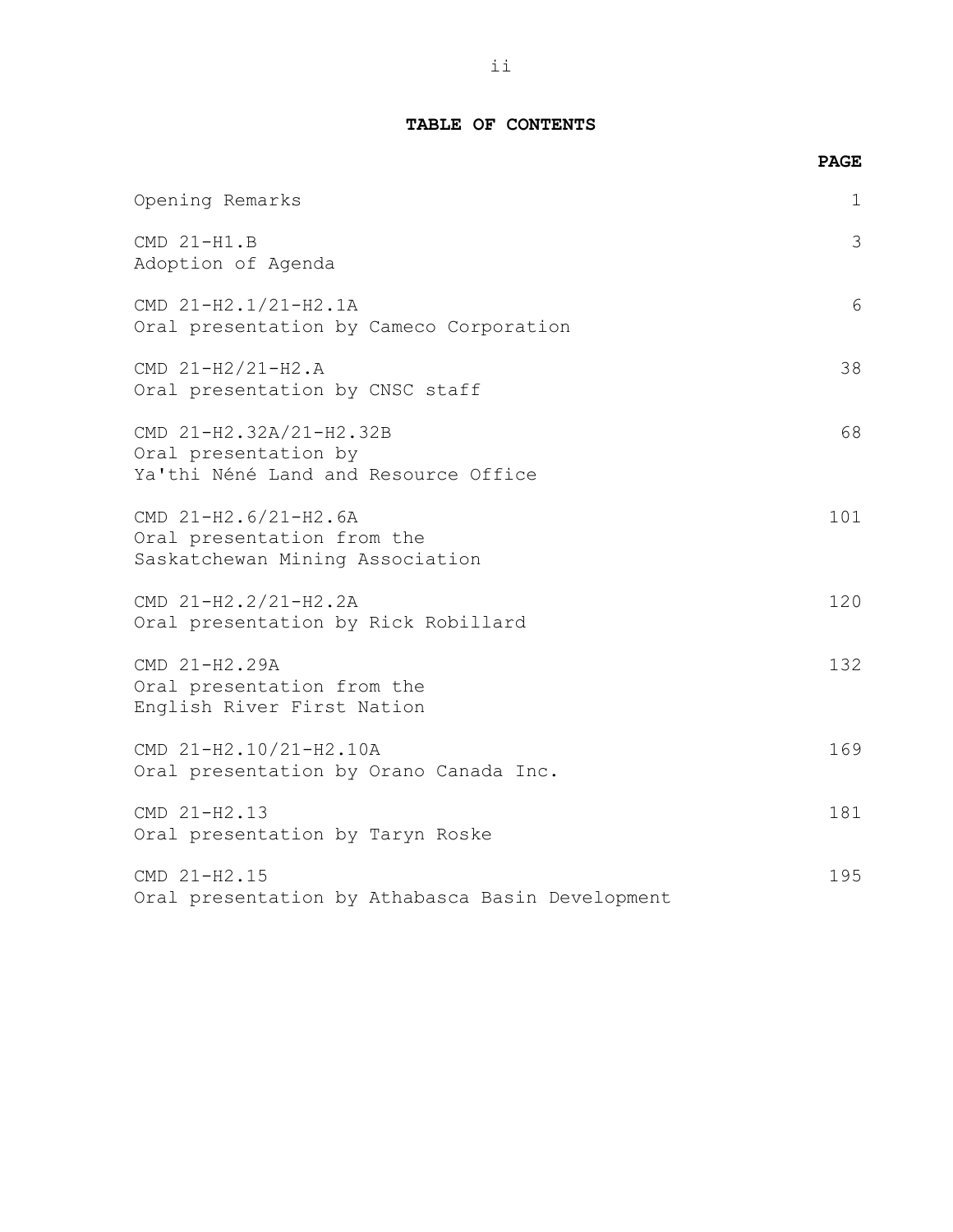by videoconference / par vidéoconférence --- Upon commencing on Thursday, April 28, 2021 at 10:30 a.m. / L'audience débute le jeudi 28 avril 2021 à 10 h 30

### **Opening Remarks**

**THE PRESIDENT:** Good morning and welcome to the public hearing of the Canadian Nuclear Safety Commission on the application by the Cameco Corporation for the renewal of the uranium mine licence for the Cigar Lake Operation.

Mon nom est Rumina Velshi. Je suis la présidente de la Commission canadienne de sûreté nucléaire.

I would like to begin by recognizing that our participants today are located in many different parts of the country. I will pause for a few seconds in silence so that each one of us can acknowledge the Treaty and/or Traditional Territory for our respective locations. Please take this time to provide your gratitude and acknowledgment for the land. As well, I would like to acknowledge that the Cigar Lake Operation is located in the Traditional Territories of the Dene, Cree and Métis peoples.

Under my authority to do so as per section 22 of the *Nuclear Safety and Control Act*, I have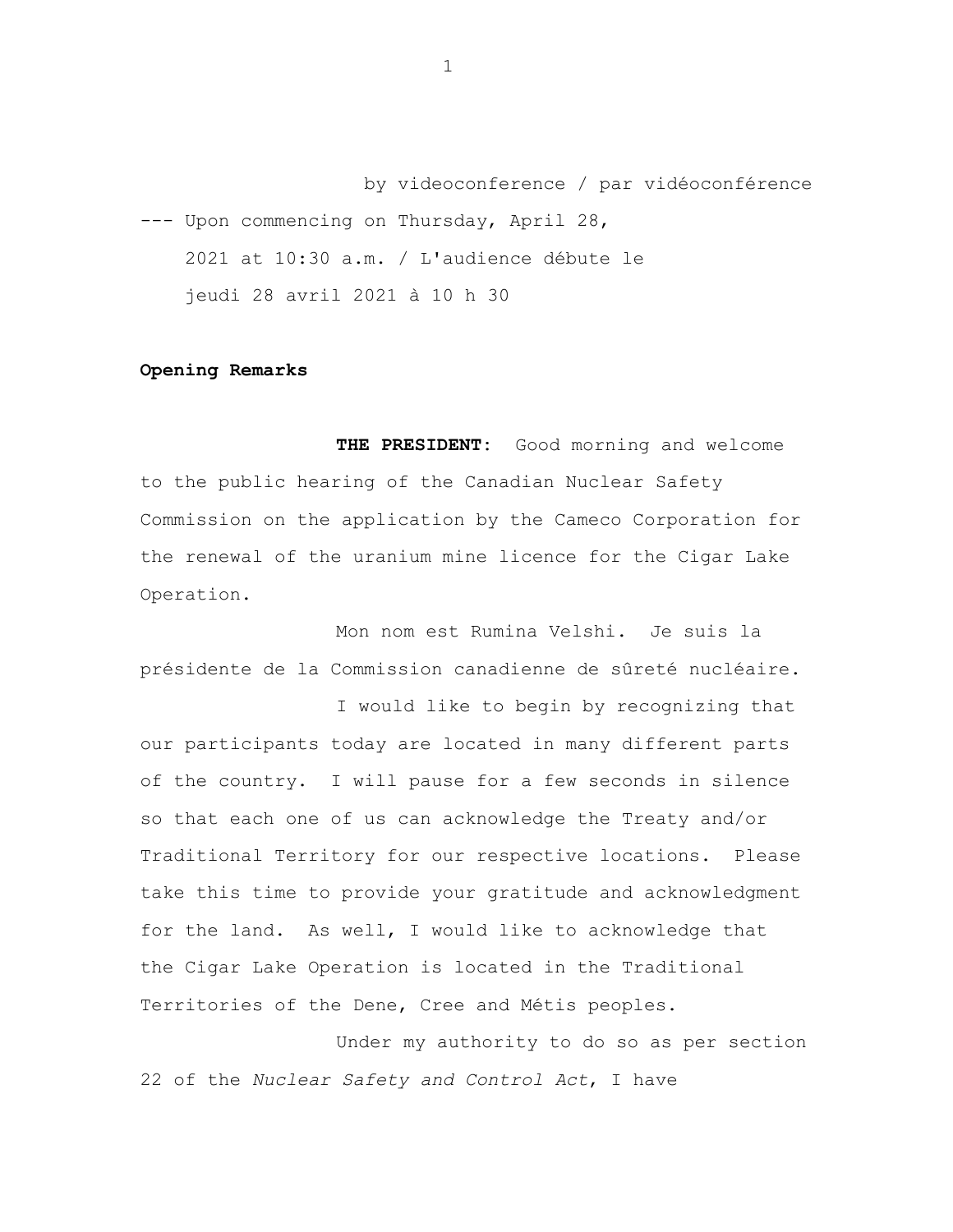established a three-Member Panel of the Commission to conduct this licence renewal hearing. I will preside over the hearing and I have with me on the Panel Commission Members Dr. Stephen McKinnon and Dr. Timothy Berube, who are, like me, present remotely for this virtual hearing.

Ms. Lisa Thiele, Senior General Counsel to the Commission, and Mr. Marc Leblanc, Commission Secretary, are also joining us remotely.

I will now turn the floor to Mr. Leblanc for a few opening remarks.

Marc, over to you.

**MR. LEBLANC:** Thank you, Madame la

Présidente.

Bonjour, Mesdames et Messieurs. Bienvenue à l'audience publique de la Commission canadienne de sûreté nucléaire.

The Canadian Nuclear Safety Commission is about to start the public hearing on the application by Cameco Corporation for the renewal of the uranium mine licence for the Cigar Lake Operation.

During today's business we have simultaneous interpretation. Please keep the pace of your speech relatively slow so that the interpreters have a chance to keep up.

The transcripts will be available within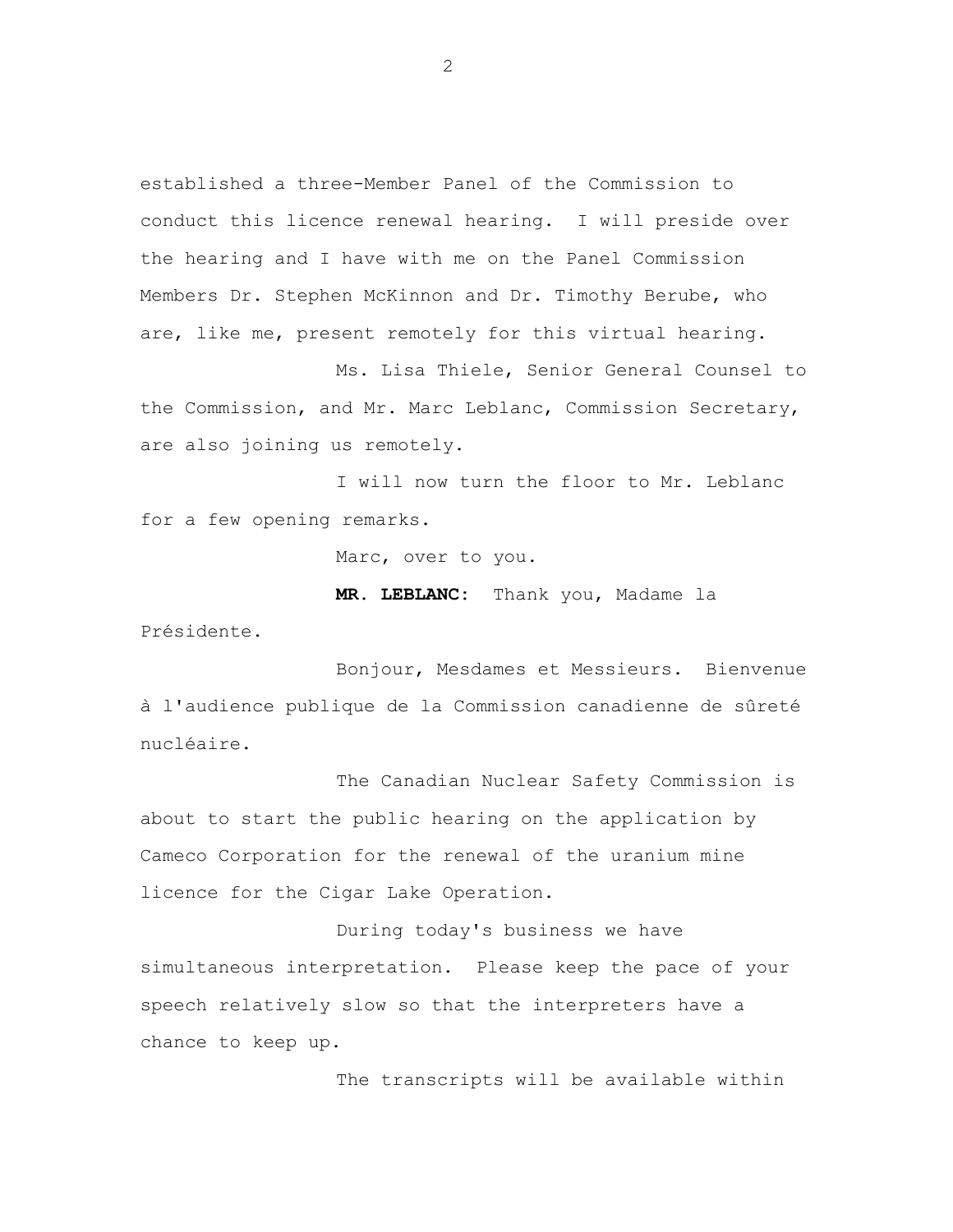the next two weeks. To make the transcripts as meaningful as possible, we would ask everyone to identify themselves before speaking.

I would also like to note that this proceeding is being video webcast live and that the proceeding is also archived on our website for a three-month period after the closure of the hearing.

As a courtesy to others, please mute yourself if you are not presenting or answering a question.

As usual, the President will be coordinating the questions. To avoid having two people talking at the same time, she will monitor the Raise Hand function as part of the Zoom session. So if you do wish to provide an answer or add a comment, please use the Raise Hand function.

Madame la Présidente...?

### **CMD 21-H1.B**

# **Adoption of Agenda**

### **THE PRESIDENT:** Thank you.

So with this information, I would now like to call for the adoption of the agenda by the Commission Members, as outlined in Commission Member Document 21-H1.B. Do I have concurrence?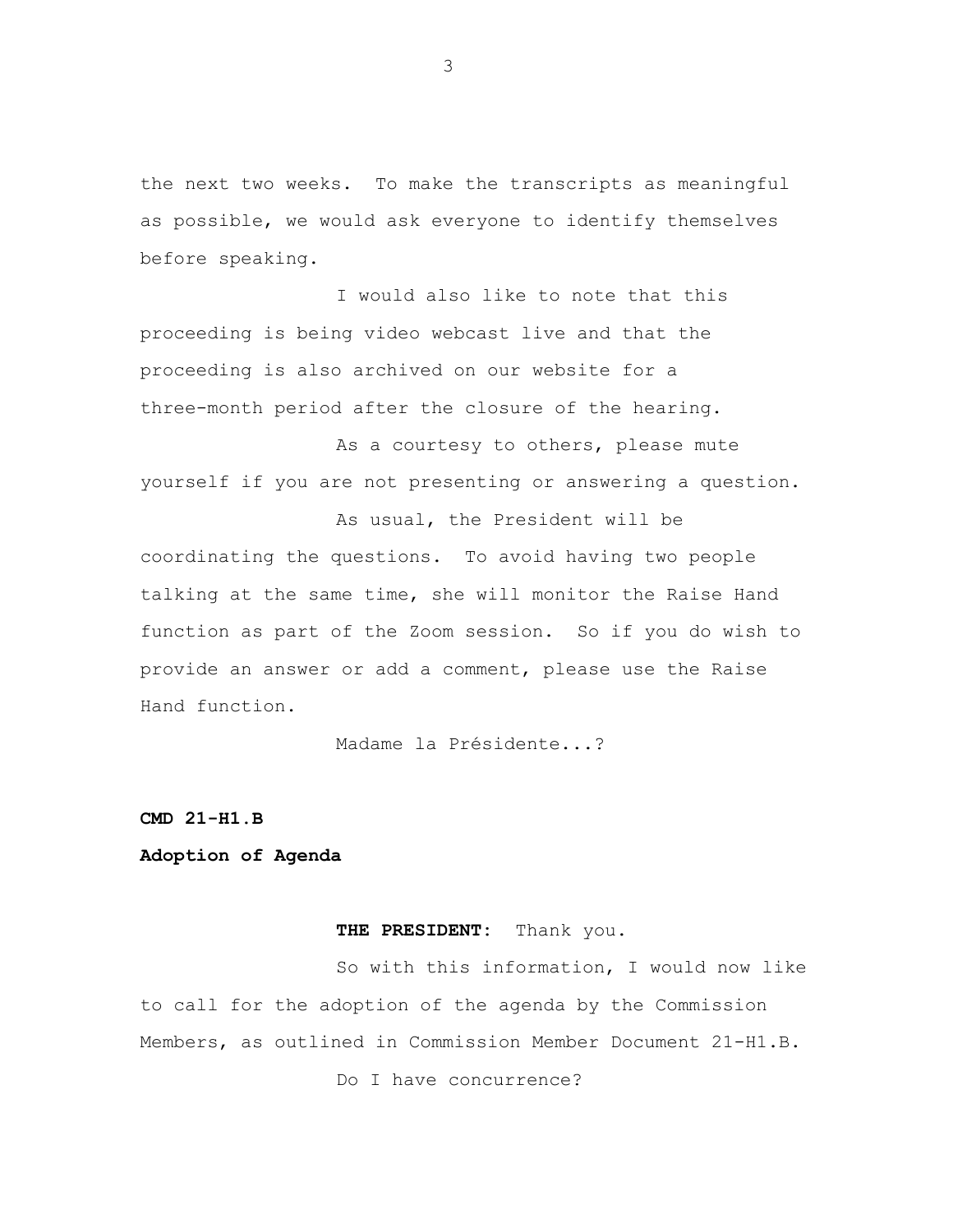For the record, the agenda is adopted. We will now proceed with the public

hearing.

Marc, over to you for some additional introductory remarks.

**MR. LEBLANC:** Thank you.

The Notice of Public Hearing and Participant Funding on this matter was published on October 13, 2020.

The public was invited to participate in writing and by making oral presentations. March 22nd was the deadline set for filing by intervenors. The Commission received 31 requests for intervention.

April 14th was the deadline for filing of supplementary information. I note that supplementary submissions and presentations have been filed by CNSC staff, Cameco Corporation and several intervenors.

Participant funding was available to intervenors to prepare for and participate in this public hearing. Four groups are receiving funding and the funding decision is available on the CNSC website.

We will first hear the presentation this morning by Cameco and CNSC staff.

Two longer breaks have been scheduled today, taking into account the time difference for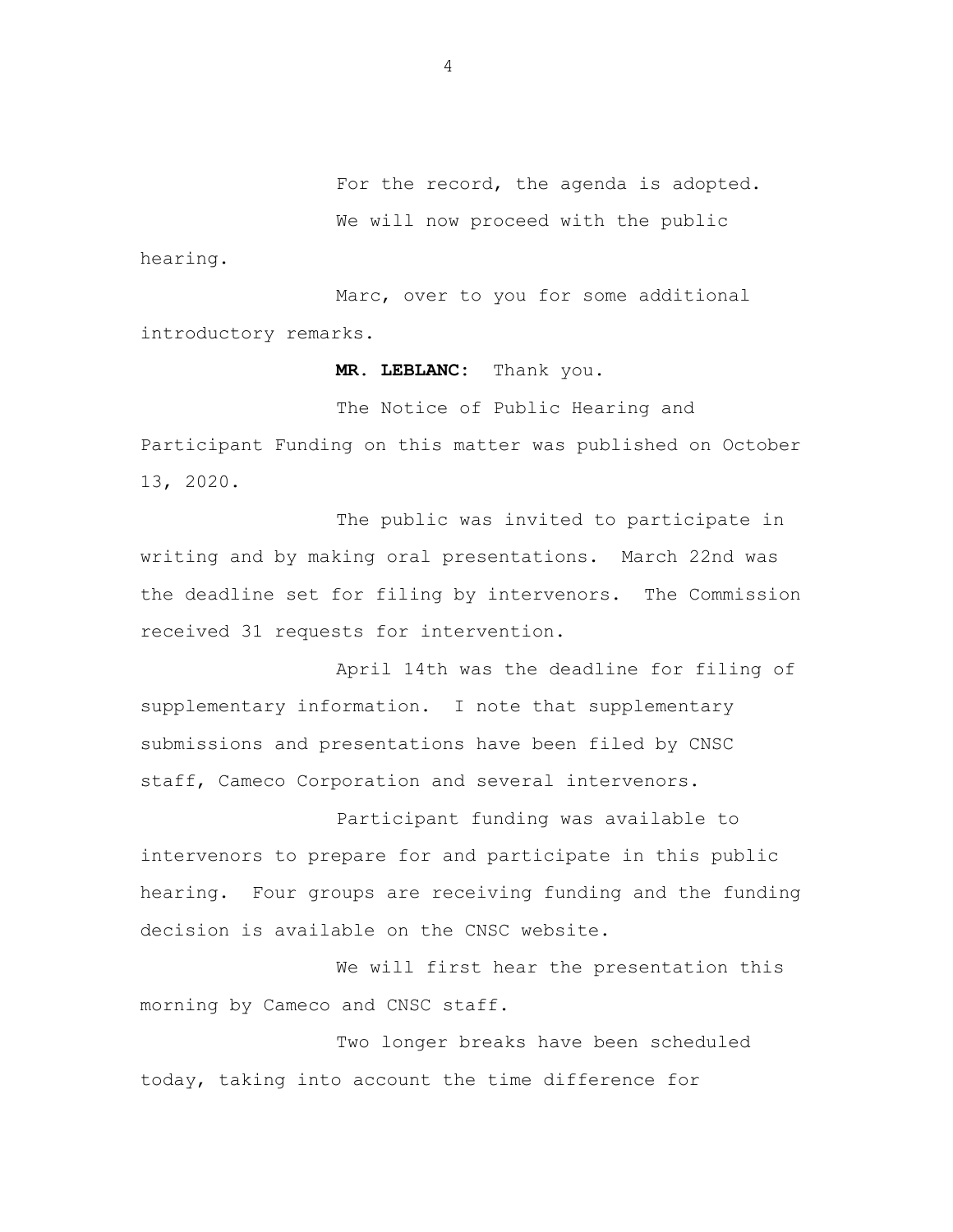participants joining us today. The presentations from intervenors will be after the first break, which will be lunch time for some and perhaps coffee break for others.

Seven intervenors are scheduled to present orally today. While the presentations are limited to 10 minutes, Commission Members will have the opportunity to ask questions after each presentation and there is no time limit for the question period.

The written submissions will be addressed either at the end of today's presentations or tomorrow.

I want to note that representatives from different provincial and federal government departments are joining us remotely to be available for questions later on today.

Ms. Velshi...?

**THE PRESIDENT:** I would like to start the hearing by calling on the presentation from Cameco Corporation, as outlined in CMDs 21-H2.1 and 21-H2.1A.

I will turn to Mr. Liam Mooney for this presentation.

Mr. Mooney, over to you.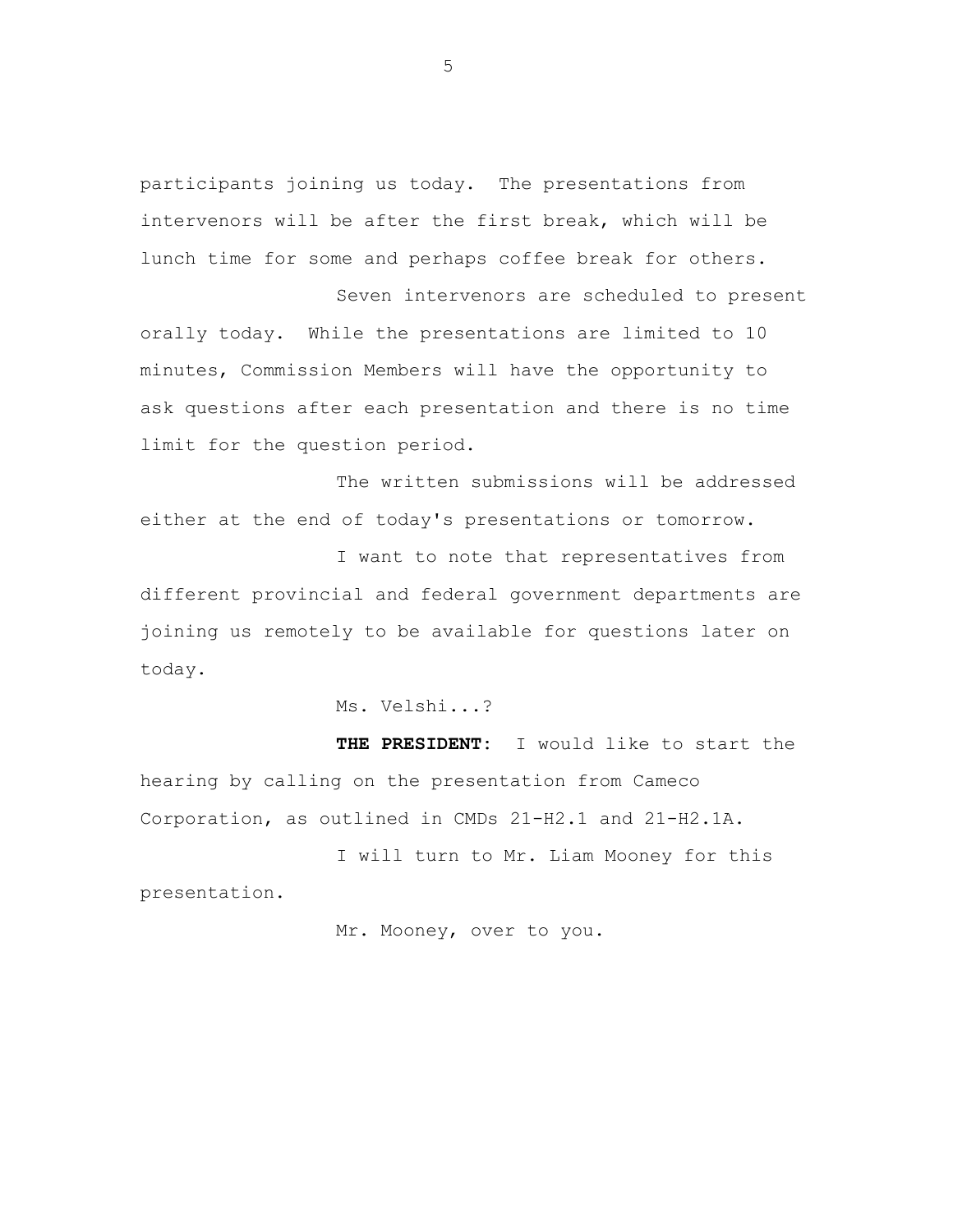### **CMD 21-H2.1/21-H2.1A**

### **Oral presentation by Cameco Corporation**

**MR. MOONEY:** Good morning, President Velshi and Members of the Commission Tribunal.

For the record, my name is Liam Mooney and I am Cameco's Vice President of Safety, Health, Environment, Quality, and Regulatory Relations. I am formally trained as a lawyer and started with Cameco's Legal Department 15 years ago. I have been in my current position since 2011.

I have a number of people joining me here today.

To begin with, Andy Thorne, who is Cameco's Vice President of Mining and Operational Excellence. Andy is a mechanical engineer and has been in his current role since 2014. Prior to joining Cameco's Mining Division, Andy served as Vice President of Cameco's Fuel Services Division in Ontario.

Also with us is Lloyd Rowson, who is the General Manager of the Cigar Lake Operation. Lloyd is a mining engineer by trade and came to Cameco from our partners at Orano. He has been involved with construction, commissioning and operational activities at Cigar Lake since 2012.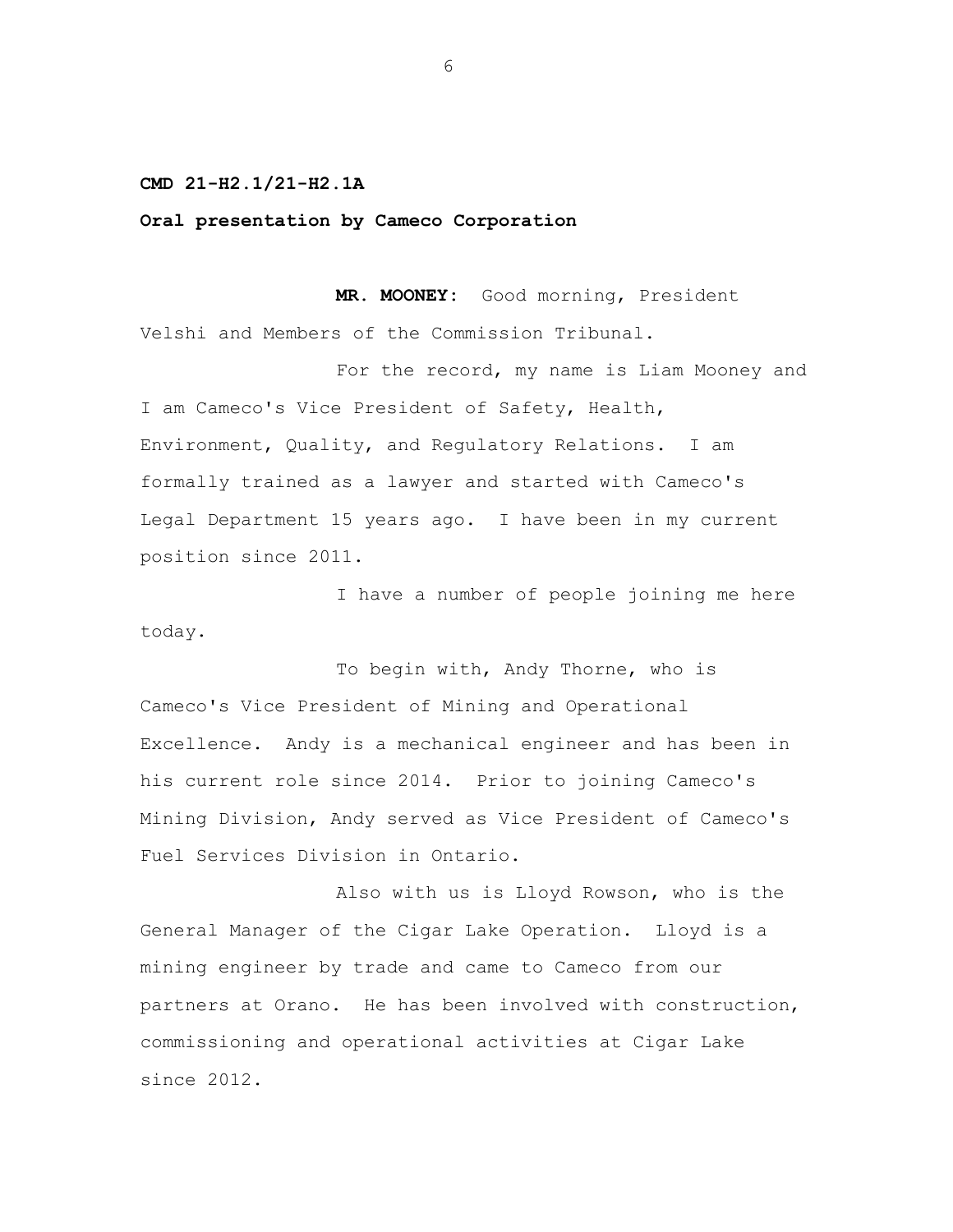Kristin Cuddington is Cameco's Manager of Community and Indigenous Engagement. Cameco has broken new ground by signing collaboration agreements with our community partners and Kristin has a key role in the implementation of those agreements. She has been with Cameco for 12 years.

Trent Hamilton is the Manager of Safety, Health, Environment and Quality at Cigar Lake. Trent is a professional engineer with a strong background in radiation safety and mine rescue and has been with Cameco for 15 years.

And Kevin Nagy, who is the Director of Compliance and Licensing for Cameco's Saskatchewan operations. Kevin has an extensive background in environmental management and regulatory compliance and has been with Cameco since 2004.

Also joining us and available to respond to questions are subject matter experts from our corporate SHEQ Department, Mark Sherwood and Brady Balicki.

We are with you today in support of our request to renew the Cigar Lake licence for a period of 10 years. The requested 10-year licence will enable the operation to continue safe, clean and reliable uranium production from the Cigar Lake orebody.

As we all continue to navigate through the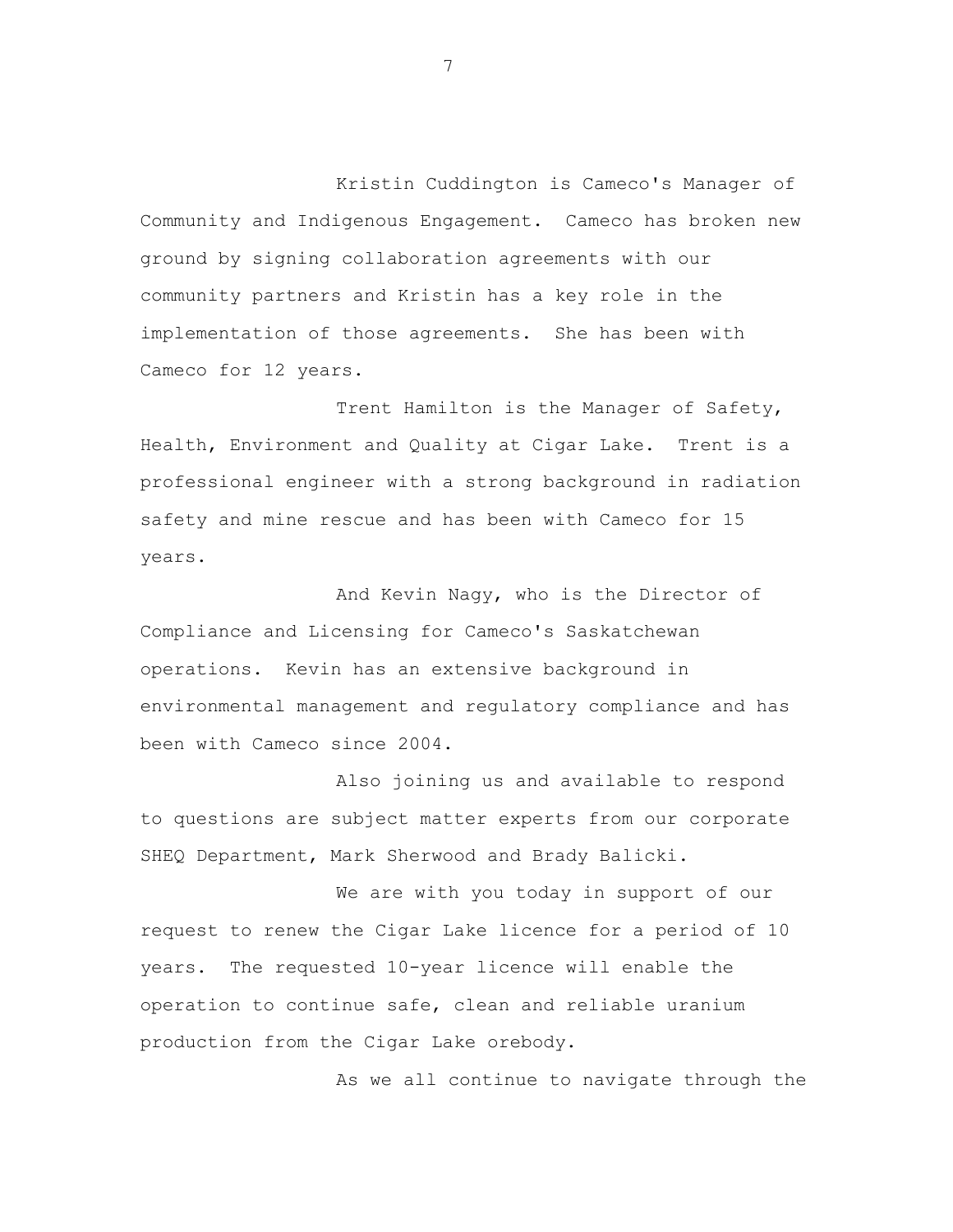challenges posed by the COVID-19 pandemic, I would like to thank the CNSC staff and the intervenors for their efforts in preparing for and participating in this proceeding.

I would also note that the pictures you will see in this presentation represent the entirety of the current licence term. Consequently, some of the photos reflect the pre-pandemic work practices and state of the site.

Cameco is a qualified operator with over 30 years of uranium mining and milling experience in Northern Saskatchewan.

Our uranium is used around the world in the generation of safe, carbon-free and affordable baseload nuclear energy.

Continued production at the Cigar Lake Operation is key to Cameco's vision of energizing a clean-air world, while respecting the values that guide all our decisions and actions.

More specifically:

- The safety of people and protection of the environment are the foundations of our work. We are therefore committed to keeping our people safe and conducting our business with respect and care for both the local and global environment.

- We are committed to acting with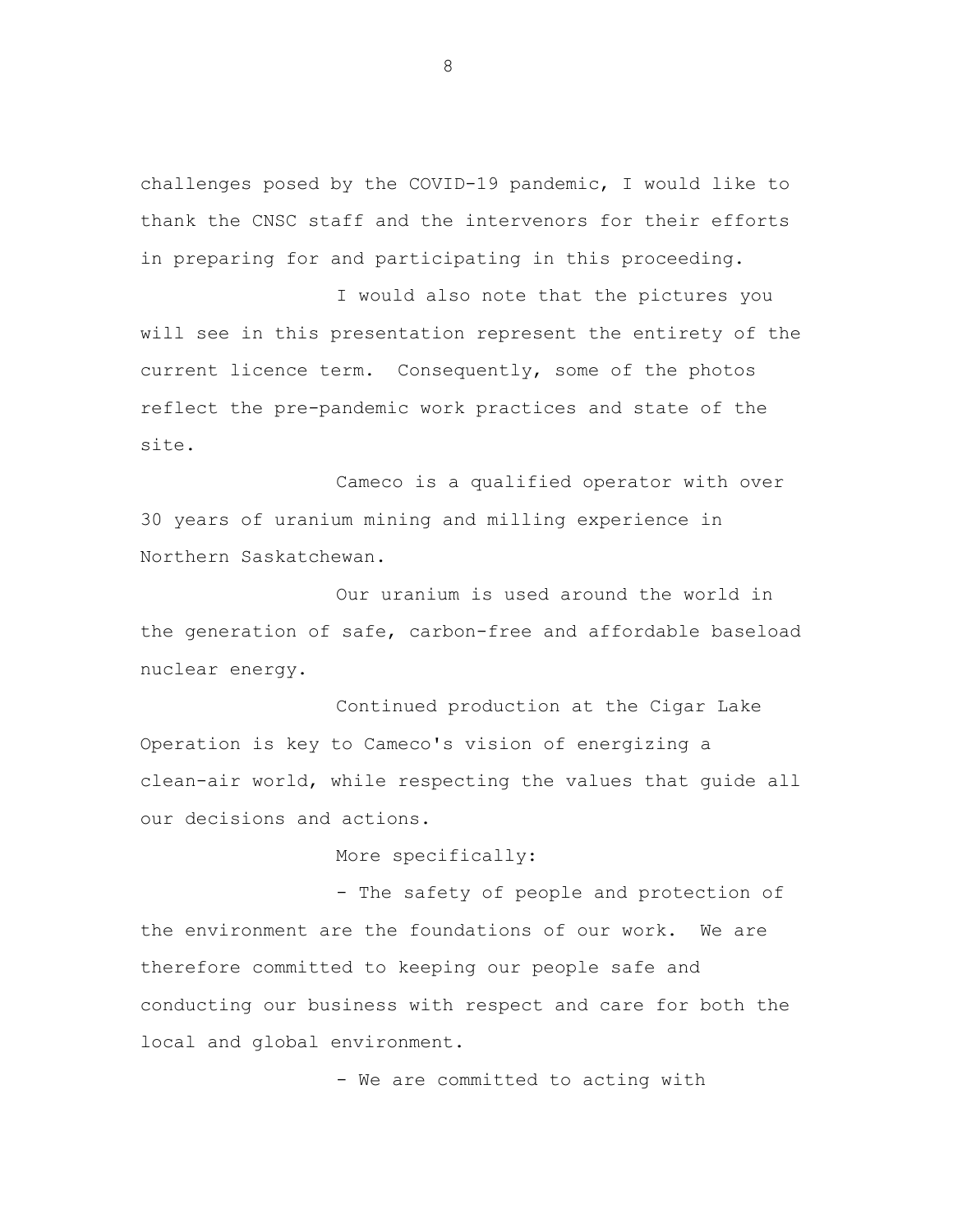integrity in every area of our business, wherever we operate.

- Through leadership, collaboration and innovation, we pursue excellence in all that we do.

- And we value the contributions of every worker and work hard to demonstrate our respect for individual dignity, creativity and cultural diversity.

I will now pass the presentation to Andy, who will provide a brief overview of the Cigar Lake Operation and our accomplishments over the past licence term.

Andy...?

**MR. THORNE:** Thank you, Liam.

For the record, my name is Andy Thorne, Cameco's Vice President of Mining and Operational Excellence.

The Cigar Lake Operation is located approximately 660 kilometres north of Saskatoon within the eastern portion of Saskatchewan's Athabasca Basin.

Cameco is the operator of Cigar Lake on behalf of our joint venture partners: Orano, Idemitsu and TEPCO.

The closest communities are the Hatchet Lake Denesuline First Nation and the Northern Settlement of Wollaston Lake, which are located about 80 kilometres to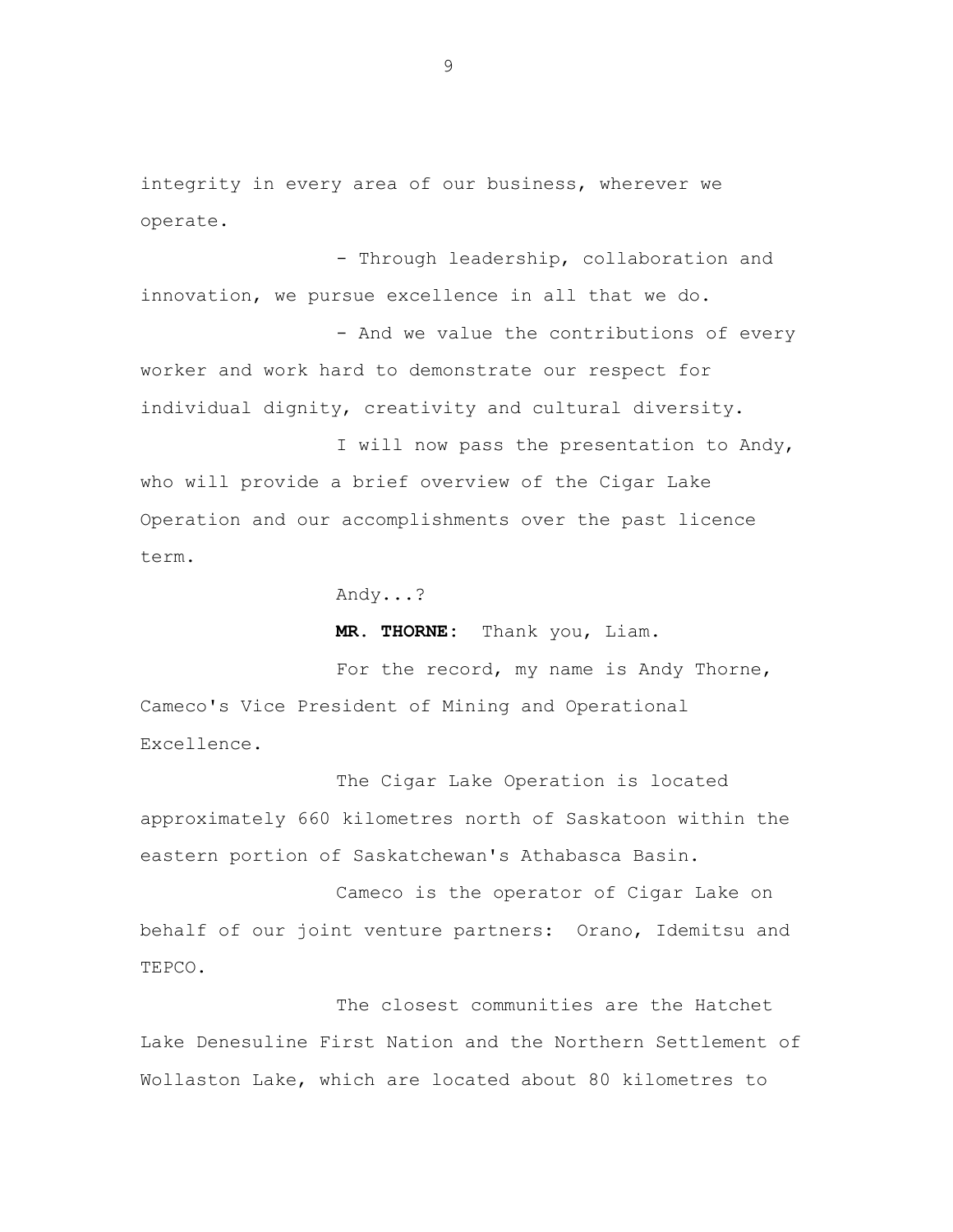the east by air.

The Cigar Lake orebody is a high-grade deposit that currently averages 15 percent U3O8, which is over 100 times the world average.

To safely mine the ore, Cameco successfully implemented an innovative jet boring technique specifically designed for Cigar Lake.

The mined ore is hauled approximately 70 kilometres to the northeast over an all-weather road and is processed at Orano's McClean Lake mill.

Since commissioning in 2014, Cigar Lake has produced over 90 million pounds of U3O8 and at full production employs approximately 600 workers.

During what has been a busy and successful licence term, there have been many highlights to note.

Specifically, we have successfully completed commissioning of the underground mine and supporting surface infrastructure.

We achieved first ore production in March of 2014 and announced commercial production a year later in May of 2015.

In the following years we successfully ramped up our operations to meet our target production rate. As we did this, we regularly engaged with northern communities to keep them informed of our progress and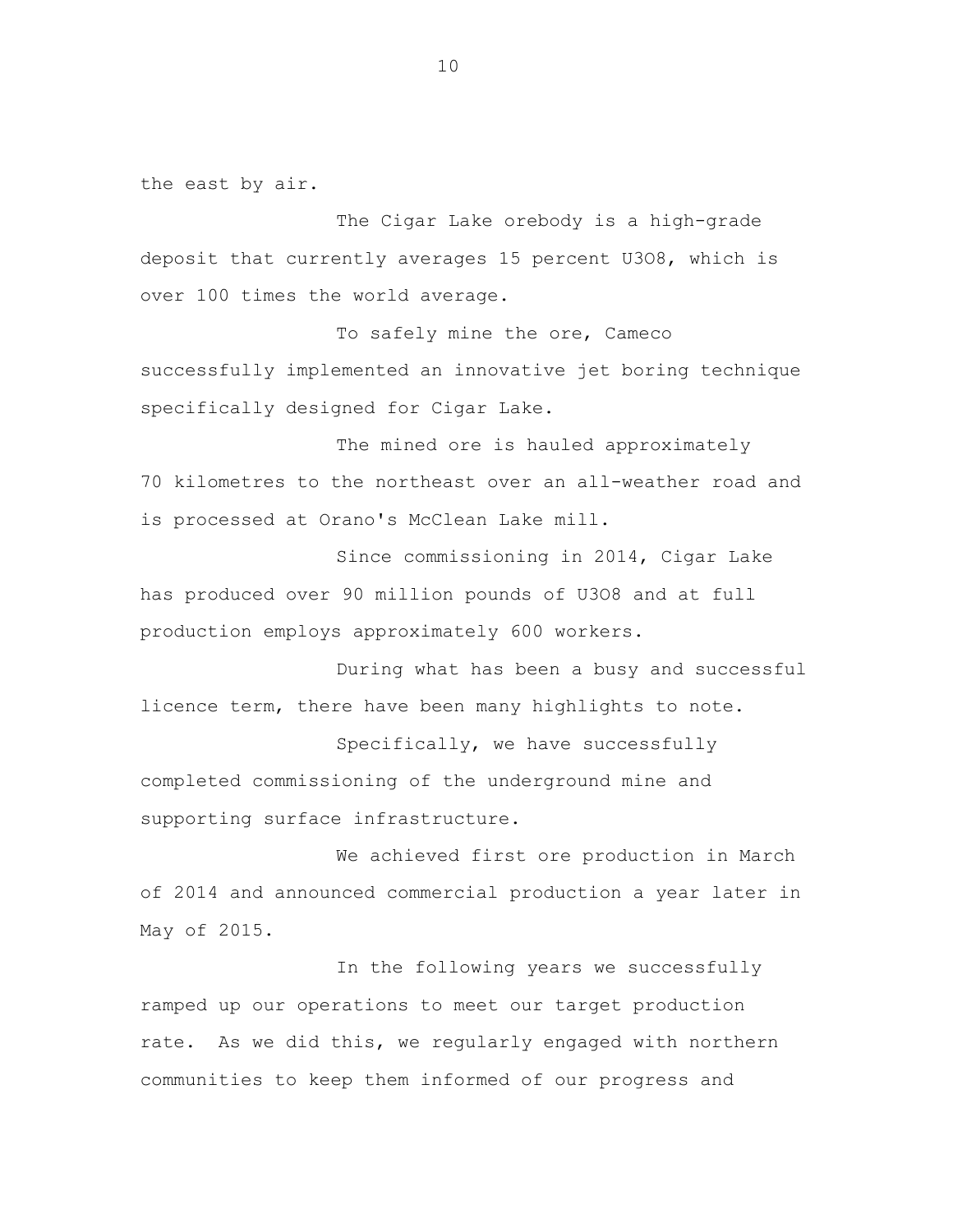activities.

The strength of our programs and processes allowed us to achieve these milestones while continuing to ensure the safety of our workers and the public as well as the protection of the surrounding environment.

These programs and processes have matured over the current licence term and will form the basis for us to continue to safely produce as a qualified operator of the Cigar Lake Operation during the next term.

I will now ask Lloyd Rowson to discuss Cigar Lake's performance in greater detail.

**MR. ROWSON:** Thank you, Andy.

For the record, my name is Lloyd Rowson and I am the General Manager of the Cigar Lake Operation.

I have been part of the Cigar Lake team for the past eight and a half years and I am proud to lead a team that has had such great success in keeping people safe, maintaining radiation doses as low as reasonably achievable, or ALARA, and protecting the environment as we completed commissioning and successfully transitioned to commercial production.

Fundamental to our performance has been the strength of our management systems, the foundation of which is our Quality Management Program. This program guides all our safety and control areas and includes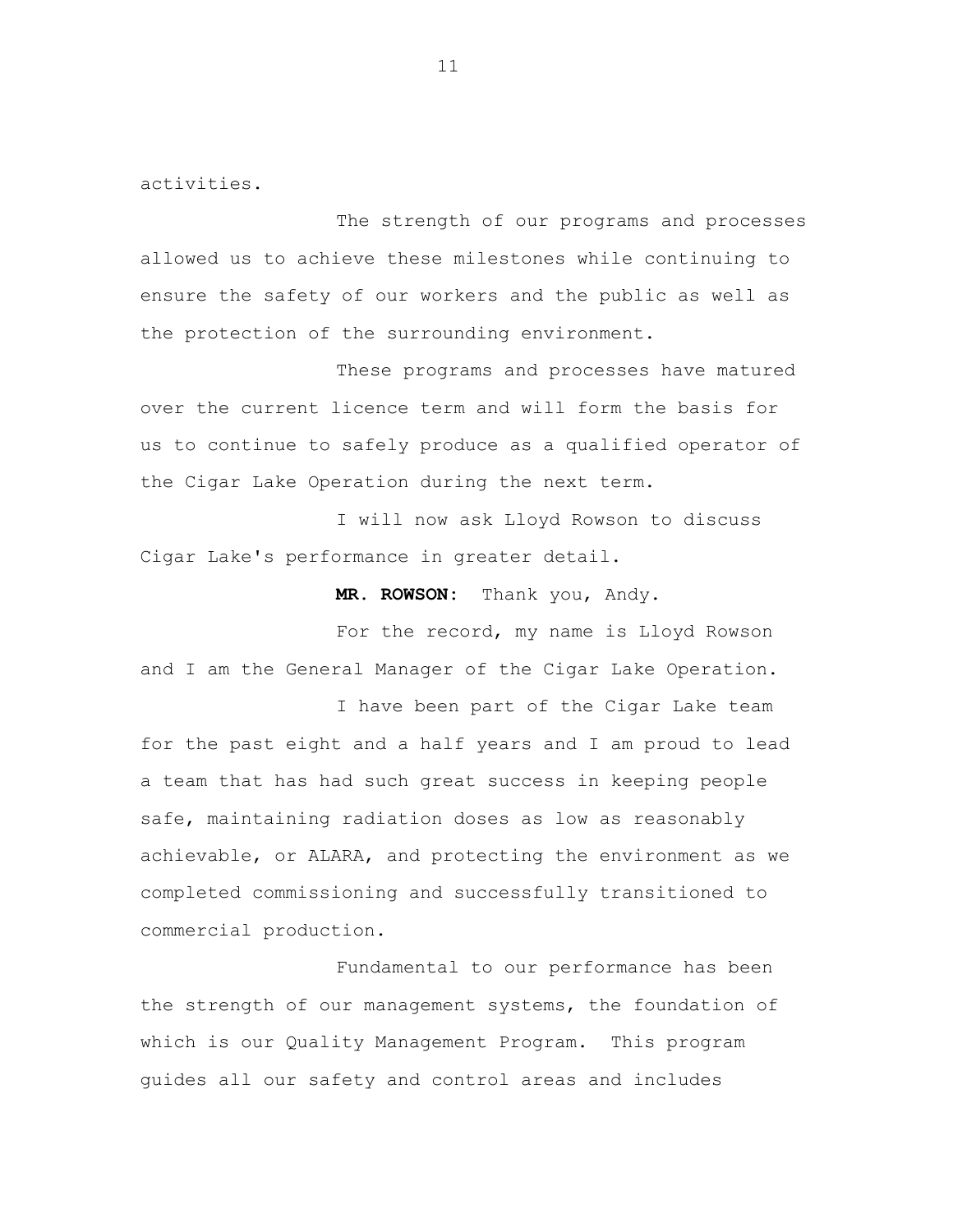overarching processes such as contractor management, design control, commissioning and facility change management.

Our management systems, including the supporting programs, procedures and work instructions, are mature and have been fully implemented utilizing the experience gained during the current licence term.

Internal audits as well as regulatory audits and inspections are conducted on a regular basis to evaluate the effectiveness of our management systems.

Cameco has a strong safety and reporting culture as well as an effective corrective action process. Workers report incidents and they are entered into our Cameco Incident Reporting System. We conduct investigations based on the significance of the incident and develop corrective actions.

Working safely is the responsibility of all individuals at Cigar Lake and is actively promoted by myself, our managers, supervisors and workers.

Maintaining a strong safety culture is achieved through continuous improvement and the consistent application of our mature Safety and Health Management Program.

Cigar Lake has well-established systems and processes to identify, analyze and control potential hazards in the workplace. Prior to initiating non-routine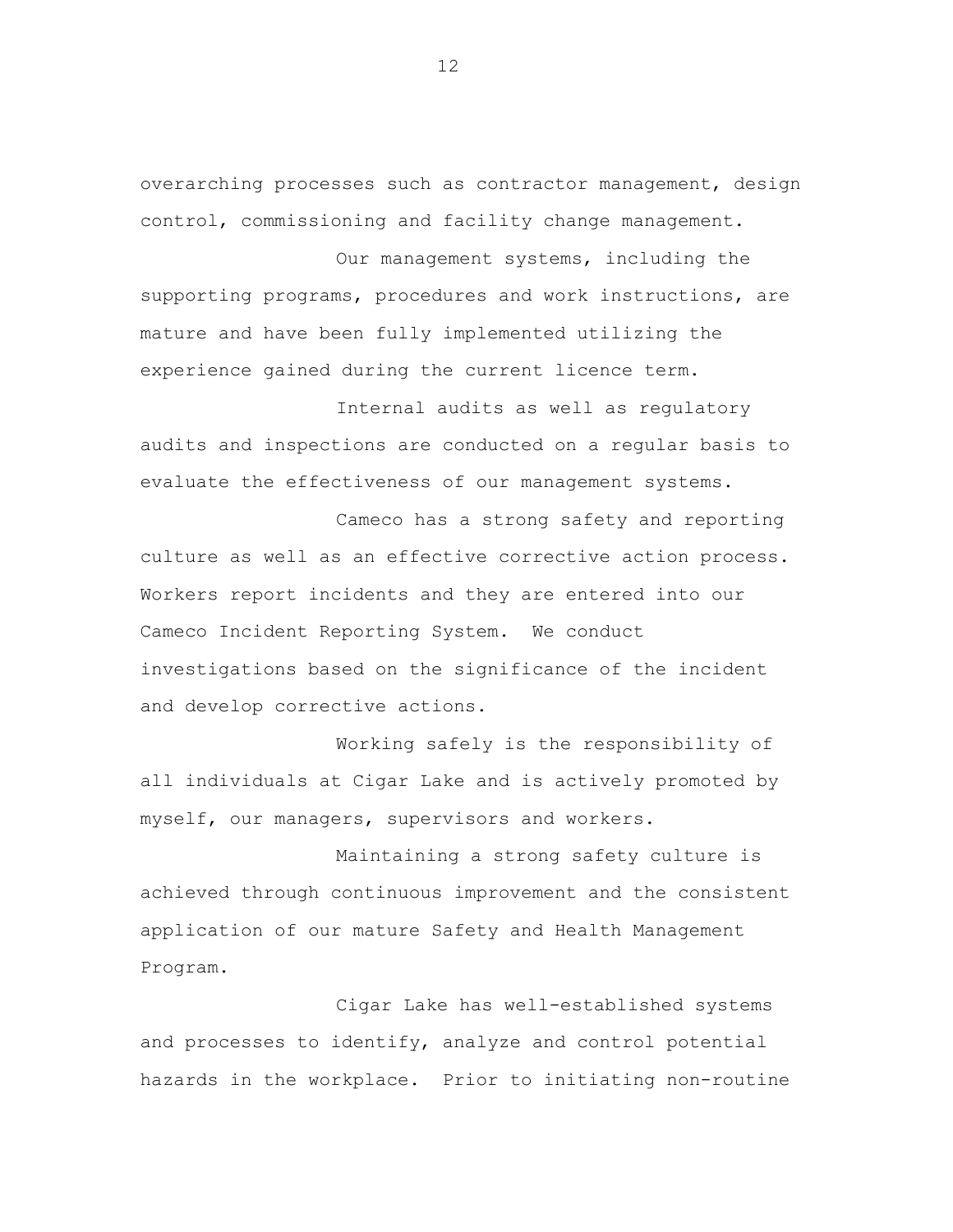tasks, a job hazard analysis is conducted. Site inspections are routinely conducted by supervisors, members of our Occupational Health Committees and safety department personnel.

Workers receive standardized safety training and safety meetings are regularly held to emphasize safe work practices and reinforce the use of proactive measures, including job-task observations and the 5-point safety card system.

As shown on the slide, we maintained strong safety performance during the licence term. Our Total Recordable Incident Rate decreased and has been maintained at low levels. This was accomplished during a period of significant activity and non-routine work, with a high number of contract workers onsite. These results in a challenging context speak to the strength of our contractor management program.

In addition, we are proud that Cameco has operated the Cigar Lake mine for over four years without incurring a lost-time injury. Our workers' efforts have been recognized with John T. Ryan regional safety awards for metal mines the last three years.

**MR. CARISSE:** I'm sorry, I don't know if Mr. Nagy has issues changing the slides. When you are finished with that slide, you can say, "Next slide, please"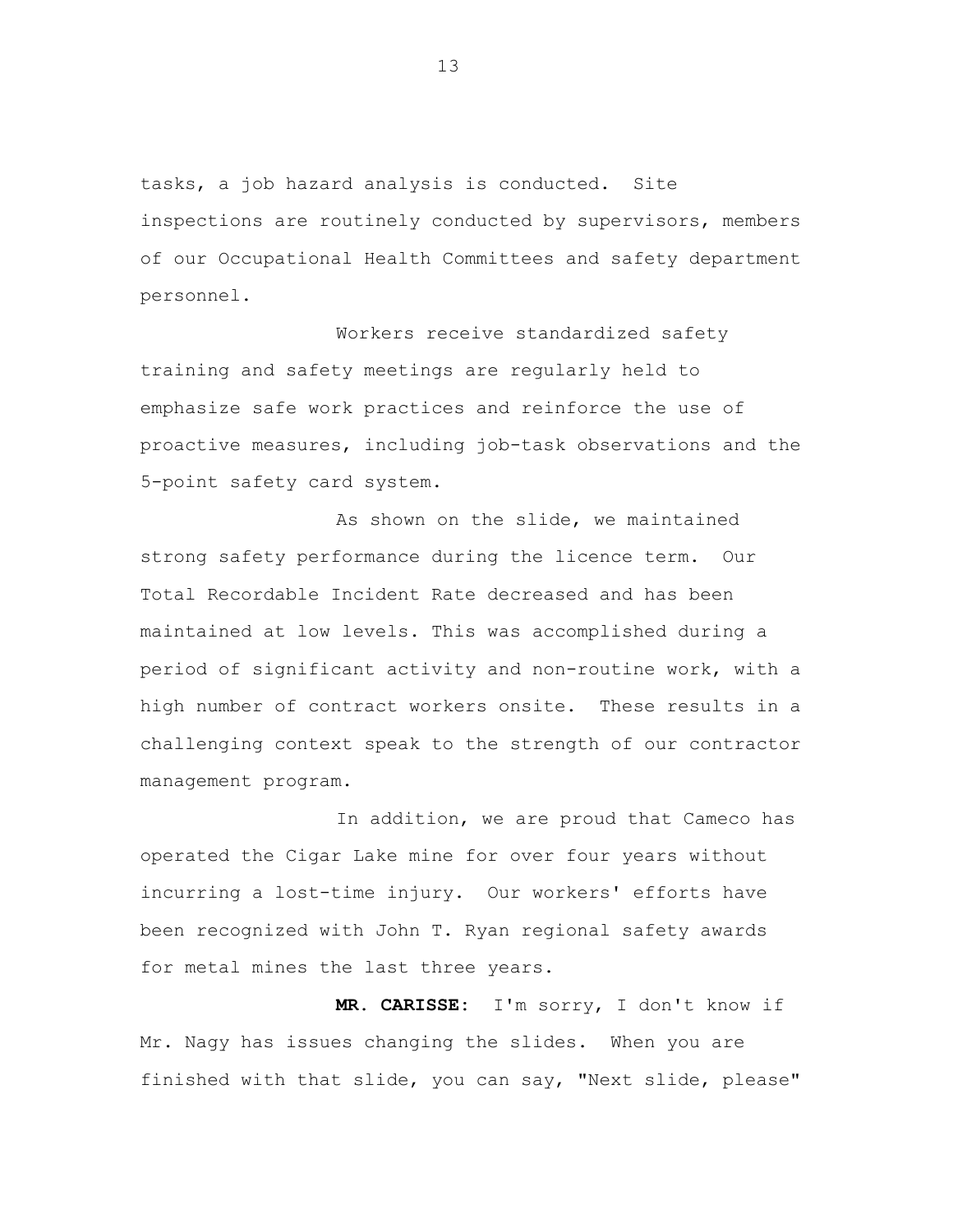and I will change it for him.

Thank you.

**MR. ROWSON:** Sure. We are ready for the next slide. Thank you.

The members of both our Surface Emergency Response and Underground Mine Rescue Teams have shown diligence and enthusiasm in their training to respond to potential emergencies.

Emergency response personnel maintain their skills through ongoing participation in tabletop exercises, drills or simulations, as well as regular participation in the Saskatchewan Mining Association Mine Rescue Competition.

During the pandemic, we have adapted our practices to ensure team members remain up to date in their training. This includes working with our provincial regulator to safely provide virtual or onsite examination of members for mine rescue certification.

Cigar Lake, along with other mining operations in Northern Saskatchewan, participates in a Mutual Assistance Agreement. This agreement is in place to allow an operation to quickly request support such as additional personnel or equipment in the event of an emergency.

Next slide, please.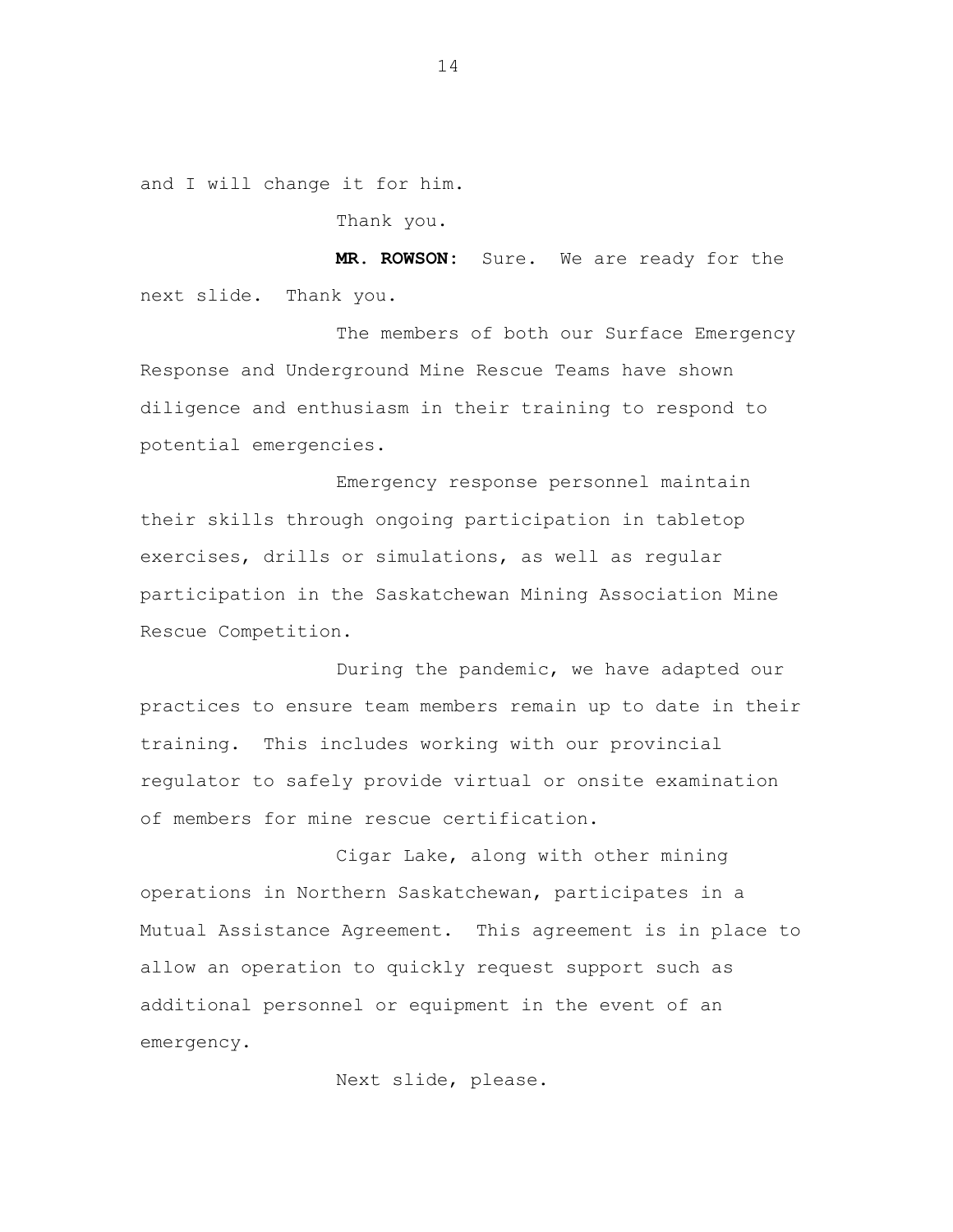In our ongoing response to the COVID-19 pandemic, the safety of our workers, their families and their communities has been Cameco's top priority.

In that regard, production at Cigar Lake was initially suspended in March 2020, at the onset of the pandemic.

Cameco implemented and revised protocols across all our operations to limit the spread of COVID-19. This included passenger screenings prior to boarding flights, mandatory mask usage and physical distancing, as well as enhanced cleaning and sanitizing measures.

Our protocols enabled us to safely restart production at Cigar Lake in September. However, due to the increasing risks posed by the pandemic across Northern Saskatchewan and the resulting uncertainty regarding continuous access to qualified operational personnel, Cameco decided, once again, to temporarily suspend production in December 2020.

Since then, we have developed and implemented additional measures regarding increased distancing and the use of medical grade masks and the sanitizing of designated eating areas. We also have licensed onsite COVID-19 testing capability.

With these enhanced measures in place, Cameco recently announced the resumption of production at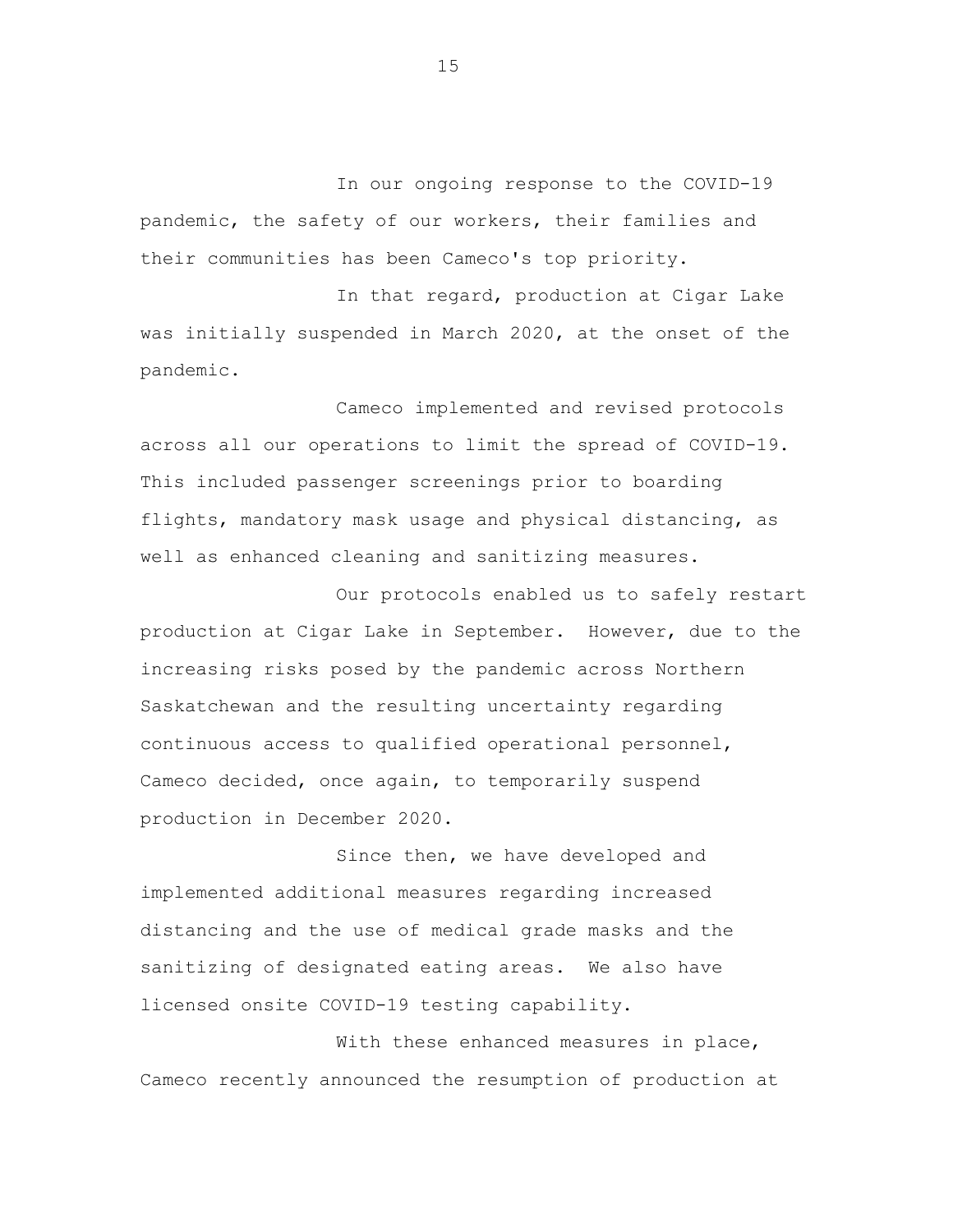Cigar Lake. Workers have returned to site and have worked diligently to safely transition the mine back to normal operations.

In support of the communities where we operate, Cameco set up a \$1 million dollar COVID relief fund to help Northern Saskatchewan communities and organizations in Saskatoon. Additionally, Cameco workers donated essential household supplies for care packages that were sent to 1,200 homes in the Athabasca Basin communities.

Cameco will continue to have regular dialogue with public health authorities and northern leaders and will closely monitor ongoing developments such as COVID-19 case counts and the progress of vaccination programs.

Consistent with the goal of keeping radiation doses ALARA, radiation protection is managed in accordance with our mature Radiation Protection Program and strong Radiation Code of Practice.

The Cigar Lake mine was designed with radiation protection in mind. Ground freezing limits the amount of radon-bearing groundwater entering the mine workings and our non-entry mining method separates workers from the high-grade ore being mined and processed underground.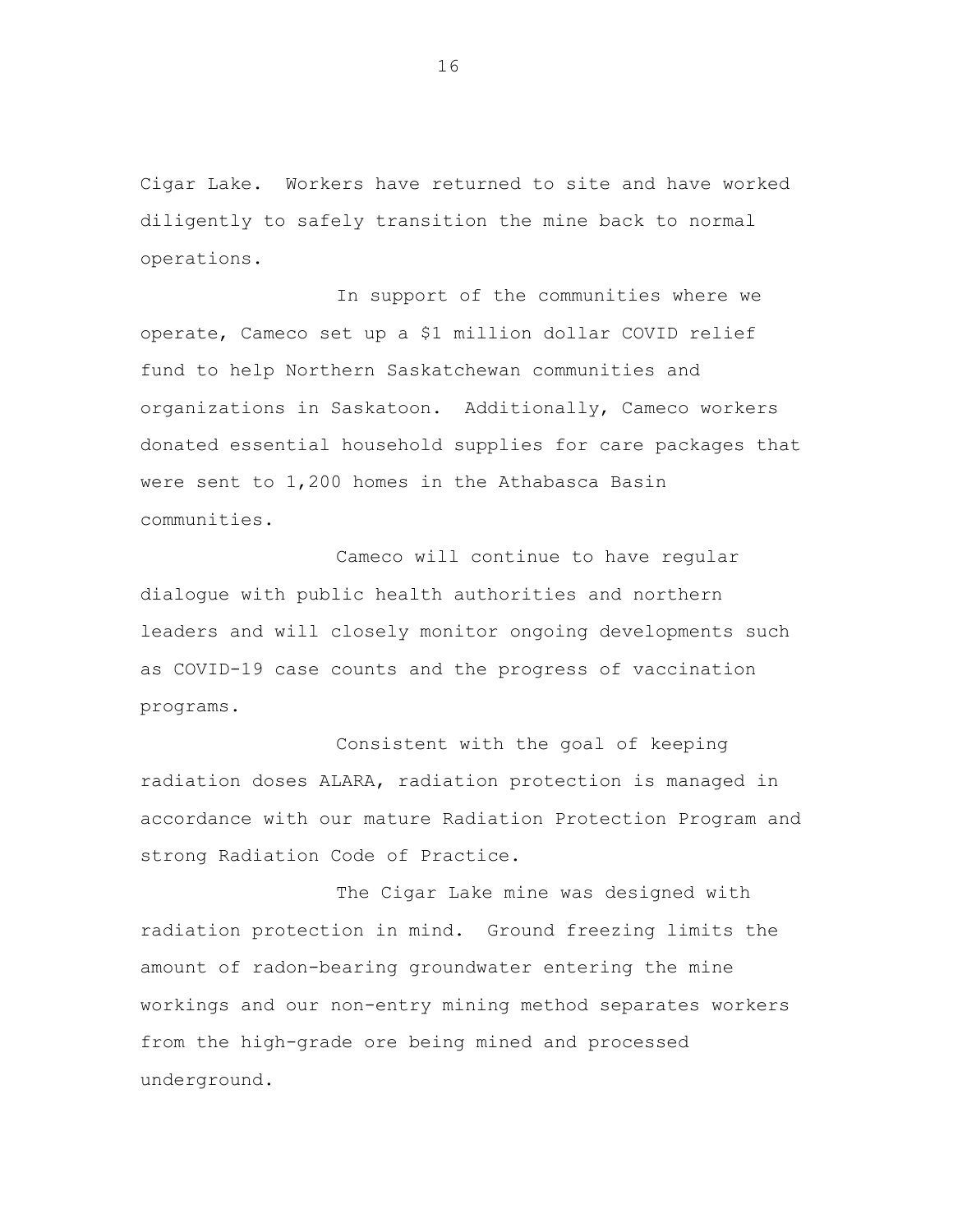In addition, radiation exposures are controlled through a combination of engineered controls such as shielding and ventilation and administrative controls such as worker training, zone control and the use of radiation work permits.

The effectiveness of these controls is routinely tracked and confirmed through comprehensive monitoring of both our workers and their work areas.

For example, the worker shown in this slide is wearing monitoring devices, including a personal alpha-dosimeter, and is adjusting a Prism, which provides a measurement of radon progeny in the workplace.

As shown in the graph on this slide, we maintained strong radiation protection performance throughout the licence term.

All measured annual average and maximum effective doses to workers were well below both the annual regulatory limit of 50 mSv per year for nuclear energy workers and Cameco's internal annual dose guideline of 20 mSv per year.

That we were able to achieve this level of performance while commissioning the mine and transitioning into full production speaks to the strength of our program, the effectiveness of our training and the professionalism of our radiation protection personnel at Cigar Lake.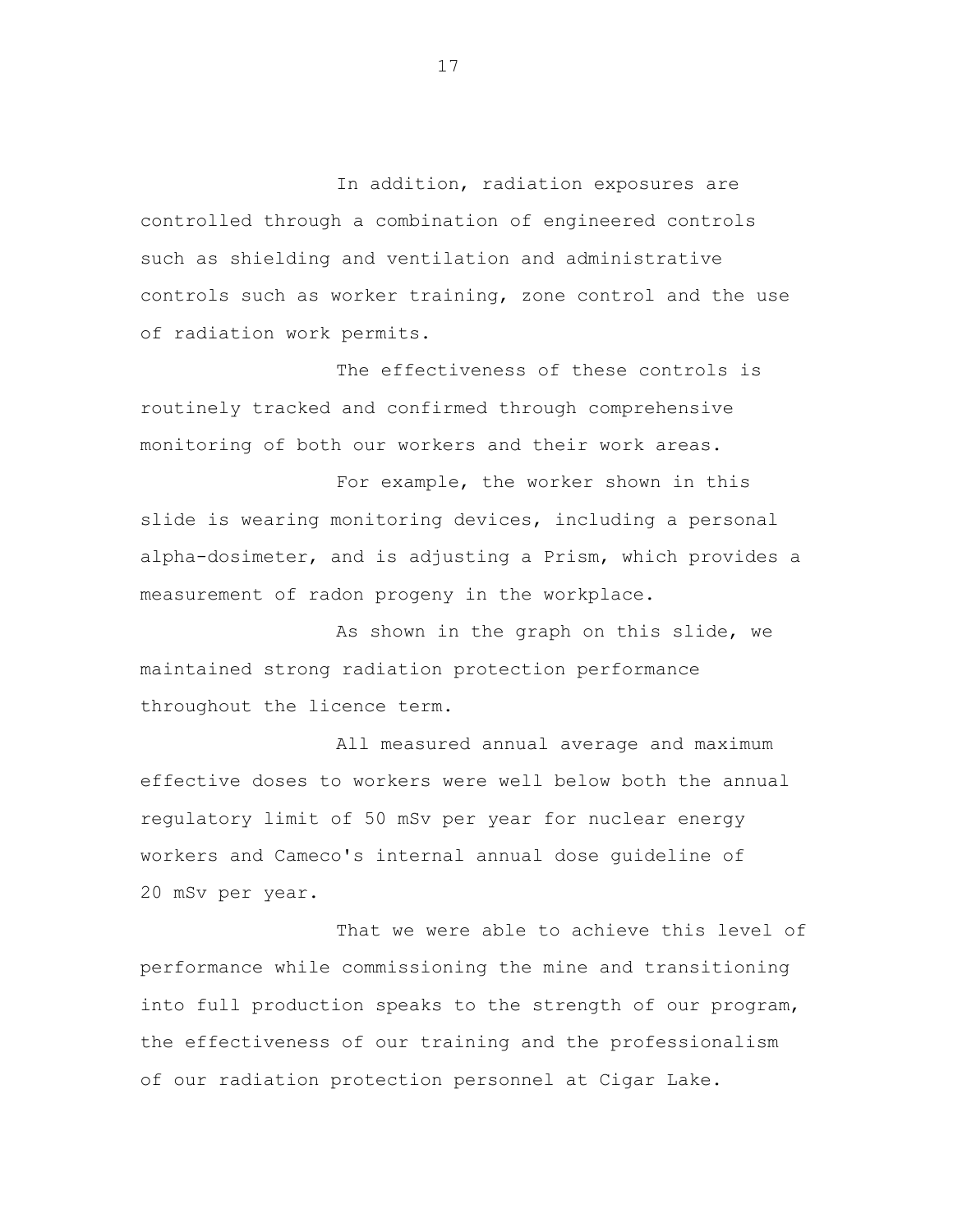We should be on slide 11 here. Okay.

As demonstrated by our strong performance, radiological hazards at Cigar Lake are well understood and controlled.

In addition, our non-conformance and corrective action process provides us with an effective framework for investigating incidents and to facilitate continual improvement of our processes.

During the current licence term we experienced three events that resulted in action level exceedances of our Radiation Code of Practice. These exceedances were identified through our Radiation Monitoring Program and were reported to CNSC staff. As per our corrective action process, each of these events were fully investigated, with corrective actions developed and implemented.

A noteworthy action following these events was a revision to our radiation protection procedures to ensure verification that long-lived radioactive dust-related hazards have been mitigated prior to commencing work.

Further, to promote continual improvement we actively engage with workers who receive the Top 25 measured doses each year. This includes completing a regular dose review with each worker and their supervisor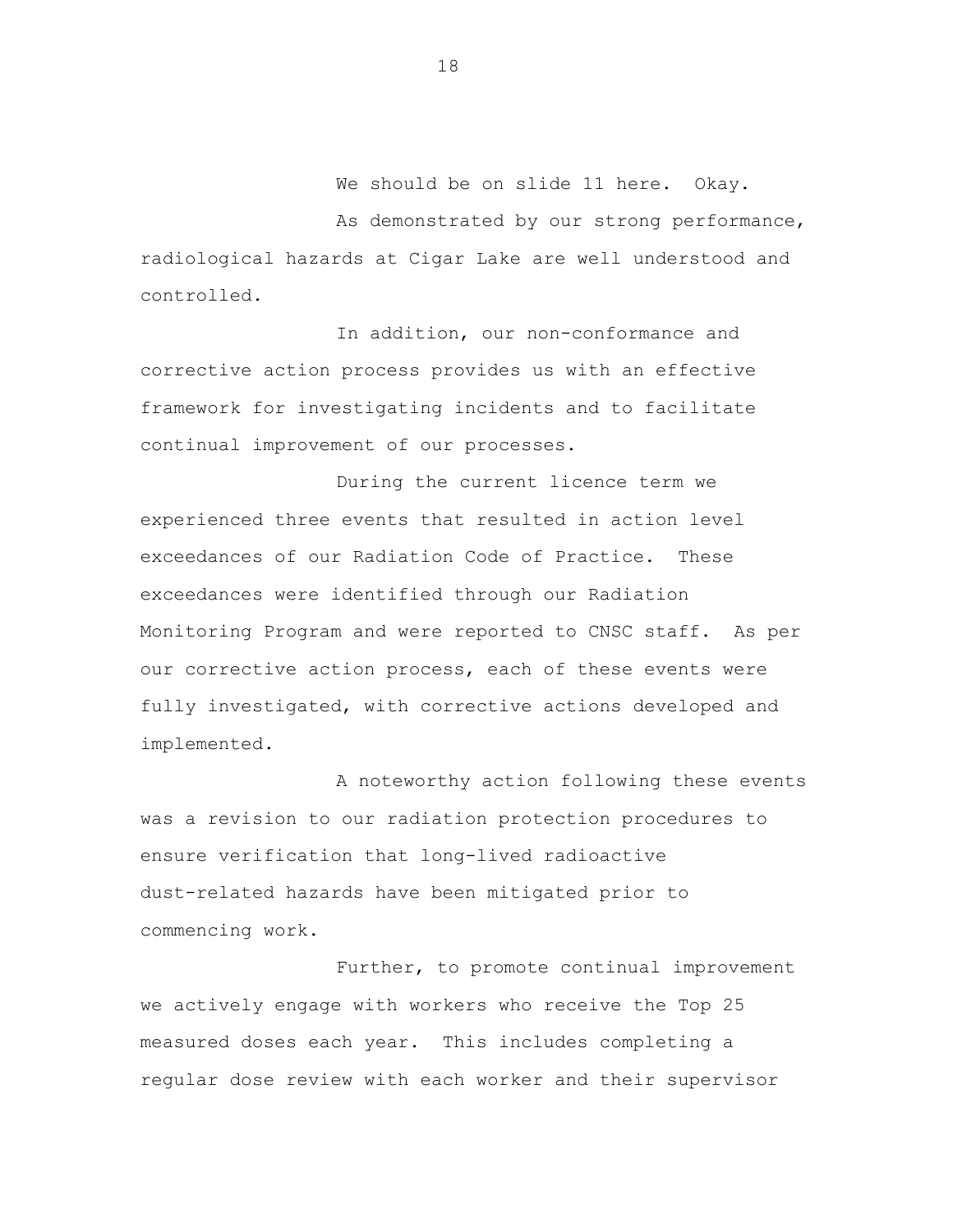and conducting additional job task observations or monitoring, with the goal of achieving a dose reduction the following year.

Slide 12, please. Thank you. Okay.

Cigar Lake's environmental management system is certified to the ISO 14001 standard and ensures we meet our commitment to environmental protection and regulatory compliance.

It provides us with a systematic framework that we use to identify our environmental aspects, implement appropriate controls, and measure and continually improve our performance.

As part of our management system, Cigar Lake has a comprehensive environmental monitoring program that measures the quality of our treated water, the performance of our facilities and the condition of the surrounding environment. This work is completed predominantly by Cigar Lake employees who are also residents of Saskatchewan's North.

Our environmental performance has been strong throughout the current licence term.

All our treated water released from the facility was safe and well below regulatory limits and action levels.

Further, there were no discharges at Cigar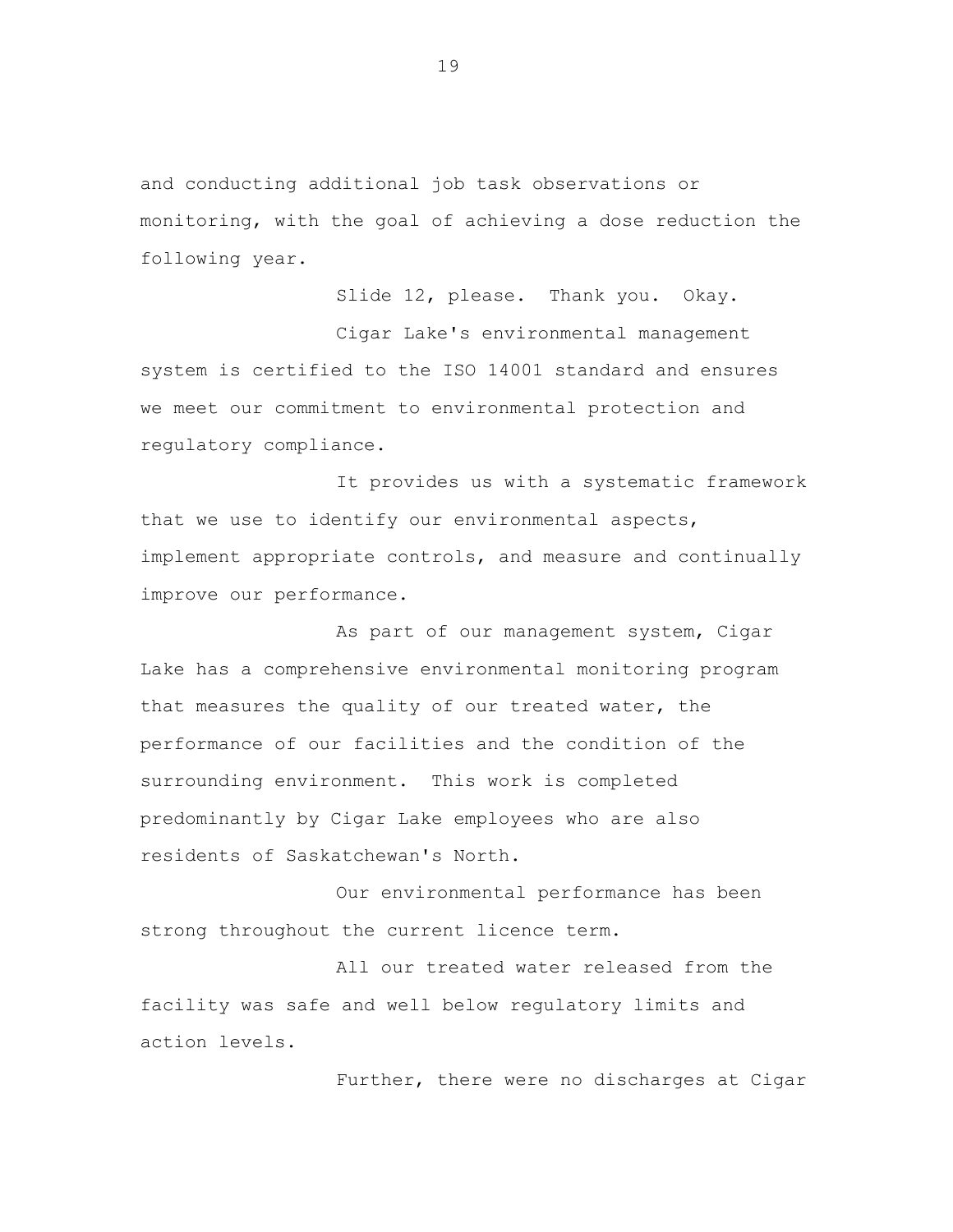Lake that had the potential to cause adverse effects to the surrounding environment.

It's slide -- there you go, thank you - slide 13 here.

In accordance with our management systems, we undertook measures during the licence term to monitor, evaluate and continually improve our performance with respect to total loadings of parameters in the treated water that is released to the receiving environment.

As Cigar Lake transitioned into mining operations, routine monitoring identified increasing levels of uranium, molybdenum, selenium and arsenic in our treated water. These increases had been anticipated as we commenced mining of high-grade ore and, despite levels remaining well below the applicable regulatory criteria, we undertook efforts to investigate and implement corrective actions to improve our performance.

Work focused on adjusting reagent usage as well as the pH profiles within our water handling and treatment circuits to reduce mobilization of these elements from the ore and to improve removal efficiencies during water treatment.

Modifications to water handling practices and infrastructure were also made to minimize the use of fresh water and significantly increase the use of recycled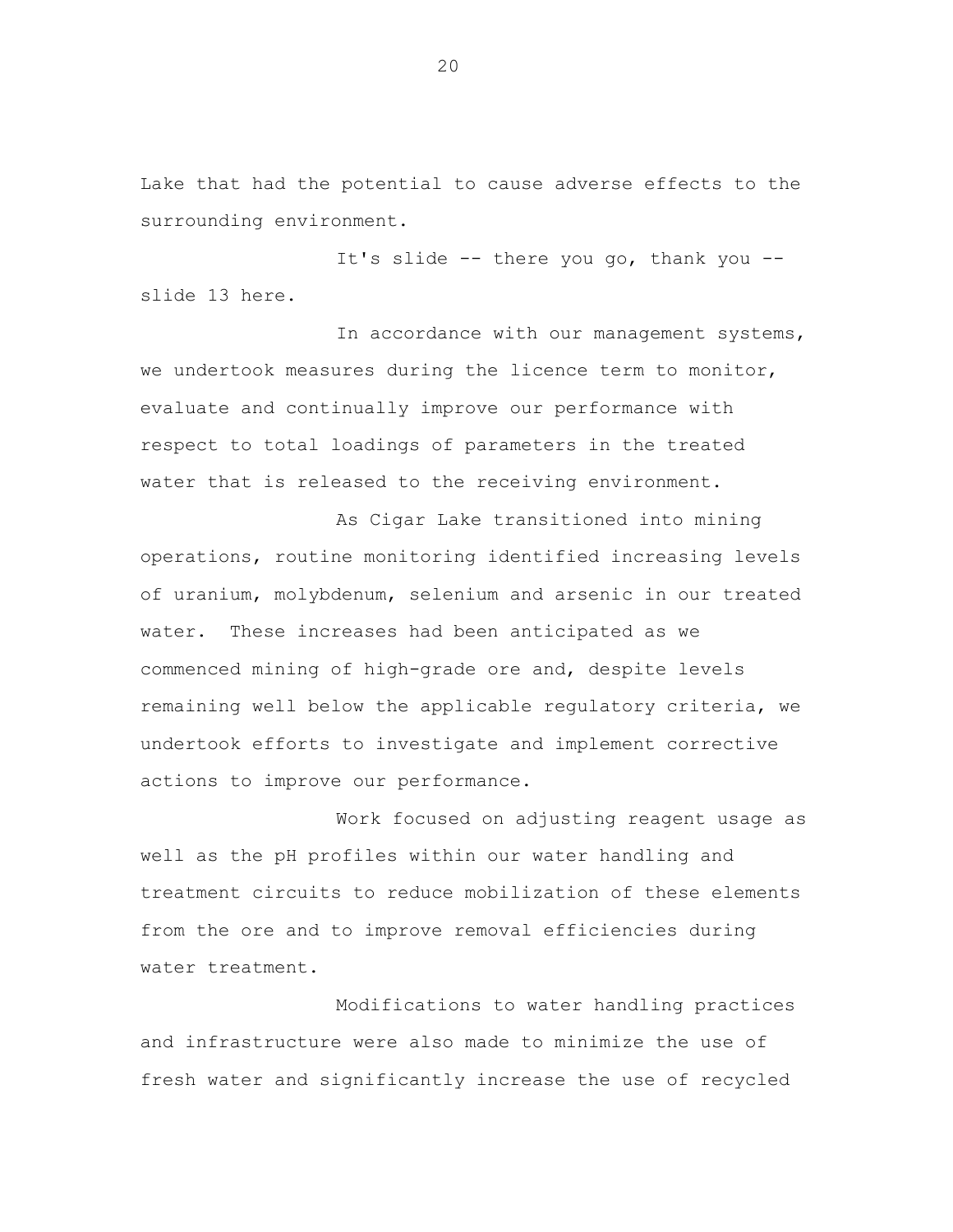water within the underground mining and ore processing circuits. This had the overall effect of reducing the volume of water from the underground operations that reported to the water treatment plant.

These optimization efforts stabilized the loadings from these parameters in the treated water and have maintained them at levels that have been shown through monitoring and modelling to be protective of the environment.

Our ecological risk assessment was updated in 2017 and amended in 2019, with the inclusion of updated monitoring data that demonstrated improved treated water quality following the implementation of our water management optimization efforts.

These risk assessments confirmed that Cigar Lake remains within the objective of its licensing basis and that human health and the environment would remain protected over the life of the operation.

Key to our success in commissioning the mine and safely transitioning into production was the implementation of our systematic approach to training. This provided the workforce with both the skills and knowledge required to perform their roles in a manner that is safe for themselves, their co-workers and the environment.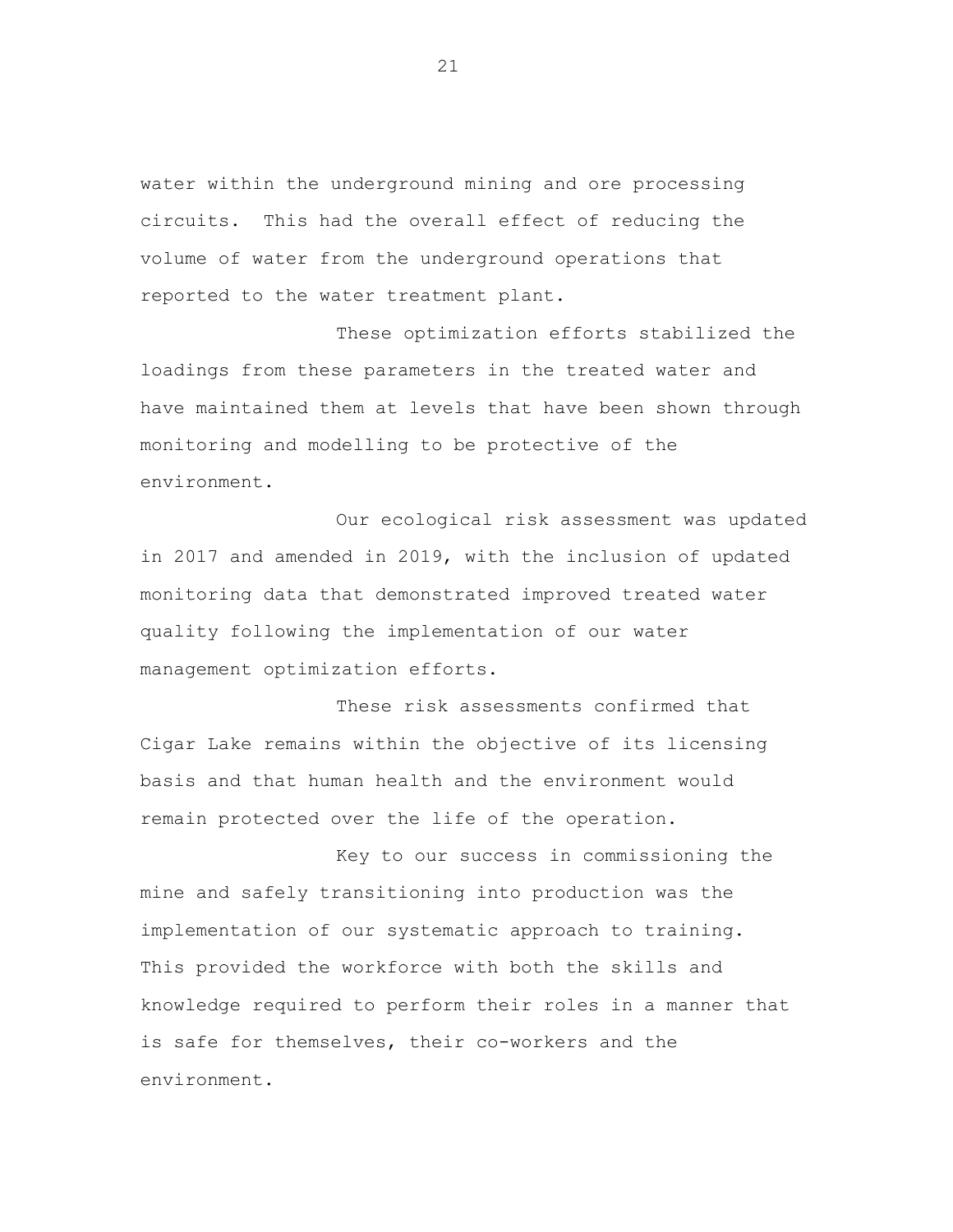All necessary training requirements specific to high- and medium-risk positions and work associated with mine and process operations were identified. Training modules were developed and fully implemented. Existing and new workers continue to be regularly trained and are granted new qualifications as required.

Another focus was the development and implementation of standardized radiation protection and core safety training across all of Cameco's mining and milling operations. Delivery of courses such as basic and supervisor radiation safety as well as fall protection and confined space entry contributed to our strong performance in those areas over the course of the licence term and will continue to do so going forward.

More recently, we have prepared welcome back orientation packages and videos for workers returning to Cigar Lake following our production suspensions. Workers are informed of the COVID-19 exposure control measures that have been implemented in their absence and the actions they can take to help protect themselves and their co-workers.

Cameco has also put increased focus on providing mental health support to our employees. For example, we have implemented a mental health first aid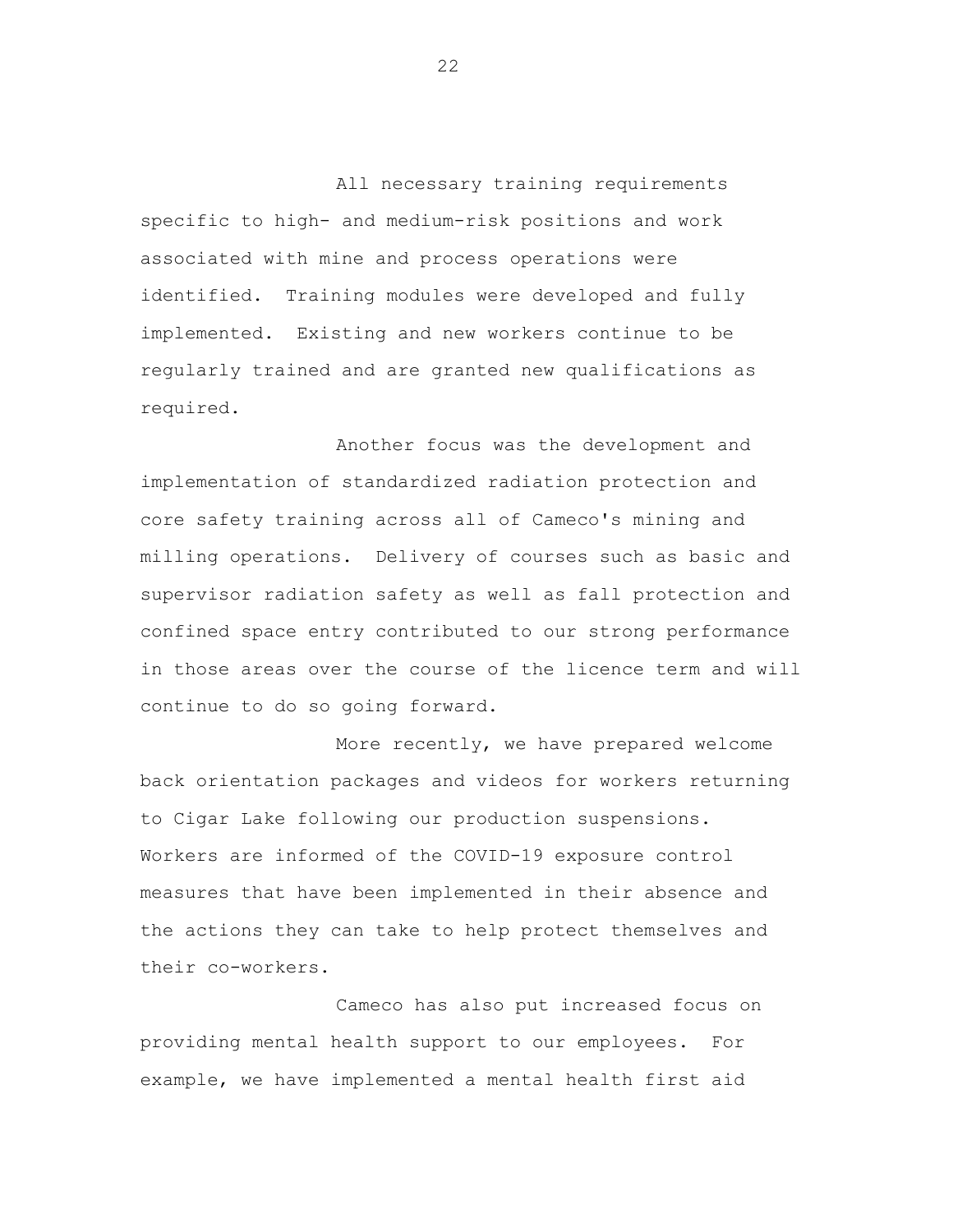training course as part of our core curriculum. Awareness of mental health issues has become even more important as we begin to manage through the second year of the ongoing pandemic.

As Andy pointed out earlier, we achieved several milestones during the licence term at Cigar Lake. We successfully commissioned and transitioned into full production using the innovative jet boring system, or JBS, mining method, and we implemented a number of processes and design improvements to further reduce risk, optimize production, and improve our operational efficiencies. I will highlight a few of these accomplishments on the following slides.

You cannot talk about Cigar Lake without discussing the JBS. The JBS is a non-entry mining method which allows us to recover ore remotely. To mine the ore, a pilot hole is first drilled into the orebody. A high-pressure water jet is then used to mine out a cavity in the ore. The ore coming from the cavity is contained and pumped to the underground run of mine storage sumps. The ore is then sent to the underground processing circuit, where it is ground into a slurry and pumped to the slurry load-out building on surface. Once a mining cycle is complete, the cavity is backfilled with concrete.

The JBS was specifically developed for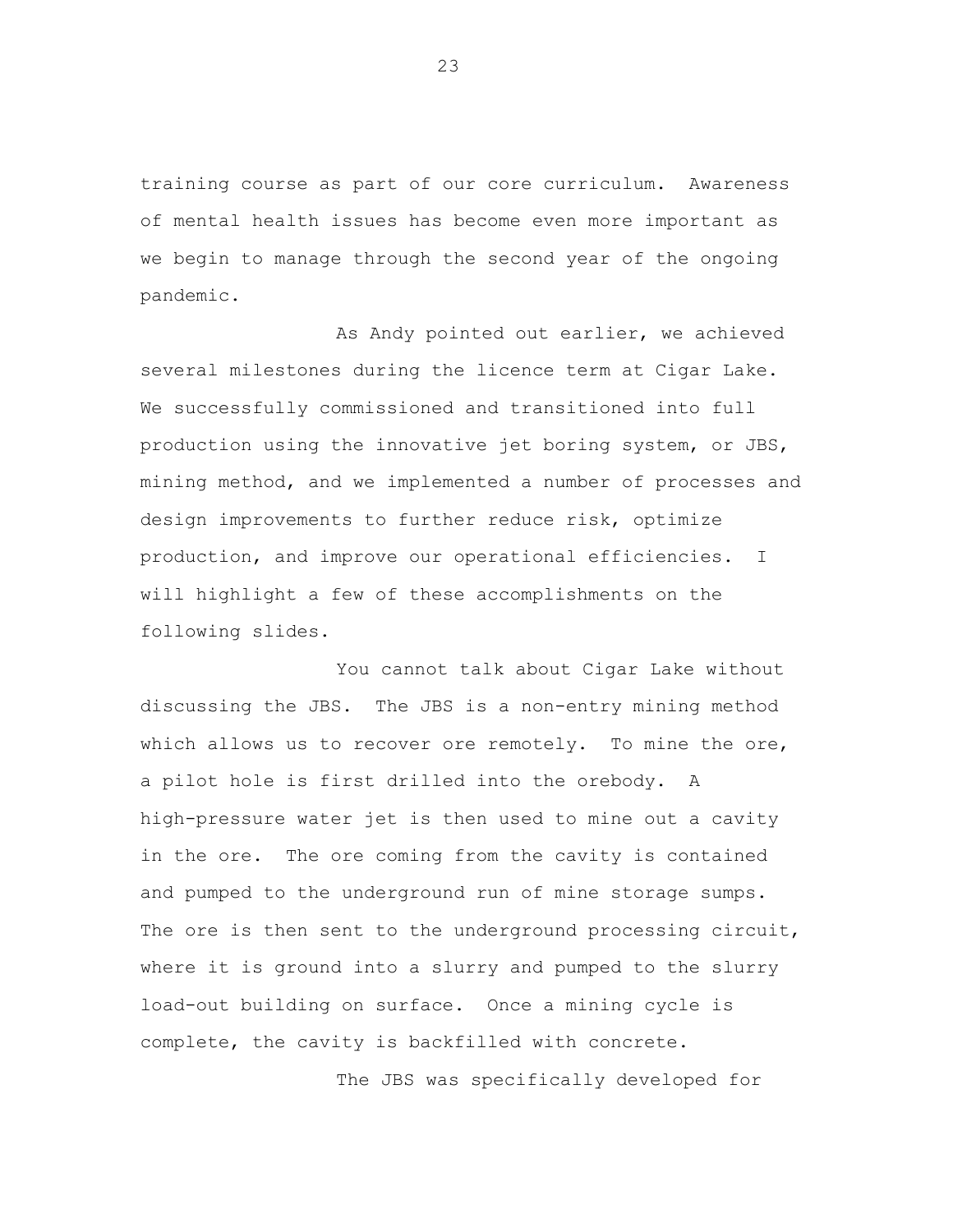Cigar Lake, and it is currently the only example of an industrial application of jet boring in the world.

Cameco requested a 10-year licence for Cigar Lake in 2013 but was granted an eight-year licence due to concerns raised about our ability to successfully implement the JBS. Through the significant efforts employed by our team, we were able to smoothly commission the JBS units, achieve commercial production performance criteria, and then safely ramp up to reach our production targets.

The successful commissioning and operation of the JBS speaks to the strength of our workers, their training, and the robust systems we have in place.

When operating, we are currently able to run three JBS systems at the cycle times necessary to achieve full production. Further, to ensure continued fitness for service, we developed and implemented comprehensive inspection and maintenance schedules specific to the JBS in addition to other equipment on site.

An important change made during the licence term was our strategy on how we freeze the ground prior to mining. Ground freezing is an important design control to reduce water inflow into the mine and allow for safe mining of the orebody.

The original strategy was to drill freeze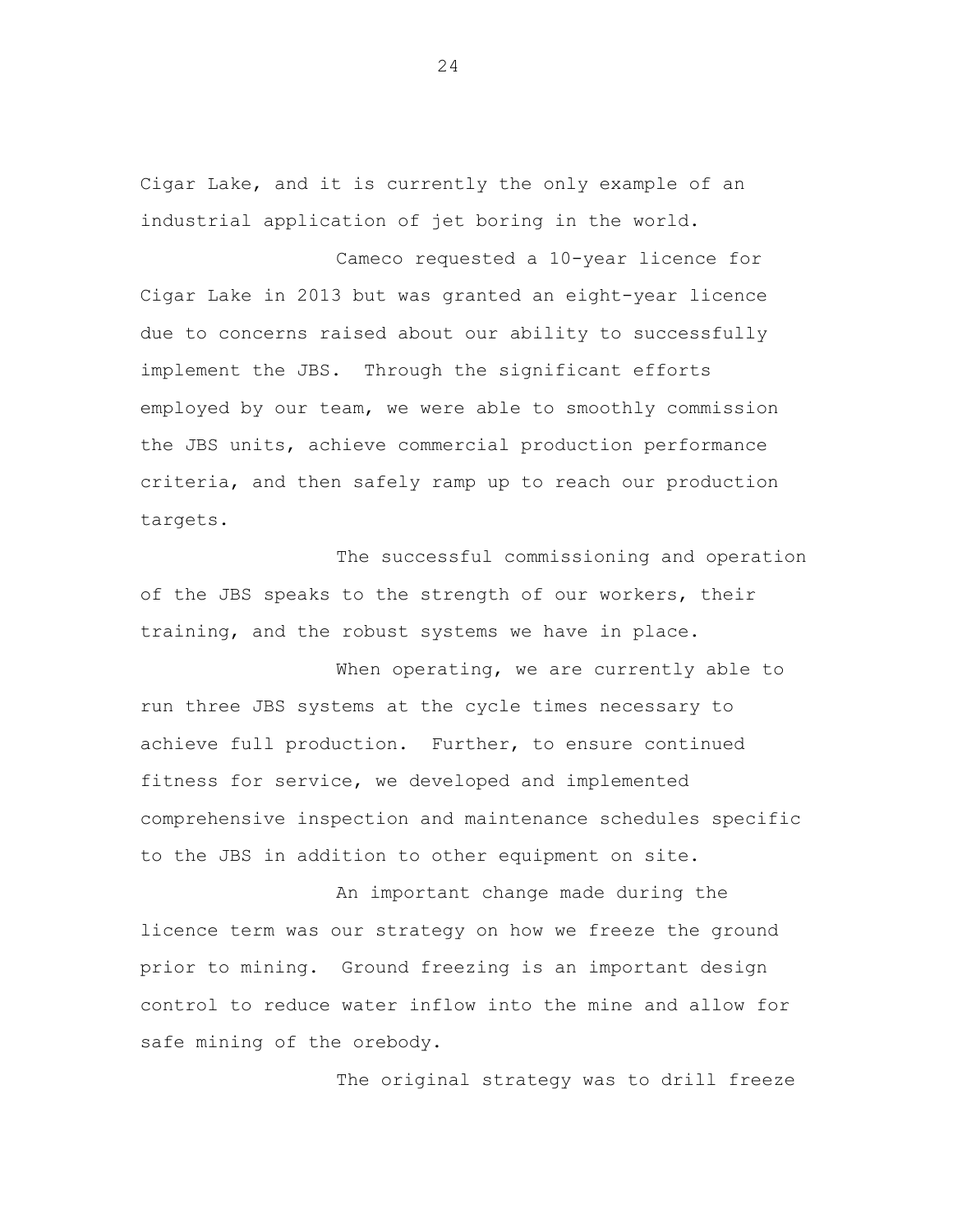holes from dedicated underground tunnels; however, following remediation of the mine in 2010, Cameco implemented ground freezing from surface to advance the freezing of the orebody and facilitate mine construction.

Subsequently, the decision was made to continue with ground freezing from surface to expedite the process so it aligned with our mine development schedules and production targets.

As shown by the figure and photograph on the slide, holes are drilled from surface into and around the orebody. Freeze plants, located on surface, provide chilled brine that is circulated underground to freeze the ground. As the brine warms, it is returned to the surface freeze plants where it is cooled and returned to the loop.

The end result, which is frozen ground, remains the same, regardless of whether we freeze from underground or from surface, and both methods are within the objective of the licensing basis.

We have successfully implemented this change with over 1,000 freeze holes having been drilled from surface to date.

Next slide, please. There we go. This should be slide 18. Wonderful, thank you.

Another change to the mine design was the adoption of a different tunnel liner technology. We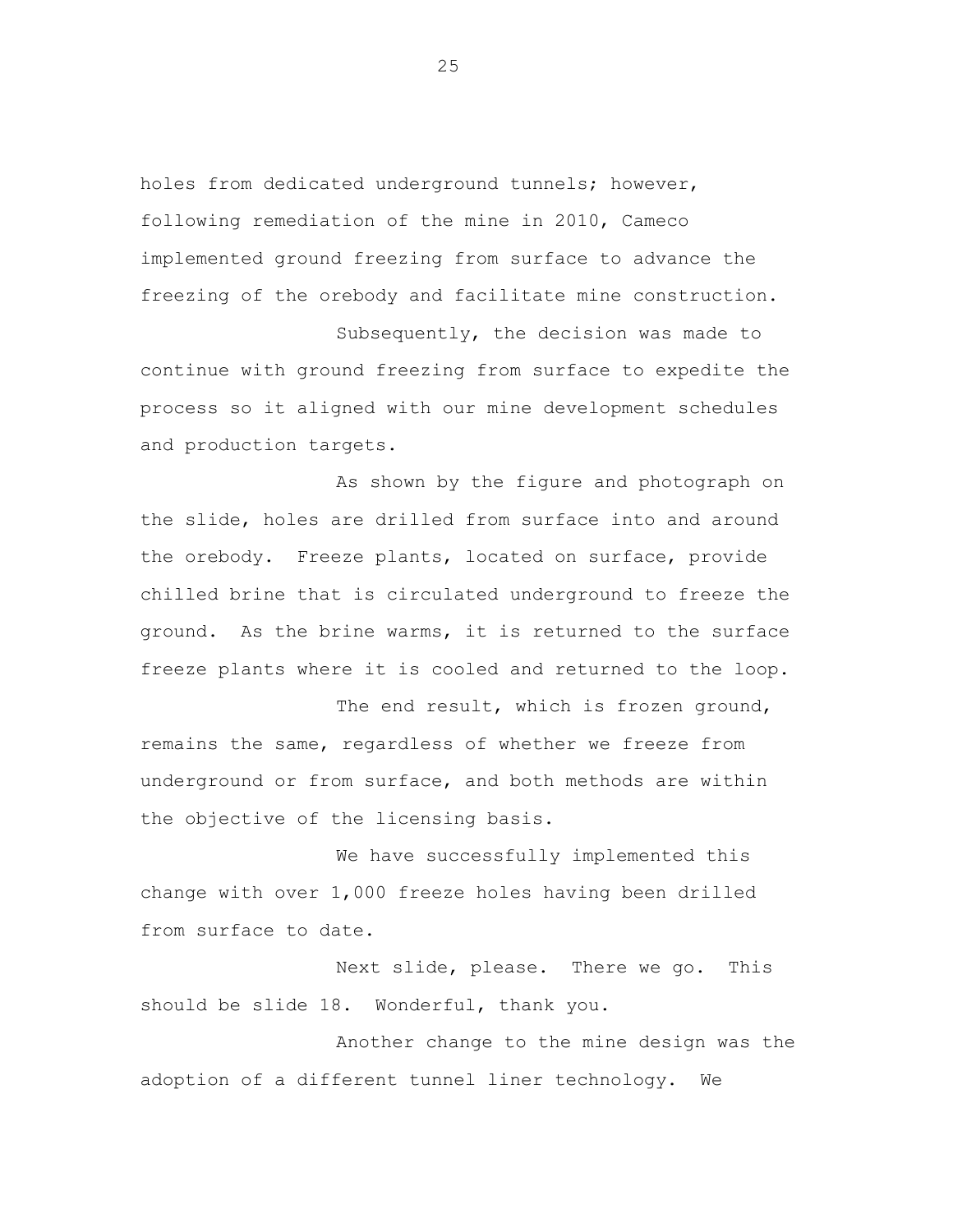initially used a system of rigid segmental concrete liners in the development of our mine production areas. However, ground control assessments identified ongoing deformation of these tunnel liners due to vertical loading from the underground freezing and the existing ground conditions at Cigar Lake. While this was not identified as an ongoing safety risk, it did creates issues related to future ore production and associated maintenance costs.

This facilitated a change to a sequential excavation method known as the New Austrian Tunnelling Method, which uses sprayed concrete liners with specifically designed yielding elements. The primary benefit of this method is better control and management of deformation, resulting in longer tunnel life. This method is fully implemented as existing production tunnels have been retrofitted with the technology, and it is used in the development of all new tunnels at Cigar Lake.

Looking forward, we plan to optimize this process by introducing roadheader development at Cigar Lake. Roadheader development is becoming more widely used in the underground mining industry and is currently being successfully utilized at Cameco's McArthur River operation.

Our ability to successfully implement these changes demonstrates the strength of our people, our processes, and our commitment to continual improvement.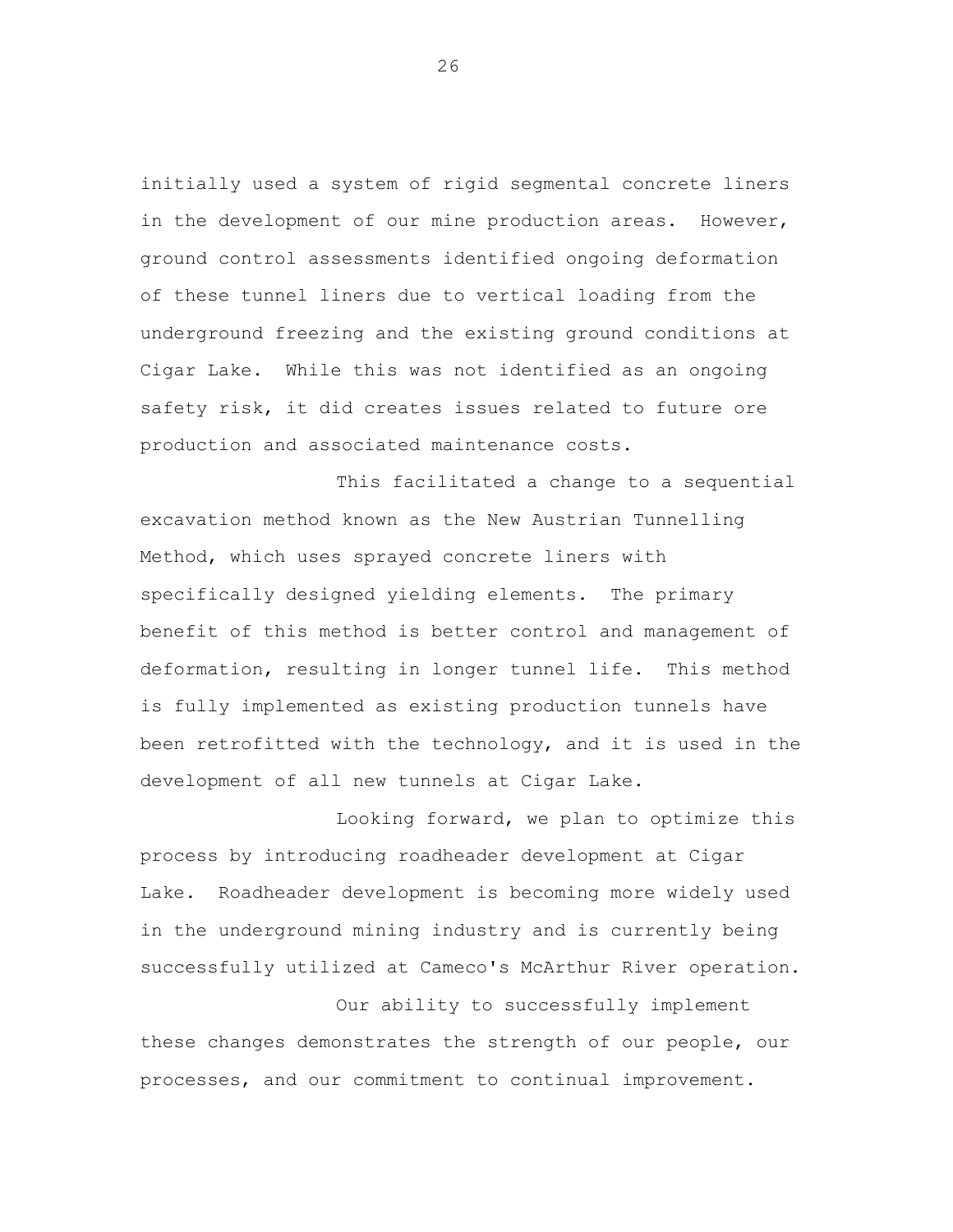Opportunities were identified and the design and implementation of change was completed in accordance with our management systems and within the objective of the licensing basis.

Next slide, please.

Our mine water management system is critical to continued safe mining of the Cigar Lake orebody. With our current controls, such as ground freezing, the mine is relatively dry. As shown in the photographs on the side, a series of underground pumps provide the required capacity to dewater the mine in the event of a non-routine inflow. On surface, the contingency water treatment system enables retention and treatment of water prior to release to the environment through a dedicated contingency water pipeline.

Through continual improvement at Cigar Lake and lessons learned during production, the mine plan, including the mine water management strategy, is continually assessed and updated to ensure that risk is managed appropriately.

As shown by our successful performance in all safety and control areas and our ability to manage and implement change, Cigar Lake has the people, programs, and processes in place to continue safe, clean, and reliable production during the requested 10-year licence term.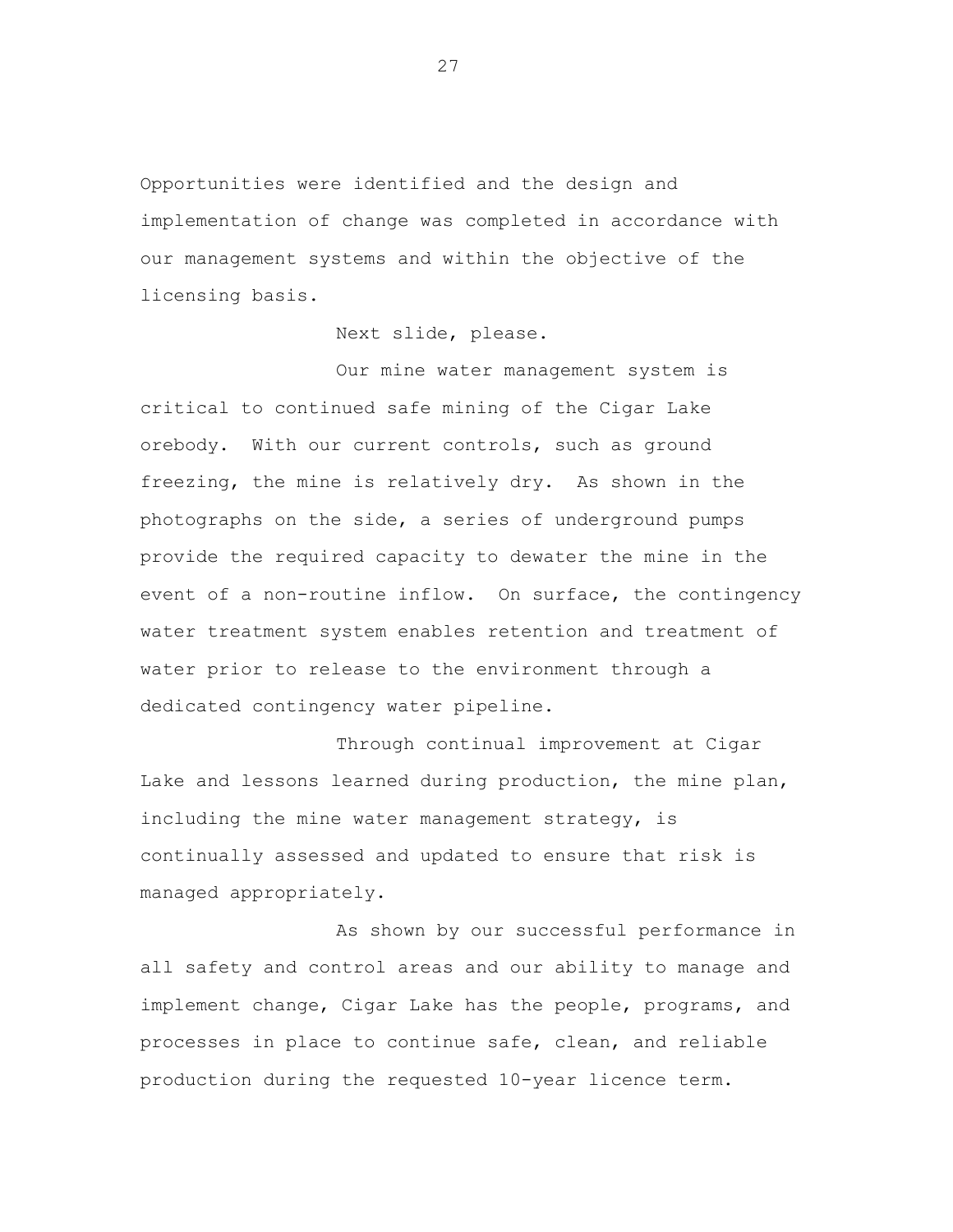We are well positioned to build on this success and we continue production in accordance with Cameco's values of safety and the environment and continuing to engage with northern communities in the vicinity of Cigar Lake.

The remaining mine life at Cigar Lake is a function of our mineral reserves and resources that are regularly disclosed in our financial statements. These are subject to change due to market conditions, and as Cameco continues to evaluate the ore body and make investments to optimize production levels and operational efficiencies.

I will now hand things over to Kristin Cuddington, who will discuss our ongoing commitment to northern engagement. Thank you.

**MS CUDDINGTON:** Thank you, Lloyd. For the record, my name is Kristin Cuddington, and I am Cameco's manager of Community and Indigenous Engagement.

Engagement is at the heart of our northern strategy. Our diverse engagement activities are focused on the needs and interests of communities in Saskatchewan's Northern Administrative District or NAD. With an area roughly the size of Germany, the NAD makes up nearly half of the province, but has a population of less than 40,000 people of which 85 per cent are Indigenous.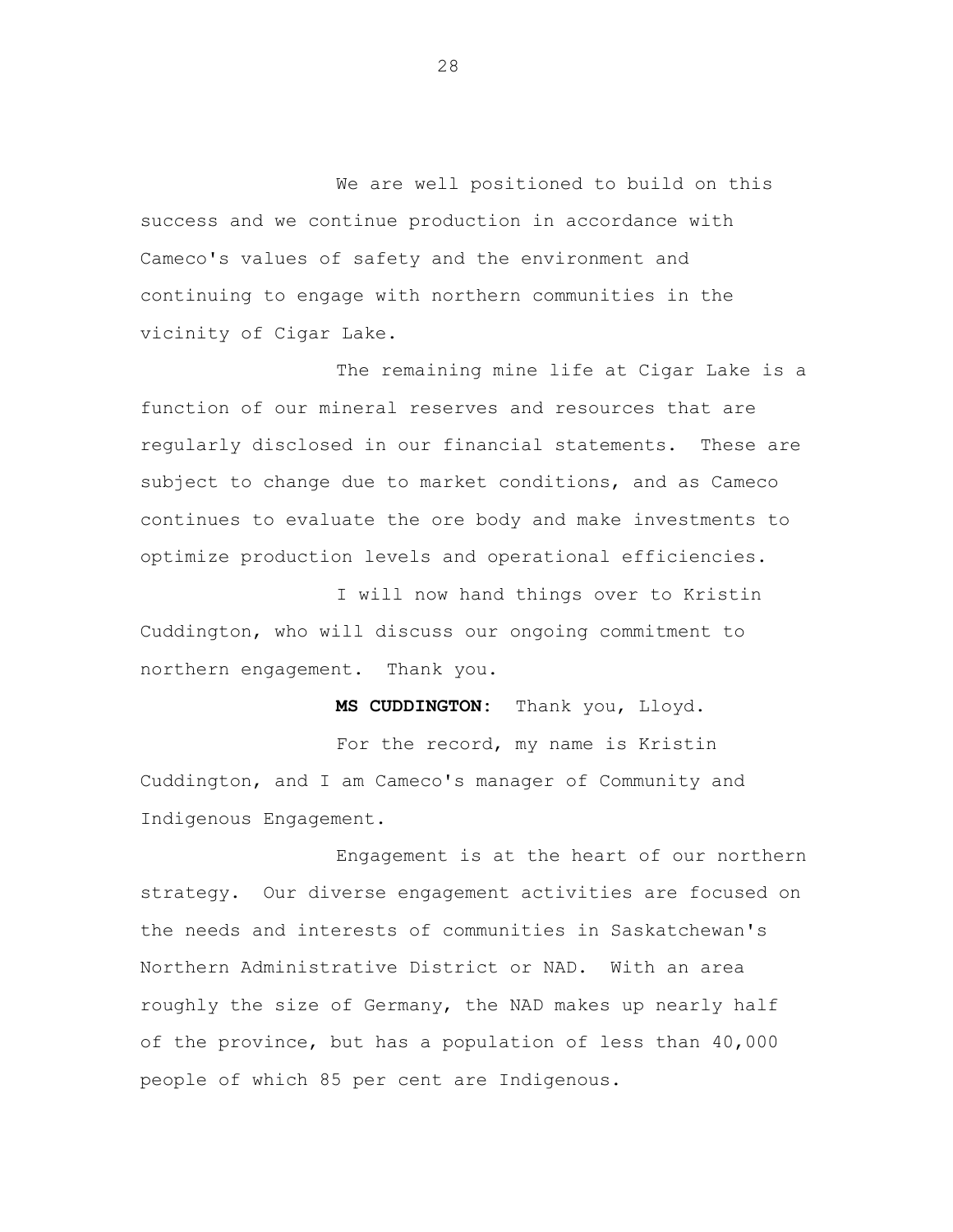Cameco is committed to keeping our target audiences in the Athabasca Basin communities informed in accordance with our approved public information program and public disclosure protocol. We do this formally through Cameco- and government-sponsored committees and meetings with local communities or their elected representatives.

Engagement between Cameco and the communities occurs primarily by maintaining two-way channels of communication to address questions and concerns in a timely manner. In that regard, Cameco has consulted with northern leaders and developed a set of principles to use when engaging northern communities. These include maintain open channels, make it simple, build capacity for understanding, hear the elders, include the youth, and speak and hear our language.

As you can see on the slide, the three elders in the photograph are wearing headsets during a community meeting where simultaneous translations were provided.

Cameco maintains satellite offices in the Athabasca Basin located in the Denesuline First Nations of Fond du Lac, Black Lake, and Hatchet Lake. The liaisons based in these offices work closely with local leadership and more broadly to communicate with community members.

Previous slide, please, slide 21.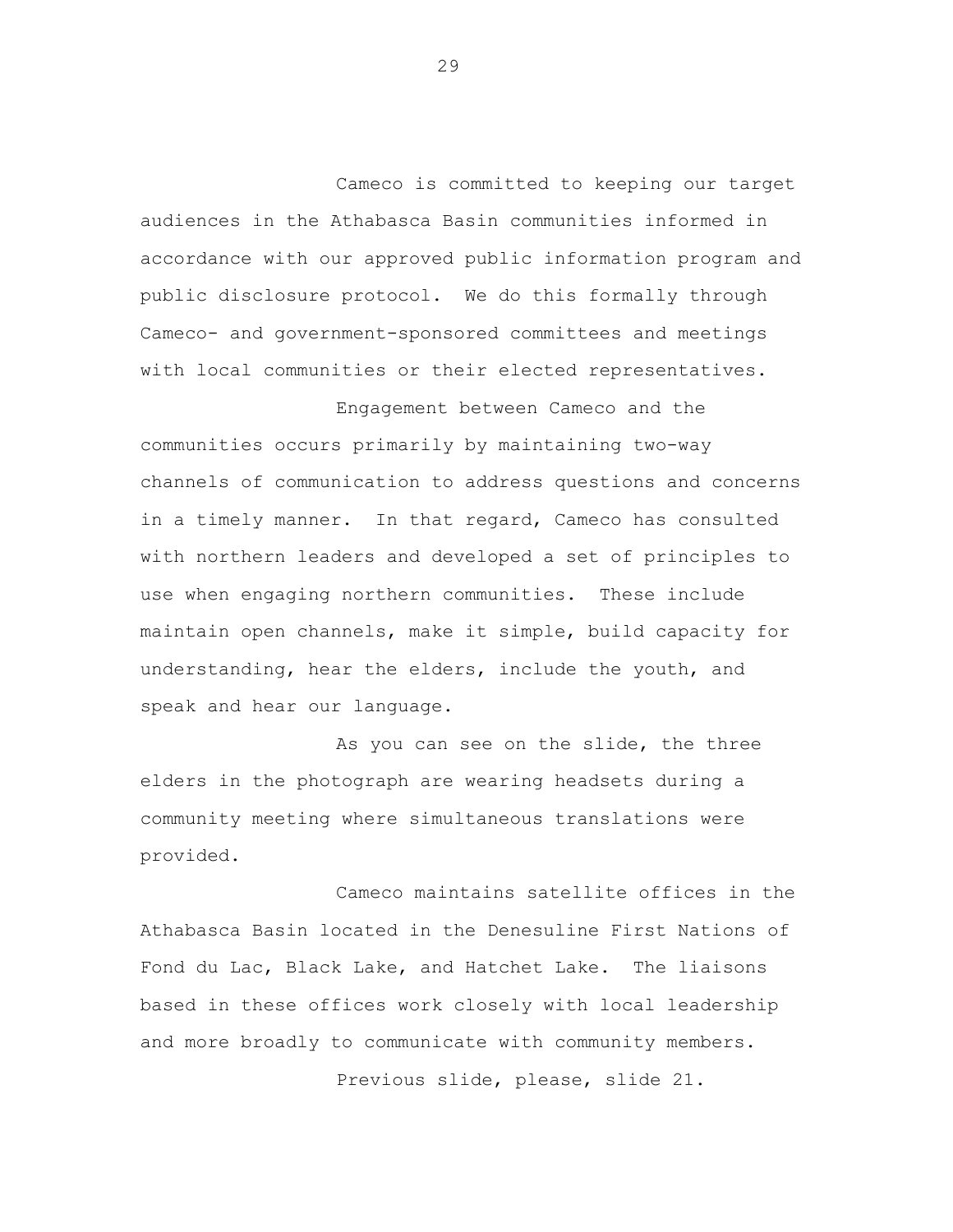In 2015, the Cameco North website was updated and includes Cree and Dene translations. Cameco strives to keep information up to date and included a page in 2020 dedicated to this licence renewal.

Since 1990, Cameco has commissioned province-wide public opinion surveys annually, so we can gain a better understanding of public perceptions and opinions related to uranium mining in northern Saskatchewan. The surveys measure trends in public support and continue to identify issues of interest. In 2019, survey results showed high levels of support for the continuation of uranium mining, with 83 per cent province wide supporting our industry. This high level of support is consistent with the long-term trend.

For over 30 years, Cameco has been working to develop long-term relationships with northern communities. We have collaboration agreements in place that formalize these relationships with the communities in the specific area which we operate. These agreements are based on the pillars of workforce development, business development, community investment, environmental stewardship, and community engagement.

These agreements allow us to collaboratively determine the focus areas based on a community's unique needs. Through them, we aim to optimize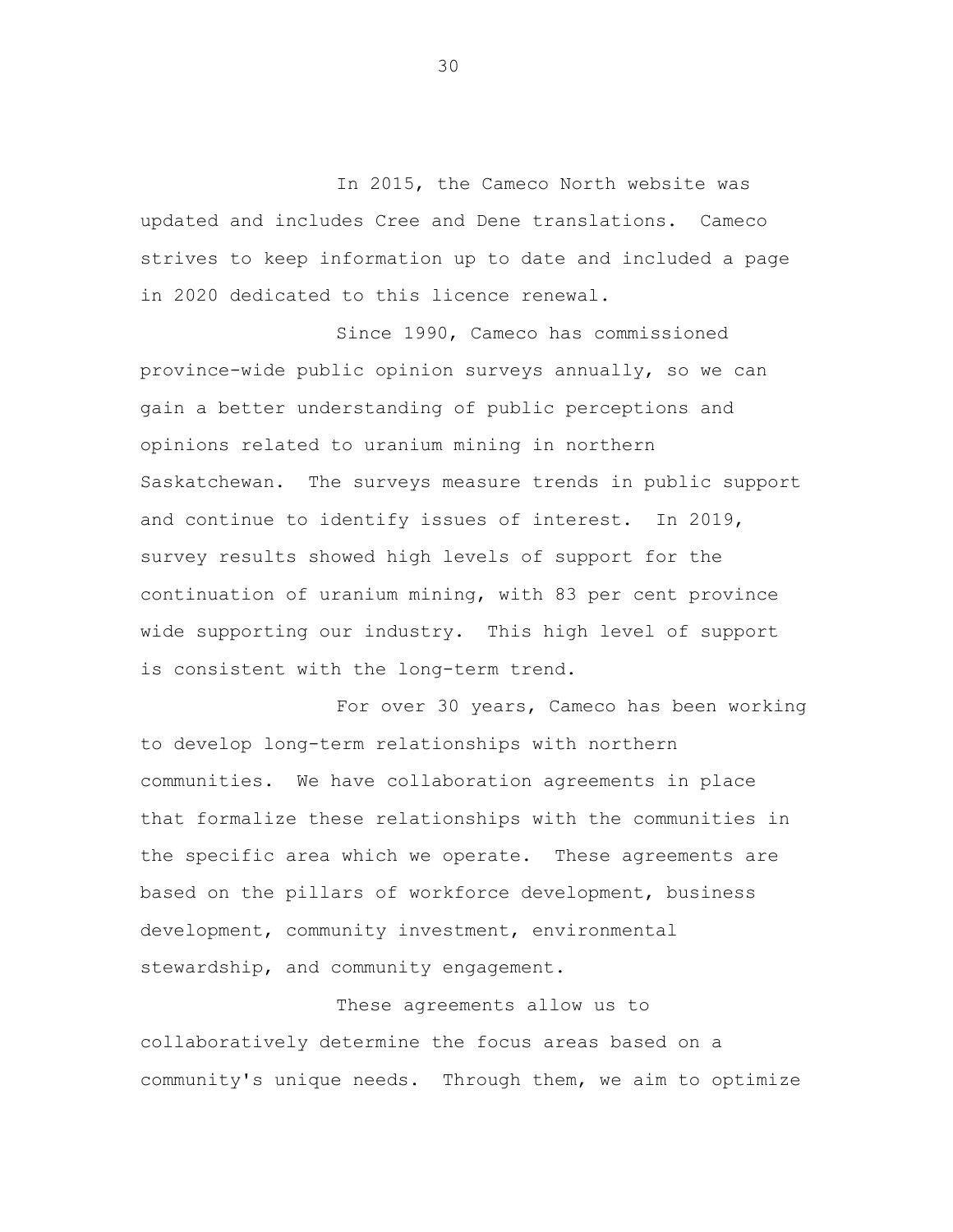benefits to the community, giving more certainty around investment and local business opportunities and the development of long-lasting relationships. We believe that Indigenous communities should benefit from resource development on or near their traditional lands.

Together, we have established a process for engagement under these agreements. Community members have been appointed by five First Nations, five municipalities, and one Métis local who are signatories to these agreements to represent their communities and steer engagement efforts with industry.

Community and Indigenous representatives meet throughout the year to discuss the operations and matters of importance to their respective communities. We discuss all aspects of our business on traditional territories, from exploration activities to decommissioning.

The Ya'thi Néné Collaboration Agreement was signed in June of 2016. Starting in 2012, collaborations agreements have also been signed with those in proximity to our other operations, including the northern village of Pinehouse and the Kineepik Métis Local No. 9, English River First Nation, and the Lac La Ronge Indian Band. Also in 2014, we signed a participation agreement with Southend and Kinoosao First Nations.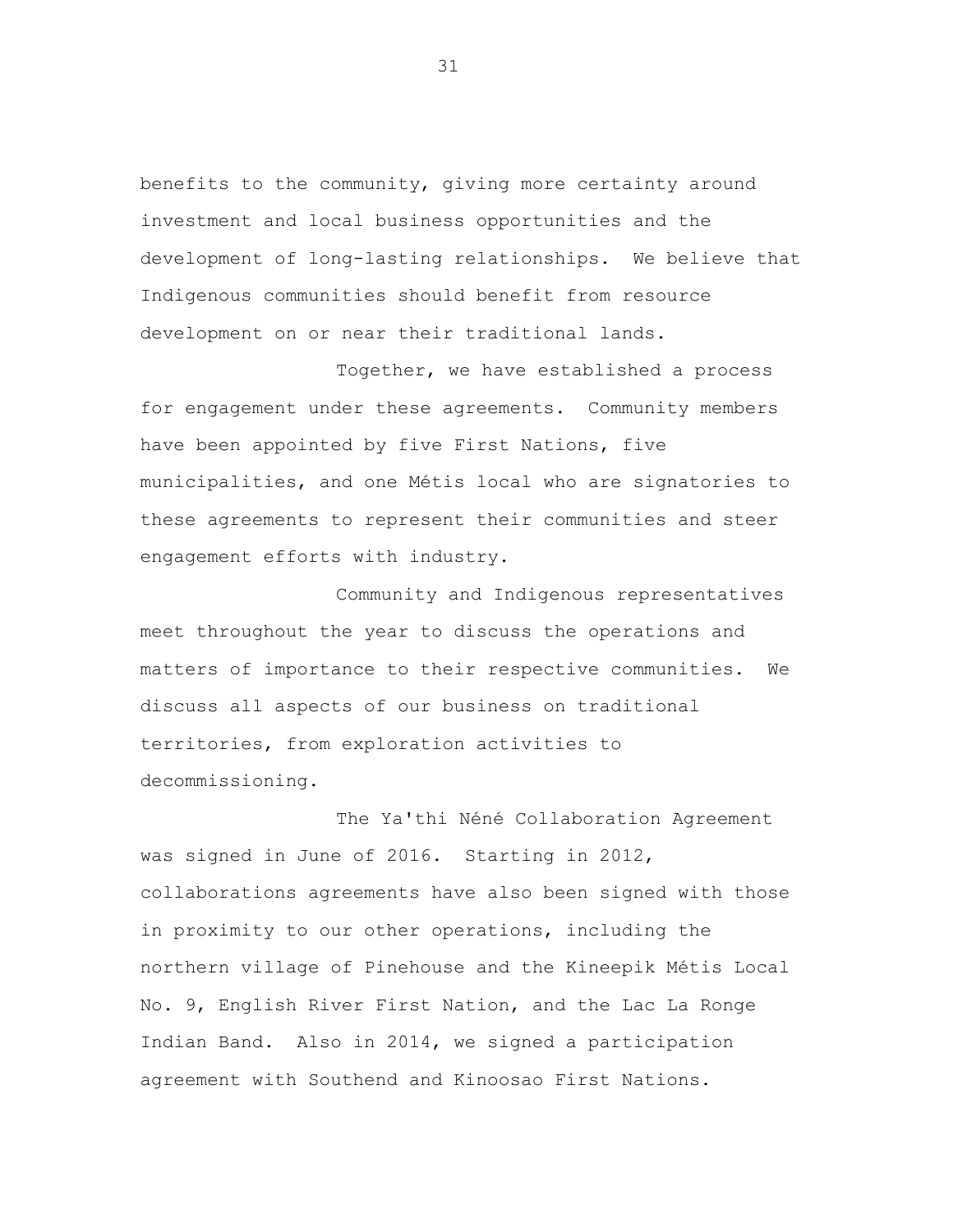We recognize our agreement communities, but the focus for the Cigar Lake operation is only outlined in the Ya'thi Néné Collaboration agreement; however, we continue to update interested communities as per our public information programs and as outlined in these agreements.

Next slide, thank you.

Our collaboration agreements include contractual commitments with respect to workforce development and training. To build and sustain our Indigenous workforce, we offer support and development opportunities to northern Saskatchewan employees. This is achieved through our talent acquisition and development practices and our collaboration agreements with northern communities. From scholarships and internships for northern students to apprenticeships and career planning for employees, Cameco's workforce development activities are positioning northerners to succeed.

Almost half of the workers at our mines and mills are residents of Saskatchewan's north. In 2020, these workers earned approximately \$44 million in wages. Despite recent staffing reductions across Cameco and in light of the current COVID-19 pandemic, we have been able to maintain our target northern employment levels.

Cameco has made a formal commitment to diversity and inclusion. We understand the value of a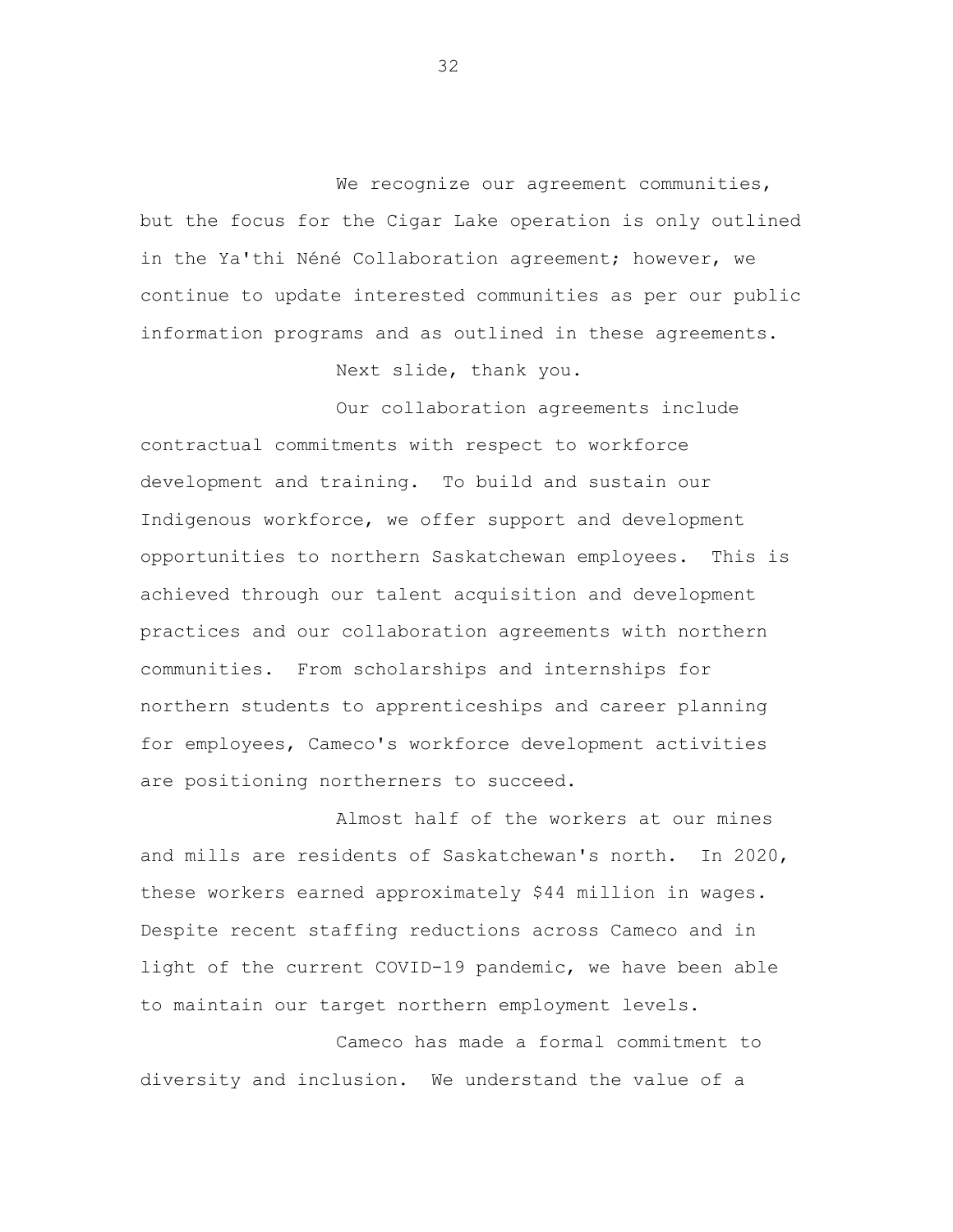diverse workforce and we embrace, encourage, and support workplace diversity and inclusion.

In addition, Cameco has made commitments to ensure women in leadership is at the forefront of our diversity agenda. We undertook specific initiatives to increase women in leadership and have one female executive officer and four female vice-presidents. Cameco currently has about 456 female employees, representing a quarter of our workforce.

In addition to employment opportunities, our Northern Strategy also emphasizes procuring goods and services for our operations from northern-owned businesses. Cameco's local procurement policy provides guidance and formalizes commitments for preferred northern suppliers to provide safe, high-quality, and cost-effective goods and services. Our partnerships with northern businesses are creating skilled workforces and sustainable businesses. Eighty-one per cent of all services procured by Cameco in 2020 were from northern businesses.

Since 2004, Cameco has procured almost \$4 billion of goods and services from northern businesses. Under the Ya'thi Néné Collaboration Agreement, Cameco and Orano have procured over \$350 million from Athabasca Basin communities, of which \$173 million is specific to Cigar Lake. These northern-based businesses maintain a large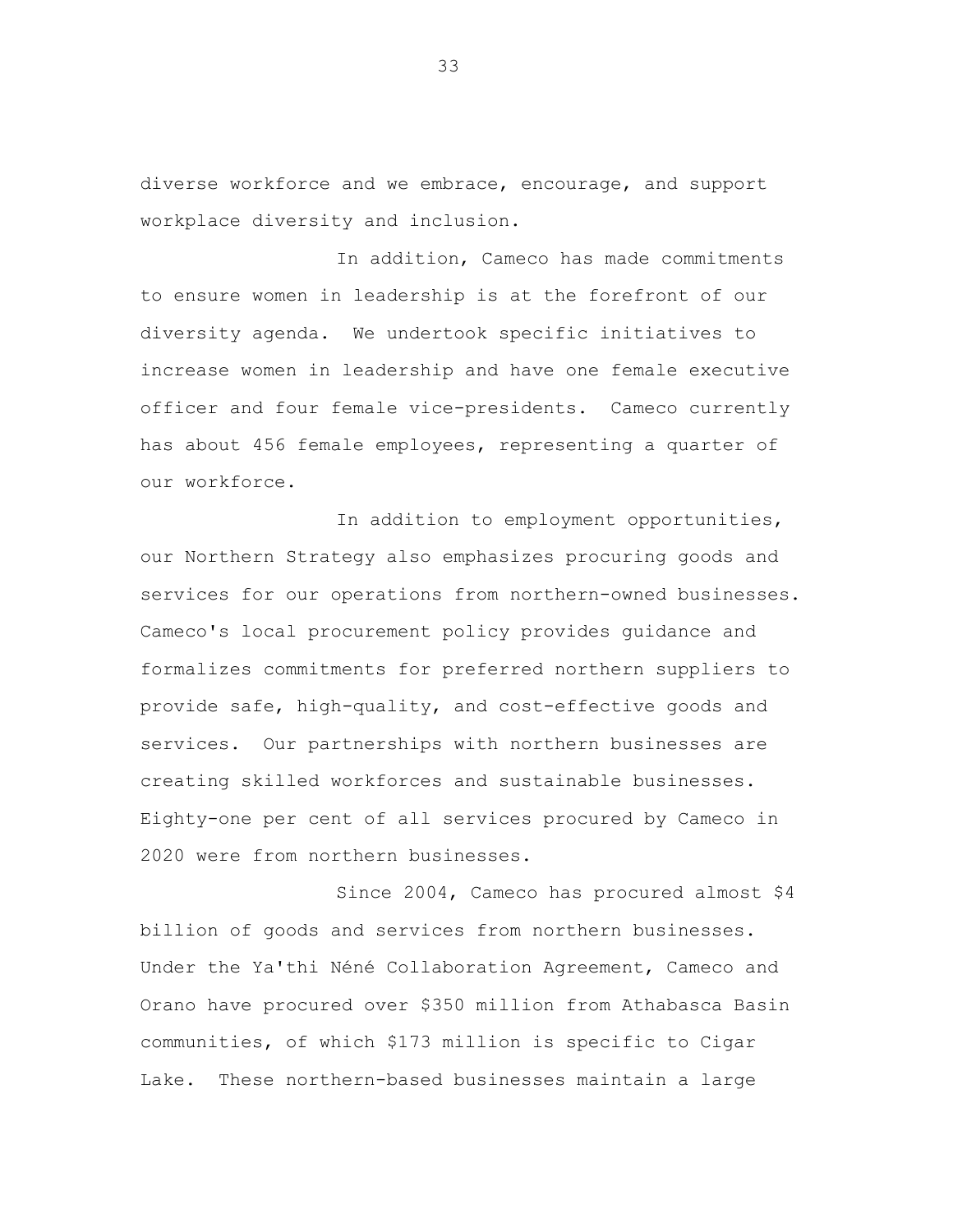workforce with workers originating from northern communities. These businesses also invest in Indigenous training and development.

Cameco looks local when hiring employees and procuring services for our operations and makes strategic community investments in areas where we work, live, and operate. We want to make a difference in those communities today and in the future.

One of the ways we do this is through our community investments programs. Priority is given to initiatives that focus on youth and are related to education, health, and recreation. Cameco's decision to focus on youth initiatives came at the request of elders and community leaders in northern Saskatchewan.

Since our first collaboration agreement was signed in 2012, Cameco has invested \$50 million in northern communities. Under these agreements, trusts have been established and funding decisions are made by the communities.

Pictured on the slide are some of the community-based initiatives that have been supported by the Ya'thi Néné Collaboration Agreement. Far left, a community garden in Fond du Lac, equipment for the local radio station in Hatchet Lake is in the middle, and you can see paddlers from Hatchet Lake participating in the Voyageurs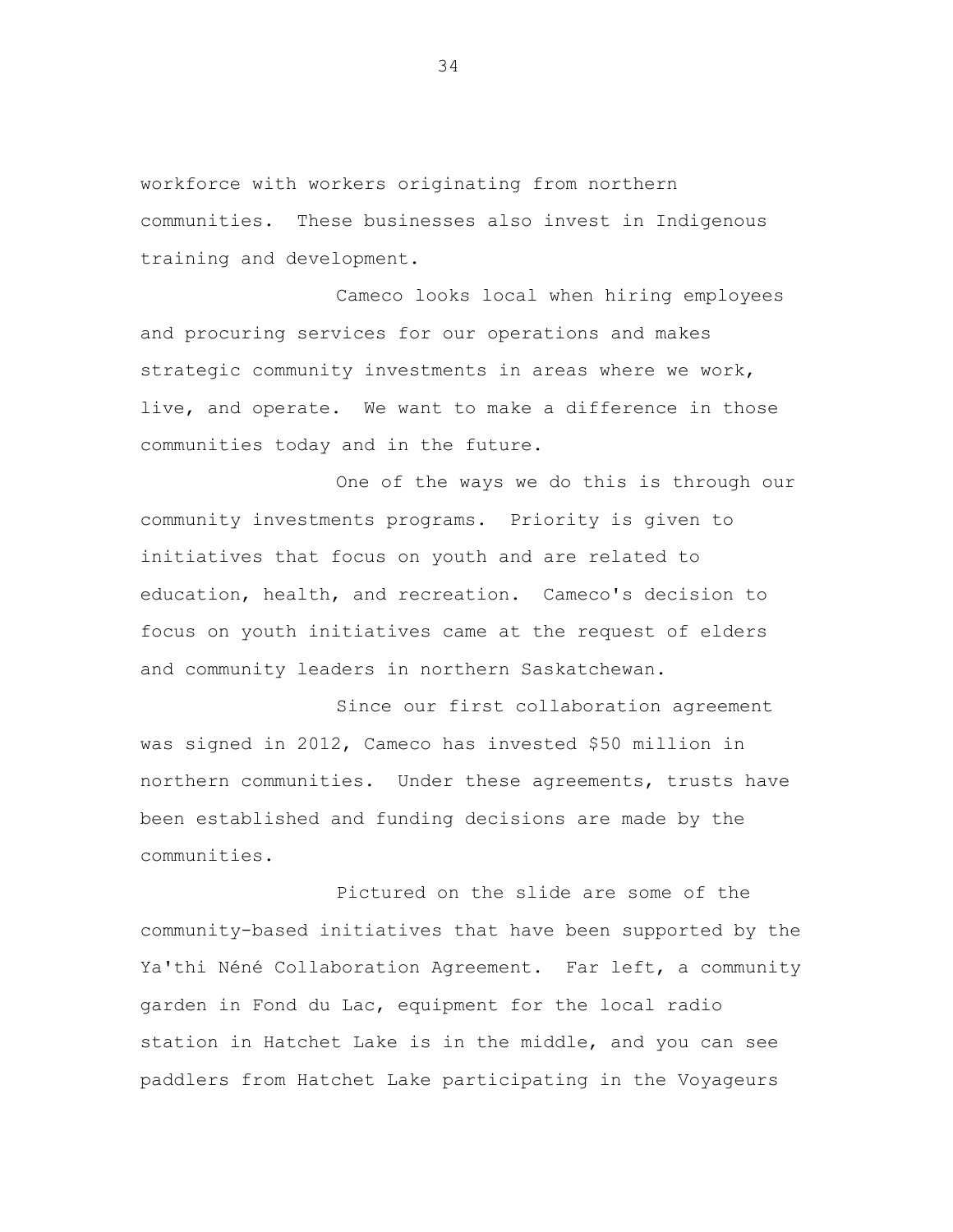Rendezvous from Rocky Mountain House, Alberta, to The Pas, Manitoba, on the far right.

Additionally, Cameco and Orano established the Six Rivers Trust Fund with support from the north. This legacy fund is for northern Saskatchewan to be administered by the north, for the north. While we provide tangible benefits to current generations of community members through jobs, business, and community investment, Cameco wants to ensure that we provide a sustainable positive impact to future generations through strategic investments in local infrastructure, education, and other areas.

We actively encourage local communities to participate in ongoing community-based environmental monitoring activities and meet with local land and resource users and community members. In northern Saskatchewan, programs that support our environmental stewardship goals include the Eastern Athabasca Regional Monitoring Program, which was developed to monitor the safety of traditionally harvested country foods. Community members are directly involved in sample collection and encouraged to submit samples of food or water for testing through the program. The funding for the testing comes from a series of stakeholders including the Saskatchewan Ministry of Environment, Canadian Nuclear Safety Commission, Cameco,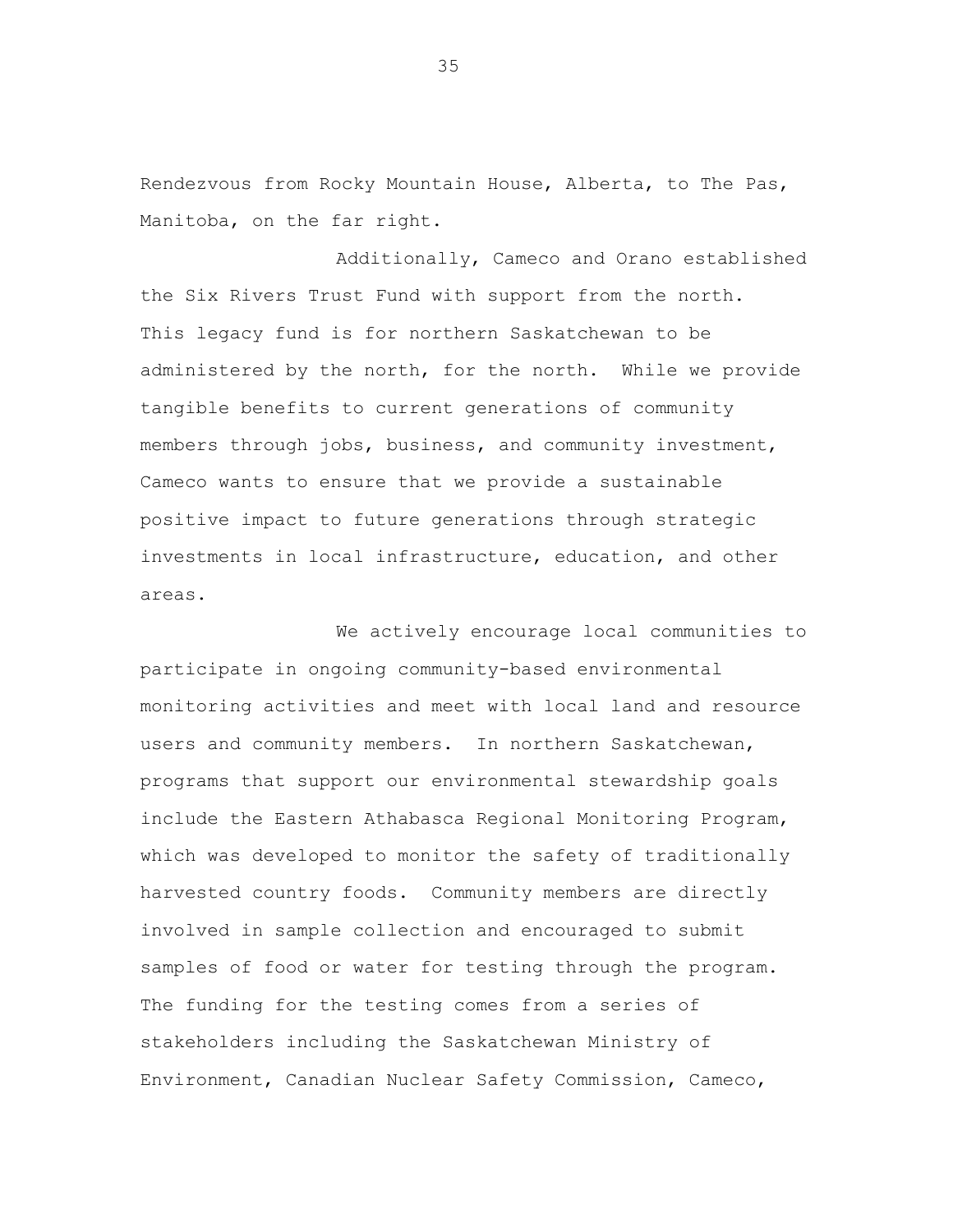and Orano.

The Community-Based Environmental Monitoring Program, formerly the Athabasca Working Group Program, focuses on country foods within individual communities on a rotating basis. The program relies on community residents to help confirm that country foods continue to be safe and the water safe to drink. Residents provide input to steer the direction of the program in their community.

Samples tested in both programs continue to show that country foods and water are safe to eat and drink and part of a healthy diet.

We are proud to be part of these programs and we were honoured that the Community-Based Environmental Monitoring Program, born out of the agreement with the Athabasca Basin communities, won the 2019 Mining Association of Canada's Towards Sustainable Mining Award for Community Engagement Excellence.

I will now turn the presentation back over to Liam for our final slides.

**MR. MOONEY:** Thank you, Kristin.

In conclusion, Cigar Lake continues to demonstrate a strong commitment to safety of people and the environment while building upon our track record of successfully mining this world-class deposit using the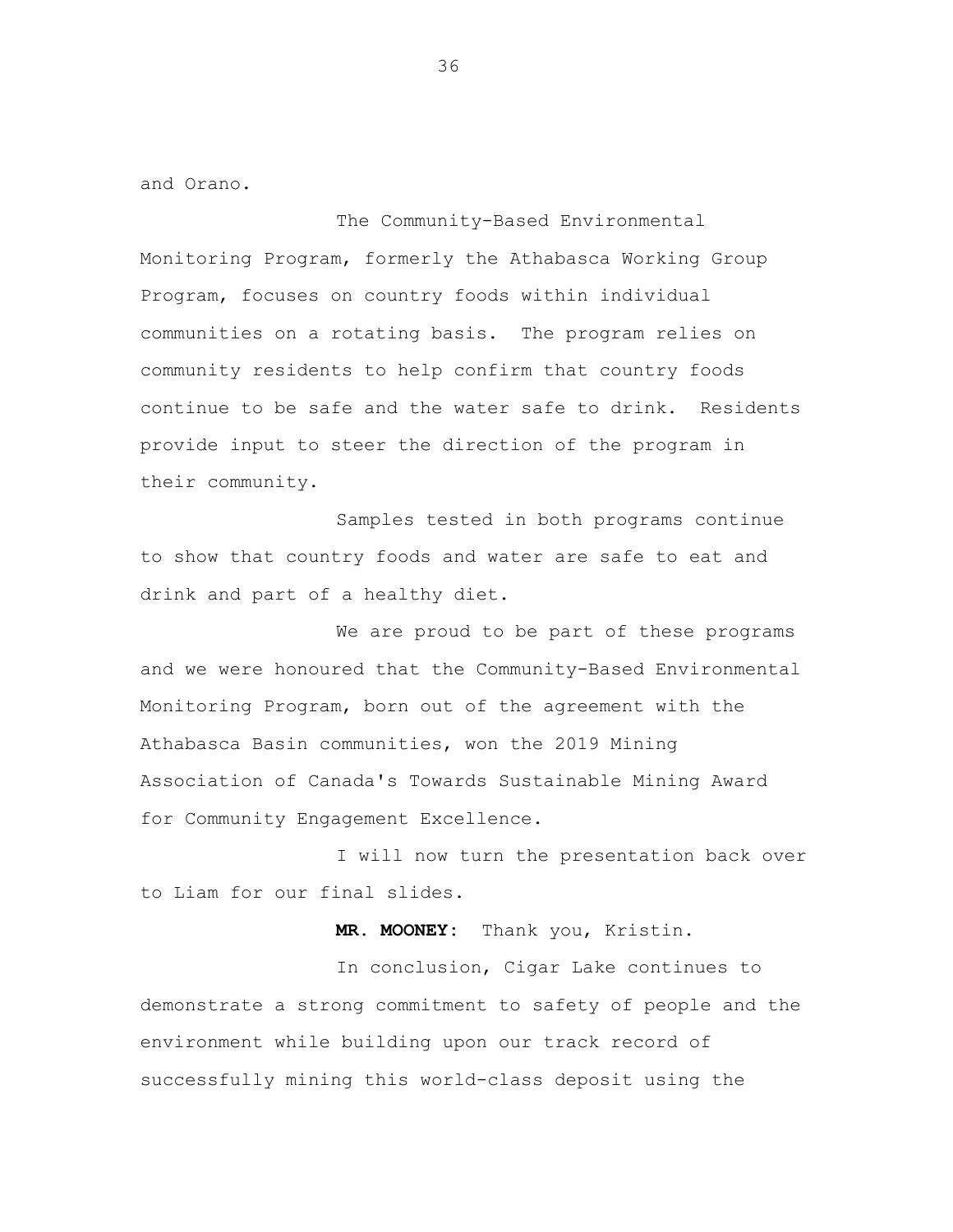innovative jet boring technique.

Our strong performance during the licence term shows the strength of our people, programs, and practices that we have in place. Our mature management systems guide all our safety and control areas and have proven effective in managing changes during the licence term.

During the completion of final commissioning and transition to commercial production, Cigar Lake demonstrated strong safety performance, a commitment to keep doses ALARA, and continual improvement in protecting the environment.

In short, Cameco is qualified to carry out the activities that the applied-for licence will authorize. Further, in carrying out those activities, Cameco has demonstrated that we will make adequate provision for the protection of the environment as well as the health and safety of persons. This strong record of achievement at Cigar Lake demonstrates that a 10-year licence renewal is appropriate.

This concludes our presentation, but we are available to answer any questions that the Commission may have. Thank you.

**THE PRESIDENT:** Thank you very much for that very informative presentation.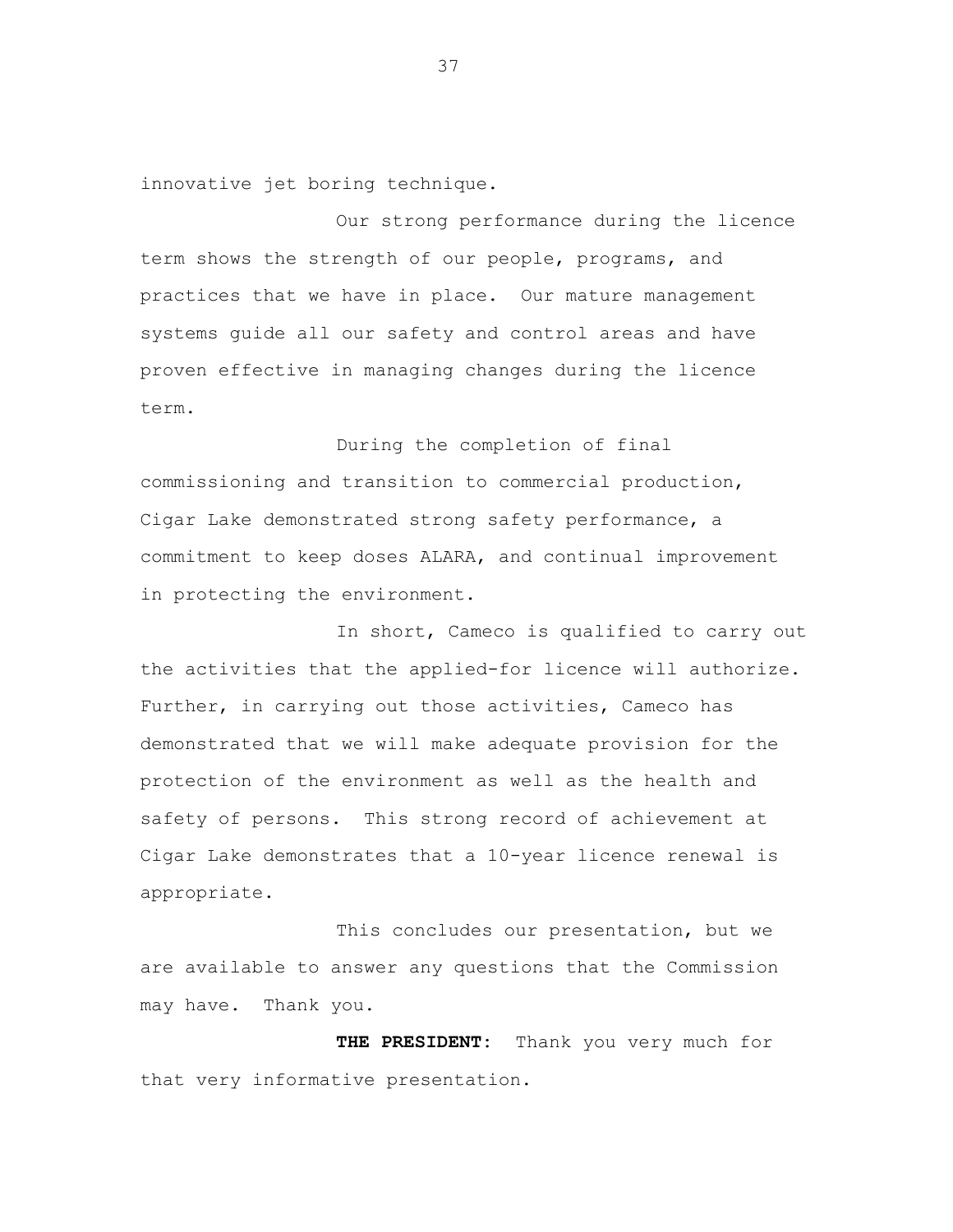I'd now like to move to the presentation from CNSC staff, as outlined in CMDs 21-H2 and 21-H2.A. Ms. Murthy, the floor is yours.

**CMD 21-H2/21-H2.A**

**Oral presentation by CNSC staff**

**MS. MURTHY:** Thank you. Good morning, Madam President and Members of the Commission.

For the record, my name is Kavita Murthy, and I'm the director general of the Directorate of Nuclear Cycle and Facilities Regulation at the CNSC.

With me today are Mr. Peter Fundarek, director of the Uranium Mines and Mills Division, as well as Mr. William Stewart of the same division. We are also joined by other colleagues and subject matter experts familiar with this file who are also available to answer any questions that the Commission may have.

Our presentation today will discuss Cameco's application to renew the Cigar Lake operating licence requesting authorization for the continued operations for a period of 10 years to June 2031.

Our presentation, identified as CMD 21-H2A, provides a summary as well as highlights from CNSC Staff's written submissions, which are found in CMD 21-H2.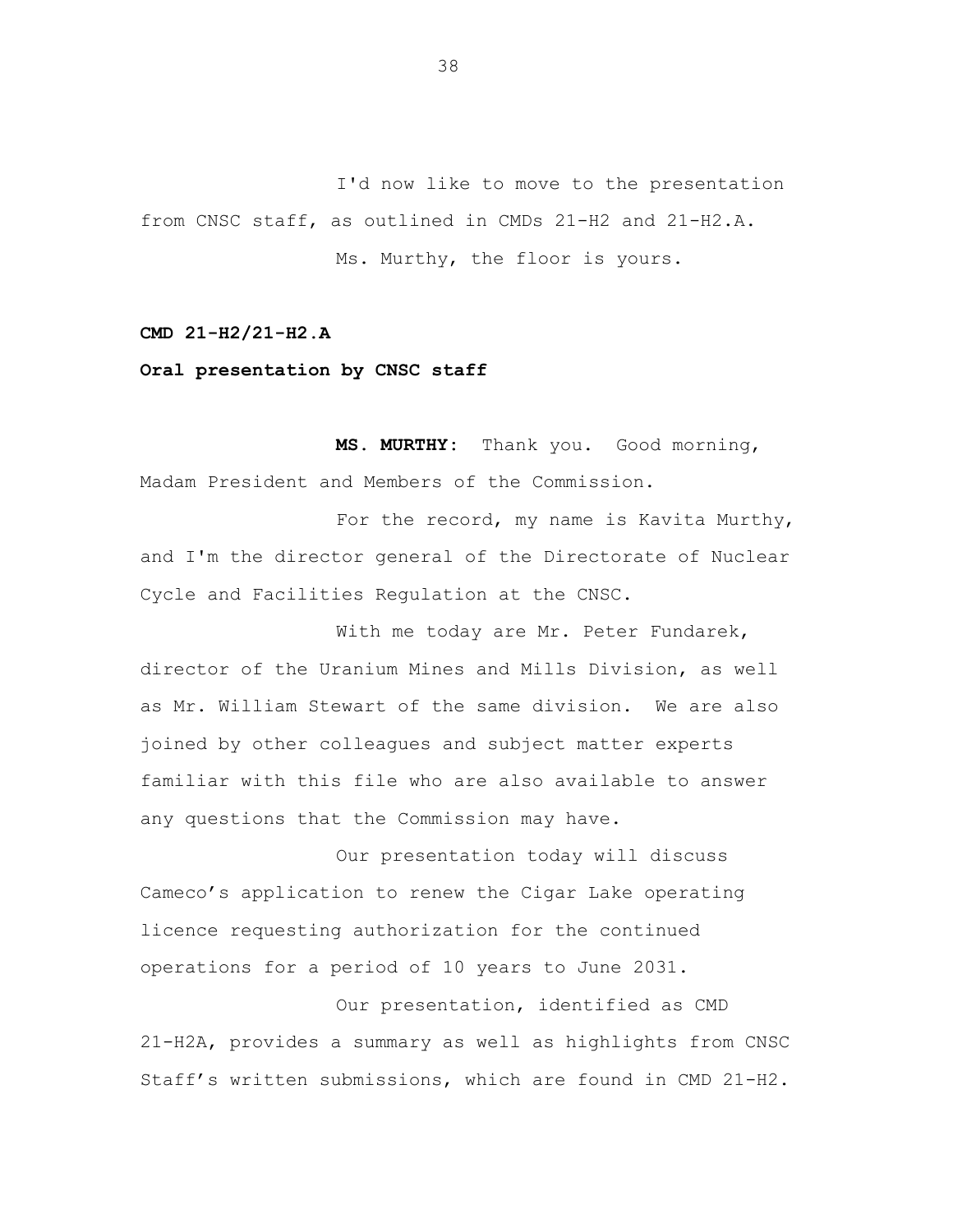I will now turn over the presentation to Mr. Fundarek.

Over to you, Peter.

**MR. FUNDAREK:** Good morning, Madam President, Members of the Commission. My name is Peter Fundarek, and I am the Director of the Uranium Mines and Mills Division.

The presentation today will cover an overview of Cigar Lake Operation operated by Cameco. It will provide a review of CNSC Staff's assessment of the licence application, a summary of CNSC's regulatory oversight of the Cigar Lake Operation, an assessment conducted by CNSC Staff of Cameco's performance over the current licence period, as well as other matters of regulatory interest, and the proposed licence and draft Licence Conditions Handbook and then, following, Staff's conclusions and recommendations to the Commission on the licence renewal request by Cameco for the Cigar Lake Operation.

CNSC Staff identified an error on Figure 3.1 on page 30 of Staff's CMD.

The reported maximum individual effective dose for 2018 of 7.16 millisieverts should be 7.28 millisieverts. The value of 7.28 millisieverts has been correctly reported in both the 2018 and 2019 Regulatory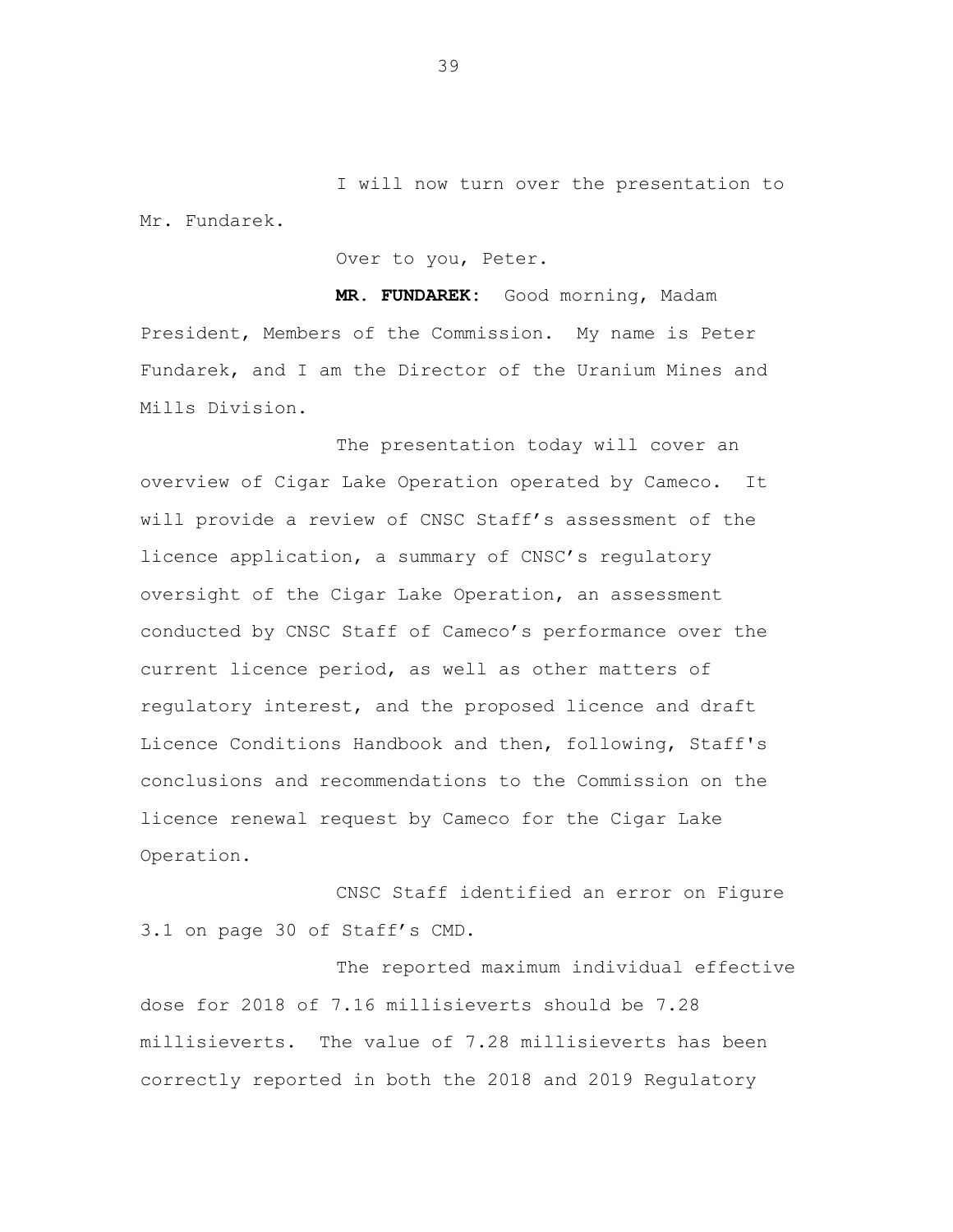Oversight Reports for uranium mines and mills.

The difference of 0.12 millisievert does not change CNSC Staff's recommendation regarding the effectiveness of the Cigar Lake Radiation Protection Program.

The purpose of this public hearing is to review, discuss and provide information on Cameco's application to renew the Cigar Lake Operation's CNSC licence. Cameco is requesting that the Commission renew the Uranium Mine Operating Licence for the Cigar Lake Operation until June 30th, 2031.

CNSC Staff recommend the Commission take the following actions.

Renew the uranium mine licence to authorize Cameco to operate the Cigar Lake Operation until June 30th, 2031, that is, a period of 10 years, and authorize the delegation of authority as set out in this CMD.

I will now pass the presentation over to Mr. William Stewart, the current CNSC Project Officer for the Cigar Lake Operation, who will begin by providing an overview of the facility.

**MR. STEWART:** Good morning, Madam President and Members of the Commission. My name is William Stewart, and I am a Senior Project Officer in the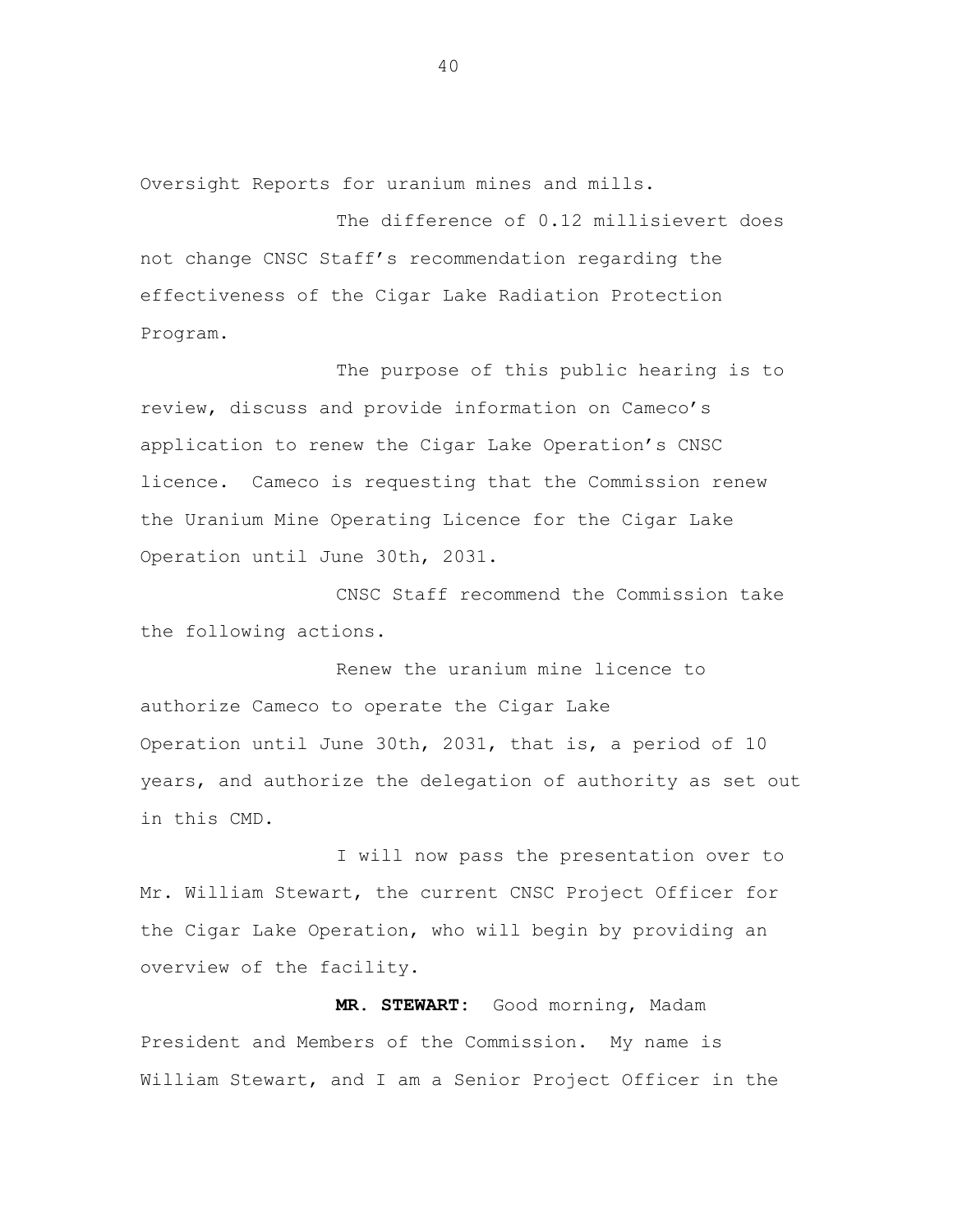Uranium Mines and Mills Division.

The next few slides will provide an overview of the location and layout of the Cigar Lake Operation and discuss the activities carried out at this facility.

This slide shows an aerial overview of the Cigar Lake Operation. Key facilities at Cigar Lake are the underground mine accessed by vertical shafts. Visible support facilities are the freeze plants and associated freeze pads, ore processing and load out, water treatment, mine rock storage pads, temporary waste rock storage, warehouses, worker camp and the administrative building.

Ore produced from the mine is trucked in specialized containers about 70 kilometres to be processed at the JEB mill at Orano-operated McClean Lake Operation.

Cigar Lake Operation has been an active site for about four decades. The subsurface mineralization was discovered in 1981, and from 1987 to 1992, an underground test mine was constructed to assess mining methods and to further establish the characters of the ore body.

On July 8th, 2004, the Commission issued a CNSC licence to Cameco to allow construction of uranium mining and support facilities at Cigar Lake.

The current CNSC licence was issued in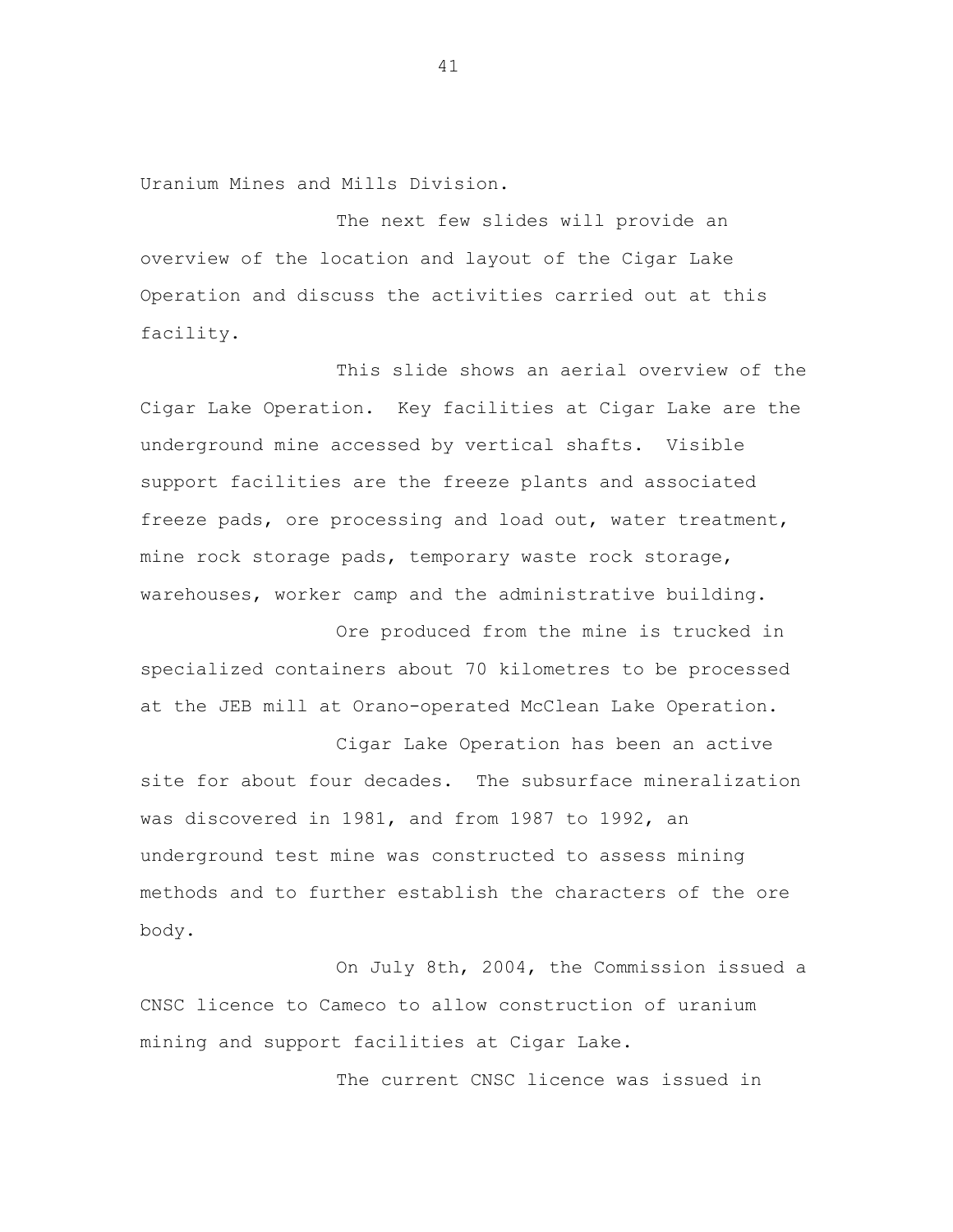2013. First ore production and fully operational production started at Cigar Lake during the current licence term, and it's expected to continue for the licence term.

Decommissioning activities are expected to take 14 years after mining activities end.

The current licence authorizes Cameco to prepare, construct, operate, modify and decommission a nuclear facility, mine a nuclear substance -- uranium ore -- import, possess, use, store, transfer and dispose of nuclear substances and radiation devices, and use prescribed equipment as identified.

The proposed licence term of 10 years is consistent with CNSC licences granted to Key Lake, Rabbit Lake and McArthur River in 2013, and the 2017 licence issued to Orano.

No changes are requested to the authorized activities in the proposed licence.

I will now discuss CNSC's review of Cameco's licence renewal application.

Cameco submitted its licence renewal application November 18th, 2019 requesting a 10-year licence term. There are no new licensed activities proposed in this application.

Staff assess the application against regulatory requirements, including the *Nuclear Safety and*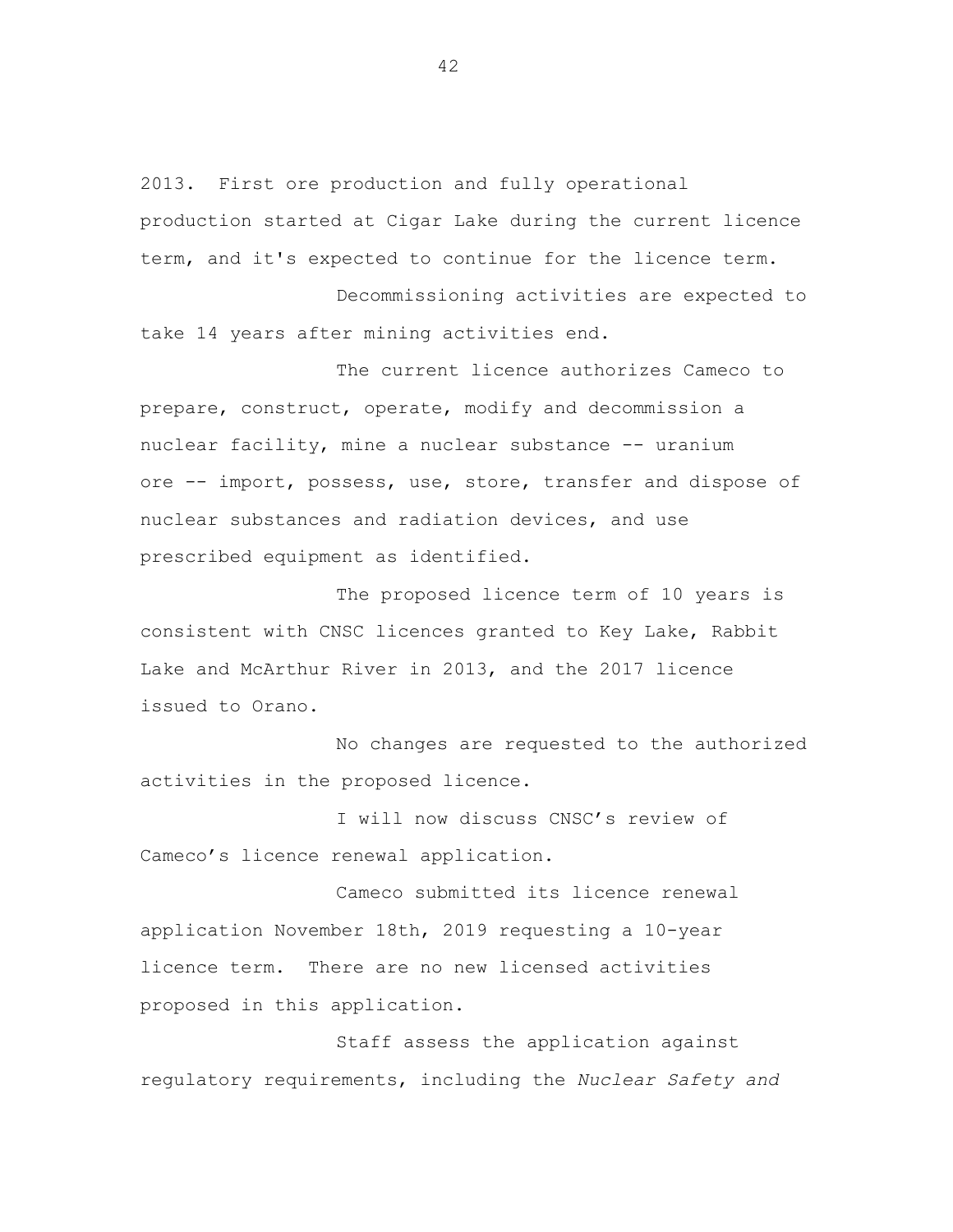*Control Act, NSCA*, associated regulations, guides and standards for all 14 safety and control areas, SCAs.

CNSC Staff also assessed Cameco's past performance, including records of compliance activities and environmental and radiation monitoring and Cameco's compliance with public information program documents and observed community outreach and consultation activities over the licence term.

CNSC Staff conclude that Cameco met CNSC licensing requirements.

The CNSC conducts environmental protection reviews for all licence applications with potential environmental interactions in accordance with its mandate under the *Nuclear Safety and Control Act* to ensure the protection of the environment and the health of persons.

For Cameco's Cigar Lake licence renewal application, CNSC staff conducted an Environmental Protection Review, or EPR, under the *Nuclear Safety and Control Act*.

The EPR assessed the environmental and health effects of the Cigar Lake Operation. The assessment was primarily based on information submitted by Cameco through the licensing process, including information on environmental protection measures.

The assessment was also based on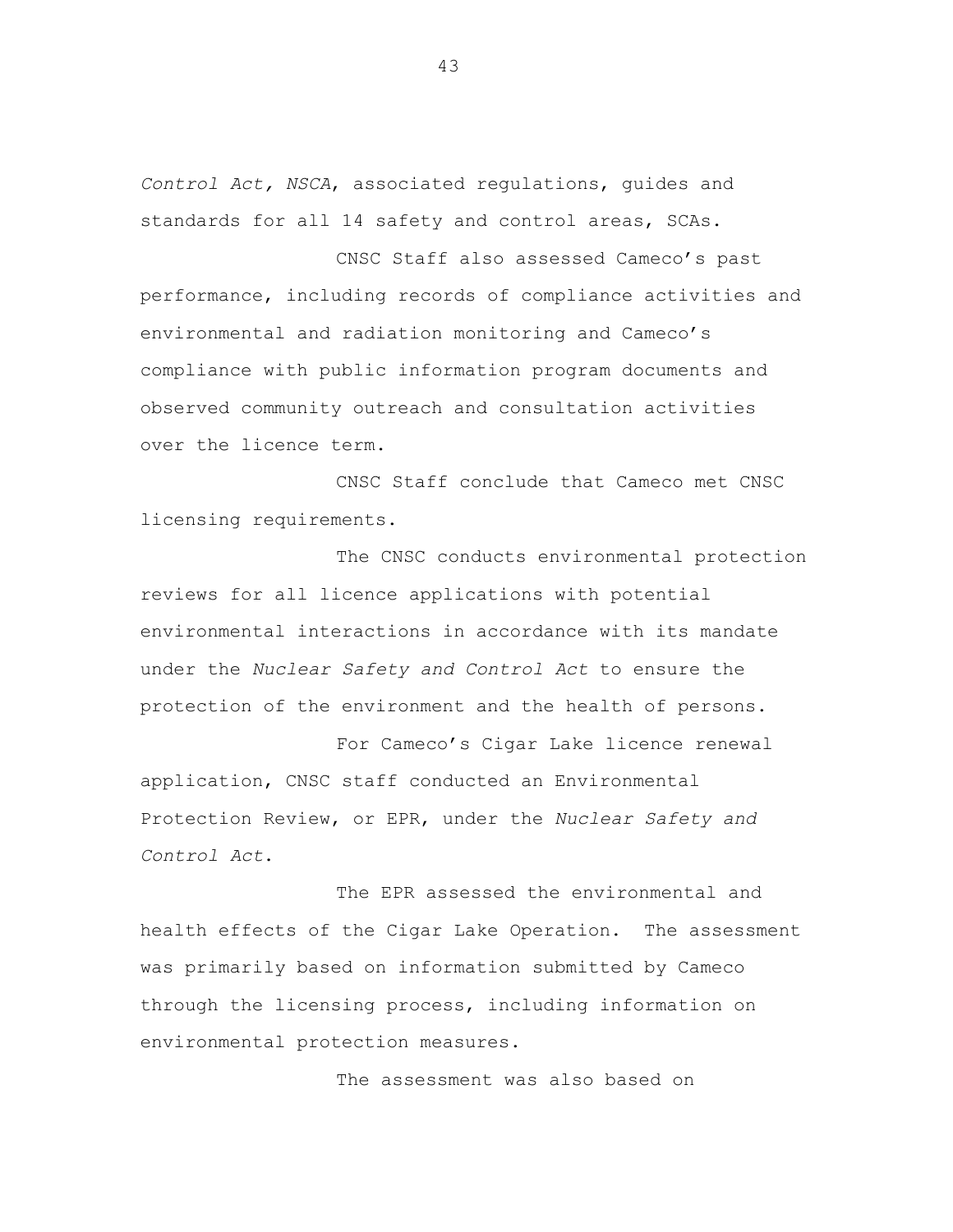compliance and technical assessment activities completed by CNSC Staff such as the review of annual compliance reports and environmental risk assessments. This was supported by independent verification activities, including the CNSC's independent environmental monitoring program, or IEMP.

CNSC Staff's assessment, conclusions and recommendations for the EPR are summarized in the EPR Report for the Cigar Lake Operation, which is found in Addendum E to CNSC Staff's CMD for this hearing.

CNSC Staff concluded that Cameco has and will continue to make adequate provision for the protection of the environment and the health of persons.

The next few slides discuss CNSC's regulatory oversight of Cameco's Cigar Lake Operation.

Regulatory oversight is provided by CNSC staff to ensure licensees operate in a safe manner and in compliance with the requirements of the *Nuclear Safety and Control Act* and associated regulations.

Licensing requirements are comprised of licence conditions, CNSC regulatory documents and CSA Group standards. CNSC's approach to compliance includes promotion, verification activities to assess compliance, graduated enforcement actions in cases of non-compliance, and reporting of safety significant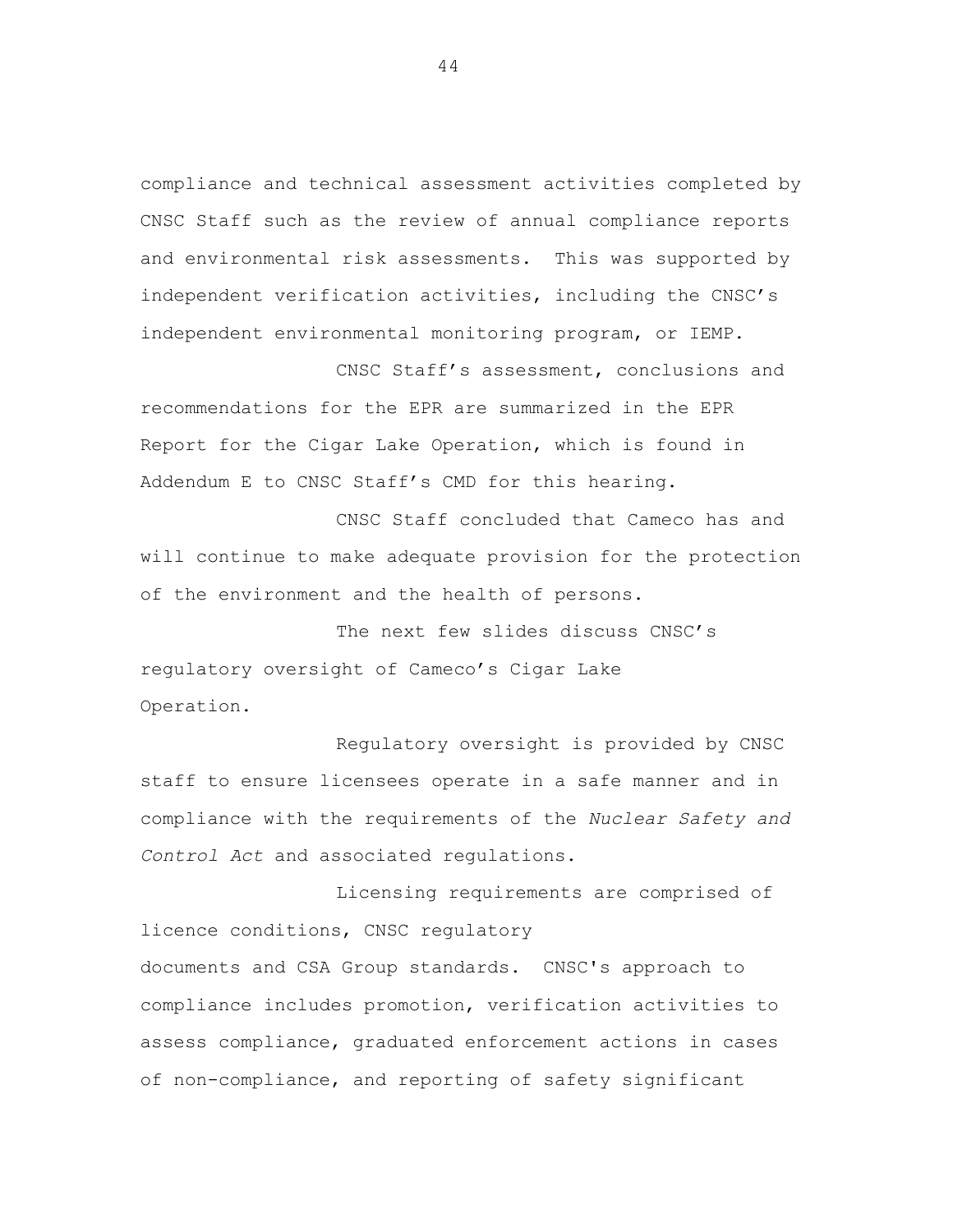events to the Commission through event initial reports, or EIRs. Compliance verification criteria are included in the *Licence Conditions Handbook*.

Over the current licence period of eight years, CNSC Staff undertook 44 inspections from July 1st, 2013 to December 30th, 2020. The number of inspections has been updated on this chart to include the inspections conducted after June 30th, 2020.

From 2013 to 2020, CNSC compliance efforts spanned Cameco's rehabilitation of the Cigar Lake mine, preparation for commercial mining and, finally, ramp-up and achieving of full production.

In addition to inspections, CNSC Staff performs compliance verification activities such as desktop reviews of monthly, quarterly and annual reports and licensee applications, event notifications, and event follow-up reports with corrective actions identified.

During the COVID pandemic, Cameco suspended operations at the Cigar Lake site to protect northern communities. On April 9th, Cameco issued a press release stating that Cigar Lake Operation would resume production in April. CNSC Staff confirmed that Cameco continues to

utilize COVID control protocols during this resumption of operations.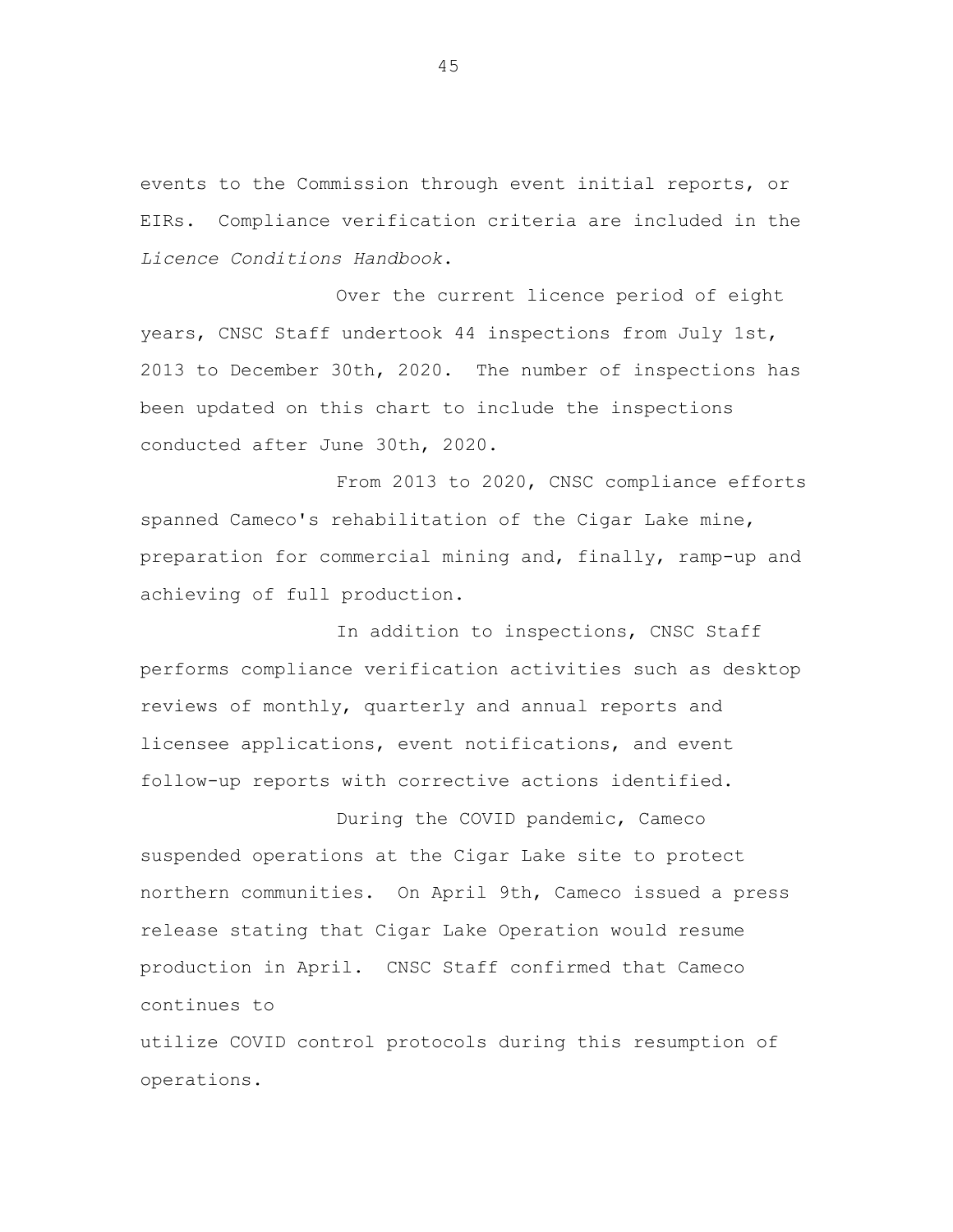CNSC Staff continue to use remote inspections, as these have been found to be very effective. Further information on Staff's

compliance and verification activities during the COVID pandemic will be provided in the 2020 Regulatory Oversight Report for uranium mines and mills to be presented to the Commission in December of this year. Three of the five inspections conducted in 2020 at Cigar Lake were conducted remotely.

CNSC compliance inspections covered all 14 Safety and Control Areas, SCAs. Inspections conducted by CNSC Staff did not identify safety-significant non-compliances.

Examples of minor non-compliances included documentation updates, radiation protection training recertifications and the use of self assessments.

Cameco has taken timely actions to correct and close all identified non-compliances. Non-compliances and the resultant corrective actions implementation are tracked by CNSC Staff through to completion using the CNSC Regulatory Information Bank tool.

CNSC Staff verify completion of corrective actions as part of ongoing regulatory oversight.

The picture on the right shows CNSC Staff checking conditions of berms and ditches at a waste rock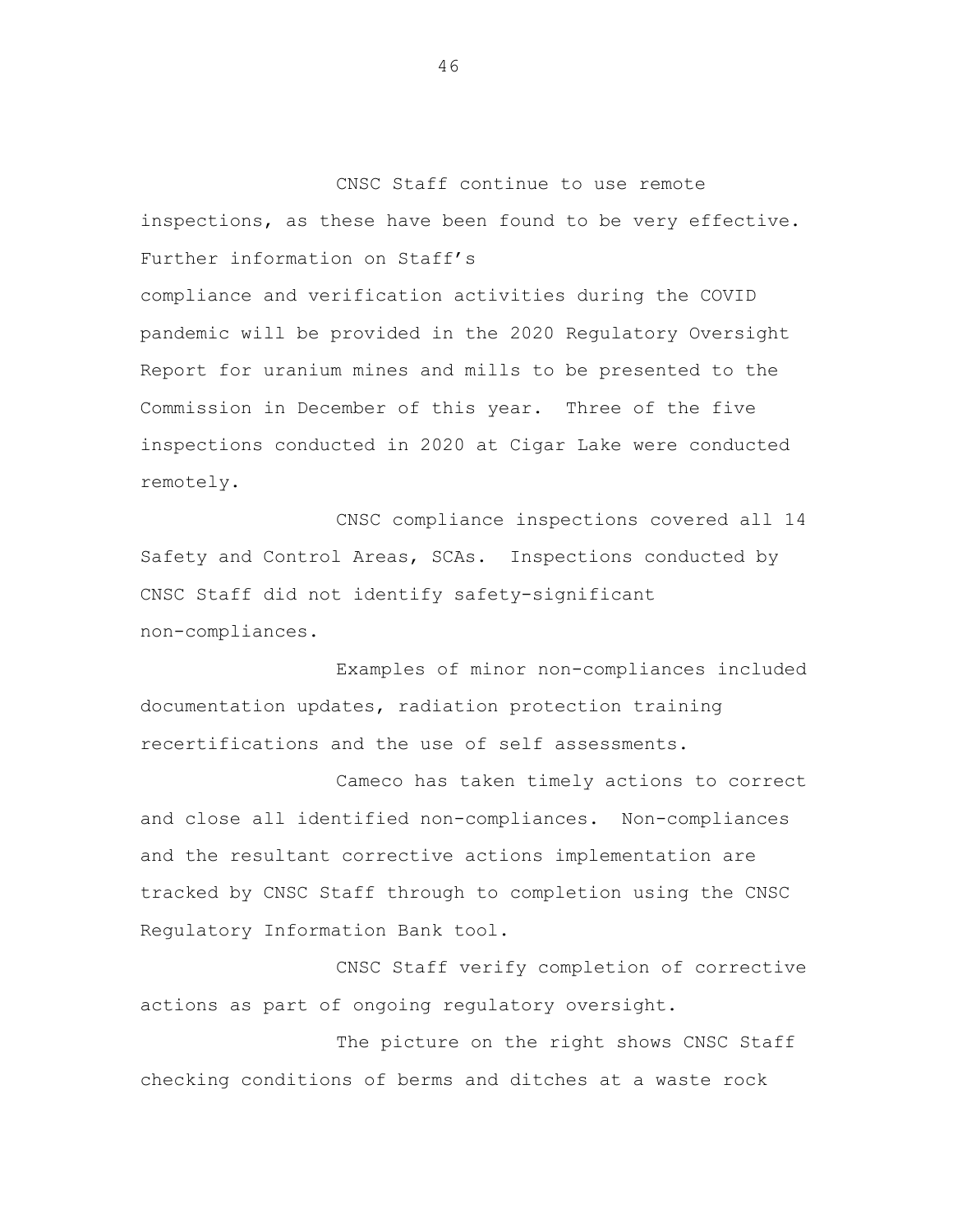pile.

Cameco is required to report unplanned events to the CNSC as required by the *Nuclear Safety and Control Act*, associated Regulations and licence conditions.

During the review period, Cameco provided notifications of 51 reportable events which were of low or medium safety significance. Of the 51 events reported, one met the criteria for an Event Initial Report and was reported to the Commission as such.

Event reports that are significant in nature or may be of significant public interest are presented to the Commission by CNSC Staff during public meetings.

A wolf attack at the Cigar Lake camp triggered an event initial report which was presented to the Commission in CMD 16-M58.

Lost Time Injuries and Action Level events were recorded as medium significance events. There were no environmental releases categorized above low significance.

CNSC Staff reviewed Cameco's event notifications and follow-up reports with corrective actions and found these acceptable. Cameco's website includes all reported events since June of 2018.

In addition, CNSC Staff report annually to the Commission on Cameco's compliance performance in the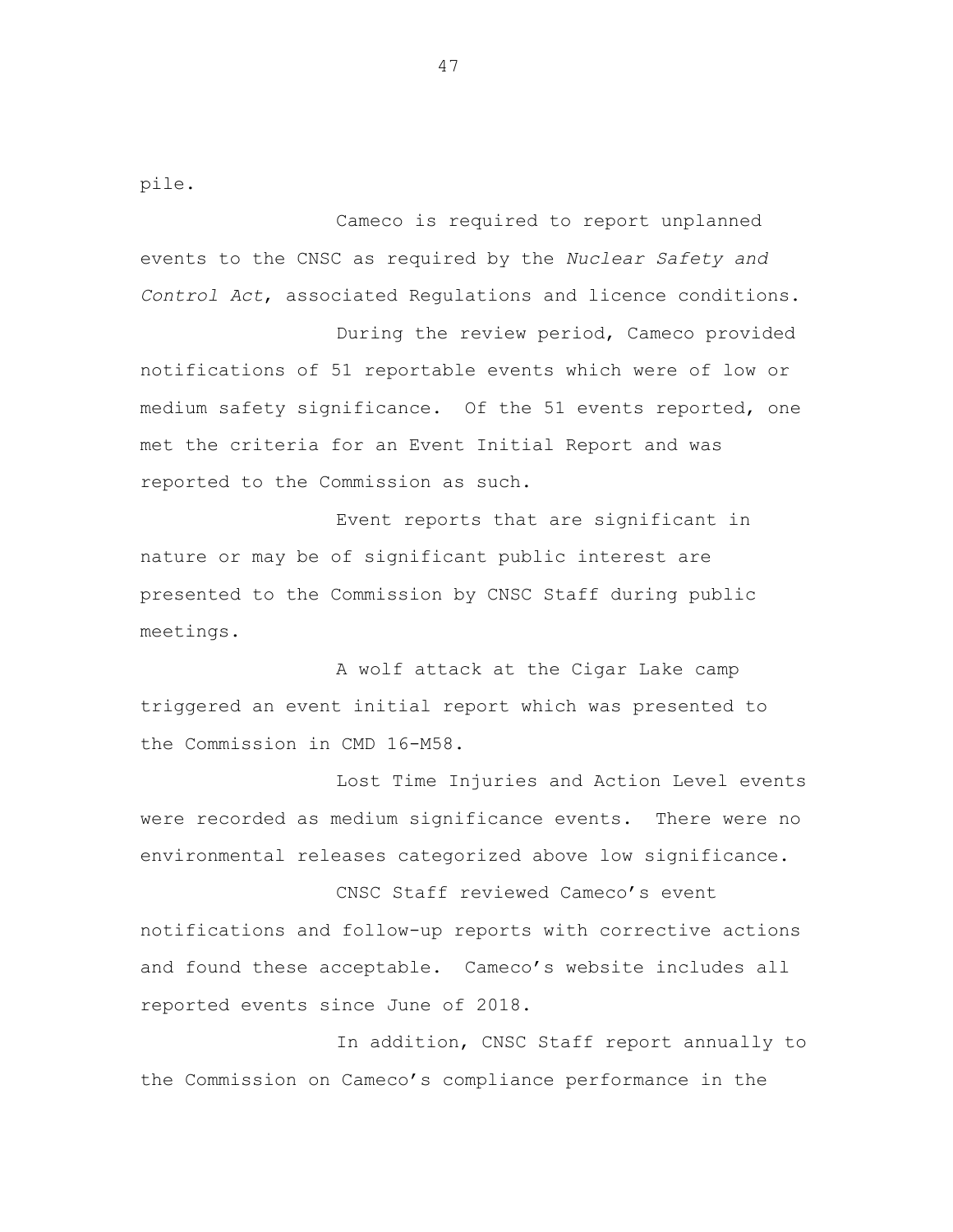form of the Regulatory Oversight Report for Uranium Mines and Mills in Canada.

CNSC Staff conclude Cameco met regulatory event reporting requirements during the licence period.

I will now summarize CNSC's assessment of the regulatory performance of Cameco's Cigar Lake Operation as it relates to our framework of 14 Safety and Control Areas.

CNSC Staff use a rating system to describe licensee compliance.

Regulatory oversight is performed in accordance with a standard set of Safety and Control Areas, or SCAs. SCAs are technical topics used across all CNSC regulated facilities and activities to assess, evaluate, review, verify and report on licensee regulatory requirements and

performance.

The table on this slide provides the overall rating for each Safety and Control Area at Cameco's Cigar Lake Operation.

As detailed in CNSC Staff's written submission, CMD 21-H2, Cameco has maintained a satisfactory rating across all SCAs during the current licence period.

While the assessment of all 14 SCAs are covered in detail in CNSC Staff's written CMD, four SCAs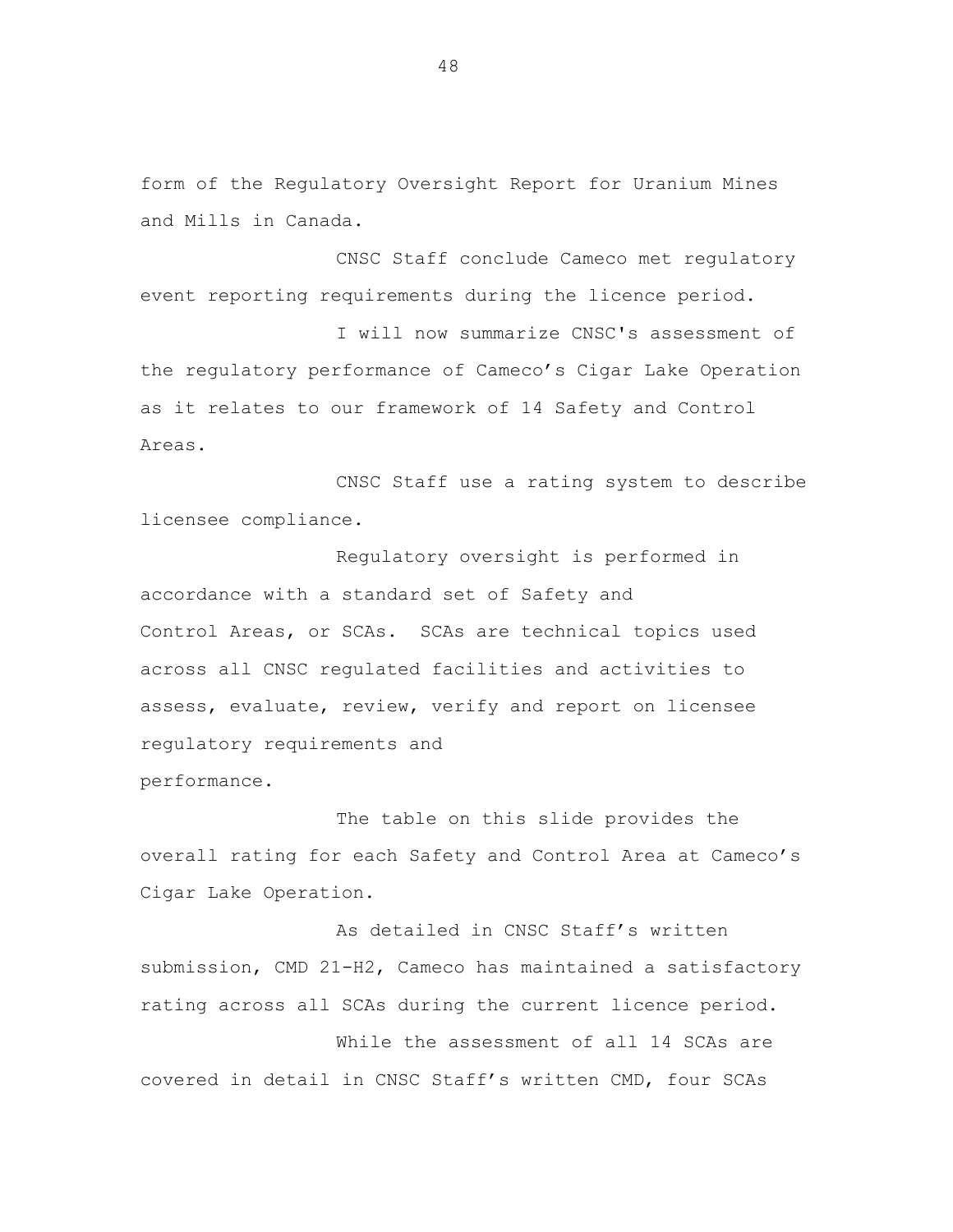are further highlighted in this presentation.

The four SCAs are: Management System; Radiation Protection; Conventional Health and Safety, and Environmental Protection.

Other matters of regulatory interest will also be discussed in this presentation.

The picture in this slide shows an environmental technician taking air samples at the Cigar Lake Operation.

Management System covers the framework that establishes the processes and programs required to ensure an organization achieves its safety objectives, continuously monitors its performance against these objectives.

Cameco is required to implement and maintain a management system in compliance with CSA standard N286-12, Management System Requirements for Nuclear Facilities.

In 2019, CNSC Staff performed a detailed desktop review of Cameco's Cigar Lake Quality Management Program to determine the readiness for a transition to CSA N286-12.

CNSC Staff's current desktop review assessment is that Cameco's Cigar Lake Quality Management Program meets the requirements of CSA N286-12. Inspections throughout the proposed licence term are required to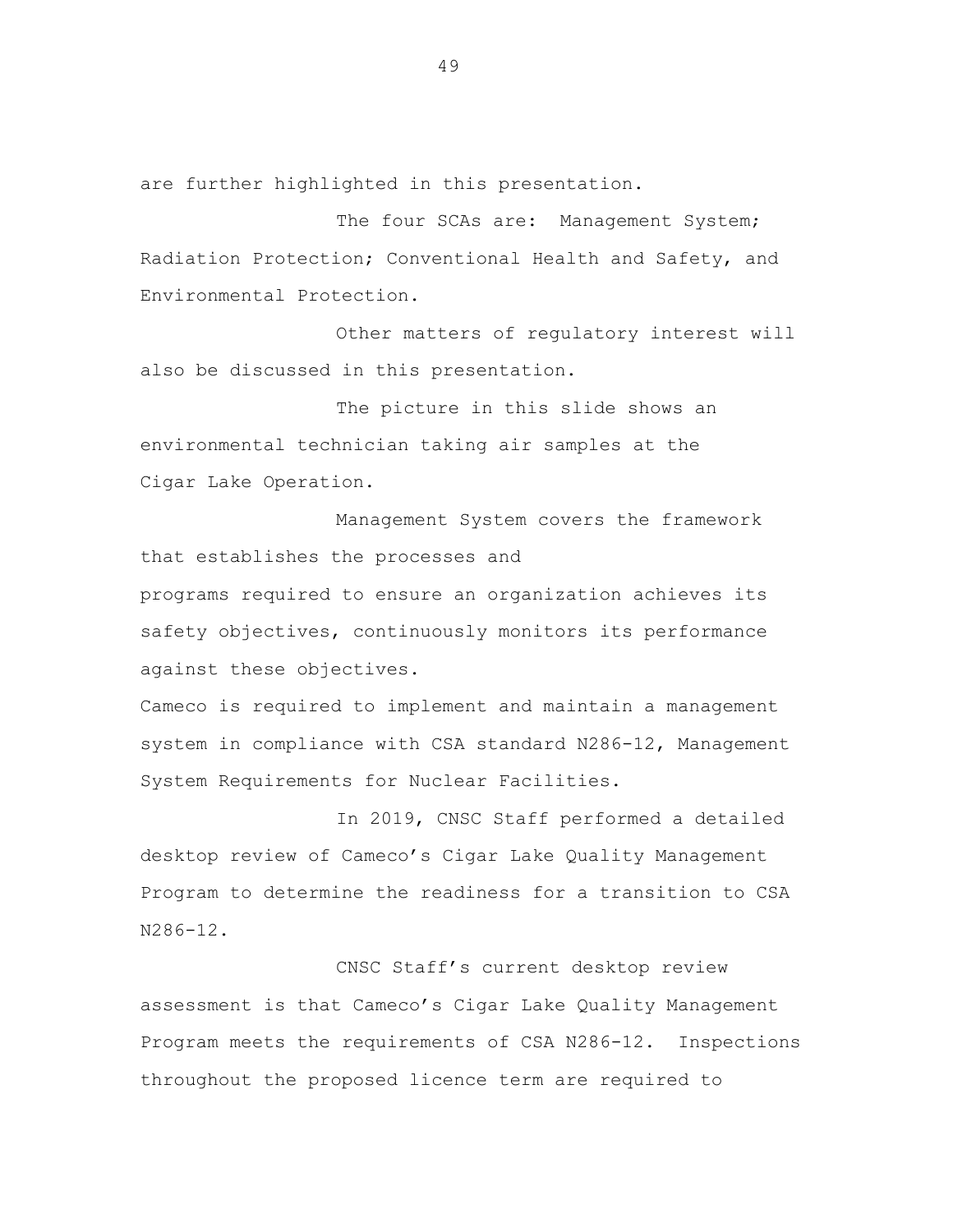confirm the implementation of the CSA N286-12 requirements. CNSC Staff conclude Cameco's management system meets regulatory requirements.

The Radiation Protection SCA covers the implementation of the radiation protection program in accordance with the Radiation Protection Regulations. The program must ensure that contamination levels and radiation doses received by individuals are monitored, controlled and maintained As Low As Reasonably Achievable, or ALARA.

Cameco's radiation protection program meets regulatory requirements through effective implementation of an RP program, ascertaining and recording doses to workers, and ensuring no exceedances of prescribed dose limits.

CNSC conclude that Cameco's Cigar Lake Operation radiation protection program is mature and effective in protecting workers.

Radiation doses are monitored, controlled and maintained by Cameco to ensure compliance with the CNSC's regulatory dose limits and with keeping doses As Low As Reasonably

Achievable.

The measured radiation doses were within expected values for Cigar Lake Operation. The maximum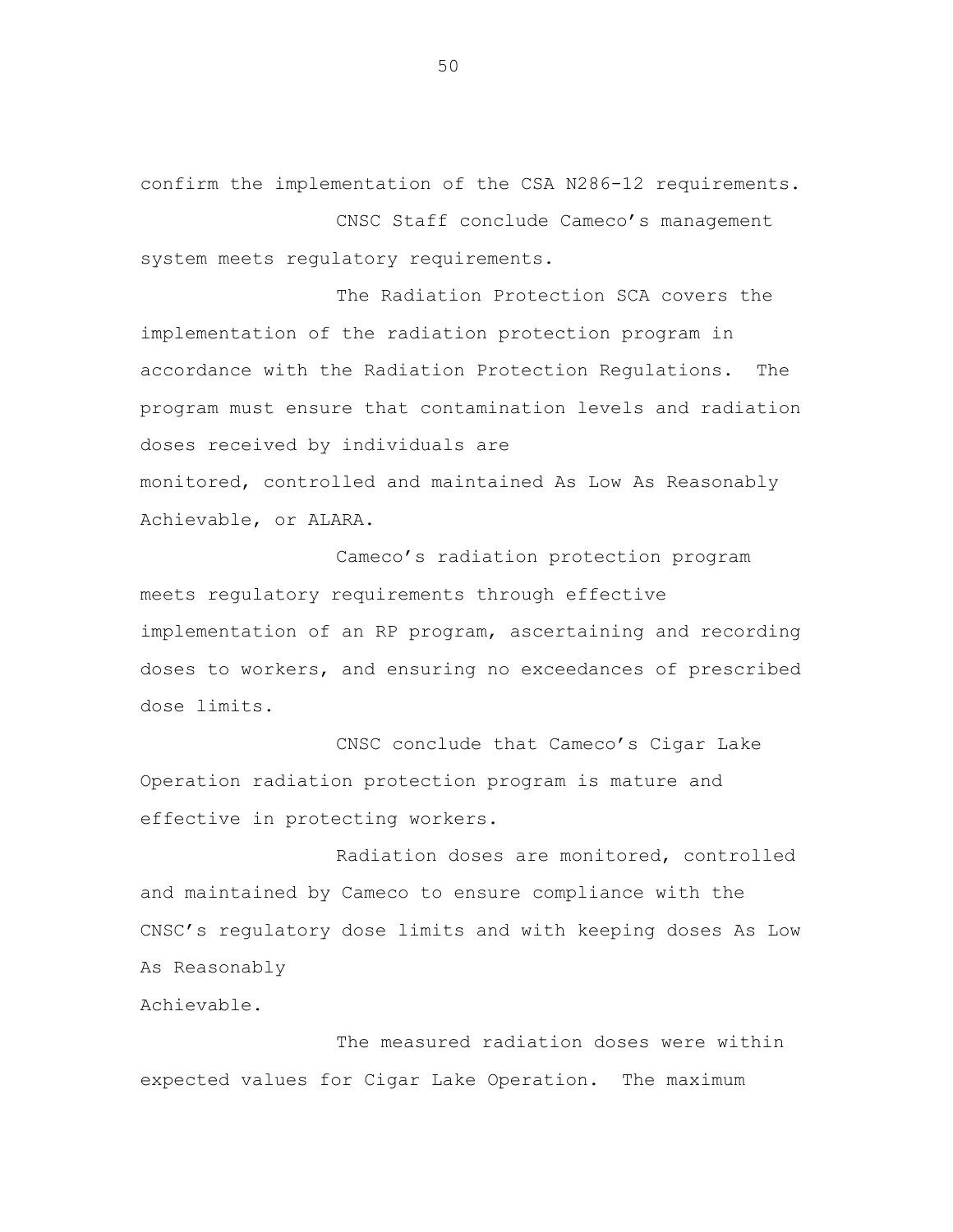effective dose received by a nuclear energy worker in the current licence period was 7.28 millisieverts, which is 15 percent of the regulatory dose limit of 50 millisieverts.

7.28 millisieverts is highlighted in red on this slide to reflect the correction as identified in Slide 3.

The 7.28 millisievert maximum dose is associated with a 2018 reported Action Level due to an unplanned exposure event that resulted in an additional dose of about four millisievert for the impacted worker.

CNSC Staff confirm that worker exposures continue to be below regulatory limits.

Action levels are developed by the licensees and reviewed and accepted by CNSC Staff. An action level, if reached, may indicate a potential loss of control to the licensee's radiation protection program and triggers specific actions to be taken. Licensees are responsible for identifying the parameters of their program that represent timely indicators of potential losses of their control of their program. For this reason, action levels are licensee-specific and may change over time based on operational or radiological conditions.

Action levels for the Cigar Lake Operation are the same at other uranium mines at one millisievert per week and five millisieverts per quarter of a year.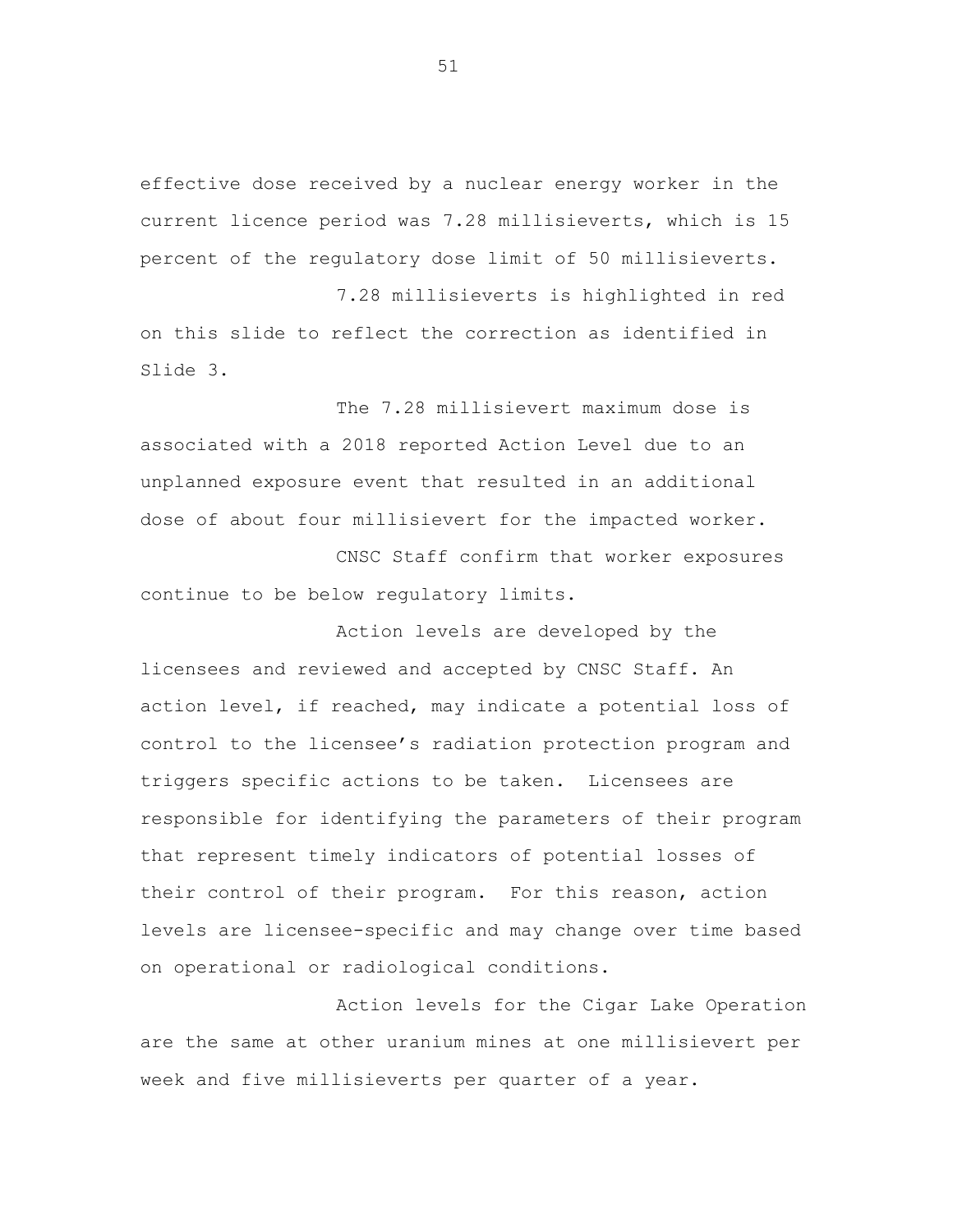In 2018, two events resulted in five exceedances of Cameco's weekly action level and two of the quarterly action level.

The maximum dose, as previously stated, was 7.28 millisieverts in 2018, 15 percent of the regulatory limit.

CNSC Staff reviewed the initial event notifications and follow-up reports with corrective actions. CNSC Staff also conducted follow-up inspections and are satisfied with the corrective actions taken by Cameco to prevent similar future occurrences.

On September 16th, 2020, Cameco reported that an underground welder had exceeded the weekly action level of 1.0 millisievert while conducting welding activities on a process storage tank. This event was outside the assessment period of January 13th to June 30th, 2020 and not included in Staff's CMD, but is shown on the table here. This event does not change Staff's assessment of the radiation protection program. CNSC Staff continue to review and monitor Cameco's corrective actions related to this event.

CNSC Staff conclude that Cameco has implemented an effective As Low As Reasonably Achievable -- ALARA -- radiation protection program.

The Conventional Health and Safety SCA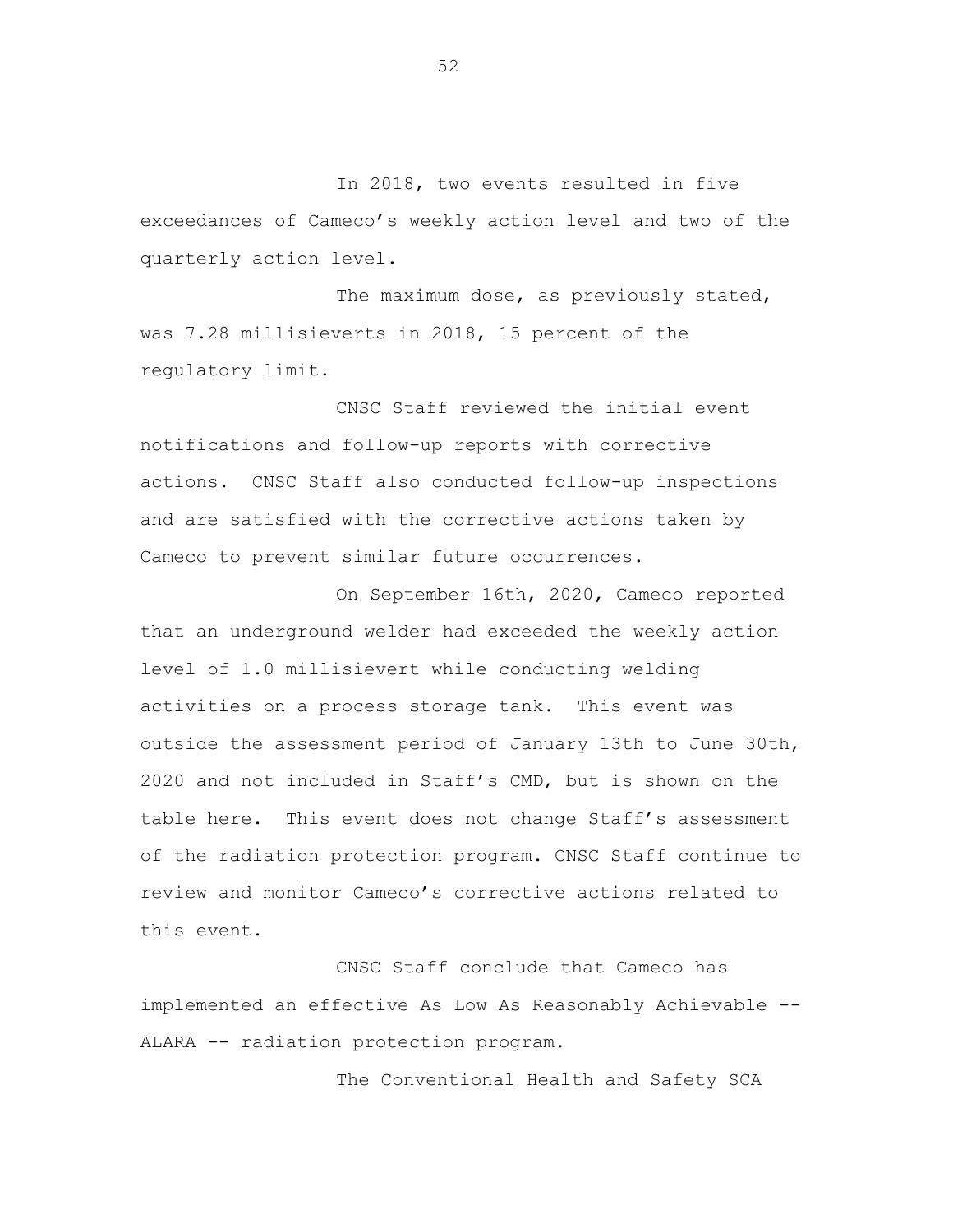covers the implementation of a program to manage workplace safety hazards and to protect personnel and equipment.

CNSC Staff and the Saskatchewan Labour Relations and Workplace Safety inspectors conduct regular inspections at the Cigar Lake site regarding conventional health and safety and share their inspection reports.

CNSC Staff verified through compliance activities that Cameco has been proactive in identifying and managing risks to minimize the incidence of occupational injuries and illnesses.

Cameco's health and safety program continues to improve and remains effective.

This picture shows a Cameco employee testing an emergency shower.

Lost time injuries and the total recordable incident frequency are key performance measures for the conventional health and safety SCA.

A lost time injury is an injury that takes place at work and results in the worker being unable to return to work for a period of time. The TRIF is a calculation for all injuries, including medical aids, per 200,000 hours per worker worked.

Cameco is required to report all LTIs and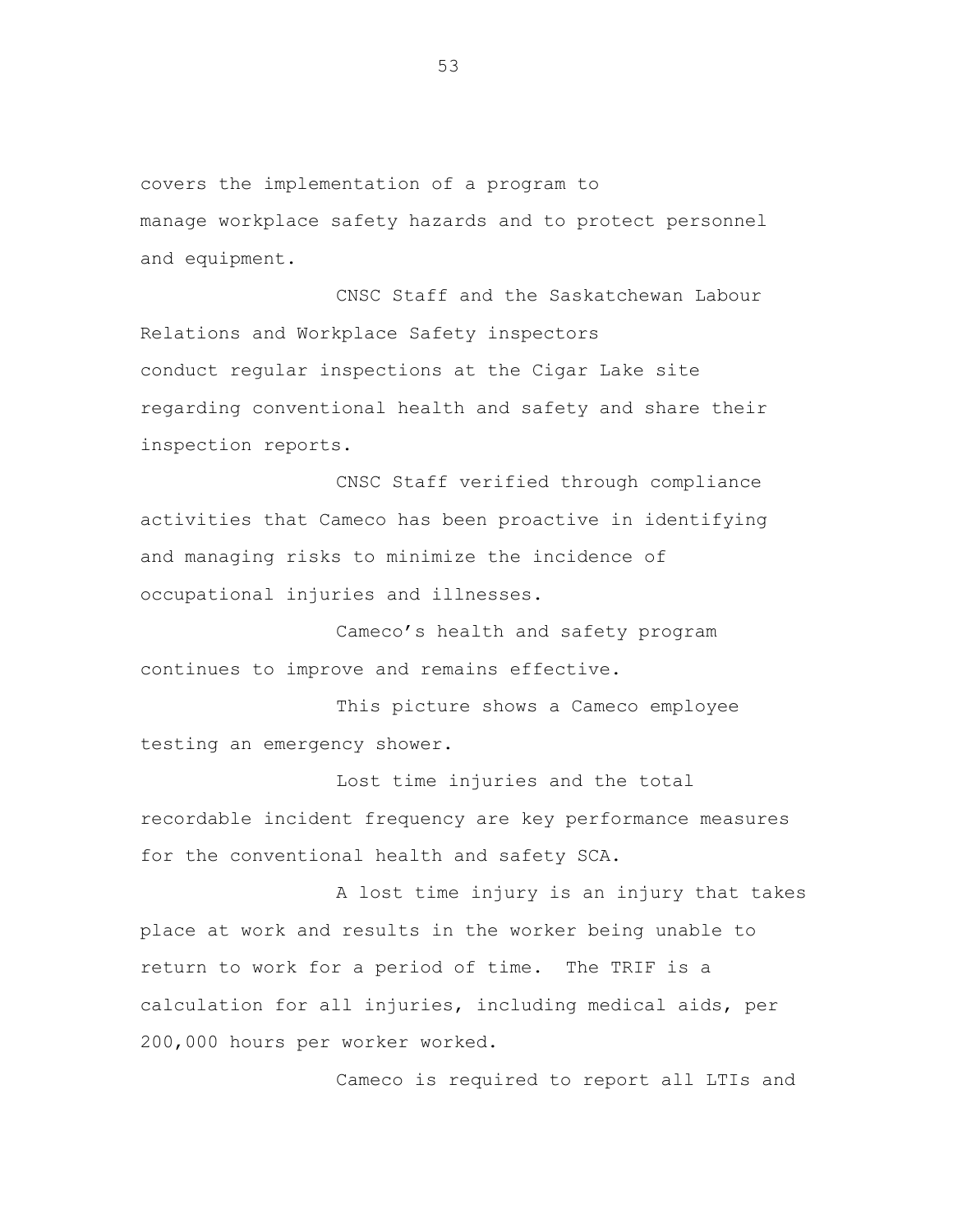provide an investigation report which includes cause and corrective actions. CNSC Staff review Cameco`s investigation reports, corrective actions and implementation of the corrective actions during compliance inspections.

CNSC Staff conclude Cameco's conventional health and safety program meets regulatory requirements.

The Environmental Protection SCA covers programs that identify, control and monitor all releases of radioactive and hazardous substances and effects on the environment from facilities or as a result of licensed activities.

Licensees are required to review and update their environmental risk assessments at least every five years or when there is a major change to the operation. CNSC Staff reviewed Cameco's updated risk assessment in 2017 and confirmed the predicted impacts for the Cigar Lake Operation are consistent with those predicted in previously approved environmental assessments.

On an ongoing basis, CNSC Staff review the environmental monitoring program results and confirm that the environment and human health in the vicinity of the Cigar Lake Operation

remains protected.

Cameco has implemented and maintained its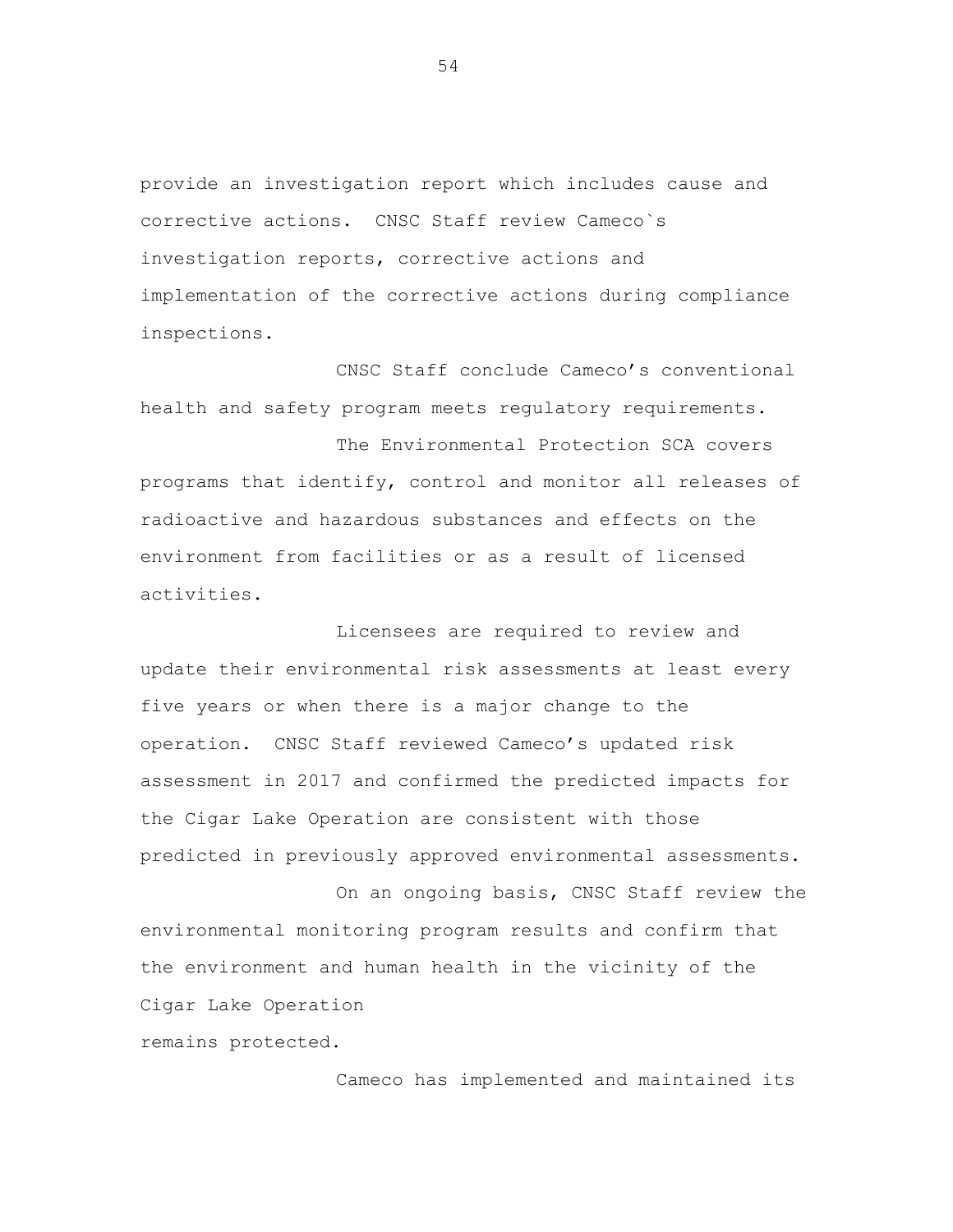environmental protection program that protects the environment and the public in accordance with regulatory requirements.

CNSC Staff conclude Cameco's environmental protection program continues to be effective in protecting the environment and minimizing adverse impacts to human health.

During the licence period, monthly mean concentrations of treated effluent released to the environment were monitored. Treated effluent released met effluent discharge limits stipulated by the CNSC and the Metal and Diamond Mining Effluent Regulations. Concentrations of contaminants in the effluent remained low and below effluent discharge limits.

Included on this slide is a picture of the pipe leading to the discharge location in Seru Bay.

An action level is the concentration of a specific parameter that, if reached, may indicate a loss of control of part of the licensee's environmental protection program and trigger a requirement for specific action to be taken.

Cigar Lake has updated their environmental action levels following the methodology in CSA N288.8-17, establishing and implementing action levels for releases to the environment from nuclear facilities.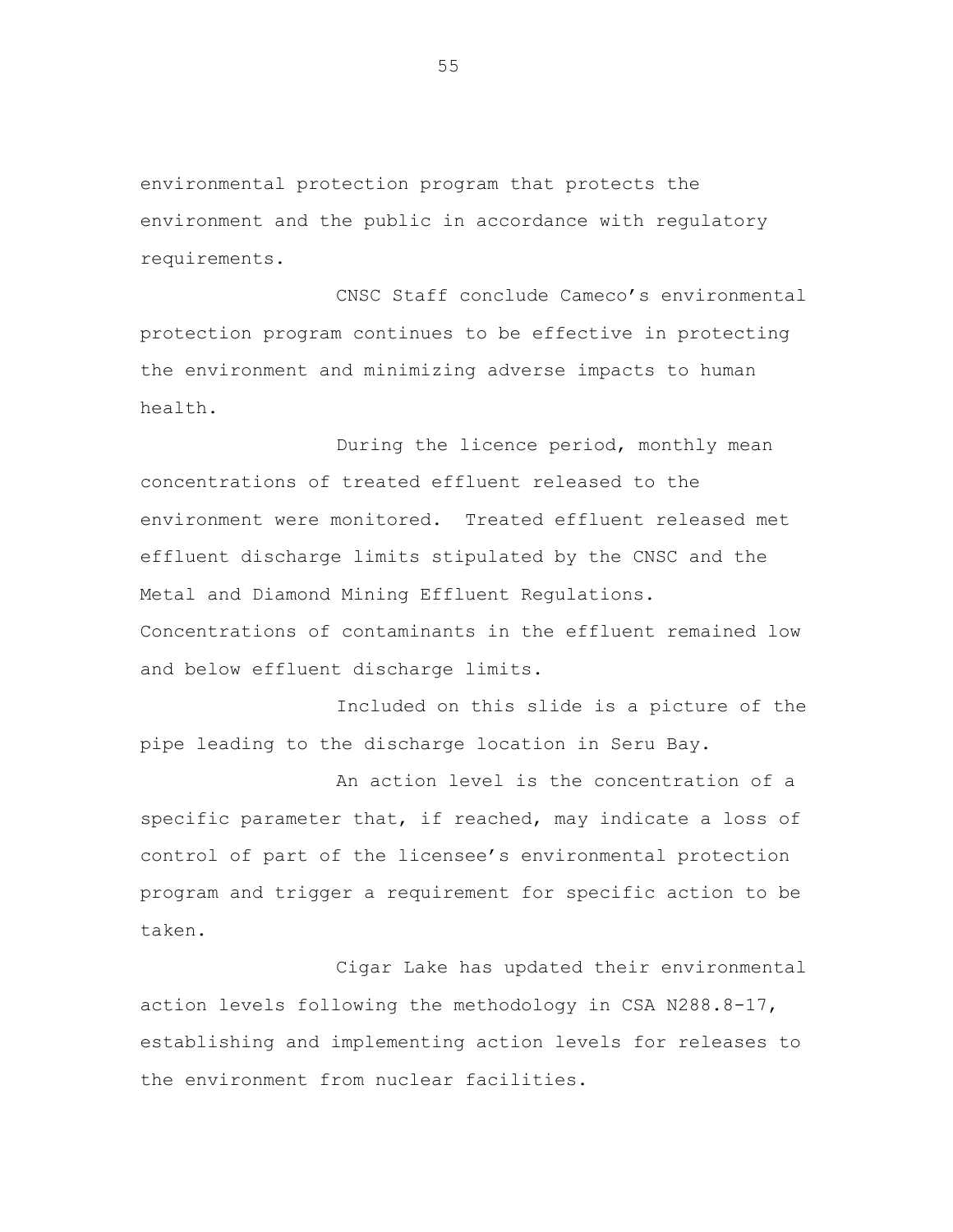In September 2020, CNSC staff reviewed and accepted the environmental action levels as proposed by Cameco's Cigar Lake Operation.

There were no action level exceedances related to environmental monitoring reported by Cameco during the licence term.

CNSC staff will continue to monitor and assess environmental results through desktop reviews of performance reports and inspections.

CNSC staff conclude that Cameco has implemented an effective environmental protection program.

In 2015, the Cigar Lake Operation started to mine high-grade ore. As a result, concentrations of many parameters in effluent increased but remained orders of magnitude below licence limits and within predictions made in the ERA. In response, the Cigar Lake Operation conducted investigations and implemented process optimization techniques. This resulted in concentrations decreasing since 2015 and have since stabilized. There are no concerns at these concentrations.

CNSC staff conclude that Cigar Lake Operation is taking effective measures to control and to reduce arsenic, molybdenum, uranium and selenium in effluent.

I will now discuss other matters of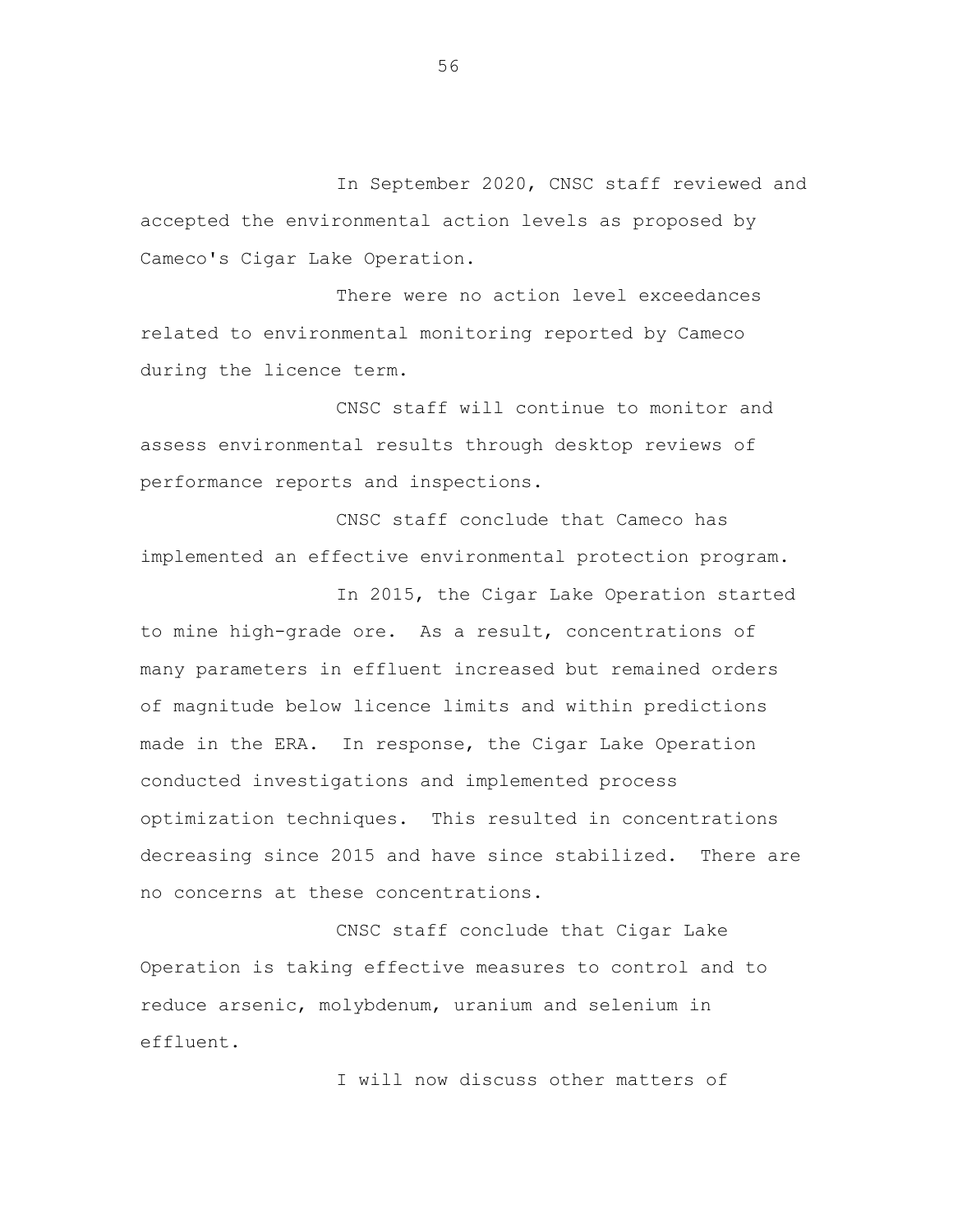regulatory interest.

Other matters of regulatory interest include CNSC's Independent Environmental Monitoring Program, the Eastern Athabasca regional monitoring program, decommissioning, financial guarantees, Indigenous engagement, public outreach, CNSC Participant Funding Program and interventions.

The objective of the IEMP is to: - verify that public health and the environment are not adversely affected by releases to the environment around facilities regulated by the CNSC;

- confirm that the licensee's environmental protection program adequately protects the public and the environment; and

- complement the CNSC's environmental protection compliance program activities.

CNSC staff reached out to local Indigenous communities during the initial planning of CNSC's IEMP at Cigar Lake. The Indigenous groups suggested some potential sampling locations and environmental media to sample. CNSC staff incorporated their suggestions in the final sampling plan.

CNSC contracted CanNorth, a Saskatchewan Indigenous-owned company, to carry out the sampling for the IEMP around the Cigar Lake Operation. Sampling was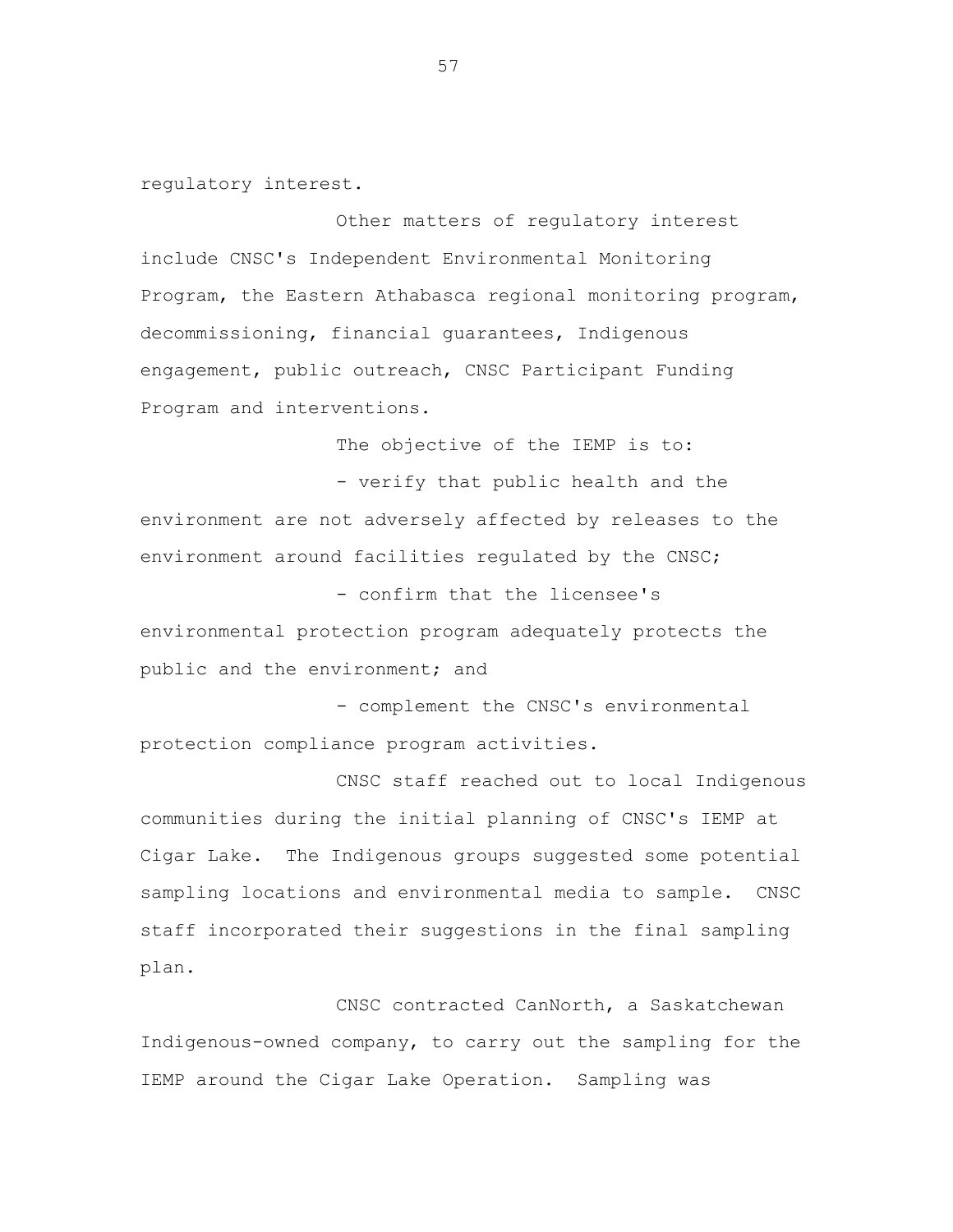conducted in late August and early September 2020. Samples were analyzed for radionuclides and metals. These results are posted on the CNSC's IEMP website.

This slide presents a map illustrating the IEMP sample locations and the types of samples that were taken around the Cigar Lake Operation, which is indicated by the star on the map.

Zone 1 shows the location of sampling stations that are close to the Cigar Lake Operation, or near-field exposure stations.

Zone 2 shows the location of sampling stations that are farther from the Operation, or far-field exposure stations.

Zone 3 shows the location of sampling stations that are not expected to be impacted by the Operation, or reference stations.

The IEMP results are consistent with Cameco's results.

Given the very conservative nature of the CNSC screening levels, the consumption of surface water and traditional foods such as fish, Labrador tea and blueberries will not result in any adverse health effects.

The exceedances occurred in samples collected at both the reference and exposure stations and therefore were not attributable to the Cigar Lake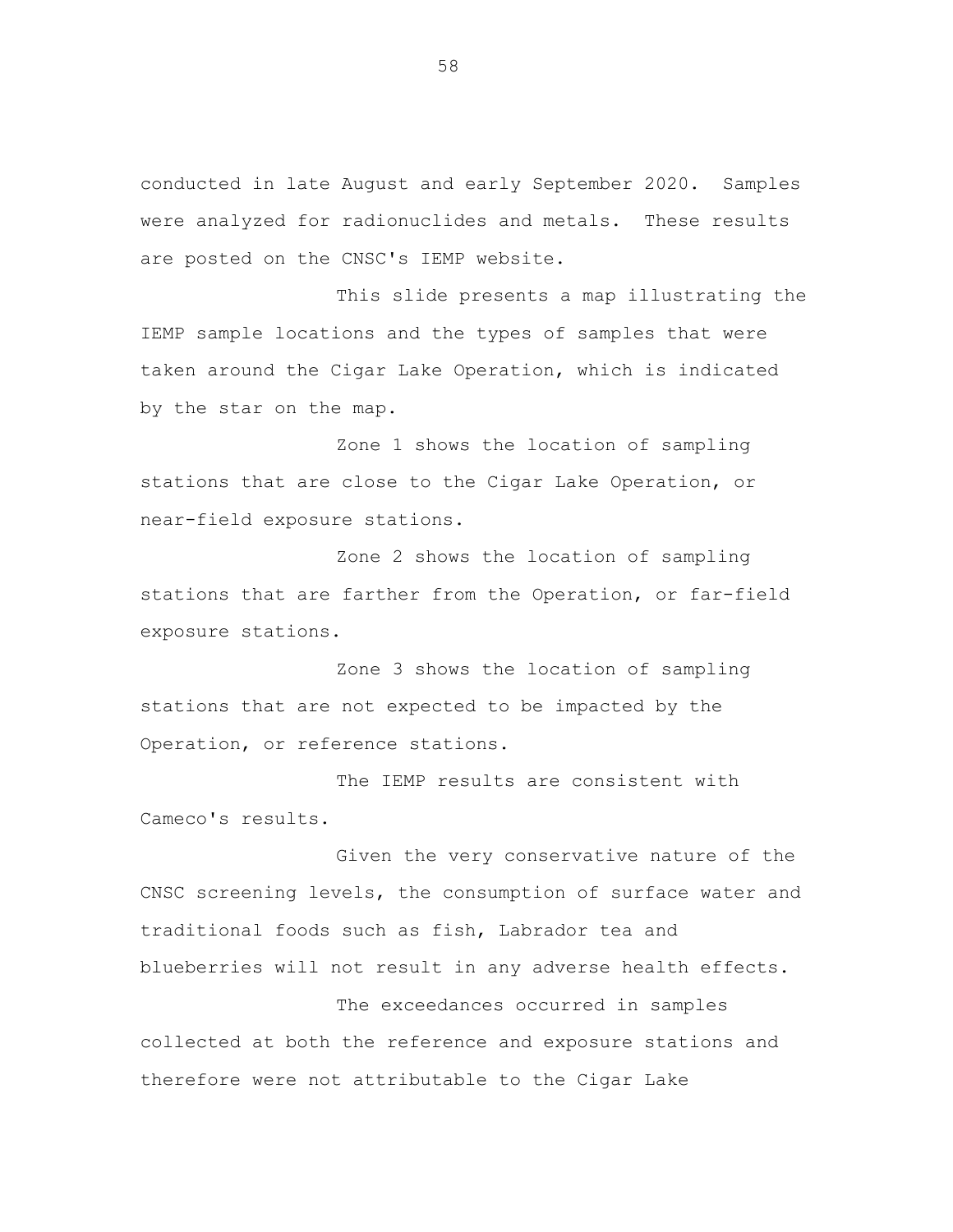Operation.

All of the IEMP results are within the natural background levels for Northern Saskatchewan.

IEMP results indicate that the public and the environment around the Cigar Lake Operation are not impacted and the fish, vegetation and water are safe for human consumption.

The Eastern Athabasca Regional Monitoring Program was initially established by the Province of Saskatchewan in 2011, building on the previous Cumulative Effects Monitoring Program.

In partnership with the Government of Saskatchewan, industry and Saskatchewan communities, the program monitors the safety of traditionally harvested country foods from representative communities located in Northern Saskatchewan. The intent of the program is to evaluate the quality of country foods, to assess any potential impacts resulting from industrial activities and to provide confidence to community members that traditional country foods remain safe to eat today and for future generations.

CNSC staff continue to support the EARMP. The Program provides assurance that traditional country foods are safe to eat, the water is safe to drink and the environment is protected.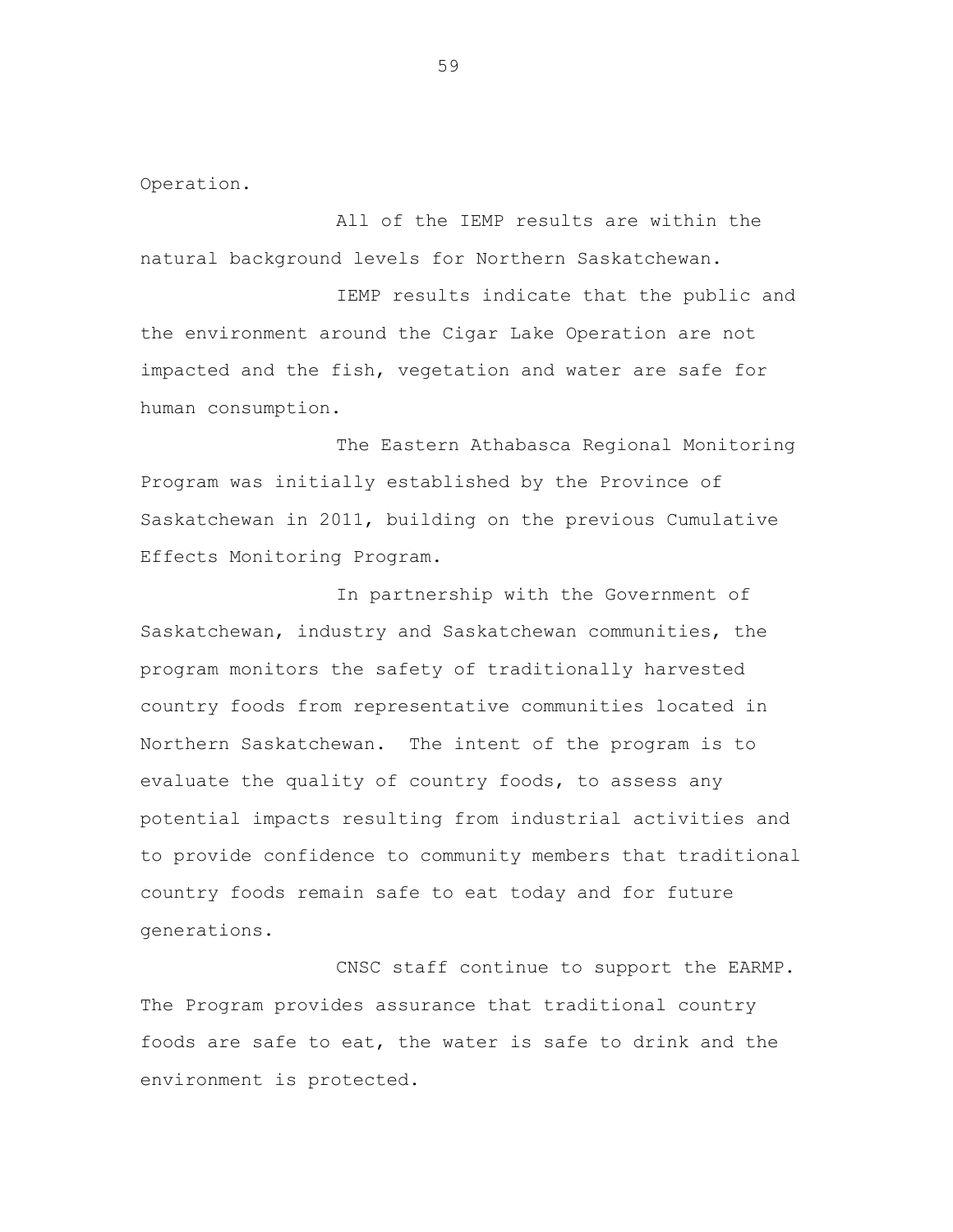Turning to decommissioning and financial guarantees, Cameco continues to maintain a Preliminary Decommissioning Plan throughout the facility lifecycle. The PDP is required by the Regulations, licence, LCH, regulatory document and applicable standards.

Cameco is expected to provide an updated PDP in 2022. Operations are expected to continue beyond the current proposed licence period.

Under the *Nuclear Safety and Control Act*, Cameco is required to provide a financial guarantee in a form that is acceptable to the Commission. Cameco maintains a consolidated financial guarantee for its Cigar Lake Operation.

In November 2020 the Commission accepted Cameco's revised financial guarantee, including the preliminary decommissioning cost, from \$49.2M to \$61.8M. Saskatchewan Ministry of Environment is the beneficiary of the financial guarantee.

CNSC staff concluded Cameco's proposed financial guarantee is sufficient to complete future decommissioning activities.

This slide lists other regulatory matters for discussion.

CNSC staff confirm:

- that Cameco continues to comply with the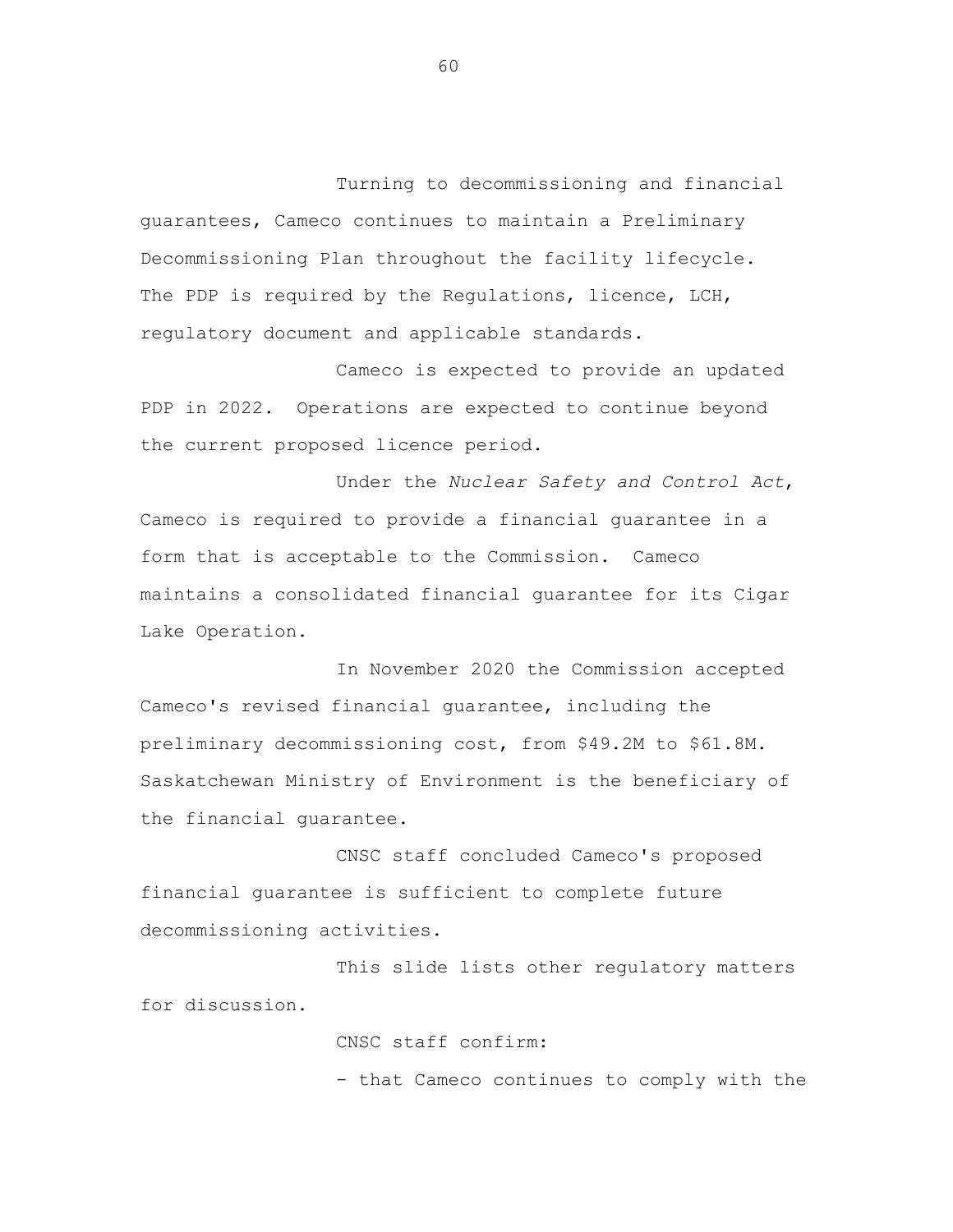*Cost Recovery Fees Regulations*;

- that the *Nuclear Liability and Compensation Act, NLCA,* does not apply to facilities such as uranium mines; and

- that Cameco's Public Information and Disclosure Program meets the requirements of CNSC regulatory documents.

Public Outreach.

CNSC staff informed the public about the licence renewal through the CNSC's website, email subscription lists, social media channels, and radio and print advertisements in the communities in Northern Saskatchewan.

CNSC held a CNSC 101 information session to over 100 participants in the Wollaston Post/Hatchet Lake First Nation community on October 11, 2016. These participants included representatives from other Northern Saskatchewan First Nation and Métis communities and organizations.

The CNSC also hosted a CNSC 101 session for leadership and staff of the Prince Albert Grand Council and the Federation of Sovereign Indigenous Nations in Saskatoon on October 12, 2016.

These sessions provided an introduction to the CNSC and the work it does to ensure that nuclear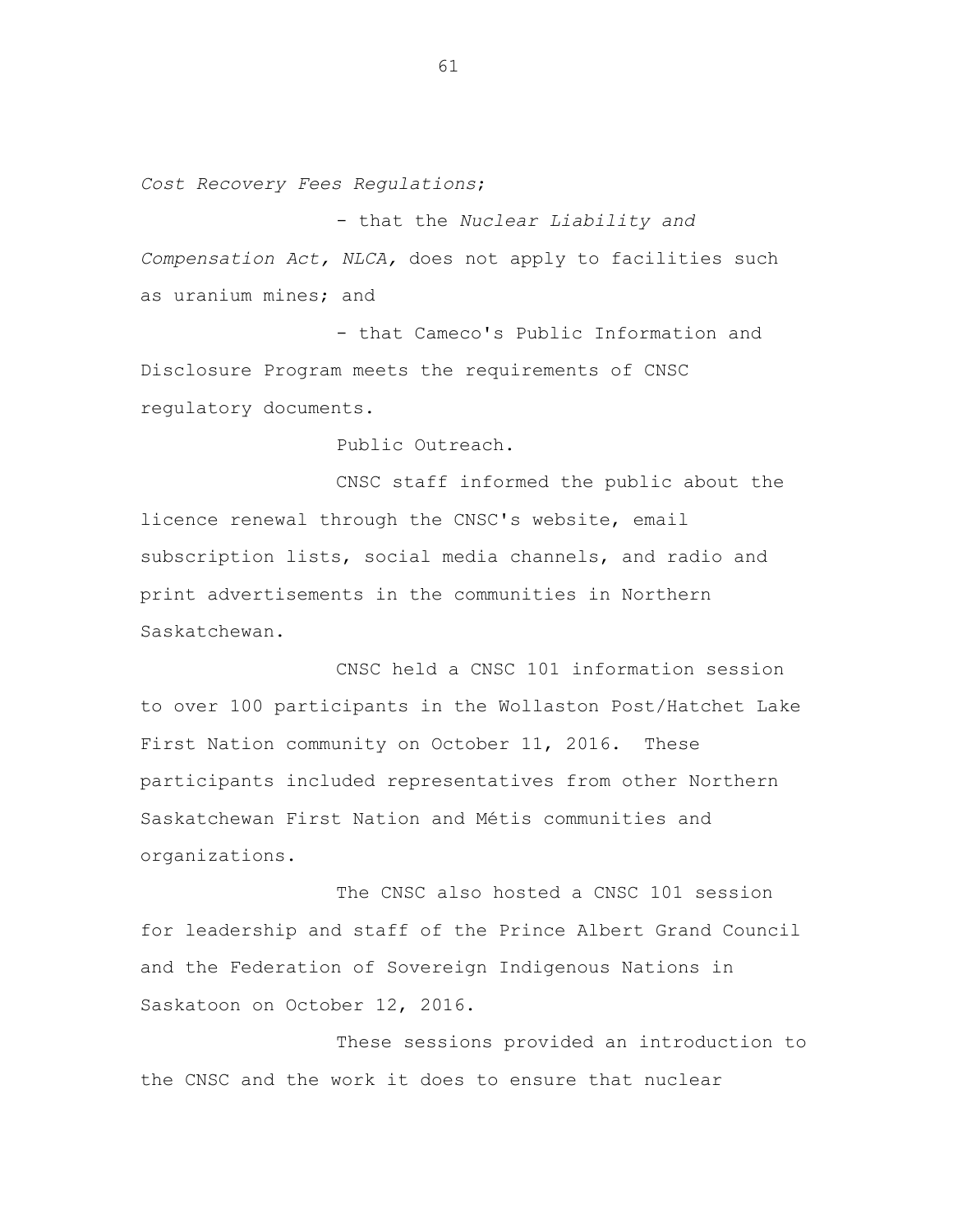facilities are safe and how the public can participate in the licensing process.

This picture shows CNSC staff presenting information at the Hatchet Lake First Nation community.

CNSC staff participated in another outreach session in the Wollaston Post/Hatchet Lake, Black Lake and Fond du Lac First Nation communities in January 2017 as well as meetings in Prince Albert in 2019 and a videoconference in the fall of 2020.

In February 2021, an information leaflet was sent to 23 northern communities, targeting 4,642 individual addresses.

CNSC staff regularly engage with Indigenous groups in a number of ways, including community meetings, workshops, facility tours and northern community science fairs.

CNSC staff identified five Indigenous groups who previously expressed interest in the proposed licence renewal. Letters of notification were sent to the identified groups in October 2020, followed by phone calls in November. Indigenous and Métis groups have been awarded funding through the Participant Funding Program, which is discussed in greater detail later in this presentation.

In February 2021, identified groups were provided a copy of CMD 21-H2 and invited to a virtual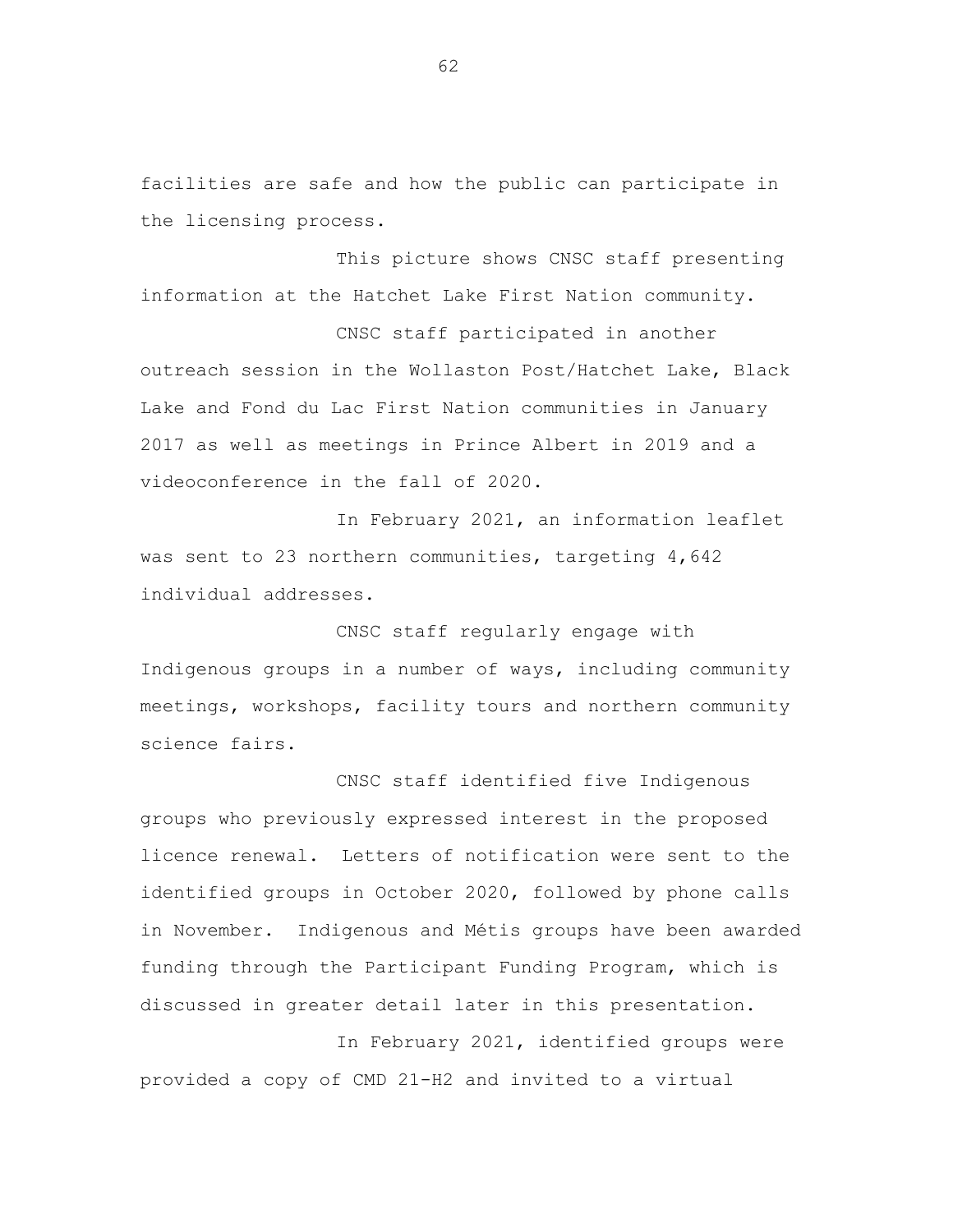meeting with CNSC staff to discuss concerns.

In March of 2021, CNSC staff participated in two virtual meetings with Ya'thi Néné Land and Resource Office representatives, including Indigenous leadership, to discuss staff's CMD and concerns raised by the Ya'thi Néné Land and Resource Office membership and provided a written response to concerns raised at those meetings.

The Participant Funding Program.

Based on the recommendations from the Funding Review Committee, independent from CNSC staff, the CNSC approved and awarded funding in the amount of \$109,000 to the groups listed on the right side of this slide.

Funding was provided to assist members of the public and Indigenous groups in providing valuable information directly to the Commission.

There were 31 interventions received on Cameco's licence renewal application. The main themes of these interventions included:

- support from local business and Indigenous persons and groups;

- Indigenous engagement;

- length of licence period; and
- downstream water quality impacts.
- I will now pass the presentation back to

Mr. Fundarek.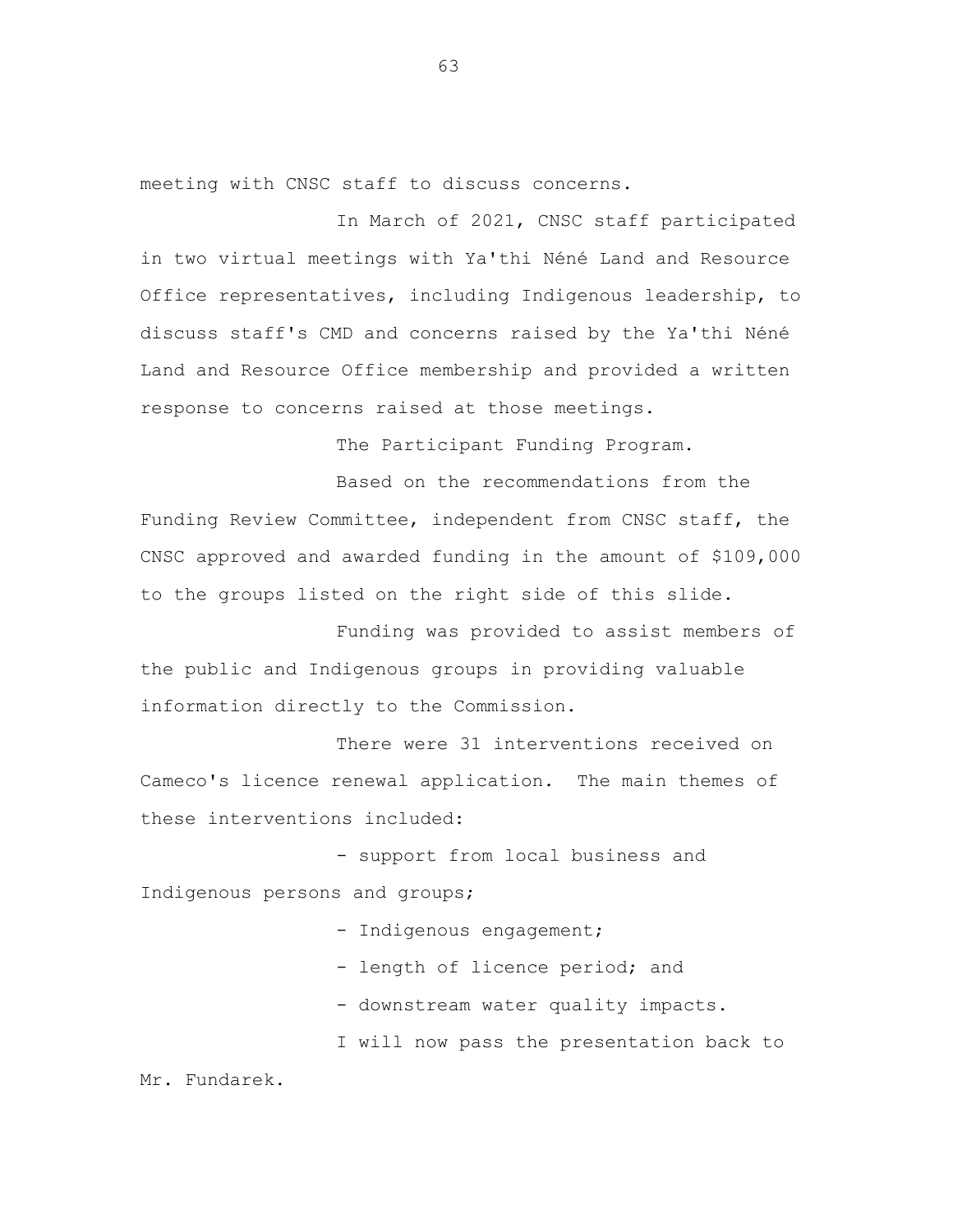## **MR. FUNDAREK:** Thank you.

Peter Fundarek, for the record.

I will now present information on CNSC staff's proposed licence and *Licence Conditions Handbook*, as well as overall conclusions and recommendations.

Cameco is requesting a 10-year licence term. The proposed licence included standard licence conditions and a draft *Licence Conditions Handbook*.

The draft *Licence Conditions Handbook* uses the CNSC standard template which includes a preamble, compliance verification criteria which include CNSC regulatory documents and CSA Group Standards, and guidance is also provided where applicable, enhancing the effectiveness of the safety and control measures for each SCA.

The Cigar Lake Operation is a mature facility with established programs, an effective management system and a history of regulatory compliance.

The requested 10-year term is consistent with CNSC licences issued to other uranium mines and mills and nuclear facilities across Canada.

CNSC staff report annually to the Commission and the public through the Regulatory Oversight Report. The Regulatory Oversight Report for Uranium Mines and Mills summarizes the CNSC staff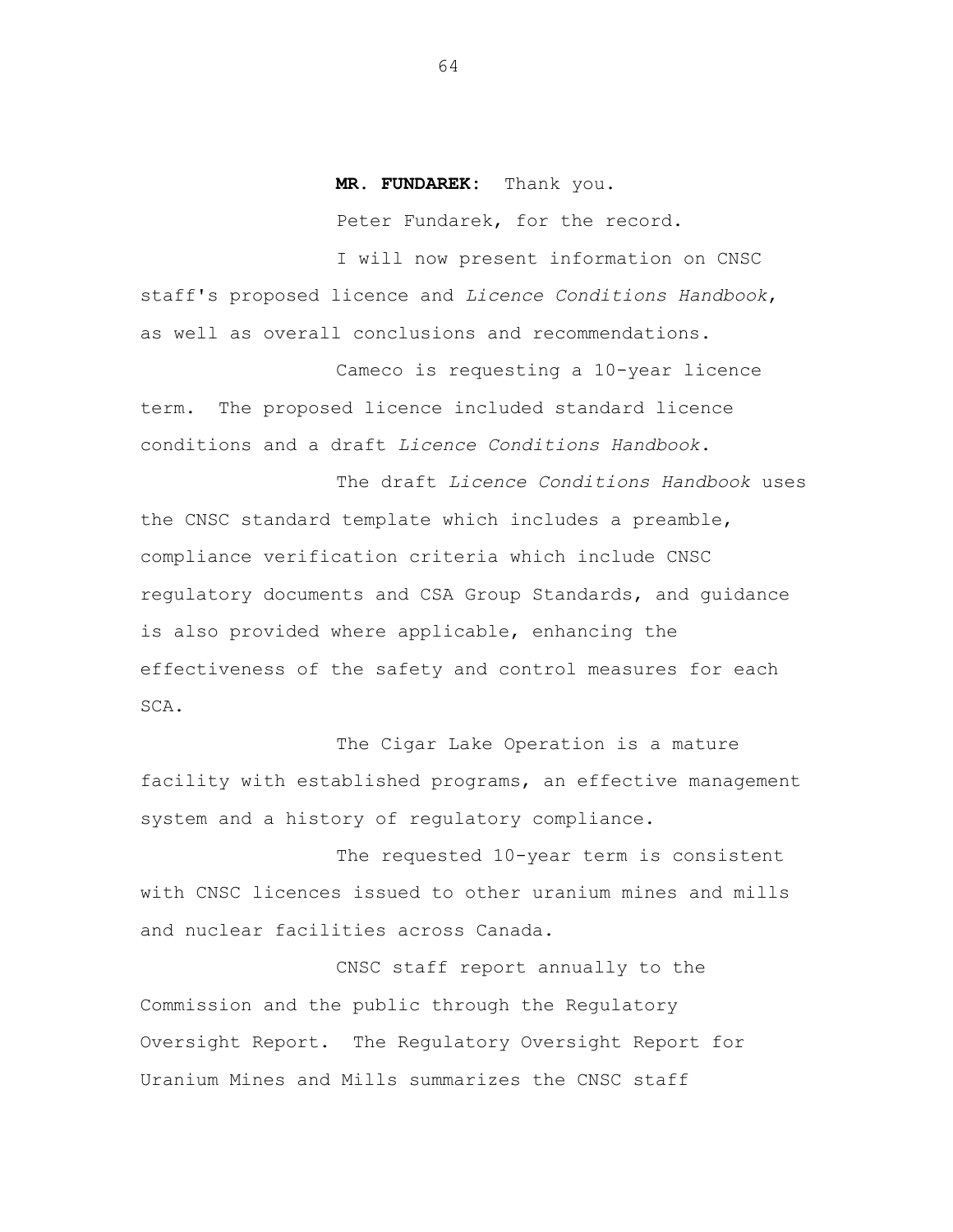assessment of the safety performance of the operating mine and mill facilities.

CNSC staff will continue to provide regulatory oversight through documentation reviews, event reports and compliance verification activities.

For the proposed licence term, CNSC staff will continue to provide regulatory oversight through: - conducting inspections, assessing

compliance and event reports, licensee programs and facility changes;

- verify licensee's implementation of CNSC regulatory requirements; and

- report annually to the Commission in the form of a Regulatory Oversight Report on Cameco's compliance performance.

I will now outline CNSC staff's conclusions and recommendations for Cameco's Cigar Lake Operation.

CNSC staff have concluded the following with respect to paragraphs 24(4)(a) and (b) of the *Nuclear Safety and Control Act*, in that Cameco:

- is qualified to carry on the activities authorized by the licence; and

- will, in carrying out these activities, make adequate provision for the protection of the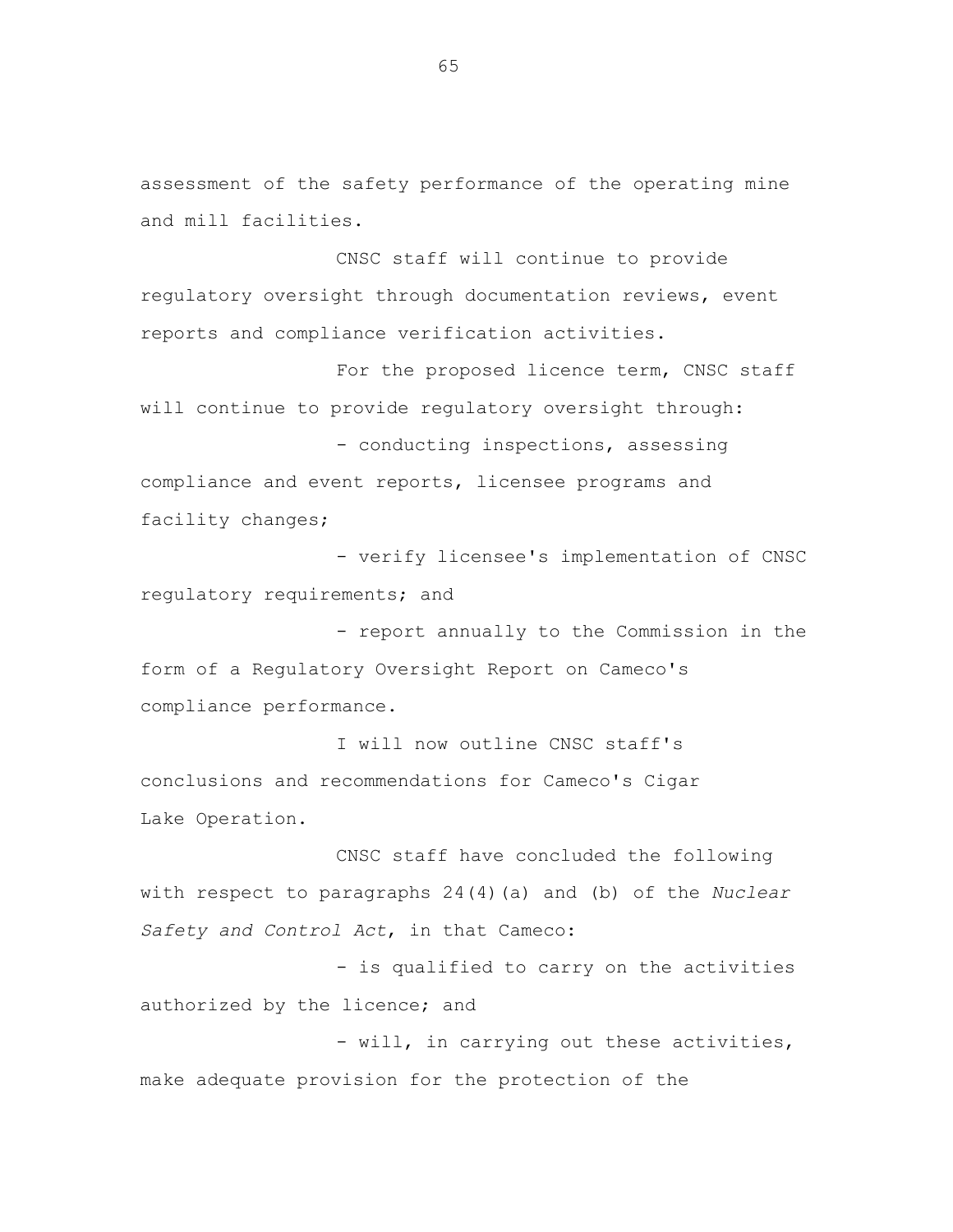environment, the health and safety of persons, and the maintenance of national security and measures required to implement international obligations to which Canada has agreed.

CNSC staff recommend that the Commission renew the Uranium Mine Operating Licence to authorize Cameco to operate the Cigar Lake Operation valid until June 30, 2031, pursuant to subsection 24(2) of the *Nuclear Safety and Control Act*; and also that the Commission is recommended to delegate authority as set out in CMD 21-H2.

This concludes the CNSC staff presentation with respect to the renewal of the Cameco licence for the Cigar Lake Operation.

Thank you for your attention and we are available to answer any questions that you may have.

**THE PRESIDENT:** Thank you, CNSC staff for that very comprehensive presentation.

We will now take a break before the presentations by intervenors and we will reconvene at 1:15 Eastern Daylight Savings time.

So we shall see you in an hour and I guess 13 minutes.

Thank you.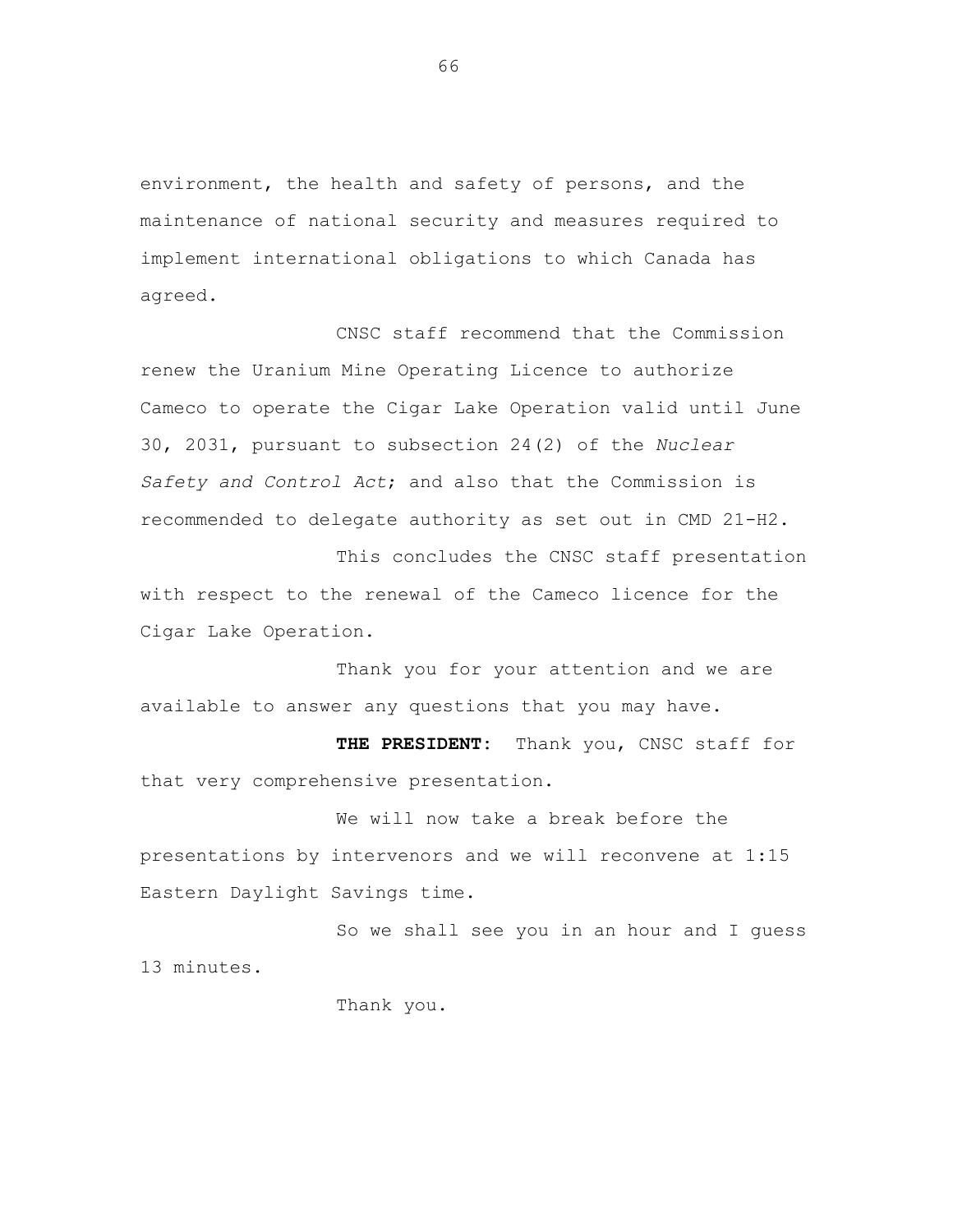--- Upon recessing at 12:02 p.m. / Suspension à 12 h 02

--- Upon resuming at 1:15 p.m. / Reprise à 13 h 15

**THE PRESIDENT:** Welcome back everyone.

Before we get to the interventions, Marc, I understand that you have some remarks, so over to you, please.

**MR. LEBLANC:** Thank you very much. That's right.

We will now move to the interventions. Before we start, I would like to remind intervenors appearing before the Commission today that we have allocated 10 minutes for each oral presentation and it would be appreciated if you could help us to maintain that schedule.

Your more detailed written submission has already been read by the Members and will be duly considered. There will be time for questions from the Commission after each presentation and there is no time limit ascribed for the question period.

I will ask that once your presentation is over and the associated question period, that you leave the Zoom session. You will be able to continue following the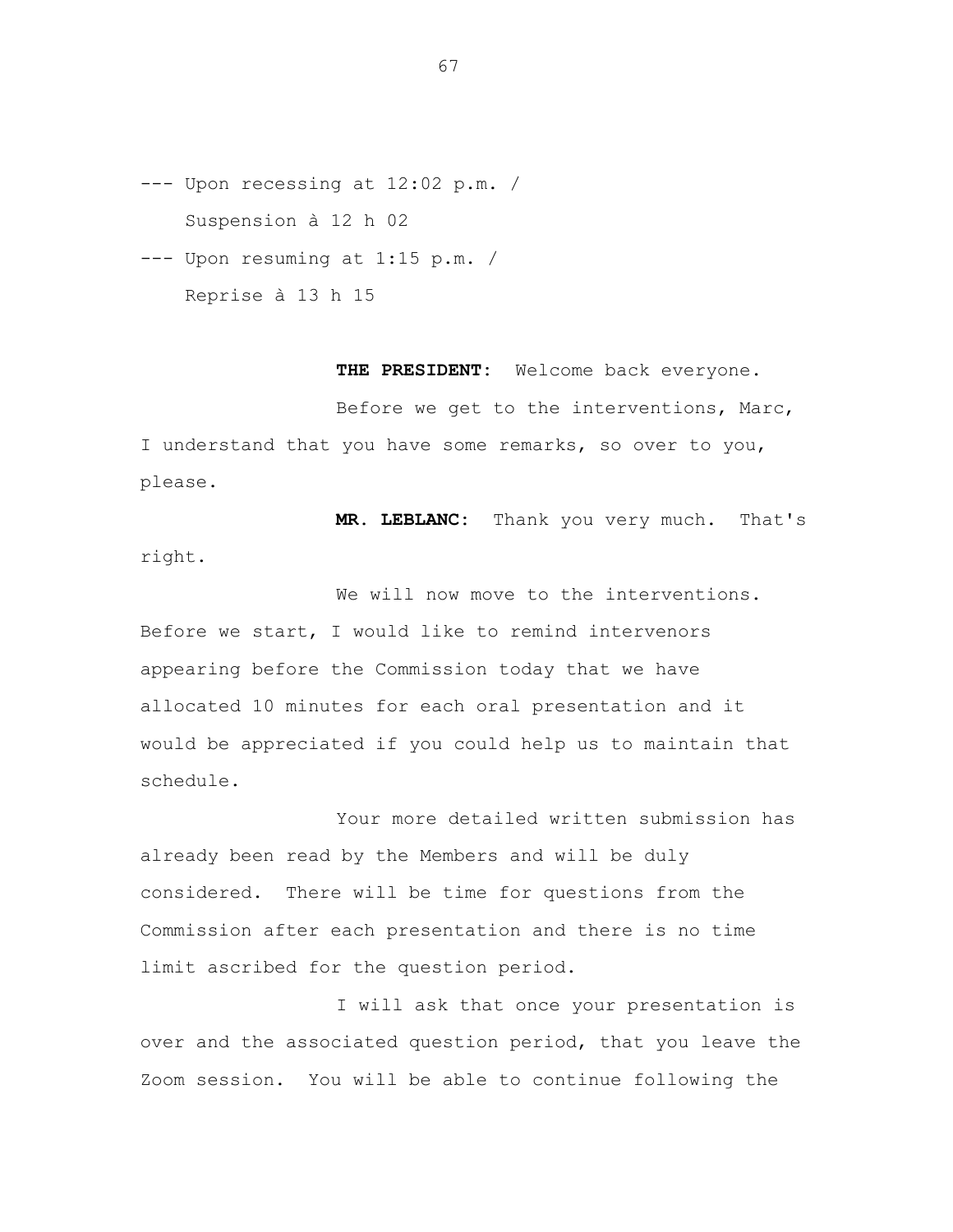hearing via the live webcast on the CNSC website.

Madame la Présidente...?

**THE PRESIDENT:** Thank you.

The first submission is from the Ya'thi Néné Land and Resource Office, as outlined in CMDs 21-H2.32A and 21-H2.32B.

I understand that Elder St. Pierre will offer a prayer before the presentation.

Elder St. Pierre, the floor is yours.

--- Indigenous prayer / Prière autochtone

**ELDER ST. PIERRE:** Thank you.

**THE PRESIDENT:** Thank you very much.

We will now move to the presentation from the Ya'thi Néné.

**CMD 21-H2.32A/21-H2.32B**

**Oral presentation by**

**Ya'thi Néné Land and Resource Office**

**MR. SCHMIDT:** Garrett Schmidt, Ya'thi Néné Lands and Resources.

Good morning, President Velshi, and Commission Members.

Again, my name is Garrett Schmidt and I am the Executive Director for Ya'thi Néné Lands and Resources.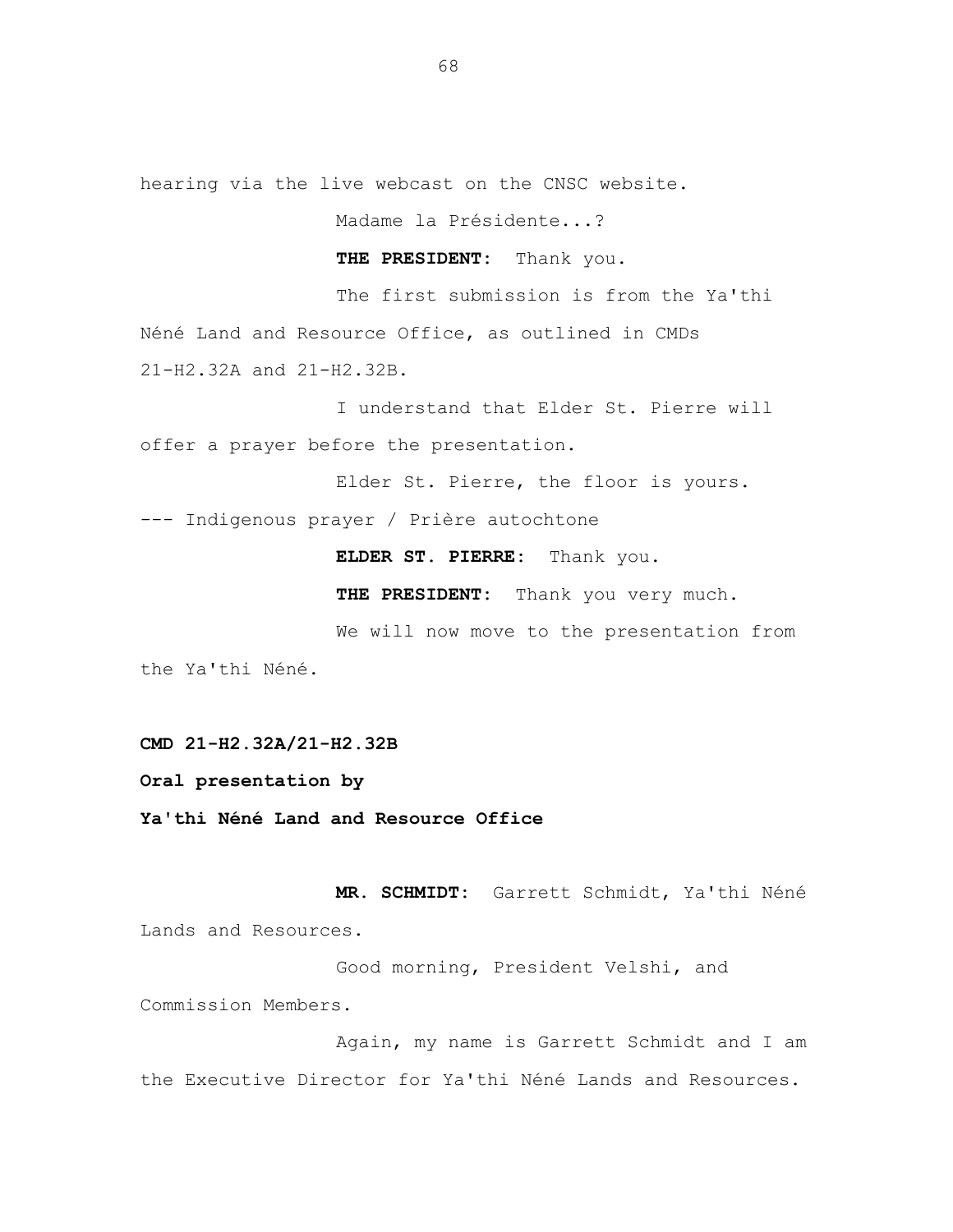With me on the call today are two other Board of Directors, including Chairperson Mary Denechezhe from Hatchet Lake, Denesuline First Nation; Director and Band Councillor Raymond MacDonald from Black Lake Denesuline First Nation; and Al Sayn, Secretary and also Director from Stony Rapids on behalf of the Permanent Resident Organization. He might be joining the call as well.

Next slide, please.

So Ya'thi Néné Lands and Resources is a federally incorporated non-profit corporation, 100 percent owned by the seven Athabasca Basin communities, including Fond-du-Lac, Black Lake, Hatchet Lake, Uranium City, Camsell Portage, Wollaston Post and Stony Rapids.

We work to protect the lands and the waters of the Athabasca Basin for the long-term benefits of its members. We participate as either a member or observer on several committees established through the collaboration agreement with Cameco and Orano. The Collaboration Agreement is currently undergoing a five-year review process.

Next slide, please.

The Collaboration Agreement has brought some certainty in defined benefits to the Athabasca Basin communities, which they appreciate. However, it is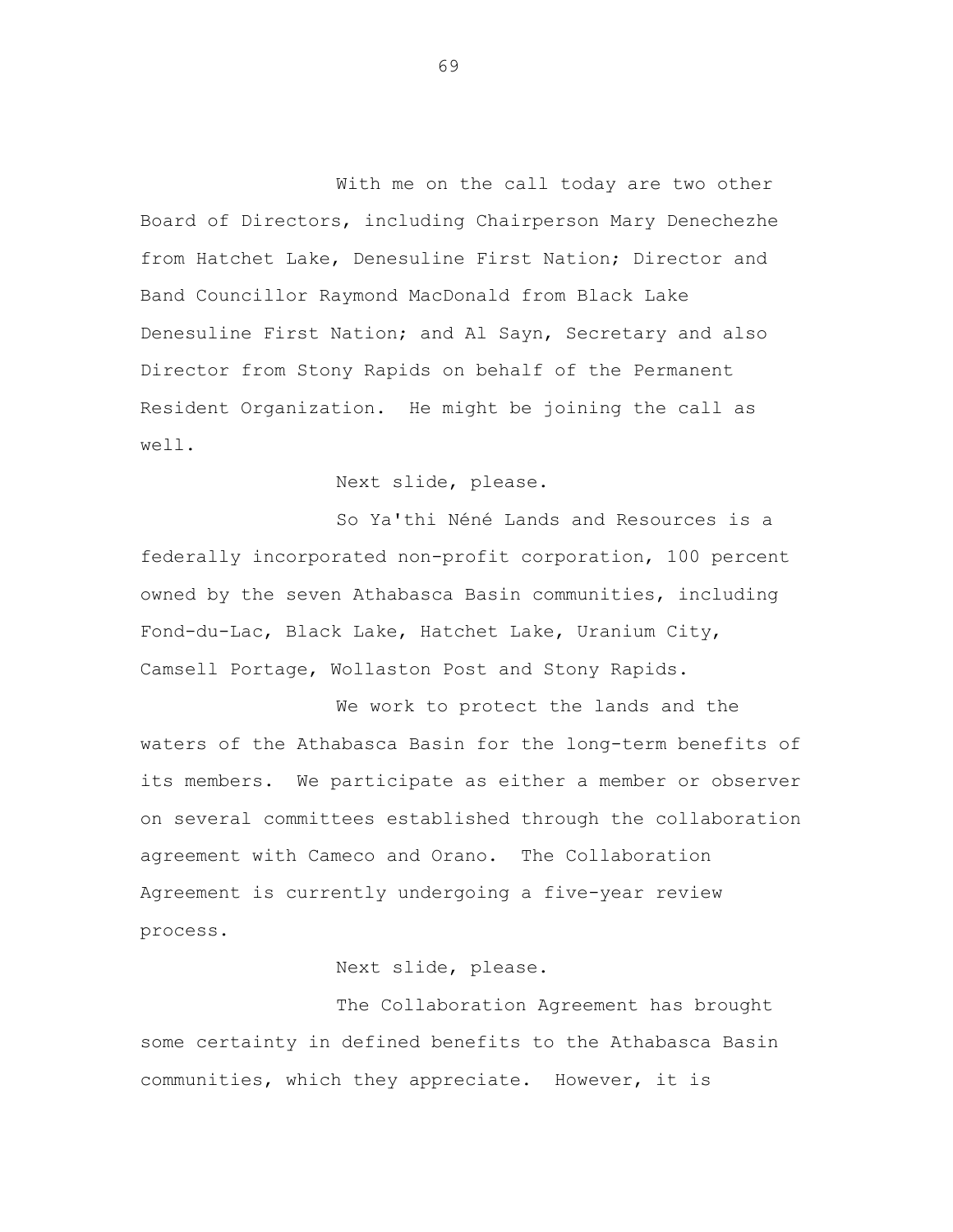important to acknowledge and for the Commission to understand that impacts have occurred and continue to occur and that there are still concerns among community members and leaders.

Next slide, please.

So with support from one of our partners we developed a short video on some of the concerns from Elders on our Athabasca Land Protection Committee regarding the impacts from the mining industry in the traditional territory of the Athabasca Denesųłiné.

You can go to the next slide, please, and it should play the video.

--- Video presentation / Présentation vidéo:

"*The land means our livelihood, and it means our traditional way of life. The land means love. The Dene, we're part of -- Dene, the Earth. That's what it means." (Indigenous language spoken / Langue autochtone parlée) "Everything in this world that we live in has a positive and negative side. The mine provides a good life for our young people. Personally, I raised my kids with the mines. I had*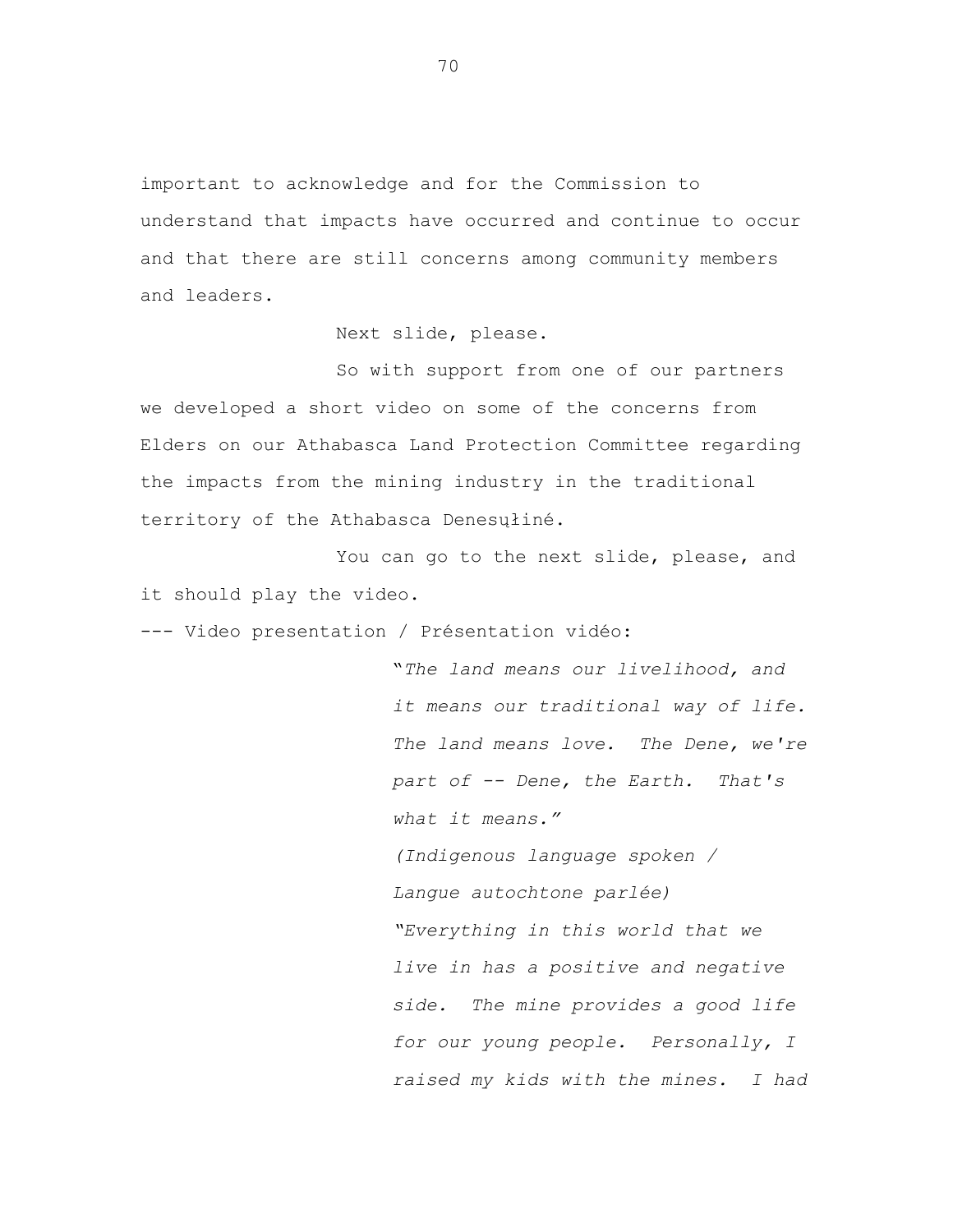*a good life. I travelled the world with the mines. So yes, it has good sides and bad sides." (Indigenous language spoken / Langue autochtone parlée) "Unfortunately, with the mines and everything, I know for a fact that it is going to pollute the water. The quality of water won't be there forever."*

*(Indigenous language spoken / Langue autochtone parlée)*

**MS. DENECHEZHE:** Good afternoon. My name is Mary Denechezhe. I am the Chairperson for Ya'thi Néné. I am a Member of the Hatchet Lake. I'm just going to do...

There is significant land use from my members around Cigar Lake. Based on a desktop analysis of the 60-kilometre radius around Cigar Lake, we documented 143 community members, 6,395 traditional knowledge, land use and occupancy futures: barren-ground caribou, black bear, woodland caribou, moose, duck, geese, wild chicken, fishing, muskrat, trapping of the rabbit and beaver, collecting eggs, wild berry, clay, soil, rock, food plants, special plants and special wood.

Next slide, please.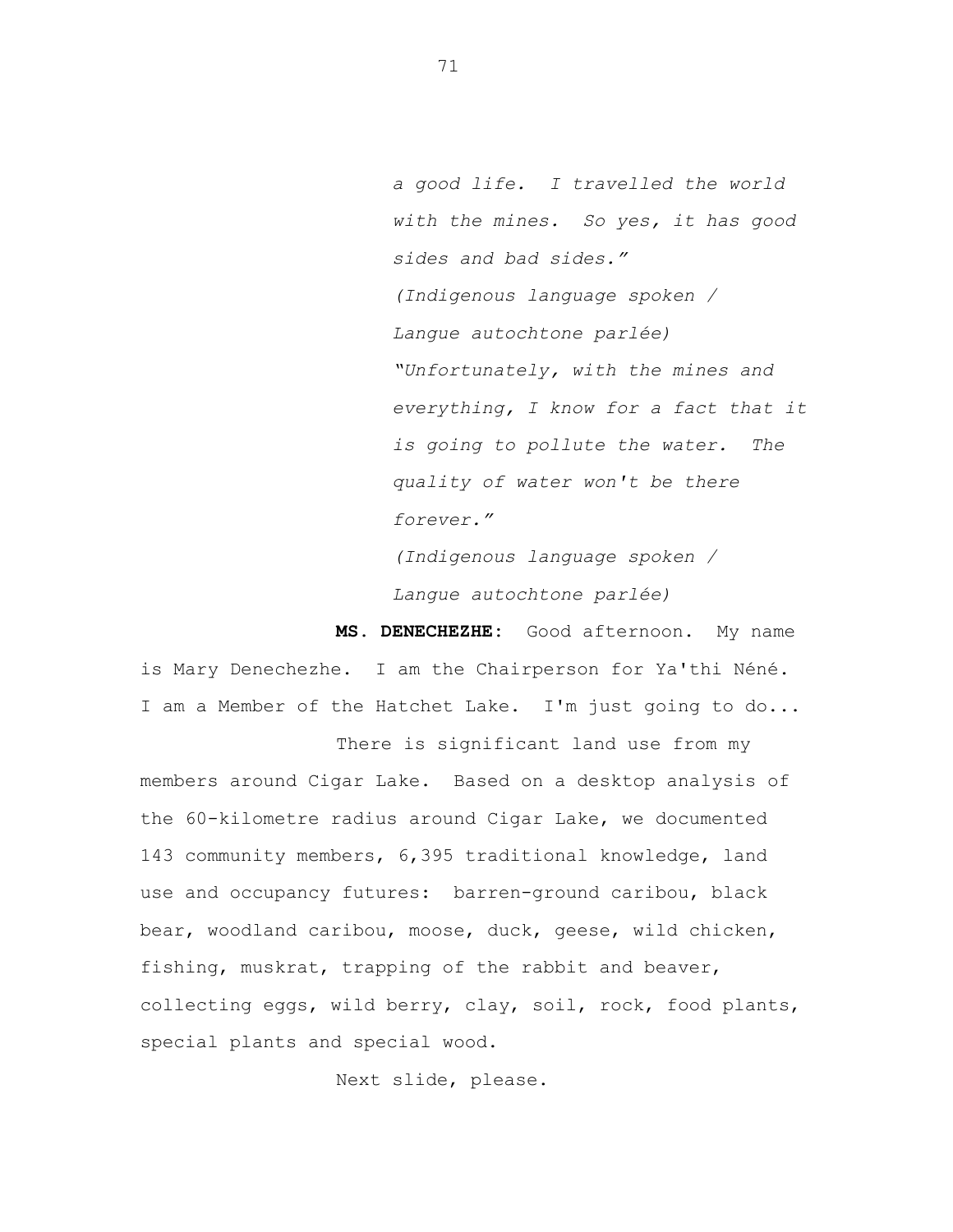In some of the meetings we held with our leadership and members some concerns expressed by the members included:

- water quality and the downstream impacts from multiple mine operations, including Cigar Lake mine operations -- these concerns are so great for some community members that they have to switch to store-bought water;

- health impacts on the residents from the mine in the region associated with cancer rate;

- offsite related impacts that are connected to Cigar Lake, including but not limited to impacts from the road and exploration activity on the wildlife such as barren-ground caribou, increased land disturbance and the risk to the water quality.

Next slide, please.

Quotes from some of the land users around Cigar lake include:

> "The land will be demolished and not the same ever again. They will not replace what is broken. They will have destroyed the landscape and they cannot get that back." "Even if we voice our concern they don't listen."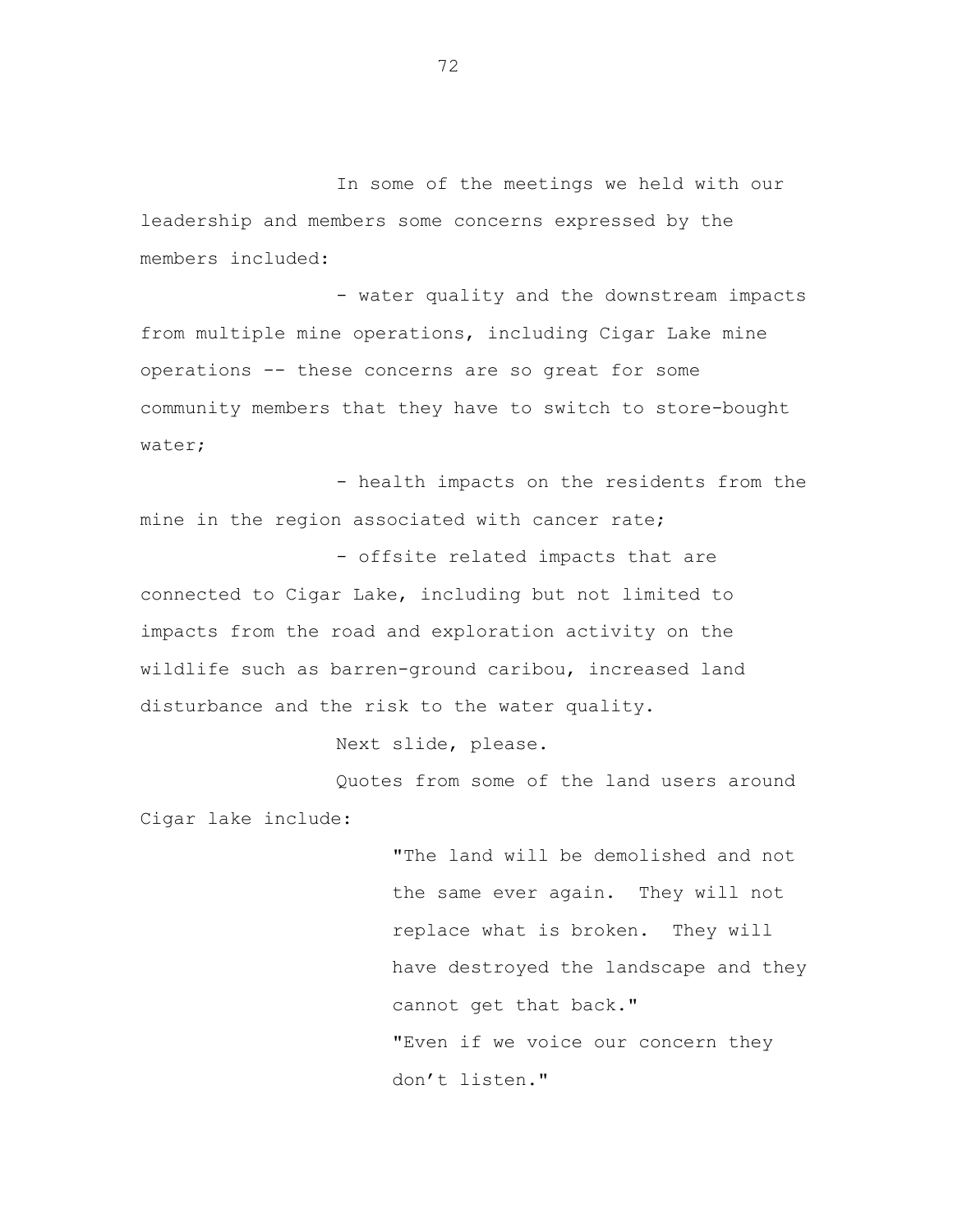"There is a lot of exploration that is affecting my trapline now, where we go there is a lot of exploration going different places, North, East, West, and our trapline is all around Cigar lake ... my traplines are affected by cutlines."

Next slide, please.

In CNSC CMD document CNSC staff noted: "licence renewal for the CLO will not cause any adverse impacts to any potential or established Indigenous and/or treaty rights."

Ya'thi Néné Lands and

Resources is concerned that CNSC is ignoring the evidence and assuming any issues have been resolved.

Next slide, please.

Ya'thi Néné and the community are

concerned that CNSC is ignoring the evidence and assuming any issues have been resolved. For the CNSC to uphold the Honour of the Crown to ensure the duty to consult has been met, the CNSC must ensure meaningful and accessible information; formal participation in decision-making; funding to enable the participation of Indigenous communities; written reasons to show how Aboriginal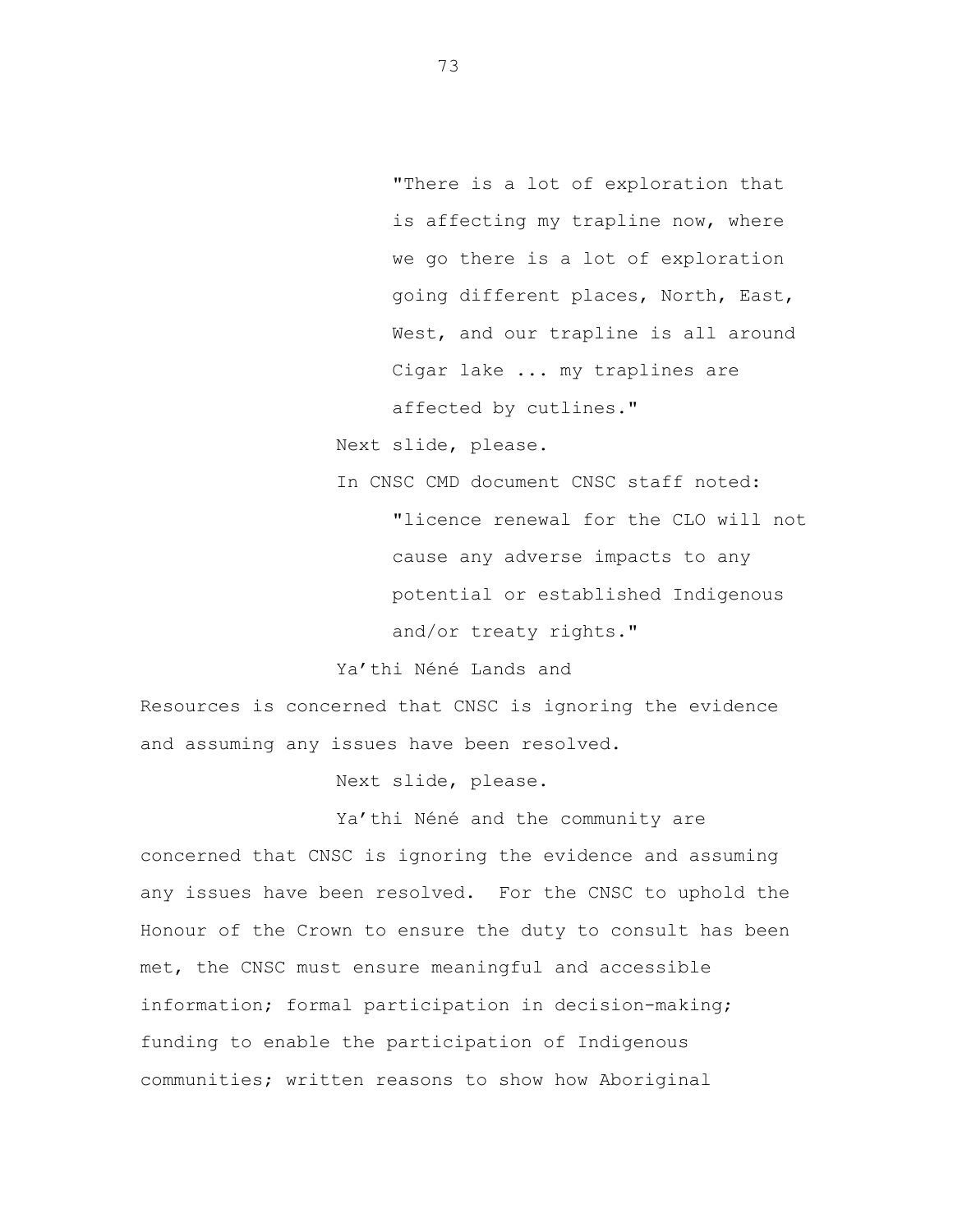concerns were considered and how the concerns impacted the decision.

Thank you. I am going to hand it over back to Garrett.

**MR. SCHMIDT:** Thank you, Mary.

Garrett Schmidt, Ya'thi Néné Lands and Resources.

So based on our efforts to date, Ya'thi Néné and the communities identified the following three recommendations to the Commission.

Number one. The CNSC to ensure Ya'thi Néné leadership and community member participation in studies, monitoring and inspection initiatives that incorporate community standards and values, with sufficient funding to ensure capacity. This could include joint environmental monitoring and inspections, joint studies to assess cumulative impacts from site and regional development.

Next slide, please.

Recommendation number two. The CNSC to establish robust processes for both itself and the licence holders for effective engagement with Ya'thi Néné communities on reporting and monitoring. The intent is to ensure all parties are working with an accountability framework that requires consideration of adverse impacts on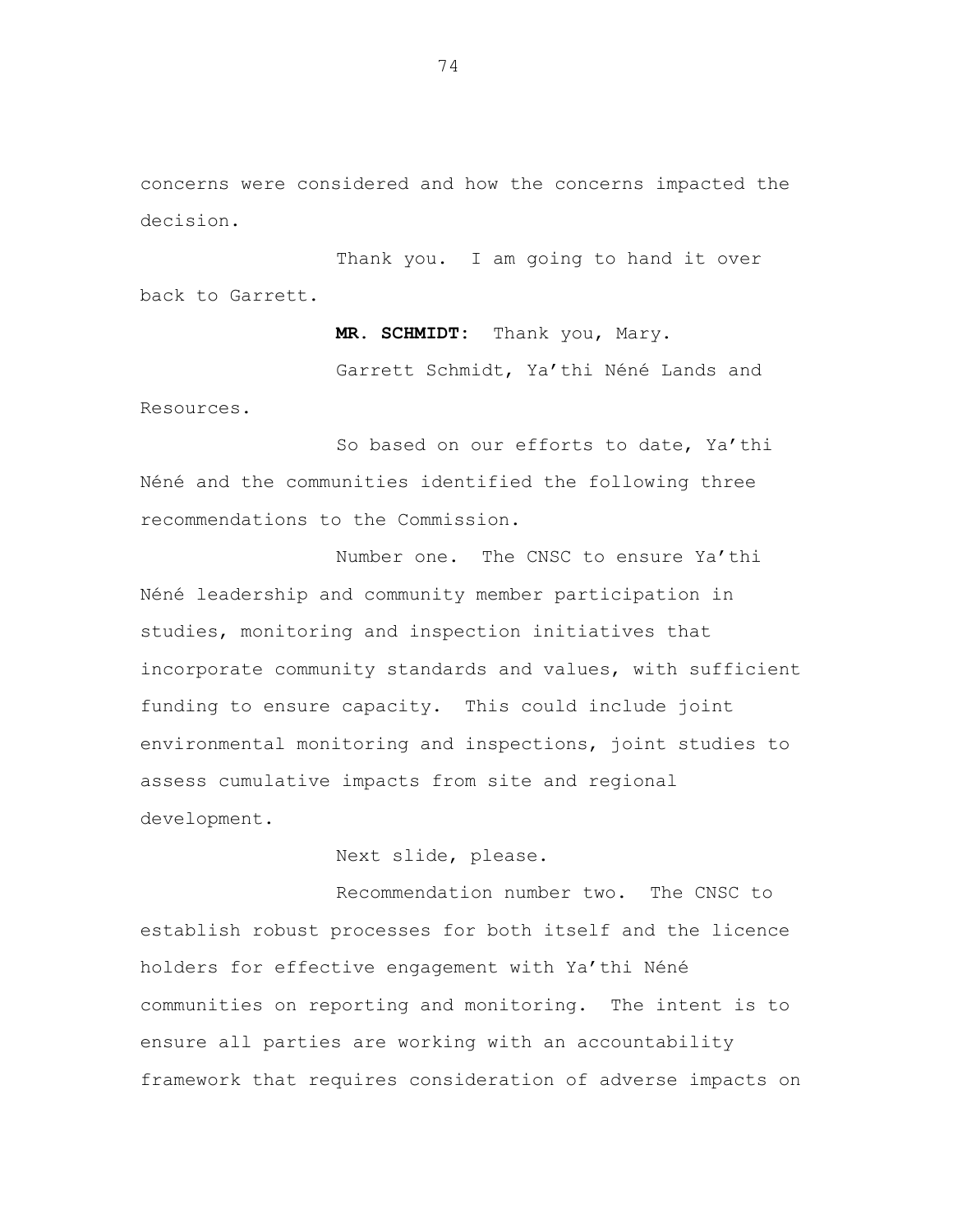the land and treaty rights.

Next slide, please.

Second recommendation continued.

This would include requirements to increase communication and reporting to community members and leadership through in-community meetings and other methods; incorporate traditional knowledge and land use into all phases of assessing impacts; and provide sufficient funding to develop and maintain community capacity for effective engagement.

Next slide, please.

Lastly, our third recommendation to the CNSC was to issue a 10-year licence to Cameco's Cigar Lake Operation, provided the necessary measures are made to address the concerns noted in this intervention.

Next slide, please.

And in closing, Ya'thi Néné looks forward to further collaboration with the CNSC to assist with the implementation of these recommendations to enhance communication and participation with Athabasca Basin communities.

Thank you.

**THE PRESIDENT:** Thank you very much for your intervention.

I will open the floor for questions and we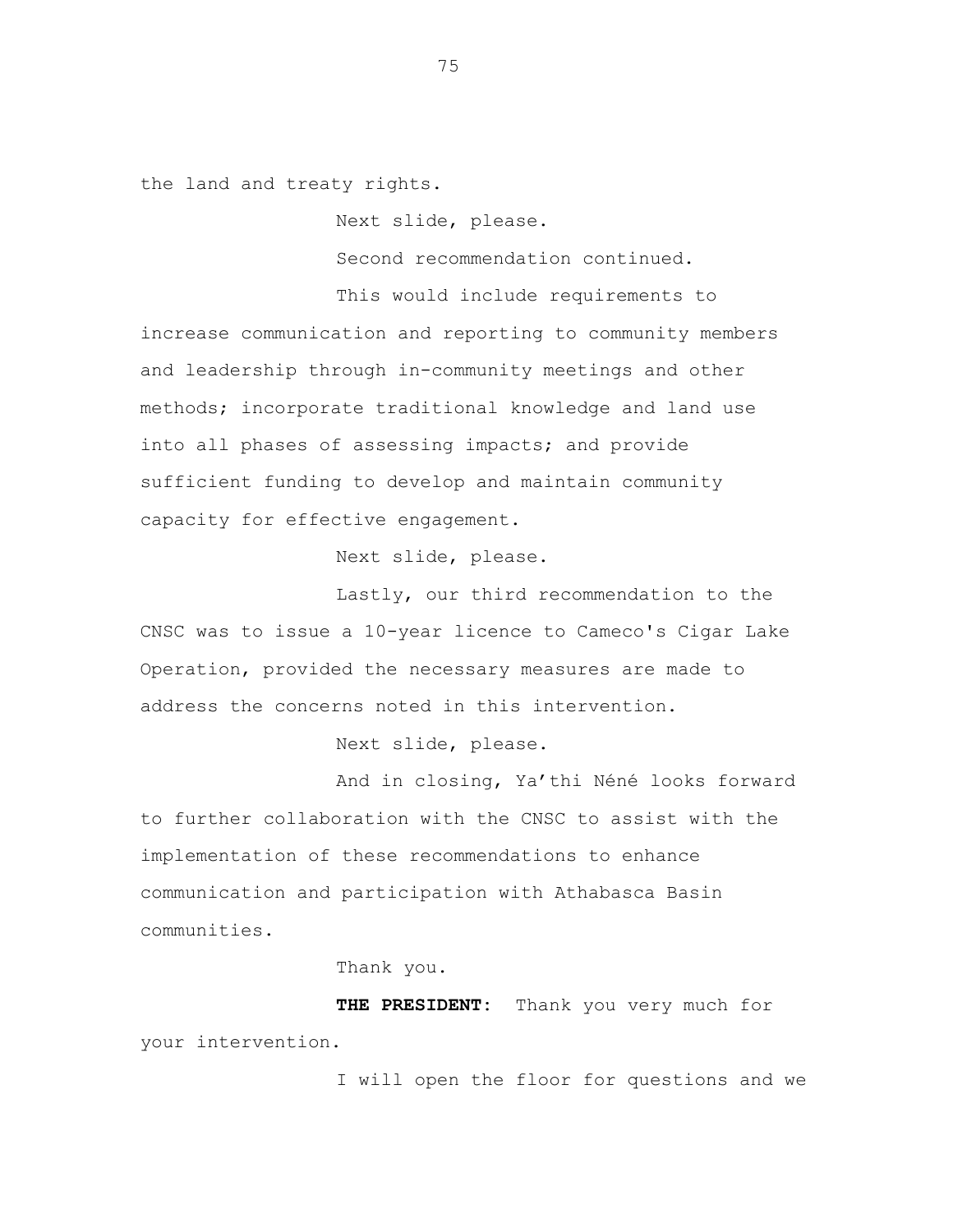will start with Dr. Berube, please.

**MEMBER BERUBE:** Yes, thank you for that presentation. I particularly enjoyed the video. There's some pretty nice fish there where you are going up a lake, so I was very impressed with that.

I want to share something personal before we start and that is I come from a family of hunters and trappers, so I fully appreciate how much this means to you and your people, having lived off the land myself at one point when I was younger. So your concerns are well heard and I think we need to explore that a bit.

With regard to trapping, this is a big deal for your communities, I understand this, and you are saying that animal populations seem to be receding around the site or in the area in general, I'm not sure which one that is. Could you elaborate, please?

**MR. SCHMIDT:** Garrett Schmidt, Ya'thi Néné Lands and Resources.

So we don't have immediate evidence to suggest that there is a decrease of animal populations based on any of the monitoring information that we have been receiving, but one thing for sure that has been noted is the decline in barren-ground caribou -- and traditionally barren-ground caribou did migrate into large parts of Northern Saskatchewan -- that it has significantly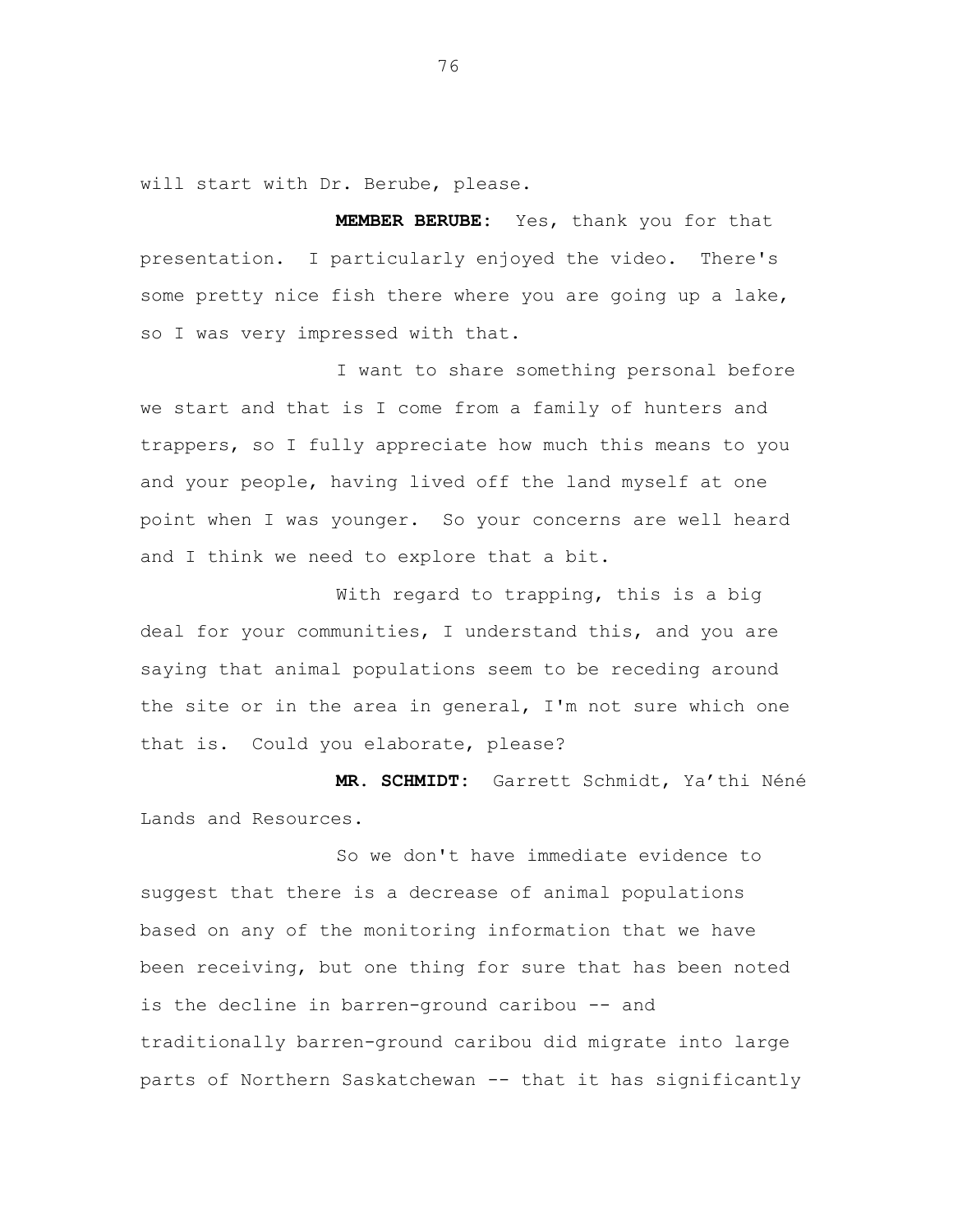diminished over a number of years and there is certainly speculation around what are the causes for that. So barren-ground caribou is a cultural keystone species for Athabasca Denesųłiné and they definitely recognize the decline in that species in particular.

**MEMBER BERUBE:** And just more on that line of questioning, are you seeing calf pelt yields reduced in terms of trapping volumes or what is bringing about this concern with the actual animal population itself?

**MR. SCHMIDT:** Garrett Schmidt, Ya'thi Néné Lands and Resources.

We actually have no information that supports that, it is just more comments that we have received from some of the land users in the area.

**MEMBER BERUBE:** Thanks.

**THE PRESIDENT:** Thank you.

Dr. McKinnon...?

**MEMBER McKINNON:** Yes. Thank you for the presentation and the very informative written intervention.

I would like to continue with some questions about the traplines. The first questions I have are to the Ya'thi Néné.

I'm just wondering, how close are the traplines to the mining operation and do they vary each year in location or are they moved around? Are they known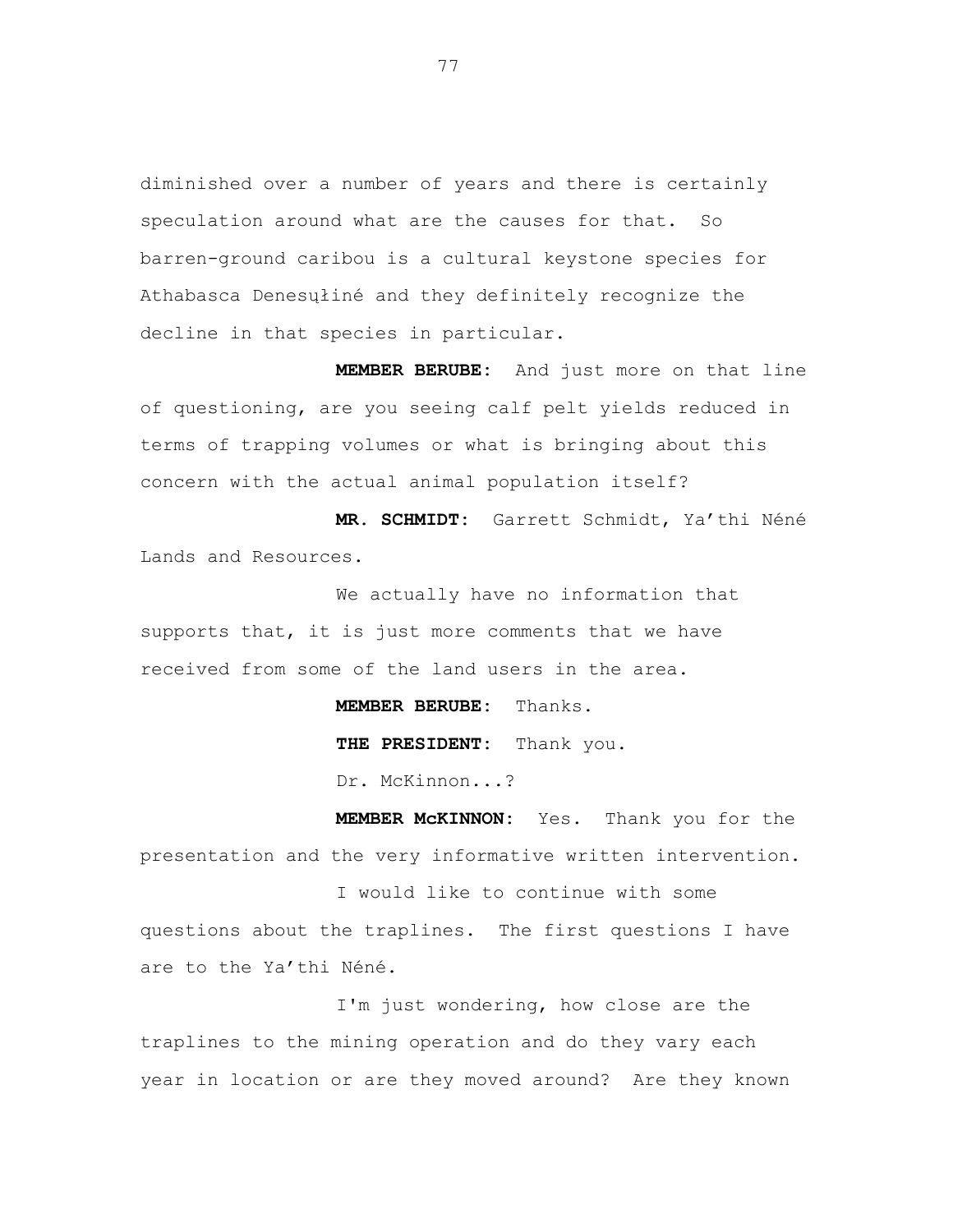in advance?

**MS. DENECHEZHE:** Mary Denechezhe.

They do have a cabin around the Cigar Lake area and closer to the mine site they do have a cabin where they go every year to trap. So they don't relocate. They stay in the same place where they build a cabin and they feel comfortable. So that's where they have been going for years. They are actually not relocating.

**MEMBER McKINNON:** Okay. Okay, interesting. Thank you.

So I would like to ask a question to Cameco. What is the dialogue with the community members in advance of making the exploration cutlines? Because it was mentioned that some of the cutlines do interfere with the traplines. And is there a dialogue about that?

**MR. MOONEY:** It's Liam Mooney, for the record.

And I'd like to ask Kristin Cuddington to talk about the engagement related to Cameco's exploration activities.

Important to emphasize that that's regulated provincially and that there's of course more than just Cameco in the exploration activities.

But I would say in that regard that it is an area where there has been dialogue and one where our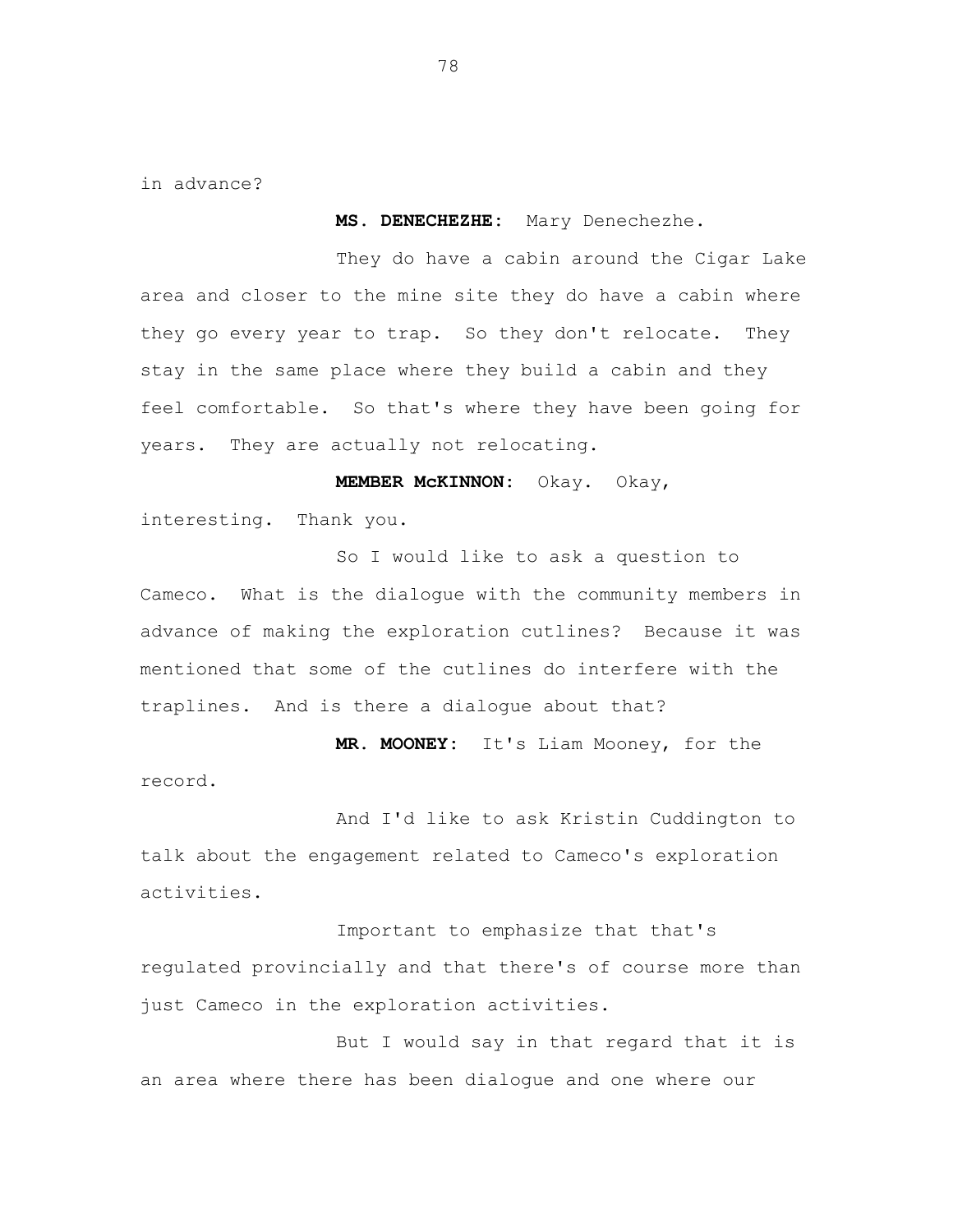focus would start with the individual that traps closest to Cigar Lake, given the proximity to the operation. And she has filed an intervention in these proceedings that is supportive of the licensing and indicates that, you know, in relation to the Cigar Lake operation, at least, she's able to continue her traditional activities and she's confident about the water quality in the areas where she practises those activities.

But perhaps Kristin can talk about the engagement efforts that relate to the provincially regulated exploration activities.

**MR. LEBLANC:** Ms Cuddington? Yes? **MR. MOONEY:** We have some audio issues on our end. We're just coming back to you here. Sorry.

> **MS CUDDINGTON:** Can you hear me now? **MR. MOONEY:** No.

**MS CUDDINGTON:** One more check: Can you hear me now?

> **MR. MOONEY:** You're in now. **MR. LEBLANC:** Yes.

**MS CUDDINGTON:** Wonderful.

Kristin Cuddington, for the record.

So Cameco maintains an open line of communication with the Crown on our exploration activities. So in addition to the consultation packages sent out by the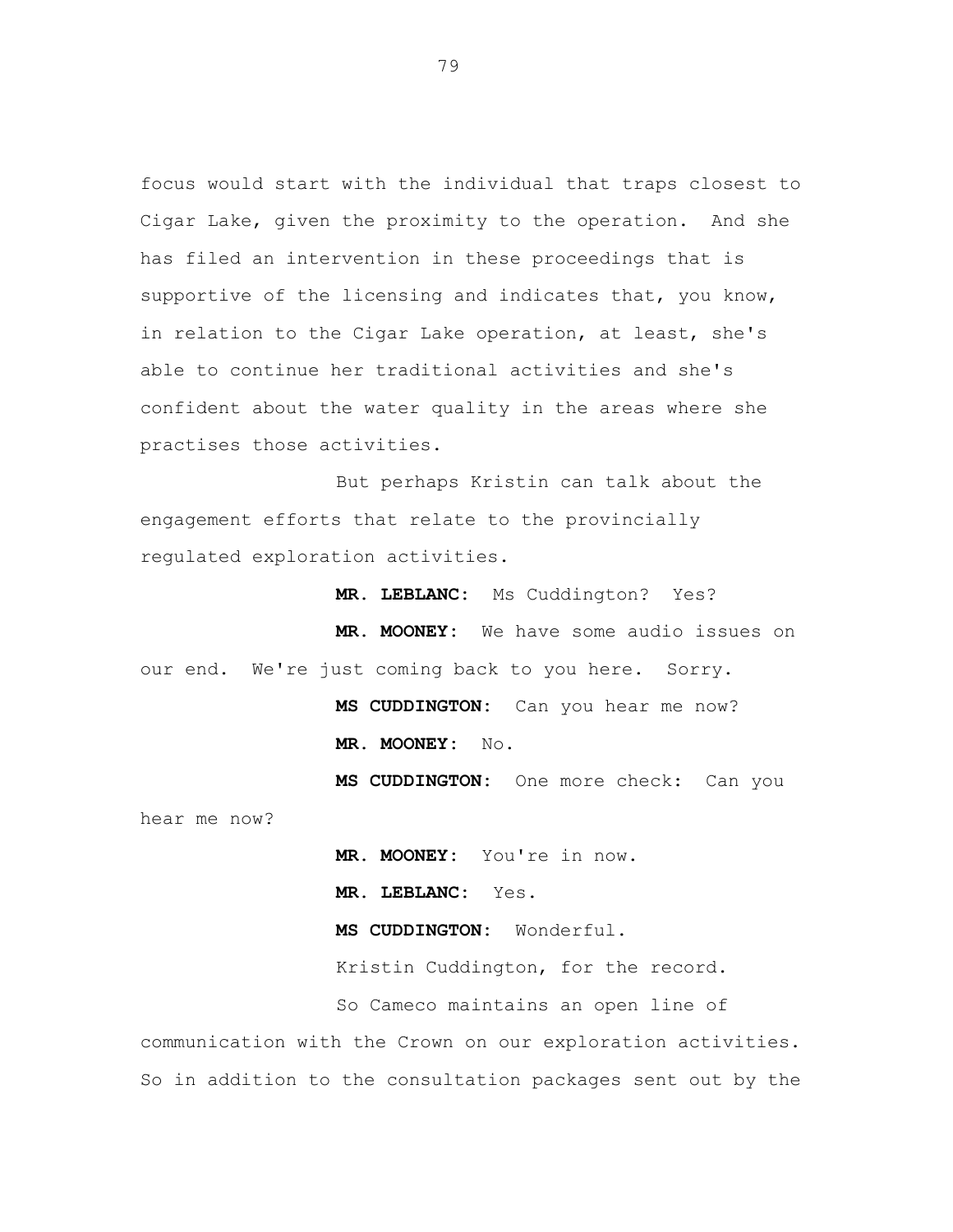Province to community leadership, Cameco sends an engagement letter with project plans to stakeholders in addition to cabin owners and meets with land and resource users. So those on the stakeholder list have expressed interest and are in proximity to our exploration activities.

Our community relation liaisons, as set out in our collaboration agreements located in the First Nations communities, reach out directly to land and resource users in the area to discuss our upcoming programs. And so the community liaisons are well positioned to have these discussions as they are members of the community and are traditional land and resource users themselves.

**MEMBER McKINNON:** Okay. Thank you.

And one related question which came up in the presentation, there is -- and this is in connection with the database of traditional land use, which I found was a very, very interesting and useful concept. Has that, can that be used to track any changes in wildlife patterns over time? Or does it contain that kind of information at all?

**MR. SCHMIDT:** Garrett Schmidt, for the record.

It's not designed to track long-term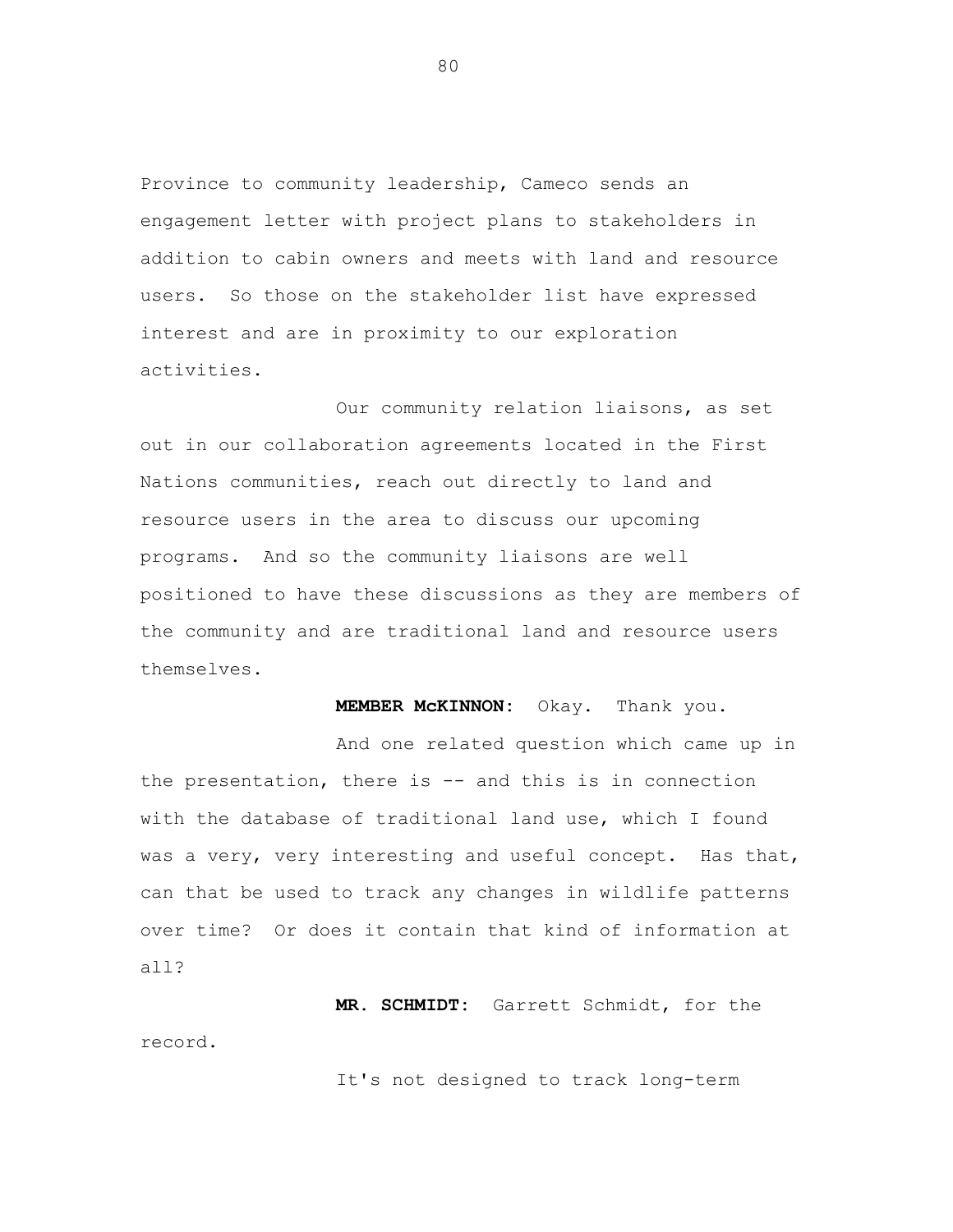monitoring results. It's basically a snapshot in time from land users who've been interviewed. And so the Basin communities have quite an extensive database that dates back over decades of information collected. And so a lot of those people have actually passed on. But there's also new land users who haven't been interviewed, and their information is not in the database. So it is quite an extensive file that we maintain and we use to support any of our consultation or engagement efforts throughout Nuhenéné, the traditional territory of the communities.

**MEMBER McKINNON:** Thank you.

**THE PRESIDENT:** Maybe I'll start with a question for Ya'thi Néné and then follow up with staff.

In your submission, you've mentioned that CNSC is ignoring evidence. Can you be a bit more specific on exactly what evidence is being ignored, and then maybe I can ask CNSC staff to comment on that, please.

**MR. SCHMIDT:** Garrett Schmidt, for the record.

So it's fairly obvious to Ya'thi Néné and to the communities that both the mining industry as a whole and also in the CNSC's CMD document you're very quick to acknowledge that there are no impacts to Treaty rights.

And we're basically saying that that is not correct. There are active land users that are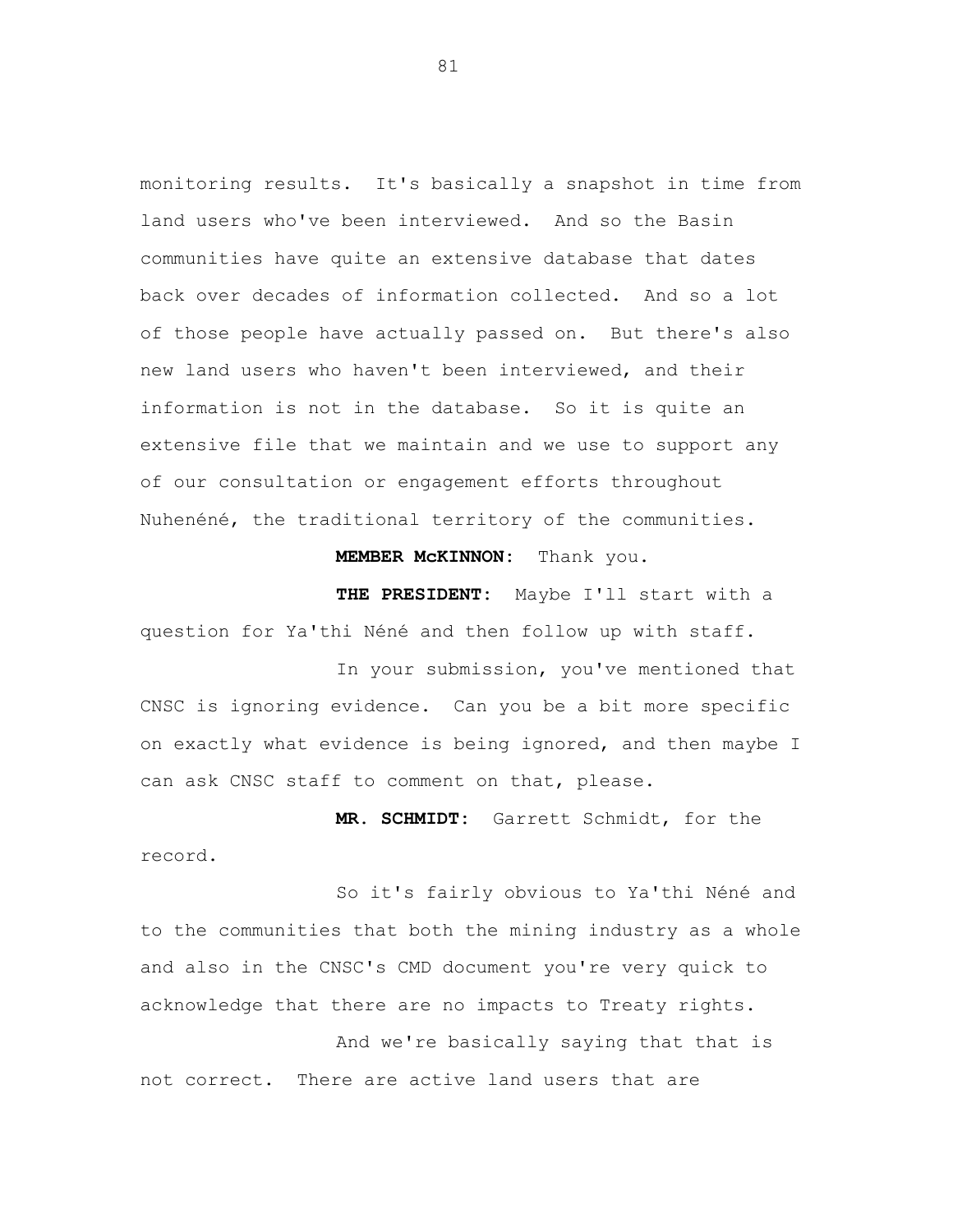impacted. And it's not necessarily just the trappers that have those direct compensation packages negotiated between them and the proponents, but there's many, many other types of land use that exist from collecting berries to fishing to, you know, even impacts related to barren-ground caribou migration and so on. So there are certainly impacts that are much broader in perspective and defined from what is currently understood both by industry and the CNSC.

**THE PRESIDENT:** Thank you. And maybe the one specific one I can ask you to comment on, which is what you've heard from the members of the community is about the quality of water and concerns with that, where there is statements that some people have started drinking bottled water as a result of that.

Is that because of measured values or is that because people believe that the water quality may have just deteriorated because of the mining operations? Is there any tangible evidence? Help me with that, please.

**MR. SCHMIDT:** Garrett Schmidt, for the record.

From our understanding, there is no tangible evidence. We have certainly reviewed some of the information provided by the various monitoring programs and whatnot. And you know, I know Cameco and Orano and various organizations are quick to identify that there are -- you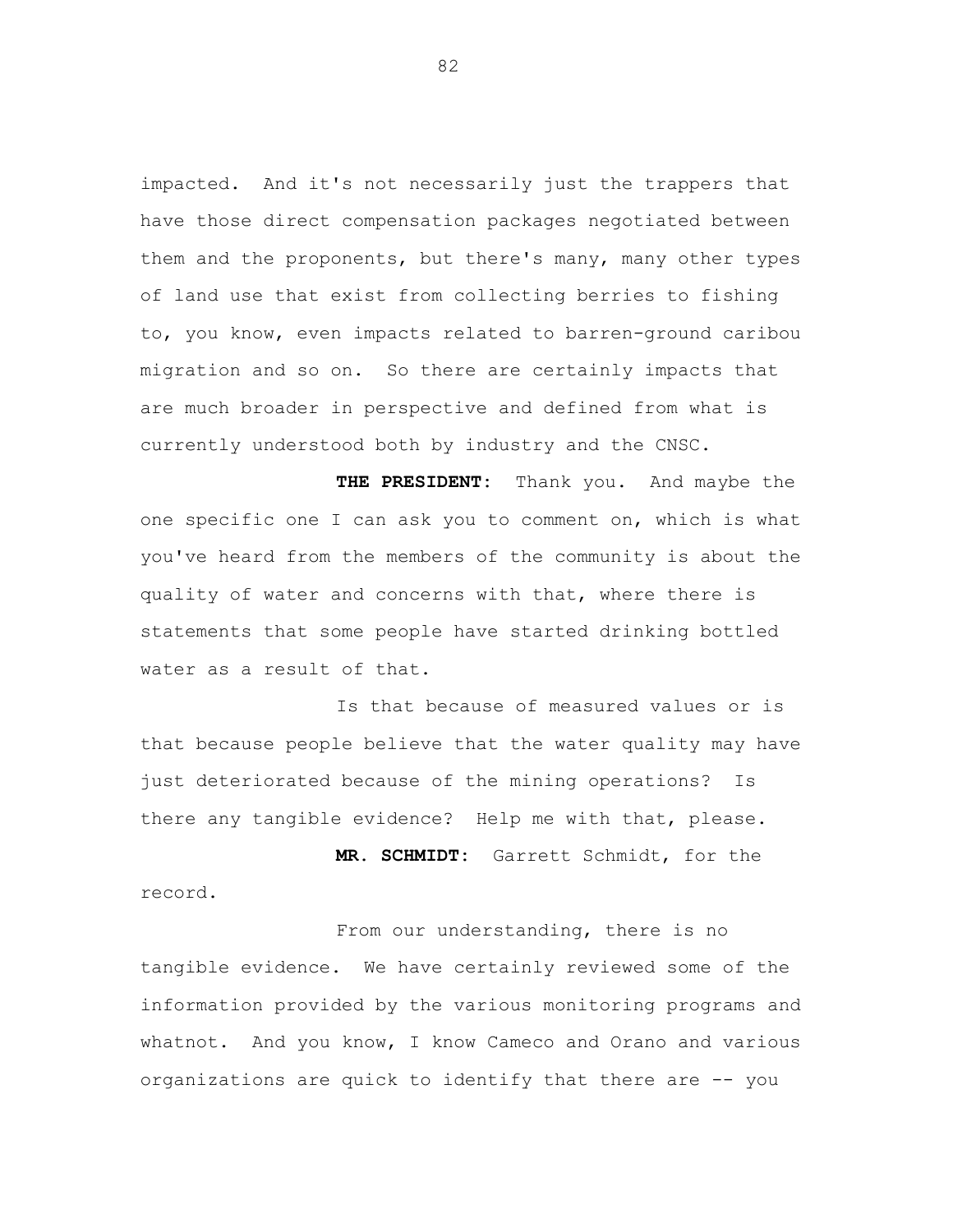know, it's all within the thresholds if not significantly below.

But the major issue here is the understanding from community members and their perception with how things operate. And those concerns are very real. And there are community members who are concerned about that.

**THE PRESIDENT:** Thank you. Maybe I can ask CNSC staff first and then Cameco to comment on do you hear those concerns in your engagement with the community and how do you address them if and when you do. So maybe we'll start with CNSC first, please.

**MS. MURTHY:** Thank you. Kavita Murthy, for the record.

I would like to ask Mr. Adam Levine to provide some information on the conversations that have happened between CNSC staff and members of the Ya'thi Néné groups.

Adam, please, go ahead.

**MR. LEVINE:** Thank you. Adam Levine, team lead, Indigenous Relations and Participant Funding for the CNSC.

So these are concerns we certainly heard over the years engaging with the Athabasca Dene First Nation communities. We've done extensive engagement and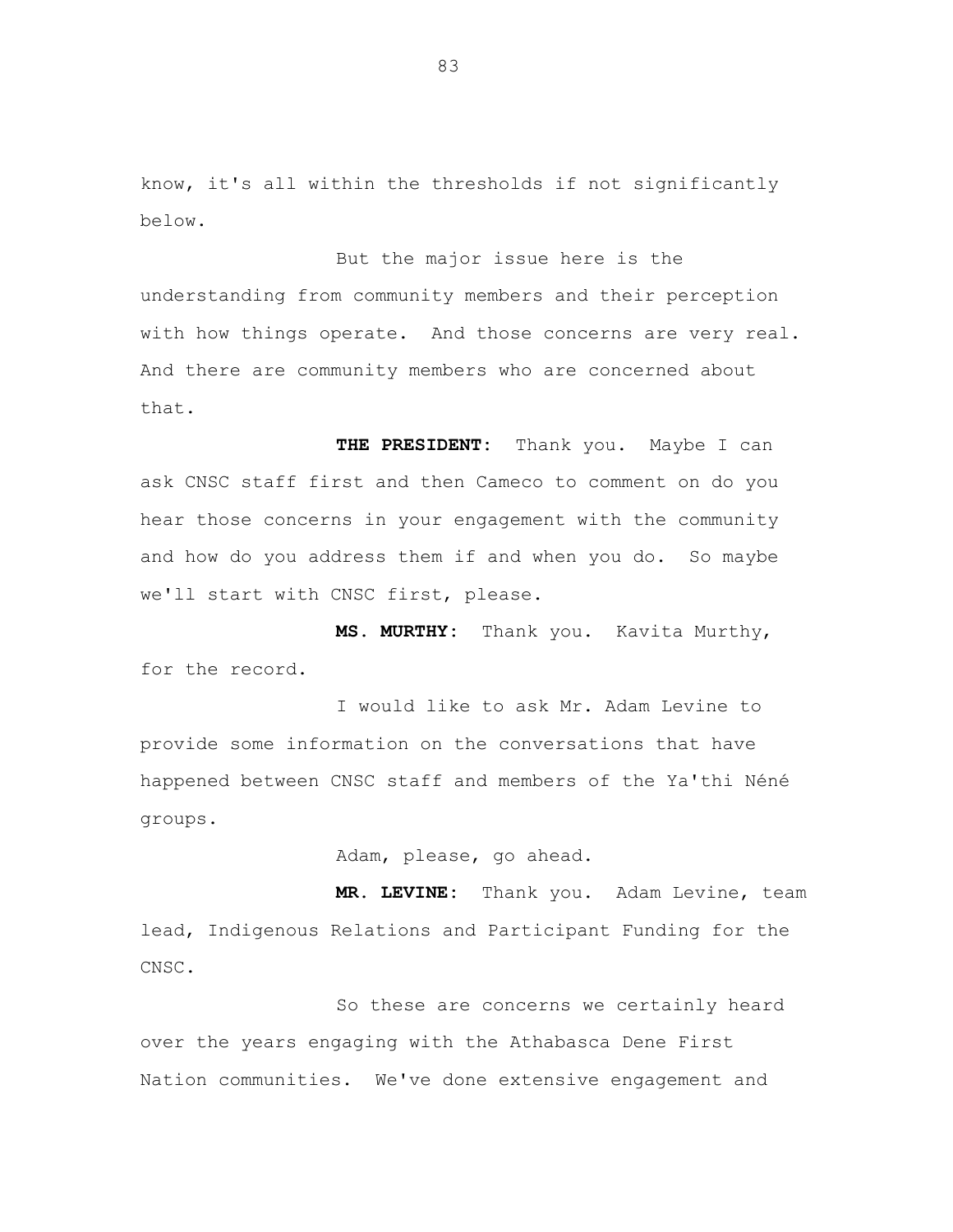outreach with these communities, including in collaboration with the Ya'thi Néné Lands and Resource Office, to help inform the communities about our regulatory oversight role, the information and data that we've been reviewing and gathering that helps inform our recommendations around why CNSC staff, we feel these operations have been safe and will continue to be safe and protect the environment.

And obviously, we've heard a lot of the concerns still exist out there in many parts of the communities. And that remains a major challenge for us and others. And over the last number of years we have been looking for guidance from Ya'thi Néné and their leadership of how to better communicate this information and build trust with the communities so they would feel confident and see the same things that we're seeing from their point of view.

So we've done a lot in terms of doing regular workshops and outreach sessions to answering every question that comes in from the Ya'thi Néné leadership regarding our work and regulating the uranium mining industry in their territories.

But we're always willing to do more. And we really unfortunately can't be in the communities right now, and that's one of the greatest ways of building those relationships and trust is that one-on-one dialogue. But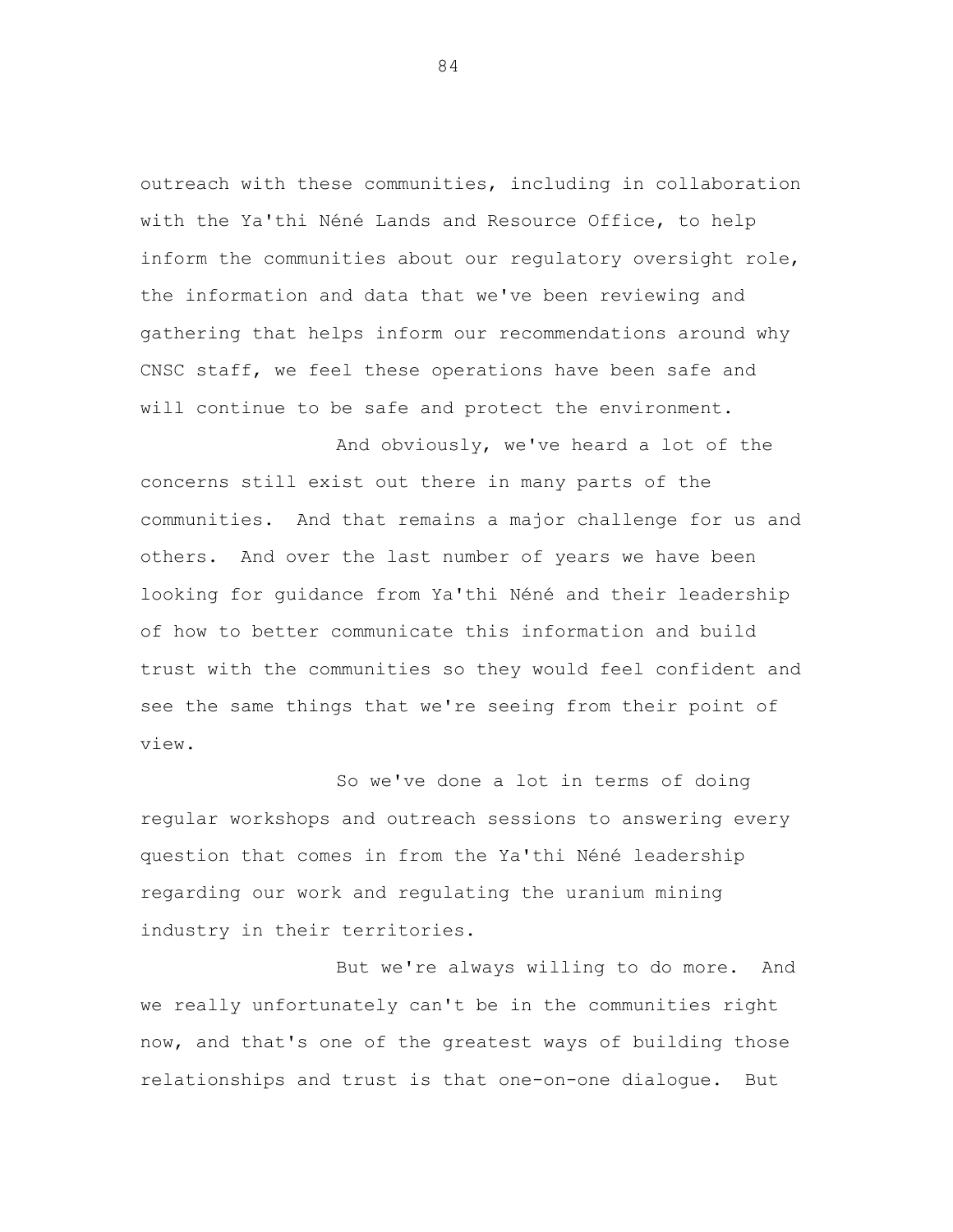we're definitely looking at really enhancing areas around collaboration on monitoring.

And we did a great job last year, I believe, of collaborating with Garrett and his team on the Cigar Lake monitoring campaign as part of our IEMP where we actually helped fund them to talk to their elders and land users about what samples would be meaningful for them with regards to Cigar Lake, and actually adjusted our sampling campaign regarding the feedback they got and try to bring meaningful results to their community members. So we want to build off that and do more.

But certainly these are issues and concerns around perceptions that have been longstanding in the communities. We want to do everything we can to address those.

**MS. MURTHY:** Thank you, Adam. I would like to pass this over to Kiza Sauvé, the director of Health Sciences and Environmental Compliance Division to speak a little bit, give us a little bit more detail about the IEMP and how the water sampling has worked. Thank you.

**MS. SAUVÉ:** Thanks, Kavita.

Kiza Sauvé, for the record. So I'm the director for Health Science and Environmental Compliance Division.

As Adam Levine mentioned, we worked with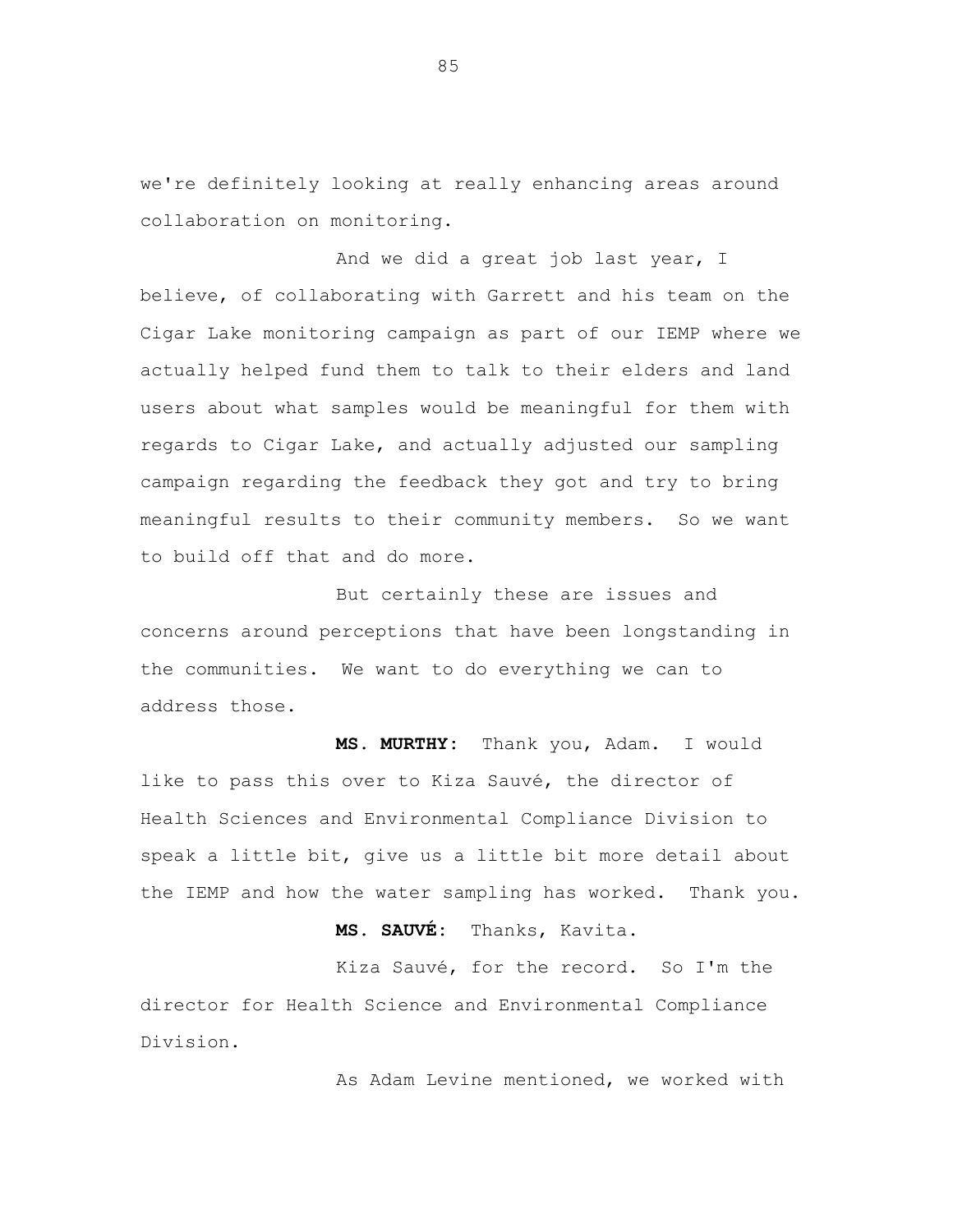the Ya'thi Néné through the participant funding program to see what would -- where the water samples would make more sense for the Ya'thi Néné.

Other discussions that we've had -- and as Adam mentioned, due to the pandemic, we've not been able to do this so far -- but we've talked about other ideas and how we can get more into the community. And one of the examples that -- the brainstorming session we had with Garrett and his team was could our sampling team go into one of their communities and do, you know, a small sampling campaign directly in the community, so their members could see what does it actually mean when you take a water sample. How do we actually do the sampling campaign?

Because we have found in other communities that having Indigenous members come with us to see the actual sampling happen, it's really powerful. So that's something that we're looking to do because we know -- and as Garrett mentioned -- we know that the water samples are coming out within drinking water quality right in the lakes. So it is really that perception and how do we work with those community members. Even if it's working with a few environmental monitors so that they can get the message out more into the communities.

So now that we have our IEMP results for Cigar Lake, now we need to continue working with how do we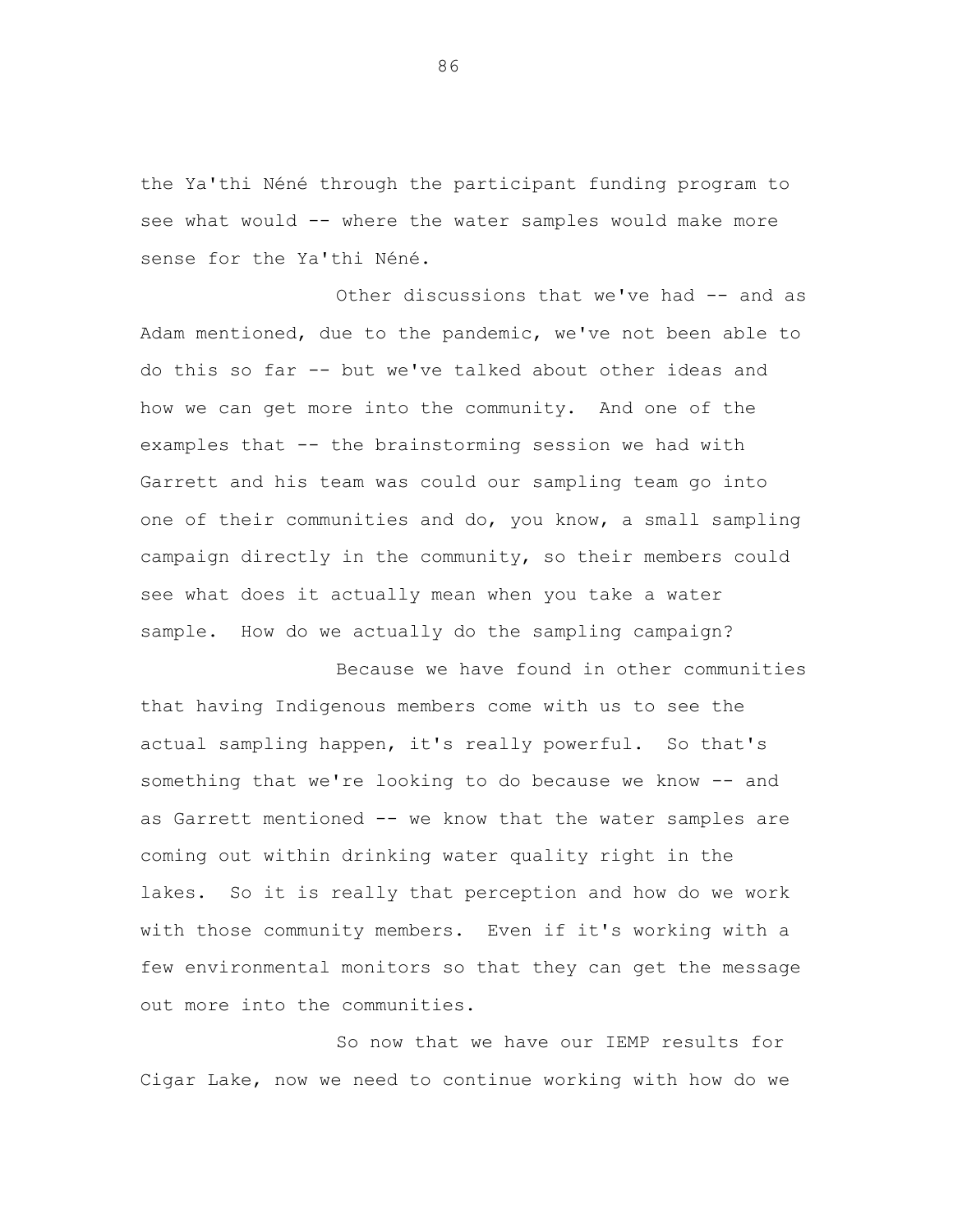get those results back to community members and how do we keep the conversation going. So we're -- we want to keep working with the Ya'thi Néné. That's a really important topic for us.

## **THE PRESIDENT:** Thank you.

Well, Mr. Schmidt, maybe I'll turn to you, because there seems to be very strong agreement with what you're suggesting. There needs to be greater involvement. The CNSC says that's really what's needed for the community members to get more confidence in the results in the impact of the mines. So does that give you comfort that -- you know, you're on a journey. It's not going to happen overnight. But you're working towards the same objective here.

**MR. SCHMIDT:** Garrett Schmidt, for the record.

I think it's a good start. And really what it comes down to, our intervention, it comes down to better communication and better participation.

And yes, the work that we did with the IEMP, I think that was a great start. But it's kind of a sliver in terms of what that program could be to really have the communities participating more regularly and, you know, not through either the proponent or necessarily through the CNSC directly either, but really to have that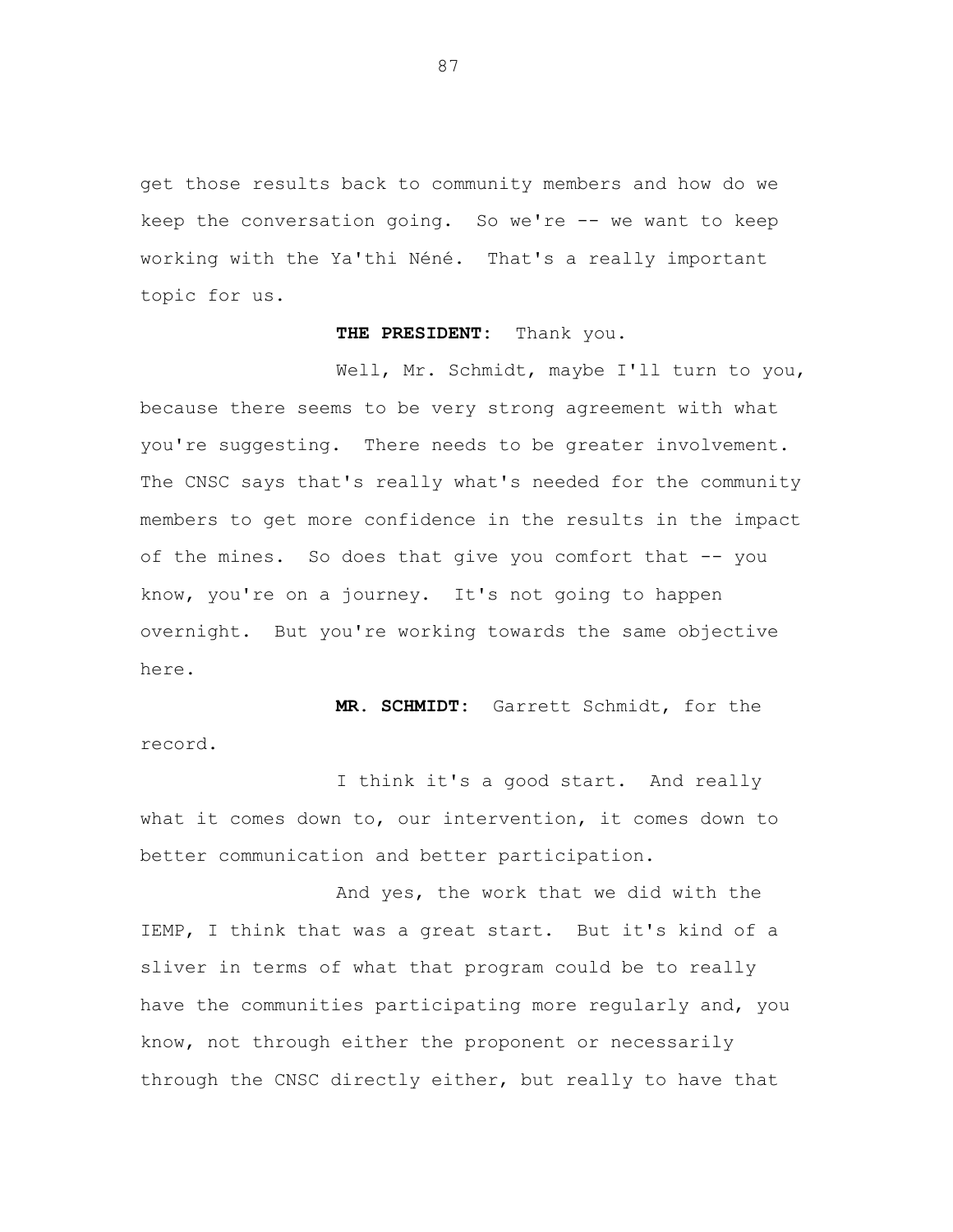within the communities itself and to develop their capacity so they can understand what is, you know, fully going on.

**THE PRESIDENT:** Thank you.

I'll ask Cameco to also comment on your community engagement and concerns particularly about quality of water and how do you address those concerns or dispel the concerns.

**MR. MOONEY:** Thanks. It's Liam Mooney, for the record.

I'm going to ask Kevin Nagy to talk about the two other regional programs that were mentioned in our presentation, one being the Eastern Athabasca Regional Monitoring Program and the other being the Community-Based Environmental Management Program. Those are regional monitoring programs that do involve community participation. And they were designed to help with that understanding in relation to our operations, and as well also provide a venue for the discussion around community impacts because they are regional in scope.

We do have monitoring that is specific in the regulatory framework for the water that is produced by Cigar Lake that's treated. And it must meet that release criteria before it's released. So I would say the development of both the Community-Based Environmental Monitoring Program and Eastern Athabasca Regional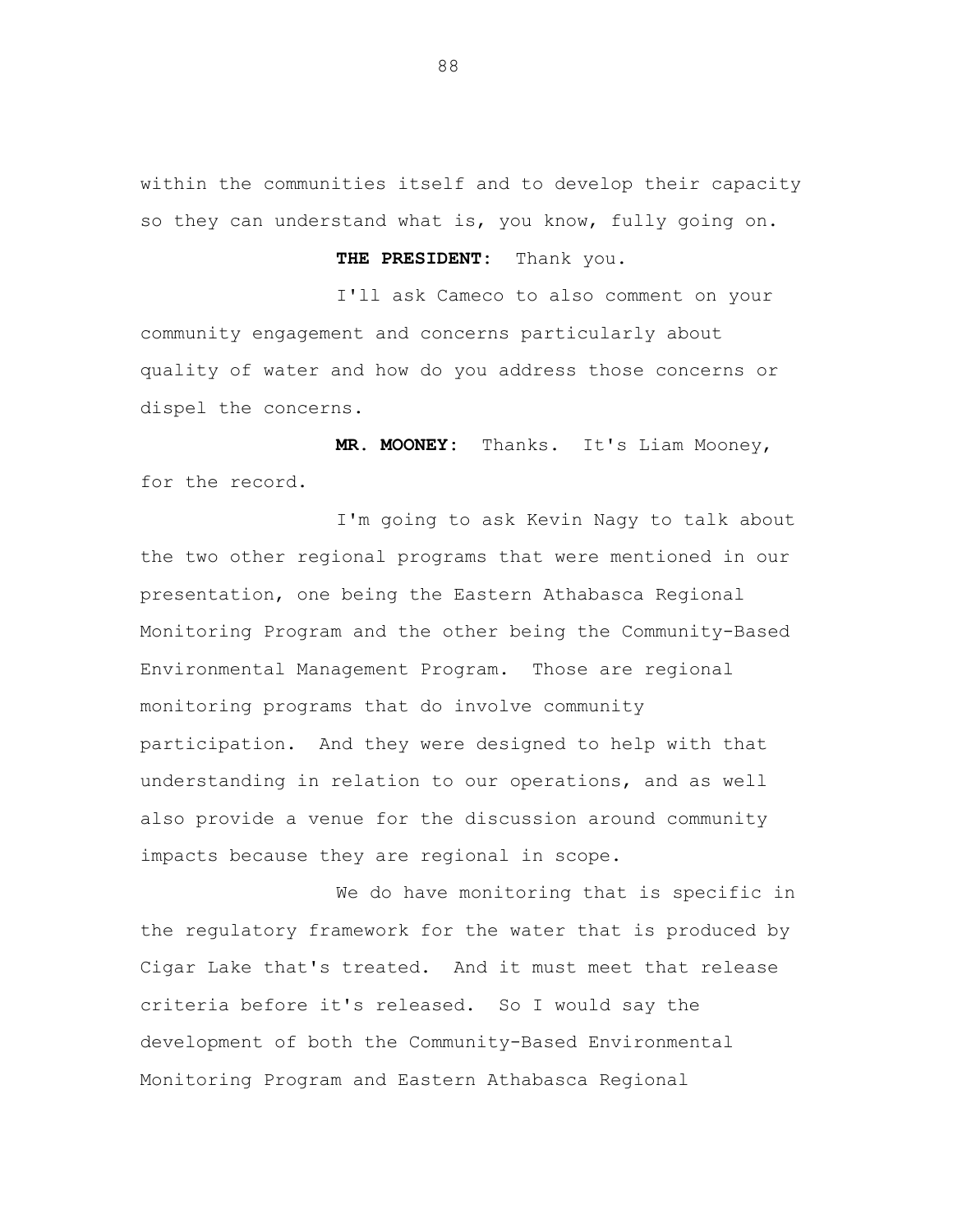Monitoring Program were to provide that increased visibility on regional but also involve the communities in that regard.

**MR. NAGY:** Thanks, Liam.

For the record, my name is Kevin Nagy.

The Eastern Athabasca Regional Monitoring Program as well as the Community-Based Environmental Monitoring Program both collect samples of country foods and water in the vicinity of the seven Athabasca Basin communities. Country foods would include berries, fish, and whatever wild game that is being hunted back here by community residents. That can range from herons to grouse and all the way up to -- can even see caribou.

The Eastern Athabasca Regional Monitoring Program occurs annually in each -- in all seven communities, while the Community-Based Environmental Monitoring Program focuses more on one or two communities each year, completing detailed interviews with community members on where and what they hunt and gather, and then developing a program based on that.

In both cases, community residents are directly involved, like in the sample collection. So we're talking specifically to water. There'll be community members, sometimes youth and elders as well, going out into the boat with the independent subject matter expert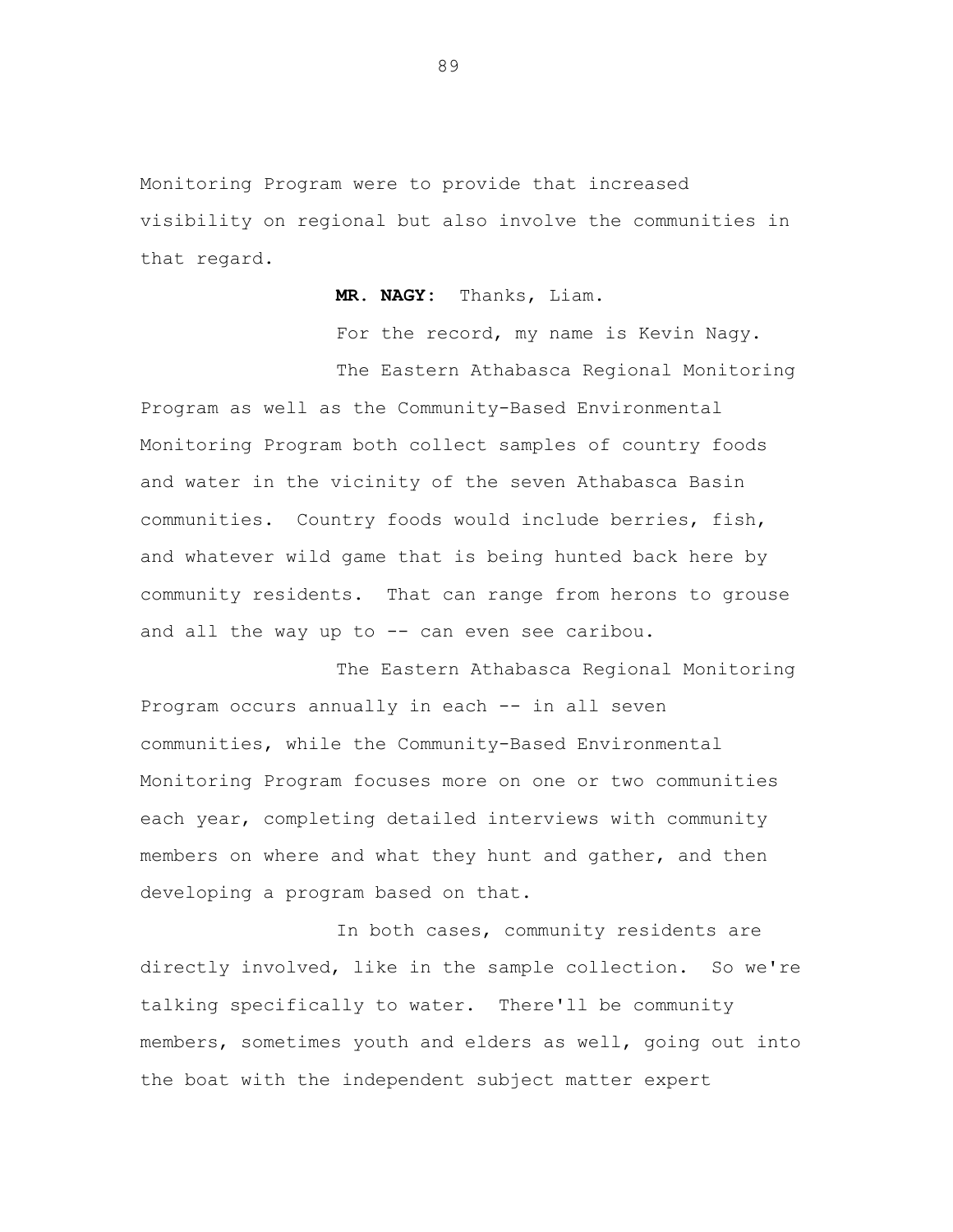contractor that collects those samples, whereas samples of wild game and berries can also be submitted individually by community members to be analyzed.

Throughout the history of these programs, the Eastern Athabasca Regional Monitoring Program has been in place since 2011, the Community-Based Monitoring Program has been in place since 2016 and it was preceded by the Athabasca Working Group Program before that in this community's history.

But these programs continually show that both the water and the country foods in the communities are safe to eat, safe to drink, are part of a healthy diet. And you know, if  $-$  I've said this a few times in answering different questions in these proceedings -- but much better nutritional value than anything I would buy in the supermarket in Saskatoon.

Specifically to water, those samples are analyzed and compared to both environmental quality guidelines for surface water as well as drinking water quality guidelines. And those samples continually come back well within or below the guidelines for either of those aspects.

**THE PRESIDENT:** Right. Thank you, Mr. Nagy.

My question was more on with the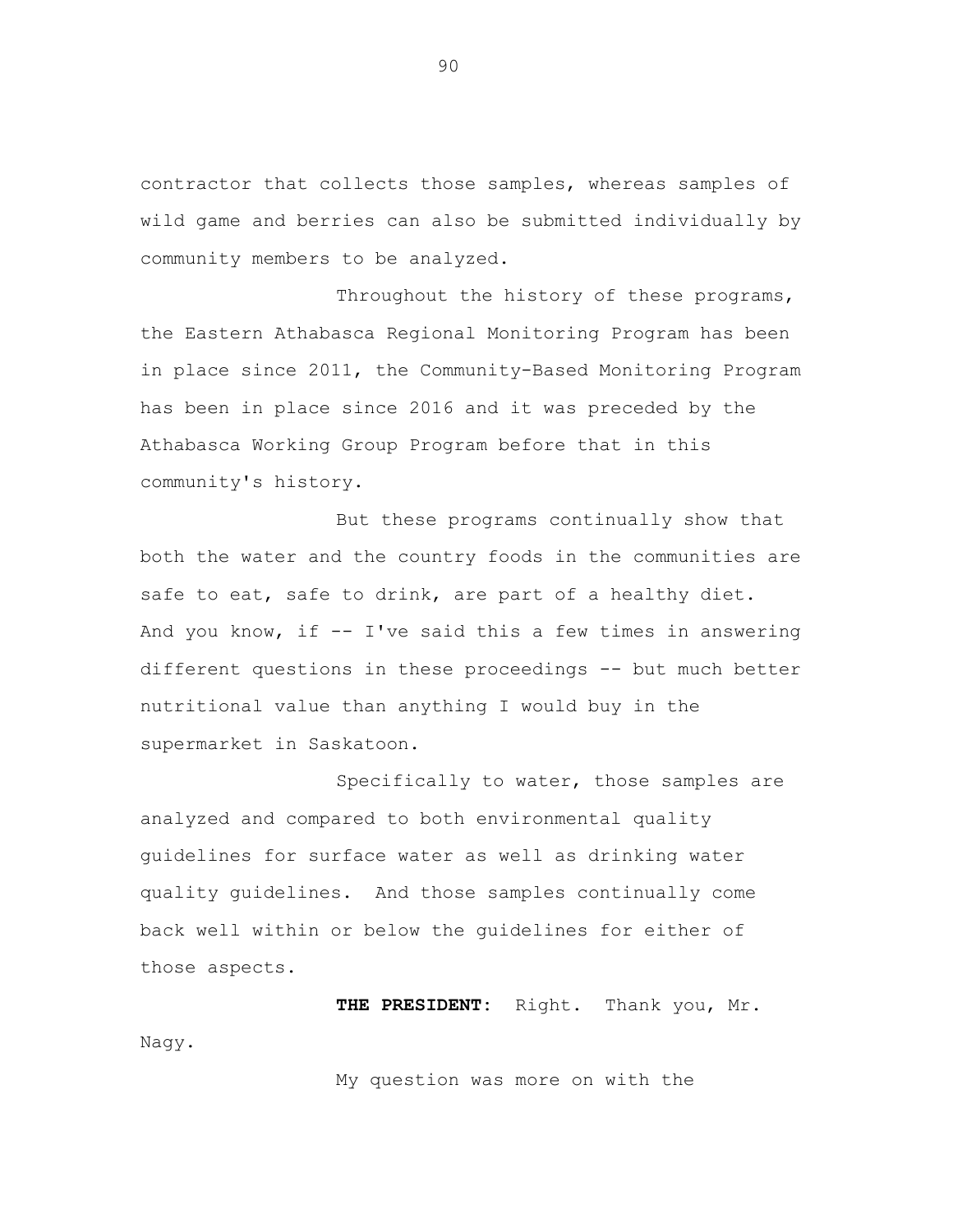engagement of the community, has their confidence - whether it's in country foods, whether it's in water - increased in the safety of them?

**MR. MOONEY:** It's Liam Mooney, for the record.

Maybe I'll ask Kristin Cuddington to provide a bit more detail there.

But I wouldn't want to speak for them about something on confidence-wise, but I think that there has been a real emphasis on communication. And the Eastern Athabasca and the Community-Based Environmental Monitoring Program has really been -- you talked about in one of your questions, President Velshi, about "on a journey." And that's definitely the journey has been really focused on both participation and communication. And I think that's, you know, the trend in that regard may be something that we can comment on.

But again, I think Kristin would have more insight, given her direct -- more direct dealings with the communities.

**MS. CUDDINGTON:** Kristin Cuddington, for the record.

So as Liam noted, I don't want to speak on behalf of the communities, but I can speak a bit about our engagement.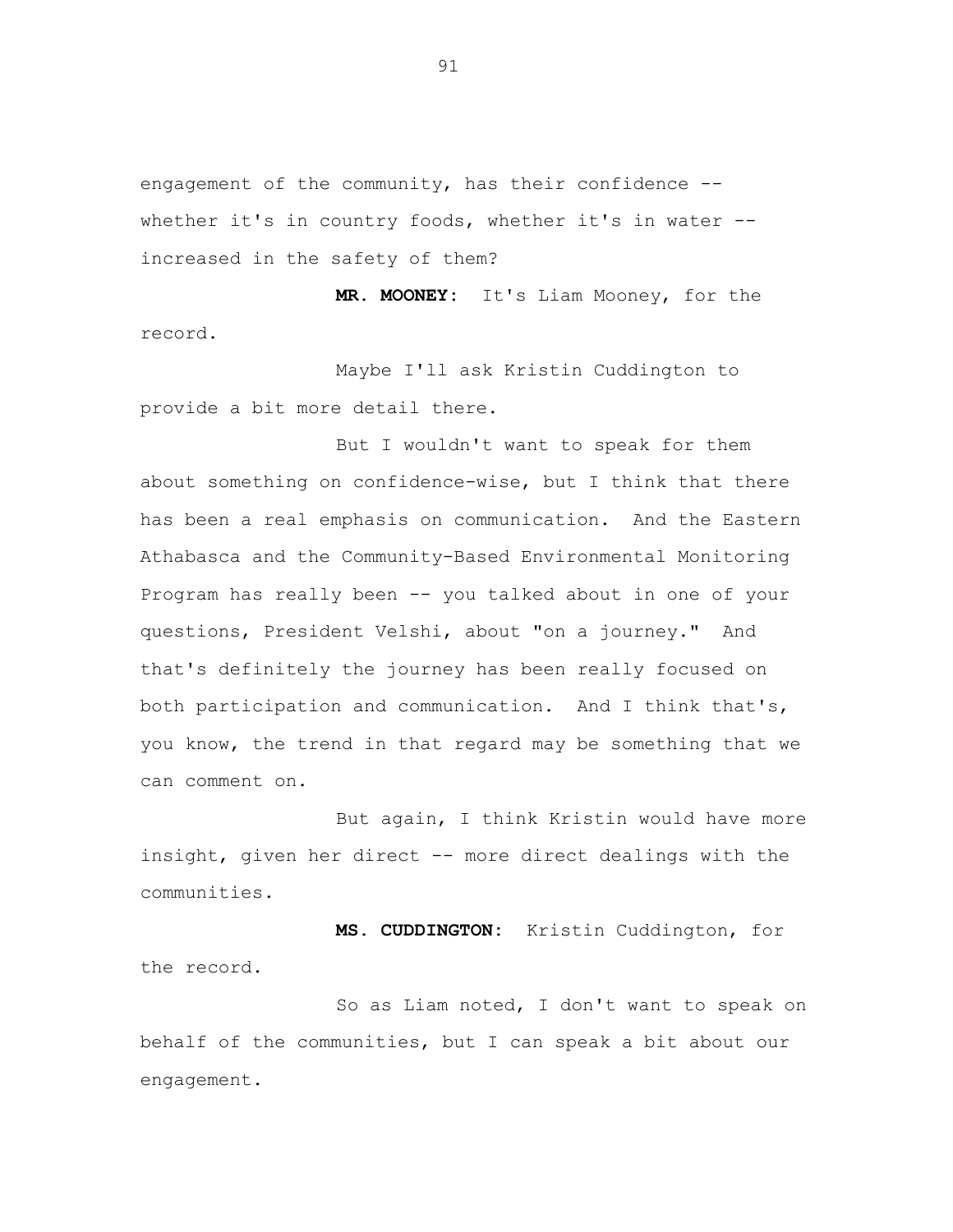So for Cameco, engagement isn't a one-stop shop. We continue to provide opportunities to hear from the community members and respond accordingly, make information available, solicit feedback, and respond meaningfully. Technical experts and engagement activities based on the nature of questions raised, so safety of the land and the water, we include senior staff from the operations to respond.

We also use a variety of tools to reach interested community members. So tools include, as Adam Levine noted earlier, preference is face-to-face engagement, meetings, events in communities or our operations, community liaison staff located in satellite offices within some of the northern communities, mine tours, technical workshops, and conventional media.

Actually, the Ya'thi Néné office established a new newsletter, which we provided content to, and this media source has a distribution area focused in the Athabasca Basin communities.

We've updated our impact management agreement, and we established an engagement process. So under our collaboration agreement we involved representation from all the Athabasca Basin communities to direct our engagement activities. So liaison reps are local experts. They provide advice on community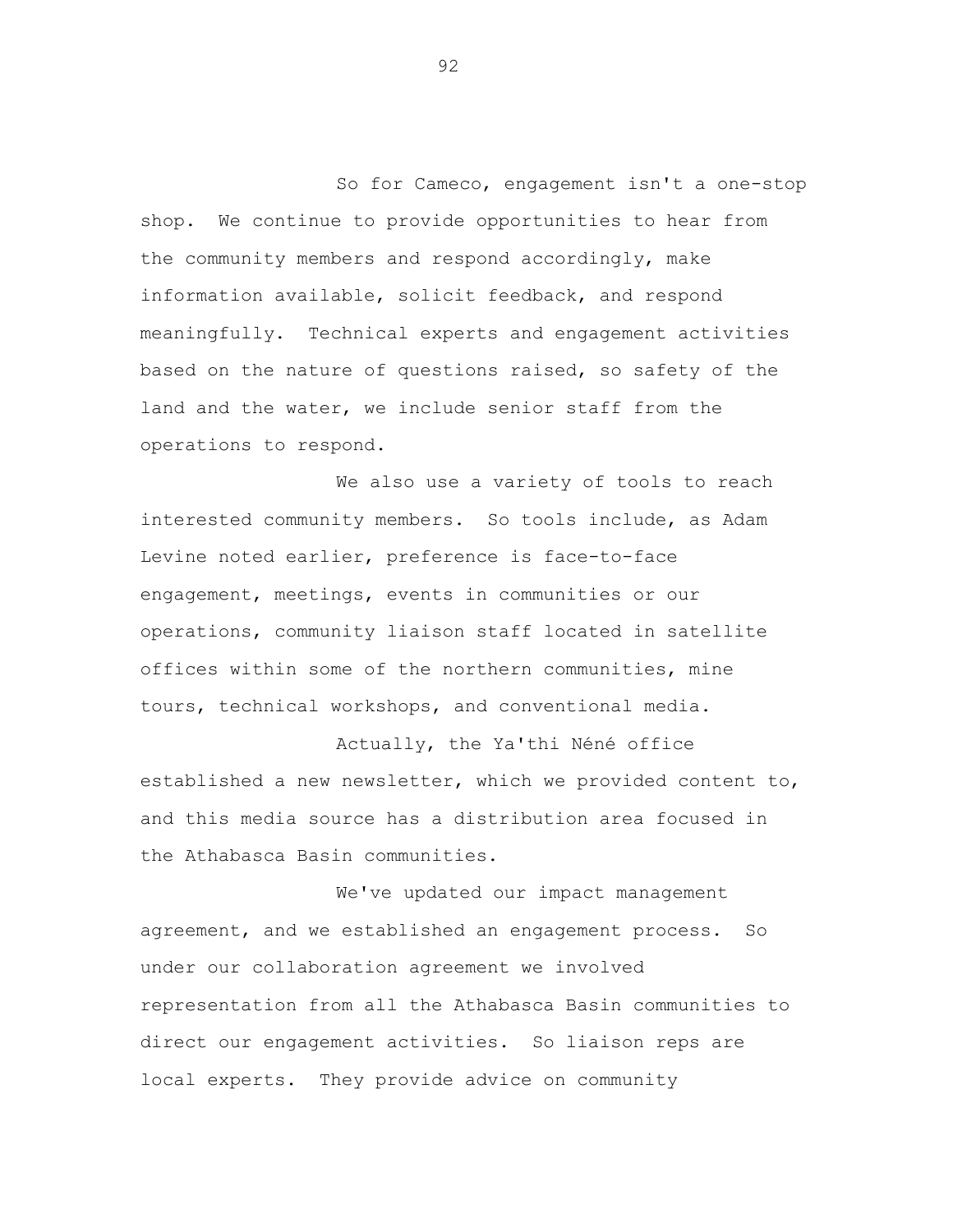engagement, strategies based on community interest. They also raise questions or concerns to be addressed. The reps include or have included site employees, an elder, a youth, leadership, in addition to community liaisons meet regularly with leadership and community members, elders, youth, land and resource users to help us focus our activities, provide information to community members.

We have heard concerns over our long history and we've continued to respond. So as more people access information and participate in engagements, we will work with them and provide meaningful response. So we will continue to work within the collaboration, within the subcommittee created process. We work towards leadership, liaisons, all in an effort for continual improvement and to address concerns that are being raised.

## **THE PRESIDENT:** Thank you.

Back to Dr. Berube, please -- or sorry, Mr. Schmidt, you had something to add.

**MS DENECHEZHE:** For the record, it's Mary Denechezhe.

I just want to speak a little bit about the country food though. I know there's a study been going on, monitoring has been going on. But the problem here is that when we receive the report in our community, it's a high-tech report. So who's going to read it if we don't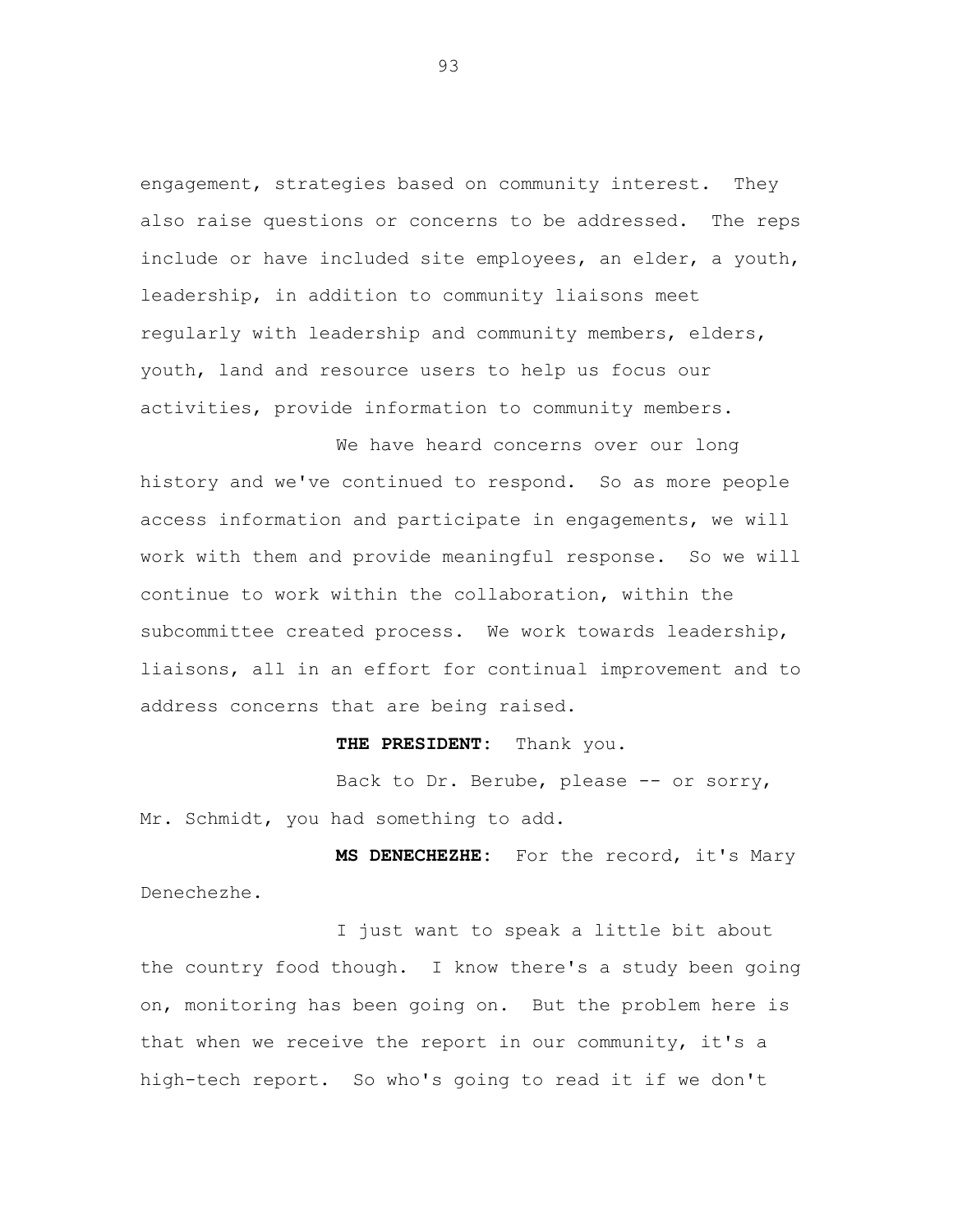have a technical person on site?

It's very -- in listening to, you know, Liam and Kevin, and they're saying, Well, we provide this and this and that. Yes. There is a document. But how can -- the community doesn't have the background or the professional expertise to read that document. So that's another issue there.

I know we are engaging in a lot of ways, we are accessing a lot of data has been improved, but it doesn't really matter, no matter what we do. Every time when we have a consultation with the community members, they have an issue about water. About water -- everybody talks about water. As a Dene person, I can speak to water is our lifeline. So we're not going to stop talking about it.

And the other thing that I want to speak to, we do have the resource in the Ya'thi Néné that if we've been given an opportunity to manage our own study as well too. You know? There are some local people that hire left and right from the third party consultant, that they've have been utilizing.

But the report, I do have an issue on that, how it's been presented to our community member. It's easy to say there's a consultation. But what kind of consultation are you talking about? You all know that our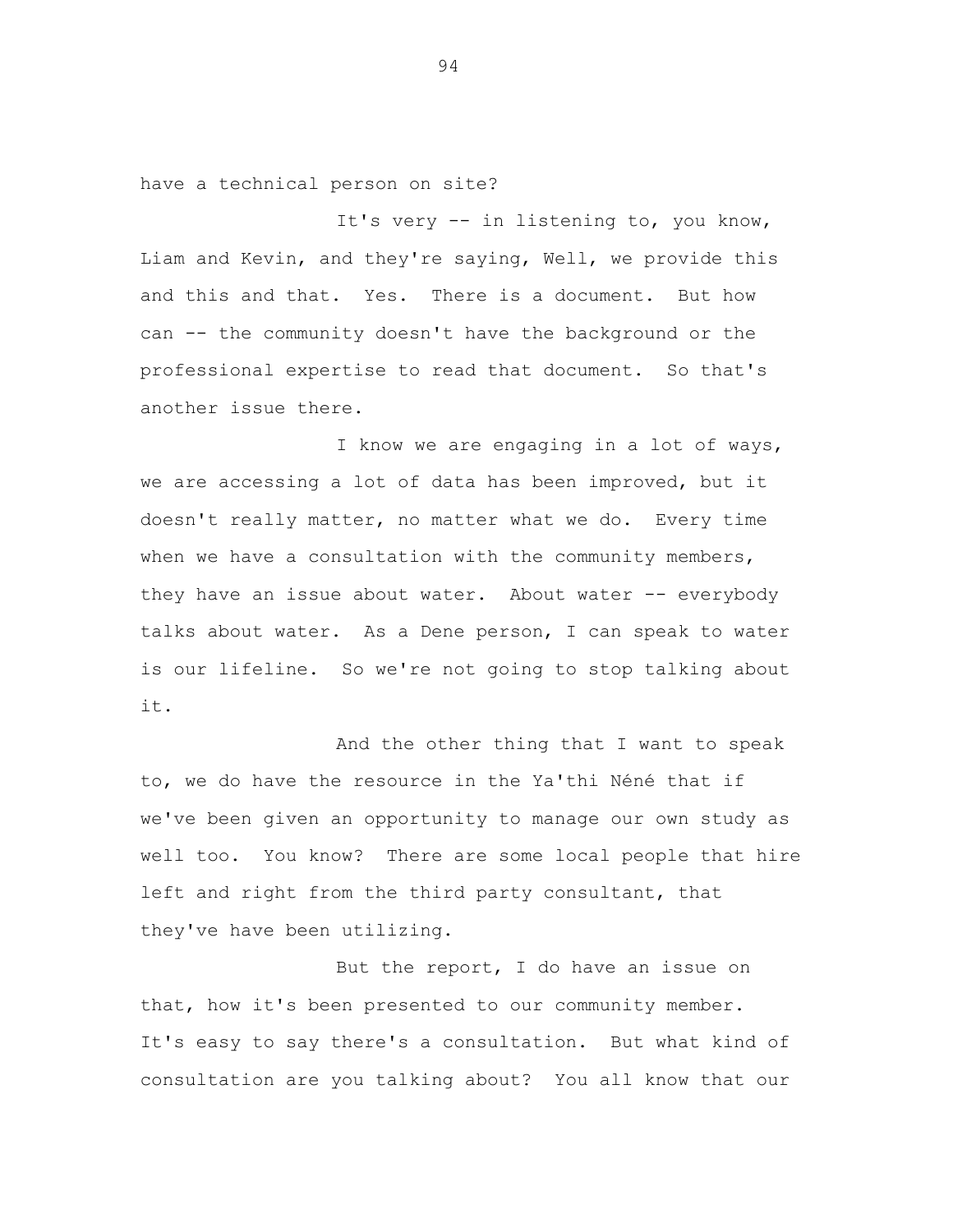language, we have a language barrier because the English is not our first language. (Indigenous language spoken / Langue autochtone parlée)

**THE PRESIDENT:** Thank you very much for that.

Dr. Berube?

**MEMBER BERUBE:** So I just wanted to touch on this comment here on Indigenous knowledge and the actual successful transfer and probably the communication of it and how that actually works. And I think this is an excellent opportunity to address this.

I'm going to ask the intervenor first, you know, how would you propose to transfer Indigenous knowledge? Maybe the best way to ask is how do you teach this to your children? And then we'll talk to CNSC and see what they perceive to be a valid transfer of information and how that exchange happens because a lot of what we're hearing is communication issue and trust issue and, really, it stems about basic knowledge and how that's moving back and forth.

**MR. SCHMIDT:** Garrett Schmidt, for the record.

So just to clarify, you want to know how to transfer some of the insight about traditional knowledge to the CNSC or in --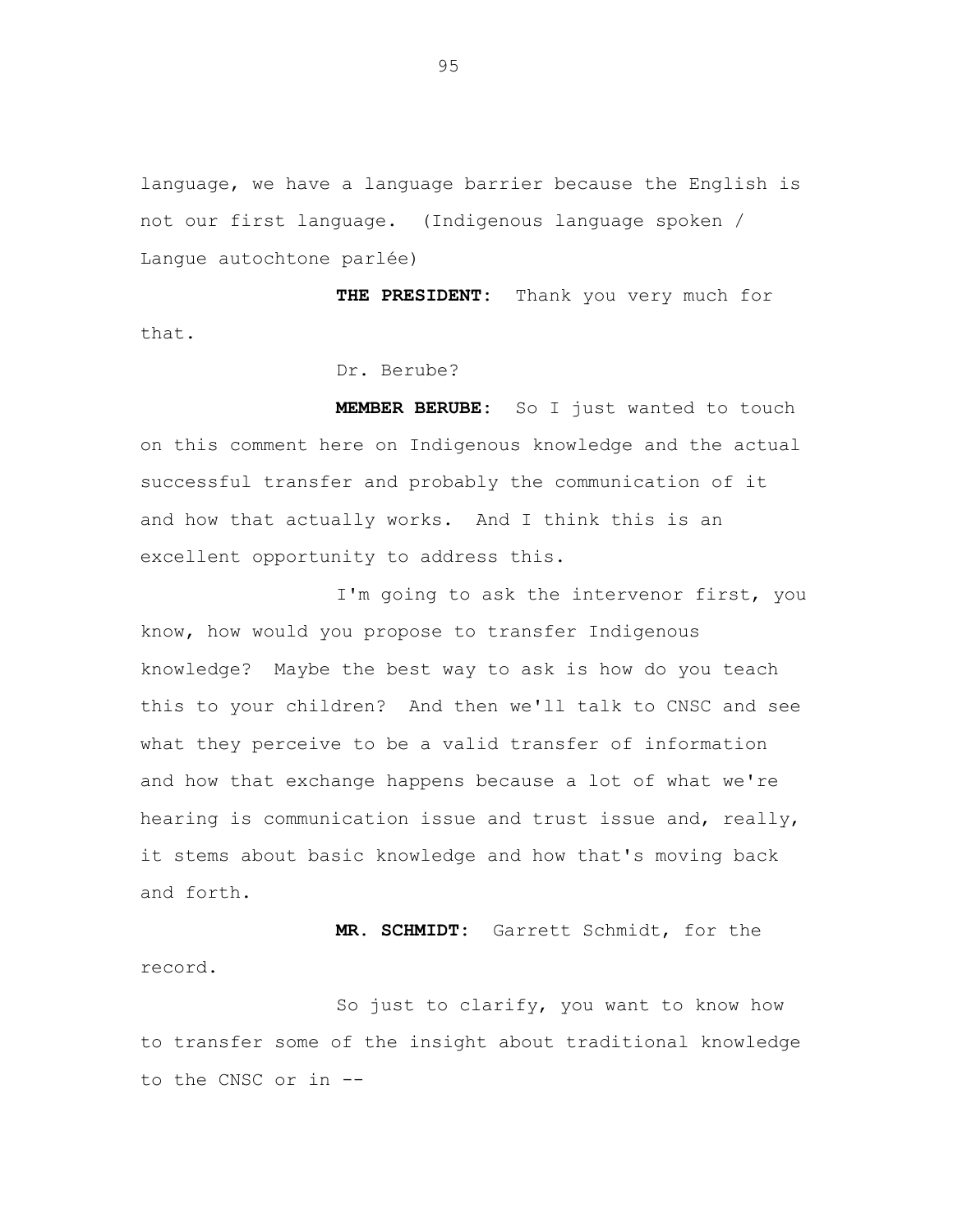**MEMBER BERUBE:** Absolutely.

**MR. SCHMIDT:** Yeah. I mean, I think we have to sit down and kind of explore what that -- what that could look like.

Traditional knowledge is -- it's very confidential, so we hold that on behalf of the communities based on that relationship and ownership structure that we have.

In terms of how that's communicated more broadly to the CNSC, you know, I think we'd have to sit down and examine that a little bit further. But by all means, I think there would be some ways of further enhancing some of that knowledge and understanding within the CNSC Staff, and I think a lot of it really starts with, you know, relationships and communication and that kind of thing.

So it would take time. It would take some resource. You know, it would take a bit of a plan to really figure out what's going to be most effective. But I think there are a number of things that we could further explore.

**MEMBER BERUBE:** And CNSC, what's your understanding of indigenous knowledge right now? How do you about actually collecting this, documenting it? I'm trying to get some sense of it because, I mean, basically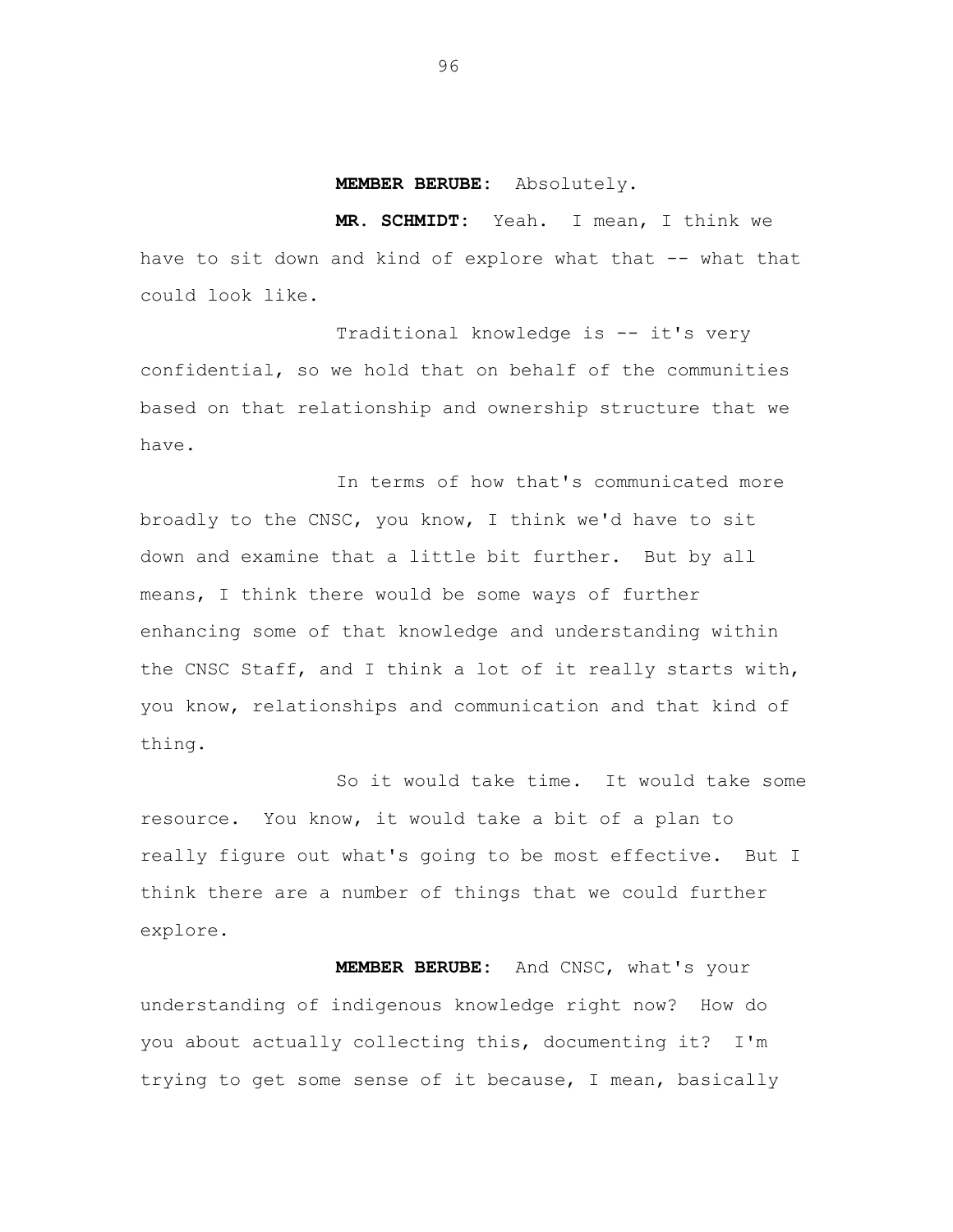it's two different worlds we're talking about in terms of -- in terms of peoples and it's very difficult to actually translate from one to another, so I just want your views on what you perceive to be indigenous knowledge, how you collect that, how you analyze that and how does that actually lead to better decisions in terms of dealing with communities.

**MS. MURTHY:** Thank you.

Kavita Murthy, for the record.

So I do want to acknowledge the comment that was made earlier about communications and using plain language and communicating effectively. Even the findings that we have, sort of that  $-$ - to that one, I want to just reiterate the fact that we are exploring better ways of making our message clear and we'll work with the community to do that.

On the subject of indigenous knowledge and traditional knowledge, I note that our environmental protection reports and EA reports have a system for incorporating it. However, I would like to ask Adam Levine to explain what the process is and how that is taking place right now and then what we're looking at in the future on that subject.

> **MR. LEVINE:** Thank you. Adam Levine, for the record.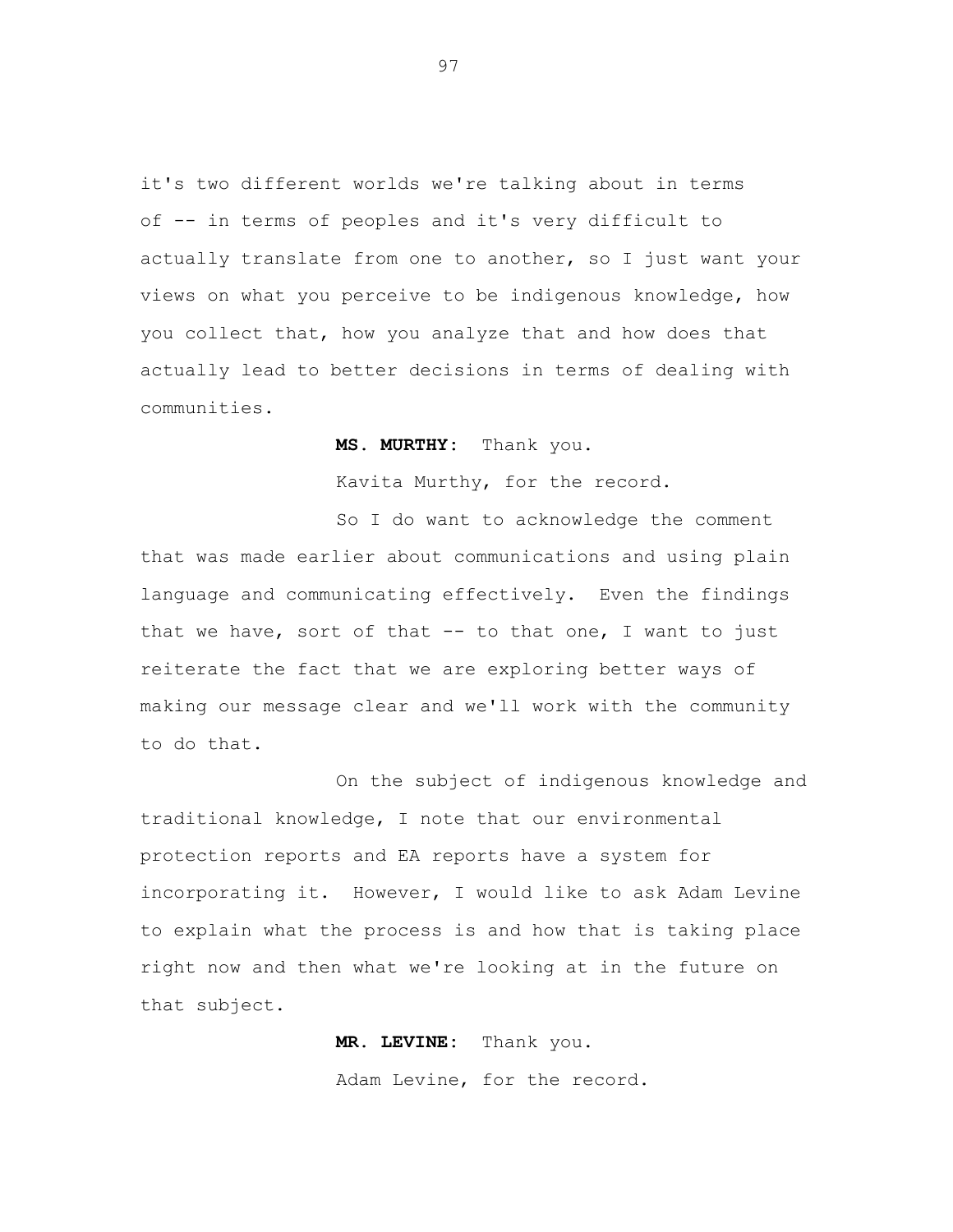So the CNSC takes working with indigenous knowledge very seriously and we work with indigenous communities and knowledge holders throughout the life cycle of the facilities we regulate. And knowledge comes from each community. It's unique to each community. And so we need to take it on a case-by-case basis of how that community wants to work with us and share their knowledge with us.

So it's definitely something we're very interested in doing with Ya'thi Néné and their communities. We've been working with them, for example, as we said, on the IEMP and the sampling campaign last year for Cigar Lake. We reached out to them directly to see how they wanted to share their indigenous knowledge and land use information with us to help improve the sampling campaign, which we did.

So that is a good starting point, but as Garrett and his team presented today, they have a large database of traditional knowledge and land use information that's been gathered over multiple years, and should the Ya'thi Néné and those communities want to share that information with us, we're more than happy to sit down with them to talk about what that looks like and where this information can help improve our understanding, first of all, of how those communities view their territory, view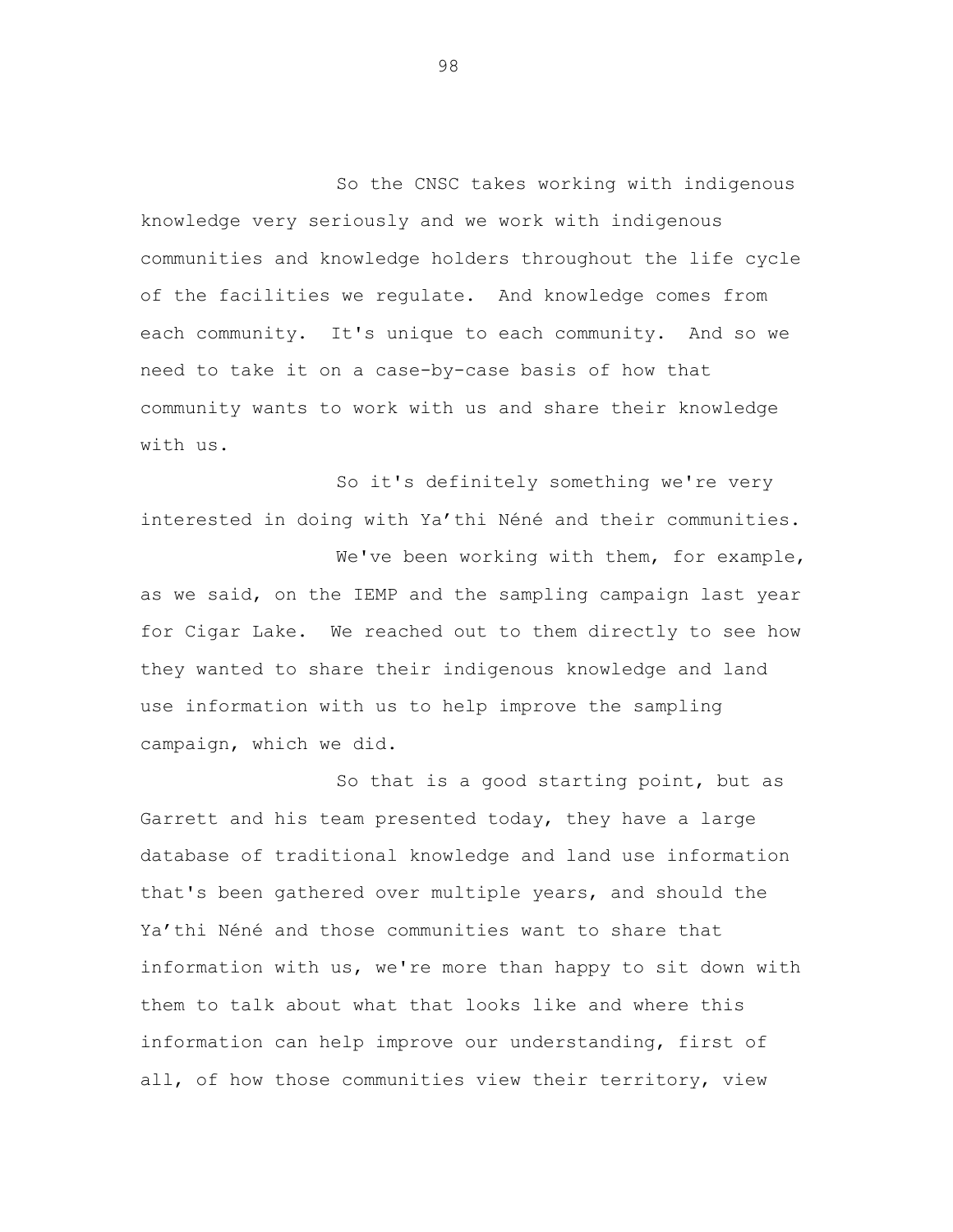themselves within it, what types of value components are important to them, and then how we can work that into the work that we're doing doing monitoring and oversight of the facilities in their territory.

And to bring this all together, we've developed an indigenous knowledge policy framework that's based off of the federal framework for working with indigenous knowledge, and we're going to be posting that very soon, the final version of it, after a number of years of working on it. And we have an internal indigenous knowledge working group working with all of our different subject matter experts to help them better understand what is indigenous knowledge, how to work with it, protect it, respect it and work and collaborate with those knowledge holders and communities.

And we've been doing many trainings and presentations around working with indigenous knowledge throughout the CNSC, so we're at the beginning of that journey, but it is something really important for us and we know it brings a lot of value to our work and oversight role.

**THE PRESIDENT:** Thank you.

Dr. McKinnon.

**MEMBER McKINNON:** No, my questions have been answered. Thank you.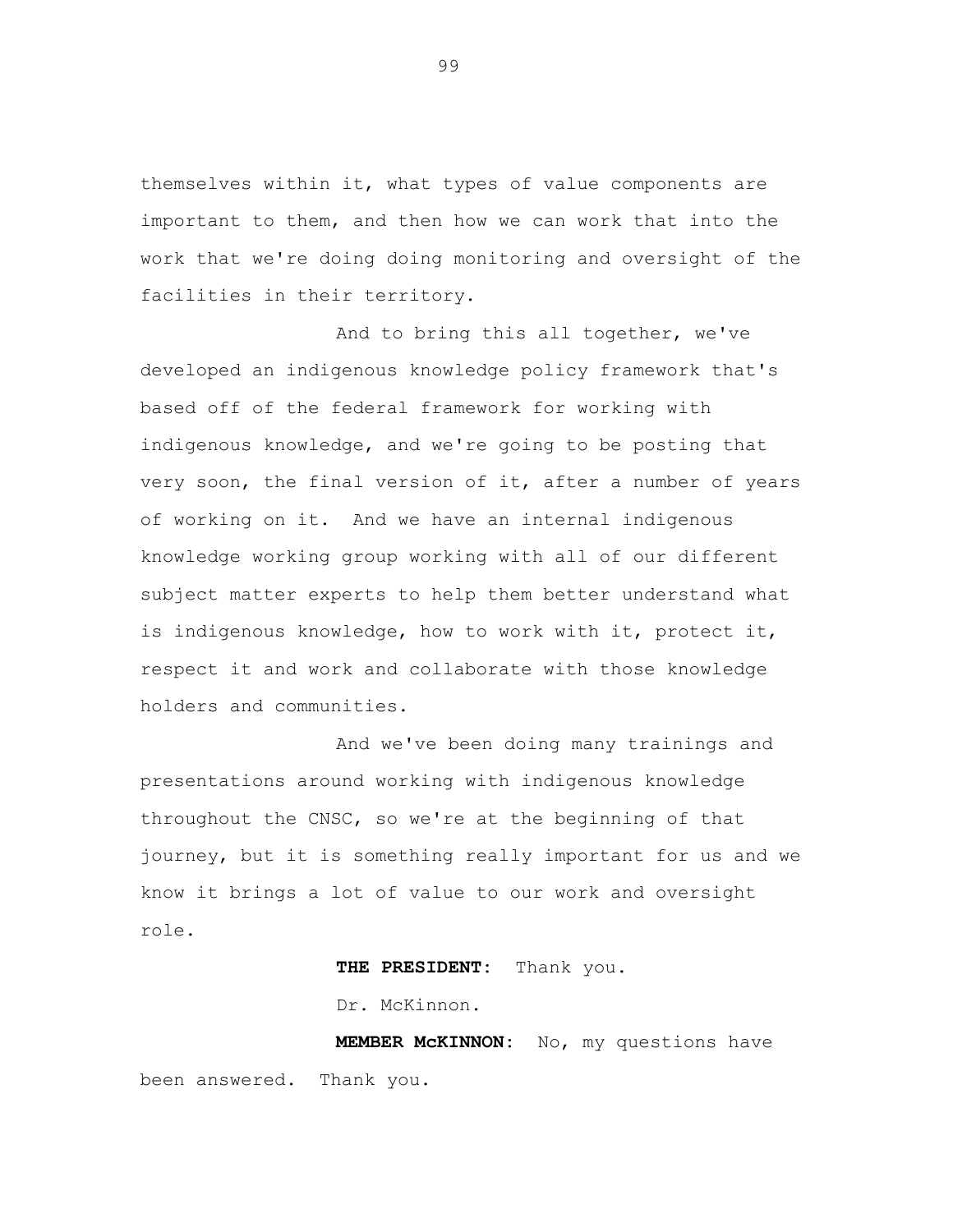**THE PRESIDENT:** Okay. Thank you very much.

Thank you to Ya'thi Néné for your very helpful intervention. Any final closing remarks before we move to the next intervention?

Mr. Schmidt or Ms Denechezhe?

**MR. SCHMIDT:** Garrett Schmidt, for the record.

Yeah, we just want to express our thanks to the Commission for the opportunity to present, and we very much look forward to further working with the CNSC and Adam and all the stuff on really enhancing that communication and participation. And yeah, thank you once again.

I'll let Mary also provide a further comment.

**MS DENECHEZHE:** I just want to say thank you to everybody. (Indigenous language spoken / Langue autochtone parlée) Thank you.

**THE PRESIDENT:** Thank you. Thank you very much.

The next presentation is from the Saskatchewan Mining Association as outlined in CMDs 21-H2.6 and 21-H2.6A.

I understand that Mr. Brad Sigurdson will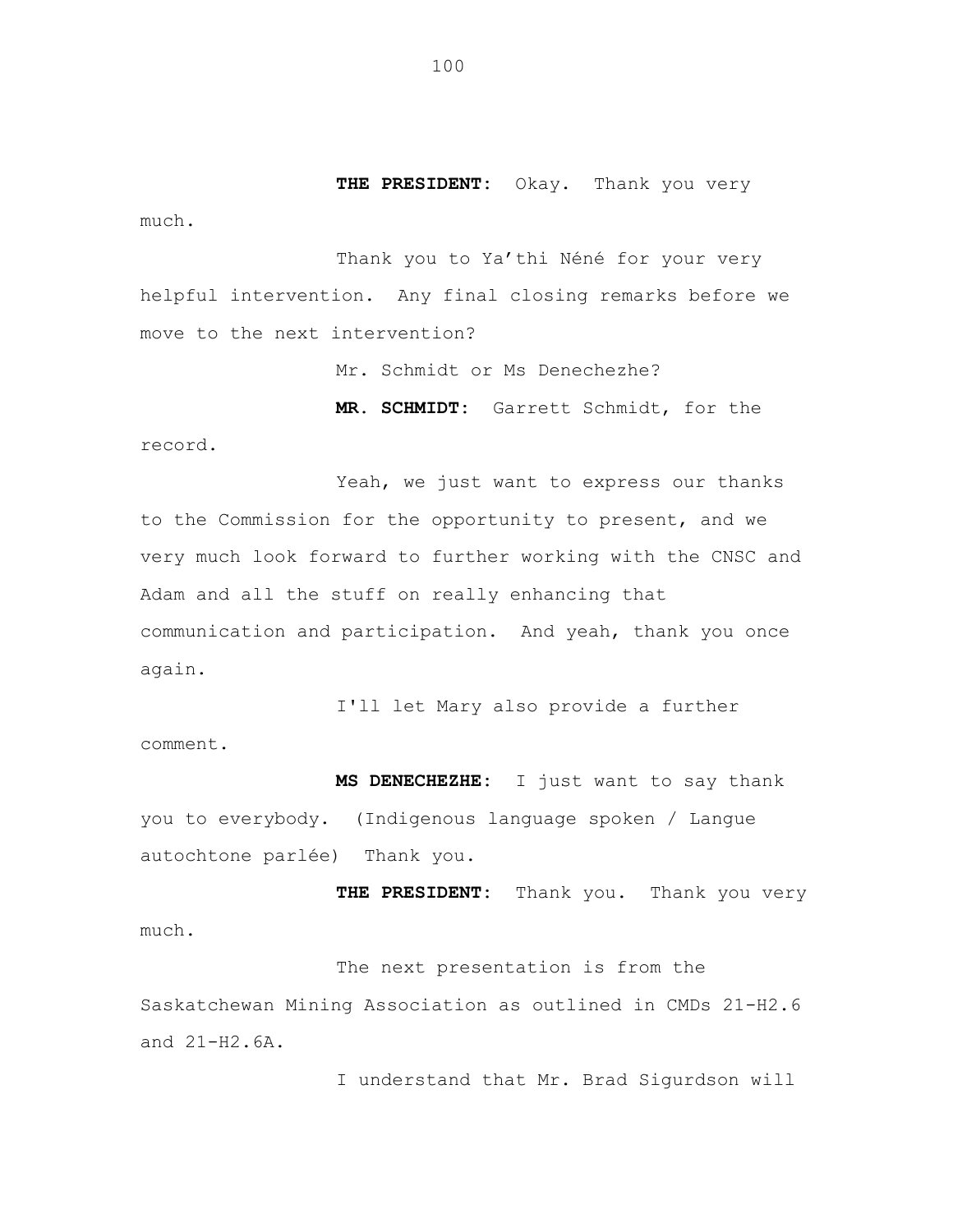present this submission.

Mr. Sigurdson, over to you, please.

**CMD 21-H2.6/21-H2.6A**

**Oral presentation from the**

**Saskatchewan Mining Association**

**MR. SIGURDSON:** Good afternoon, Madam President and Members of the Commission. Before I begin, I would just like to acknowledge that I'm speaking to you from Treaty 6 territory and homeland of Métis.

My name is Brad Sigurdson, and I'm the Vice-President of Environment, Safety and Regulatory Affairs for the Saskatchewan Mining Association. Also available this afternoon is the SMA President, Ms Pam Schwann.

By way of introduction, the SMA is the voice of the mining industry in Saskatchewan and our mission is to advance a safe, sustainable and globally competitive exploration and mining industry in Saskatchewan that benefits all residents of the province, Canada and the world.

Can you advance the slide, please? Our membership includes both the exploration and production companies, and our members operate across Saskatchewan as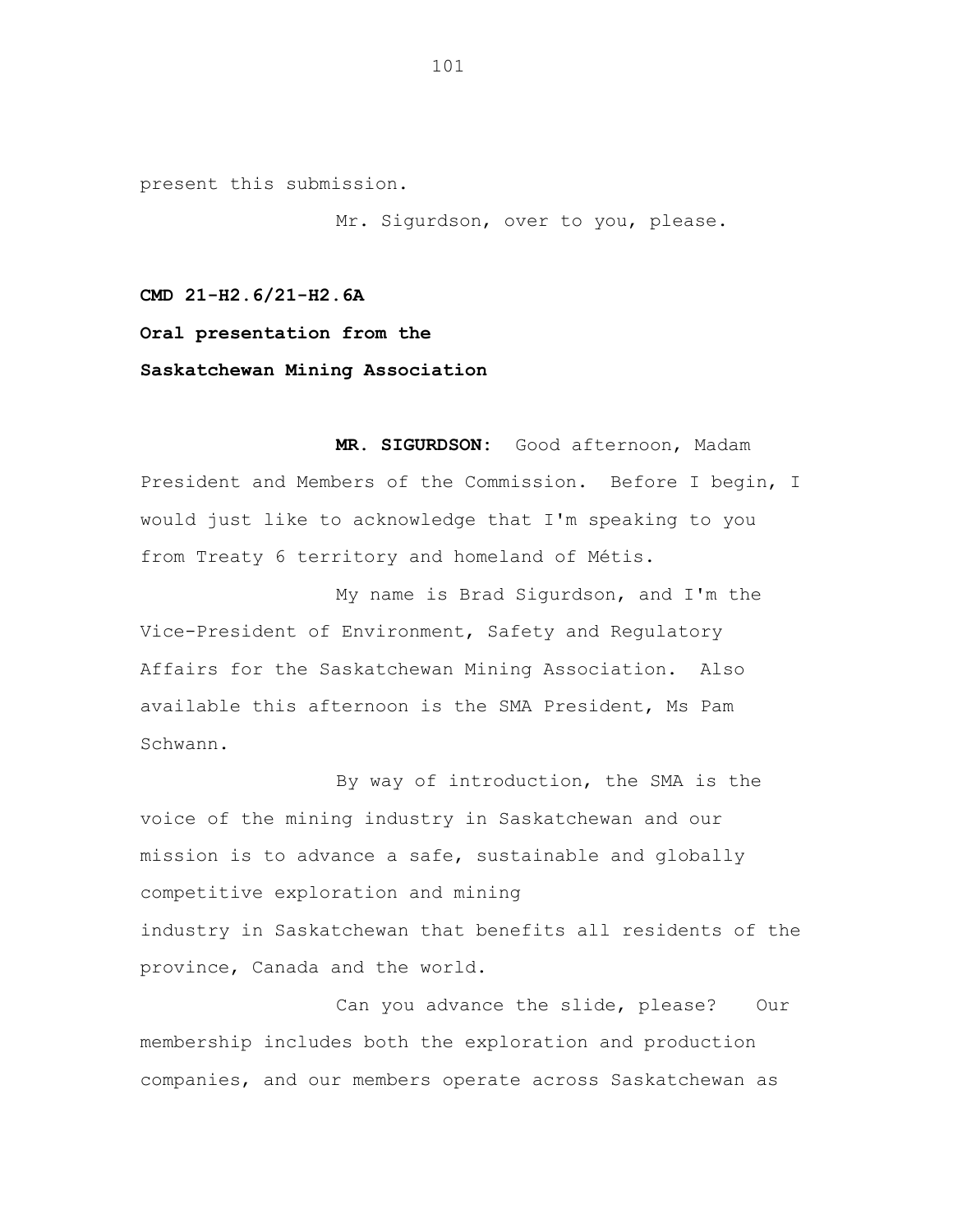well as internationally. Among the SMA members is Cameco Corporation, who operate world class uranium mining and milling operations in northern Saskatchewan.

Next slide, please.

Uranium continues to be an important commodity for Saskatchewan, as Saskatchewan mines are the second leading uranium producer in the world.

As you know, climate change continues to be a challenge around the world and the International Energy Agency has identified nuclear as a key technology to help decarbonize world economies. In 2019, uranium production from Saskatchewan mines and mills generated approximately 306 billion kilowatt hours of clean electricity. This is equivalent to powering 28 million homes for an entire year.

As noted in a recent report, Saskatchewan's uranium mines and mills are among the lowest GHG emitting facilities.

One of Cameco's uranium operations is the Cigar Lake operation, which is the second largest high-grade uranium mine in the world. This uranium mine continues to provide the world with a source of clean and reliable energy.

Next slide, please.

So Cameco is a responsible and competent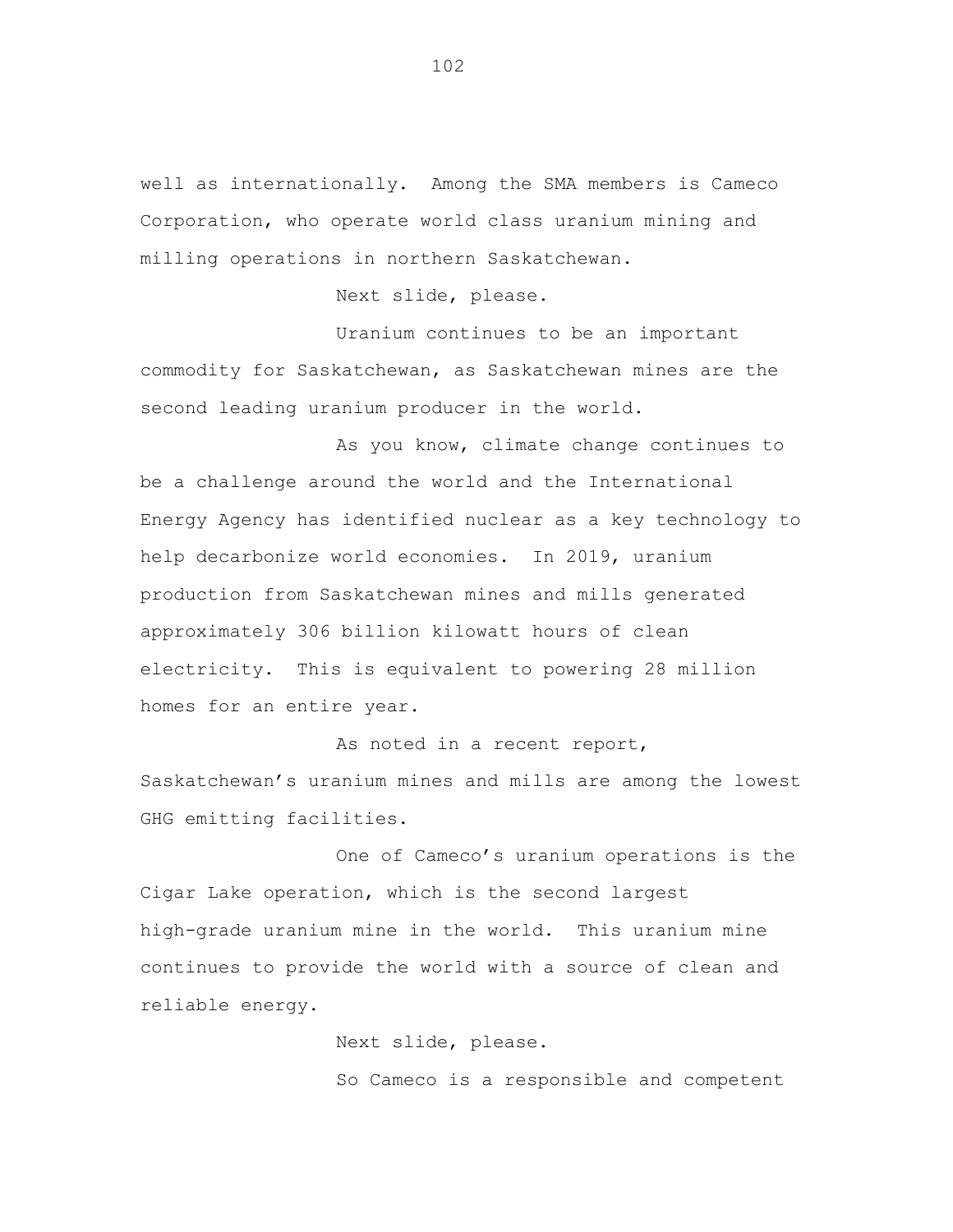operator with over 30 years of uranium mining and milling experience in northern Saskatchewan.

During the current licence term, Cameco successfully completed commissioning of the world class mine at Cigar Lake and then safely ramped up their operations to target production levels using the innovative Jet Boring Mining System designed specifically for mining of the Cigar Lake orebody.

Effective implementation of their mature management programs and practices allowed Cigar Lake to maintain strong performance in all safety and control areas, including worker safety, radiation protection and environmental protection over the course of the licence term.

Next slide, please.

Cameco has continued to make sound science-based decisions with respect to the temporary suspension of production at their Cigar Lake operation in March 2020 due to the realities of the Coronavirus pandemic, and as they safely resumed production in September 2020. However, due to increased risks and uncertainty around the rising rates of northern Saskatchewan Coronavirus infections in the fall of 2020, they once again made the responsible decision to temporarily cease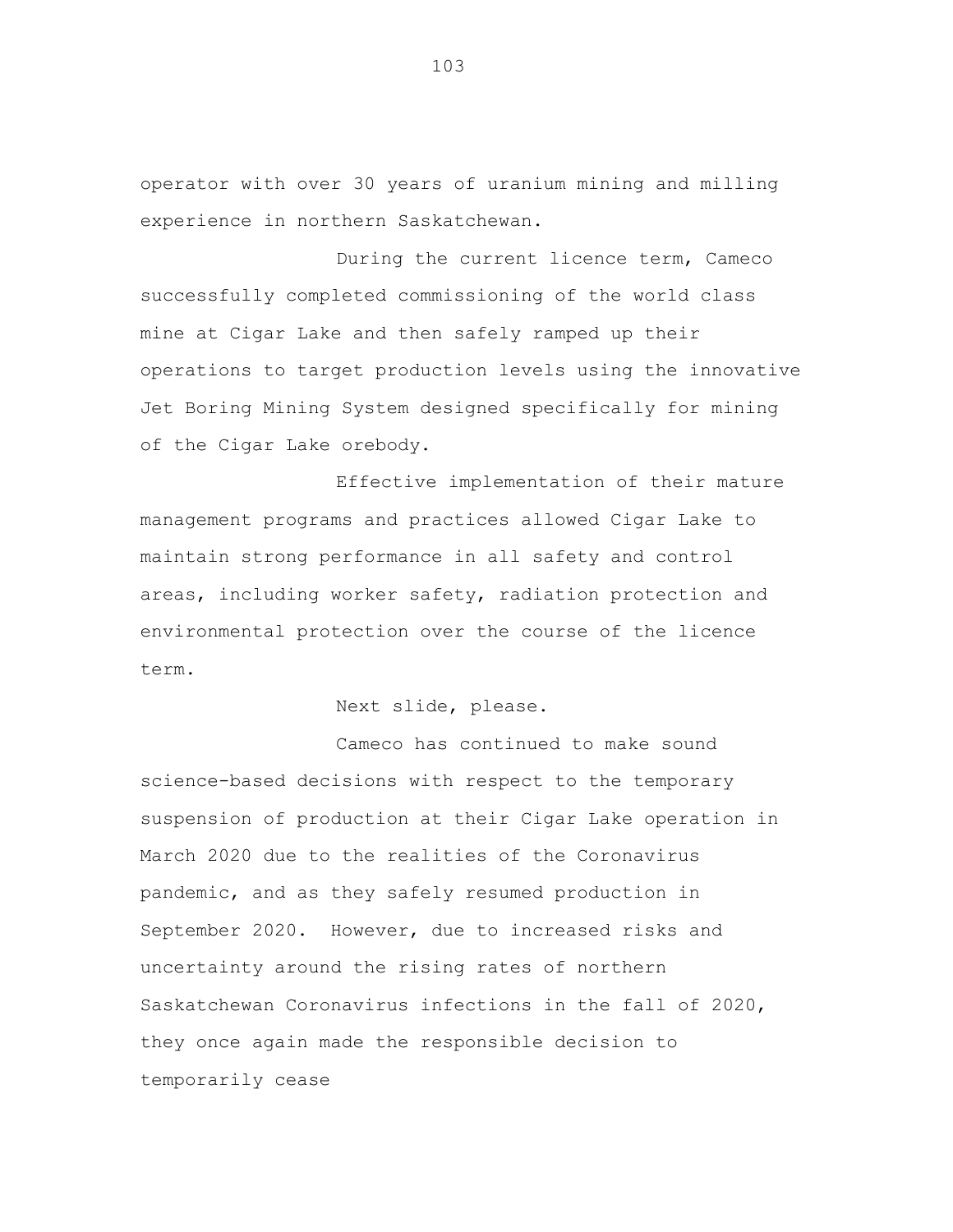production in December 2020.

With the recent development and implementation of enhanced protocols, Cameco is again in a position to safely resume production at Cigar Lake and we are pleased that Cigar Lake has recently resumed normal operation.

These decisions were made in consultation with the local health authority, as well as with community leaders. During this trying time, Cameco has shown both compassion and understanding for their workers and the communities in which they live.

Cameco has continued over the past year to take proactive precautionary measures during the COVID19 pandemic to ensure the safety of its workers, their families, and communities. They have also been an active member of the SMA's Industrial Hygiene Focus Group and have participated in the development of SMA COVID-19 "Precautionary Measures" best practice documents as well as during weekly and bi-weekly meetings where this group discusses emerging COVID-19 issues, best practices, screening and testing technologies, et cetera.

Next slide, please.

Cameco is a leader with respect to safety, which is shown in their commitment to include safety among their core values. This commitment and the implementation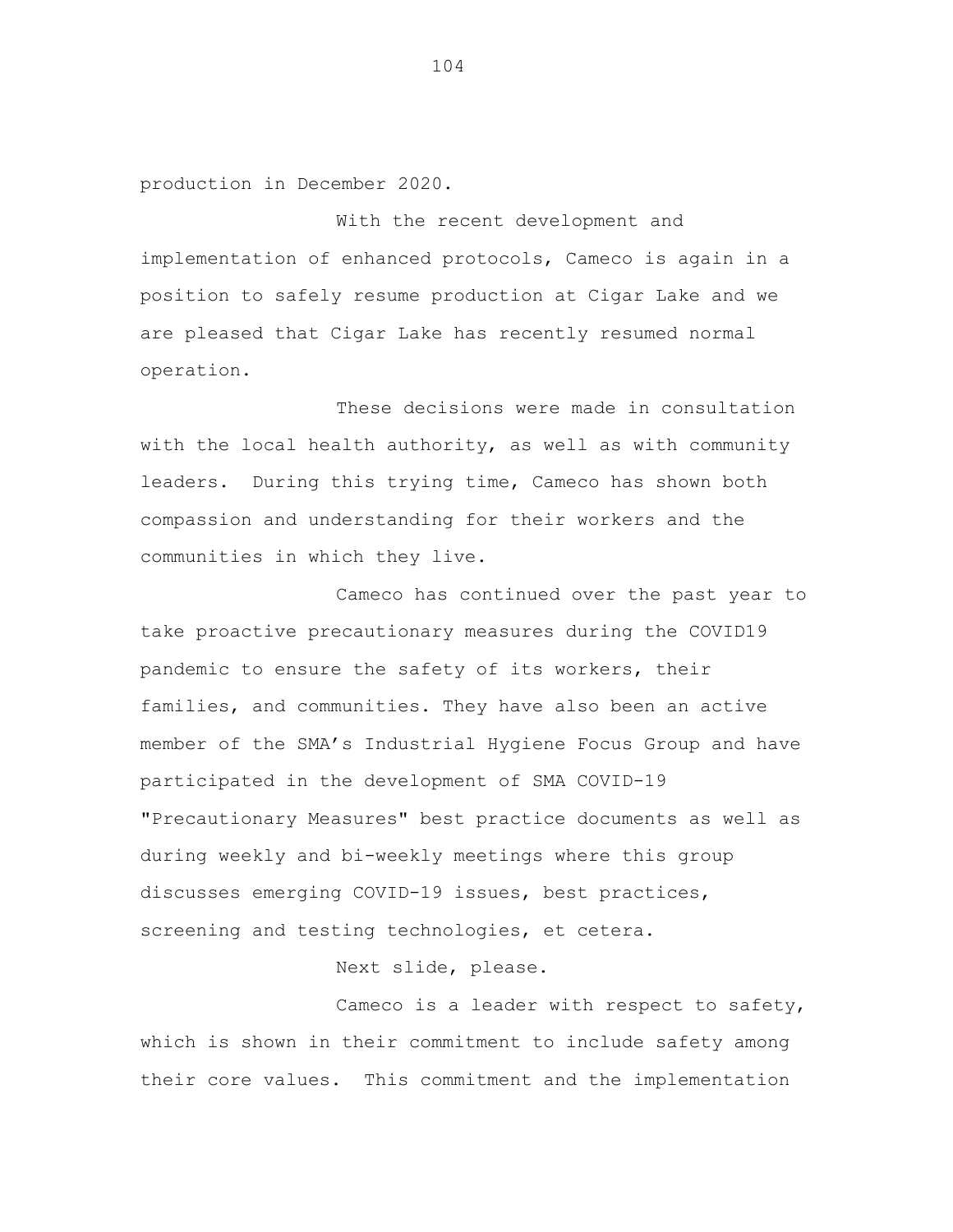of their mature programs and processes has allowed Cameco to maintain strong performance in the areas of workplace safety and radiation protection throughout the licence term.

Cigar Lake maintains well-trained emergency response and mine rescue teams and, during the current pandemic, has effectively adapted their practices to ensure team members maintain their training and certifications, while respecting the need for measures such as physical distancing.

Cameco continues to receive recognition for their safety achievements both at the provincial and regional levels by being recognized by the SMA for their safety records in 2017 to 2020 and regionally by the CIM's John T. Ryan Safety Committee for their safety record in 2018 to 2020. I would also note that Cameco has helped lead the safety efforts of the SMA by chairing a number of our committees, including our Safety Committee, our Industrial Hygiene Focus Group, our Contractor Safety Training Committee as well as our Mine Safety Summit Steering Committee, which recently held a virtual Safety Summit for over 400 SMA members and government regulators. This included the CNSC.

The focus of this annual summit is on the prevention of serious injuries and fatalities.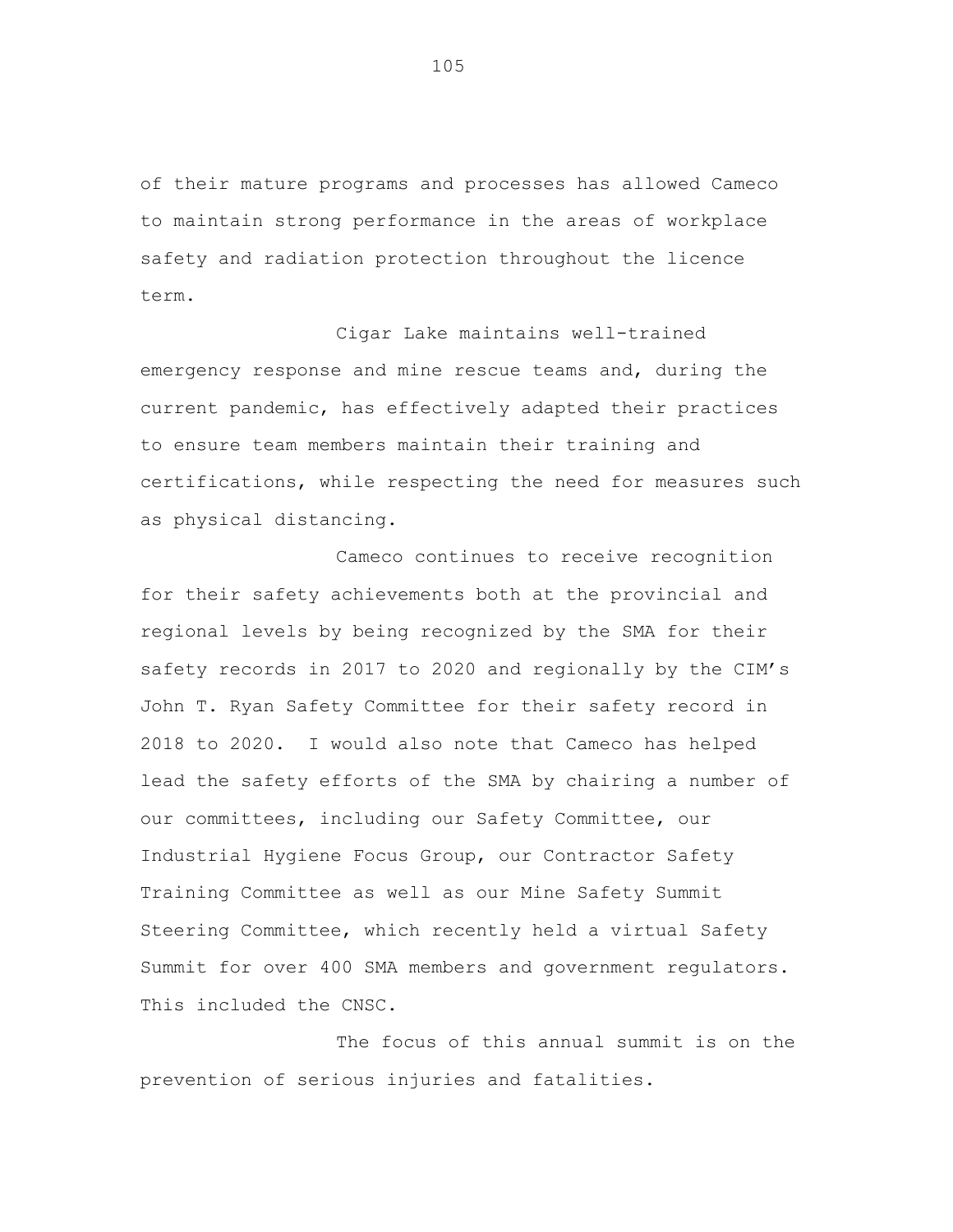Next slide, please.

Cameco also has a long history of effectively engaging with communities in northern Saskatchewan, which includes indigenous communities. They have continued to foster strong relationships in northern Saskatchewan, which is reflected in their collaboration agreements that focus on workforce development, community investment and building business capacity. In addition, Cameco continues to support community-based environmental monitoring activities, which consistently demonstrate that country foods and water in northern Saskatchewan are safe to eat and drink.

The SMA routinely carries out public perception surveys to help us gauge the level of support for mining in Saskatchewan and I am pleased to report that our most recent survey indicated that 85 percent of the public surveyed support or strongly support the Saskatchewan uranium sector.

Next slide, please.

Their Collaboration Agreement speaks to mutually beneficial partnerships and formalizes commitments under four pillars, those being workforce development, business development, community investment, and community engagement and environmental stewardship.

These agreements help to foster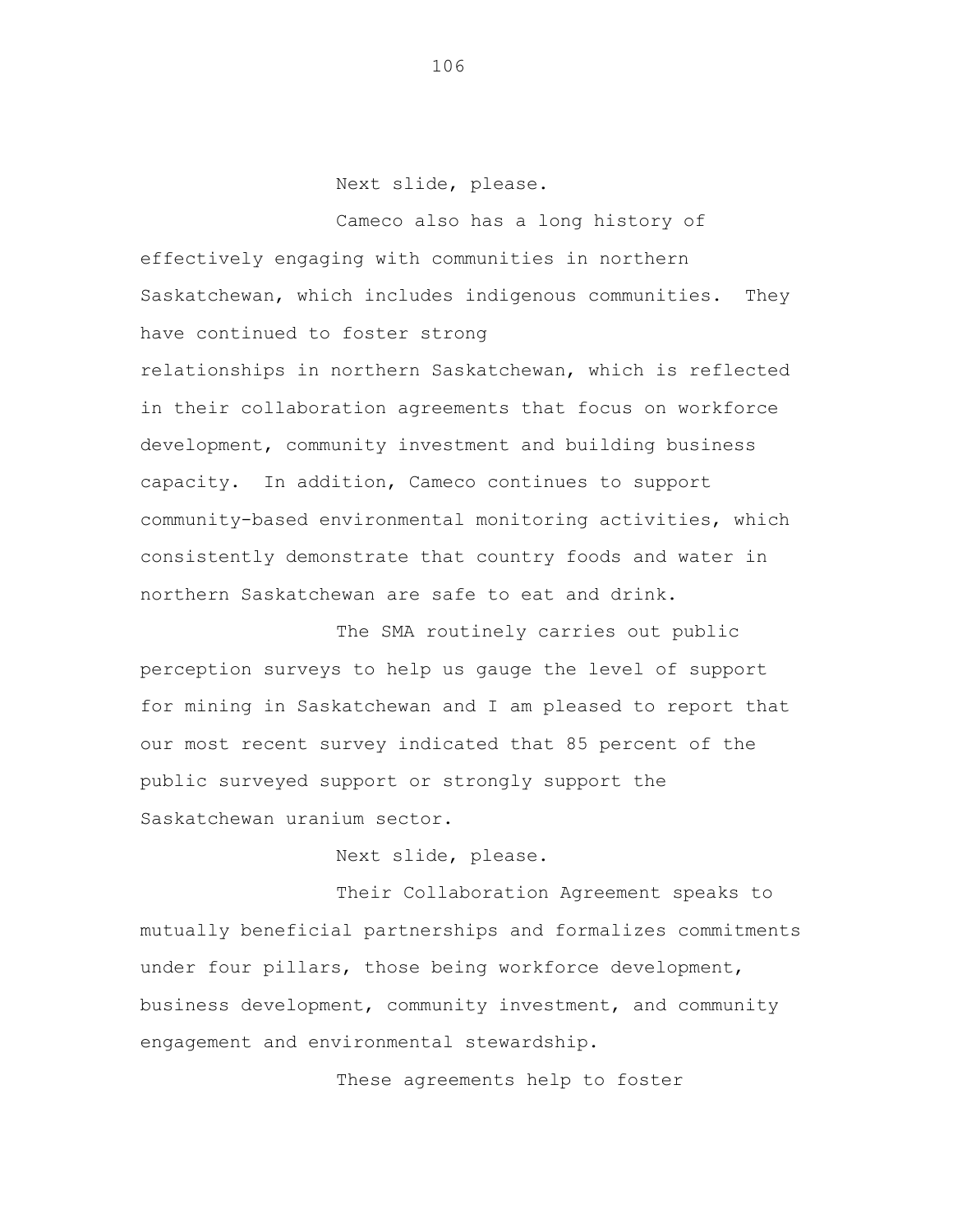understanding between industry, businesses in our supply chain as well as local communities.

Next slide, please.

With respect to economic benefits, our uranium companies, including Cameco, have continued to be strong supporters of northern residents, businesses and communities. In 2019, the uranium industry employed over 1,800 people with more than 1,200 being residents of Saskatchewan's north. The payroll for these employees totaled more than \$241 million, and our members also value our northern supply chain companies and the majority of the \$328 million procurement spend in 2019 went to indigenous-owned businesses.

Our members also provided meaningful community investment and scholarships totally over five million.

Since 1991, uranium mining operations have paid in excess of \$7 Billion to northern employees and northern suppliers of goods and services. This clearly demonstrates the ongoing and long-term commitment of our uranium companies to work with northern residents and businesses related to employment and business opportunities.

> Next slide, please. The Cigar Lake operation continues to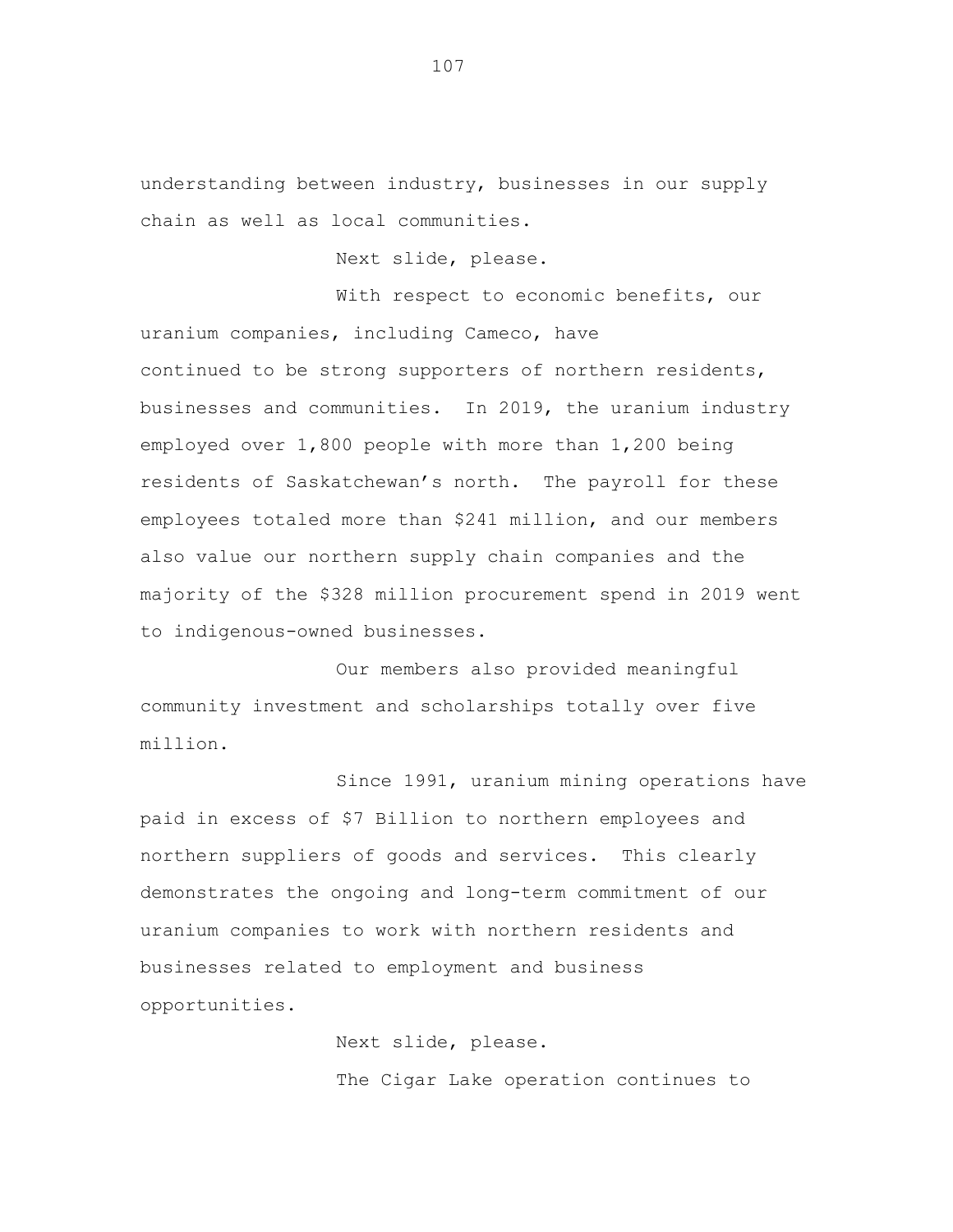demonstrate leadership with respect to their commitment to environmental protection. They consistently meet all regulatory compliance requirements. They have a cadre of dedicated environmental professions both at site and in their corporate office to support responsible science-based results.

I should point out that the current Chair of both our SMA Environment Committee and the Biodiversity Working Group is a Cameco employee, as is the person who has been the SMA's representative on the provincial Saskatchewan Environmental Code Advisory Committee as well as we have an individual from Cameco that's the Chair of our Carbon Policy Working Group.

As noted previously, Cameco continues to support community-based environmental monitoring, which continues to demonstrate that the country foods and water in northern Saskatchewan are safe to eat and drink.

Next slide, please.

Cameco's Cigar Lake operation continues to demonstrate strong management and have met performance expectations regarding the health and safety of persons and protection of the

environment. We believe that Cameco, and specifically Cigar Lake, has the programs, processes and people in place to ensure continued safe production throughout the next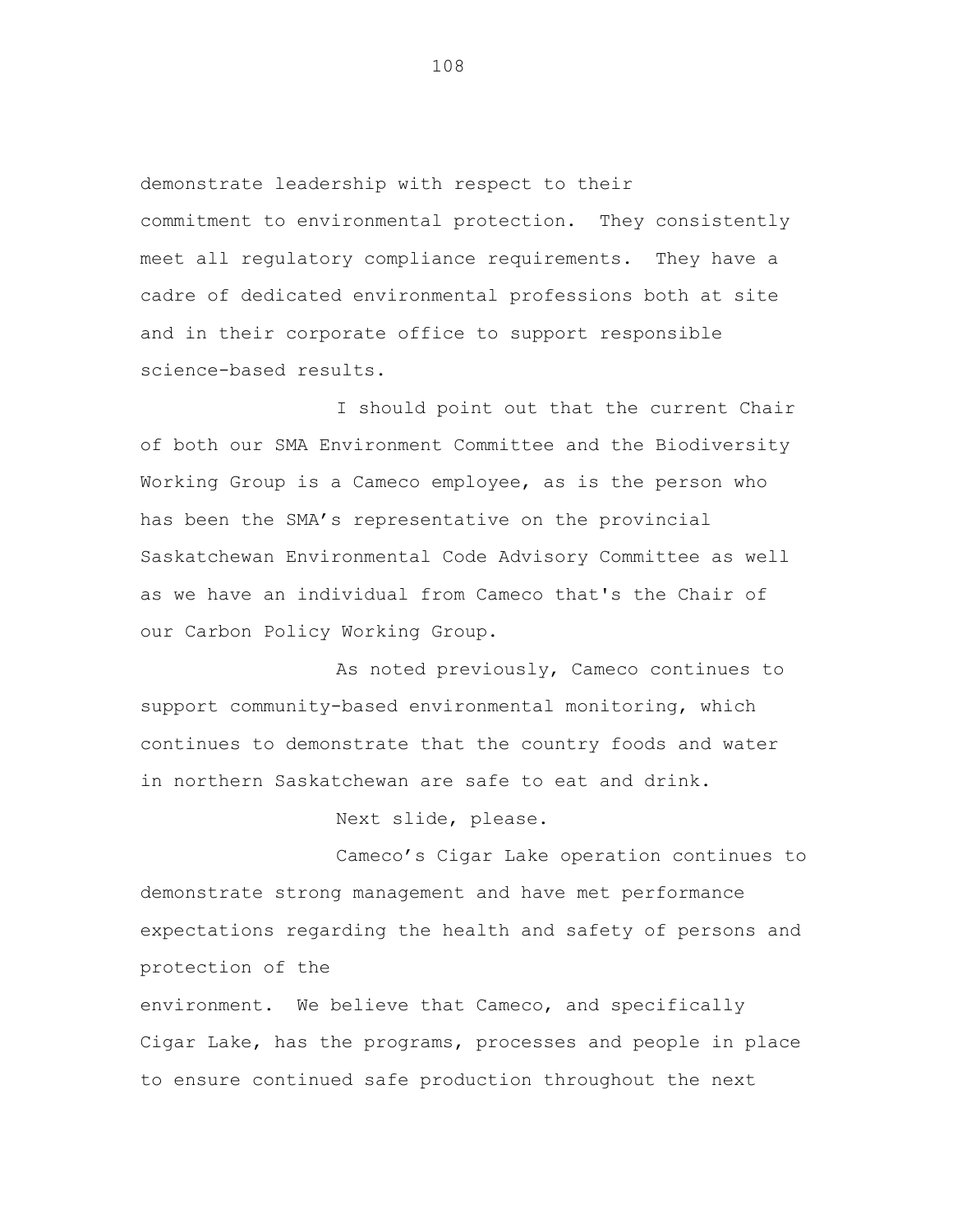licence term. It is for the reasons noted above that the SMA supports Cameco's application for renewal of the Cigar Lake operation licence for a period of 10 years.

Thank you, and I'm happy to take questions.

**THE PRESIDENT:** Thank you very much, Mr. Sigurdson.

So let's open the floor for questions, and start with Dr. McKinnon, please.

**MEMBER McKINNON:** Yes, thank you for the presentation. It's very clear that the SMA is a really great source of collective Saskatchewan mining industry knowledge.

So I'm wondering, what is the interaction between SMA and CNSC with regard to taking advantage of that information for the CNSC?

So my question would be directed at SMA, so Mr. Sigurdson.

**MR. SIGURDSON:** Great. Thank you for the question.

So really, the SMA doesn't have a lot of direct involvement with the CNSC, although we're always available to participate in anything the CNSC is interested in.

We have had, you know, communication back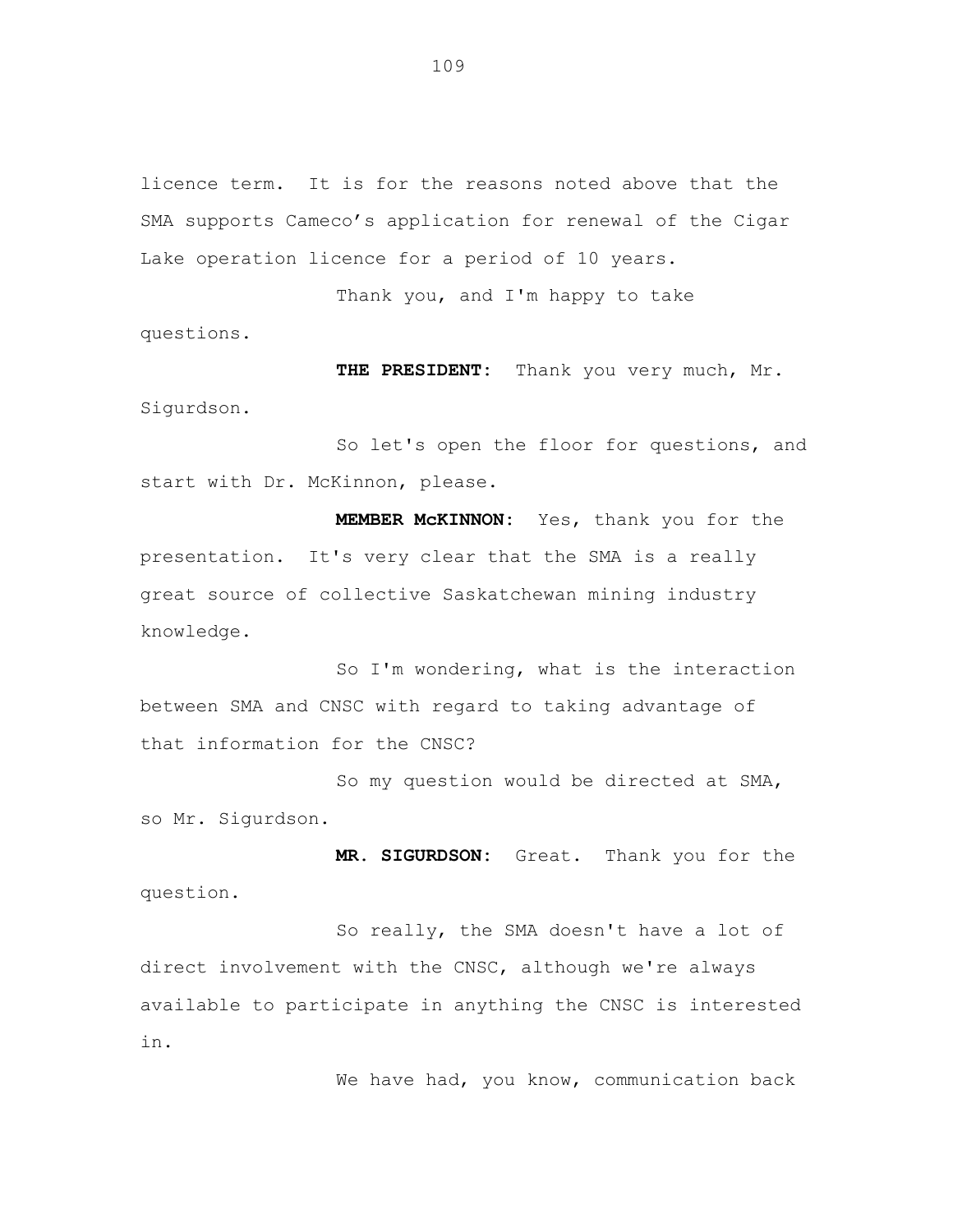and forth from time to time on various topics. Always happen to answer questions from staff, and related to mining in general or specific projects if we have the knowledge of those specific projects. But the SMA is more an association that represents our members and is an advocate for them, both with government and with the public.

**THE PRESIDENT:** Why don't we ask CNSC to comment and then Cameco, please?

Ms Murthy?

**MS MURTHY:** Thank you. I would like to ask Peter Fundarek if he can speak to the participation of the CNSC in the SMA safety forum.

**MR. FUNDAREK:** Thank you.

Peter Fundarek, for the record.

For the past number of years, CNSC Staff have participated in an annual forum that is hosted by the Saskatchewan Mining Association. And this is a safety forum where they discuss incidents and near-misses at their facilities, and it's -- we find it very instructive because it's a very good overview of what happened and how it happened. And they have a very frank discussion on lessons learned, and it's -- was once related to me that it's the industry when it's not at its best.

And so this is a very frank and a very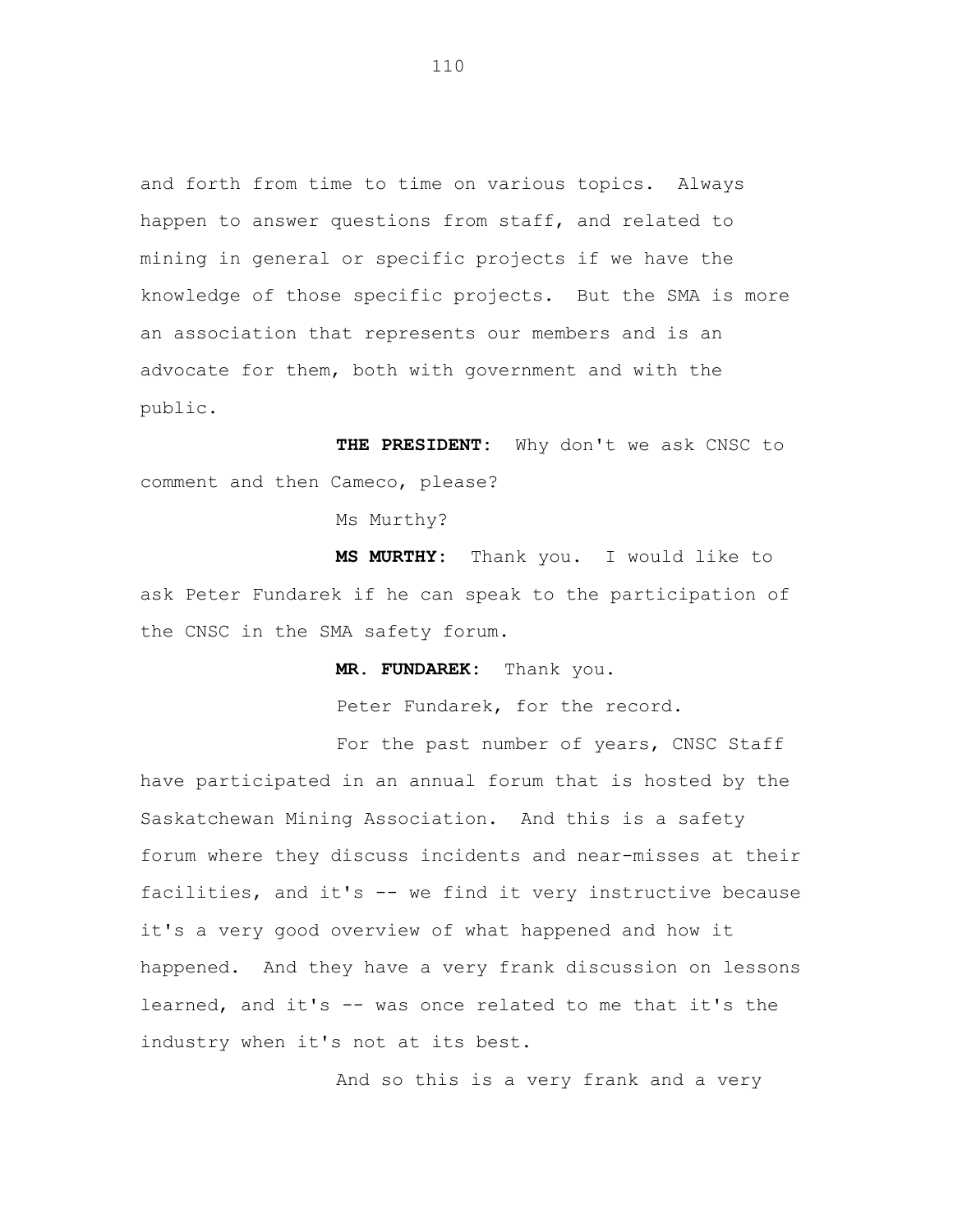open discussion and, as a regulator, we appreciate the opportunity to sit in and listen to the lessons learned from all of these incidents because it helps us to understand the things that are going on in the mining industry that we can then look -- be on the lookout for within our segment in the uranium mines and mills and hopefully try and avoid the same types of situations there.

But there is also strong participation from both Cameco and Orano at this safety forum, and as I said, we find it a very instructive, a very, very useful forum for discussing these types of issues.

**THE PRESIDENT:** Thank you.

Mr. Mooney, did you have anything you wanted to add?

**MR. MOONEY:** I was going to mention the SMA Safety Summit. Maybe I could pump my own tire that I've chaired that the last number of years, but we're always really happy to have the CNSC there. It's a use of experience piece that I think would be considered leading practices in the mining industry in Canada and internationally as well.

So it has something that our CEO, Tim Gitzel, drove to a number of years ago, that, you know, we need to have this open forum, and having the CNSC participate and listen to not just the uranium mining, but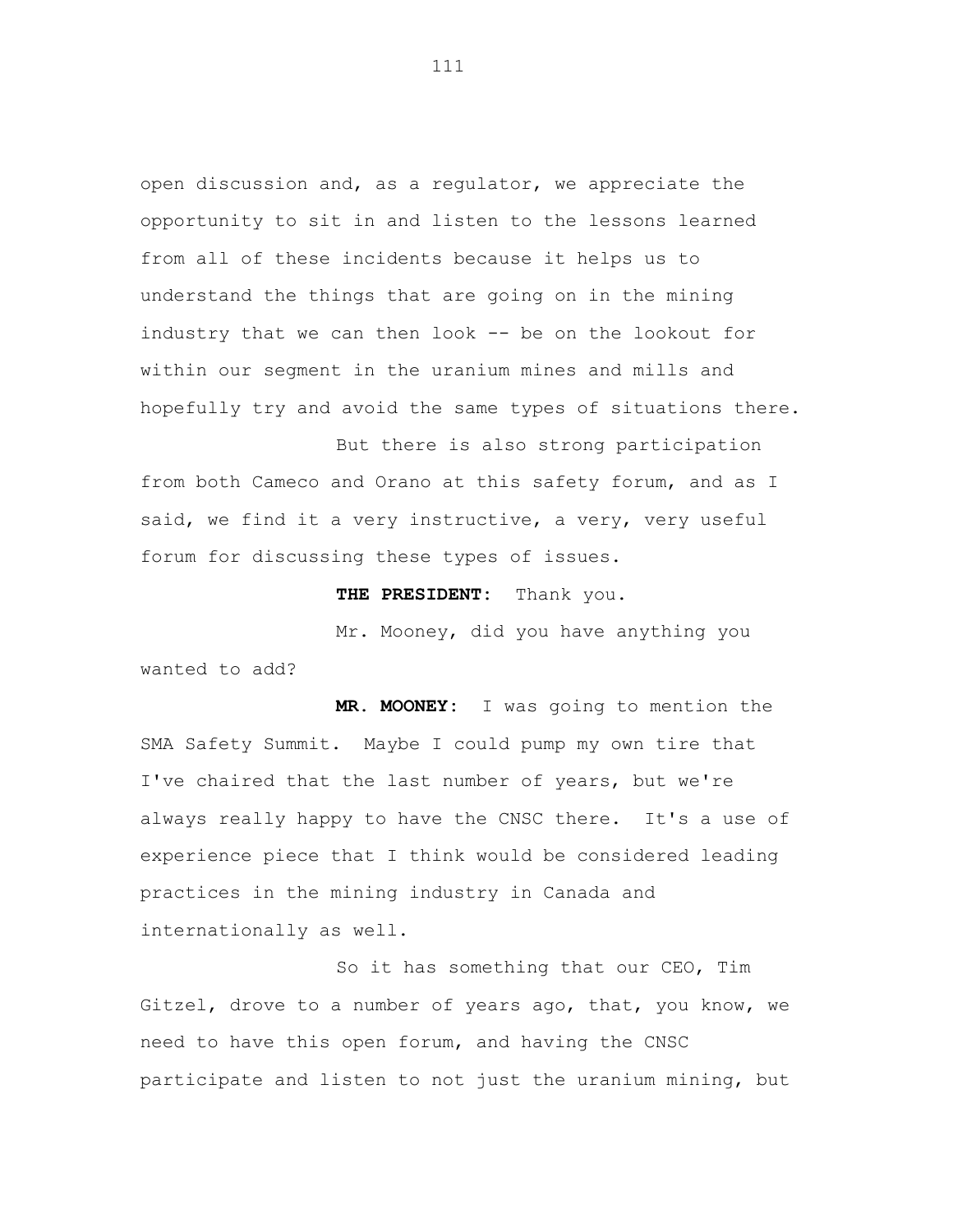potash and base metals and their experiences on the safety front and the learnings that we take away from an organization on that front is really valuable.

**THE PRESIDENT:** Thank you.

Dr. McKinnon?

**MEMBER McKINNON:** Yes, I was wondering also, it was mentioned that the -- there are some best practice documents produced on, for example, COVID-19 and industrial hygiene. Community relations is obviously a very important issue that is coming up in this particular hearing.

Are there any sort of compiled collective wisdom on engagement activities that are produced by the organization and shared amongst the members?

And I would like to also know if CNSC would be aware of those discussions because they also sound like they would be very, very useful source of information to tap into.

**MR. SIGURDSON:** Brad Sigurdson, for the record.

Yeah, that's a great question. Yes, the SMA work with our members, including Cameco and Orano, on these best practices documents and, really, one of the things that we were trying to focus on was there's a lot of great work that the companies have done on their pandemic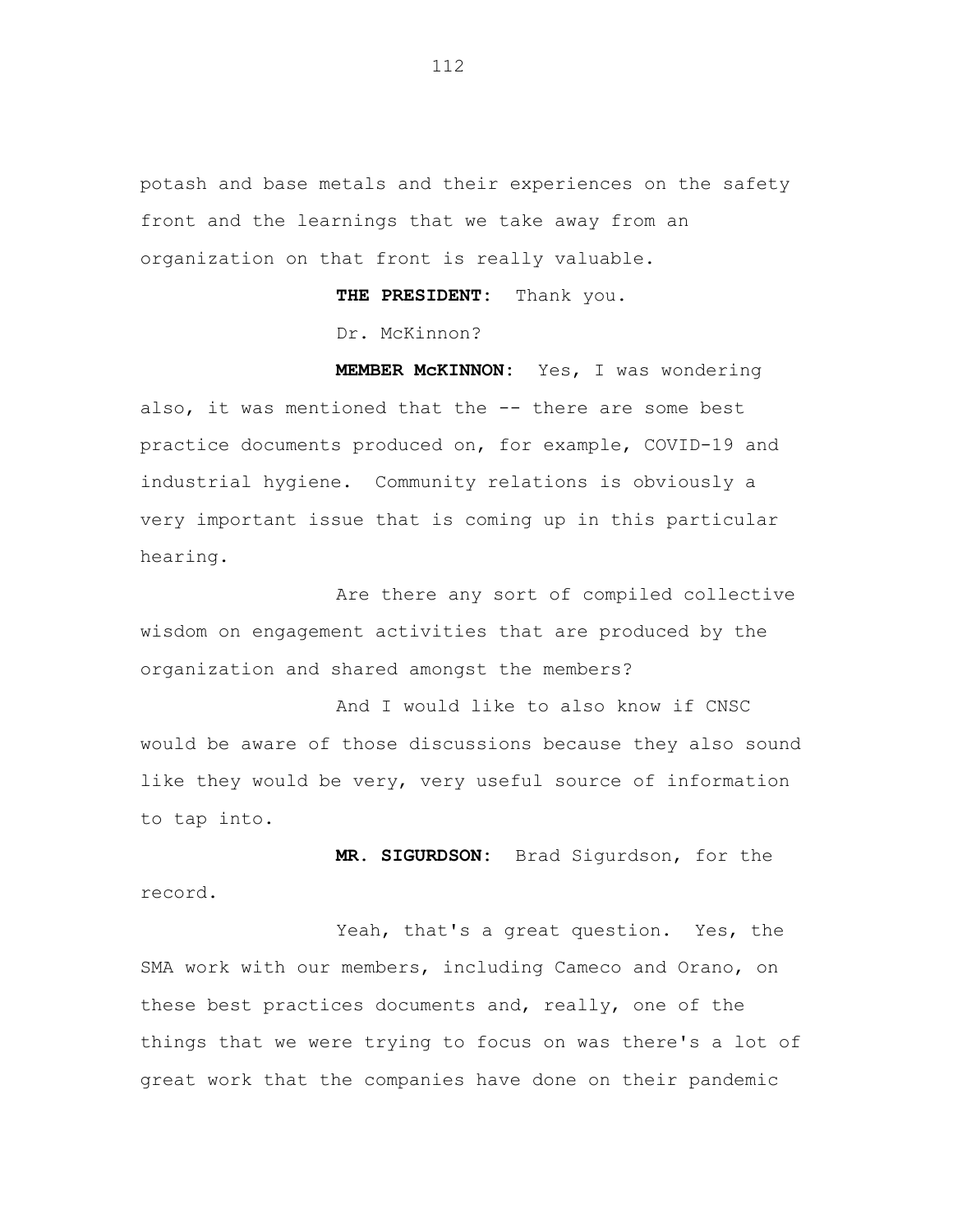plans and things like that. They're very technical in nature and there's a lot of procedures and protocols that are underneath that.

What we wanted to do and what we heard from our members and from -- and from regulators as well is that some of the community members, you know, the families of workers and stuff, we're really not sure exactly what was -- what was being done at the sites and how it was being done, so these documents were really created as a high-level look at what the current practices are that the mining companies are doing and even provided or made little -- they're called infographics to make it very visually apparent what -- you know, what we were really trying to focus on as well as we did on one children and, you know, focused for children around washing hands and things like that.

So it's really interesting.

These are available for anybody to take a look at. They're not  $-$ - you know, they're not  $-$ - they're not secret documents or anything. So we encouraged our companies to freely share them with their families and things.

Maybe I just want to go back to the question regarding CNSC involvement with the SMA.

One of the things that I forgot to mention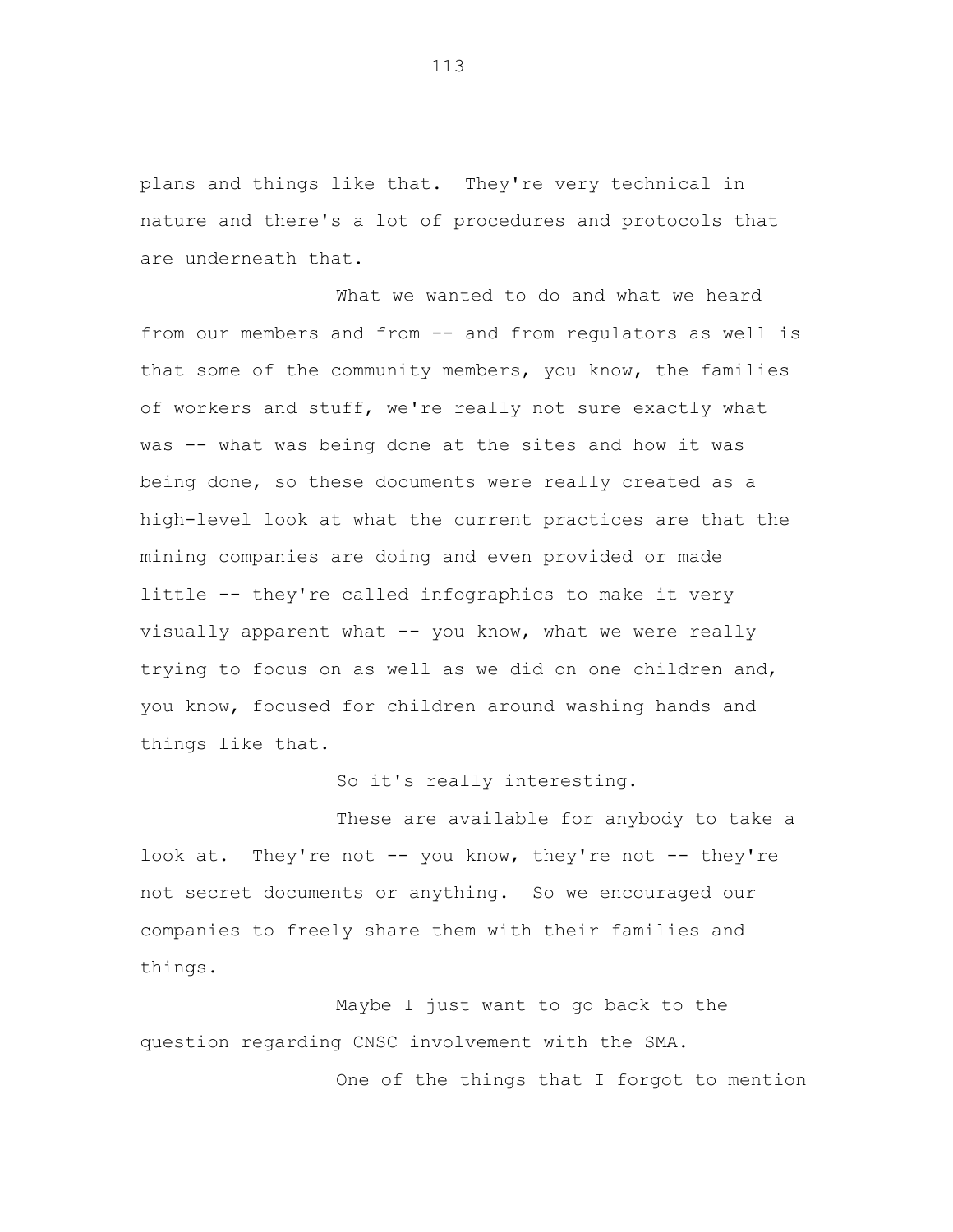was that the CNSC has also been very helpful when we do our minerals and products events, and a lot of those we take around the province, including to the north. And the CNSC has always been great about helping us set up booths and talk about radiation protection and safety at our mine sites. So very helpful.

They also provide input into our indigenous lesson plans and things like that, so again, very helpful. We appreciate the support.

**THE PRESIDENT:** Maybe I'll take this opportunity, Mr. Sigurdson, to ask, were the other mines also shut down in Saskatchewan during the pandemic or was it just the uranium mines?

**MR. SIGURDSON:** No, we actually had -- one of our gold operations had made the decision as well to shut down as well just because, you know, they're all concerned about community spread and what that would do.

So you know, in consultation with community members, local health authorities, the decision was made to curtail productions at a number of our sites, including gold and uranium.

**THE PRESIDENT:** Thank you.

Dr. Berube...?

**MEMBER BERUBE:** Yes. This question is for Mr. Sigurdson. Thank you, sir, for your presentation, it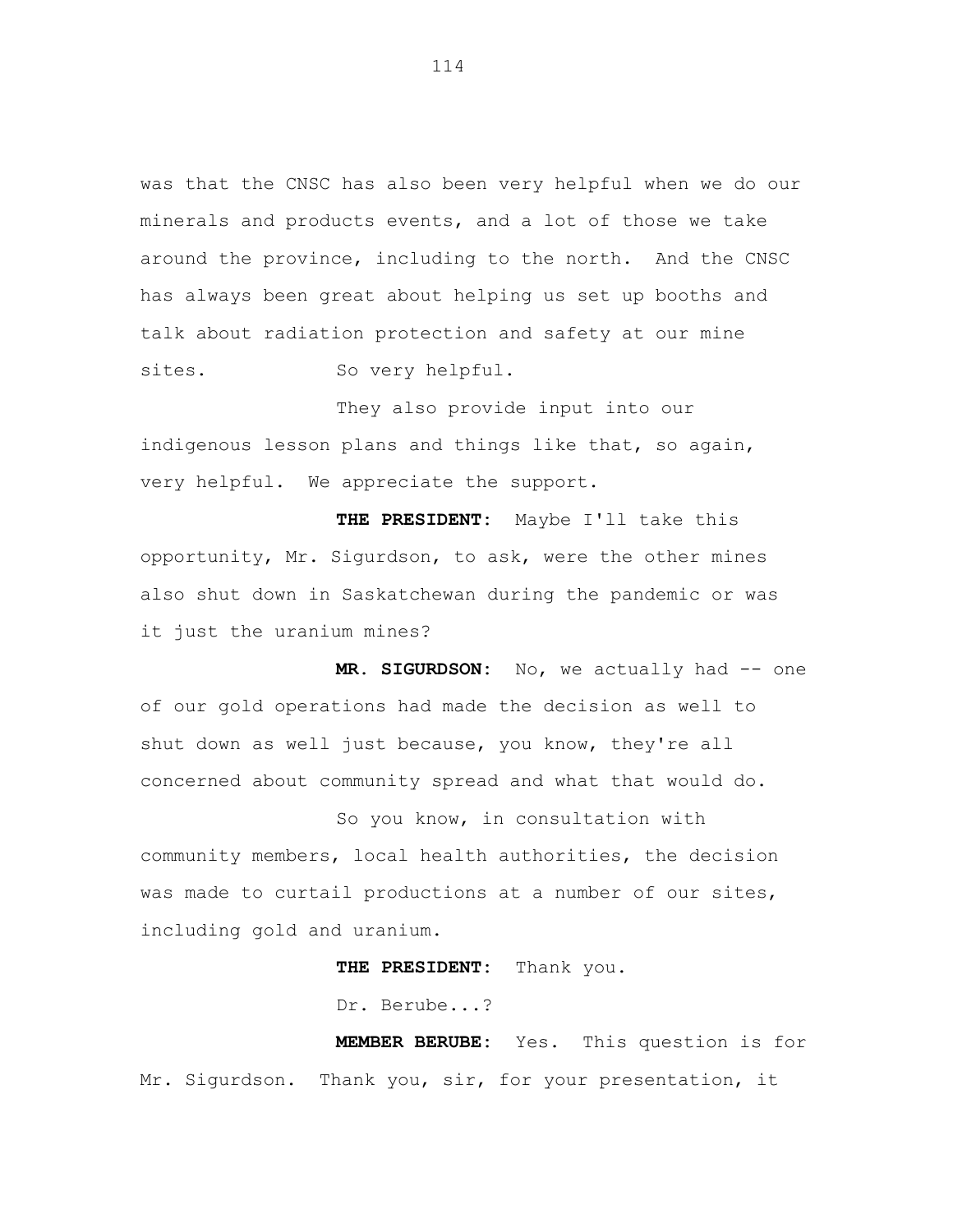is well received.

I note that your title is Vice President, Environment, Safety and Regulatory Affairs, and you have obviously a lot of experience dealing with all the miners in Saskatchewan. So my question to you, sir, is, given your broad scope of responsibility and experience in this area, where would you rank the Cigar Lake facility in terms of safety and environmental protection against its peers within the province?

**MR. SIGURDSON:** I would rank it among the highest in the province. I mean the results that you have seen on the safety side, clearly, you know, when the SMA is recognizing them for their safety achievements a number of years in a row, regionally they have been rewarded a number of years in a row, you know, this speaks volumes to the level of competency of the operator, their commitment to safety, environmental protection. The fact that they meet all the regulatory limits within their operations on an ongoing basis is just, you know, fantastic. Great commitment to both safety and environmental protection.

**MEMBER BERUBE:** Are there any particular strengths specifically that you think are worth mentioning, you know, specific like to this operation?

**MR. SIGURDSON:** Well, I think their personnel. I mean it always comes down to the people,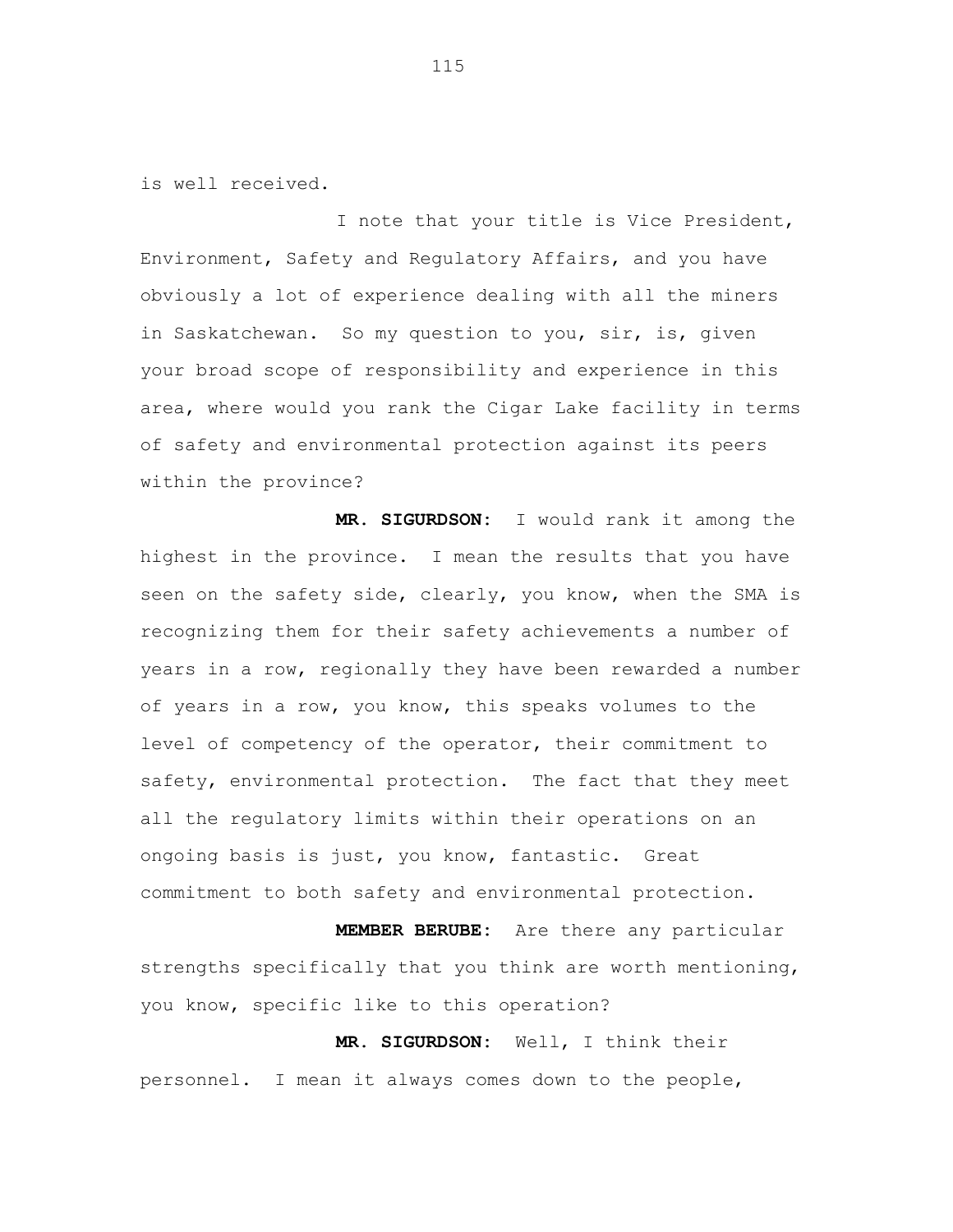their level of commitment and just, you know, they**'**re caring. The way that they approach their jobs, they look at things from a continual improvement perspective, they don**'**t shy away from hard subjects. You know, whenever we are talking about things at our committee meetings, Cameco employees, you know, are always very, very, very willing to step up and play leadership roles within our various committees and help us tackle the hard problems, including things like when we went through a recent mines reg review, they provided subject matter experts from sites and corporate offices to help us work out the technical details of the provincial mines regs review, so very helpful.

**THE PRESIDENT:** Thank you very much, Mr. Sigurdson, for your intervention. Any final comments from you before we move on?

**MR. SIGURDSON:** No. I would just thank you for your time and attention and appreciate the efforts of the Commission.

**THE PRESIDENT:** Thank you. Thank you very much.

Our next presentation is from Mr. Rick Robillard, as outlined in CMDs 21-H2.2 and H2.2A.

Mr. Robillard, the floor is yours.

--- Pause

**THE PRESIDENT:** Is Mr. Robillard here?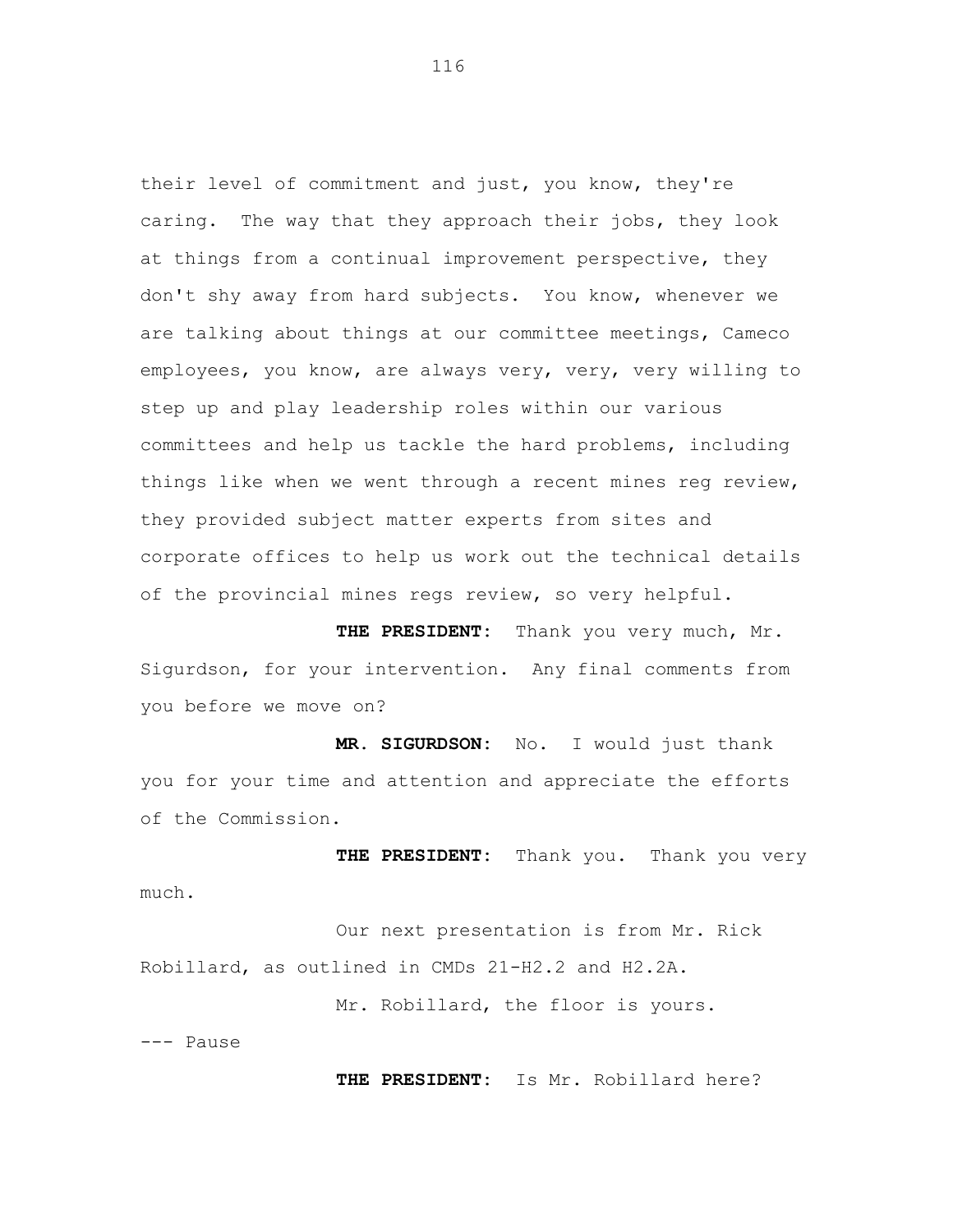**MR. MOONEY:** He is showing. I think maybe we have some microphone issues. I think Victor and Darlene are with -- oh, I see Victor**'**s microphone just came off.

Victor, can you hear us?

**MR. FERN:** Yes, I can.

I think Richard might be having some

issues with his microphone.

Can you hear me?

**THE PRESIDENT:** Yes, we can.

**MR. FERN:** I would just like to start until Ricky can join in.

**MR. ROBILLARD:** Hello?

**MR. FERN:** Right. Yes, Ricky is here.

Right, thanks.

**MR. ROBILLARD:** I**'**m sorry, I was on mute there. My apologies.

**THE PRESIDENT:** Over to you.

**MR. ROBILLARD:** Okay. I will need to take over the presentation here.

**MR. MOONEY:** Rick, it's Liam. We have had quite a bit of difficulty moving the slides forward using our own, so maybe the better approach is to give the control to CNSC staff and just ask them to advance the slide.

**MR. ROBILLARD:** Okay.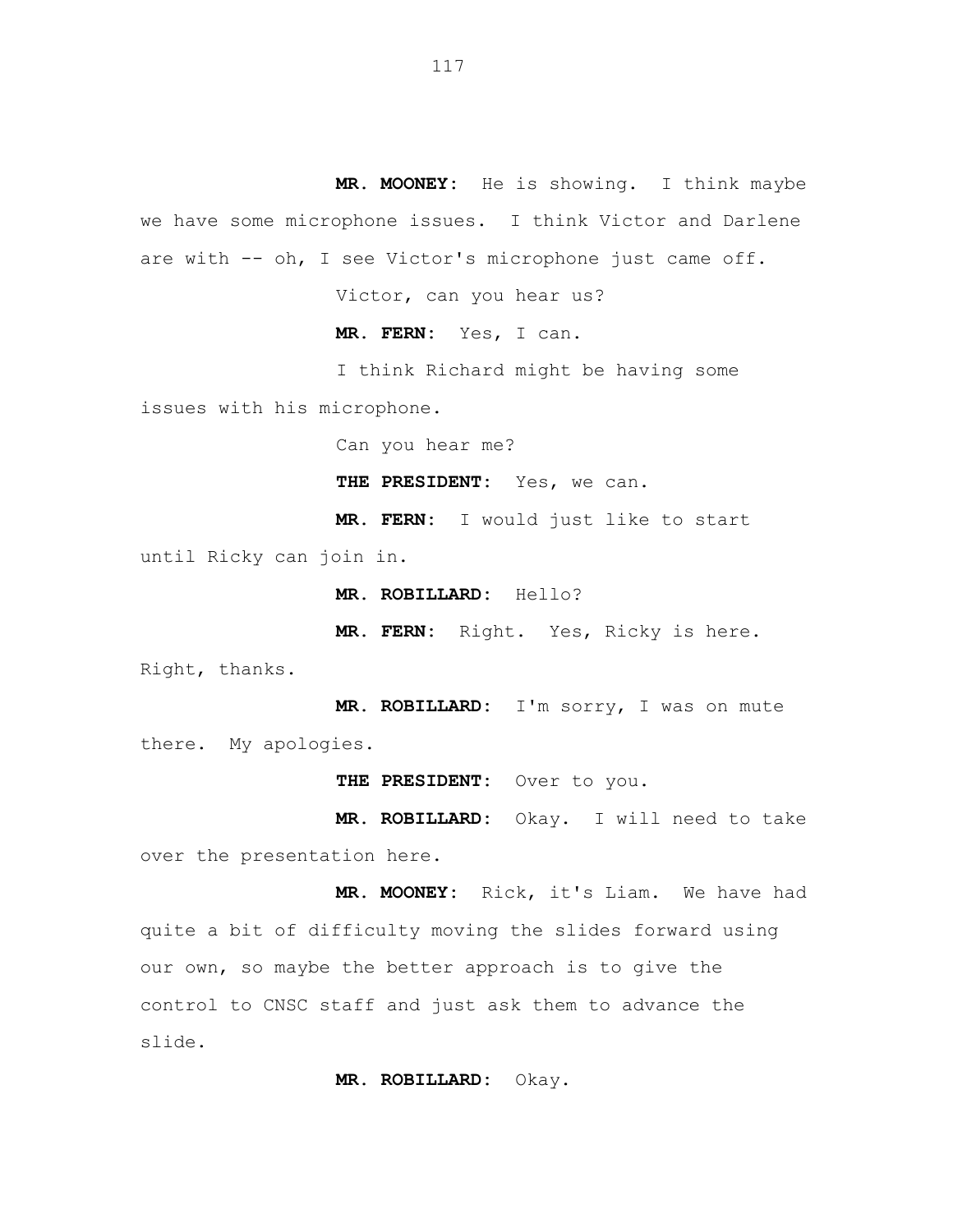**MR. MOONEY:** Okay? Can we get that,

Mario?

**MR. ROBILLARD:** Can you please forward the slide?

Okay. I don**'**t see my presentation, the wording for my presentation.

**THE PRESIDENT:** We are on slide 2 of your presentation.

**MR. ROBILLARD:** Can you please put on the slide? Okay, one second.

My apologies, I am not getting the wording of my presentation.

**MR. MOONEY:** So Rick, the --

**MR. ROBILLARD:** I know it**'**s up.

**MR. MOONEY:** Yes. So, Rick, you will have to open those independently of this and then just follow the slide show. Maybe we can help you by giving the slide number. So if you open the slide show independently, that way you can -- so if we go back to slide 1.

**MR. ROBILLARD:** Okay.

**MR. MOONEY:** And if you can open through PowerPoint your presentation. There we go. Oh, we can go to the next slide and it is slide 2, Rick. If you can open your PowerPoint on your desktop, you can run with it then.

**MR. ROBILLARD:** I am not able to see my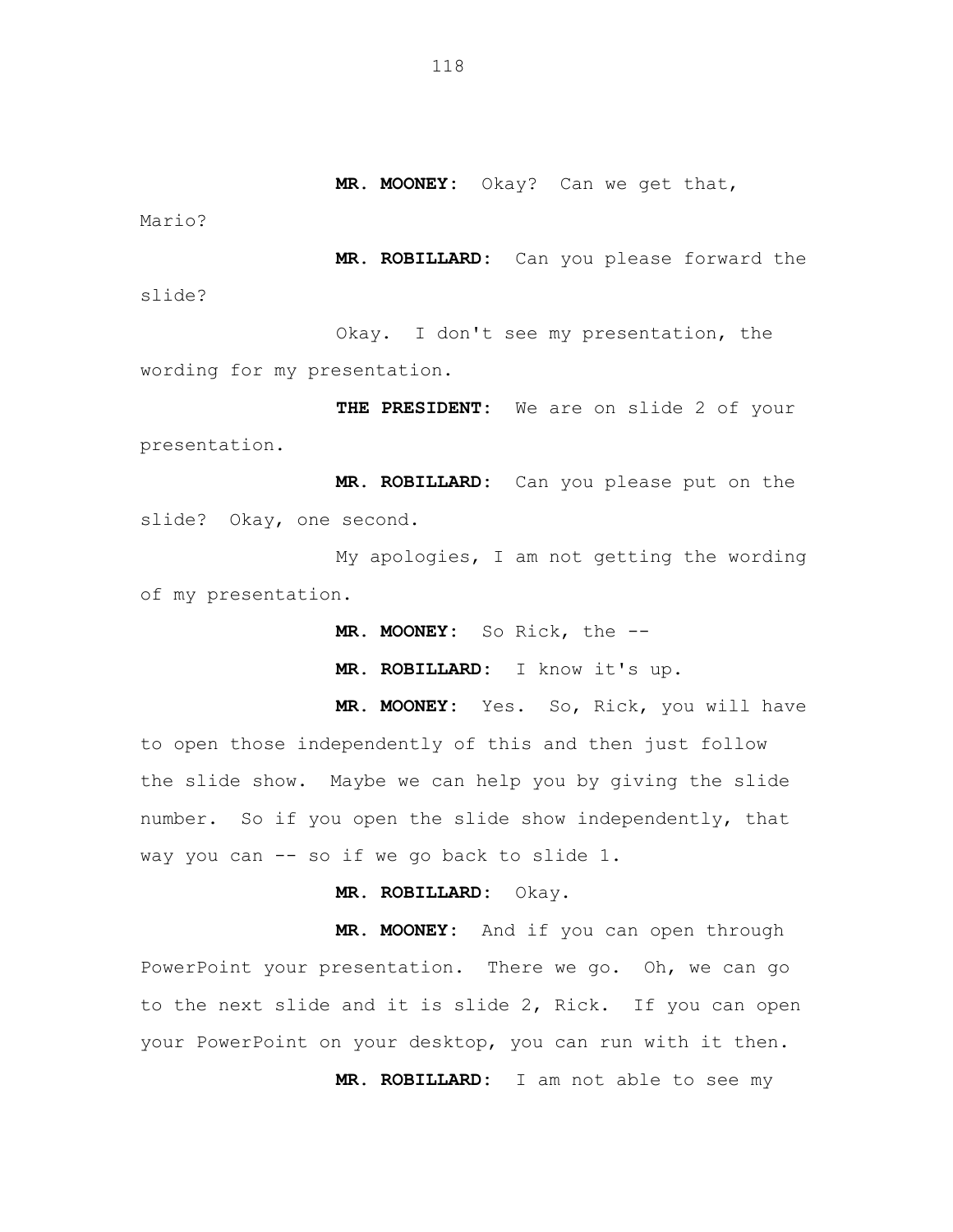notes.

**MR. MOONEY:** Yes. So they don**'**t show. The CNSC will just show their presentation, the presentation that was submitted. So if you open in PowerPoint separately your presentation, you can see the notes then. Does that work for you? --- Off microphone / Discussion officieuse

**MR. CARISSE:** I will stop the "Share", maybe it will help you.

**MR. MOONEY:** All right. So we can see you, Rick.

**MR. ROBILLARD:** Okay. Can you see me?

**MR. MOONEY:** We can see you, yes.

**MR. ROBILLARD:** All right. Okay, I will start with the first slide.

**MR. MOONEY:** Okay.

**MR. ROBILLARD:** Slide number two.

**MR. MOONEY:** Okay. So, Mario, can we put that slide back up?

**MR. CARISSE:** Sure.

**MR. MOONEY:** We will do it remotely.

There we go.

**MR. ROBILLARD:** Okay.

**MR. MOONEY:** Okay. So slide 2.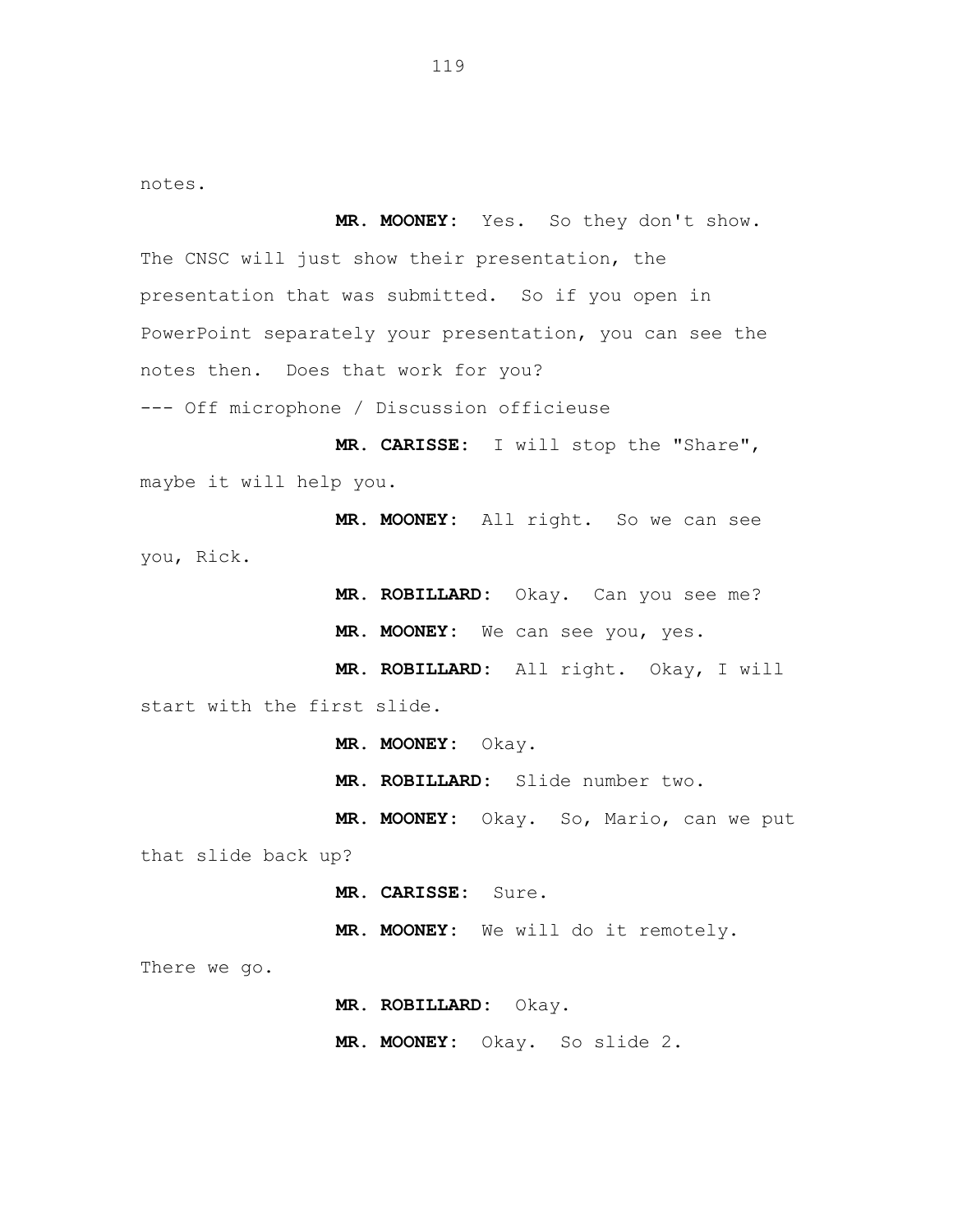## **CMD 21-H2.2/21-H2.2A**

**Oral presentation by Rick Robillard**

**MR. ROBILLARD:** Okay. My apologies.

Edlanet**'**e. Hello. Thank you for this opportunity to present in support of Cameco**'**s renewal application for the Cigar Lake Operation uranium mine licence.

I am here today with my colleagues Darlene Gazandlare and Victor Fern who will be helping me with the oral intervention.

We are from the Athabasca Basin First Nations and are employed as Community Relations Liaisons for Cameco and Orano under the Ya**'**thi Néné Collaboration Agreement.

Next slide, please.

As a proud Dene person from Black Lake First Nation, I have spent most of my life in the community where I continue to practise a traditional lifestyle. My culture is part of who I am and connects me to the land and to my community. My family continues to thrive on hunting and fishing. We utilize the land and the water almost every day.

Next slide, please. I believe you are one slide up. Slide 3, please.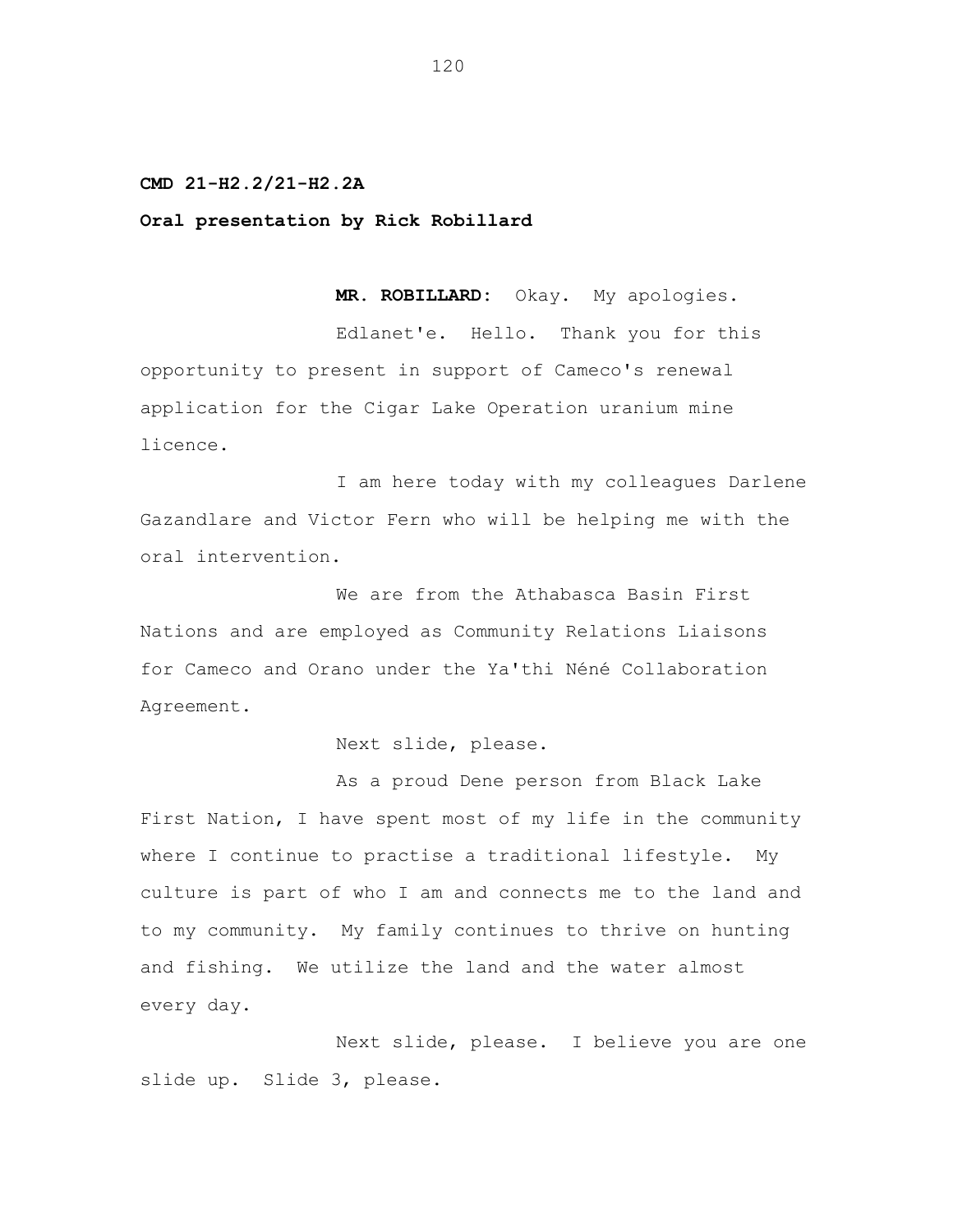As a previous Chief of Black Lake and currently the Black Lake First Nation and northern hamlet of Stony Rapids Cameco and Orano Community Relations Liaison, I have had different opportunities to serve my community. When I was Chief, it was a pivotal time for my community. I took on a leadership role when the Athabasca Basin was in the middle of talks with industry on updating our Impact Management Agreement and the benefits for all community members. I was the Black Lake First Nation Chief that signed the Ya'thi Néné Collaboration Agreement in 2016, which builds on the IMA signed in 1999. In my Dene language, Ya'thi Néné means Land of the North.

Next slide, please.

The CA confirms the partnership between the communities in development of the uranium resources in the basin. My father had been Chief and I continued that legacy of working to better my community.

These are some of the initiatives we undertook as a community with support of the CA.

Next slide, please.

Cameco has over a 30-year history in the region with its uranium mining and milling operations. During this time, Black Lake First Nation and Cameco have a long history of working together. The negotiations and processes under the CA have brought Athabasca Basin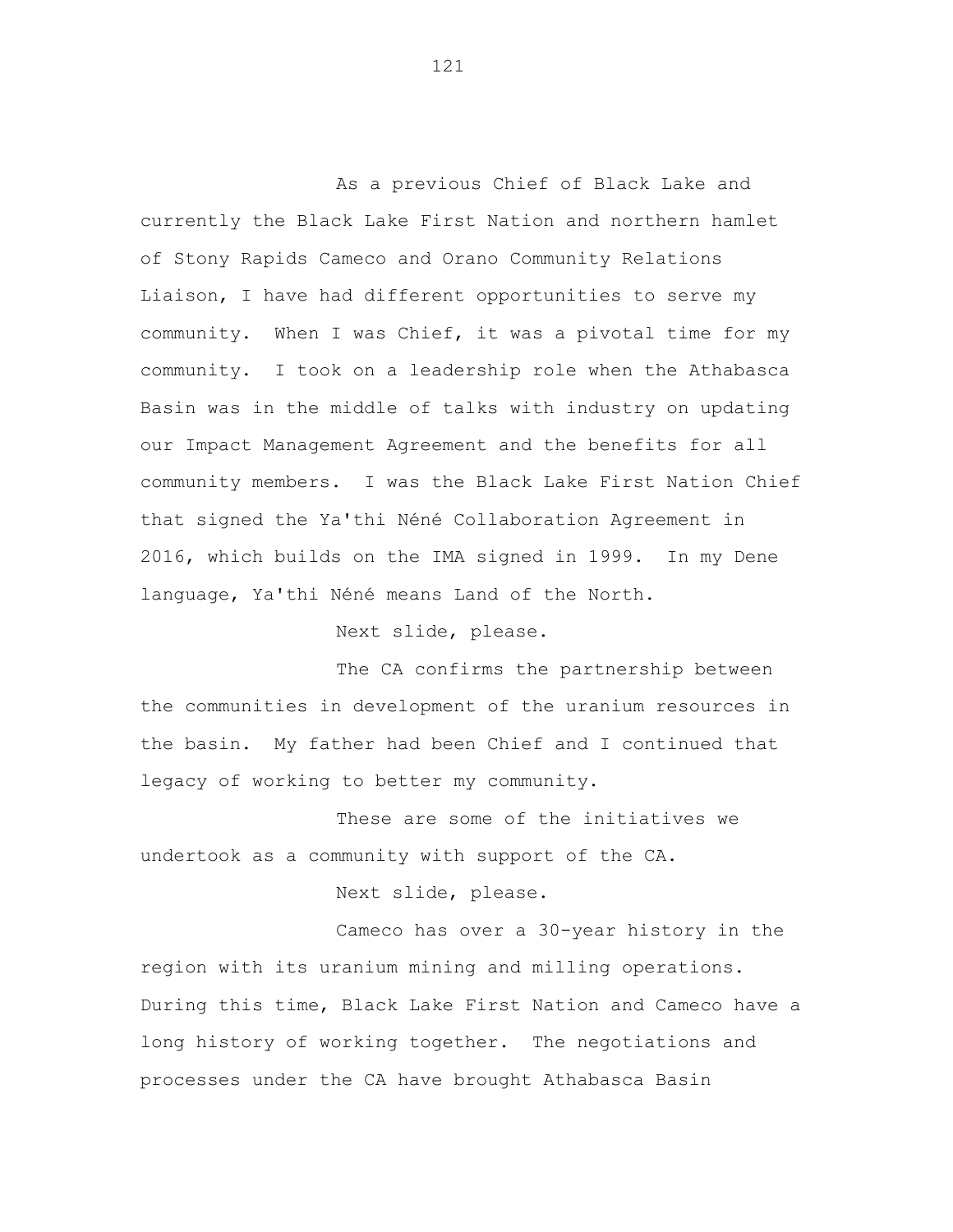leadership closer together, created a way we can work alongside our industry partners. The seven Athabasca Basin communities, the rights-bearing First Nation and Métis communities signed the Ya'thi Néné CA.

Next slide, please.

I have seen the Athabasca Basin communities making the most of the benefits, previously as Chief and currently as the Community Relations Liaison. The relationship is not always easy, but the intention of the CA is to provide stability and predictability around four pillars which are important to the communities. As Community Liaison, my position stems from the Agreement and I support the Agreement implementation.

The Agreement pillars are: workforce development; business development; community investment; community engagement and environmental stewardship combined into one pillar.

> Some of the benefits I have seen: Workforce development:

- hiring preference for residents of the Athabasca communities and employment targets;

- providing career awareness programs and scholarship funding for residents.

Business development:

- preference for community-owned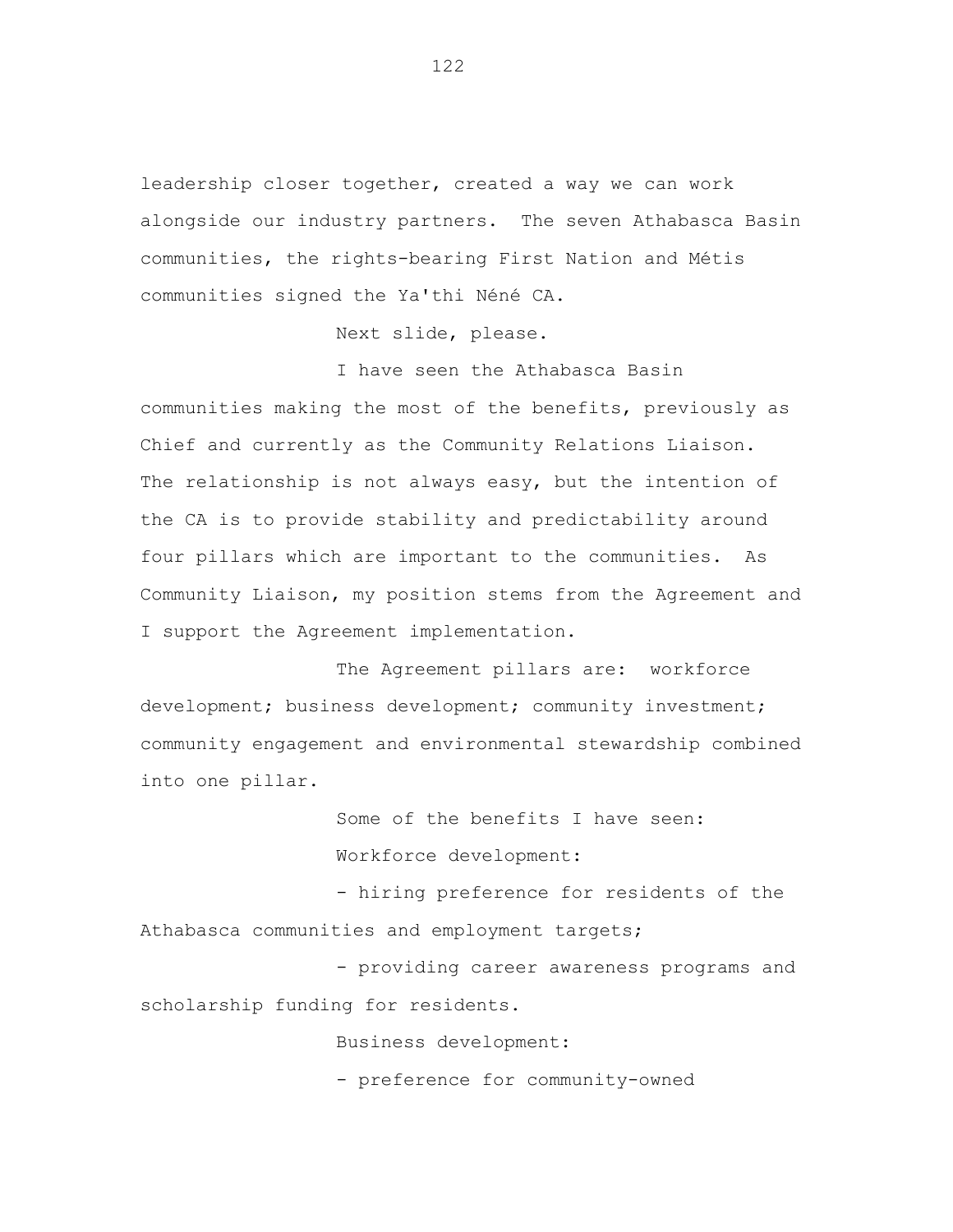businesses.

Community engagement and environmental stewardship:

- established a process together to engage and inform members;

- enhanced the community-based environmental monitoring program, CBEMP as we call it, formally the Athabasca Working Group Environmental Monitoring Program.

Community investment for initiatives that:

- promote the health and well-being of

members;

- address housing needs;

- preserve language, culture and

traditional opportunities for residents.

Since the CA was signed, \$598 million has been provided to the Basin communities under the four pillars.

Next slide, please.

--- Pause

**MR. ROBILLARD:** I believe we are going to slide 6 -- I'm sorry, slide 7. My apologies.

The COVID-19 pandemic impacted the world. In the North we faced many challenges. I was happy to be able to assist with the support Cameco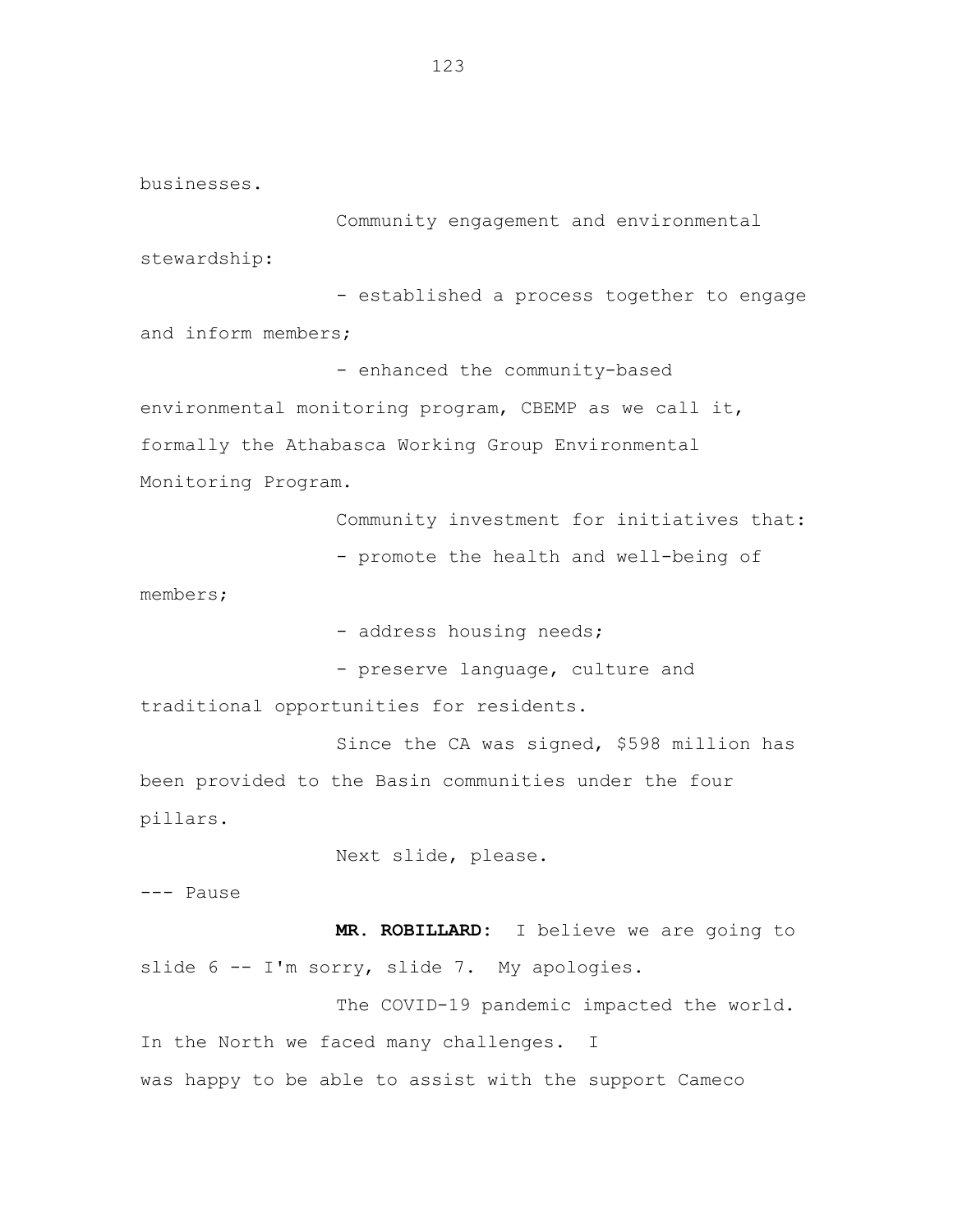provided through the \$1 million COVID-19 Relief Fund and helped deliver the 1,200 care packages directly to community members' homes. These care packages included essential supplies that residents of our remote communities were having difficulty obtaining.

Next slide, please.

I have been fortunate to see the industry from a number of perspectives. I have had the opportunity to experience mine life as a process operator working at the McClean Lake Operation. I have worked for my community as a leader and now in support of our relationship with industry as a Community Relations Liaison. In my current role, I work closely with community leadership in the Basin and liaise with industry. I also enjoy working with all members of the community, Elders, land and resource users and the youth. I want to encourage the young generation to pursue careers in the industry because this provides an opportunity for long-term employment in the region and possibilities for advancement.

I would like to pass this presentation to my colleague Victor Fern, Community Relations Liaison for Fond du Lac, Uranium City and Camsell Portage, who can provide some perspective as he was until recently a Cigar Lake employee as well.

Next slide, please.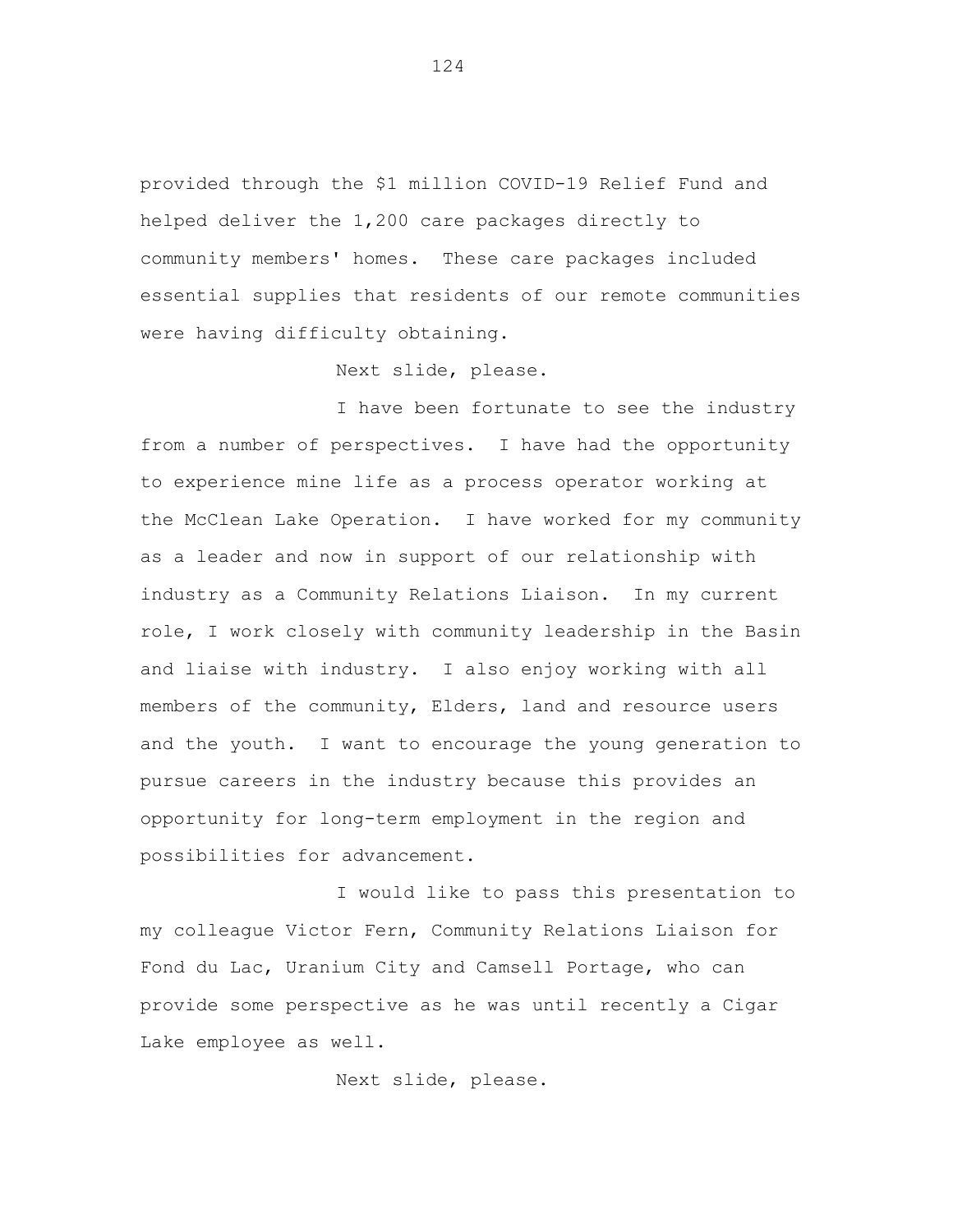So I will hand this over to Victor.

**MR. FERN:** I am, for the record, Victor Fern. I am a Member of Fond du Lac First Nation.

I have worked in the industry for most of my life. I recently left my position at the Cigar Lake Operation to work as a Community Relations Liaison in my home community of Fond du Lac. I also support the communities of Uranium City and Camsell Portage. Both my sons work for the industry as well, follow in my footsteps. They are both supervisors at two different mines. I was working at Rabbit Lake and also at Cigar Lake as well.

I worked for the mines and in return we are able to live in our communities and continue to practise our traditional way of lifestyle. (Indigenous language spoken / Langue autochtone parlée)

**MR. FERN:** I will pass it back on to my colleague, Rick.

Thank you.

**MR. ROBILLARD:** Thank you, Victor. Next slide, please.

--- Pause

**MR. ROBILLARD:** Thanks, Victor.

Living a traditional way of life is important to me. I am teaching my children how to live off the land. I am teaching my children our culture and our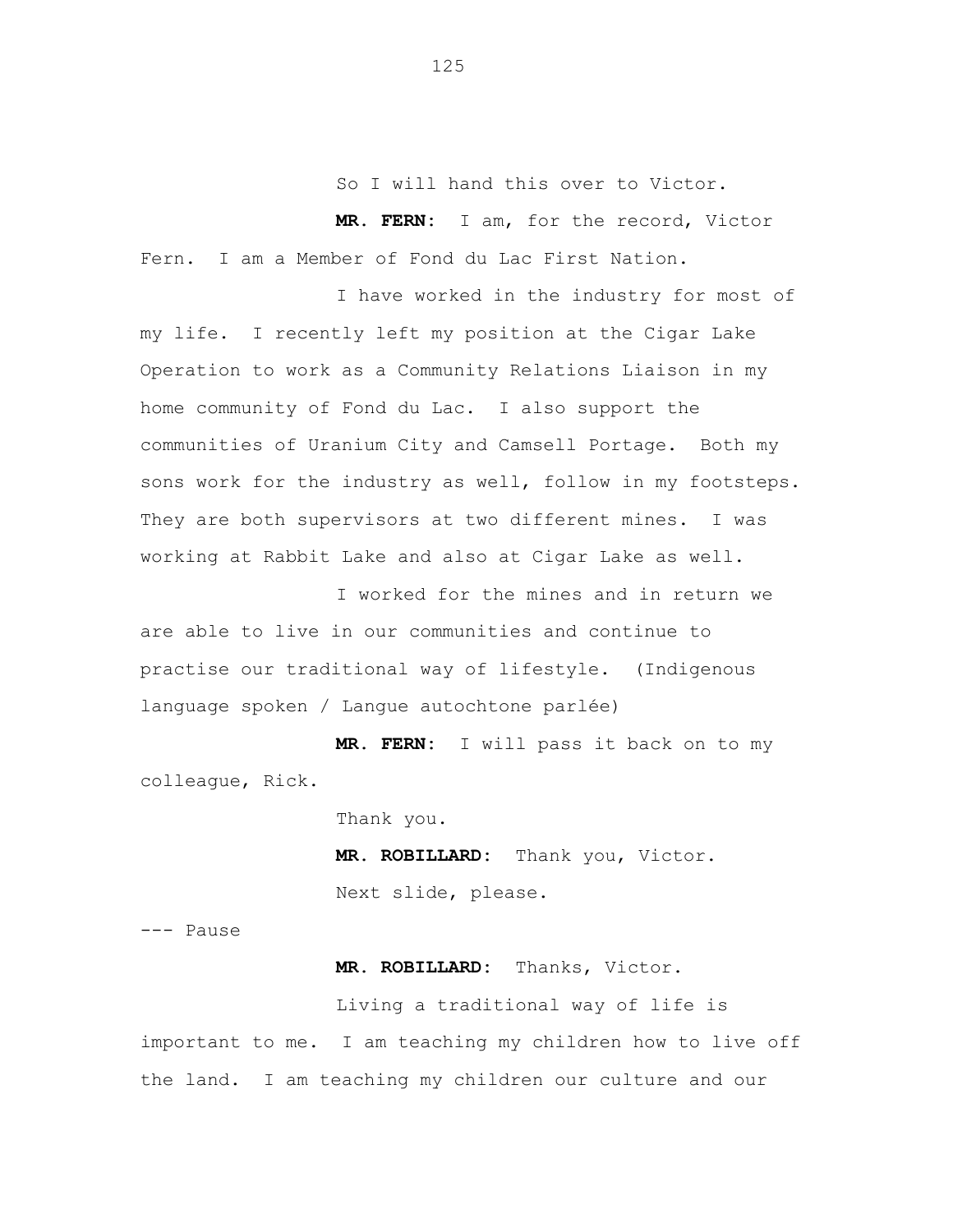language. I have learned a lot from my involvement in the Community-Based Environmental Monitoring Program, previously the Athabasca Working Group Environmental Monitoring Program. I mentioned previously that has been conducting monitoring in the region since the year of 2000.

I worked with the traditional land and

resource users, I received training. I conducted interviews and mapped out the areas. I assisted with sample collection. I have talked a lot with the land and resource users as a community member, Chief and employee. I have listened to their concerns. I have presented to leadership and the community that the country foods remain safe, the water remain safe. I feel comfortable with the knowledge that we can continue our traditional way of life and share that information with community members.

Next slide, please.

I would like to pass it on to Darlene Gazandlare, Community Relations Liaison for Hatchet Lake and Wollaston Lake on her experience with the Community-Based Environmental Monitoring Program.

**MS. GAZANDLARE:** For the record, Darlene Gazandlare.

Hi, my name is Darlene Gazandlare and, as Rick said, I work as the Cameco and Orano Community Relations Liaison out of my community of Hatchet Lake First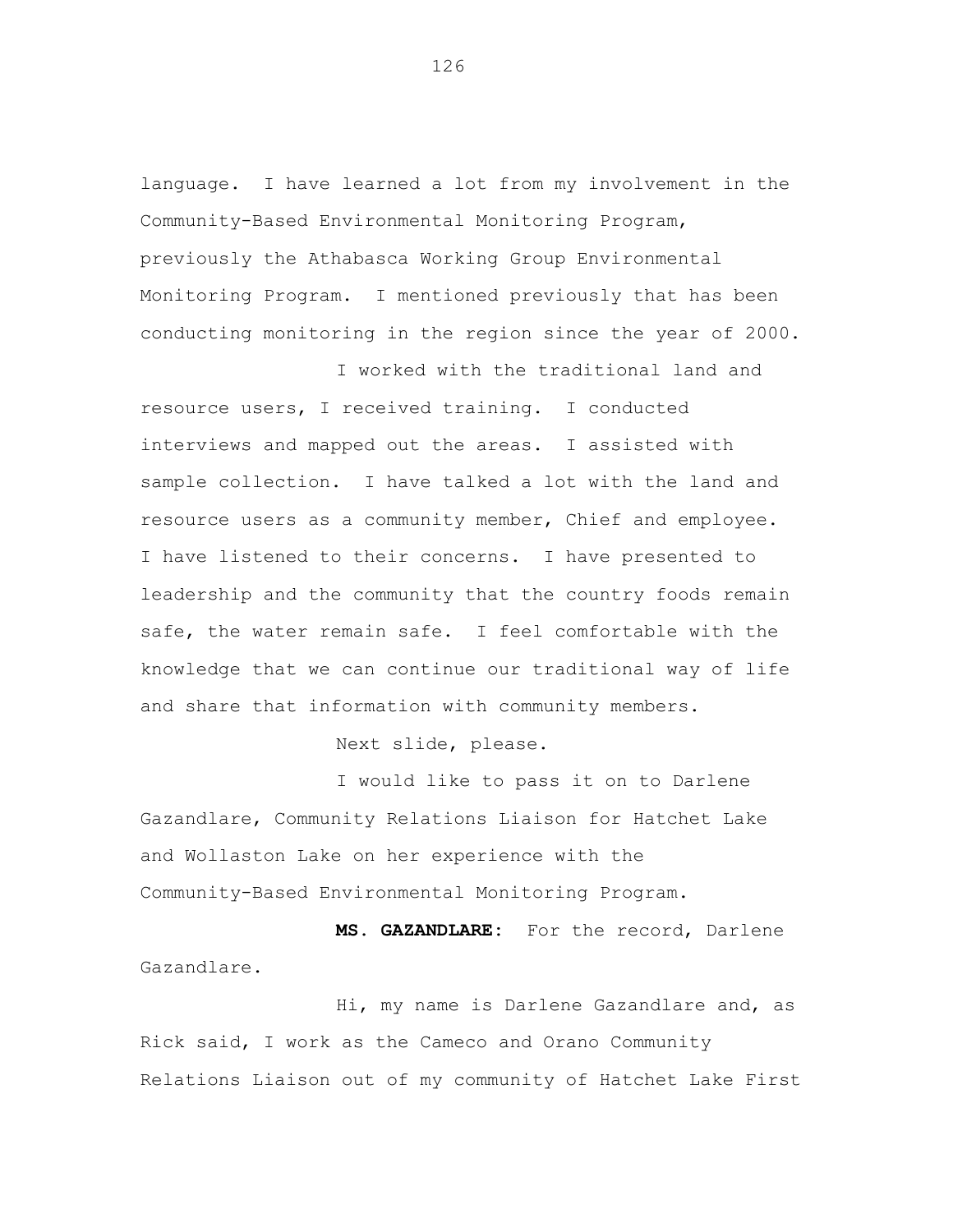Nation.

I wanted to show these pictures of my family because I led the CBEMP for Hatchet Lake and Wollaston Lake in 2020. The program is important to me because my family and I still practise our traditional ways and teach our children to live off the land and water. We eat the fish that we catch and also harvest the berries in the fall time.

I would like to hand it back to Rick to finish it off.

**MR. ROBILLARD:** Thanks, Darlene.

So I speak on behalf of my colleagues and our collective experience when I say that I support the renewal application for Cameco's uranium mine licence for the Cigar Lake Operation. We have been well informed about the operation. Cigar Lake successfully transitioned through commissioning to full production during the current licence term.

Thank you and (Indigenous language spoken / Langue autochtone parlée)

**THE PRESIDENT:** Thank you very much for your submissions.

Dr. Berube...?

**MEMBER BERUBE:** Thank you for your

presentation.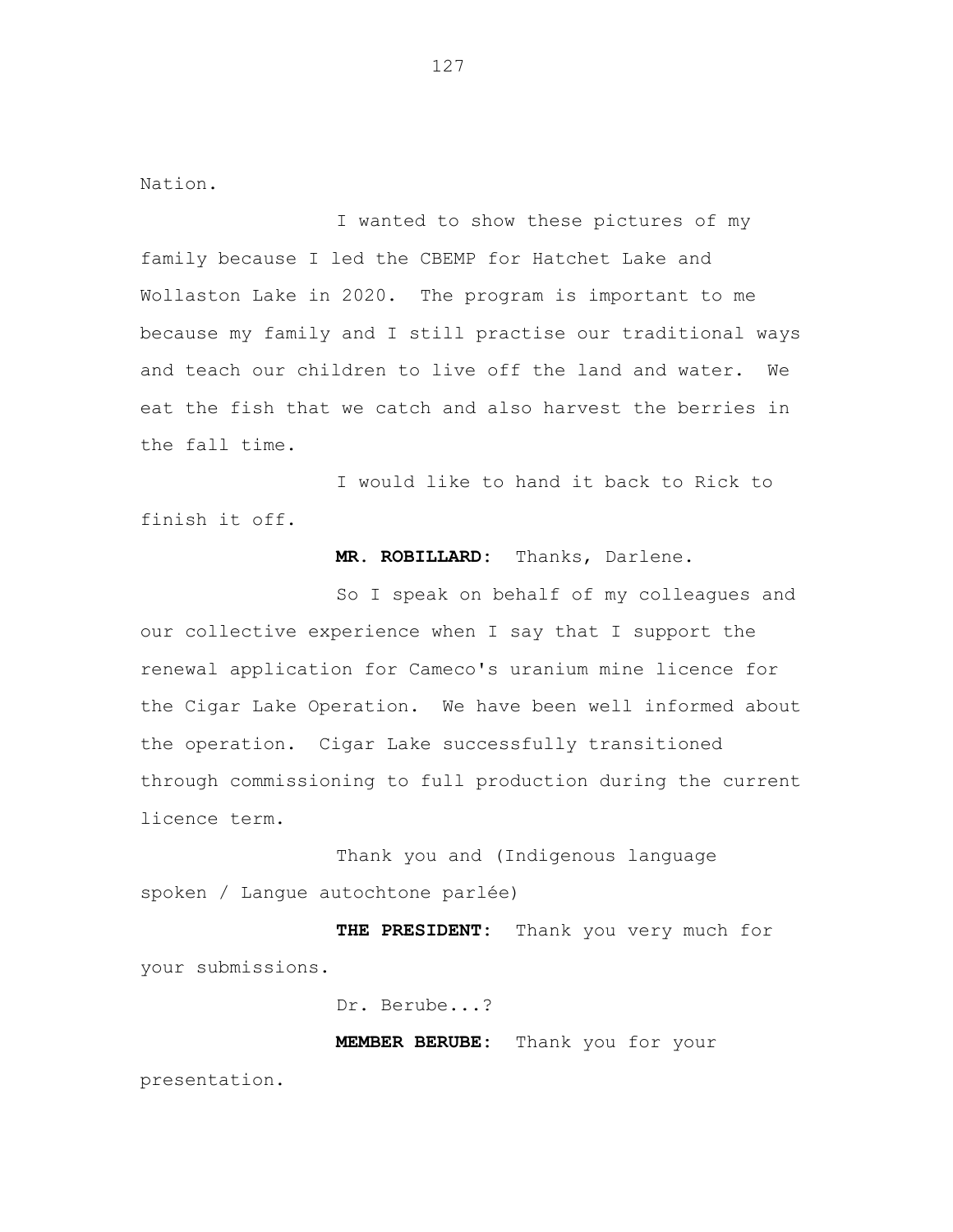One of the comments that I wanted to ask you about here in your written submission is specifically you talk about the CBEMP. Can you discuss your experience with that or even the CNSC's program, which is the IEMP, and what are your views on how effective are these programs? Do your people actually use them as a way of informing themselves? I mean what you do with them? Do you believe that they are of value?

**MR. ROBILLARD:** For the record, this is Rick Robillard.

We have been doing the CBEMP program, it started back in year 2019. We started with Black Lake First Nations. We surveyed 120 community members aged from 18 right to -- we surveyed the Elders. And also, that was combined with Stony Rapids as well. And then Fond du Lac First Nations we conducted a similar project. And personally, I have noticed a lot of the Elders and the land users came to the surveys and they shared a lot of their information, a wealth of information of where the hunting sites are and the fishing areas, as well as a lot of sampling from caribou to mammals, fish, berries, birds, medicinal plants that were sent south for sampling, you know, and then they brought that back for results and it was reported back to leadership and the community members.

In general, the leadership and the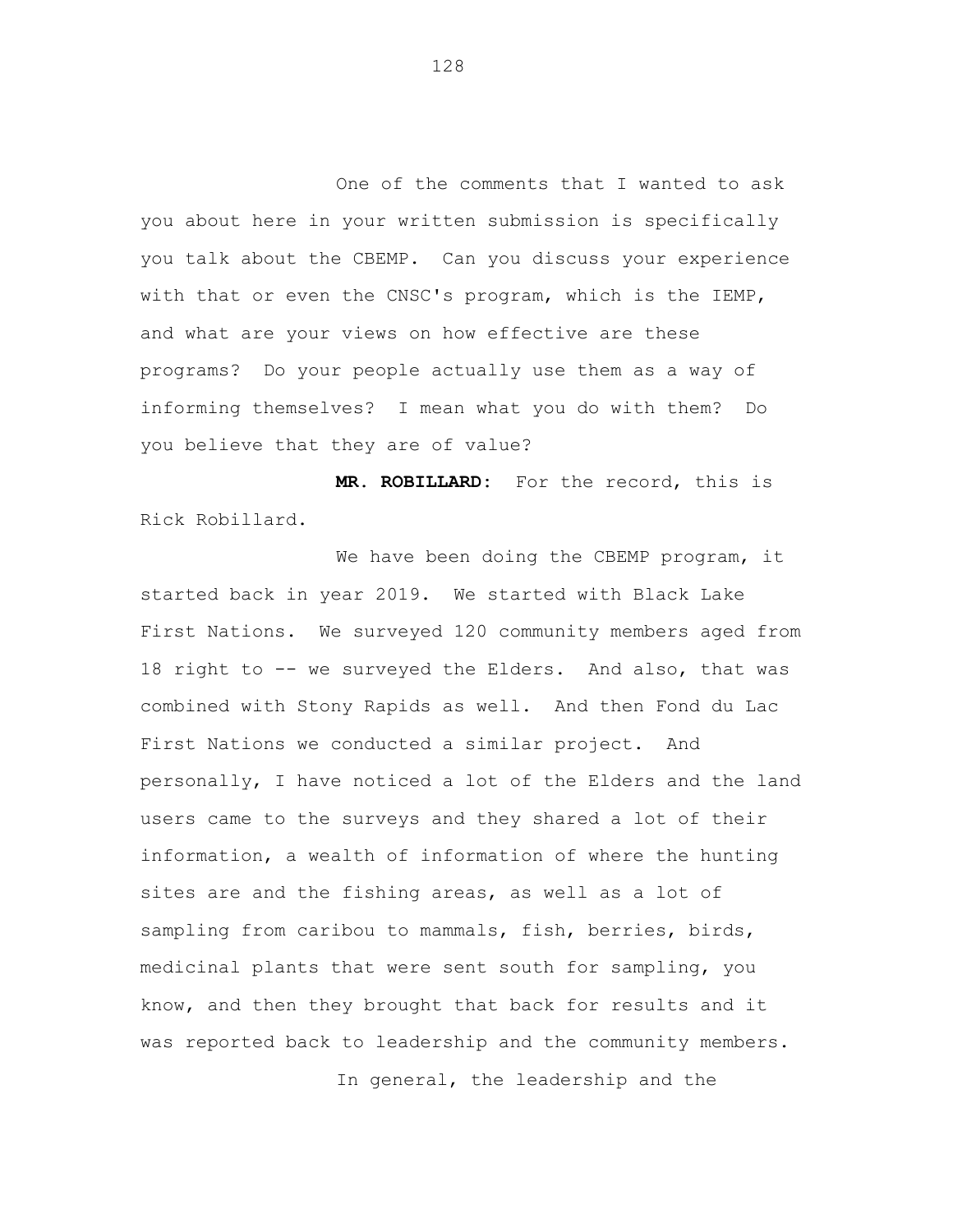community members were very satisfied with the information and like Mary Denechezhe had mentioned, I think that we could improve on the translation of the technical terms of the findings. Perhaps there can be a better way to translate this information back to the community members, I agree.

> **THE PRESIDENT:** Thank you very much. Dr. McKinnon...?

**MEMBER McKINNON:** Yes. Thank you for your presentation. I always enjoy the very personal perspectives. It adds a lot of value to the proceedings.

For Mr. Robillard, I was also very pleased about your positive experience working in the industry and especially the point that you made in your written intervention that you would encourage the young generation to pursue careers in the mining industry.

My question to you is, given that you have had experience in both the mining industry and as a leader in the community, and that is a theme that we have been discussing in the proceedings today, is really this continuing concern of community members over the impact of mining the environment despite the environmental data which would show that there really isn't any major -- any effect. What would you recommend could be improved by Cameco and CNSC from your perspective?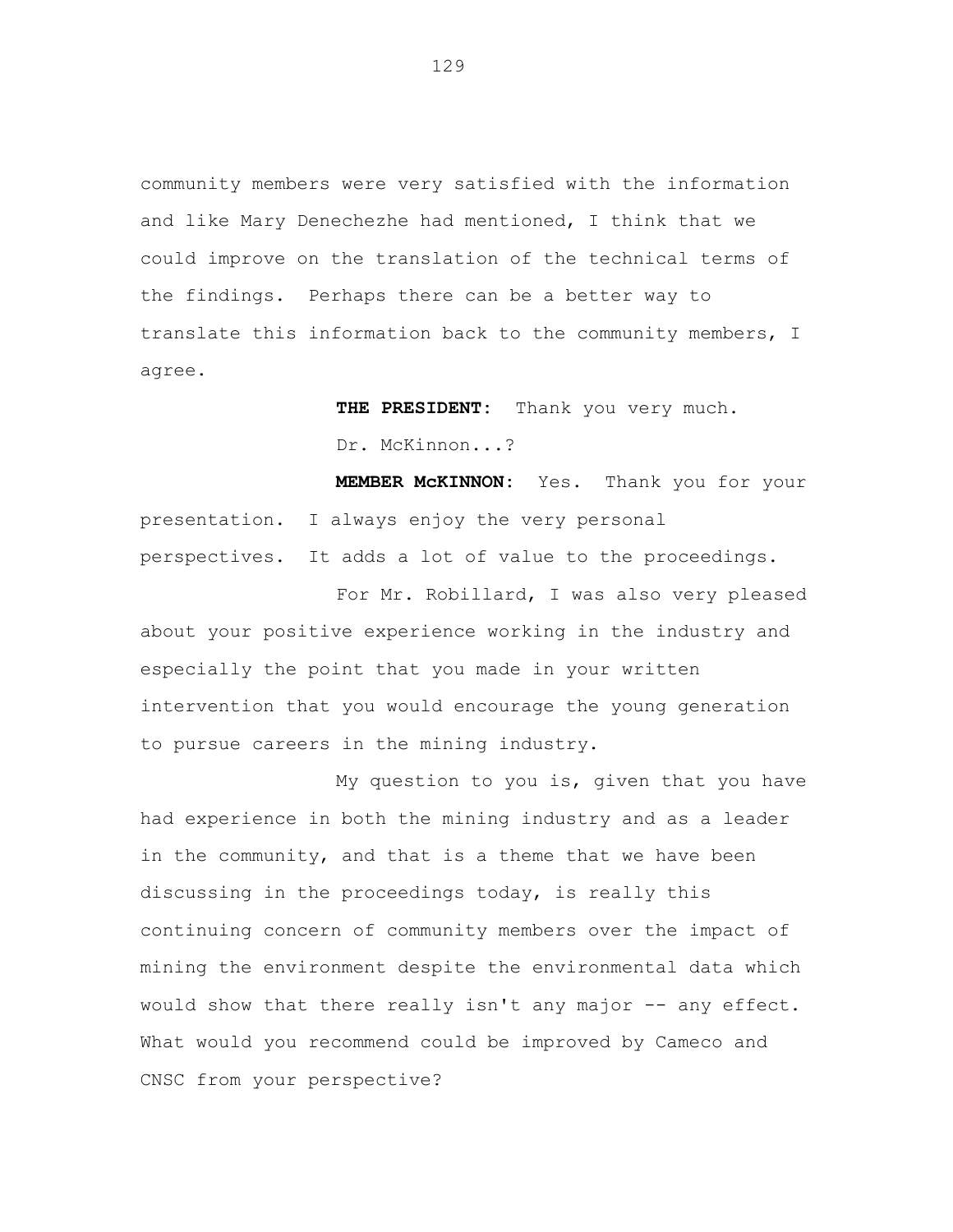**MR. ROBILLARD:** For the record, Rick Robillard.

From my perspective, you know, there is --Cameco and Orano respectively have done a significant amount of communication and engagement with community members, with Elders, with the schools up in the northern communities and also with the general public and meeting with leadership and engaging in these topics of environment and mining. From my perspective, I think that the more meetings that we can hold -- you know, due to COVID right now we have -- I don't think there have been any community meetings at all for the last year and a half, but with engagements like that with community members meeting with leadership, the more we meet, the more knowledge that we share with the community members and that is more productive and very positive feedback for the community to work together.

**MEMBER McKINNON:** Thank you very much. **THE PRESIDENT:** All right. Thank you. Thank you very, very much for your intervention. Hearing from the three of you gives us a very helpful perspective on the different roles that each one of you play.

Any final words before we take a break? Mr. Robillard or Ms. Gazandlare or Mr. Fern?

**MR. FERN:** For the record, Victor Fern.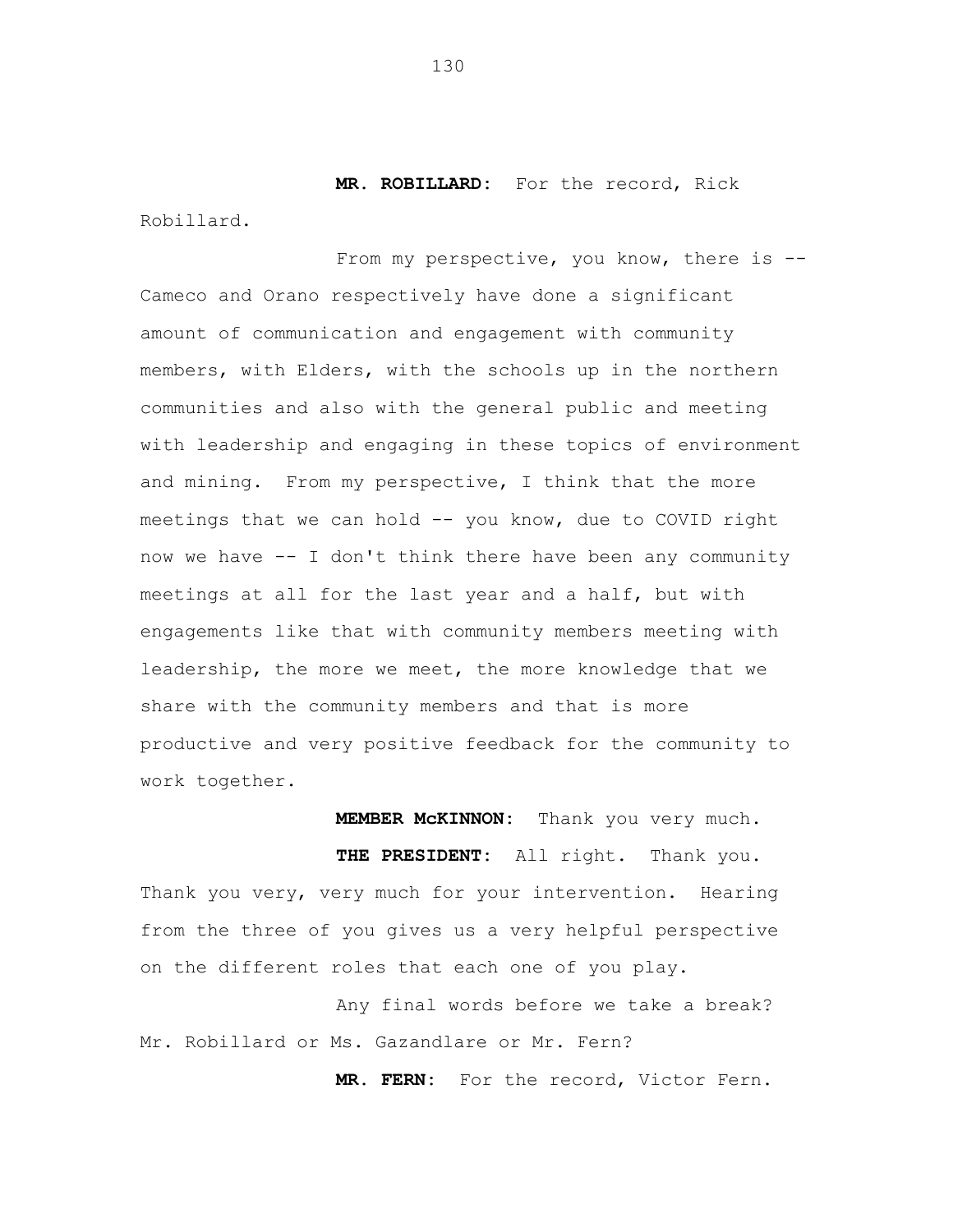We would like to thank the CNSC for inviting us to give the perspective from our backyard, to tell the world what we support, and again I would just like to say thank you.

--- Aboriginal language spoken / Langue autochtone parlée

**THE PRESIDENT:** Thank you. Again, thank you very much for your intervention.

We will now take a break before resuming with other presentations by intervenors. And recognizing this is lunch hour for our colleagues in Saskatchewan, we will reconvene at  $3:05$  -- no, make it  $3:10$  -- okay,  $3:20$ p.m. EDT. 3:20 p.m. EDT. Thank you.

--- Upon recessing at 2:50 p.m. / Suspension à 14 h 50

--- Upon resuming at 3:20 p.m. / Reprise à 15 h 20

## **THE PRESIDENT:** Elder Campbell?

**THE PRESIDENT:** Thank you very much.

--- Indigenous prayer / Prière autochtone

I understand that Chief Jerry Bernard will provide us with greetings before we begin with the

presentation.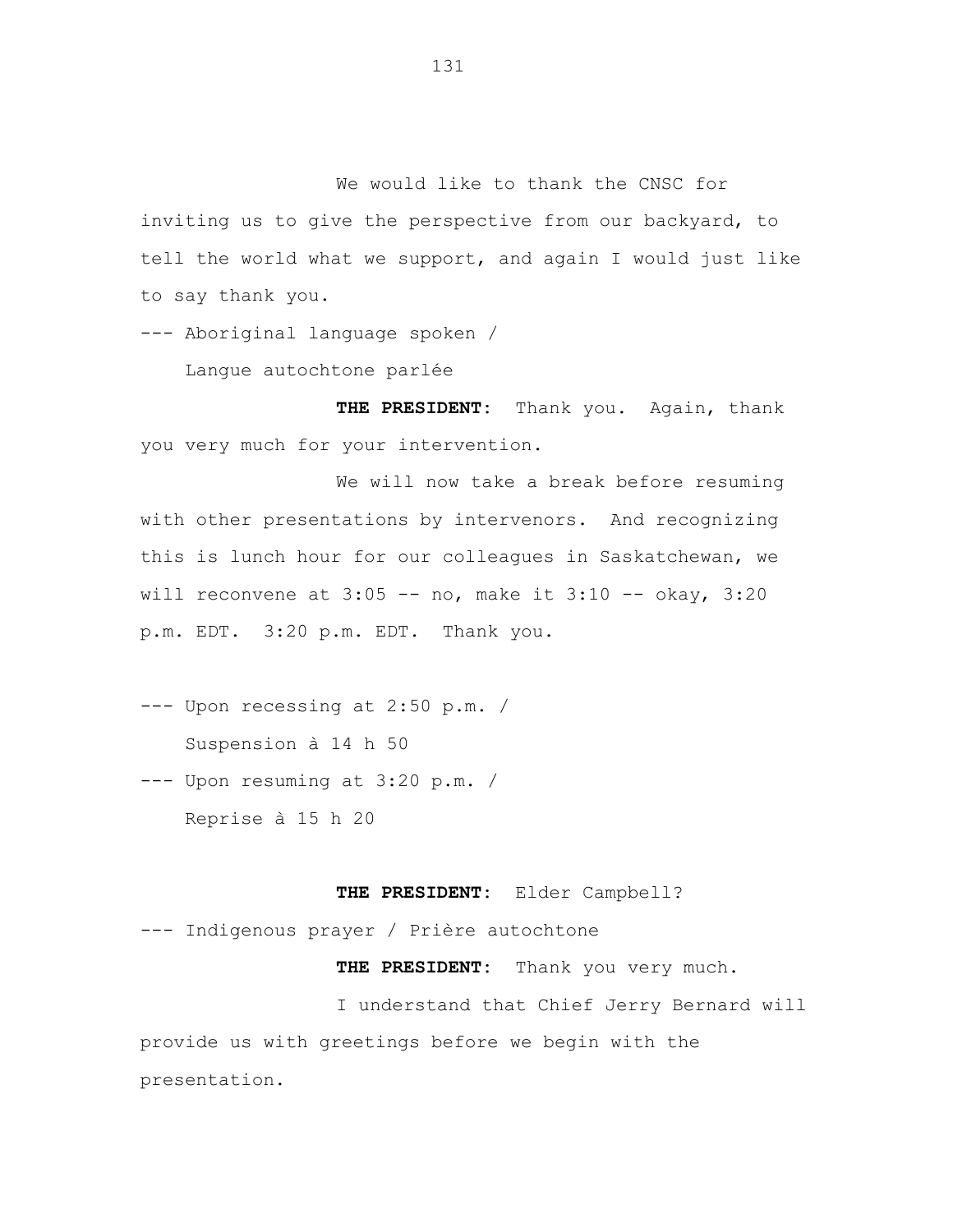So Chief Bernard?

**CMD 21-H2.29A**

**Oral presentation from the English River First Nation**

**CHIEF BERNARD:** For the record, my name is Chief Jerry Bernard. I am the chief of English River.

I would first like to acknowledge the elders who are present in the room with me as well as those that are on virtually.

Secondly, I would like to also acknowledge that we are gathered today on Treaty Six territory, the traditional territory of the Cree, Dene, Dakota, Lakota, Nakota, and Saulteaux people and the homeland of the Métis.

I would like to thank President Velshi and the Canadian Nuclear Safety Commission for allowing us to speak on behalf of the English River First Nation regarding the licence and renewal of the Cigar Lake operation.

The English River First Nation is a strong Cree and Dene community. We are guardians of our ancestral territories. We are stewards of the land. Our people have lived off the land for generations. This land sustains us and we will continue to protect these lands for as long as we are here.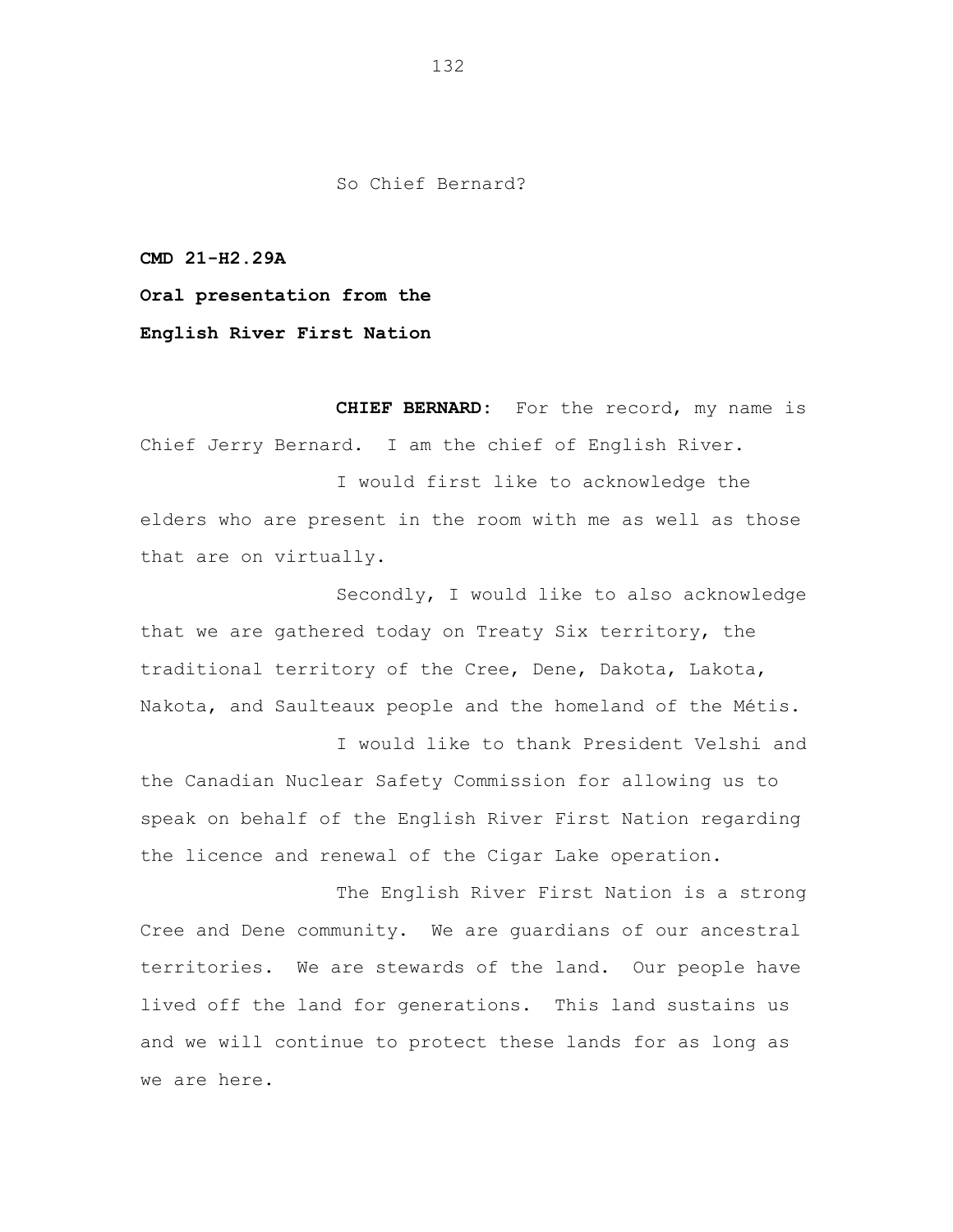With that, I would like to pass the microphone to Cheyenna Campbell, Lands and Resource Management for English River First Nation. Thank you. (Indigenous language spoken / Langue autochtone parlée)

For the record, my name is Cheyenna Campbell. I am a proud member of the English River First Nation. I am a lawyer and I am the Lands and Resources manager for English River itself.

**MS. CAMPBELL:** Thank you, Chief Bernard.

Before I begin, I would also like to acknowledge the elders that are gathered here today in the room with us, as well as those that are here virtually.

I'm here today at the English River First Nation in Grasswood with Elder Norman Wolverine; Elder Isidore Campbell; my chief, Jerry Bernard; my councillor, Irene Apesis; and our science consultant, Robin Kusch, who we  $-$ - I think you can just see the  $-$ - there she is, Robin -- and myself, Cheyenna Campbell.

So welcome and thank you members of our community for being here to support us and to help get our information across to the Commission.

I'd like to go through a bit of a history quickly through for English River First Nation and just let the Commission Members know that ERFN is actually made up of 19 different reserves. Our main settlements are at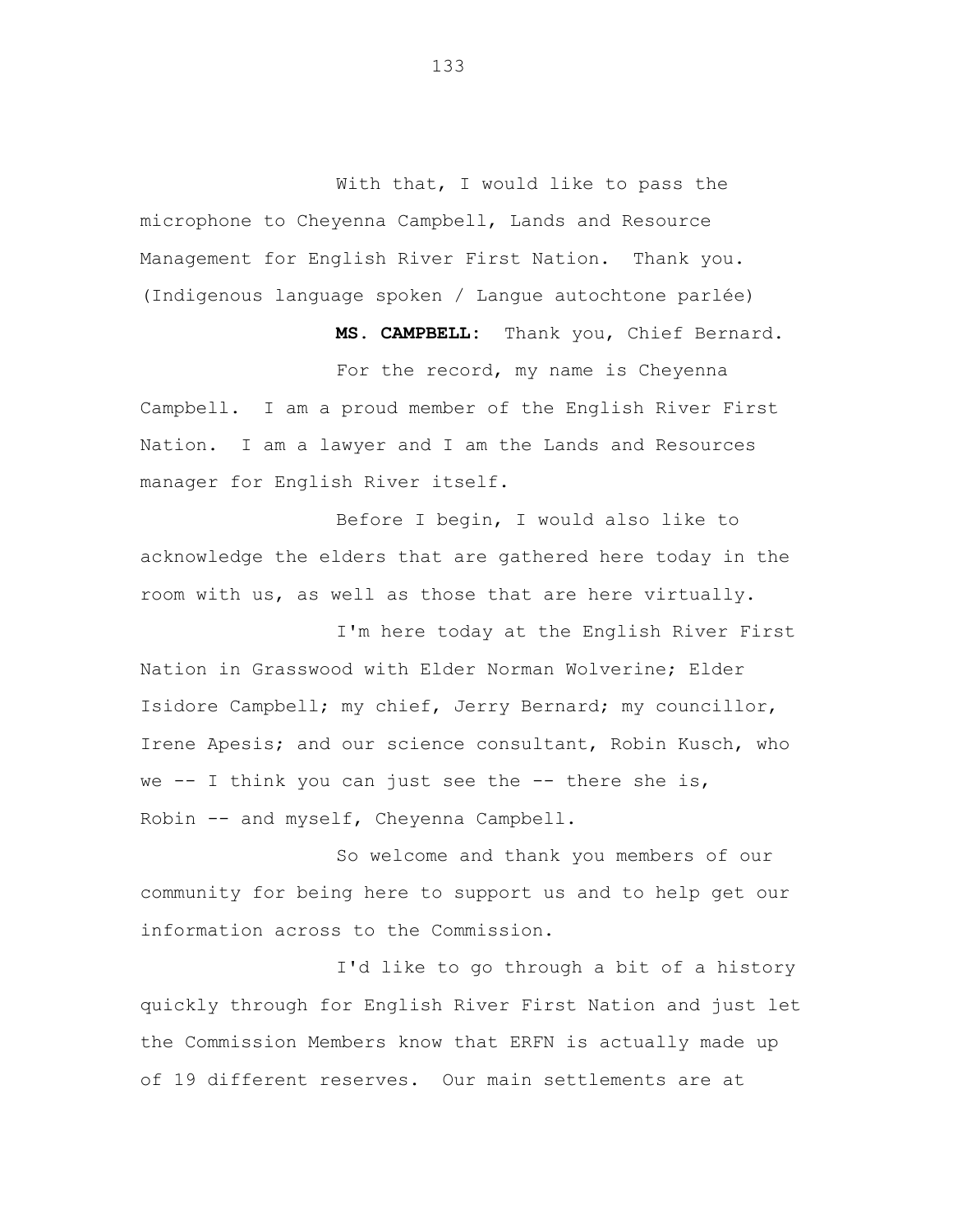Patuanak and La Plonge, but these are, however, not our ancestral settlements.

Patuanak was settled by the Northwest/Hudson Bay Company along with the Catholic Church. A residential school was established at the La Plonge Reserve by the federal government and the Catholic Church. These settlements became the reserves and the people of English River were directed to live there. We were not even allowed to leave this reserve for many years without permission from the Indian agent and Indian Affairs.

Now, long before colonization, the people of English River were nomadic. We moved. We moved from one settlement to another following the seasons, the migration of the animals we hunted, the fishing sites, the seasonal berry and medicine harvesting areas. And the heart of this migration, our ancestral territory, is Cree Lake. Now Cree Lake is approximately a hundred kilometres away from Cameco's Cigar Lake operation.

Now, Treaty 10, which is part of our Treaty, was signed by our chief at the time, William Apesis, on August 28th of 1906. And as per the Treaty, the Canadian government allocated lands to the ERFN people. This land was at Patuanak and La Plonge. These were our reserves. However, ERFN was shorted the amount of land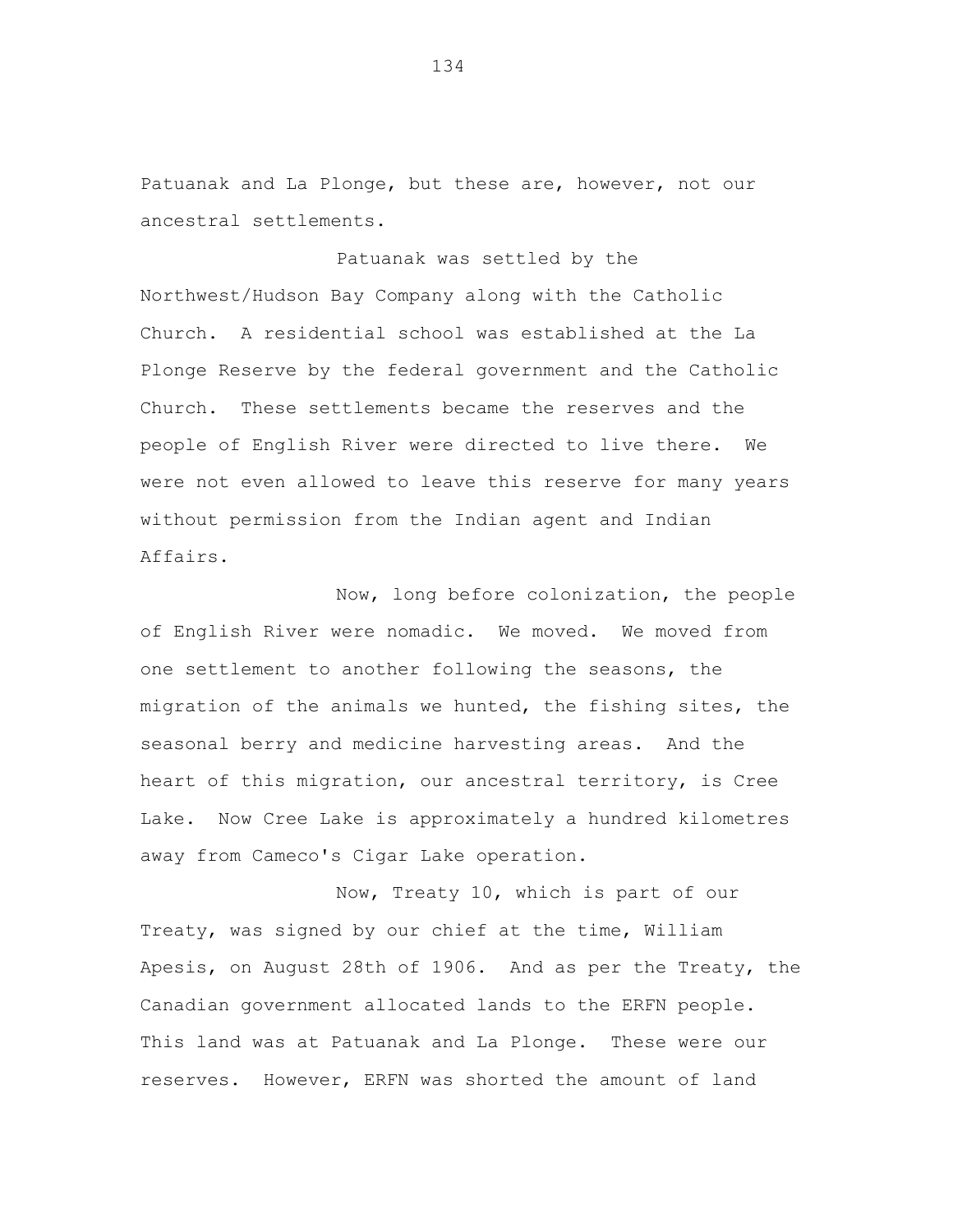that we were entitled to under the *Indian Act*, and in 1992, ERFN through the Treaty Land Entitlement process, began to purchase lands along our traditional migration routes and settlements.

My point in providing you with history now is that ERFN lands today and our reserve lands specifically are more reflective of our historical and as well as our modern traditional usage. And that's why Cigar Lake is important to us.

Now, part of being stewards of the land, as my chief referred to us as, is understanding the changes to the land. This can be difficult at times, especially in the nuclear industry. The nature of the industry is such that one must understand highly technical sciences in order to understand what occurs at each mine and, correspondingly, what happens to those lands.

Now, this is the gap that English River wishes to fill. And we're working towards this, towards closing this gap with positive communications with Cameco through our engagement processes as well as engagement with the CNSC directly.

Now, English River recognizes that the environmental assessment approval and subsequent operational licences for Cigar Lake convey that as we whole it has been concluded that economic and resource extraction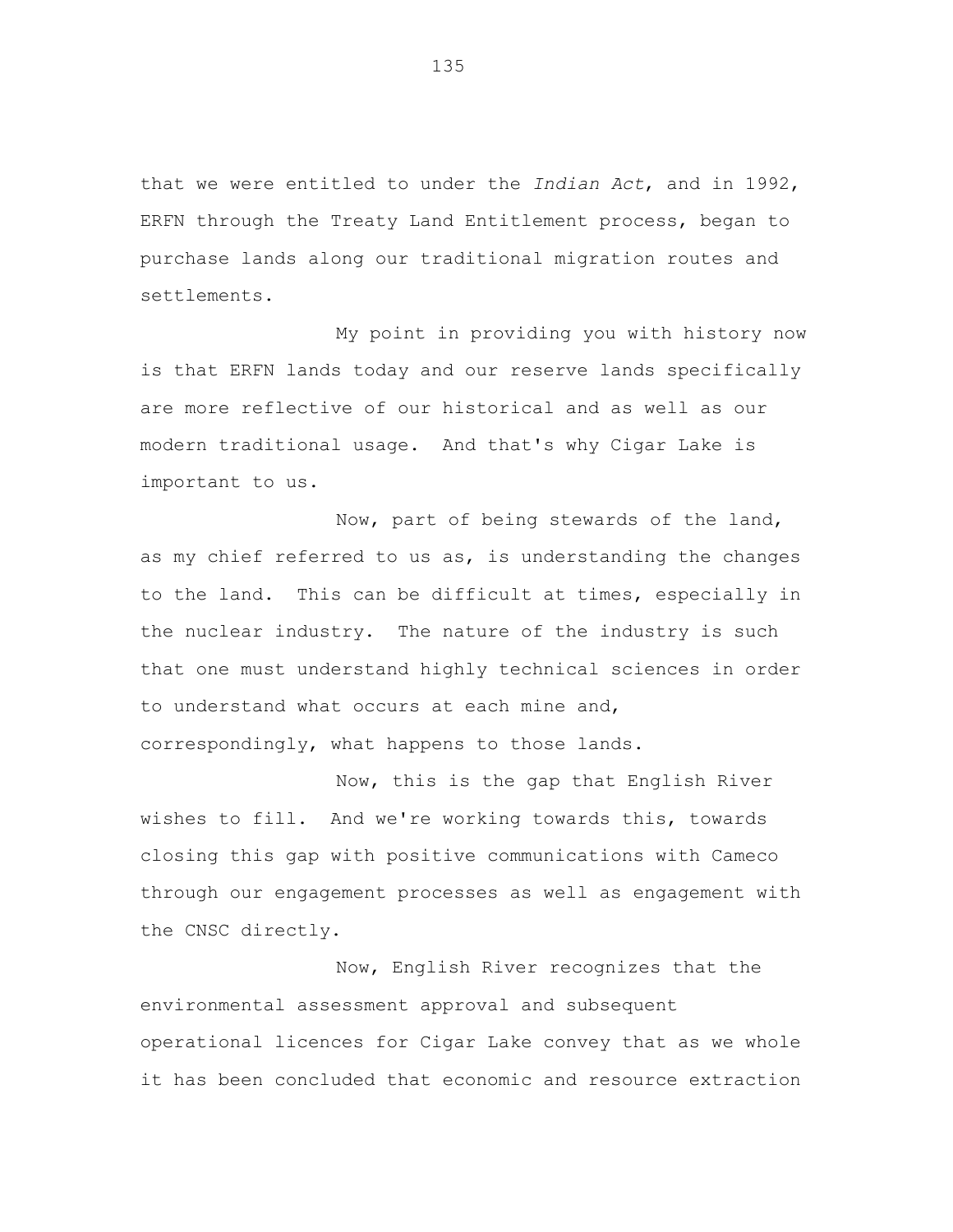benefits from the mine outweigh the predicted environmental impacts. And we're supportive of this. Cameco and their partners have ensured that development through IBA processes that First Nation people whose land will be impacted by their operations will directly benefit from these activities. And English River is determined to provide oversight with a long-term view. We are dedicated to stewardship of the land for future generations, and we don't take this responsibility lightly.

And we also recognize that climates and environments around the world, not just in our home, in our backyard, they're changing. And there's no way to know in the future whether traditional resources for our future generations, our children and grandchildren, will be located in northern Saskatchewan or in Canada.

And we understand that the CNSC and other regulatory agencies will hold the Cigar Lake operation to environmental guidelines. We understand that's your goal and that's your role.

However, because of our history between our community and the government and government agencies, there's a lack of trust for the government and industry. You're painted with the same brush. And therefore, there is a distrust in that the Commission will provide protection for our First Nation and for our resources.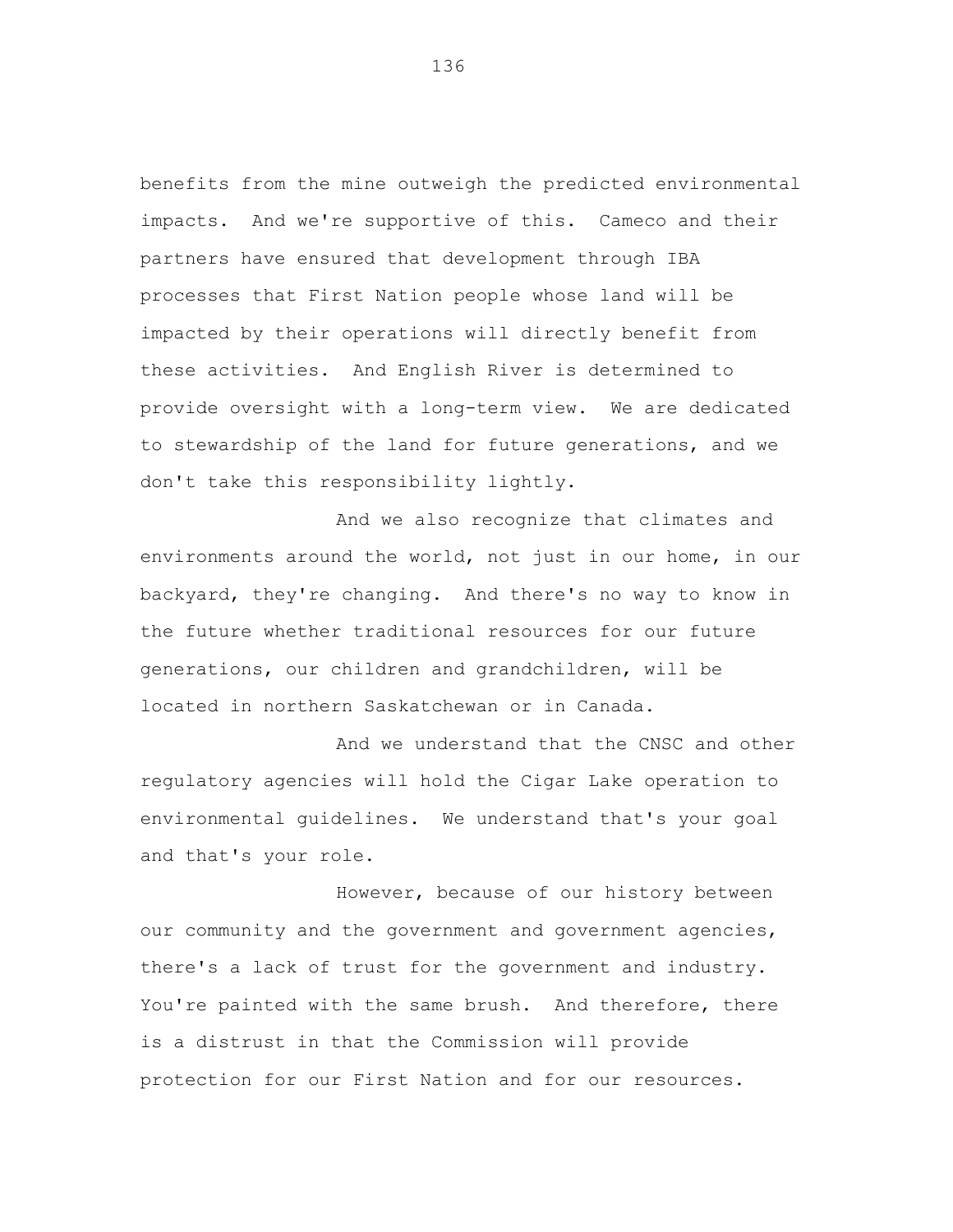There's just an inherent distrust there.

Our First Nation has concerns, and I'm hearing from the other Nations and their interventions that they have concerns as well. And many of them are labelled as perceived risks, for lack of a better term. I note that in a few of the previous interventions, people were saying that they see that there was changes in the water and changes in the animal migration, and those are perceived risks.

So they do, however, have a huge impact on how the lands are being used. If people perceive that there is contamination, whether or not it's actual contamination, people are going to start changing the way they use the land. They're no longer going to fish in that area. They're no longer going to collect medicines and berries in that area. They're no longer going to hunt the animals that drink from that water that could potentially be or be viewed as being contaminated.

Specifically in this intervention here, English River has had the opportunity, thankfully, through the PFP program, to retain a scientist who has reviewed this information and sat down with us and explained what this giant book means to us in a practical manner. And we thank her very much, and we've worked with her since 2018 doing our interventions. And it really means a lot to our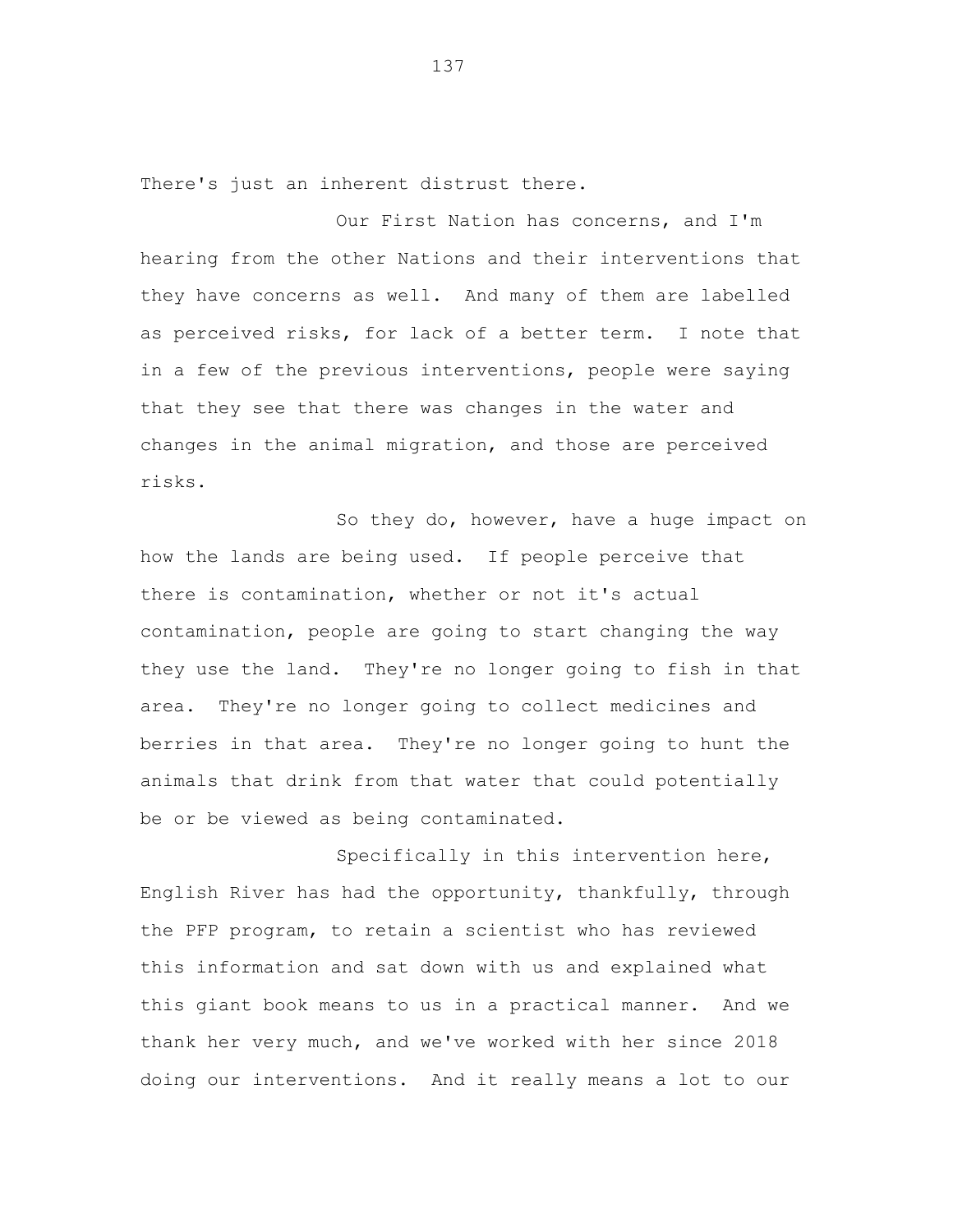community.

Now, when we're reviewing this, we heard from her that Cigar Lake, on one hand, in the licence renewal, looking at the information, we're told that all the waters that left the site has met regulatory guidelines. However, on the other hand, it's conveyed in the licence information that a negative effect could have occurred if operations continued as-is for an additional nine years without modification. Now, they were talking about arsenic at the time.

Now, if government guidelines are infallible, then how can both be true? With modifications to water management, it's now anticipated that there would no longer be a significant effect to the invertebrates in Seru Bay specifically, but now there could be negative effects to muskrats in terms of molybdenum and selenium.

Now, to me, being a lay person, this information is overwhelming. And to people in our community, this information is overwhelming. What we hear is there is contamination. However, it's those levels of contamination that is a concern for the community.

Now, the effects by Western standards are considered to be acceptable, but that gives us little comfort, especially considering no monitoring data, from what we understand, was provided to illustrate how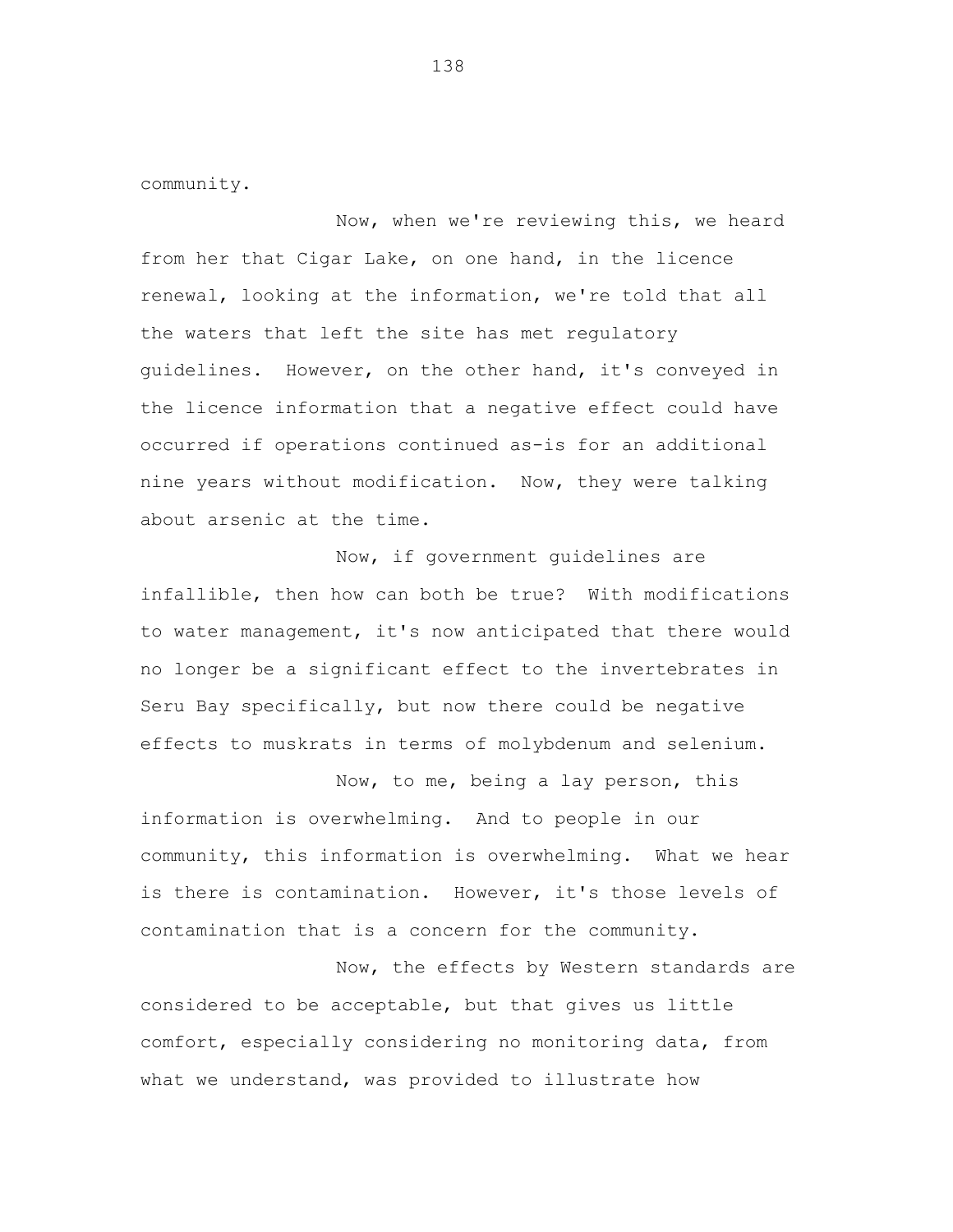successful the modifications to water management have been. And we anticipate that the operations will continue for longer than nine years. So is the arsenic problem fixed? Or was it just delayed? We would really like to understand this in a way that we can give the information back to our community members.

So the CNSC has said that they often hear that, you know, that 10 years is long term from community members. And in this case, where operational changes have just been made to avoid significant adverse effects, you can see why waiting another 10 years to weigh-in on performance commitments would seem unreasonable to anyone that envisions at some point in the future their kids and grandkids and great-grandkids will be relying on this land long after the mine is gone.

So in conclusion, English River has benefitted from the mine. We have gained a lot of positive aspects and we have been communicating with Cameco on many different levels.

We're supportive of the ongoing operation of the Cigar Lake mine and we recognize the efforts of Cameco to provide ERFN with information, and we look forward to a continued positive relationship with Cameco. We support -- like again, I can't say it enough -- we support the renewal of the operating licence for Cigar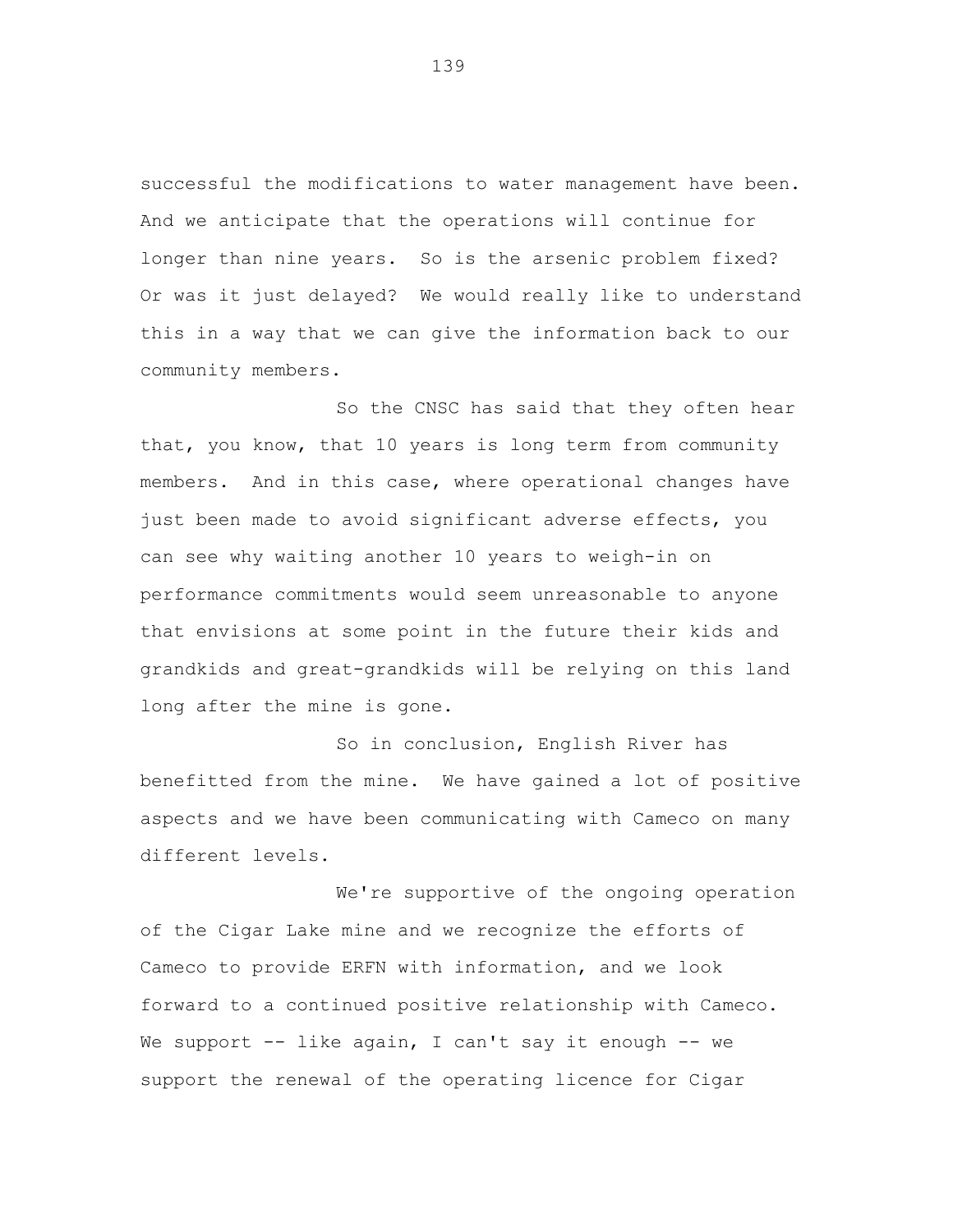Lake. But we, however, wish to recommend a shorter term.

The licensing hearings are an important opportunity for us to be heard in front of the regulator on ongoing uranium sector activity on our lands. And we realize that we have an opportunity in the ROR, but that's just a small snippet that we get to speak on, not any long-term effects that might show up in a licence renewal.

Our voice is loudest and has the most impact at a licensing hearing. And we'd like to recommend a term of five possibly seven years for the relicensing term. And we're happy to accept whatever the Commission recommends at the end of the day. But our recommendation is to support the Cigar Lake mine, however, with that limited term.

Thank you, President Velshi.

**THE PRESIDENT:** Okay, thank you very much for your intervention. Thank you for the prayers, for the greeting, and again for a very thoughtful submission.

Let's start with Dr. McKinnon, please.

**MEMBER McKINNON:** Yes, thank you for your presentation. And your discussion of the confusion with communication really resonated with me, so I'm going to change my questions a little bit on the basis of that, but try and weave it back into the original questions I had about arsenic.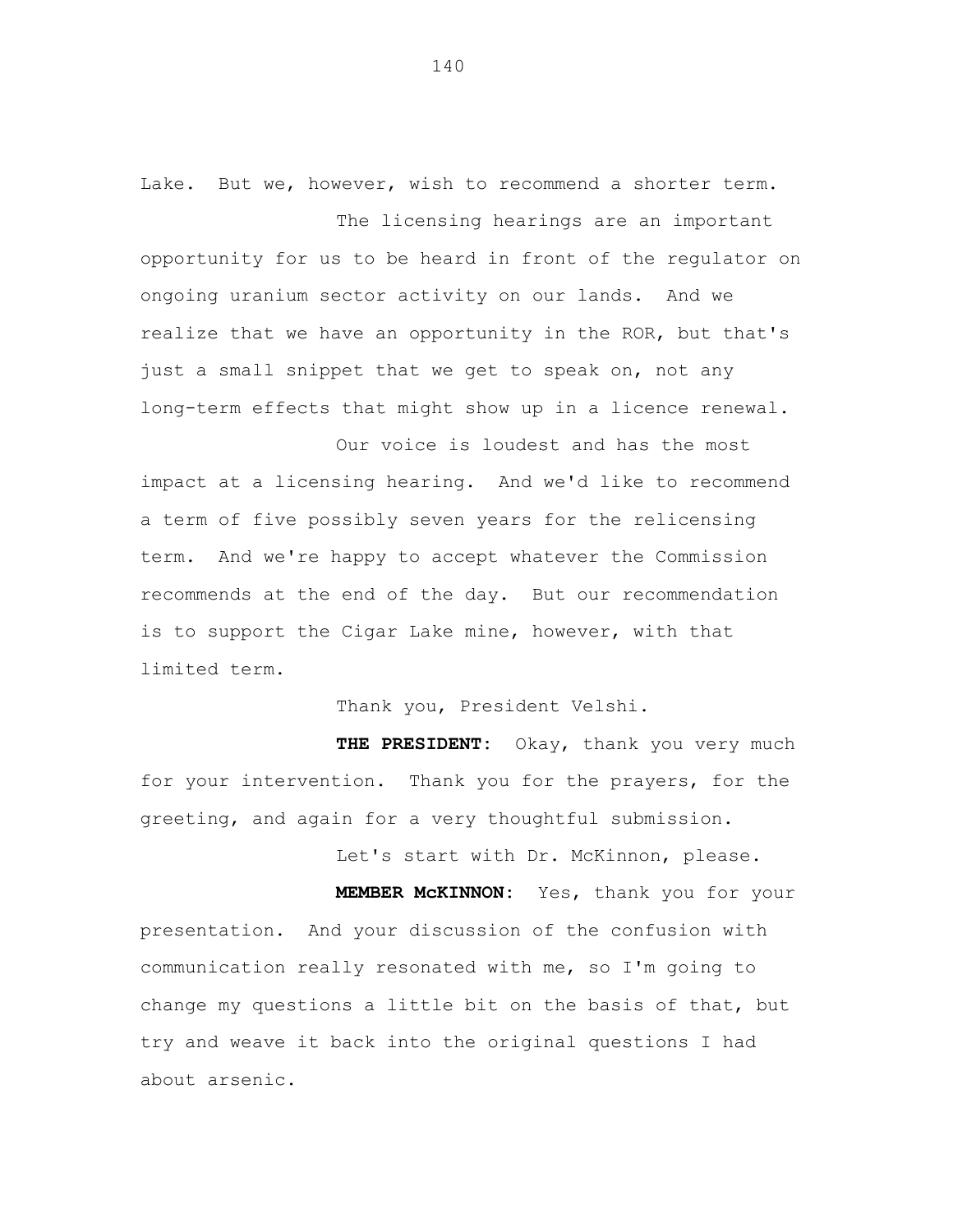So my questions will be directed at CNSC staff. And I want to -- if staff could really address this issue about the levels of contamination in arsenic and also address selenium that was raised in the presentation that they're okay now but could lead to future contamination.

And my original question, which I would also like you to address, in the documentation in the written intervention, there was some discussion of differences in predicted effluent levels of arsenic in the 2011 EA compared to the 2017 ERA. And I understand that one is a pre-production and the other one is after some experience, so there will be some differences. But I think this has added to the confusion.

So what are the sort of error bars in making these estimates? Could you put some perspective on these, all of these different sources of numbers, because I think that's really adding a lot to the confusion. And could you try and explain that in fairly simple terms for everybody? Thank you.

**MS MURTHY:** Thank you for that question, and we will try our best today. And if we don't provide all the information you need, we will do so later on.

But to start this off, so we will look to you, Dr. McKinnon, to tell us and -- perhaps tell us if we have satisfied the intent behind the question.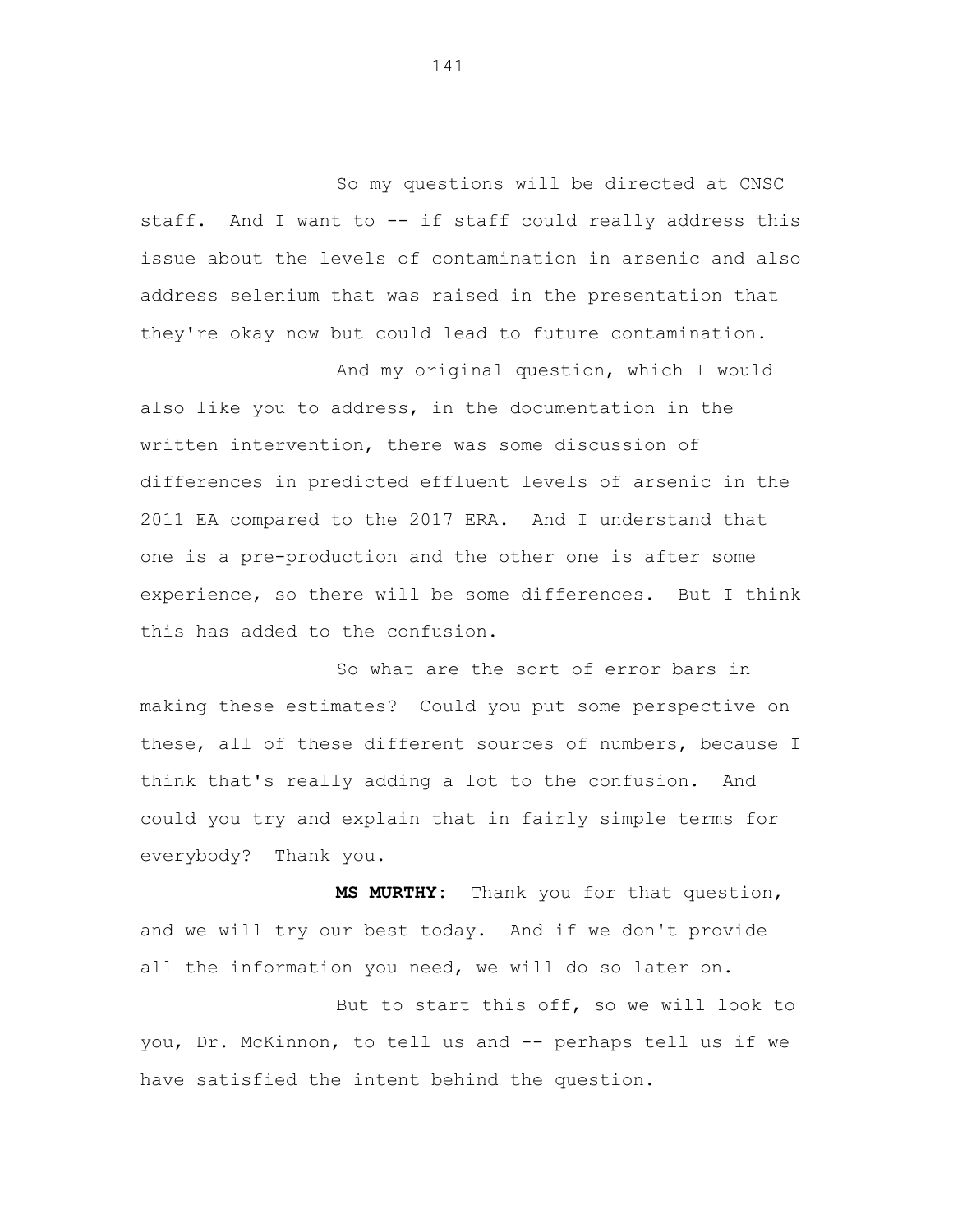I would like to ask Dr. Elias Dagher from the Environmental Risk Assessment Division to start with the response, and then pass it on to colleagues who I think are standing by to provide additional clarifications.

Over to you, Elias.

**DR. DAGHER:** Thank you very much, Ms Murthy.

Dr. Elias Dagher, for the record. I am currently the acting director of the Environmental Risk Assessment Division.

Before I pass on the question to CNSC's environmental risk assessment specialist, Dr. Barbara Dowsley, to provide additional information as related to the concentrations of arsenic in the receiving environment, there may be some confusion in the comparisons that are being made in the question from the intervenor, so I'd like to clarify those first.

The *Metal and Diamond Mining Effluent Regulations* provide limits for concentrations of contaminants in the effluent or out of pipe, not in the receiving environment. So the concentration of arsenic in Cigar Lake effluent has never been above those limits, those authorized limits for a monthly mean concentration or any of the limits that are within that Regulation. And arsenic is not predicted to exceed those effluent or those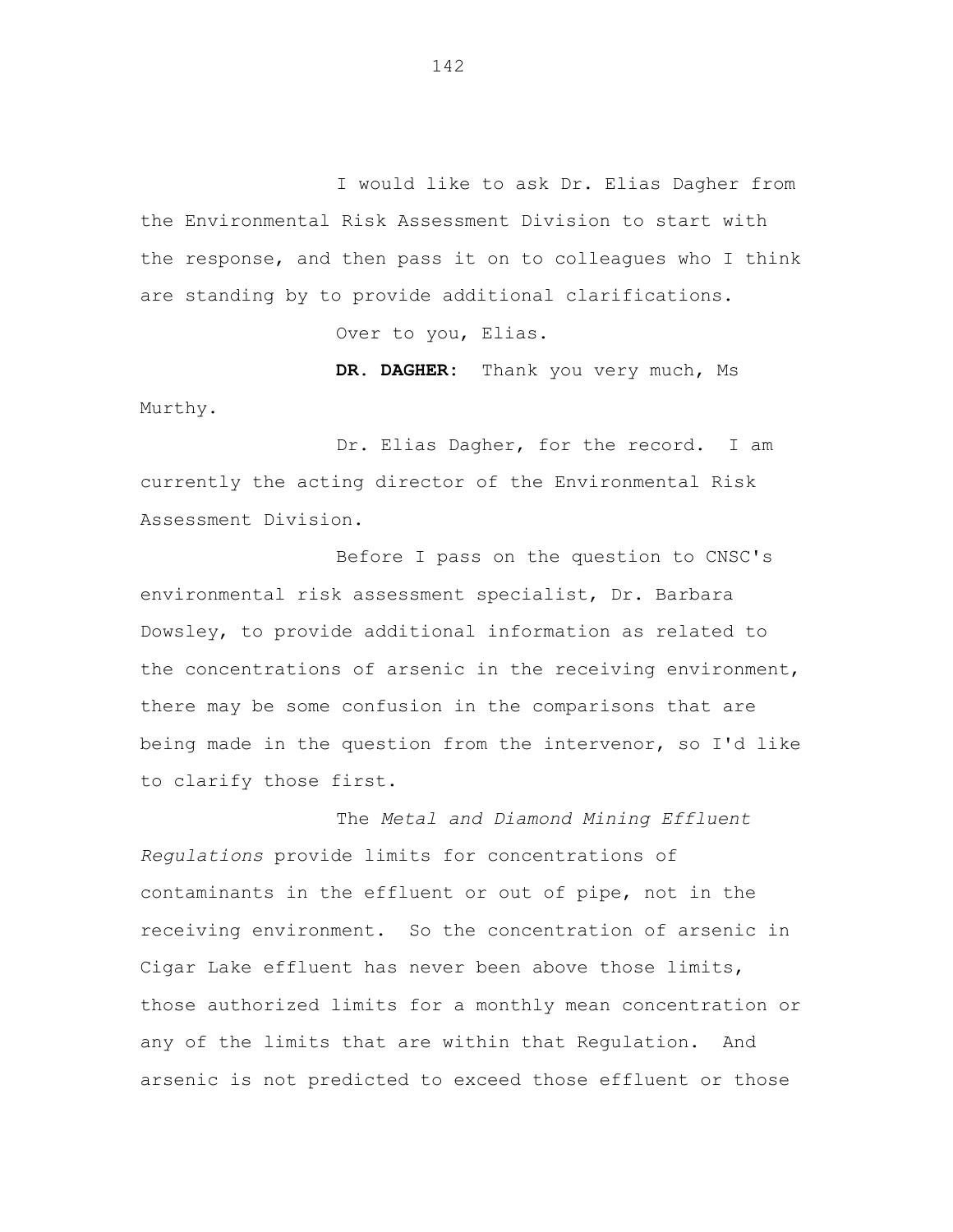release limits any time in the future.

The intervenor may have confused effluent releases, so those release limits, with surface water and sediment quality guidelines and objectives for the protection of aquatic life. Now, these are environmental quality guidelines which apply to concentrations in the receiving environment. They are conservative in nature and indicate a level which is safe.

I will now pass the question to Dr. Barbara Dowsley, who can provide additional information on arsenic concentrations in the receiving environment in Seru Bay. Additionally, we could also provide information on selenium in the receiving environment as well.

**DR. DOWSLEY:** Thank you, Dr. Dagher. Dr. Barbara Dowsley, for the record, environmental risk assessment specialist.

I agree both with English River, its intervention, and also with Dr. McKinnon. It's a complicated story to tell. There may be some need for Cameco to fill in the gaps in my answer, because the work is really theirs. We review the work, but they provide the environmental risk assessment and we review and accept the conclusions.

So I'll just say that there was -- the last environmental assessment that was done was in 2011,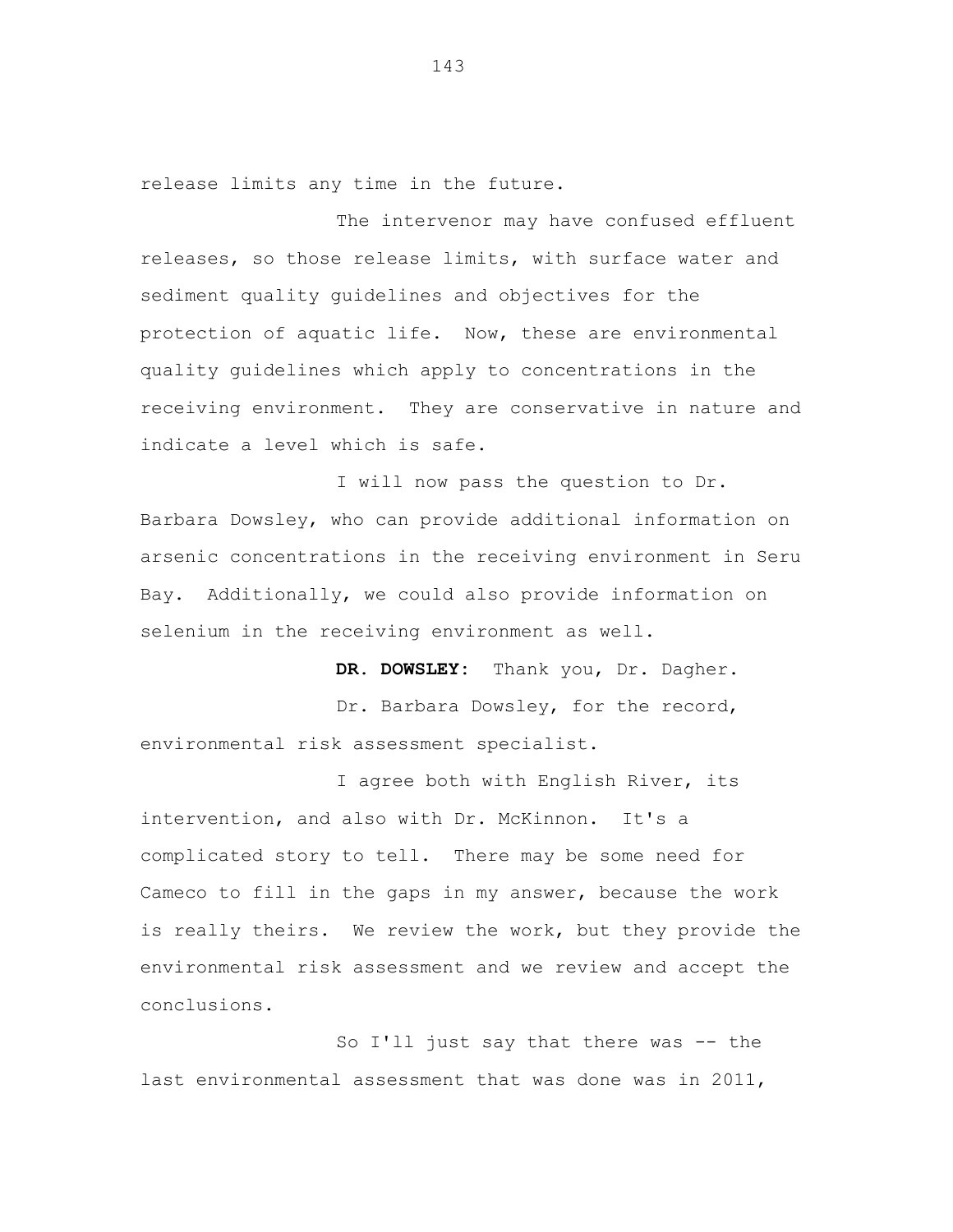and at that time there was an environmental risk assessment done that predicted concentrations of various contaminants in the receiving environment.

As Cameco started operating, they updated their risk assessment as they gained more information, as they got more experience with discharging the effluent into the environment and measuring contaminants. And in their 2017 risk assessment, they predicted future concentrations of arsenic specifically in sediments within Seru Bay, that those could have change to what are called benthic invertebrate communities, which are animals that live in sediments, that there could be community shifts due to exposure to selenium -- or sorry, arsenic in sediments. This was different than what they had predicted in 2011.

And so they then went back and did an addendum to their ERA in 2019 after making some process changes to limit the amount of  $-$ - or to lessen the amount of arsenic that was being released in their effluent. And I believe -- and Cameco can confirm this -- that as a result of those process changes and lowering arsenic, it resulted in some increased concentrations of selenium and molybdenum.

The environmental risk assessment conclusions do talk about the potential for very low probability effects to -- not at a population level, we'd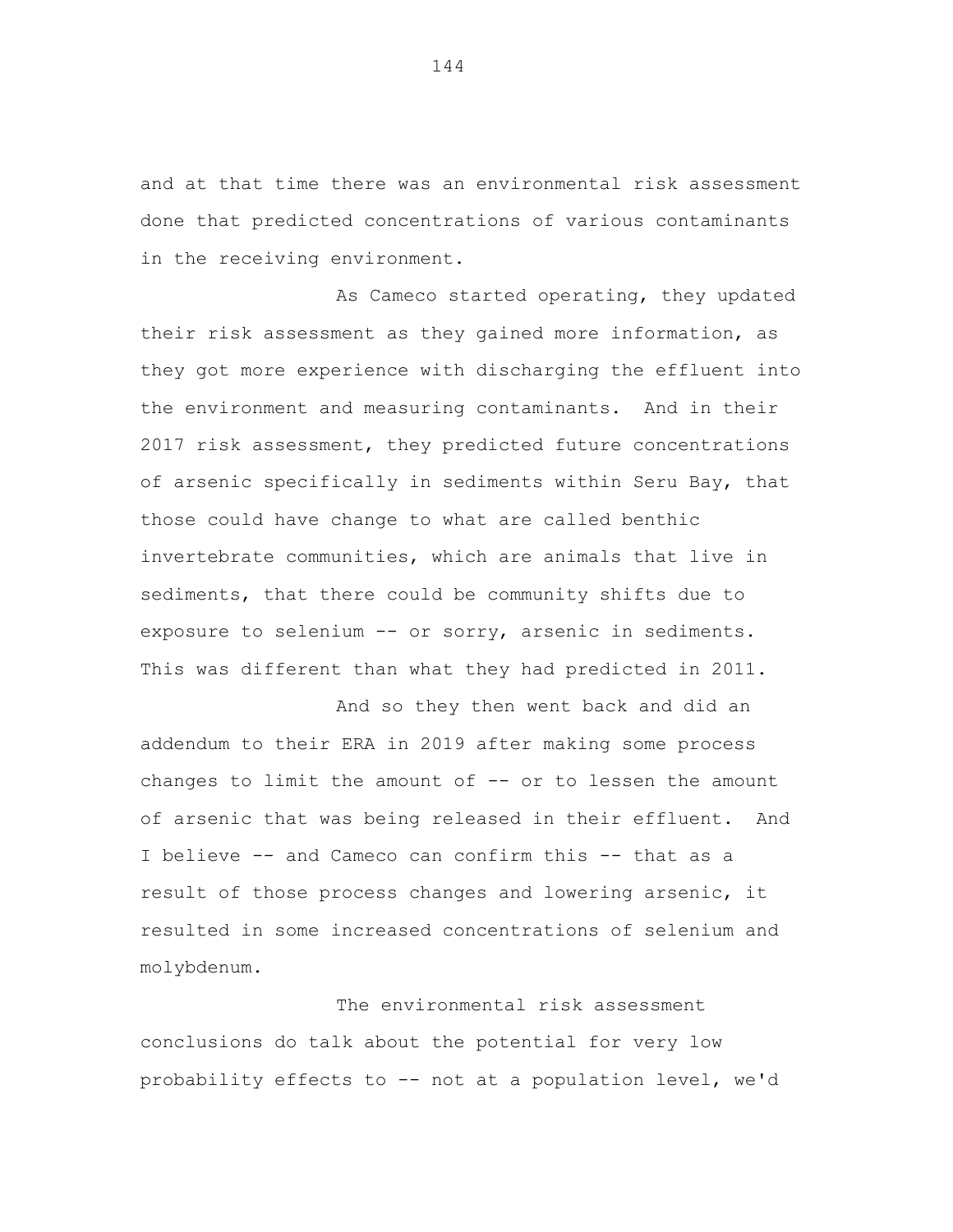probably not see these, but there's a very low probability that there could be impacts to birds and muskrats from selenium and molybdenum.

In selenium, we're not talking about dead birds; we're talking about the possibility that the reproductive rate of a bird could be lessened strictly in Seru Bay, and the possibility that muskrat could have those  $-$ - if they don't have enough  $-$ - it's very common  $-$ enough copper in their diet, that they could show some signs of what's called molybdenosis, which is, you know, the fur might change.

These are very low probability. Cameco uses very conservative numbers and assumptions in their risk assessment. And we're comfortable that the probability would be very low, and that if any effects did occur, they would occur sort of during operation and then as soon as operation stopped, they would decline over time.

But I think I would like to ask Cameco to supplement that answer, just so that I'm sure that I've gotten their modelling assumptions correct.

> **MR. MOONEY:** Too many mute buttons. Thank you, Barb, for that.

And in that regard, I think Dr. McKinnon had talked about a little bit of confusion in some terminology. And in 2011, there was an environmental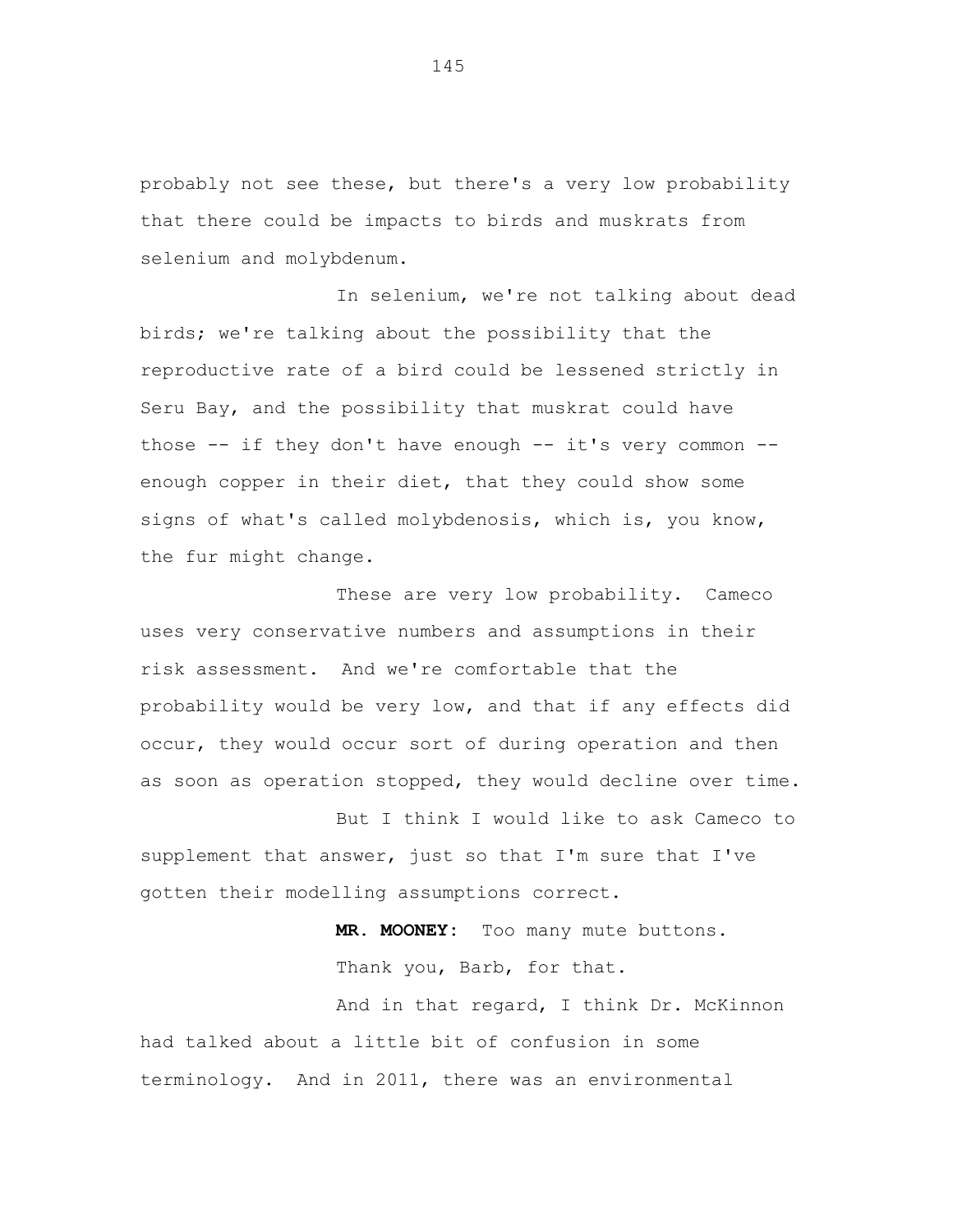assessment completed. That was the fourth environmental assessment for Cigar Lake. There was the Panel proceedings, and then a number of environmental assessments before we started constructing. And then after that, we had another one for Seru Bay and changing our discharge point.

But the one -- it's unfortunate, because the updated ERA is actually one of the leading practices that Cameco does follow in that we have a CSA standard that requires us to update our risk assessment to every five years for the facility. And that's a good thing, because you benefit from the operational data and understanding the performance of the facility.

So that piece, that update to the ERA drove some further action. And I think that's where I'll ask Kevin Nagy to give a bit of the technical back-and-forth in relation to the improvements that were made and what we're seeing in the environment now, both in relation to arsenic but as well as selenium and molybdenum.

**MR. NAGY:** Thank you, Liam.

For the record, my name is Kevin Nagy. When Ms Dowsley did describe the process

we followed with respect to the environmental risk assessments, she did ask Cameco to confirm with respect to the difference between the 2017 and the 2019 environmental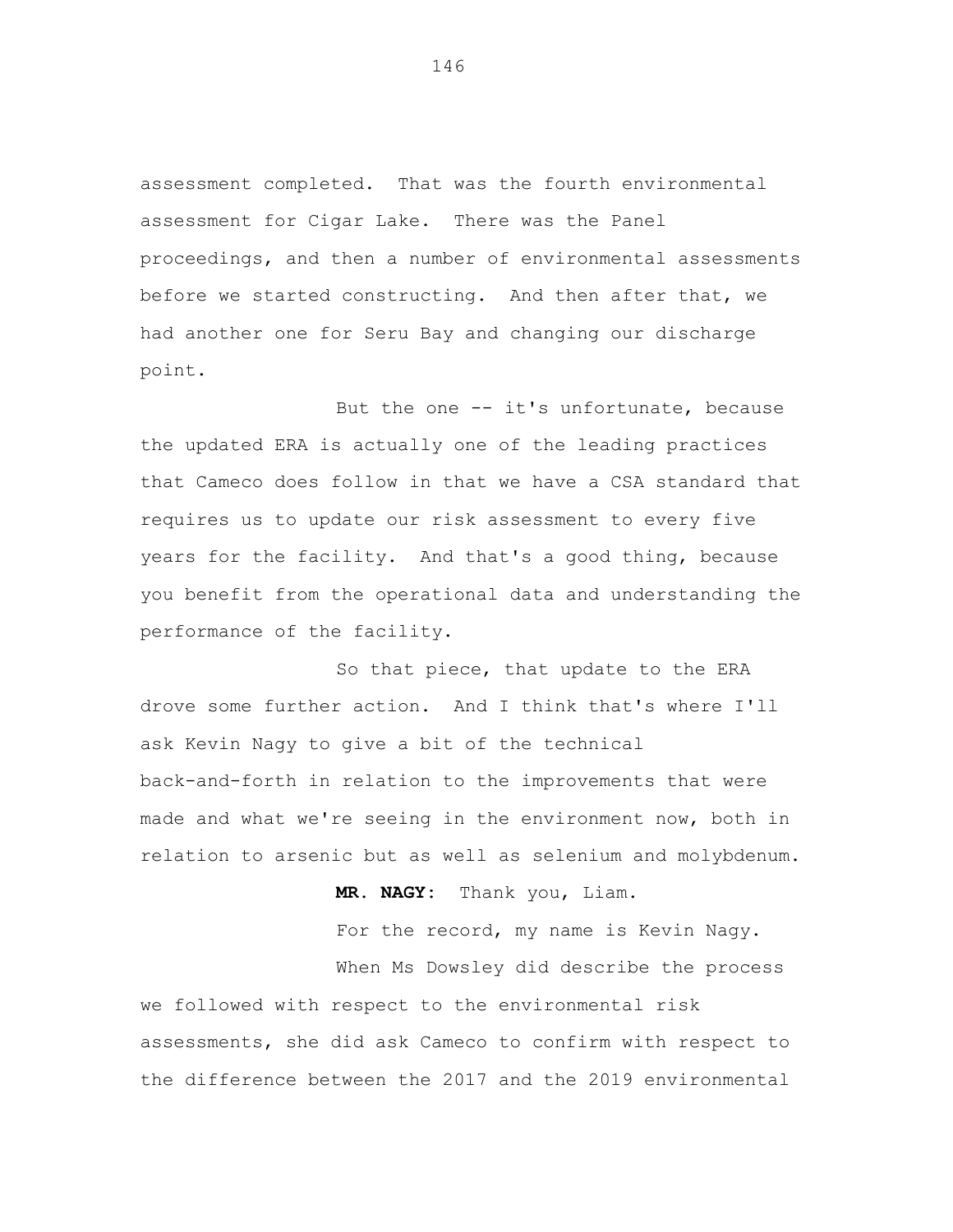risk assessment with respect to selenium and molybdenum.

And actually, the concentrates of those parameters remain constant, our predictions with respect to our performance for those. What did change was we did conservatively predict a slight increase in the volume of water that we would be generating that would require treatment and then discharge. So while the concentrations are expected to remain consistent, we did conservatively assume the increase in volume which would then slightly increase the loadings. So that was responsible for the difference you see between the 2017 and the 2019 ERAs.

I think it's also important, though, when you discuss the 2011 environmental assessment and how the subsequent ERAs feed into that. So the 2011 ERA predicted that the site would be protective of human health and the environment and that it was allowable to proceed based on that, and that established a licensing basis for the facility.

The work we did with respect to the 2017 and then the 2019 environmental risk assessments confirmed that the operation remains within the objective of its licensing basis. So predicted impacts in receiving environments are negligible, are within range that was previously assessed. And then when you also factor in the environmental monitoring that's occurred downstream with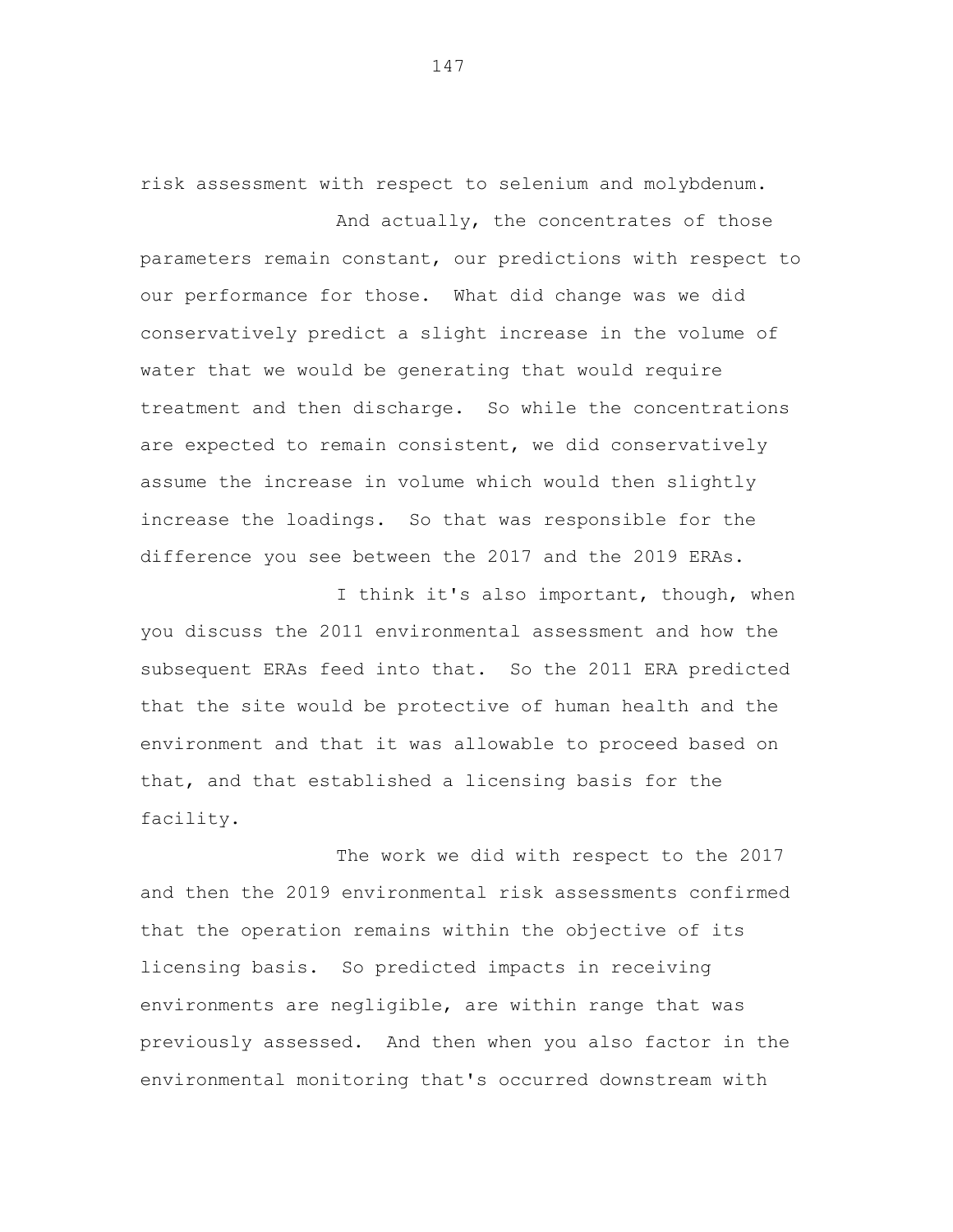the comprehensive environmental monitoring programs in 2016 and again in 2019 and what those measured, the results show that water concentration and sediment concentrations of aquatic biota in the receiving environment downstream of Cigar Lake, all those samples came back below the applicable environmental quality guidelines for benchmarks that were established in the literature.

**MEMBER BERUBE:** Can I just break in here for a moment, please? We've lost the President, and we'll have to take a momentary suspension until she can return simply because this is a hearing format. We need to have all Members present.

So I suggest a break until, I would say at this point, 4:00 p.m., and we'll recommence.

Thank you very much.

**MR. MOONEY:** It looks like she's back. **MEMBER BERUBE:** Oh, she's back now? Okay. Well, then, we don't have to do

that.

**THE PRESIDENT:** And I got cut off when Mr. Nagy was answering the question, please.

**MR. MOONEY:** Okay. Well, I was saying something very profound, so where did I leave off?

Well, maybe I'll just land the plane, then, and say that the environmental monitoring that we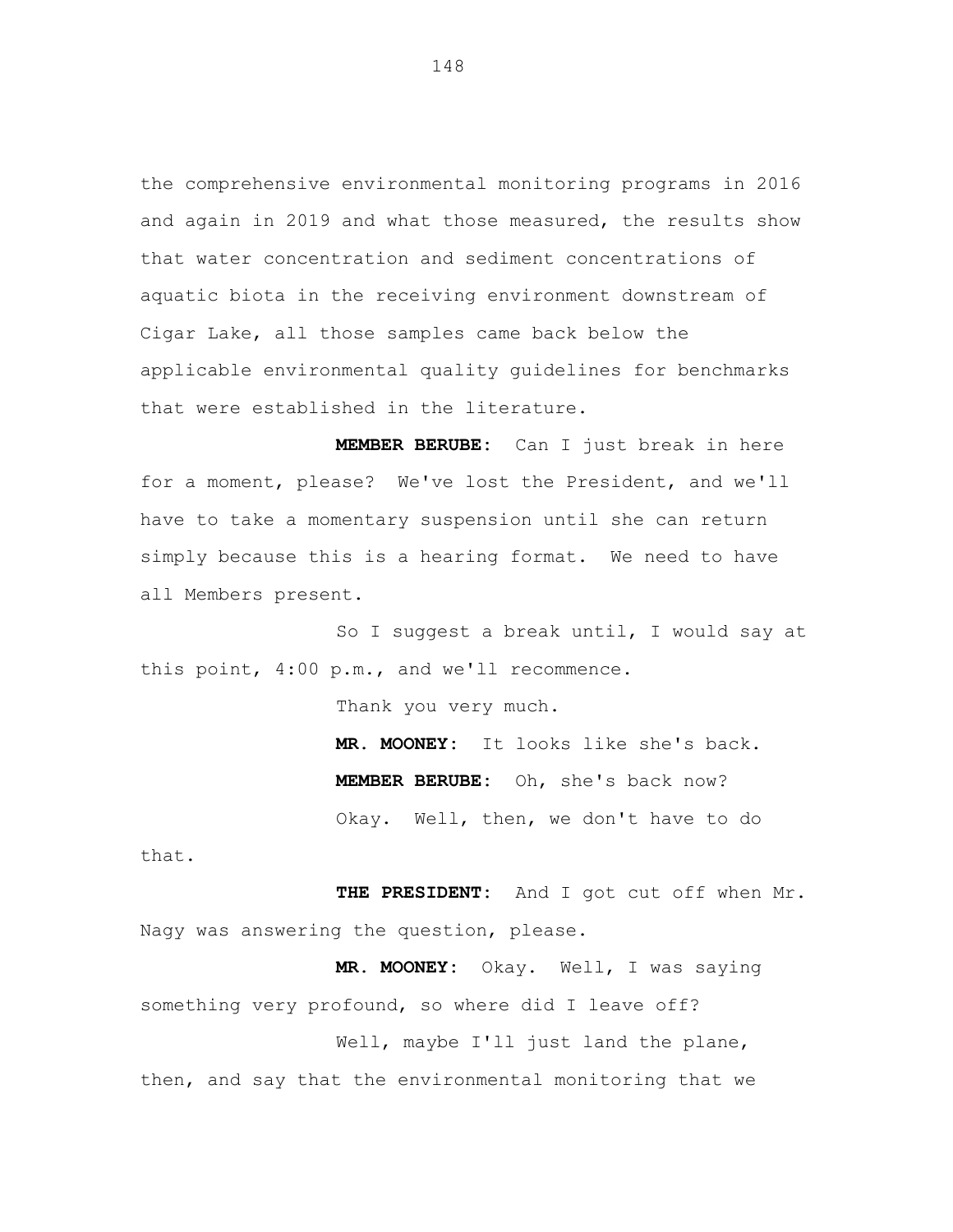have done, so actual results when we see the environmental risk assessments that we've done, including the measured results that predict the performance for the rest of the life of the mine, show that we are within the objective of the licensing basis for the operation and that human health and the environment will continue to be protected.

**THE PRESIDENT:** Thank you.

Back to Dr. McKinnon.

**MEMBER McKINNON:** Yes. Thank you very much for that explanation. That clarifies.

But I would also like to ask -- go back to Ms Campbell and to ask if that explanation helped somewhat on the -- on the issue of arsenic.

**MS CAMPBELL**: For the record, this is Cheyenna Campbell speaking.

I feel like it was just a re-utterance of the exact same thing that came through on the actual documentation itself. I don't feel like it was clarified for us.

If I was to just sit down and speak to my Elders here, I think that what they're going to come back with is, how is this affecting us on a daily basis. That's the -- that's the question that's coming in.

We eat muskrats. We're not talking -there was no confusion about the pipe contamination. What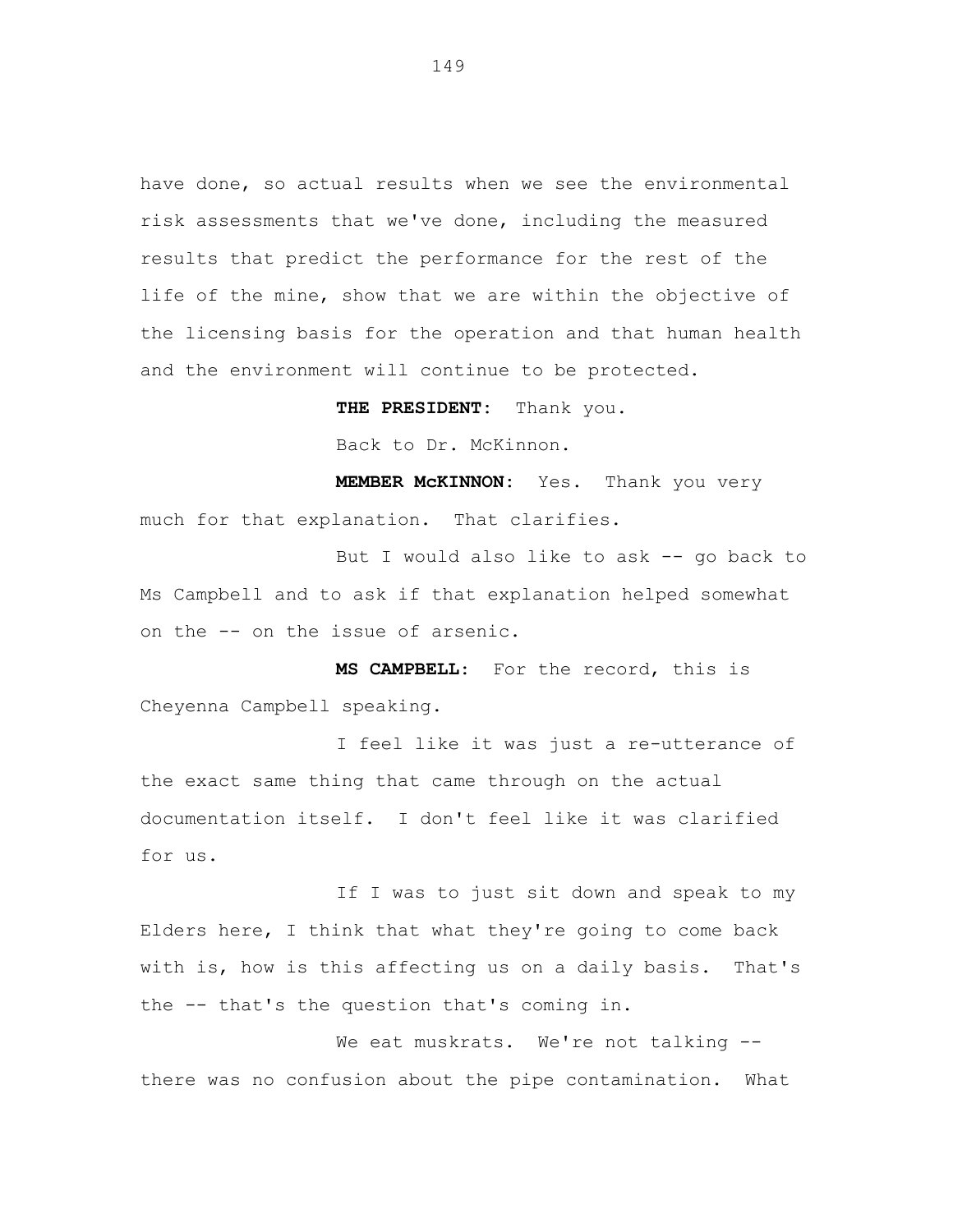we're talking about is that there's concentrations in the water and in the sediment that are having an effect on the environment and you're telling us that there's the potential for it to affect the muskrats that we eat. That's what they're worried about.

Telling us that there's -- it's -- "Oh, there's contamination, but it's acceptable" is not something we don't hear at the end of the day and people in the community are not going to hear at the end of the day "but it's acceptable" because, to us, there's always that -- as I said in my presentation at the beginning, there's a distrust of agency, of government agency and regulation, so people are not going to want to get those muskrats.

So is that enough of an impact to make some -- we need more change. We need some more reassurance.

Just for you to tell us, "It's okay. There's enough information there that shows that it's no longer an issue" is not a clean enough answer for us to not be affected by it and not have our way of life affected by it.

So I feel like for the nation and for my Elders sitting here and for my leadership, I don't think that that has clarified or changed anything from our perspective.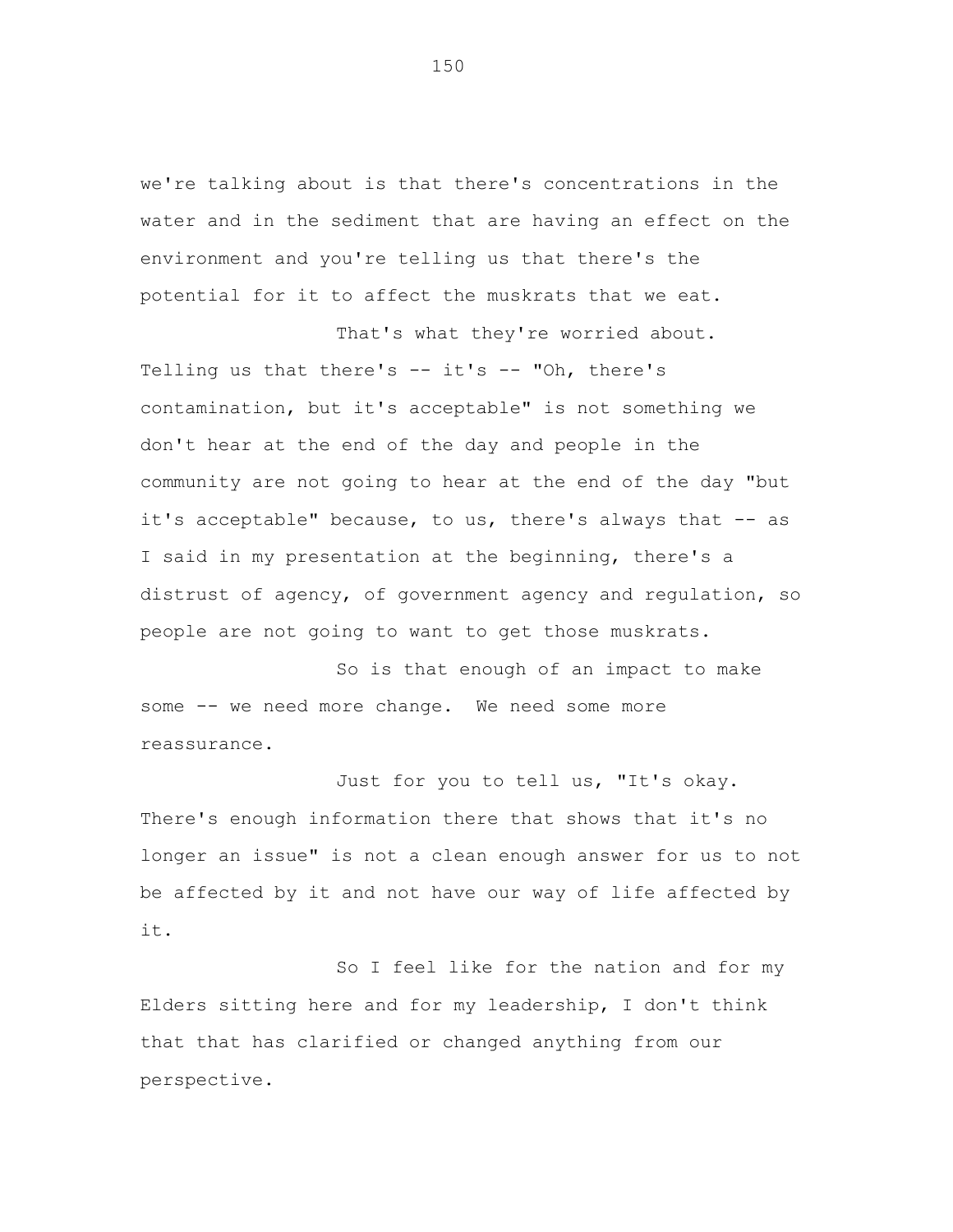**THE PRESIDENT:** And thank you. And I appreciate that.

Ms Murthy, I'll turn it over to you, and I think we need a bit more discussion on next steps as well around this, then.

**MS MURTHY:** Thank you, Ms Velshi.

So I hear the comments and I understand the challenge of communicating this information, and so as well CNSC has recently started an advisory group on perceived risk. And as we have heard this message repeatedly come to us in various forums, we are looking on better communication on these matters.

If you would like to hear a little bit about that working group or that advisory group, we can do that, but I'm not sure that this is needed at this time.

**THE PRESIDENT:** Yeah, I agree. I don't think that's what's needed. What's needed now is some reassurance around what's the risk in terms that are understandable, particularly around muskrat.

When you've done the country food studies or the IEMP, do you look at muskrats at all?

And Mr. Mooney.

**MR. MOONEY:** Thanks for that.

I did want to just add that we were talking about modelling and risk modelling in that regard,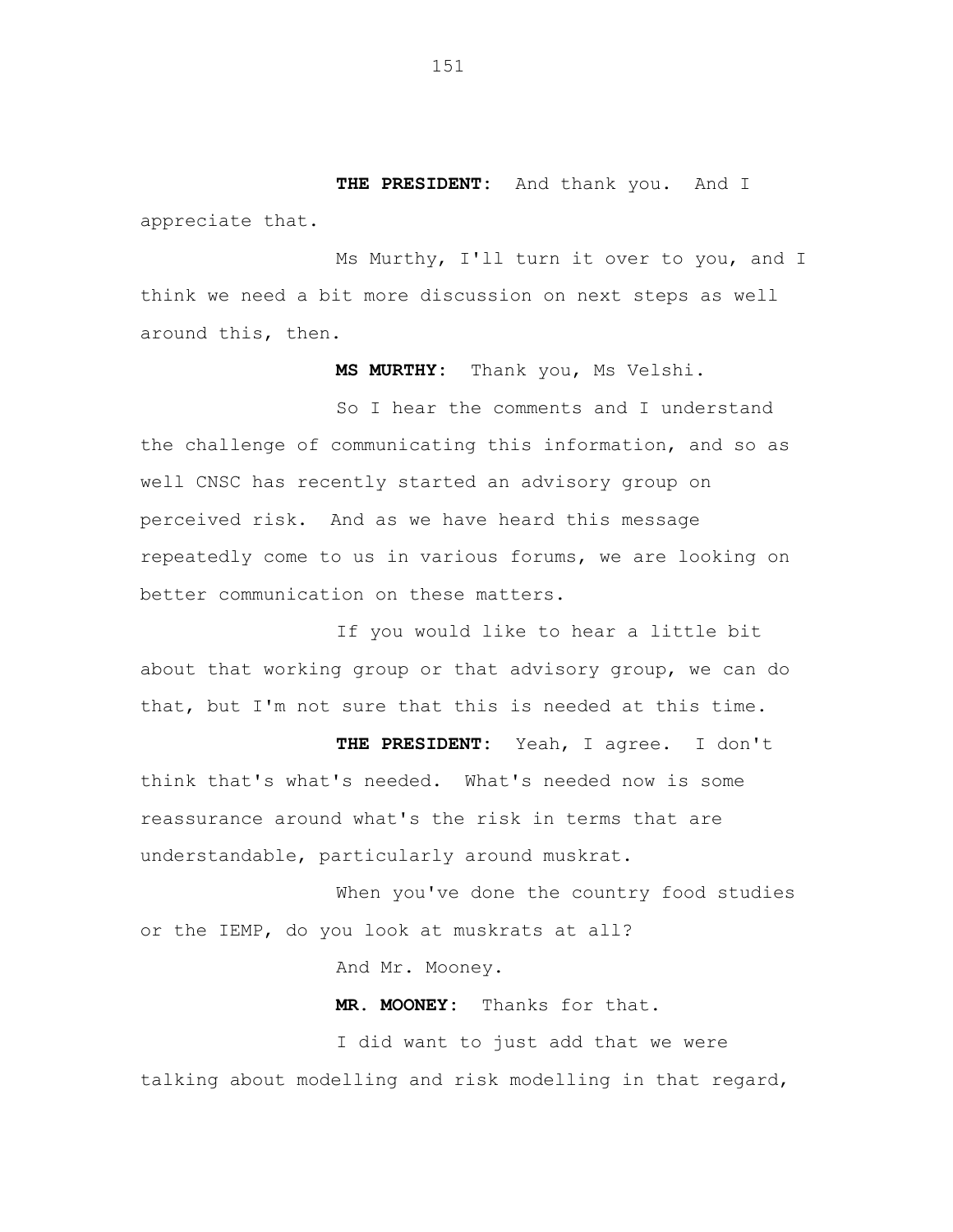but we do have the real-world data that shows that muskrat is safe to eat if English River First Nation practising traditional -- practising their traditional lifestyle do take and eat muskrat.

The actual real-world data that we've collected shows that muskrat is safe. What Dr. Dowsley and Kevin Nagy were talking about was the risk modelling work that had been done in that regard.

So I just wanted to provide that, you know, the -- yes, the risk modelling is complex and it's sometimes hard to understand.

I'm not a scientist so, you know, I have to read it several times myself sometimes, but I would say that the reason we do the community-based monitoring that we do, the -- the effort there is directed at providing the sense from folks who submit berries or submit the food that they catch, we're not seeing the effects, so that has been the Eastern Athabasca modelling and that community-based environmental management program.

We have seen sampling from real world take according to traditional lifestyle and the modelling provides this -- you know, some indications, but the real-world data is conclusively that muskrat in that area in the specific instance we're talking about is safe to eat.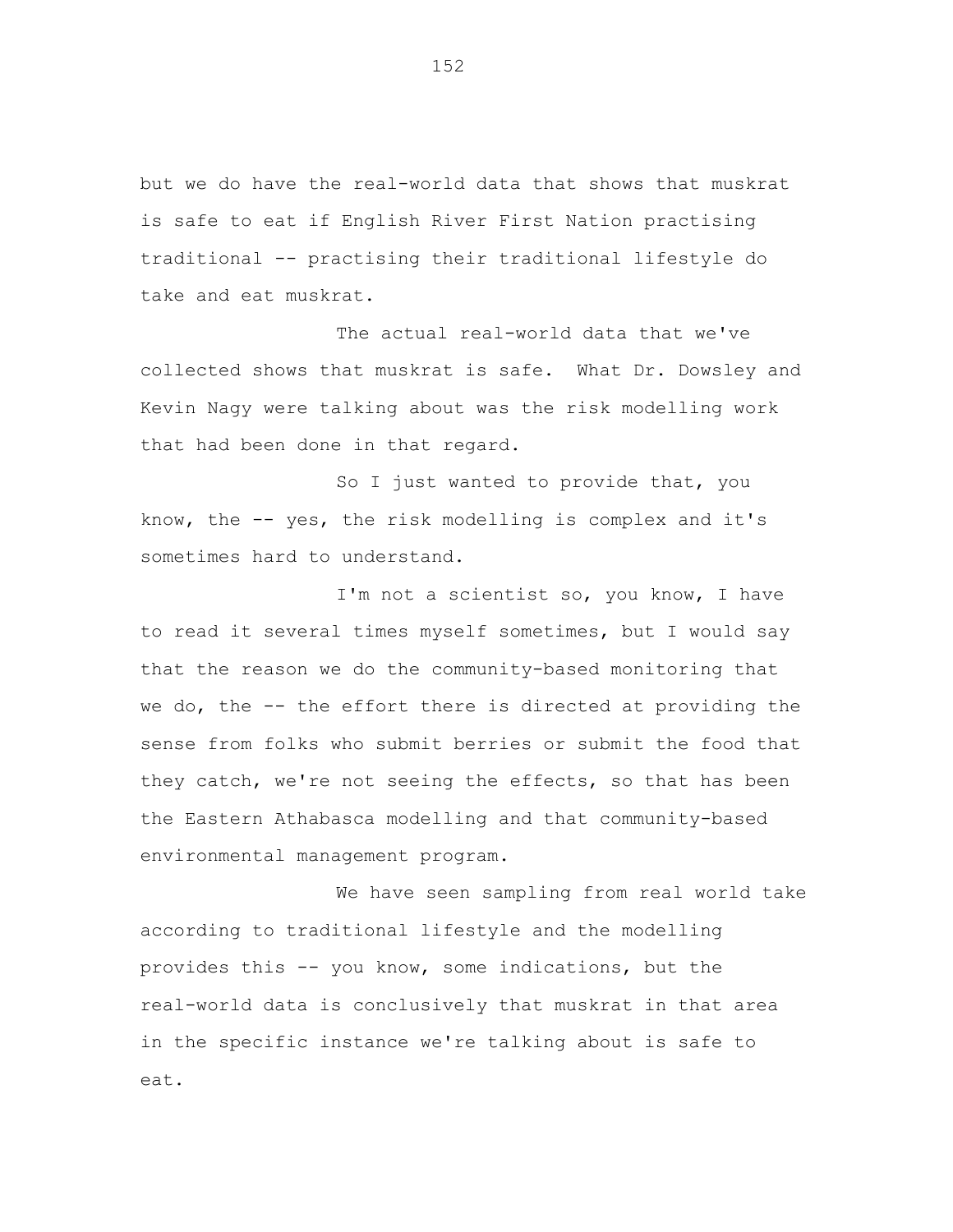**THE PRESIDENT:** And perhaps what's maybe helpful, and maybe we can get Ms Campbell to comment on this, is if CNSC experts, folks from Cameco were to meet with, you know, the scientist, the consultant that English River First Nation has, with Ms Campbell and others to help answer the questions in ways that people can understand.

I mean, I got lost along the way in this as well, particularly if -- if the emissions meet requirements and yet, in the reception, it can cause some issues and it goes, well, how good are the limits in the first place if it can still have an impact down the road.

And I can see, you know, there'd be a lot of questions. It would help if there was a dialogue that can answer those questions.

Ms Campbell, any comments from you on that?

**MS CAMPBELL:** Thank you, Madam President. Cheyenna Campbell, for the record.

Just I feel like that would be wonderful if we had the ability to engage in dialogue with our consultant because she is the vessel that filters information for us, so for us to be able to sit down and sit with her and the people that are able to address it from the CNSC's perspective would be helpful for us because, I mean, at this point, in my mind, what I'm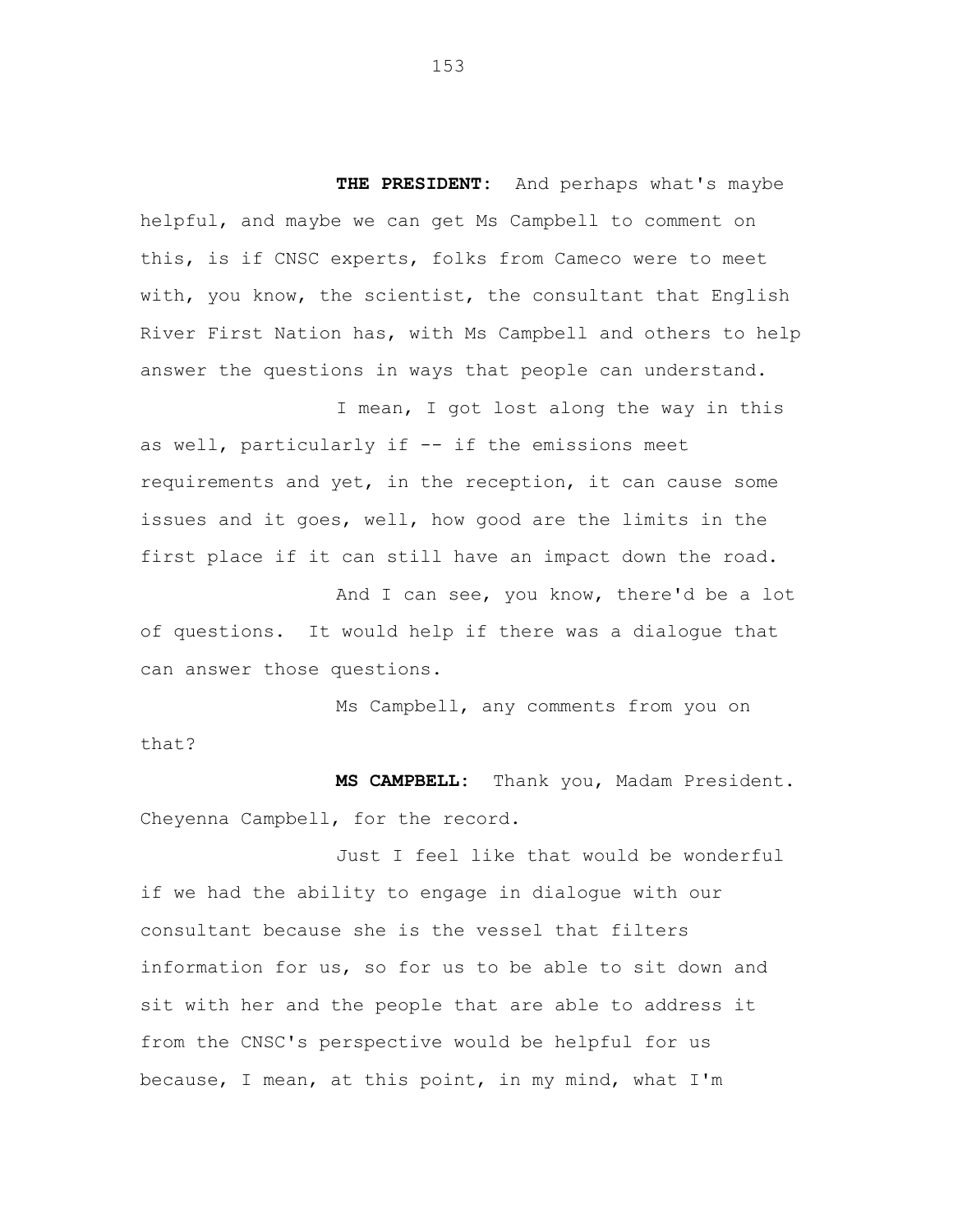hearing is that Mr. Mooney and other -- is pointing out that today that muskrat is not affected, but what I'm reading and from what I understand, there's potential or was potential for nine years from now it could be affected.

So this is for my generations going down, right. It's not today. I'm not concerned about - actually, I shouldn't say that.

I am concerned about what the real world today effects are, but I'm also talking long term, so if you're to grant the 10-year licence, we're not going to be able to sit down and make this conversation today before that potential nine-year effect happens.

So to have the opportunity to sit down with everybody, I think, would be very beneficial for the Nation.

**THE PRESIDENT:** Thank you.

Let's move to Dr. Berube, then.

**MEMBER BERUBE:** Thank you for your

presentation, and I have to credit you on your submissions because they're thorough and we really appreciate that.

The issue with arsenic is certainly confusing to everybody, especially when you get into predictive models, to try and figure out what it's going to look like in the future versus what we are seeing are two different things altogether. One is guessing and the other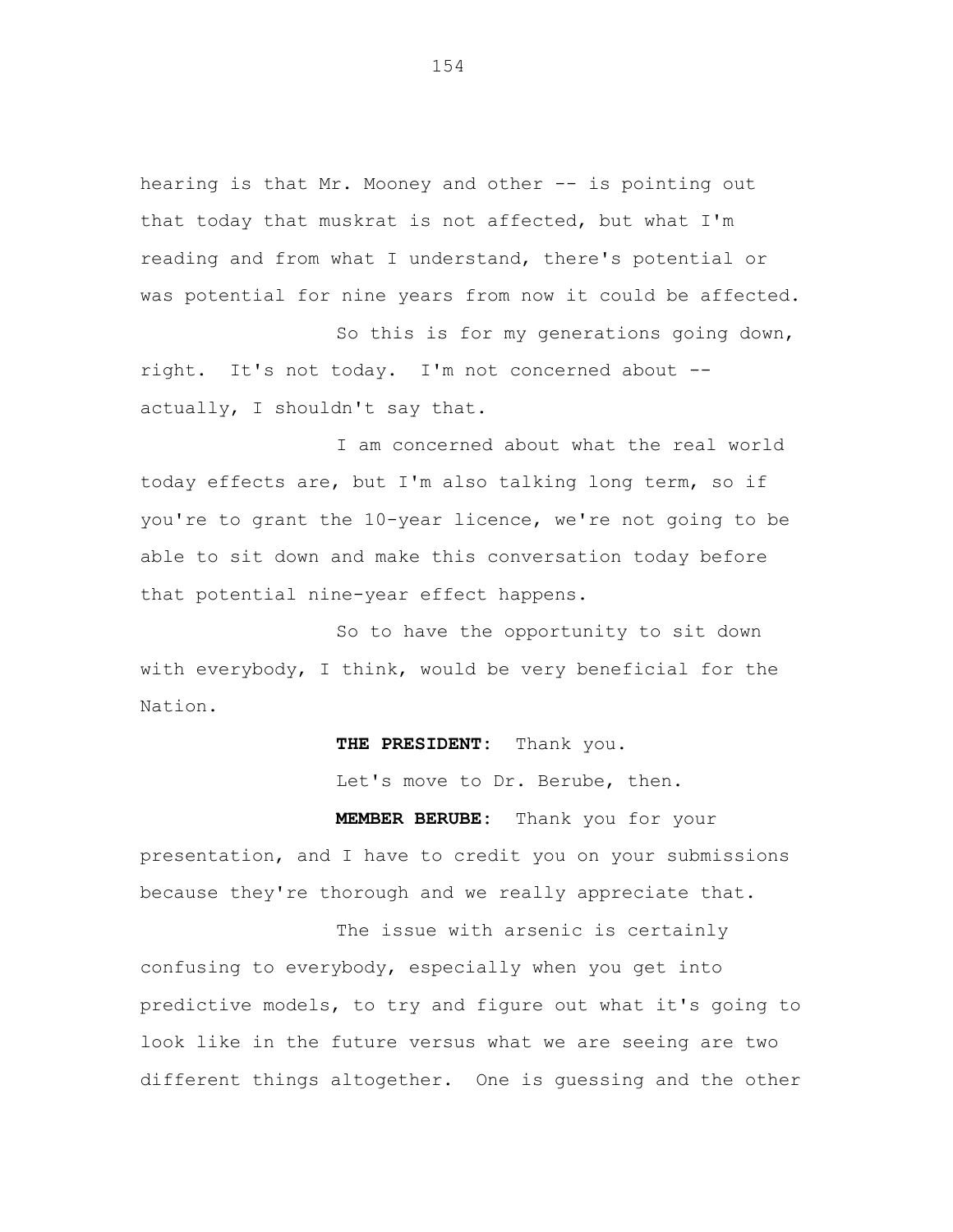one is actual hard data, so that's really what this comes down to, at the end right now.

I want to share with you and reiterate that historical experience and belief systems are powerful, and you're absolutely right. We have to deal with that level, which means that we have to develop some form of trust between your community and the operator, more trust, and obviously CNSC at this point.

And I think you've already indicated very clearly to us that you trust your own consultant, and I think that's probably a good place to start that conversation, as Chairperson Velshi has indicated.

What I want to ask is, at this point, of Orano  $-- I'm$  sorry, I mean Cameco  $--$  sorry about that  $--$  is that you've mentioned in your submission that you are looking at expanding operations at the facility over the period of the licensing period here. Could you tell me what impacts you think are going to -- it's going to have upon your emission status based on that? Do you have any idea what that might be at this point?

**MR. MOONEY:** It's Liam Mooney, for the record.

Our application is to continue mining the Cigar Lake ore body. There are no plans as part of this licence application to expand the activities or to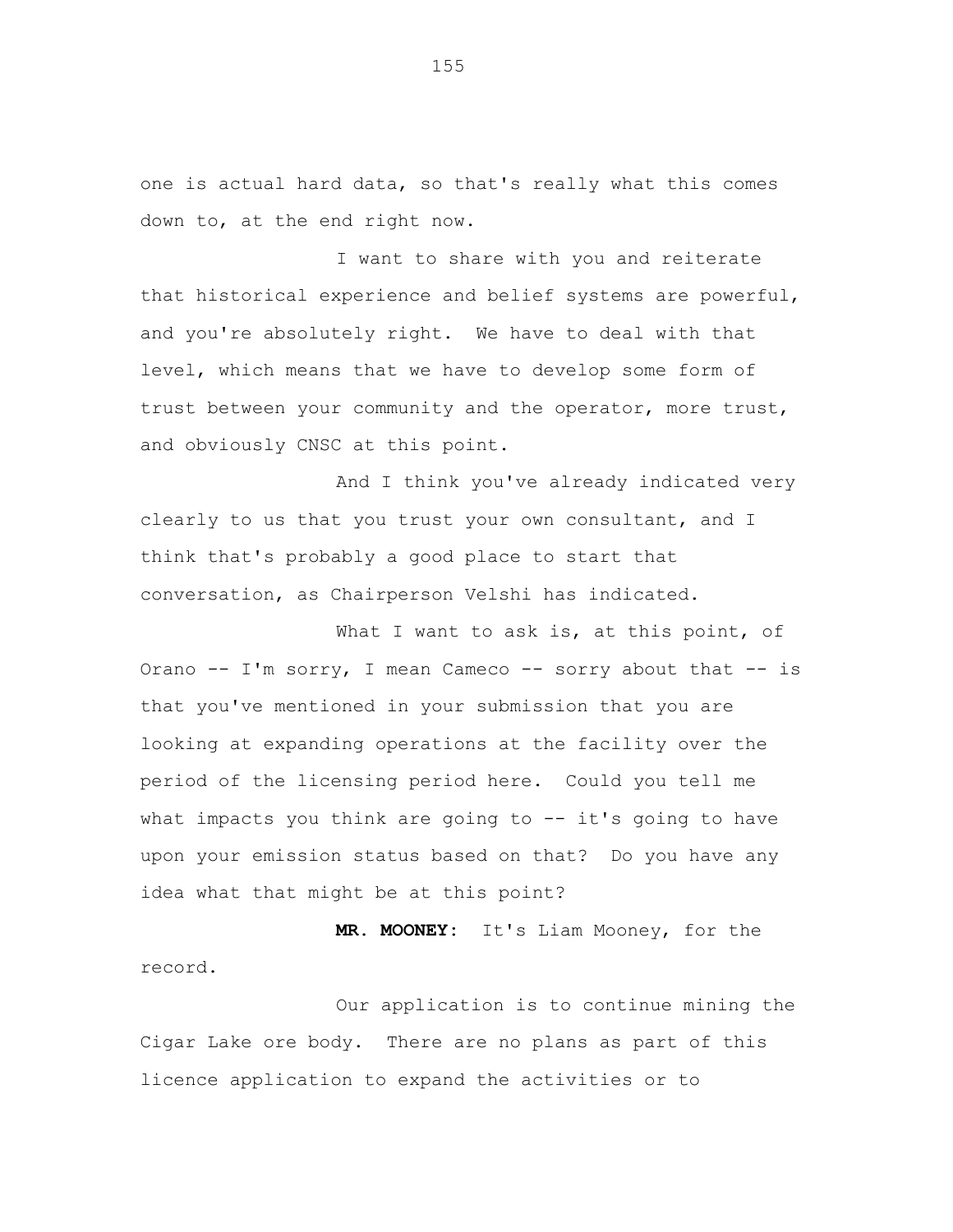otherwise change the nature of our plans in that regard.

**MEMBER BERUBE:** So is your tonnage looking about the same every year? It depends what's going on with COVID and stuff like this.

Do you anticipate ramping tonnage or staying constant? Where do you see that looking right now?

**MR. MOONEY:** It's -- sorry. Liam Mooney, for the record again.

And I will ask Lloyd Rowson to give you a bit more of a sense on that.

When the assessments -- the environmental assessments were conducted, they were for the mining of the Cigar Lake ore body, and I think that, overall, the tonnage may roughly stay the same over the licence period, but that's also one of the inputs into our modelling, the throughput that we -- that we have and the water treatment capacity in that regard.

But perhaps I'll ask our general manager to give you a bit better sense of that.

**MR. ROWSON:** Thank you, Liam. Lloyd Rowson, for the record.

Liam articulated it well. When measuring our throughput or activity on our -- on our final saleable product, it's pounds of uranium. We don't anticipate any change.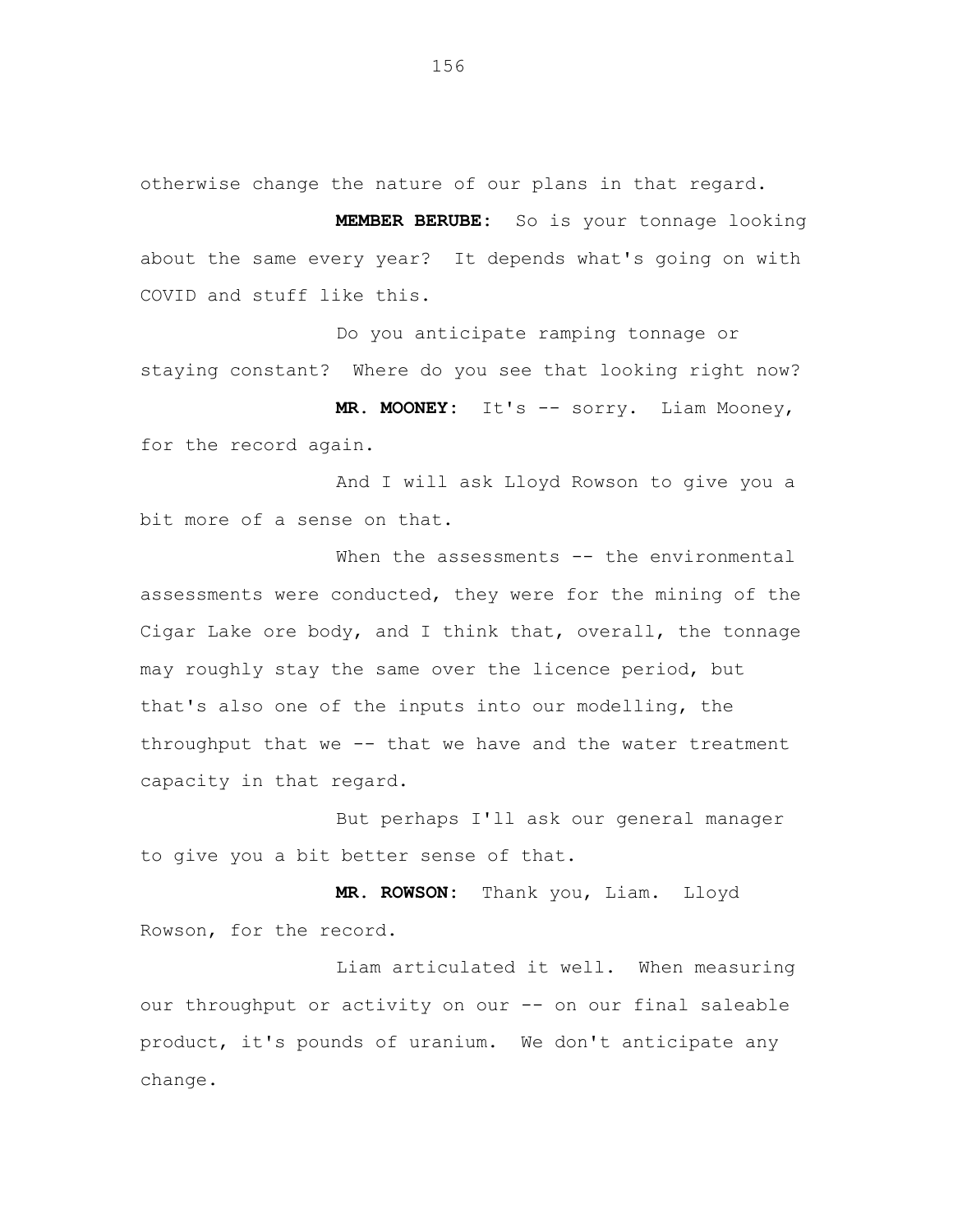It is true the ore body, being a natural occurrence, does vary in its grade, the quantity of uranium per tonne of ore, and the tonnage does increase and decrease throughout the mine. And I can confirm that it's not a change, though. We do anticipate that, and that has been contemplated in the ecological risk assessments that we've processed.

**THE PRESIDENT:** I'd like to take on another concern that the intervention has raised, and that's around the term of the licence. And as the intervenor made it very clear, it's not as if they're not supportive of the continued operations but that a 10-year licence (stream lost / diffusion perdue) opportunities to the intervenors to be heard in front of the Commission and that the annual RORs are not an adequate substitute.

So maybe I'll start with Staff first on - so it's got nothing to do with all the reasons why Staff is recommending a 10-year licence, you know, whether it's the management system, whether it's the performance, the maturity of the programs, et cetera. It has to do around the ability to appear in front of the Commission to raise any concerns.

One of the comments made was that, "Well, these operational commitments may not be made for nine years if there isn't an opportunity to come in front of the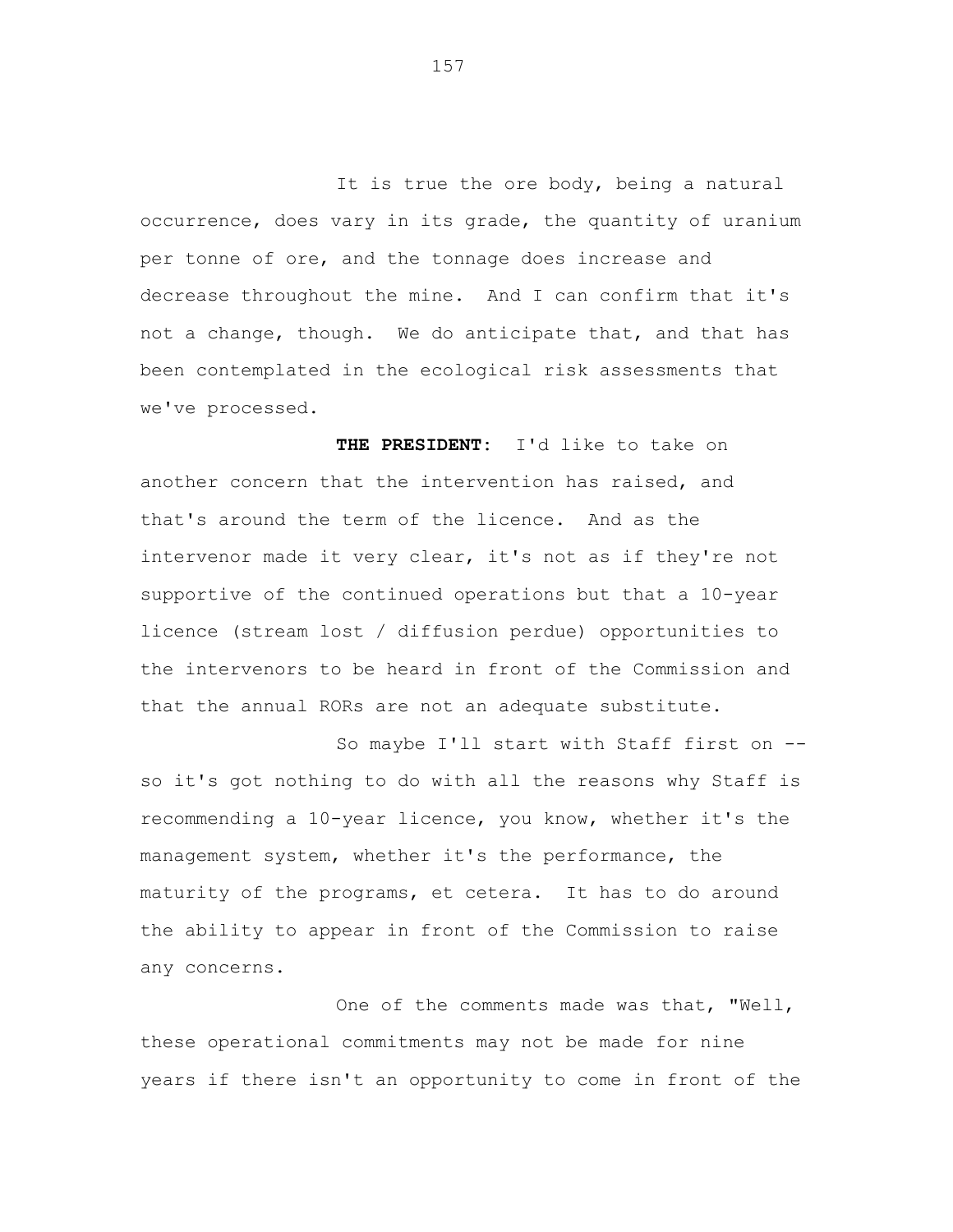Commission earlier".

Can you comment around the term, around engagement opportunities and how these concerns can be addressed?

Ms Murthy.

**MS MURTHY:** Kavita Murthy, for the record.

I will start by saying that with respect to the Regulatory Oversight Reports, there is definitely the current practice of having interventions heard orally when they come from indigenous groups, provides an opportunity for interventions to be heard orally by the Commission and any issues that need to be addressed should get raised there and would be addressed apart from the concerns that could be raised as a part of just any information request or in response to any event that happens at the site.

Beyond that, yesterday the Commission heard about the production of periodic reports, the environmental review reports that the CNSC is also going to be undertaking, understanding that that also is a report that will provide an opportunity for us to highlight the work that is being done at the licensing site and to demonstrate how they're in compliance and raise any issues.

Once again, that's -- that is another avenue.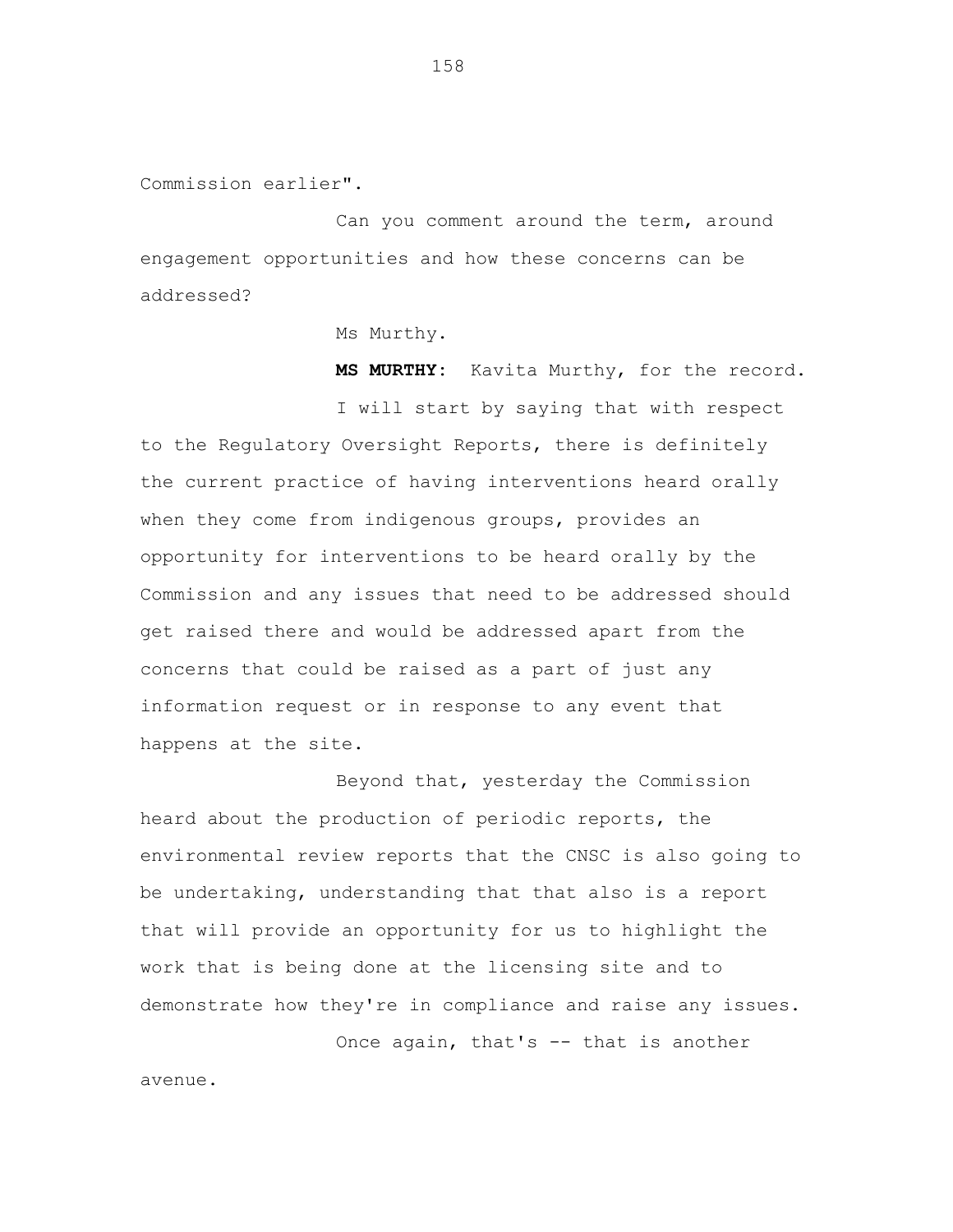I would like to pass this on to Peter Fundarek to comment on the specific recommendation related to the 10-year licence for the Cigar Lake. Over to Peter.

**MR. FUNDAREK:** Thank you. Peter Fundarek, for the record.

With respect to the opportunities for engagement -- hi, Cheyenna -- we have long-standing opportunities for engagement on a regular -- sorry, a regular process of engagement either through the Northern Saskatchewan Environmental Quality Committee or through other mechanisms such as direct interaction. And I'll ask Mr. Adam Levine to speak to that in a moment.

Every year at the Regulatory Oversight Report presentation on uranium mines and mills, we do provide participant funding for groups to participate and to express their views in front of the Commission, and I know that English River has participated in the past and, in fact, they were one of the drivers of one of the major changes to our report where we provide the plain language summary now.

And those have been so successful for the Regulatory Oversight Reports that we're now going to start adopting them for all of our CMDs for uranium mines and mills.

The information is made available in a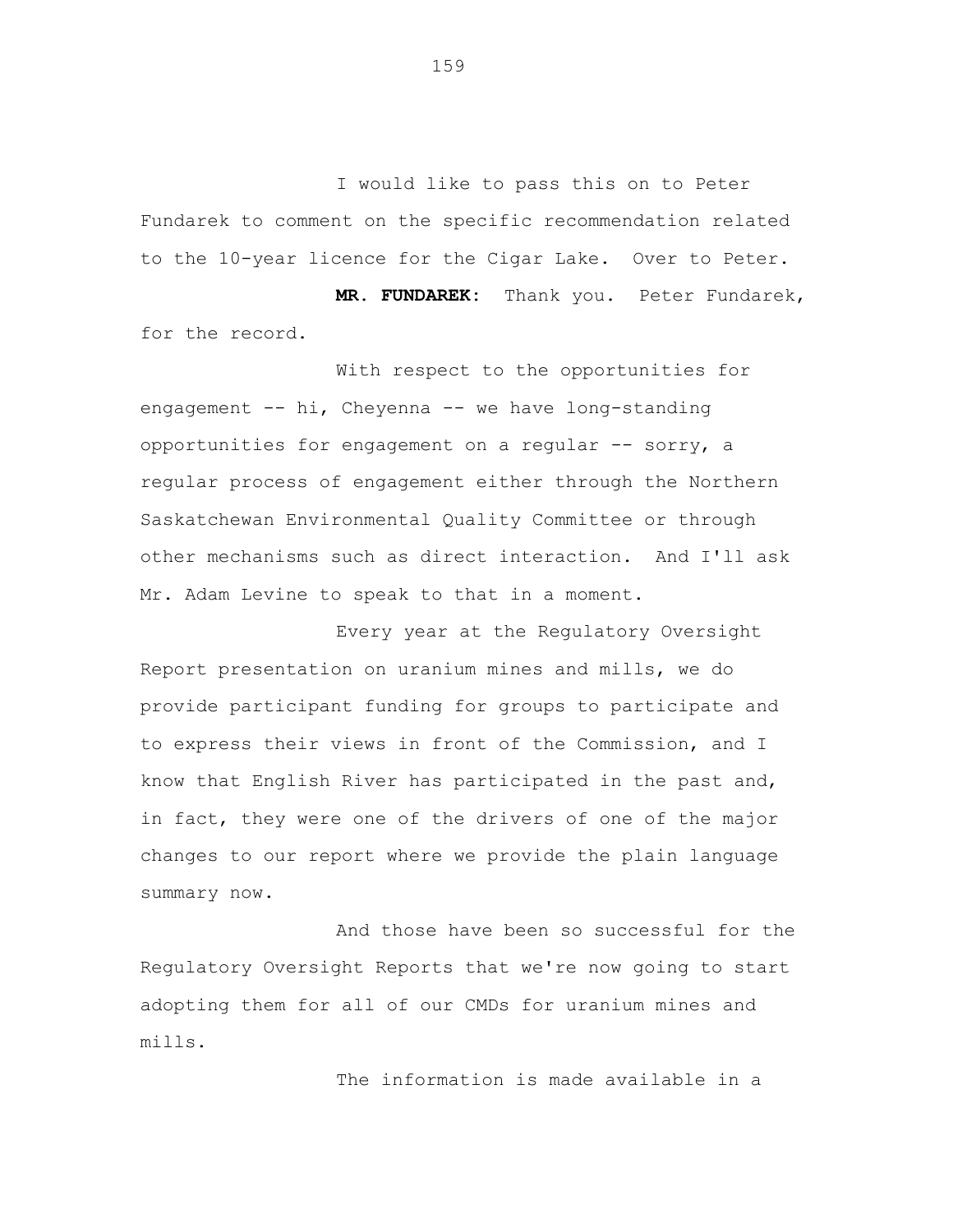more easy-to-understand language that hopefully can be readily translated and communicated to communities and groups like that.

So it's part of our commitment for listening to communities to hear what they want, to provide the information in a way that they can use it and continue the dialogue that is going to help us gain understanding between our groups and a sense of trust to build between our groups.

And I'll pass it over to Mr. Adam Levine now to talk about ongoing engagement.

**THE PRESIDENT:** It's not that I don't want to listen to Mr. Levine because I always enjoy listening to him. It's just that it's engagement with the Commission and not with Staff that I was really getting at, and which is what the intervenor implied.

But maybe, Mr. Fundarek, you can answer the question, which was that commitments from the licensees are more likely to be made if there is a licence hearing coming up as opposed to, if it's a long-term licence period, one may have to wait for the next renewal.

And can you comment on why that perception would exist and how could that get dispelled if it's not true?

**MR. FUNDAREK:** Peter Fundarek, for the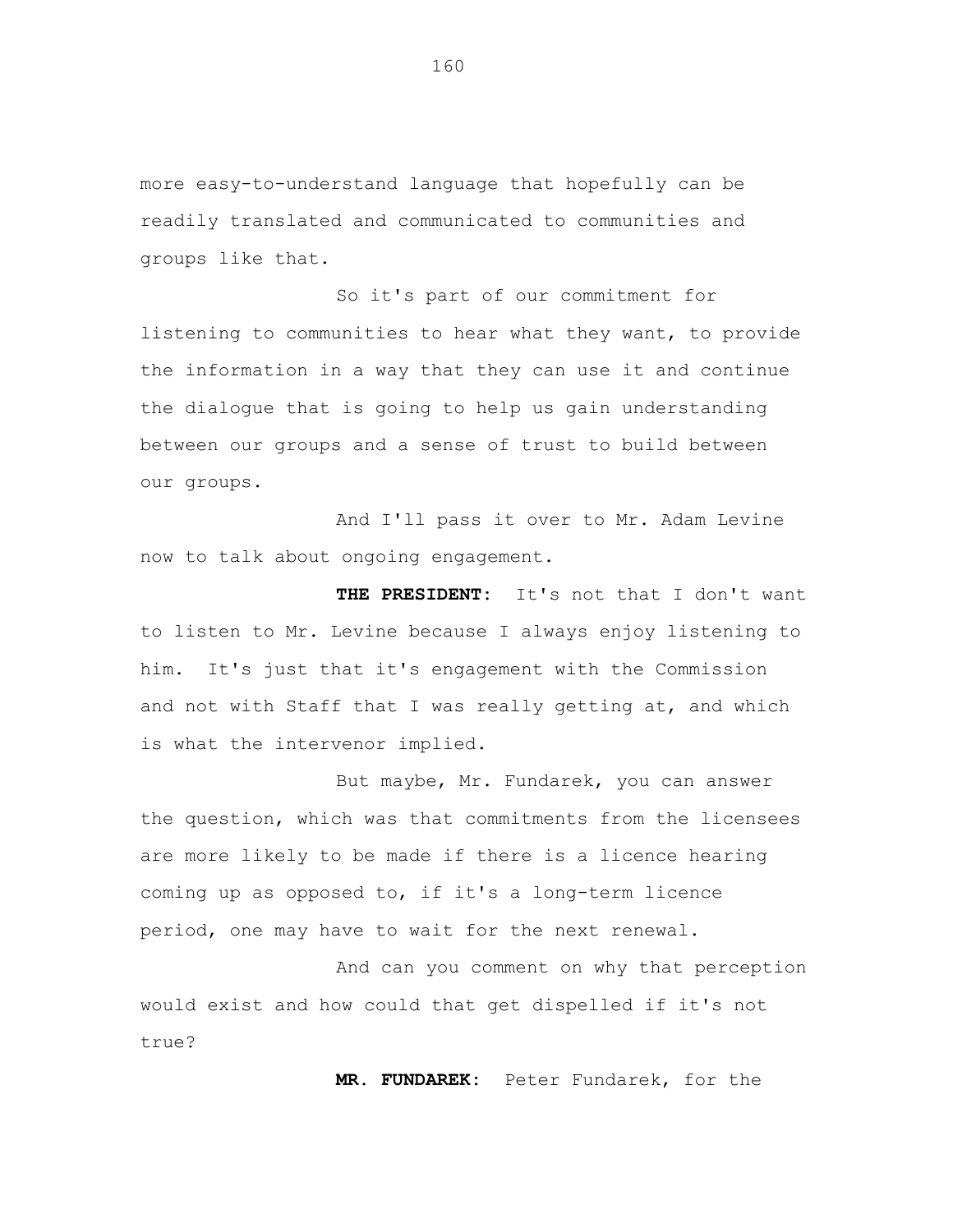record.

That's a very interesting perception, as you state.

Based on my experience as Director of Uranium Mines and Mills, we don't see that as Staff members, as CNSC Staff members. We regulate the uranium industry and we have comprehensive regulatory oversight.

Where changes need to be made, as you've heard from Dr. Dowsley regarding the arsenic issue and we've seen demonstrated in the past through improvements to the molybdenum and the selenium issue, those kinds of things are addressed and dealt with. And there's ongoing compliance oversight to ensure that we do see the improvements being made.

During our inspections and other methods of compliance verification, we do identify things that need to be -- where attention needs to be paid by the licensee on small matters, and they treat those as seriously as if we had identified a major component.

So there is substantial ongoing efforts between the CNSC and the licensees to ensure that all the regulatory commitments, all the regulatory requirements are met and satisfied, and this ongoing dialogue continues on a regular basis.

**THE PRESIDENT:** Thank you. Thank you very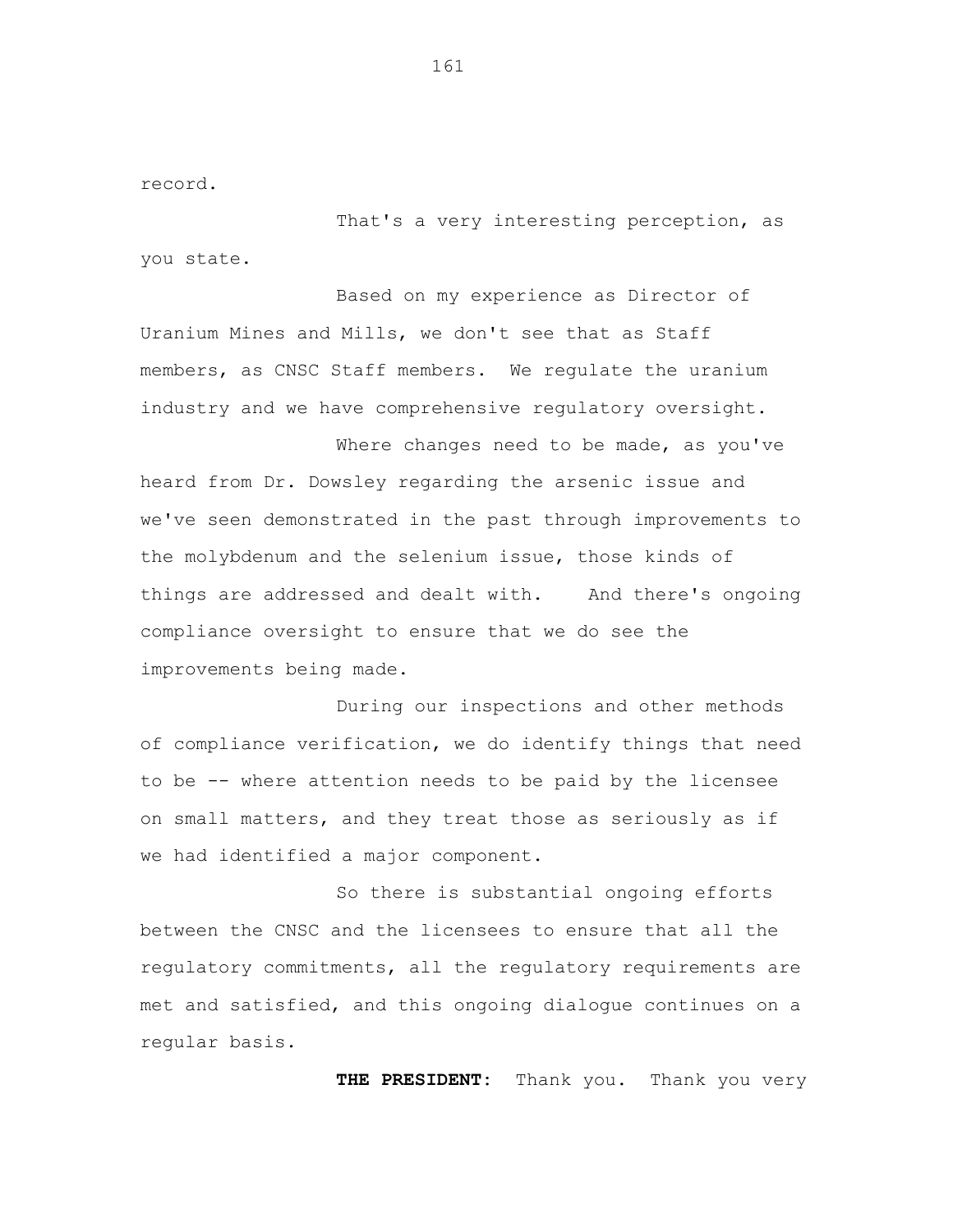much for that.

Mr. Mooney, did you want to add anything around the term of the licence?

**MR. MOONEY:** It's Liam Mooney, for the record.

There's no question that a 10-year licence provides an extended period of regulatory certainty for Cameco and our joint venture partners in the Cigar Lake Operation. It does align with a longer budgeting cycle and helps us to develop long-term plans.

We also have a collaboration agreement with English River and, in that, there's a fairly detailed consultation -- sorry, engagement framework that we work with English River to understand their concerns and take steps in that regard.

So between the Regulatory Oversight Report and the engagement framework, there's -- there is opportunity for issues to come forward and for steps to be taken.

As Mr. Fundarek pointed out, we have made changes numerous times when we, through our own continual improvement process, identify that we need to make a change, and that's not driven purely out of regulatory demands or concerns. Many times it's a function of those discussions with communities and concerns that are raised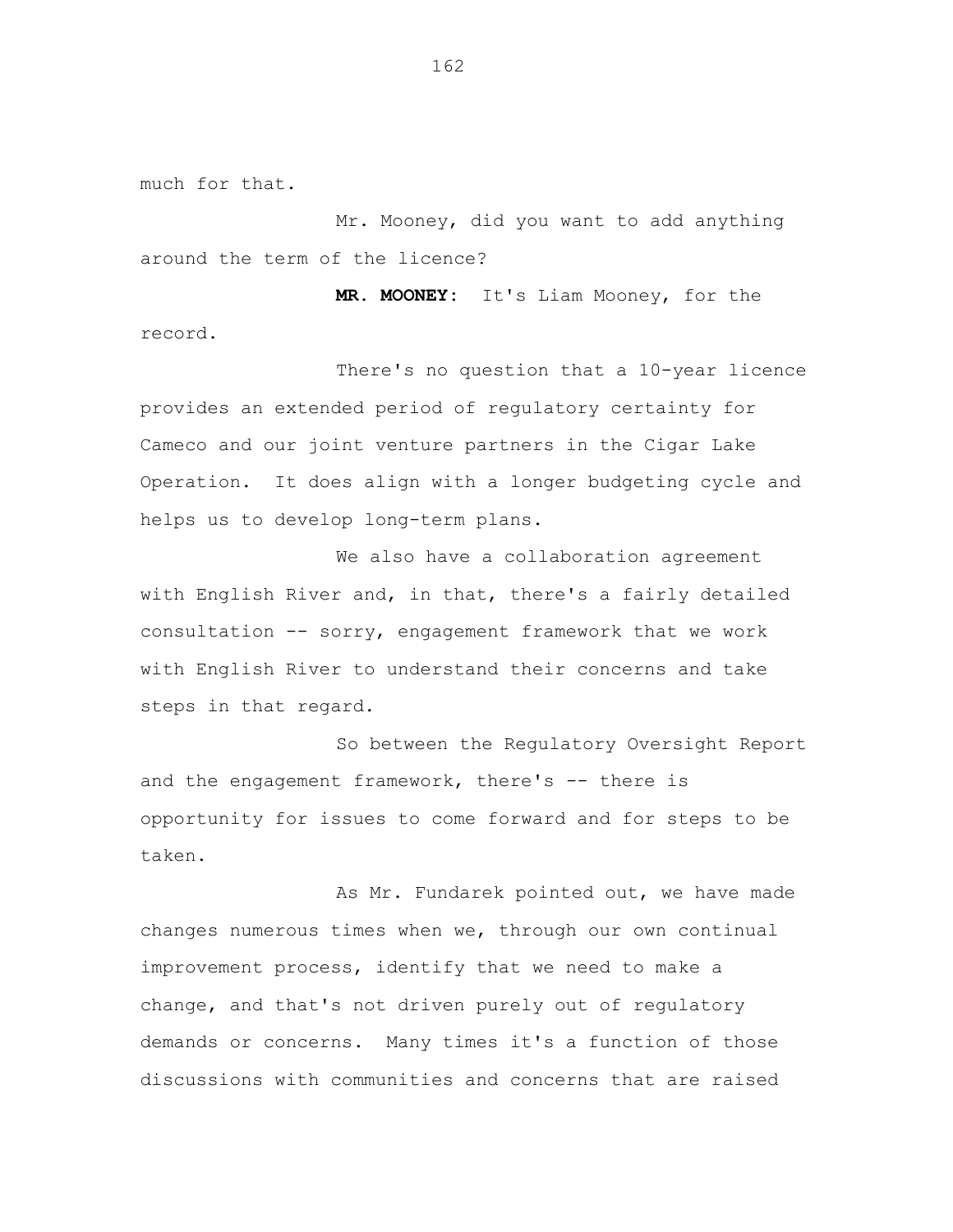and some changes that can be made in that regard.

So that would summarize Cameco's view on why a 10-year licence is most appropriate and desirous from our perspective.

**THE PRESIDENT:** Thank you.

Dr. McKinnon or Dr. Berube, any additional questions?

**MEMBER BERUBE:** Yeah, I just wanted to clarify something that Cameco said about not having plans to add any additional infrastructure.

I'm just looking at your written submission in your page 7 underneath your business plan, Section 2.1, and basically here it clearly says that you're looking at expanding your capital expenditure to Cigar Lake to support additional surface plants and pads, additional underground freeze, infrastructure, ventilation systems, slime ponds, rock waste stockpile and near surface release.

Could you please elaborate on this in terms of, you know, what that really means in terms of is there any potential for that kind of expansion to affect your discharges?

**MR. MOONEY:** It's Liam Mooney, for the record.

Those activities are to support ongoing operation of the Cigar Lake. They are not going to affect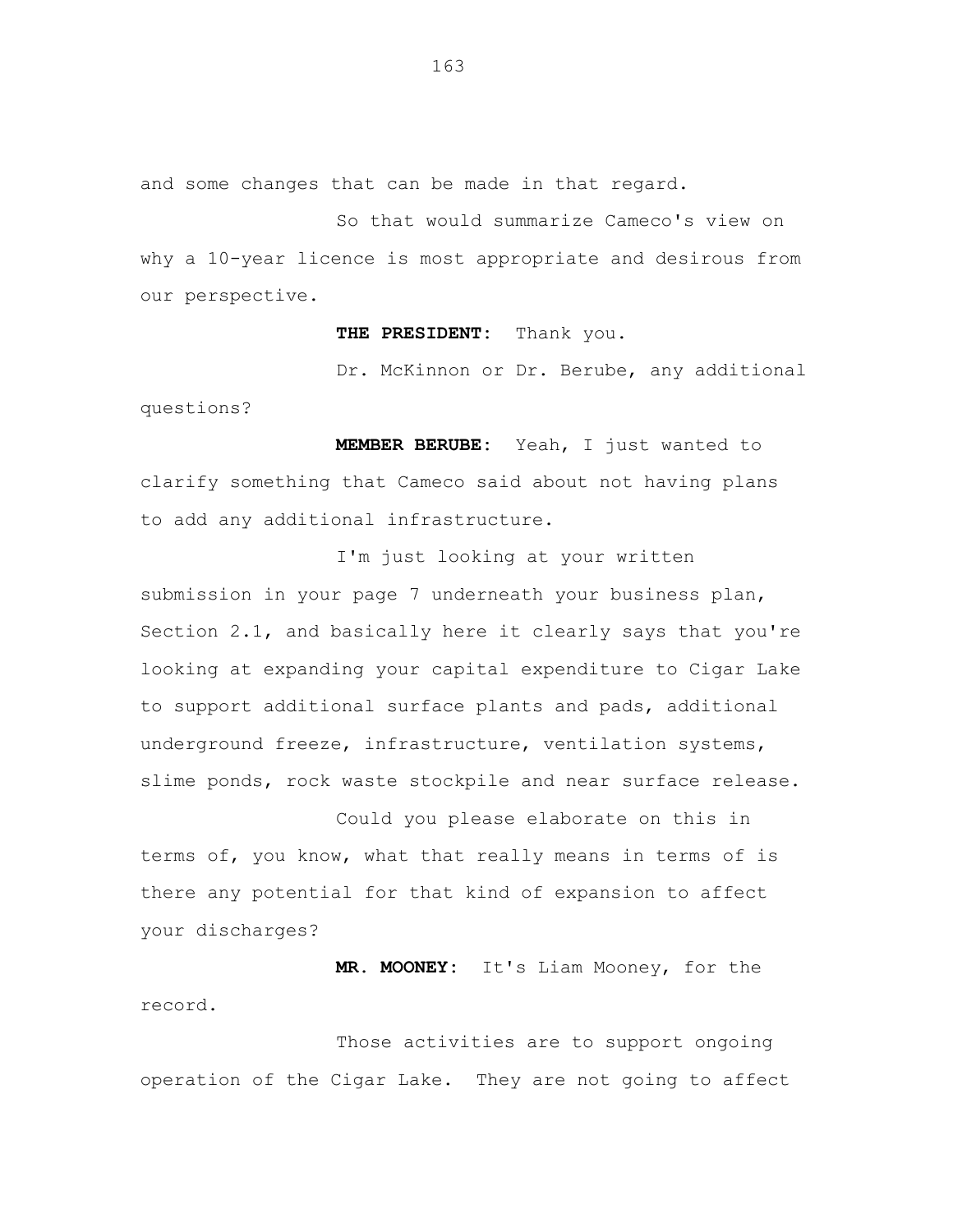performance on the surface footprint or otherwise disturb footprint. It's about two square kilometres, and the work will largely be on the disturbed footprint to support ongoing operations.

So sorry if I mis-spoke earlier about -- I was more thinking that, you know, expansion in the way Mr. Rowson put it about expanding production or that sort of thing. So yes, those are all necessary steps.

And when I talk about the 10-year licence, those are the capital decisions that we have to make and having that regulatory certainty helps us make those decisions.

## **THE PRESIDENT:** Dr. McKinnon?

**MEMBER McKINNON:** Yes, thank you. I'd like to add another question in connection with arsenic and effluent while we've been discussing this topic.

The real root source of that is the ore body, so I would like to ask Cameco how is arsenic distributed throughout the ore body and, you know, is it uniform or variable and how does that affect the management -- the surface management to treat it and maintain the concentrations below any allowable emission levels?

> **MR. MOONEY:** Thank you, Dr. McKinnon. I'll ask a mining engineer go respond to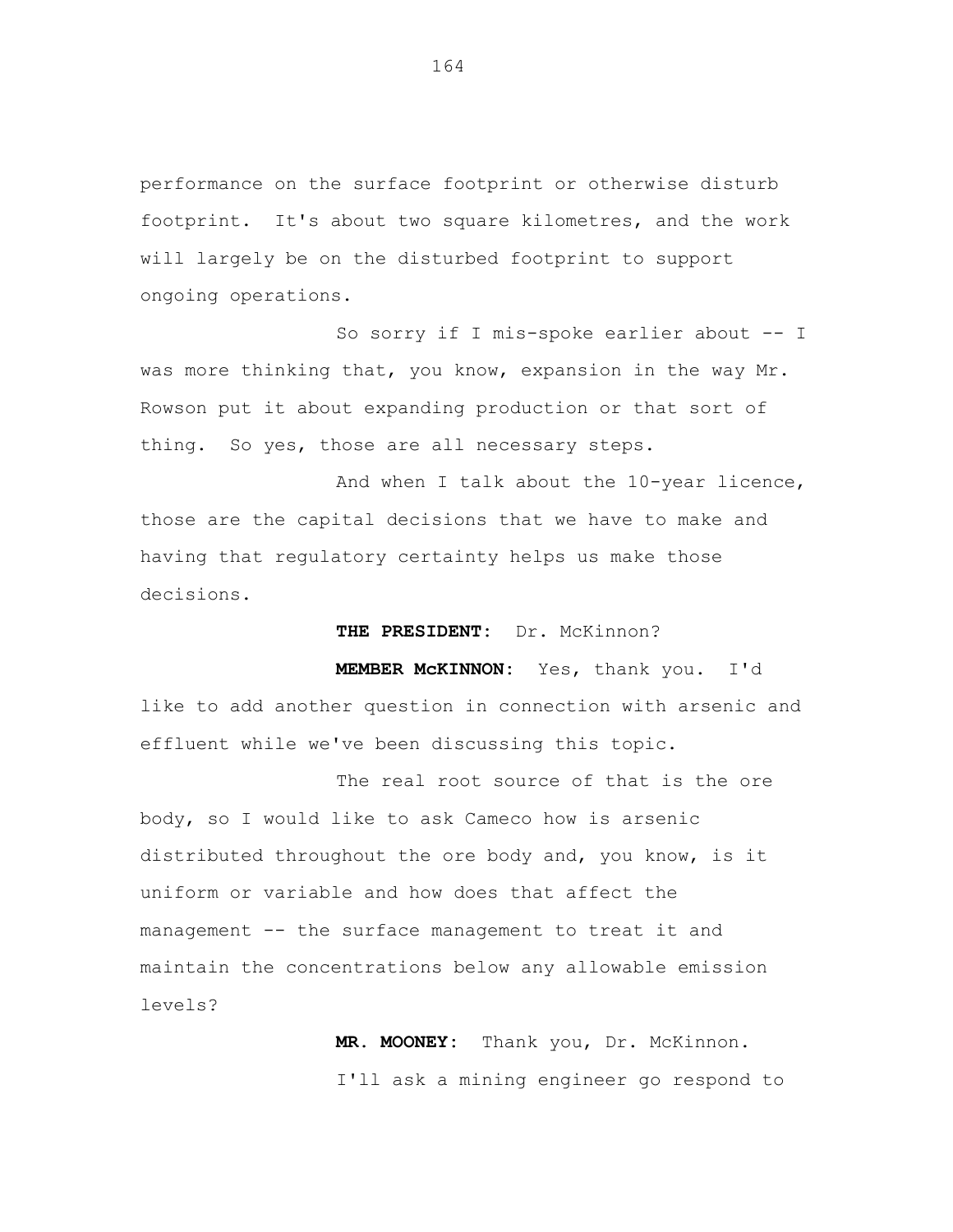that, but I would say that understanding -- so Lloyd Rowson will provide some more detail in that regard. But understanding the ore body more was part of the work that informed the optimization efforts that we undertook subsequent to the risk assessment.

**MR. ROWSON:** Thank you, Liam. Lloyd Rowson, for the record.

The arsenic is distributed in - throughout the ore body in a variable sense. We have -- we have a unique geology at Cigar Lake, and all of the elements, including uranium, can exist naturally in concentrations throughout the ore body that have quite large variability.

We've employed what we believe to be best practices on modelling, so we do develop a 3D model of - using block modelling techniques and geostatistics of all of contaminants of potential concern and we processed that in a way that's consistent and make sure that we understand what the worst potential cases are and that our treatment systems are robust enough to ensure they remain protective of the environment under all potential ore characteristics that we may come across while recovering the extent of the ore body.

**MR. MOONEY:** One further point on that would be that the way the water treatment plant is set up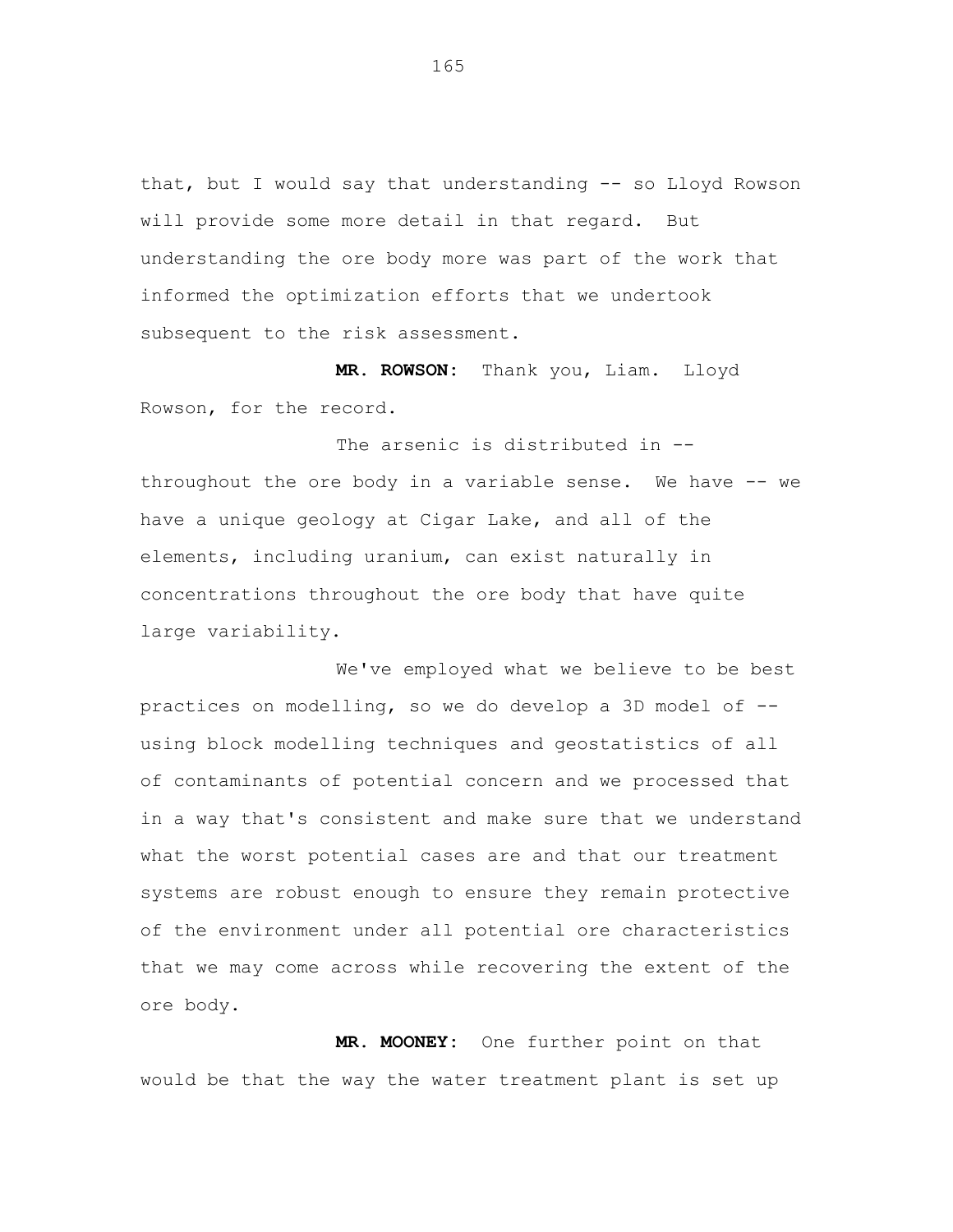at Cigar Lake, it is a batch treatment so that allows us to make sure that we can test the water that is collected on the surface before it's released so -- to make sure that it meets all of the regulatory requirements before it is released.

So that is another means of addressing that variability within the ore body that Mr. Rowson described.

**MEMBER McKINNON:** Thank you very much. I was wondering if there was any storage on surface to regulate that process. That's very helpful.

And if I may ask one more question in connection with the 10-year licensing period, and it really is in connection with the projected life of the mine based on what you understand now of the remaining ore reserves. And you know, it's very common, as you are doing now, you are doing expiration to see, you know, what else is there that might be economically viable and to convert your estimates into reserves.

So given that effort, what -- is there a reasonable probability that the actual mining life could extend beyond the 10-year period?

**MR. MOONEY:** It's Liam Mooney, for the record.

We are a publicly-traded company, so I do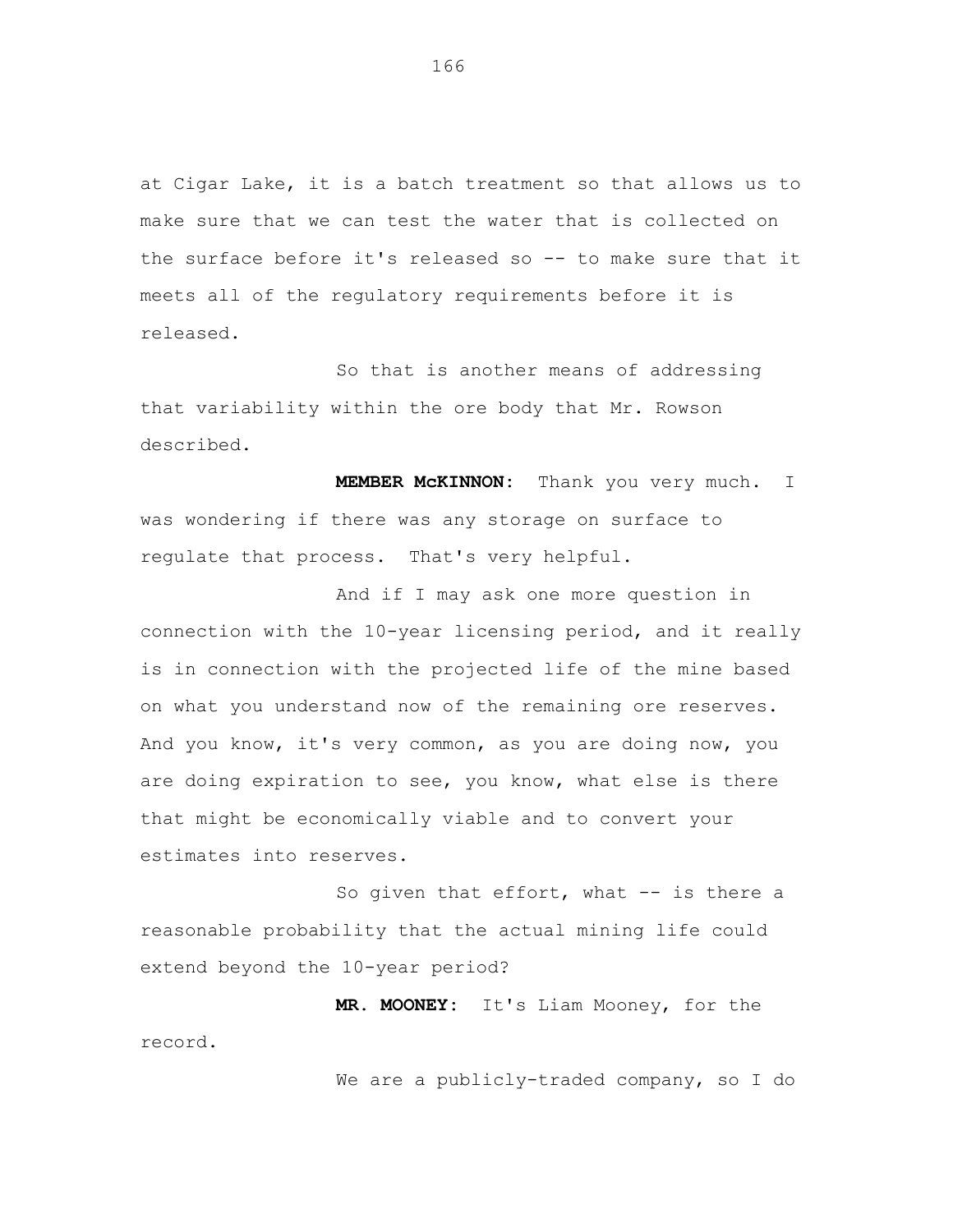have to walk a fairly fine line in that regard. Our hope is that we can continue to mine the Cigar Lake ore body beyond the current licence period as we continue to look at opportunities in the  $--$  in that area, but I would say that, you know, that mining of the entire ore body was part of the assessment and the licensing of the facility goes beyond just -- the variety of activities go beyond just mining, so the operation, reclamation and those sorts of things, so there is that.

Of course, the mining, as you know, Dr. McKinnon, turns to some degree also on price so, you know, the efforts to turn reserves into resources, it hinges a great deal on price. And as you are likely aware, we have had a significant -- we've been weathering significant downturn in the uranium spot price for more than decade, and so in that regard I think we're looking for opportunities. And I'd like to say that we would like to be back in front of you to be securing another 10-year licence in 10 years' time for continued mining of the Cigar Lake ore body, but I can't, on the record, provide any assurances in that regard.

**MEMBER McKINNON:** I understand that, and I thank you for your answer.

Yes, thank you.

**THE PRESIDENT:** Thank you.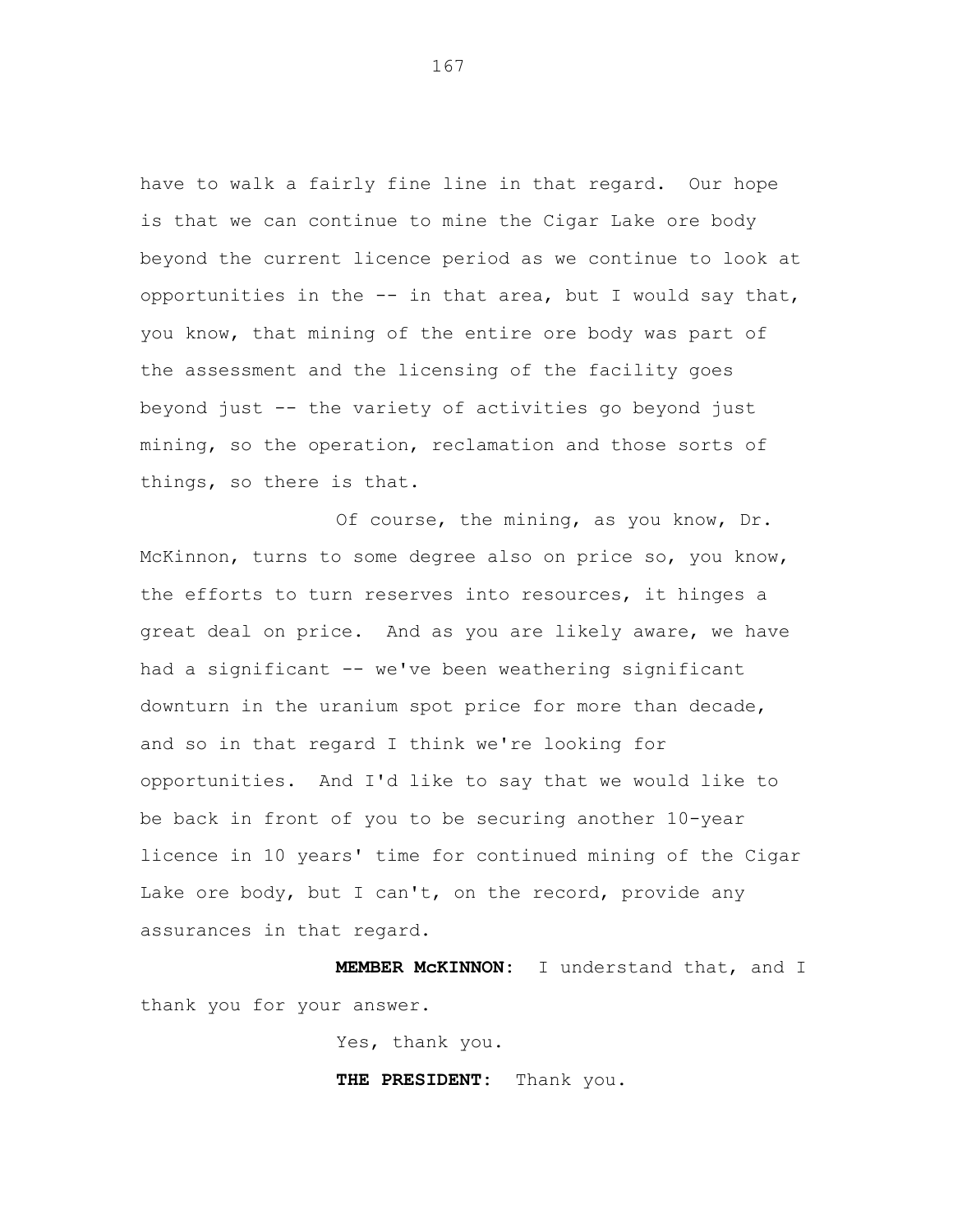Any further questions?

If not, then let me turn to English River First Nation to see if you have any closing comments before we move to our next intervention.

Ms Campbell or anybody else?

**MS CAMPBELL:** No, we just thank you for your time and giving us the opportunity to bring our concerns to the table. It's always a pleasure to be heard by the Commission. And from our community, we thank you again.

**THE PRESIDENT:** And we thank you for your excellent submission.

**MS CAMPBELL:** Sorry, Madam President, quickly, though, are we going to have an opportunity to meet with Cameco and does the Commission have any recommendation or any kind of guidance for us, or is that something that we do with our consultant?

**THE PRESIDENT:** Stay tuned. The Commission will have to deliberate on this.

> **MS CAMPBELL:** Okay. Thank you. **THE PRESIDENT:** Thank you.

The next presentation is from Orano Canada Inc., as outlined in CMD 21-H2.10 and 21-H2.10A.

And I understand that Mr. Vincent Laniece will present this submission.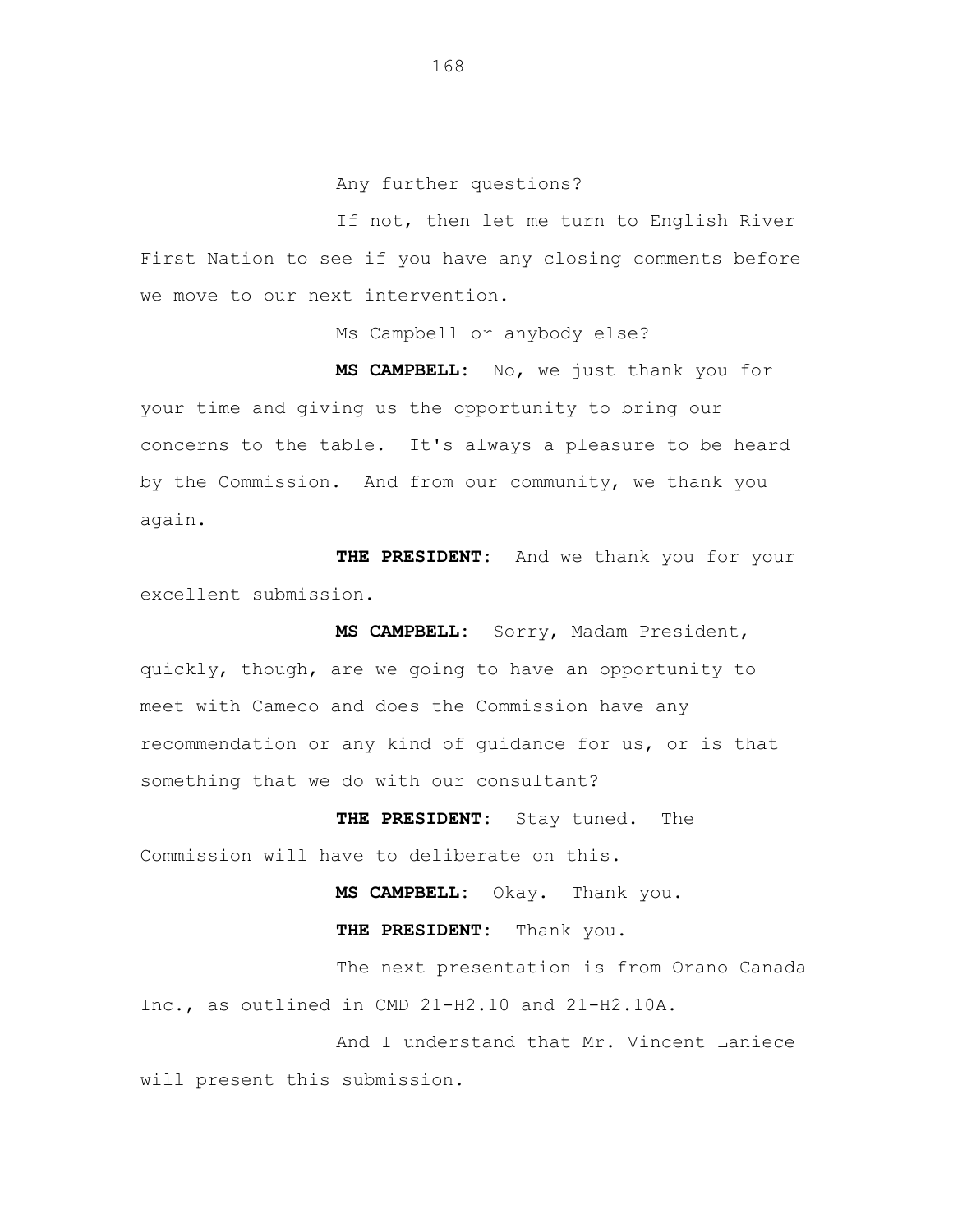Mr. Laniece, the floor is yours.

## **CMD 21-H2.10/21-H2.10A**

## **Oral presentation by Orano Canada Inc.**

**MR. LANIECE:** Thank you, Madam Chair. Good afternoon. I hope that you can hear me correct. I've got a brand new headset so that I make sure that I come across correctly during the CNSC Commission intervention, so.

My name is Vincent Laniece. I am Vice-President, Safety, Environment and Engineering for Orano Canada.

And I have with me here today Tina Searcy, Manager, Regulatory and Environmental Science, and Glenn Lafleur, Manager, Northern Affairs.

Orano has been operating mine and milling operations for over 50 years in northern Saskatchewan. Orano is in a joint venture partner with Cameco in the Cigar Lake Operation.

Cameco is the operator of this mine, which is located on Treaty 10 territory and within the homeland of the Métis.

Orano and Cameco have been working together for nearly 40 years to develop the Cigar Lake mine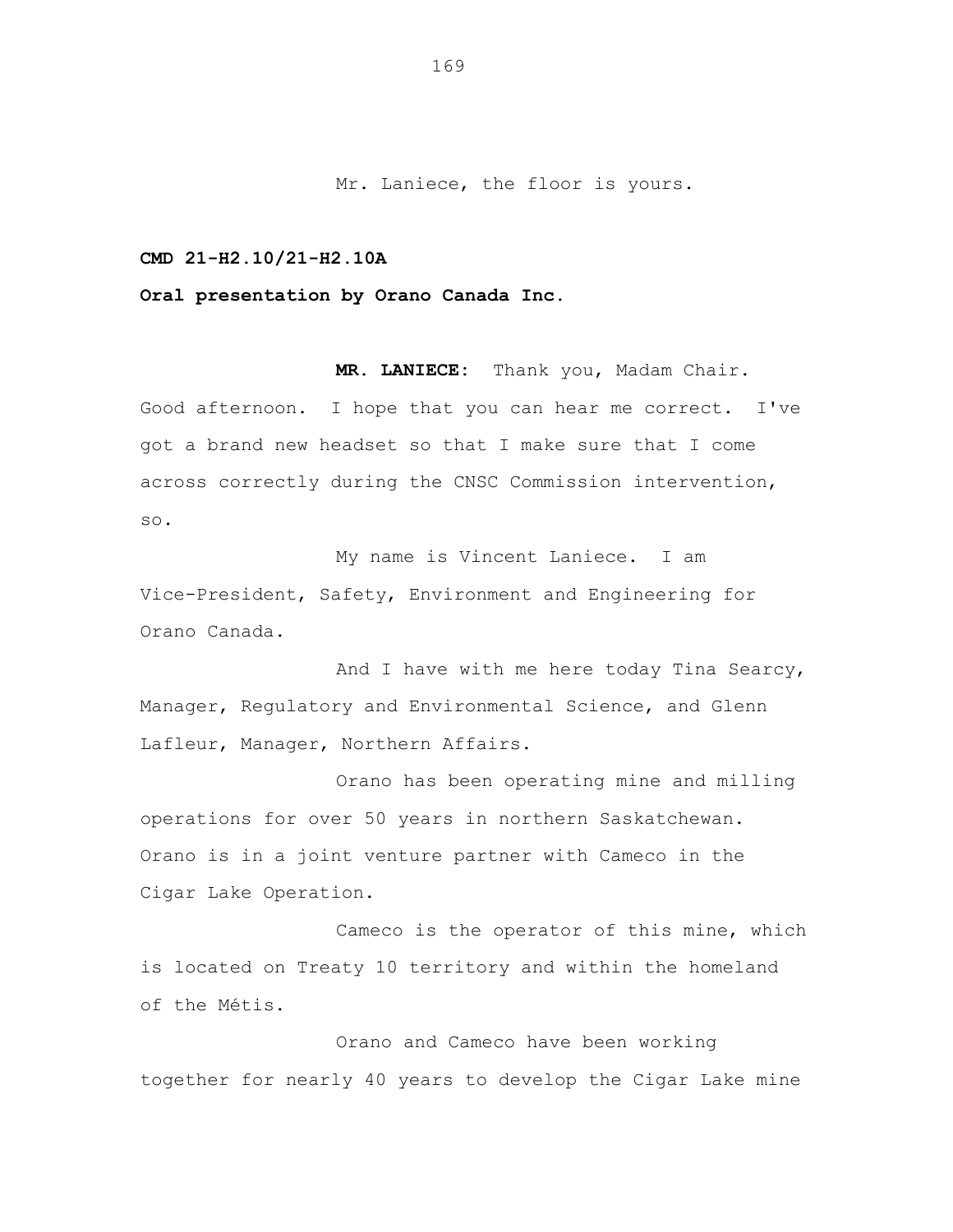and prepare the McClean Lake mill to process the ore, manage the safety and environmental aspects of the two operations and engage with local stakeholders. The tandem of the Cigar Lake mine and McClean Lake mill is one of the world's leading uranium producers.

As has been demonstrated throughout the licence term, in 2014 Cameco transitioned from commissioning to production while maintaining exemplary worker health and safety results, protecting the environment and ensuring operational performance targets were met.

Through our close collaboration --

**MR. LEBLANC:** Excuse me, Mr. Laniece. It's Marc Leblanc.

I just want to make sure we've got President Velshi with us.

**THE PRESIDENT:** I am here, Marc. **MR. LEBLANC:** Oh, sorry. Just we were

just wondering.

Thank you. Just to be on the safe side. Désoler, M. Laniece.

**MR. LANIECE:** Thank you.

So through our close collaboration with Cameco over decades of shared operations and experiences, Orano is well informed and confident in Cameco's competence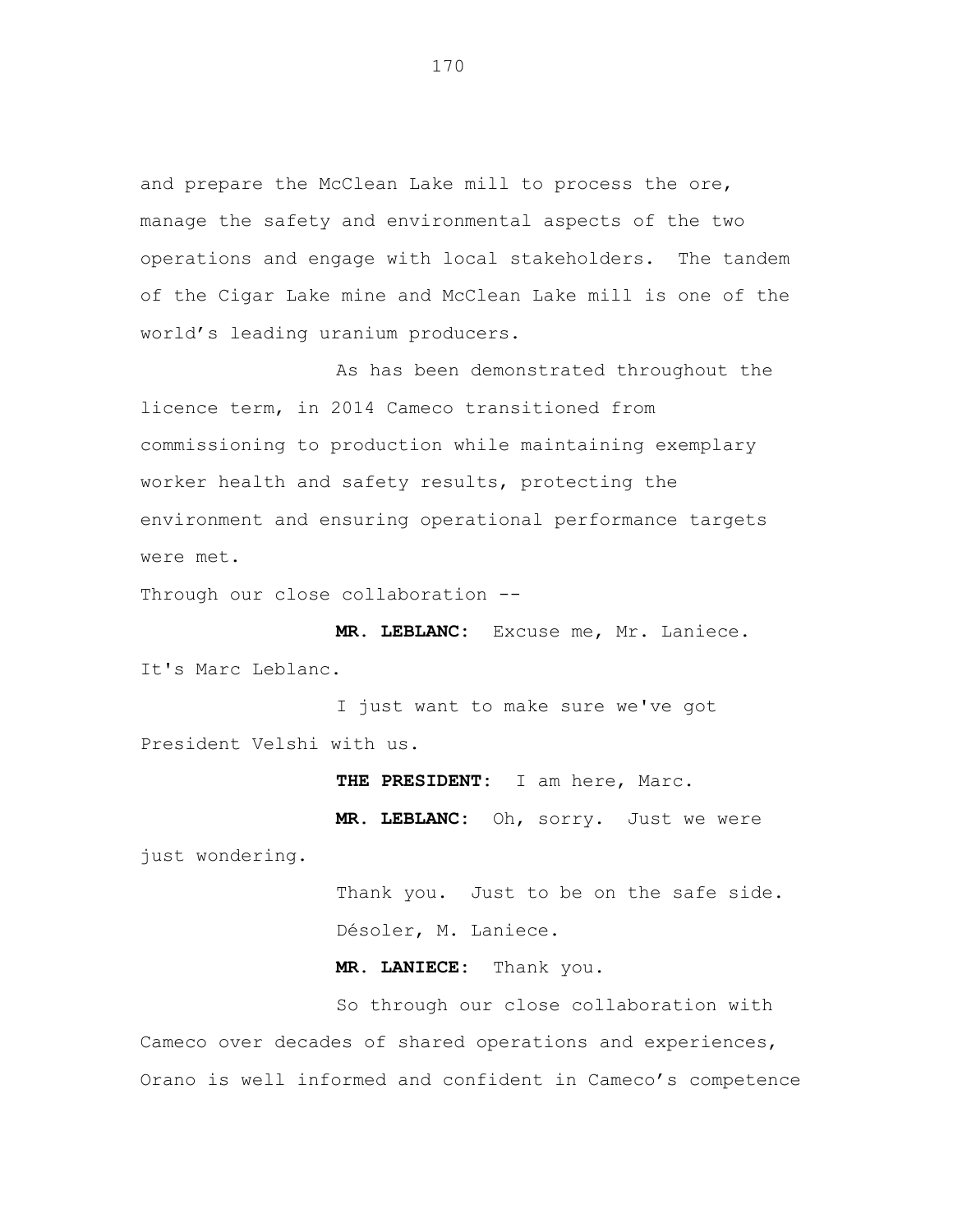as a reliable operator and the company's established measures, along with demonstrating performance for engaging northern communities, protecting the health and safety of workers and the public as well as the environment.

Orano fully supports the Cigar Lake licence renewal for a 10-year term. This aligns with other facilities, such as our McClean Lake Operation, which received a 10-year licence term in 2017. Some other jurisdictions have life of mine licence terms.

Cameco has demonstrated strong performance in safety, radiation, environmental protection as well as engagement and sharing of information with its stakeholders and members of the public.

The activities and performance of the Cigar Lake mine will continue to be subject to robust regulatory reviews and inspections, including an annual performance report to the CNSC Commission, which is open to the public and subject to the issuance of participant funding.

The length of the term does not result in any protection of the environment, employment, northern business development and engagement. Further, the licence renewal does not act as a

request for approval of new activities; all new activity requests would be subject to additional regulatory review.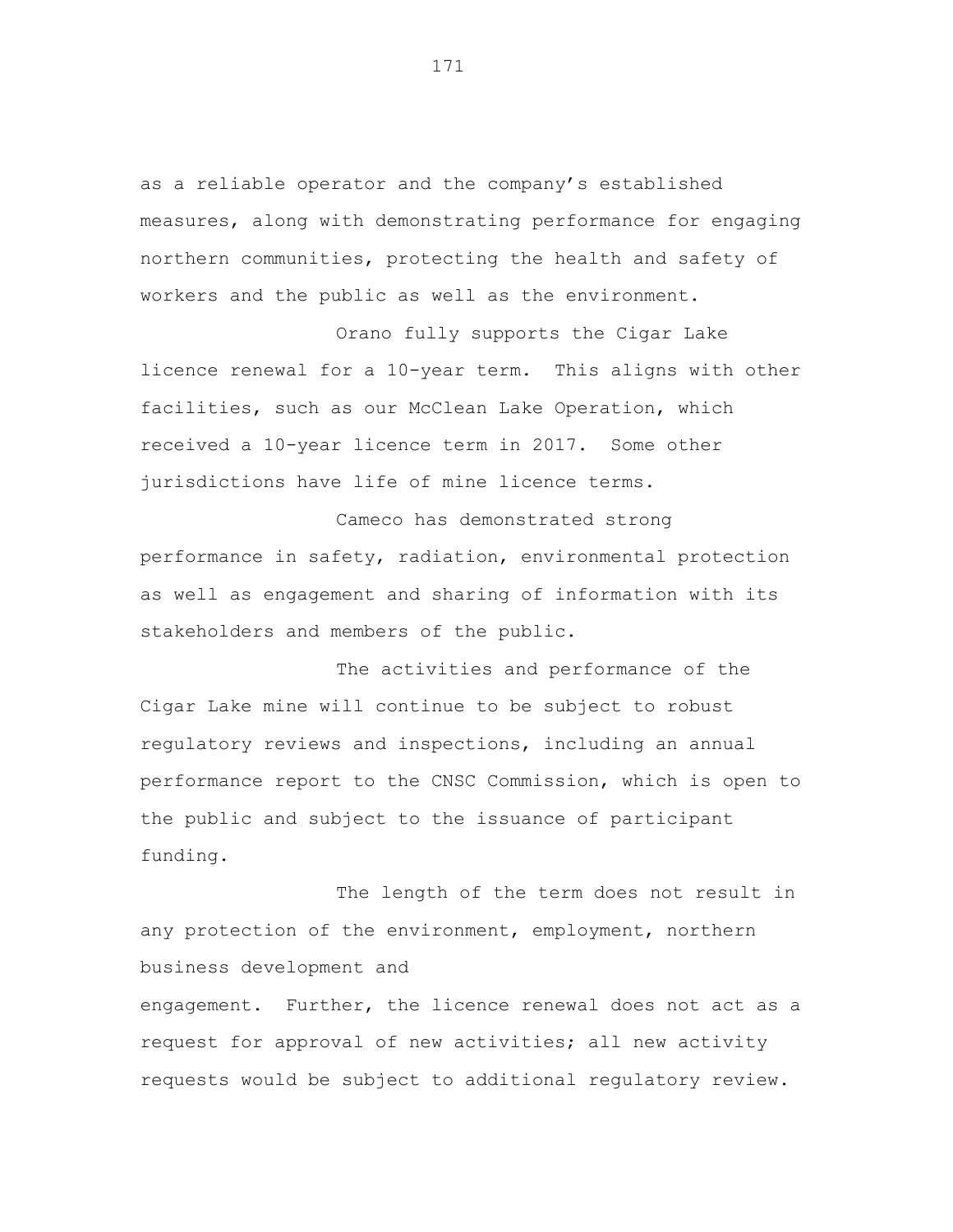Orano is confident that Cameco is fully committed to the programs and procedures in place for the Cigar Lake mine and will continue to foster relationships with stakeholders.

Orano fully supports Cameco's application to renew the Cigar Lake uranium mine licence for a 10-year term.

If you can switch to the next slide,

please.

The tandem operations of the McClean Lake mill with the Cigar Lake mine have a significant socio-economic impact on northern Saskatchewan, not only through direct employment but the generation of economic activity through commitments to northern vendors. Orano's 2020

McClean Lake workforce average was 53.3 percent of residents from Saskatchewan north and 47.8 percent indigenous.

The Ya'thi'Néné collaboration agreement signed in 2016 between the two companies and the seven Athabasca Basin communities further reinforced the two companies' commitment to continue maximizing workforce and business development, community engagement, environmental stewardship and community investment, the four pillars of our relationship with indigenous and other communities in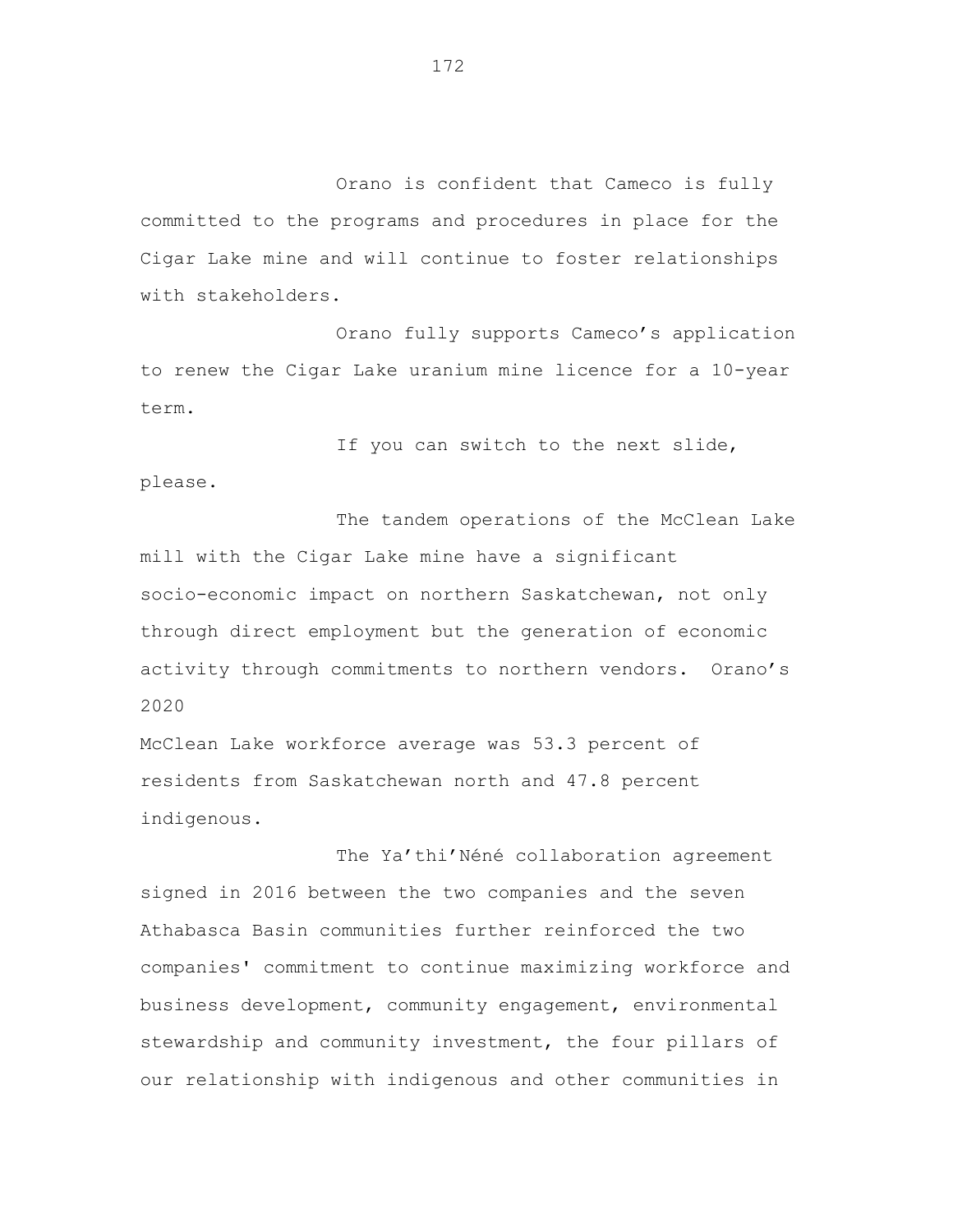northern Saskatchewan. This Collaboration Agreement replaced the 1997 Impact Benefits Agreement.

Just a couple numbers.

As of December 31st, 2020, the total investments with Athabasca Basin communities since the renewal of the Ya'thi Néné Collaboration Agreement in 2016 are 27 million in community investment, 69 million in workforce development, 501 million in business development, and one in engagement and environmental stewardship.

So these numbers reflect Cameco and Orano investments.

Next slide, please.

Cameco has a comprehensive environmental monitoring plan and demonstrates strong environmental performance and regulatory compliance.

The Athabasca Joint Engagement and Environmental Subcommittee, or known as the AJES, operating under the Ya'thi Néné Collaboration Agreement replaced the previous community committee, the Athabasca Working Group. The AJES continues to meet, enhancing knowledge, understanding and programs to ensure the safety of the environment and building capacity.

The committee met in person or virtually six times in 2020 and 23 times since 2016.

The AJES is the first point of contact for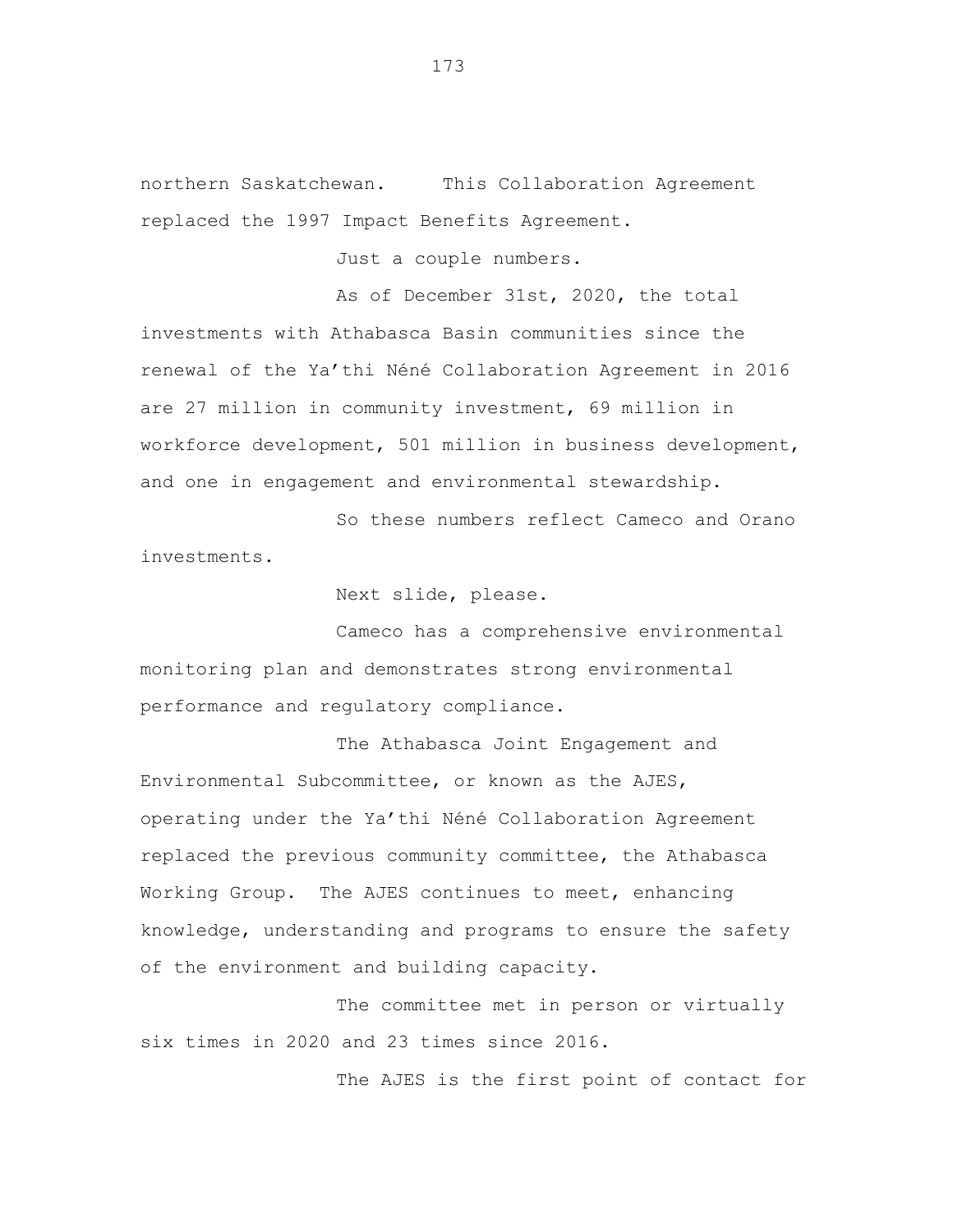Cameco and Orano, with the responsibility and accountability for environmental management and/or community engagement matters to their respective community/communities and has the responsibility to receive and review information, including Indigenous knowledge respecting the environment, environment protection and monitoring programs in relation to McClean Lake operation and Cigar Lake mine.

The AJES also oversees and reviews a Community-Based Environmental Monitoring Program which monitors the safety of traditionally harvested country foods within the Athabasca Basin.

To date, the results of the Community-Based Environmental Monitoring Program have shown no significant downstream effects from Cameco or Orano uranium operations in the Basin.

In addition to the environmental stewardship pillar created with the Collaboration Agreements, Cameco, in partnership with Orano, the Government of Saskatchewan and the CNSC established the Eastern Athabasca Regional Monitoring Program in 2011. The program assesses the ecological integrity of Saskatchewan's northern watersheds in order to address potential environmental concerns, to review potential environmental effects from uranium mining and milling, and to identify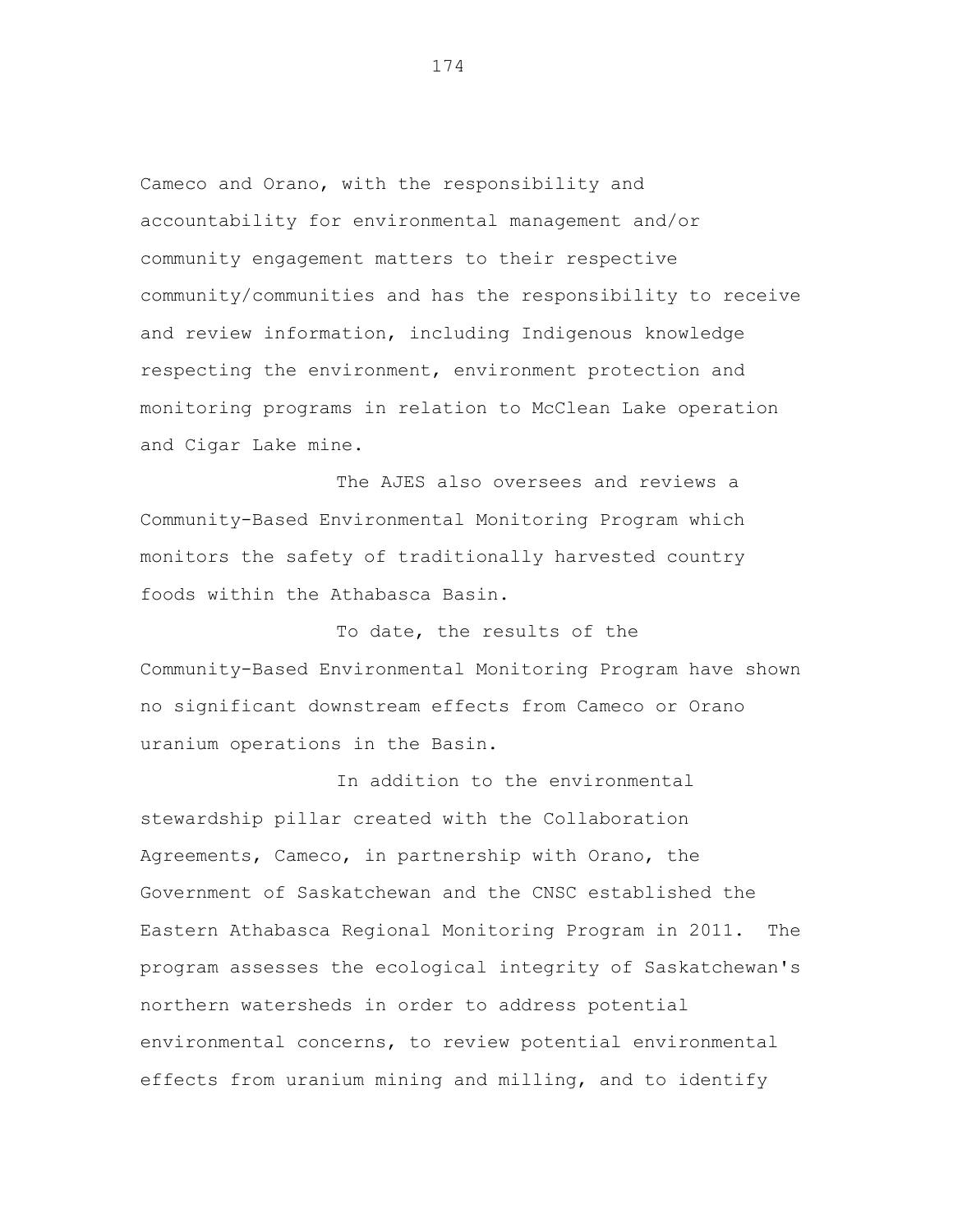sustainable management practices in the region.

The goal of the EARMP study design is to monitor for potential effects on the water, fish, berries and wildlife in the Athabasca region downstream of uranium mining operations. The EARMP community program was developed to address potential concerns about the safety of traditional country foods.

EARMP's community sampling program collects traditional country foods, which are currently tested by CanNorth Environmental Services, a 100 percent Indigenous-owned company, which then publishes an annual report. To date, the EARMP's community reports have consistently concluded that traditional country foods are safe for consumption.

Next slide, please.

On the engagement in both the public information programs and the collaboration agreements, Orano and Cameco have commitments to the rights-bearing First Nation and Métis communities and municipalities of the Athabasca Basin.

Orano and Cameco employ Community Relations Liaisons as a conduit between the companies and the Athabasca Basin communities. In addition to supporting recruitment and skill development, the Liaison represents Orano and Cameco at Chief/Council and public meetings and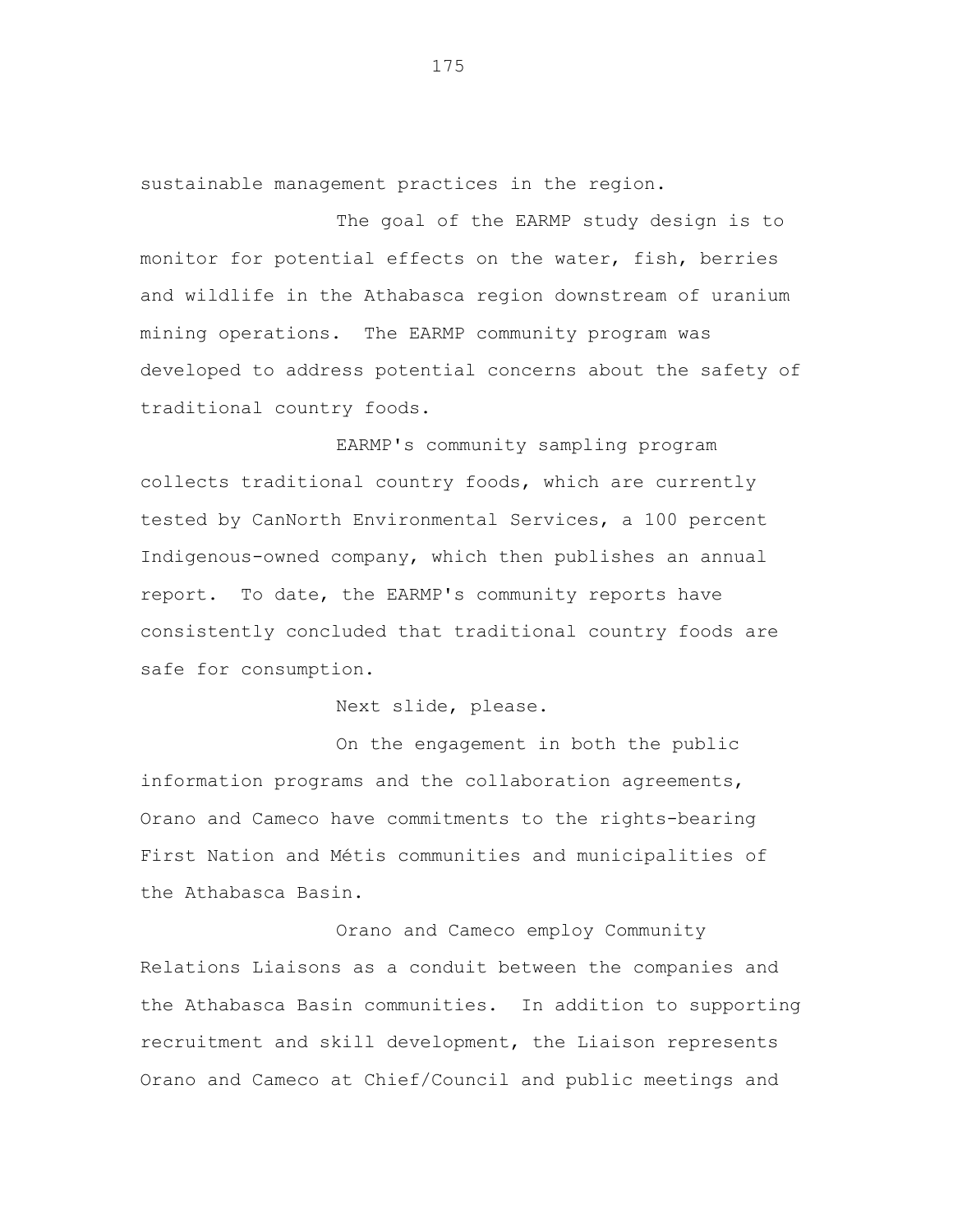is a direct line for receiving and addressing questions or concerns raised by leadership and community members.

The term of our licences does not dictate the engagement. Engagement with local communities, leaders, employees and businesses is routine and direct.

Engagement can take many forms like quarterly committee meetings, annual Regulatory Oversight Reports, leadership meetings, phone calls, emails or letters. And as circumstances change and issues arise, as we saw in 2020 with the need to prepare for and respond to the pandemic, the communication lines must and do remain open.

Next slide, please.

In conclusion, through our close collaboration with Cameco over decades of shared operations and experiences, Orano is well informed and confident in Cameco's competence as a reliable operator and the company's established measures, along with demonstrating performance for engaging northern communities, protecting the health and safety of workers and the public, and protecting the environment.

As stated during the introduction, Orano fully supports Cameco's application to renew the Cigar Lake uranium mine licence for a 10-year term.

Thank you.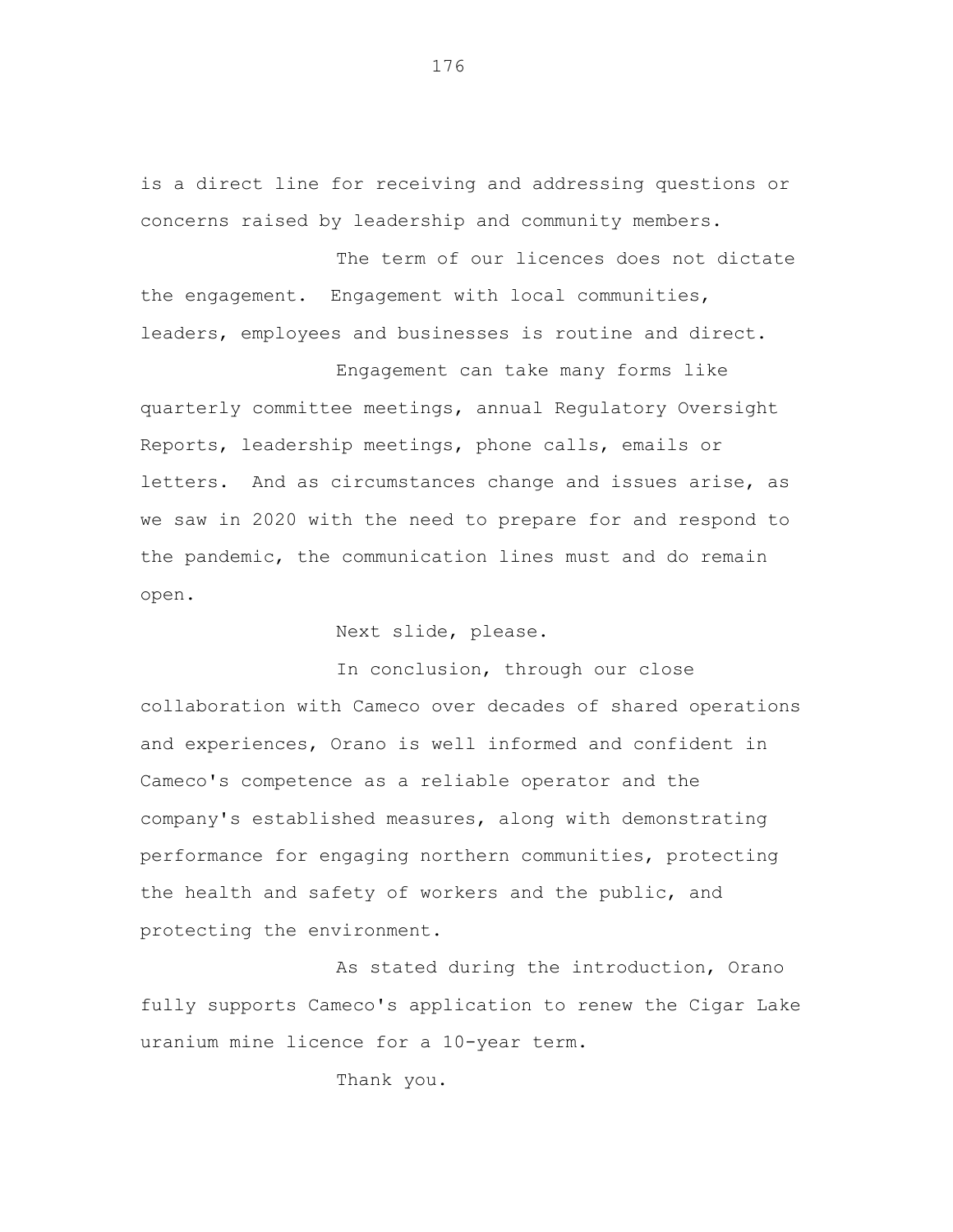**THE PRESIDENT:** Thank you, Mr. Laniece. I will open the floor for questions, starting with Dr. Berube, please.

**MEMBER BERUBE:** Well, thank you for your presentation. It is very thorough and a glowing report of the relationship between Orano and Cameco in this pursuit.

Given your analysis, is there anything that you have that you believe could improve the current operations at Cigar Lake or are you completely satisfied with what you see there? Obviously you are a different company, a different operator. What are your perspectives now?

**MR. LANIECE:** Vincent Laniece, for the record.

As a joint venture partner, of course, the relationship that we have with Cameco is -- I would compare it somewhat to the relationship that I have with my wife, my partner. So in order to get together, we need to dance a bit. So we have periods of highs and lows. The one thing that I can really confirm is that I had the privilege of working for the joint venture since more than 15 years by this day and I have always been listened to. I had the privilege of bringing my experience and competencies to the joint venture and I can assure that both Cameco and Orano are really driven by continuous improvement.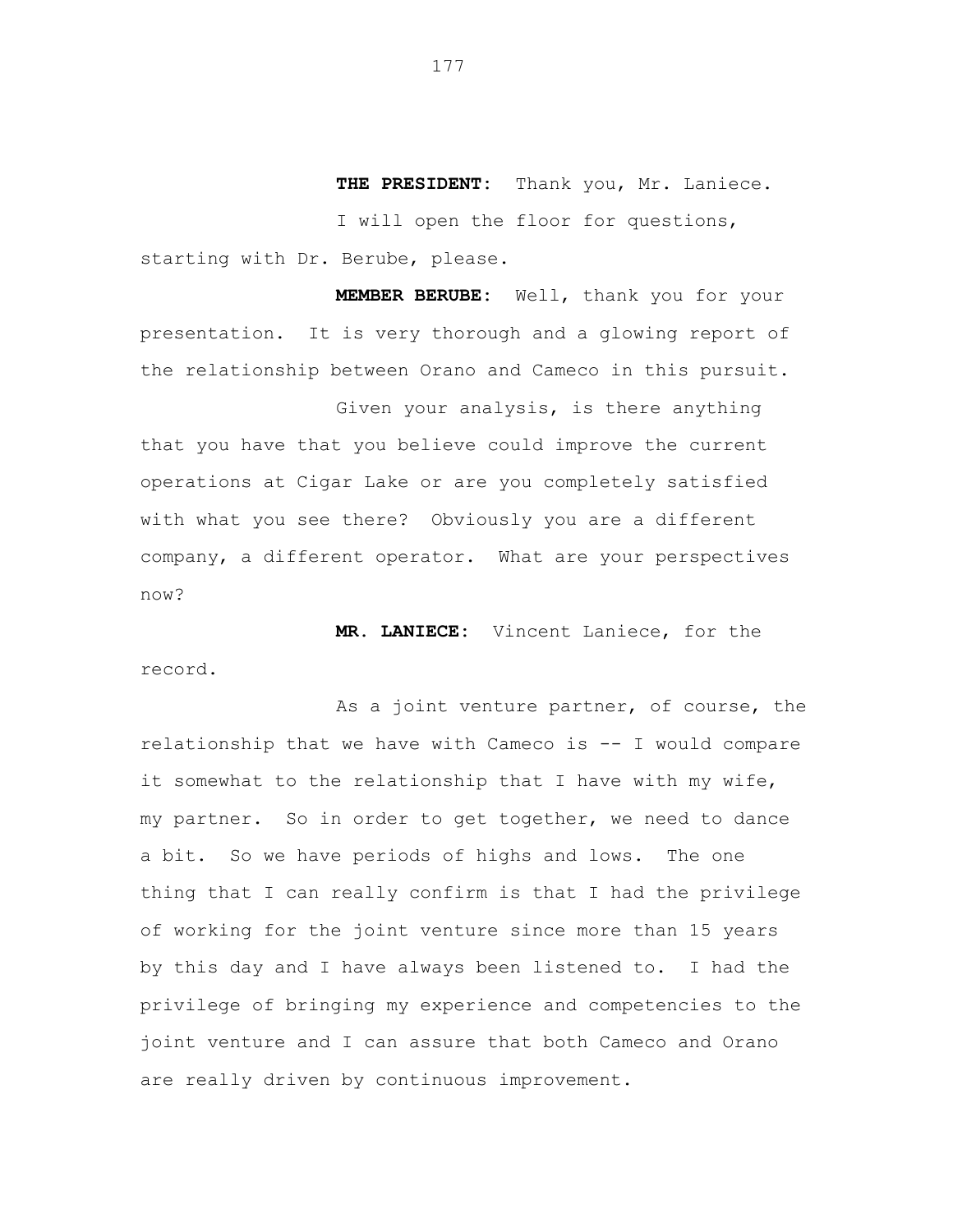**THE PRESIDENT:** Thank you.

Dr. McKinnon...?

**MEMBER McKINNON:** Yes. Thank you for your presentation. It is clear there is a very good relationship.

I have a question for CNSC staff about that relationship and it is in the area of waste management.

The *Licence Condition Handbook* states that Cameco Cigar Lake Operation is authorized to carry out disposal of contaminated wastes, including offsite. So the Cigar Lake transports the ore slurry to McClean Lake for processing and the tailings are managed at the McClean Lake site. But it is not clear anywhere in the documentation that I could find where the responsibility for Cigar Lake ends. You know, is it at the offloading at McClean Lake? What is the responsibility for the tailings? Is that purely McClean Lake's responsibility? Where is the boundary for that?

> So could staff please clarify that for me? **MS. MURTHY:** Yes, Dr. McKinnon.

We have William Stewart, a Senior Project Officer, who will respond to the question and he will pass it on to anyone else if there is a need to.

So, William, please go ahead.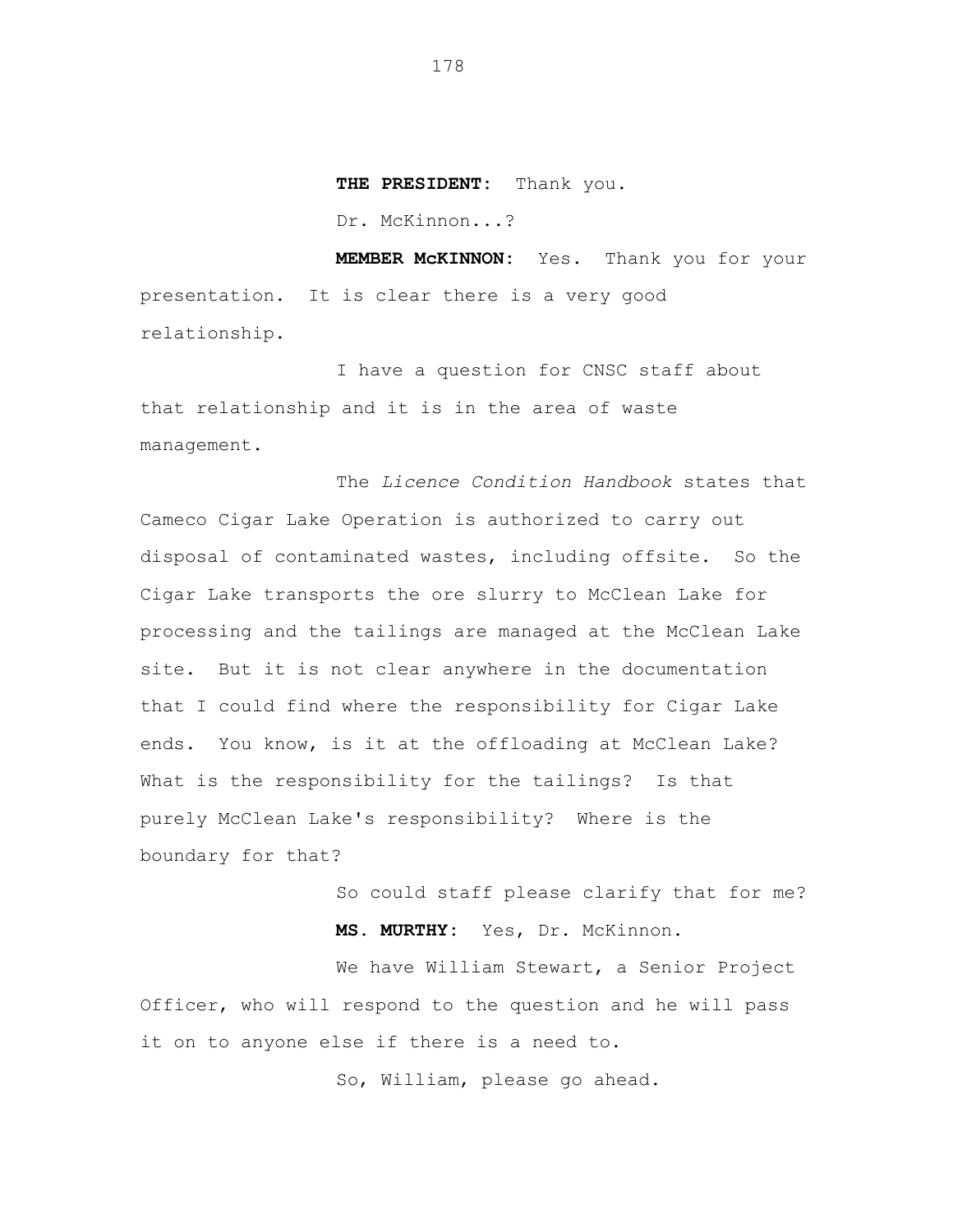**MR. STEWART:** William Stewart, Senior Project Officer, Uranium Mines and Mills Division, for the record.

So the ore is processed into a slurry form at Cigar Lake and then that is transported to McClean Lake. And once it enters the McClean Lake system, it becomes their process role to remove the uranium from the ore and then take the tailings to their facility. So there is no extra management of the tailings on that side of it from the Cigar Lake side.

In terms of the waste rock in final decommissioning, there are arrangements in place to ensure that the handling of waste onsite at Cigar Lake is handled by Cameco as part of their decommissioning and wastes that need to be transferred to Orano are already approved by their process in terms of how they will get to their final decommissioning stage through their preliminary decommissioning plans, which would be addressed at the final decommissioning at that site.

Currently, there are also contaminated wastes that are shipped from Cigar Lake to Rabbit Lake as part of the process to handle contaminated waste material so that it doesn't stay on the surface at site, so it doesn't build up at Cigar Lake, and that material is transferred to Rabbit Lake, which is also an approved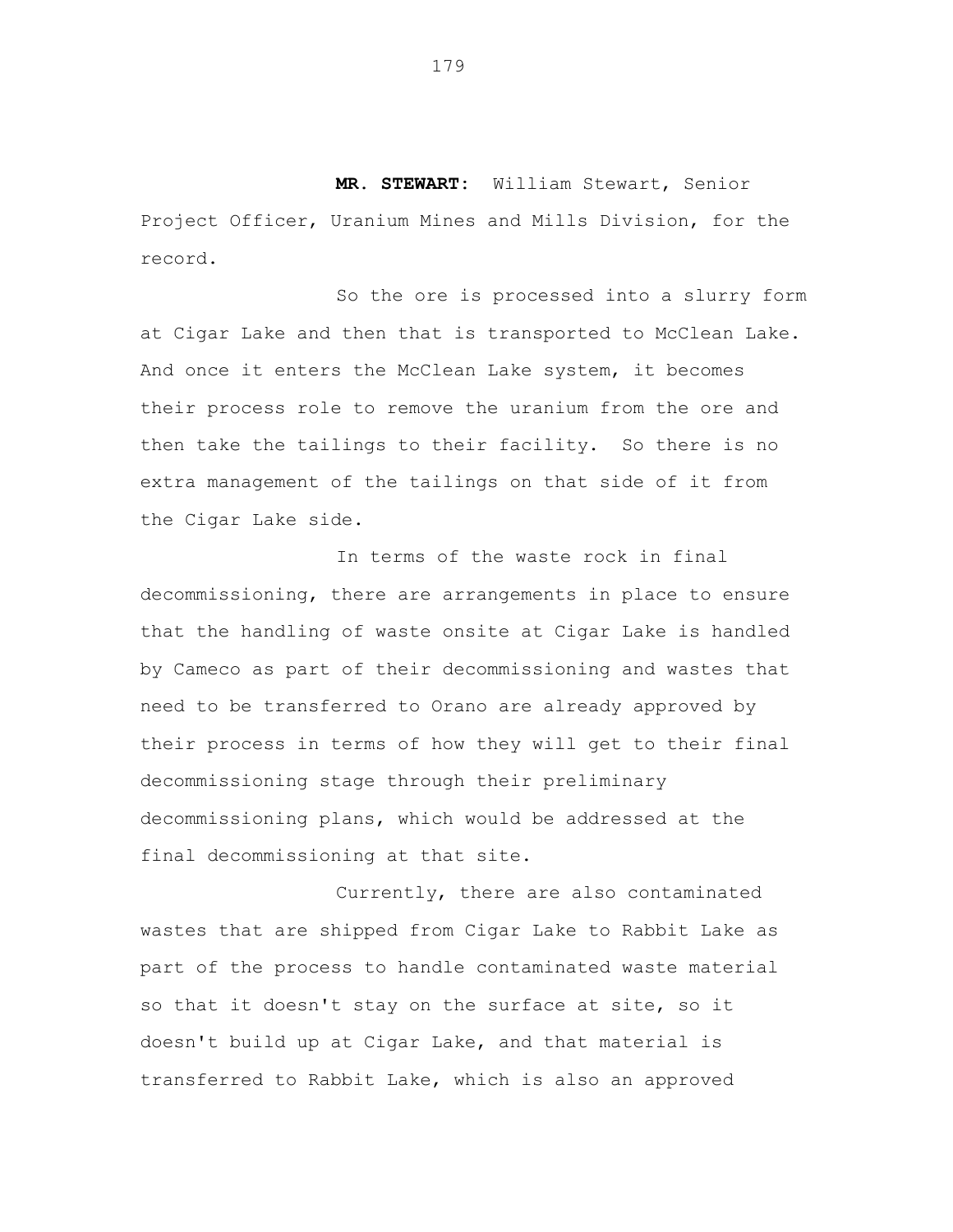disposal facility and it is transferred to their tailings facility where it is incorporated into that final disposal process at Rabbit Lake.

So each of those operations is part of the overall waste management program for Cigar Lake, and then once it becomes part of the other facility's -- or the other operation's facility, it is in their control. They then become responsible for maintaining and managing that material to the end of life.

**MEMBER McKINNON:** Okay. And that will be specified in their own *Licence Condition Handbook* where they have responsibility for that and the capacity and so on?

**MR. STEWART:** Correct. That would be in their program manuals which are part of their *Licence Condition Handbooks* for each site.

**MEMBER McKINNON:** Okay. Thank you very much.

**THE PRESIDENT:** Thank you.

Dr. Berube, did you have anything else? Okay.

If not, thank you very much for your intervention, Mr. Laniece.

Any closing remarks you would like to make, please?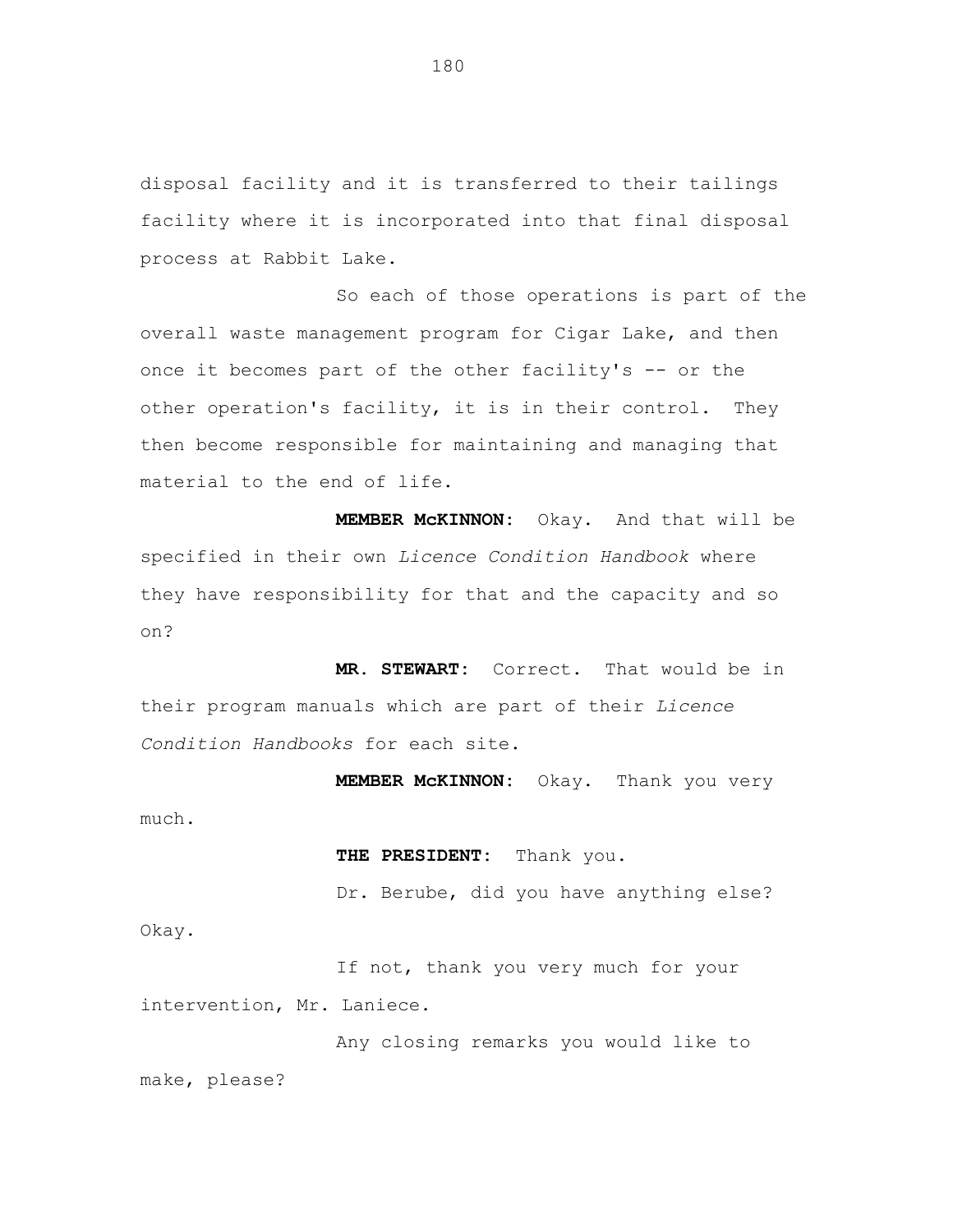**MR. LANIECE:** I would like to thank you and the Commission for hearing our intervention today and reiterate again that Orano is fully supportive of a 10-year renewed licence for the Cigar Lake mine.

**THE PRESIDENT:** Thank you very much. We will now move to our next presentation, which is from Ms. Taryn Roske, as outlined in CMD 21-H2.13. Ms. Roske, the floor is yours.

**CMD 21-H2.13**

**Oral presentation by Taryn Roske**

**MS. ROSKE:** Hello. For the record, Taryn Roske.

My name is Taryn Roske and I have the opportunity to be the first female Jet Boring Systems operator now that production has started at Cigar Lake Operation.

I was born and raised in La Ronge, Saskatchewan, and I am a member of the Lac La Ronge Indian Band. After high school I took the geological technician course that is offered in La Ronge. This is my first experience with mining and my work placement was at Cameco's Rabbit Lake Operation and it was a very eye-opening experience for myself. When I completed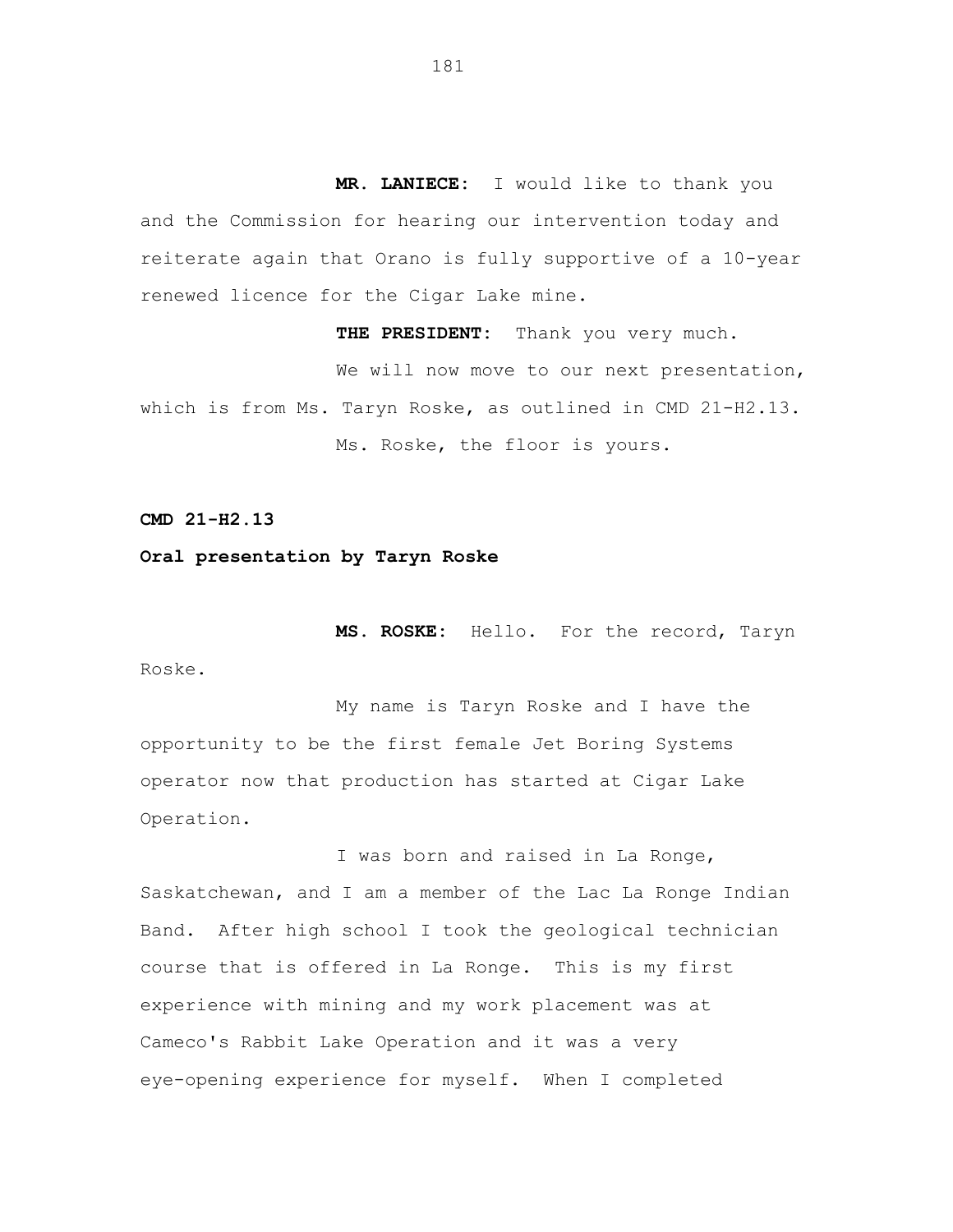school, I knew that I wanted to pursue my career in mining.

In 2010 I started my career with Cameco. I have always wanted to work for the company because I have had family members work for Cameco and they always spoke very highly of their time with Cameco.

I have also been very proud that Cameco supports its employees and Northern Saskatchewan, which is home to me.

I was hired on full-time as a Radiation Technician at Rabbit Lake and took on-the-job training, because I went to school for geotech, but I wasn't able to find work right away, so then with that you are able to transfer into different positions.

I progressed quickly and soon found myself as an intermediate technician. I spent six and a half years at site, then sadly they had to close their doors. I was able to go on a recall list for a few months and I was able to take over a maternity leave position at Key Lake in environment and then again they closed their doors, unfortunately, and I found myself a full-time position as a radiation technician in Cigar Lake.

Not long after I started there I was able to finish my progression and become the senior radiation technician. I worked in that position for three years and just this last week I started my full-time JBS position,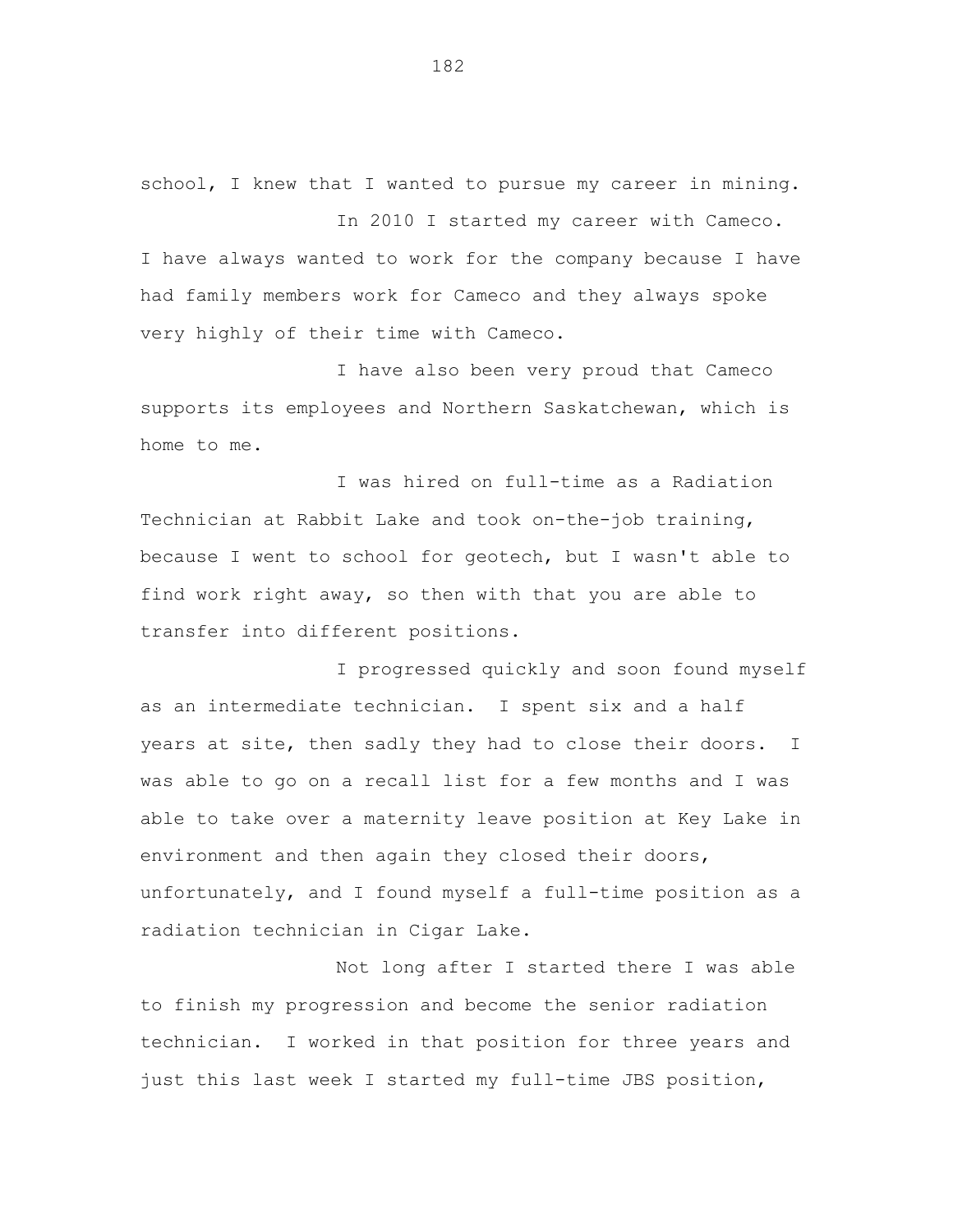which is really exciting because I am the first female JBS operator in the entire world.

**THE PRESIDENT:** Yes.

**MS. ROSKE:** Yes. I'm very proud.

For my entire life I have struggled with my identity. It wasn't until adulthood that I have really been able to embrace being a mixed race person. I am honoured to get to be a positive role model for Indigenous women and women of all races really. I am in a position that is male dominant and I am changing things.

I have faced challenges as a woman in mining, but I have never let that stop me. I do my best to hold my head high and prove that I am capable of doing whatever I put my mind to.

Wow, one of the biggest struggles I have had personally is like with proper fitting personal protective equipment. They don't make stuff for women with hips.

I am encouraged by Cameco's initiative to be more inclusive and gender diverse and Cameco has been working with us to find more personal PPE equipment that fits us properly.

The company also participated in Women in Mining and Women in Nuclear, which I am actually enrolled in this year and I have a mentor. We just started a couple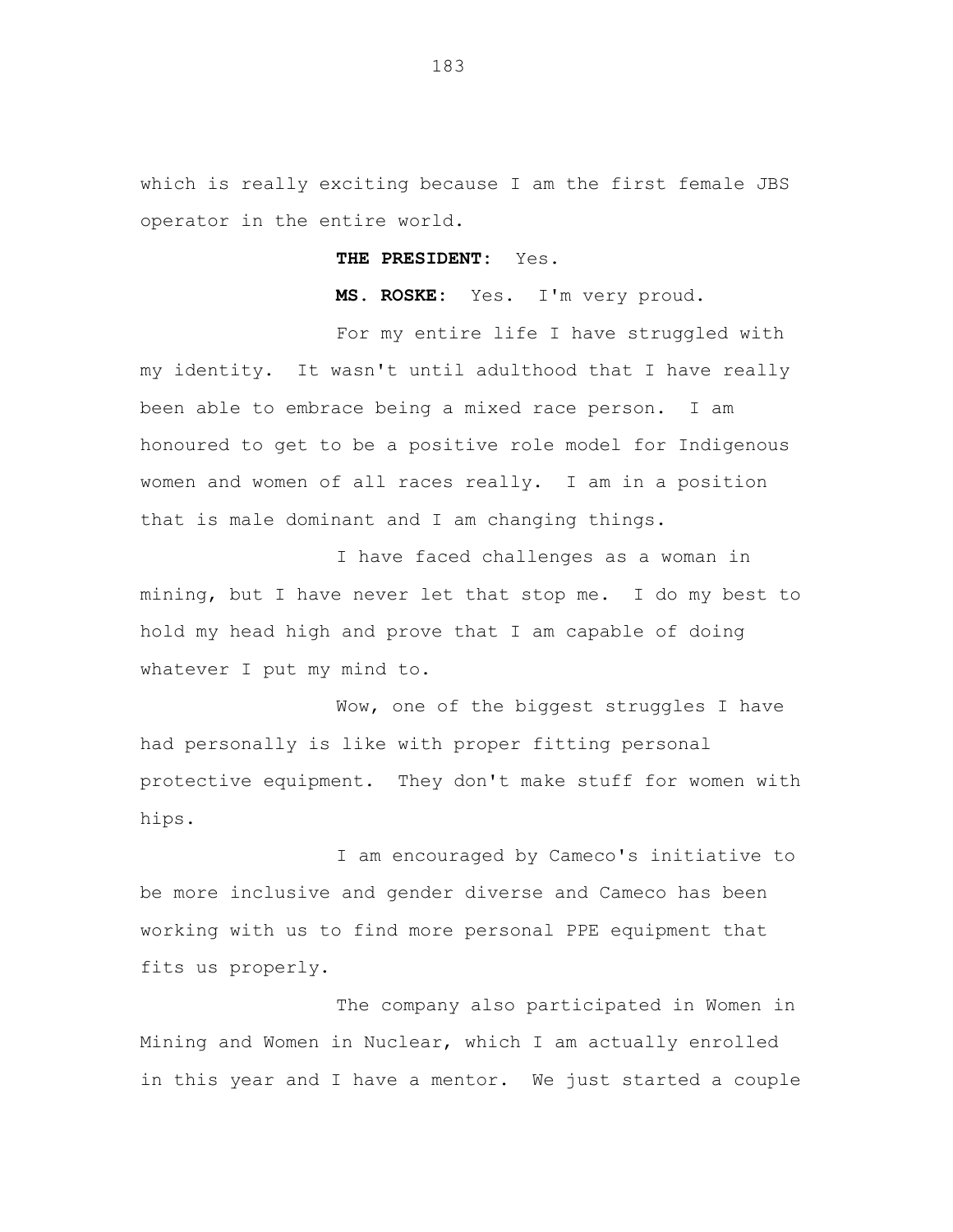of weeks ago. So that's exciting, too.

I have also been -- I have also seen women being profiled at Cameco, bringing awareness to their roles and contributions. I attended the second annual International Women's Day celebration and our executive officers presented their support and importance of women in the workplace.

There are a lot of capable women in the workplace, they just need to be given opportunities to shine and try something new, which is something that I got to do and I am so excited about.

Cameco is an experienced operator and the site has programs, processes and people working to have a safe production in the next licensing term. They are an amazing group of people working at Cigar Lake Operation. They pour their heart and soul into their work. I am one of those employees who has gained so much knowledge over the past few years with the support of other operations as we successfully transition through commissioning into full production.

I think Cigar Lake is so important because uranium provides clean energy to the markets around the world. Cameco has over 30 years of mining and milling experience in Northern Saskatchewan and I support the renewal of Cameco's uranium mining licence for this Cigar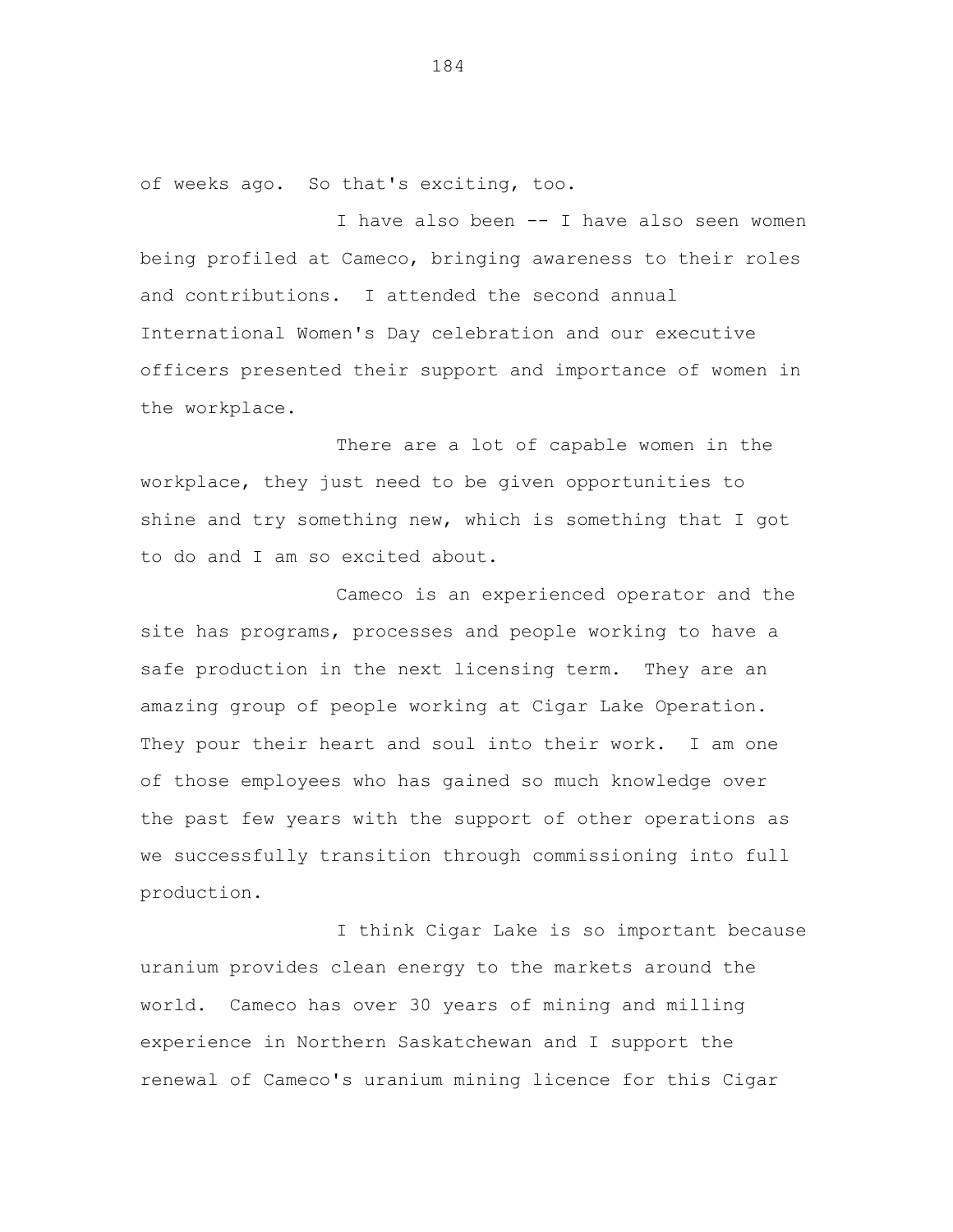Lake Operation.

**THE PRESIDENT:** Thank you very much for your intervention.

And let's start with Dr. McKinnon.

**MEMBER McKINNON:** Well, first of all, congratulations on your first in the world achievement.

**MS. ROSKE:** Thank you.

**MEMBER McKINNON:** That is something to be really proud of. And you wrote a very compelling letter and a very passionate presentation. Thank you.

So my first question would be to Cameco actually and it is in connection with promotion of women in the workforce. We heard earlier in the day that about a quarter of the workforce would be female at this time. How does that compare with the mining industry average?

**MR. MOONEY:** Thank you for the question, Dr. McKinnon.

Actually, I don't think we have that at our fingertips. We could look into it, but I would like maybe Lloyd Rowson to talk a little bit about the work that Cameco has done in relation to the challenge that Taryn talked about in her presentation.

But I think it is important from my own perspective to emphasize the work my boss did, Alice Wong, a couple of years ago. She met with every single female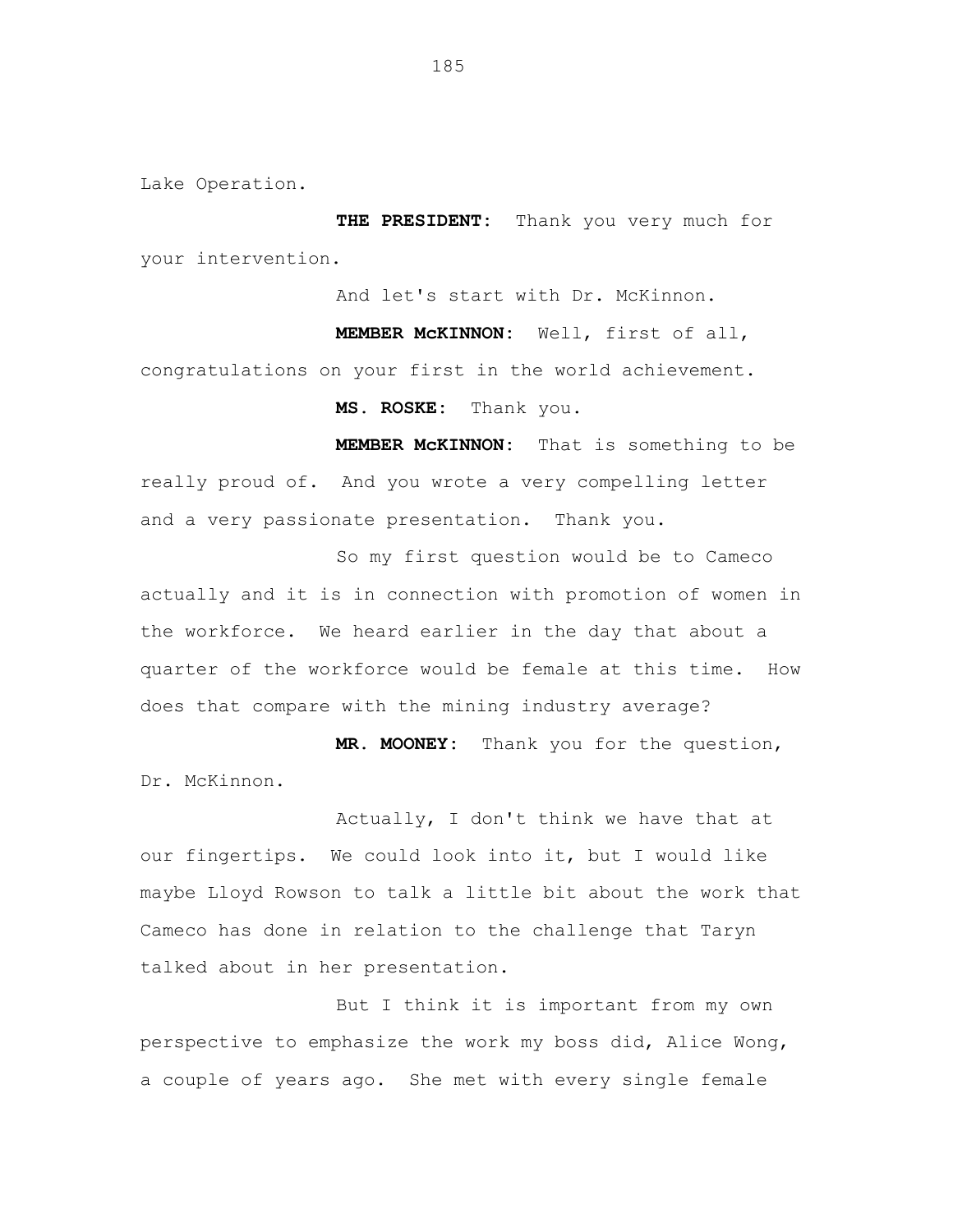employee of Cameco in a group setting and talked about workplace challenges and where we can be better, and some improvements that Lloyd will be able to describe were a direct result of her efforts in that regard.

So maybe Lloyd could give you a bit more context.

> **MR. ROWSON:** Thank you, Liam. Lloyd Rowson, for the record.

So thanks to the courage and persistence of people such as Taryn, we have made some efforts to improve the experience of women in our workplace and understand their unique needs and respond to them. So an example of that would be looking at personal protective equipment, something that is easily overseen in mines dominated by men. Gloves as an example of PPE, too large, they don't fit properly, so we did assemble a group of women to develop recommendations. We facilitated bringing in different products for trial. That also includes coveralls of different sizes and we are going on a journey there together to make sure that those needs are met and that specific PPE is made available.

We are also looking at improving our facilities onsite for women. Most recently, under construction at the moment is a new women's dry, which is an improvement in quality over the previous one, but also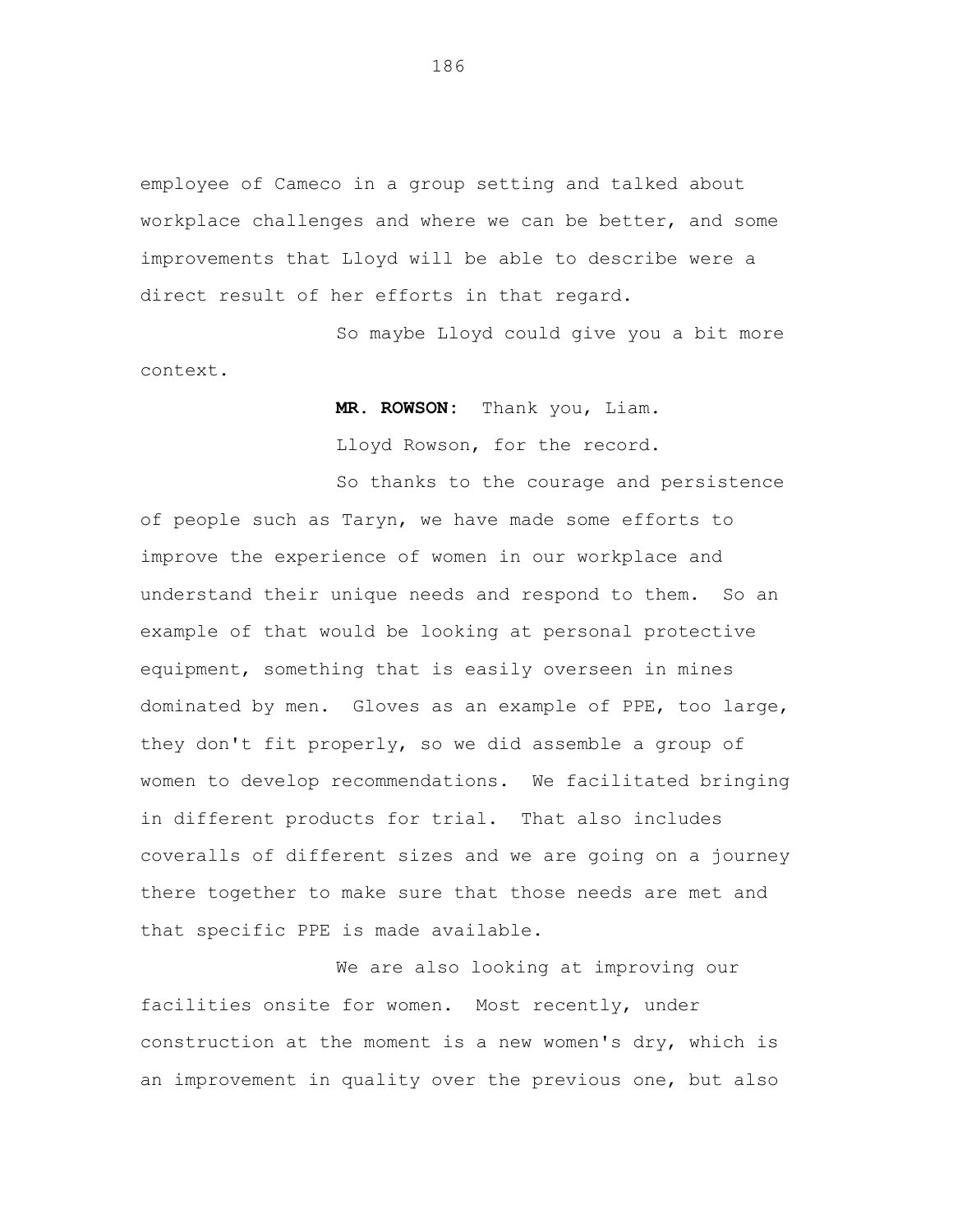in size. In anticipation of a hopeful future where more and more women are participating in our organization, we like to create the space for them.

Thank you.

**MR. MOONEY:** So maybe I will just jump back in.

I am told that the Mining Industry Human Resources Council advises that women represent 16 percent of the employee workforce in the Canadian mining industry. So I think the 25 percent is good, but, as Lloyd talked about, we recognize there is an opportunity to improve that and through leadership from people like Taryn and people in management roles such as Lloyd and Kristen, we are driving there. So Cameco is committed in that regard and efforts continue as we speak.

**MEMBER McKINNON:** Thank you. Yes, that is something to be proud of, that achievement.

I have a follow-on question in the area of human resource management and it is more on the technical skilled end in mining engineering. It is in connection with the fact that the operation is definitely not a common one in the world of mining, with ground freezing and jet boring. It is very, very uncommon. I can't think of anywhere else it is done. In fact, it was mentioned it is unique in the world.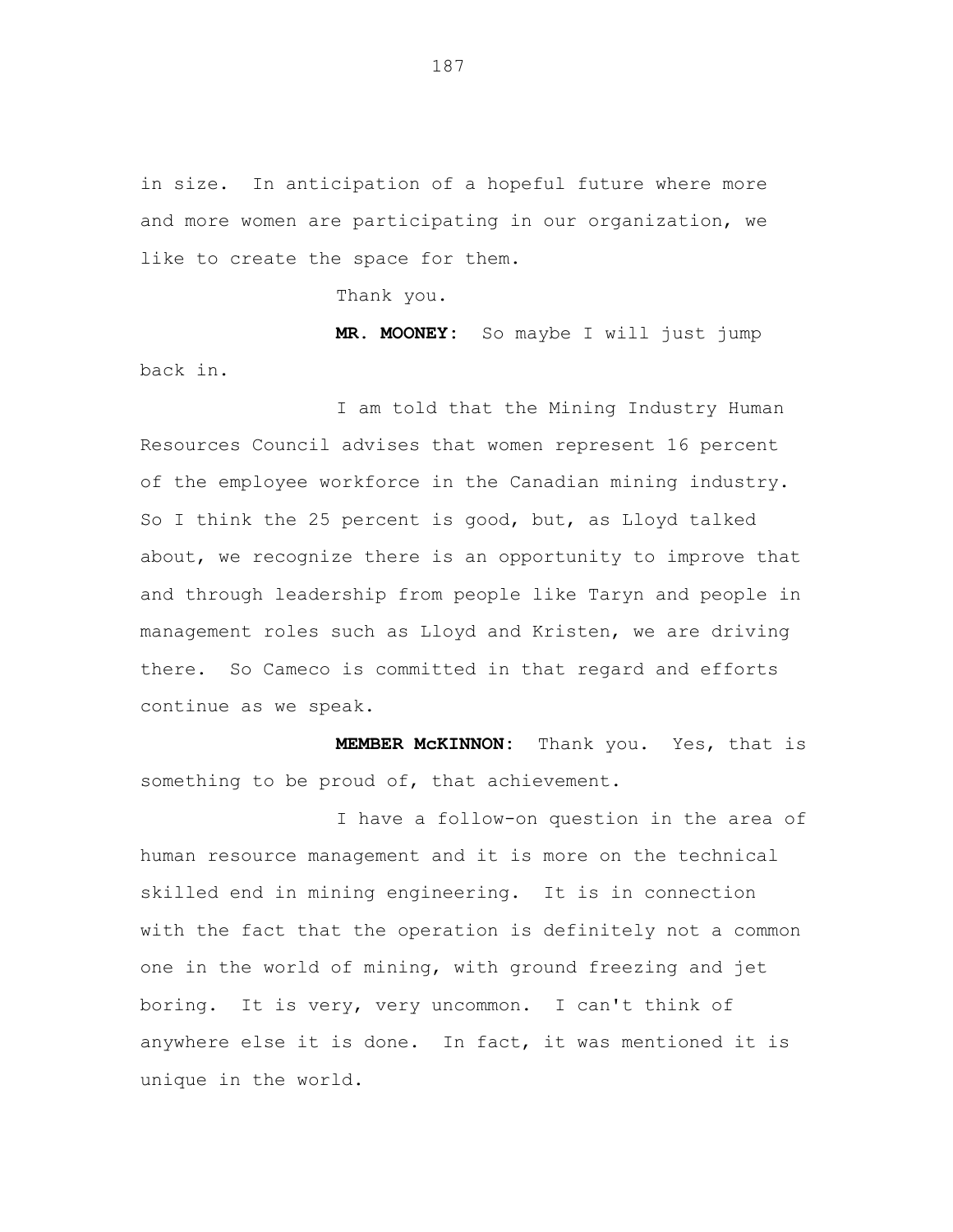So how do you find people or train them and make sure that you have an adequate pool of skilled technical people to manage that type of operation, given that the mining world does depend a lot on experience, in particular mining methods?

**MR. MOONEY:** I will ask Lloyd Rowson to maybe talk about some of the -- like the JBS operator, the role that Taryn is filling now, about that.

But I think a couple of things that you can also sort of pull forward in relation to Cameco. We are seen as an employer of choice. We have very loyal, low turnover rates of our employees. And you could see earlier in the presentation Victor Fern, we have multigenerational employees, families from Northern Saskatchewan who have worked with us starting in the '70s, before we were in fact Cameco, and then have moved through different operations, moved around through different operations. So in that regard I think that we are very fortunate, but it is also a product of the care with which we treat our people.

And before I hand it over to Lloyd, one other point I would make in that regard was when we had to make some of the difficult decisions that we had to as a result of the COVID pandemic. That was brought to the fore essentially because of concerns on both the spread of COVID in the broader Saskatchewan environment but also outbreaks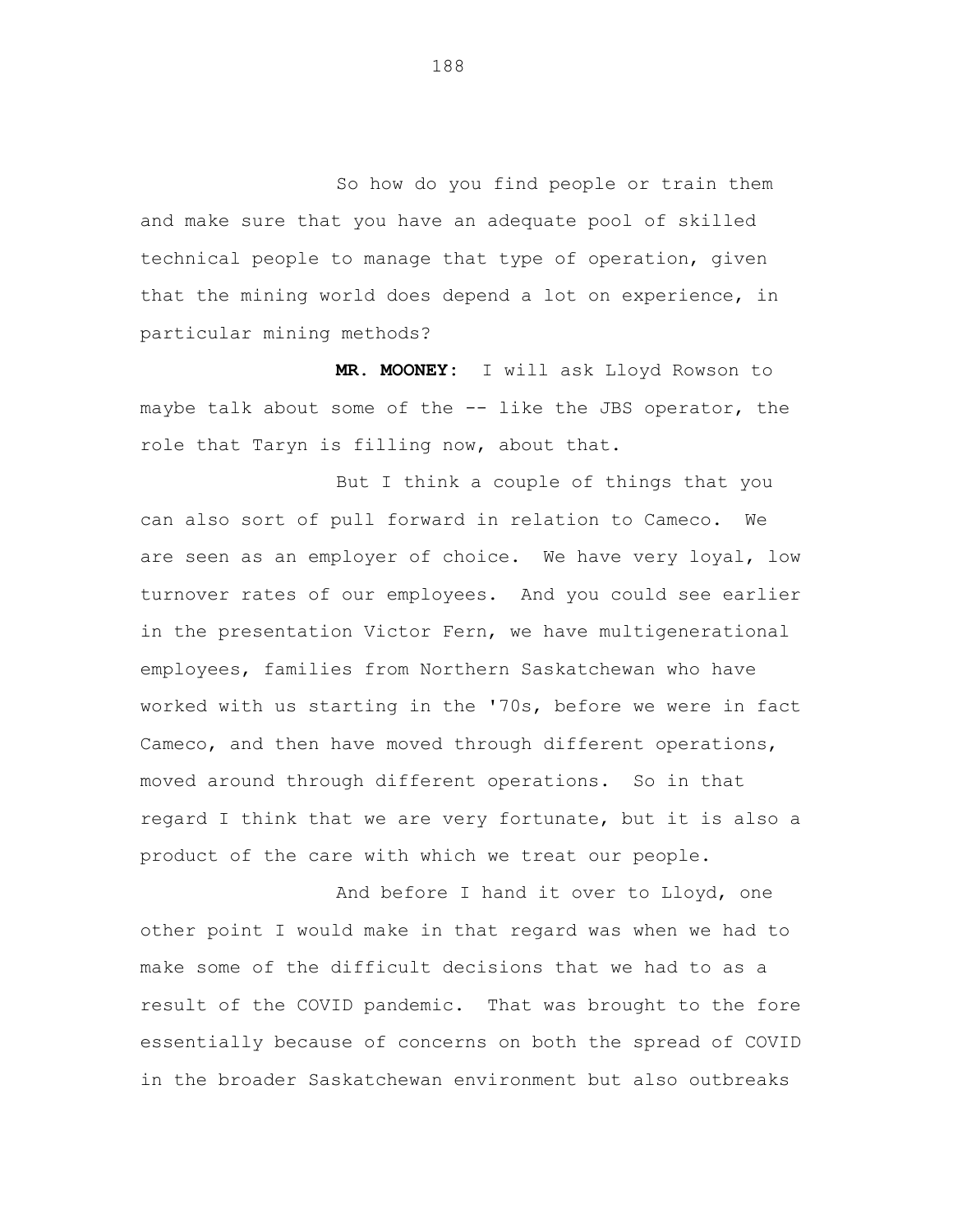that were happening in some of the northern and remote communities that we draw from, and in some of those instances those communities were featured quite heavily in our jet boring operators for example. So when there were concerns about the potential for transmission and we weren't flying out of certain communities or into certain communities, that was impacting that workforce. So that relationship I think that we can talk about employer choice and also how integrated our northern residents of Saskatchewan are in our employment programs.

But on the JBS operation itself and the systematic approach to training that we employ there, Lloyd is probably the better person to comment on that.

**MR. ROWSON:** Thank you.

Lloyd Rowson, for the record.

I was part of the rollout and the commissioning of a brand-new novel mining method, as Mr. McKinnon referenced, and that was an experience similar to pulling oneself up from their own bootstraps. We did have no opportunity obviously to hire experienced jet boring system operators and we were forced to make them and, as Liam referenced, we did that using a systematic approach to training where we methodically went through all of the steps, analyzed the hazards, created proper procedures to mitigate those, and then trained people and verified their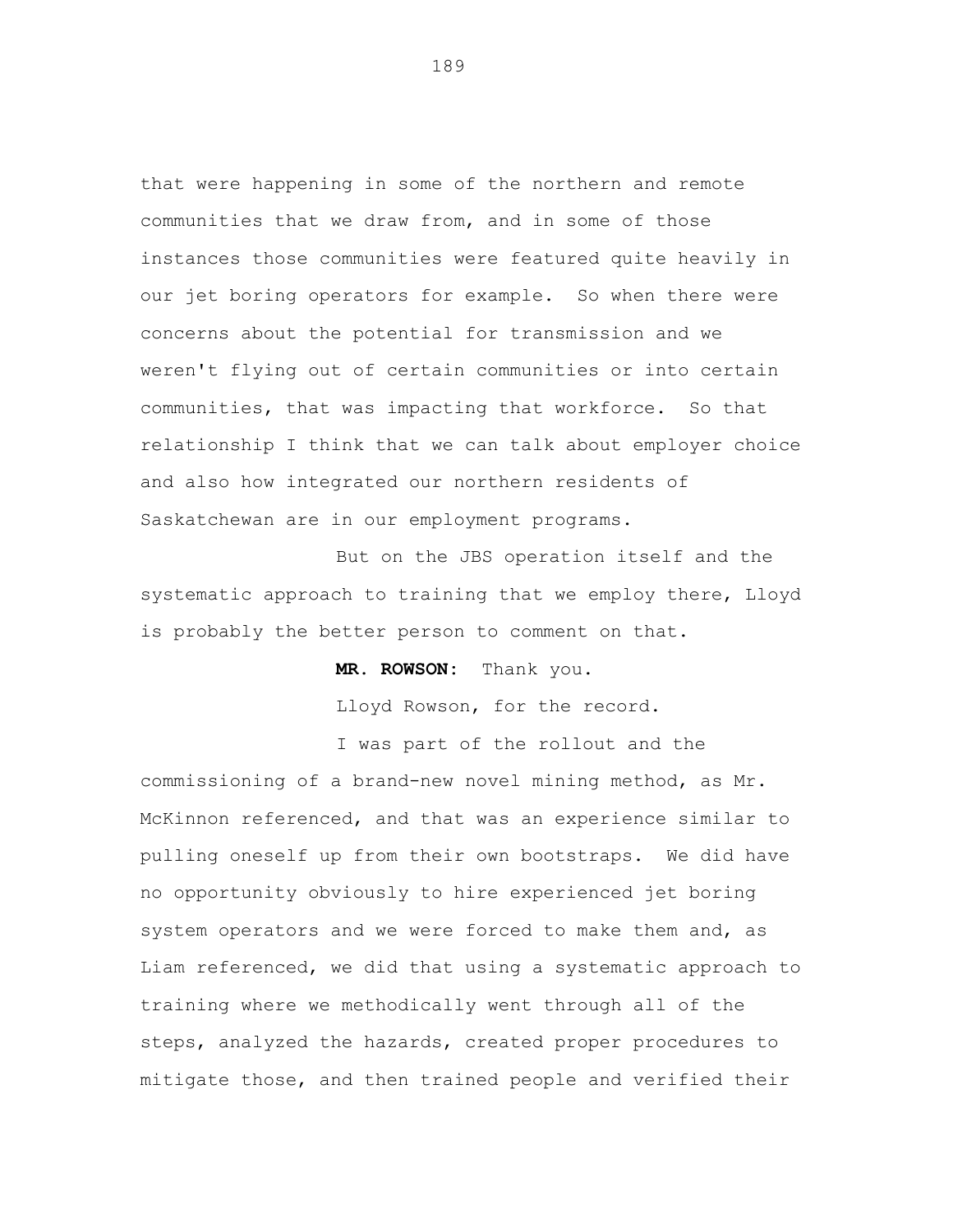competence in the field and then turned them into trainers. And like that, we did just that, pull ourselves up from our bootstraps in a very successful program, in fact, that we use not only the JBS but also in all other areas of our operation, conventional or not.

And on the technical side, to answer the other part of the question, we did have -- really this does relate to diversity in many respects, diversity of technique as well. So when we started, we did have a lot of specialists on staff, many of which were female and even in mining engineering reference that we were for many years carrying two strong female leads in our engineering department.

But also diversity in backgrounds. So ground freeze people can be found as experts and rock mechanics people can be found as experts, and we at Cigar had to marry those two together. And we did just that and broke a lot of new ground -- maybe no pun intended there - and found a lot of success through that diversity that we intentionally staffed our technical group with.

> **MEMBER McKINNON:** Okay, thank you very **THE PRESIDENT:** Thank you.

> > Dr. Berube?

much.

**MEMBER BERUBE:** Well, Taryn,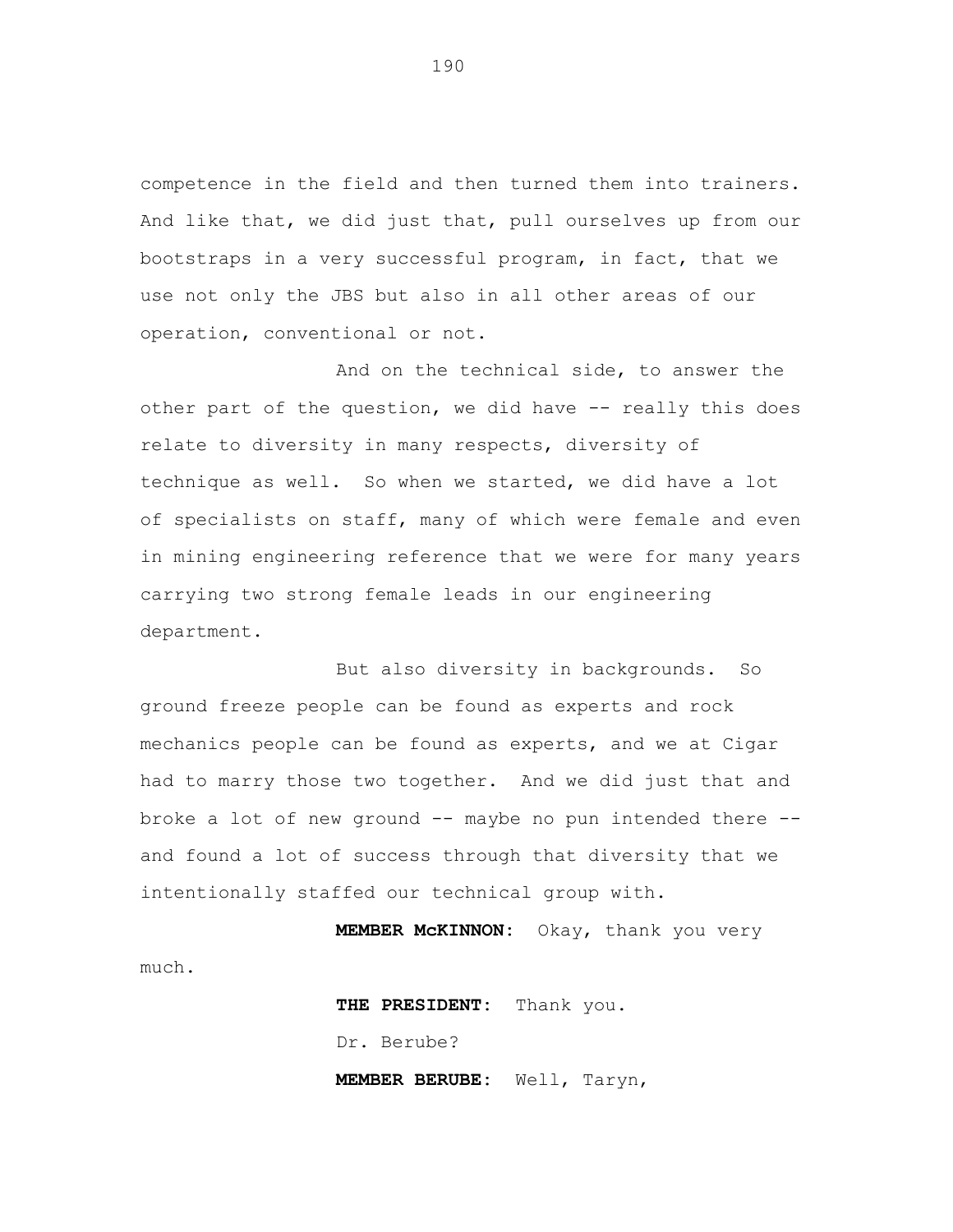congratulations on being number one. That's very impressive. I'm sure it makes you feel mixed at this point.

You said that you've been at this point about a week ago. Is that true or ...?

**MS ROSKE:** So our shifts are two and two, so I started -- I just flew home yesterday, so over the last two weeks I got my first experience working on the JBS.

**MEMBER BERUBE:** Well, I want to ask you a question about that. It's a very impressive machine, first of all, and novel as several persons have been pointing out. So a heck of a learning curve, I would think. Could you speak to your experience of being trained under Cameco? How does that, you know, how did that work? How did that flow? How do you feel about that, I mean, if you don't mind speaking to that.

**MS ROSKE:** Yeah, for sure. So it's going to be all on-the-job training. I don't have any background in -- like from my understanding, when they first started hiring JBS operators, they wanted mechanics, electricians, people with a Red Seal trade to run this machine, because it's very high tech. I have nothing. So it is very much on-the-job training.

But the people that I'm working with have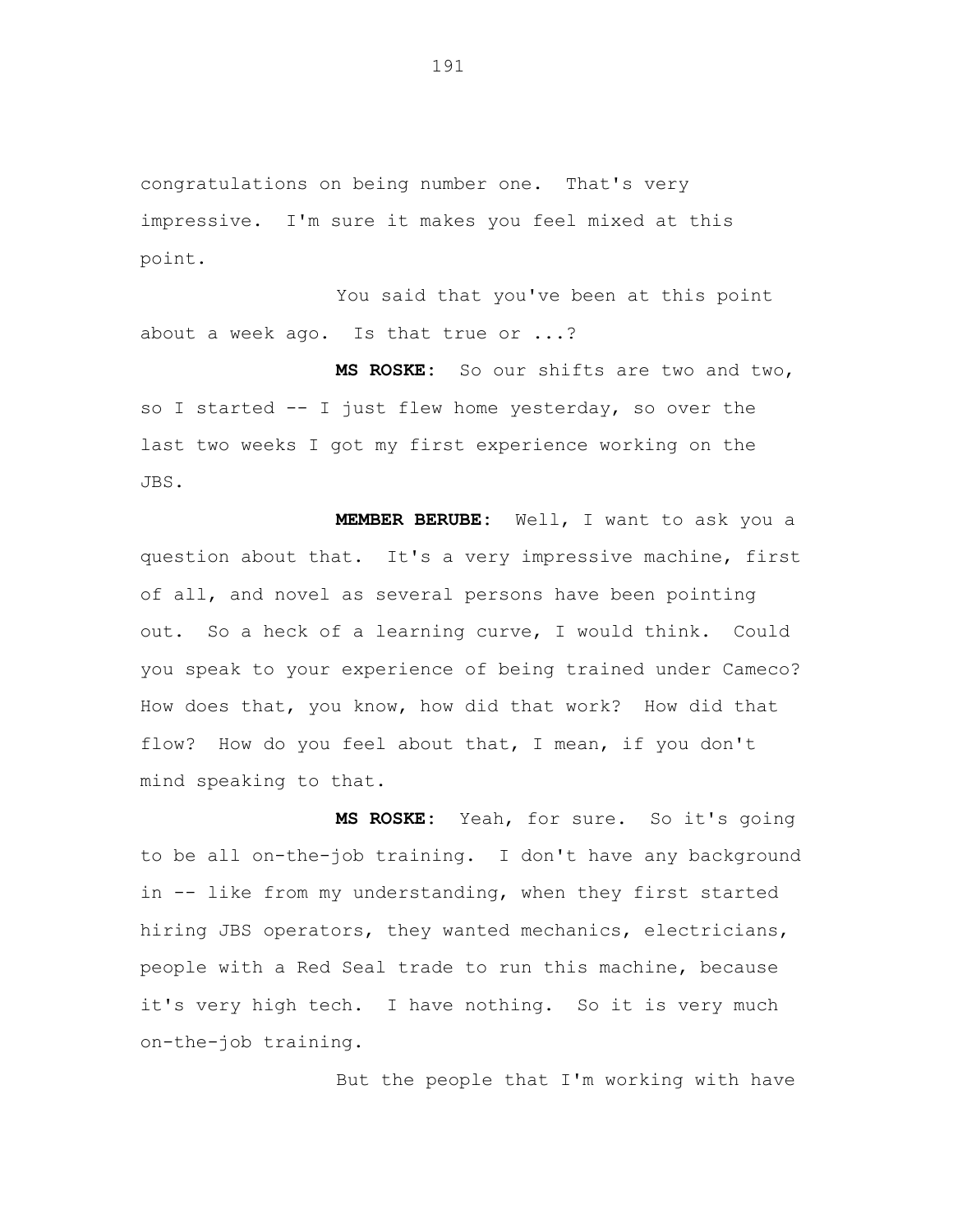six, seven, eight years' experience on the rig. So they know it like the back of their hand. And so far everything has been -- it's been going really well. They take the time to stop, explain it, make sure that I understand what's happening. We slow things down. It's -- they're not pushing me beyond what I am capable of, so it's been a really good experience thus far.

**MEMBER BERUBE:** So you're very satisfied so far with this new experience? It's definitely --

**MS ROSKE:** Yes.

**MEMBER BERUBE:** -- very different. **MS ROSKE:** Yes, I am very happy. **MEMBER BERUBE:** Good, thanks.

**THE PRESIDENT:** Okay. Thank you. And Ms Roske, thank you very much for your intervention today. It's always good to see the changing face of the nuclear sector. And you portray that extremely well. It brings certainly me, personally, great joy to see you. And I do hope that, you know, when you mentioned that you are a role model, that you maximize that and go out in the community and speak to young girls and show what a promising, fulfilling career an opportunity like this can have.

I do have one question for you. If there's one thing you could change to make it easier for you to succeed in your new role, and you know, you talked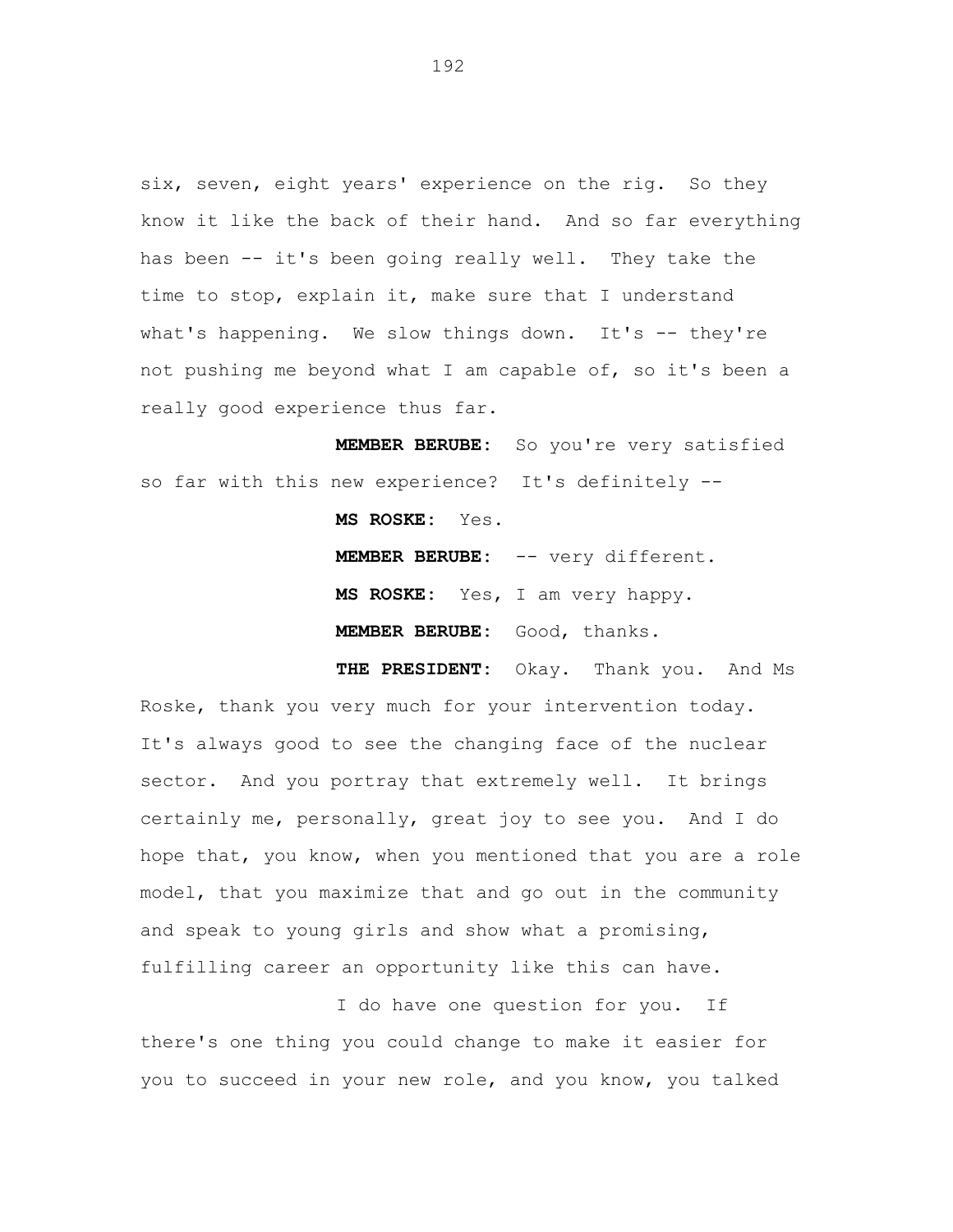about PPEs and you do have a mentor now. But other than that, what is -- you know, this is your opportunity to be heard by Cameco's leadership. What would you want to change to make your work environment just more conducive for you?

**MS ROSKE:** It's funny that you mention the question. Kirk Lamont -- I'm not sure if you know him; I'm sure you do -- recently reached out to all of the females working at site and said he has made it a target for himself to make Cigar Lake a better place for all of us.

And I did not hold back at all. I let him know what my experiences have been and some of the things that I wish would change. And so one of the most simple things for me -- I mean, it's not cheap. It's not going to be cheap. But to have a functioning washroom close to where I'm going to be working. Because I am spending all day underground. And he was like, Oh, of course. Like that -- we didn't even think of that. But yeah, absolutely. I was like, Yeah, I'm a girl. I'm going to need one.

So just -- it's just been little things like that where men have different perspectives than women when it comes to that kind of stuff. So just opening his eyes more to what it's like being a female full time underground really changed. It's already making changes,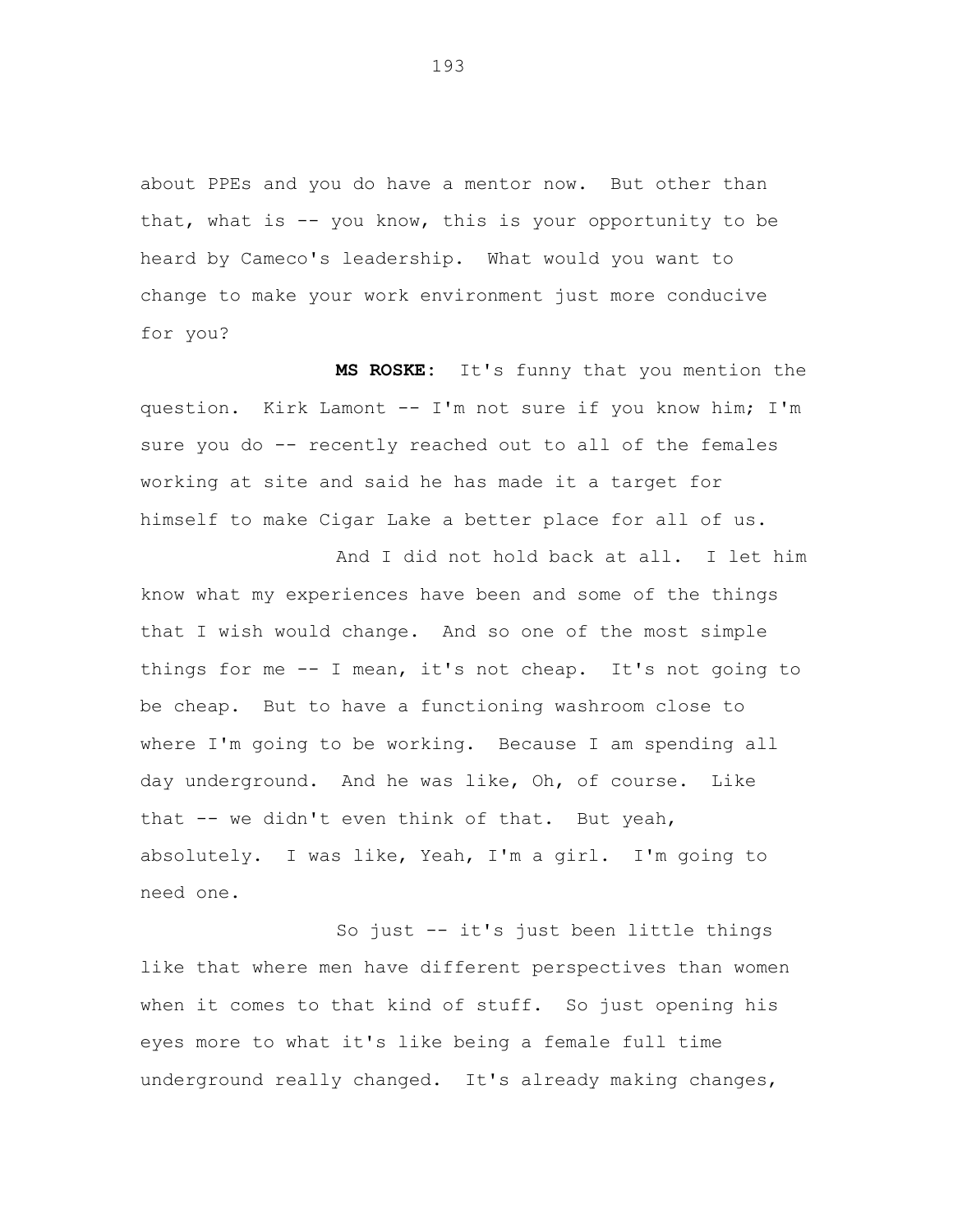and I'm really happy to see that.

So anything that I did have issues with, I'm already seeing those changes, which I'm really happy about.

**THE PRESIDENT:** Thank you. Thanks very much for sharing that. And I'm really again happy that Cameco is making a positive effort, a committed effort. And I know they've been showing a lot of leadership in the nuclear sector in this area, both the CEO and Alice Wong definitely are.

So I wish you all the very best, and I look forward to hearing great things about you in the future.

Any final words before we move on?

**MS ROSKE:** I just want to say thank you

for your time.

**THE PRESIDENT:** Thank you again, thank you for your intervention.

Our next presentation is from Athabasca Basin Development, as outlined in CMD 21-H2.15. And I understand that Mr. Geoff Gay will present this submission. Mr. Gay?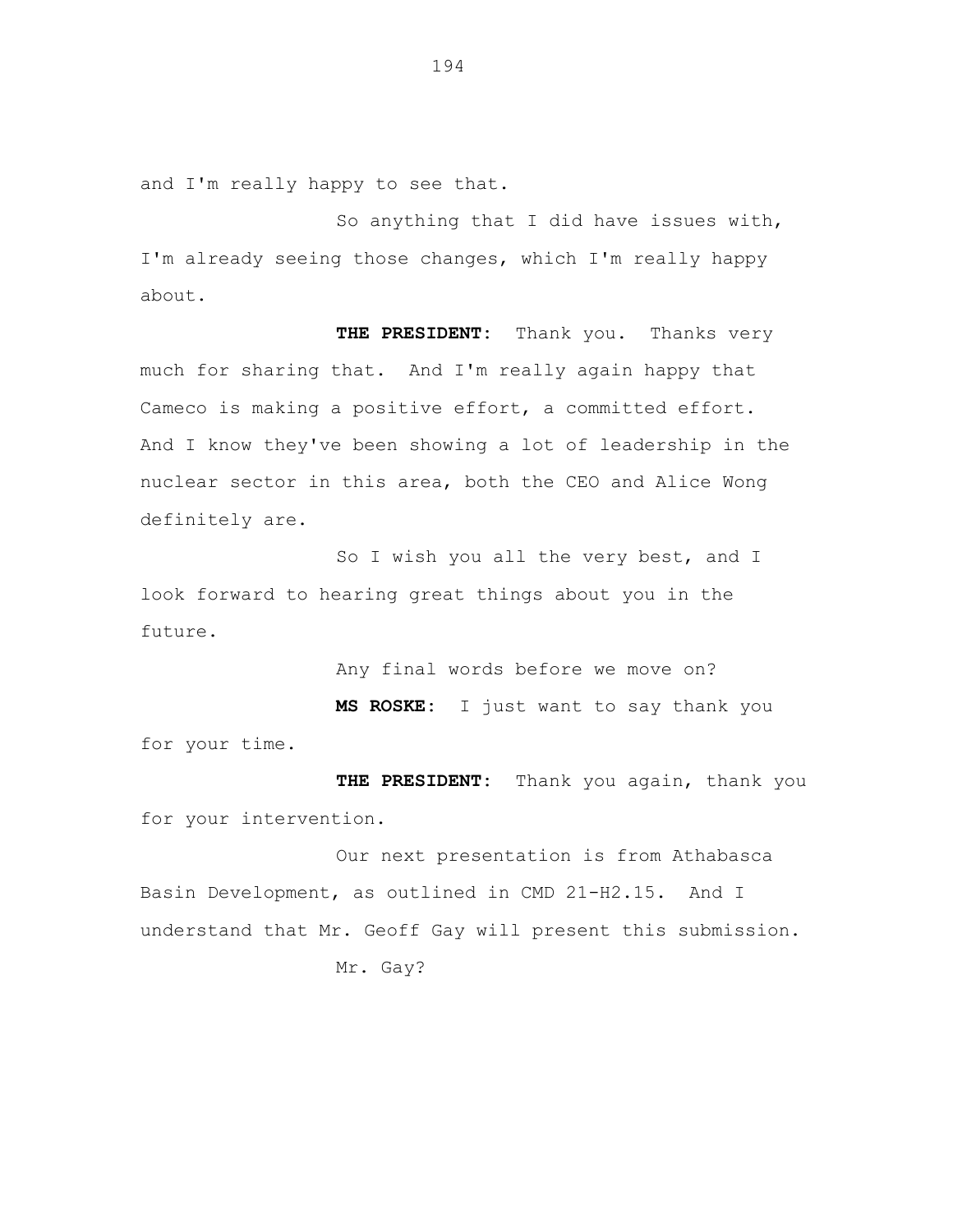## **CMD 21-H2.15**

## **Oral presentation by Athabasca Basin Development**

**MR. GAY:** Thanks very much.

Good afternoon. And for the record, my name is Geoff Gay, and I am the CEO of Athabasca Basin Development Limited Partnership, a position which I've held since the company's inception in 2003.

I want to thank the CNSC for allowing me to present today in support of Cameco's Cigar Lake licence renewal.

Through our direct ownership investment in northern enterprises and joint ventures, Athabasca Basin Development is a participant in these longstanding operations, and our goal is to have our investments remain major contractors for years to come.

We are an investment company owned by the seven Athabasca communities within the Athabasca Basin region. We originally began by providing services primarily to the mining industry that was operating near these communities. However, based on the philosophy of the leadership and elected and non-elected leaders back in the late '90s, they had a vision that the communities, that this development corporation would build something for future generations and would have something when the mining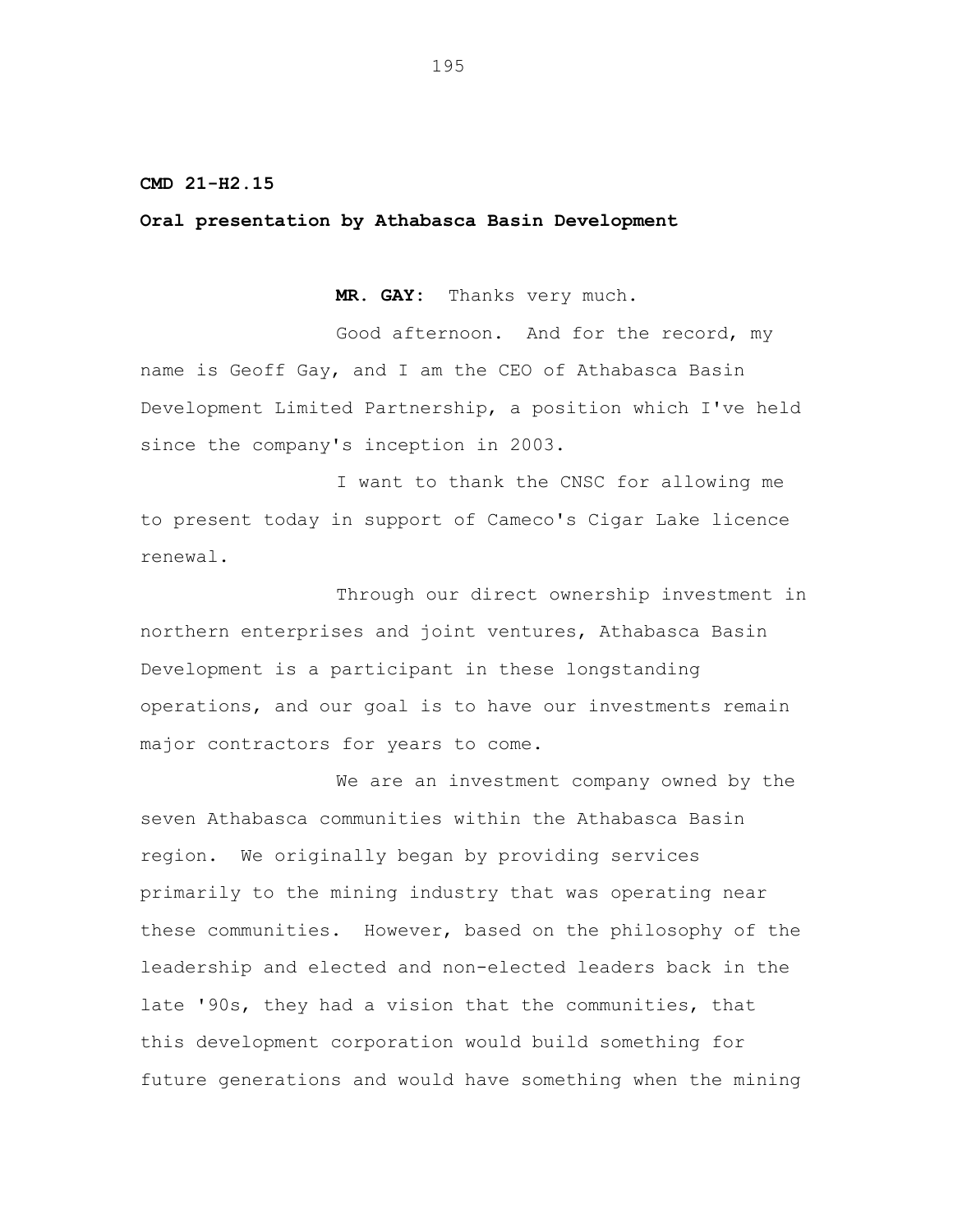is done.

So since then, we've grown to establish complete and partial ownership in 12 companies that provide a wide range of services both in and outside the uranium mining industry with operations that have spanned across eight Canadian provinces and employs over a thousand people. Our investments include mining security, construction, electrical, aviation, drilling, retail, and more.

For many residents of the Athabasca Basin region of northern Saskatchewan, gaining employment at the mine or at one of the ABD companies is a first step towards permanent employment. We've seen during COVID and the last several years when there isn't growth in the mining industry, where it becomes very stagnant in terms of employment. So it definitely is a benefit to see when mines are up and running, we see tremendous benefit from that.

Almost all these northern residents are Indigenous Canadians, most of whom are predominantly from Dene-speaking communities, including Fond du Lac, Stony Rapids, Black Lake, Hatchet lake, Wollaston, Camsell Portage, and Uranium City, which are owners of Athabasca Basin Development through their various development corps or through their communities.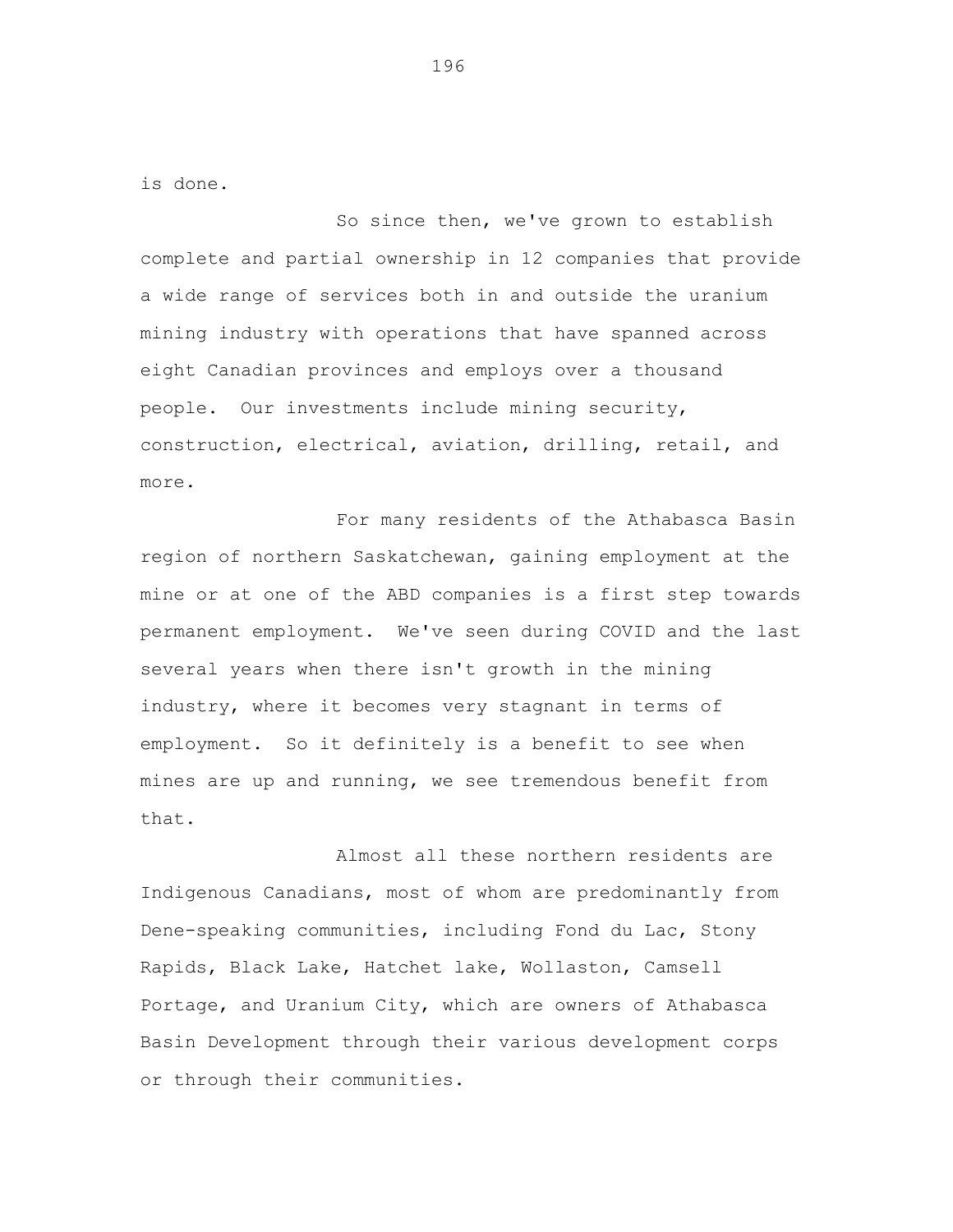Cameco has been a strong partner for us for many years. In the last term, Cameco completed construction activities and successfully transitioned Cigar Lake to commercial production. During this time, Cameco contracted many of our investments and employed local people, providing workforce development programs. We observed that Cameco prioritized health, safety, and the environment and kept us well informed of activities.

We appreciate the mandate of the CNSC and its interests in all matters related to safe uranium mining.

We also appreciate the strong safety and health focus within all of Cameco's operations and understand fully that under their contractor management programs, all safety rules, such as conducting the job hazard analysis before starting on a work site project, apply equally to our investment workers and managers while they are working at a Cameco site. We appreciate the diligence in which Cameco's safety personnel, including their radiation safety staff, work with contractors to focus on keeping all workers safe and healthy.

We believe Cameco has proven to be a competent operator and we look forward to working with Cameco to support these operations into the future.

In closing, I want to again thank the CNSC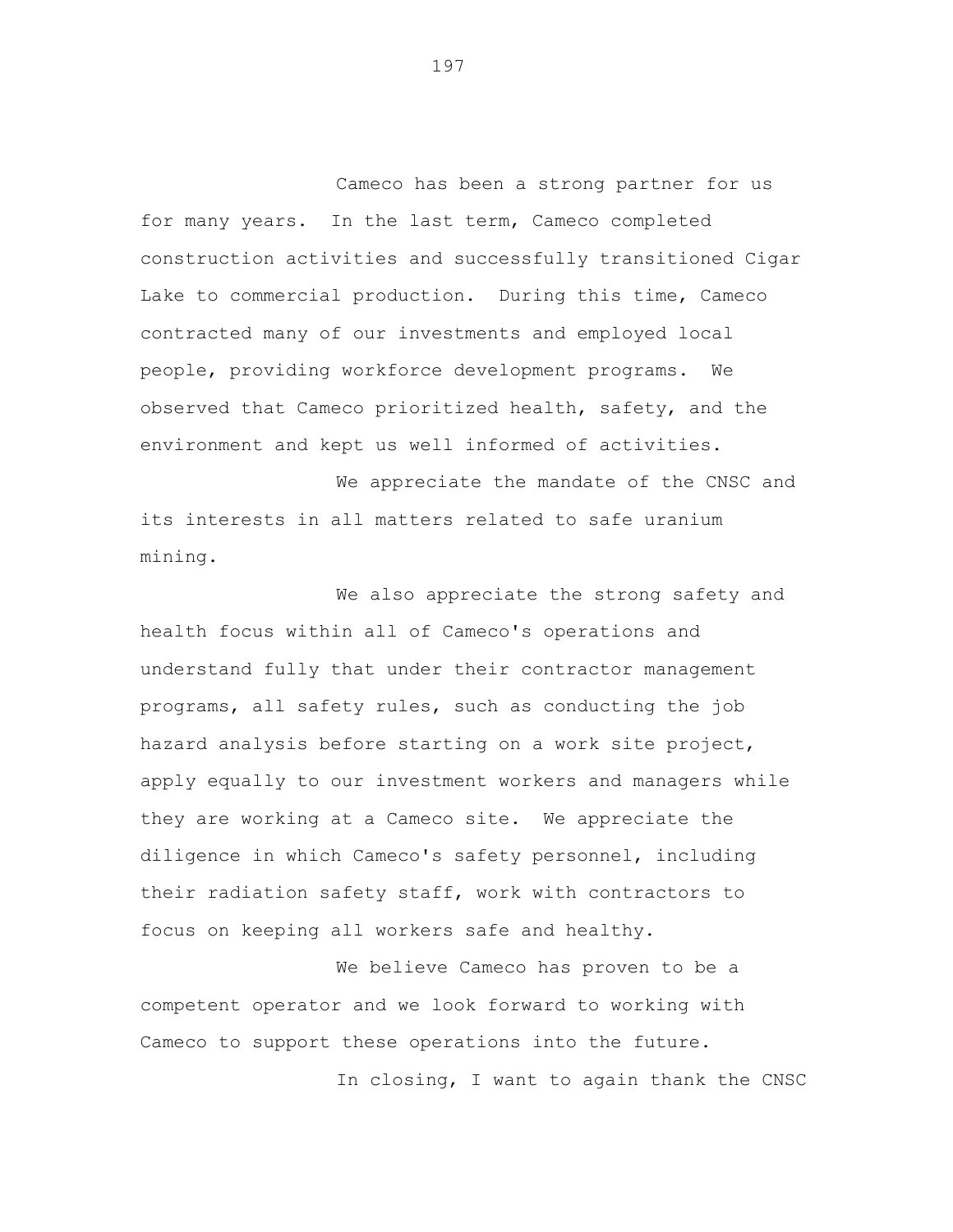for allowing me to present to you today. And we are fully in support of Cameco's renewal of their licence. Thank you.

**THE PRESIDENT:** Thank you.

Dr. Berube?

**MEMBER BERUBE:** Thank you for your

presentation.

As ABD, are you actually engaged directly in operations? Are you financing operations? Or what is the nature of that relationship?

**MR. GAY:** For the record, this is Geoff Gay.

That's a great question. In our initial years, we were operating directly many of our investments. And we realized in order for us to grow that we had to have management teams and board of directors specifically for all the investments and have them run on their own so that they can grow and focus on their specific area of expertise.

So Athabasca Basin participates in the governance of these companies. We participate in all aspects of ownership. But there is direct management teams that run every one of these businesses individually.

**MEMBER BERUBE:** And right now, any idea what activities are happening on site at Cigar Lake that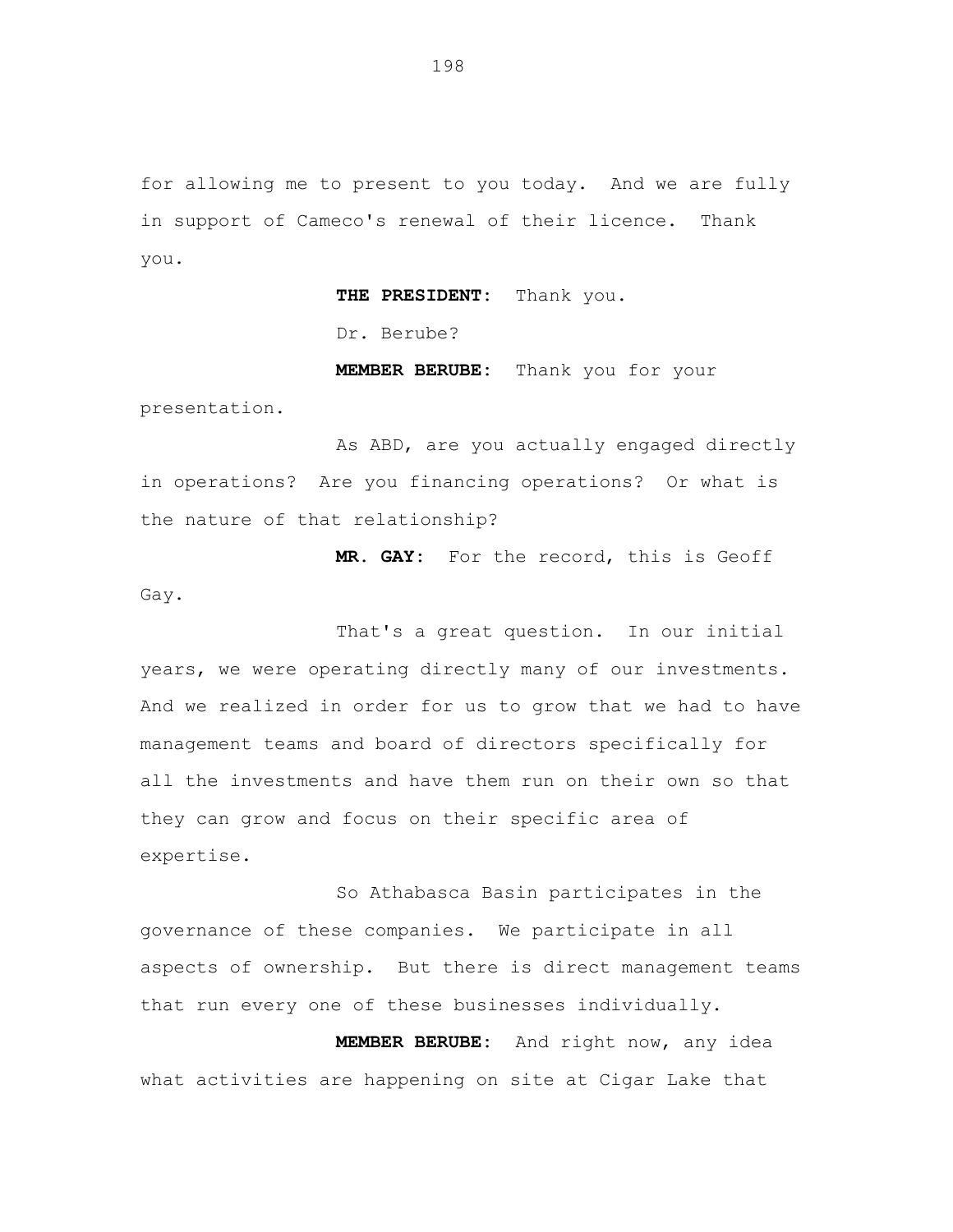would come underneath your control?

**MR. GAY:** Yes. So in a normal situation, we are owners of Rise Air Aviation which does primarily all the workforce transportation to Cigar Lake. We are owners of Team Drilling Limited Partnership, which does the freeze hole drilling at site. We are owners of Athabasca Basin Security, which provides the security for Cameco at Cigar. We're an owner of Flyer Electric, which is a leading electrical contractor in Western Canada, and they are quite present at Cigar Lake as well as the other mine sites. And oddly enough, we own a company called Arctic Beverages, which is a distributor, and they would distribute products from time to time at sites like Cigar Lake. We're also in the Mudjatic Thyssen Mining joint venture. So we have up to seven different companies that would be working from time to time at Cigar Lake operations.

**MEMBER BERUBE:** Given that, if you're in a position to -- I'm not sure if you are having direct exposure to the operations or not -- but can you speak to any of the experiences that you have as you basically began working with Cameco in terms of on-site training, employee familiarization, these kind of things that are relevant to occupational health and safety.

> **MR. GAY:** For the record, Geoff Gay. And that's a great question. So I'll give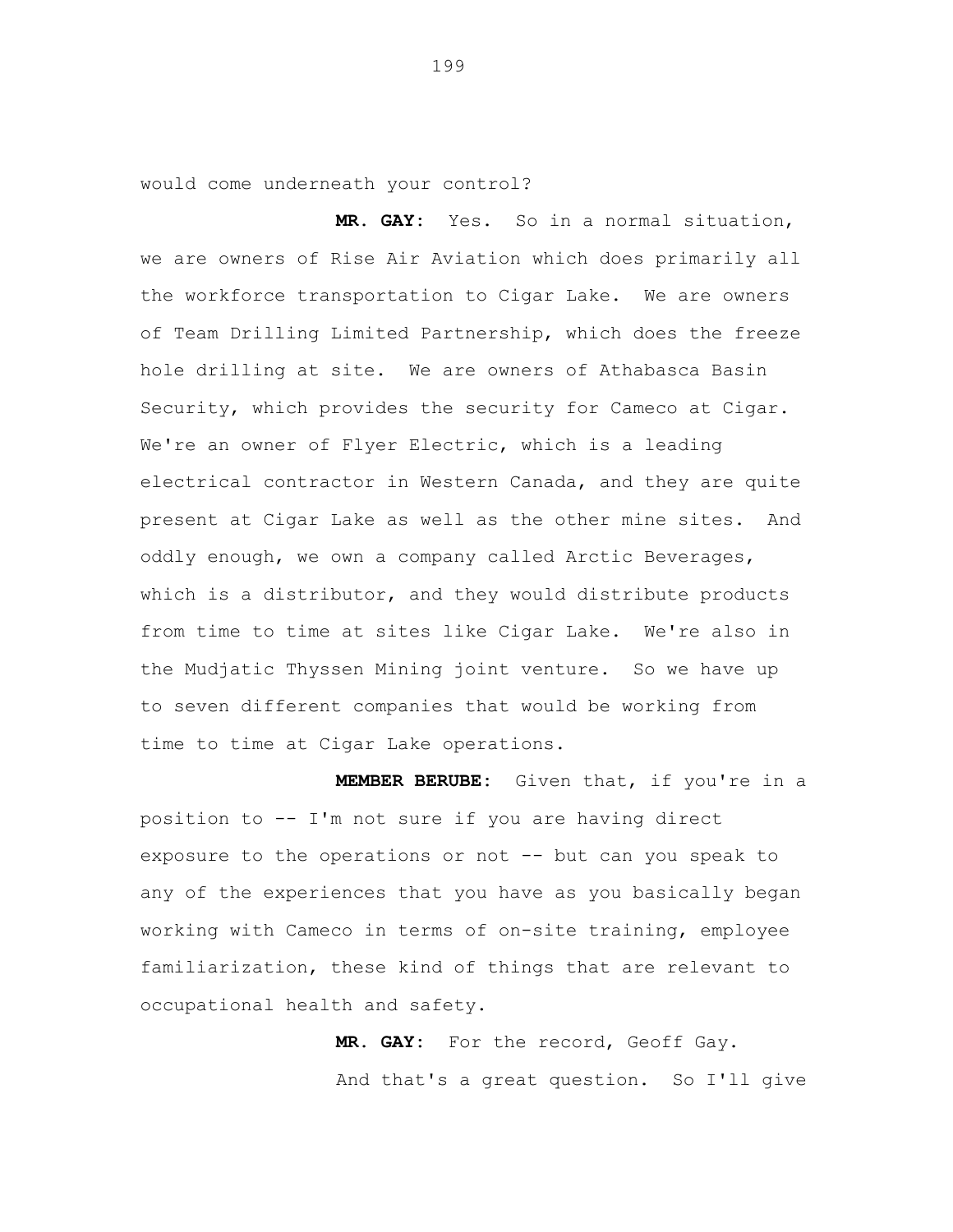an example of one of our companies that is working on site there, a long-term contractor. This company has daily toolbox meetings in which two Cameco representatives participate in the meetings. They also have weekly meetings with the on staff site, and the management team from this company participates with Cameco senior management on a quarterly basis. And in talking to the management team of this service provider, safety is always the number one issue that they're discussing along with environment. And they're also pushing on our hiring of RSN residents for the job site as well.

**MEMBER BERUBE:** So your impressions are that things are well managed over there and that your businesses are well taken care of in terms of their needs when they're on site?

**MR. GAY:** Yes. All of our -- Geoff Gay, for the record.

Yes, our companies are very positive on that. And just to give some perspective, as I mentioned, we work -- our companies work all across Canada for many other resource companies and speak in high regard of Cameco's policies and procedures.

**THE PRESIDENT:** Thank you.

Dr. McKinnon?

**MEMBER McKINNON:** Yes, thank you. It's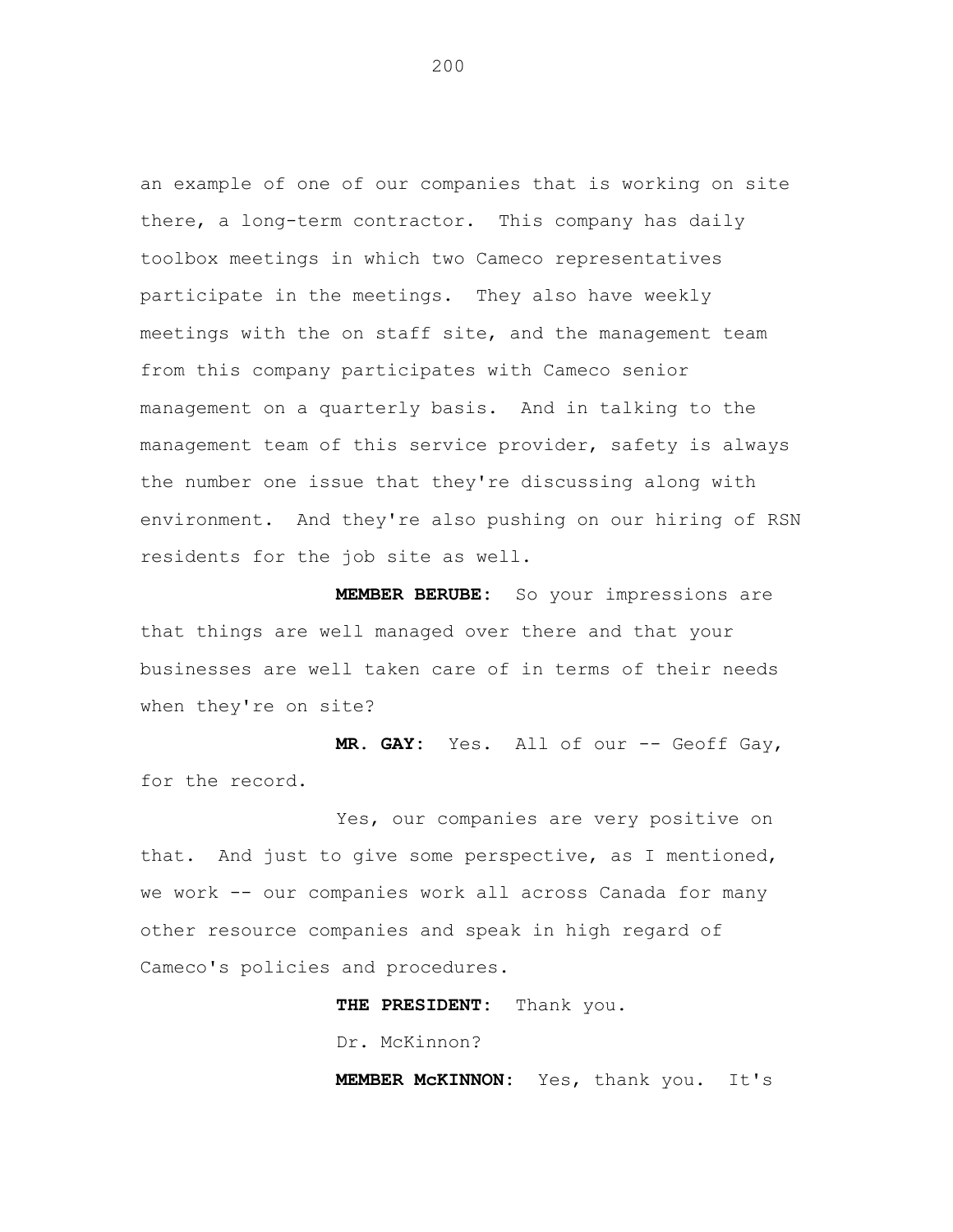very I think important for mines to have the long-term sustainable benefits economically to northern communities.

Have any of the businesses that have been formed -- have any businesses been formed specifically through serving Cigar Lake that will persist beyond the life of the mine and operate regionally?

MR. GAY: So when we were formed -- Geoff Gay, for the record.

In 2003, when we were formed, almost all of our work was within the uranium industry and in particular at a mine site like Cigar. We've encouraged all of our companies to diversify beyond just the uranium industry. So for instance, our drilling company, when it first started out, was doing the freeze hole at Cigar. They're now working within the diamond sector, potash sector. They've done work in iron ore, copper, gold, you name it.

So that is part of our mandate is to, you know, maximize on the opportunities that are available at a mine site like Cigar, but also encourage the diversification because we want to make sure that if the mine eventually closes that we do have something when the mine is done. And again, that was really the thoughtful leadership from Athabasca leaders way back 20 years ago.

**MEMBER McKINNON:** Okay, thank you.